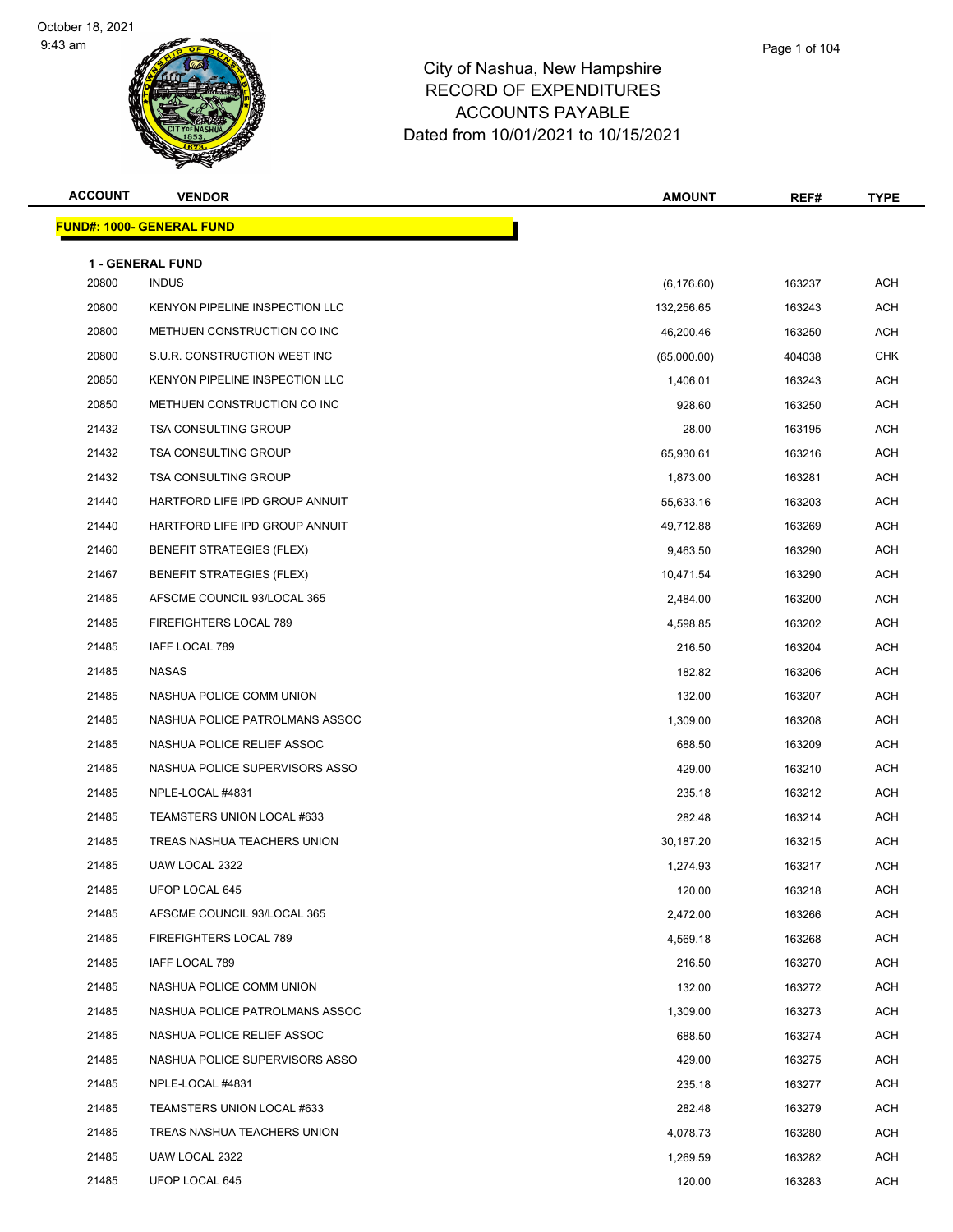

| Page 2 of 104 |  |  |  |
|---------------|--|--|--|
|---------------|--|--|--|

| <b>ACCOUNT</b> | <b>VENDOR</b>                                      | <b>AMOUNT</b> | REF#   | <b>TYPE</b> |
|----------------|----------------------------------------------------|---------------|--------|-------------|
|                | <b>FUND#: 1000- GENERAL FUND</b>                   |               |        |             |
|                |                                                    |               |        |             |
| 21485          | 1 - GENERAL FUND<br>AMERICAN FEDERATION OF TEACHER | 146.50        | 403852 | <b>CHK</b>  |
| 21485          | AMERICAN FEDERATION OF TEACHER                     | 6.00          | 404248 | <b>CHK</b>  |
| 21490          | UNITED WAY OF GREATER NASHUA                       | 164.06        | 163219 | ACH         |
| 21490          | UNITED WAY OF GREATER NASHUA                       | 39.06         | 163284 | <b>ACH</b>  |
| 21495          | <b>WAGE ASSIGNMENT</b>                             | 300.00        | 163205 | <b>ACH</b>  |
| 21495          | <b>WAGE ASSIGNMENT</b>                             | 259.00        | 163213 | ACH         |
| 21495          | <b>WAGE ASSIGNMENT</b>                             | 300.00        | 163271 | ACH         |
| 21495          | <b>WAGE ASSIGNMENT</b>                             | 259.00        | 163278 | ACH         |
| 21495          | <b>WAGE ASSIGNMENT</b>                             | 1,011.50      | 403853 | <b>CHK</b>  |
| 21495          | <b>WAGE ASSIGNMENT</b>                             | 100.00        | 403854 | <b>CHK</b>  |
| 21495          | <b>WAGE ASSIGNMENT</b>                             | 155.00        | 403855 | CHK         |
| 21495          | <b>WAGE ASSIGNMENT</b>                             | 104.00        | 403856 | <b>CHK</b>  |
| 21495          | <b>WAGE ASSIGNMENT</b>                             | 110.00        | 403857 | <b>CHK</b>  |
| 21495          | <b>WAGE ASSIGNMENT</b>                             | 996.80        | 403858 | <b>CHK</b>  |
| 21495          | <b>WAGE ASSIGNMENT</b>                             | 1,011.50      | 404249 | <b>CHK</b>  |
| 21495          | <b>WAGE ASSIGNMENT</b>                             | 100.00        | 404250 | CHK         |
| 21495          | <b>WAGE ASSIGNMENT</b>                             | 155.00        | 404251 | <b>CHK</b>  |
| 21495          | <b>WAGE ASSIGNMENT</b>                             | 104.00        | 404252 | <b>CHK</b>  |
| 21495          | <b>WAGE ASSIGNMENT</b>                             | 110.00        | 404253 | <b>CHK</b>  |
| 21495          | <b>WAGE ASSIGNMENT</b>                             | 994.24        | 404254 | <b>CHK</b>  |
| 21495          | <b>WAGE ASSIGNMENT</b>                             | 104.00        | 404344 | CHK         |
| 21538          | NASHUA TEACHERS UNION                              | 2,307.61      | 163211 | <b>ACH</b>  |
| 21538          | NASHUA TEACHERS UNION                              | 38.69         | 163276 | ACH         |
| 21780          | ROGERS MANUFACTURED HOUSING                        | 855.65        | 404226 | <b>CHK</b>  |
| 21780          | <b>ACCURATE TITLE</b>                              | 2,553.62      | 404533 | <b>CHK</b>  |
| 21780          | <b>ACCURATE TITLE</b>                              | 2,595.85      | 404534 | CHK         |
| 21780          | <b>ACCURATE TITLE</b>                              | 3,294.11      | 404535 | <b>CHK</b>  |
| 21780          | <b>ACCURATE TITLE</b>                              | 4,073.83      | 404536 | <b>CHK</b>  |
| 21780          | ALDEBARAN PROPERTIES                               | 1,265.61      | 404538 | <b>CHK</b>  |
| 21780          | ALDEBARAN PROPERTIES                               | 1,465.61      | 404539 | <b>CHK</b>  |
| 21780          | <b>FIVE N ASSOCIATES</b>                           | 79,654.66     | 404542 | <b>CHK</b>  |
| 21780          | <b>JAMES KAKLAMANOS, ATTY</b>                      | 3,021.66      | 404544 | <b>CHK</b>  |
| 21780          | LAW OFFICES OF                                     | 2,360.94      | 404546 | <b>CHK</b>  |
| 21780          | Q. PETER NASH REV TRUST                            | 1,249.22      | 404553 | <b>CHK</b>  |
| 21780          | Q. PETER NASH REV TRUST                            | 1,446.62      | 404554 | <b>CHK</b>  |
| 21780          | SAT SR LTD PARTNERSHIP                             | 32,473.56     | 404555 | <b>CHK</b>  |
| 21780          | THIRD FEDERAL SAVINGS & LOAN                       | 3,513.14      | 404558 | <b>CHK</b>  |
| 21780          | VALDANBRINI, SUSAN D                               | 1,358.28      | 404559 | CHK         |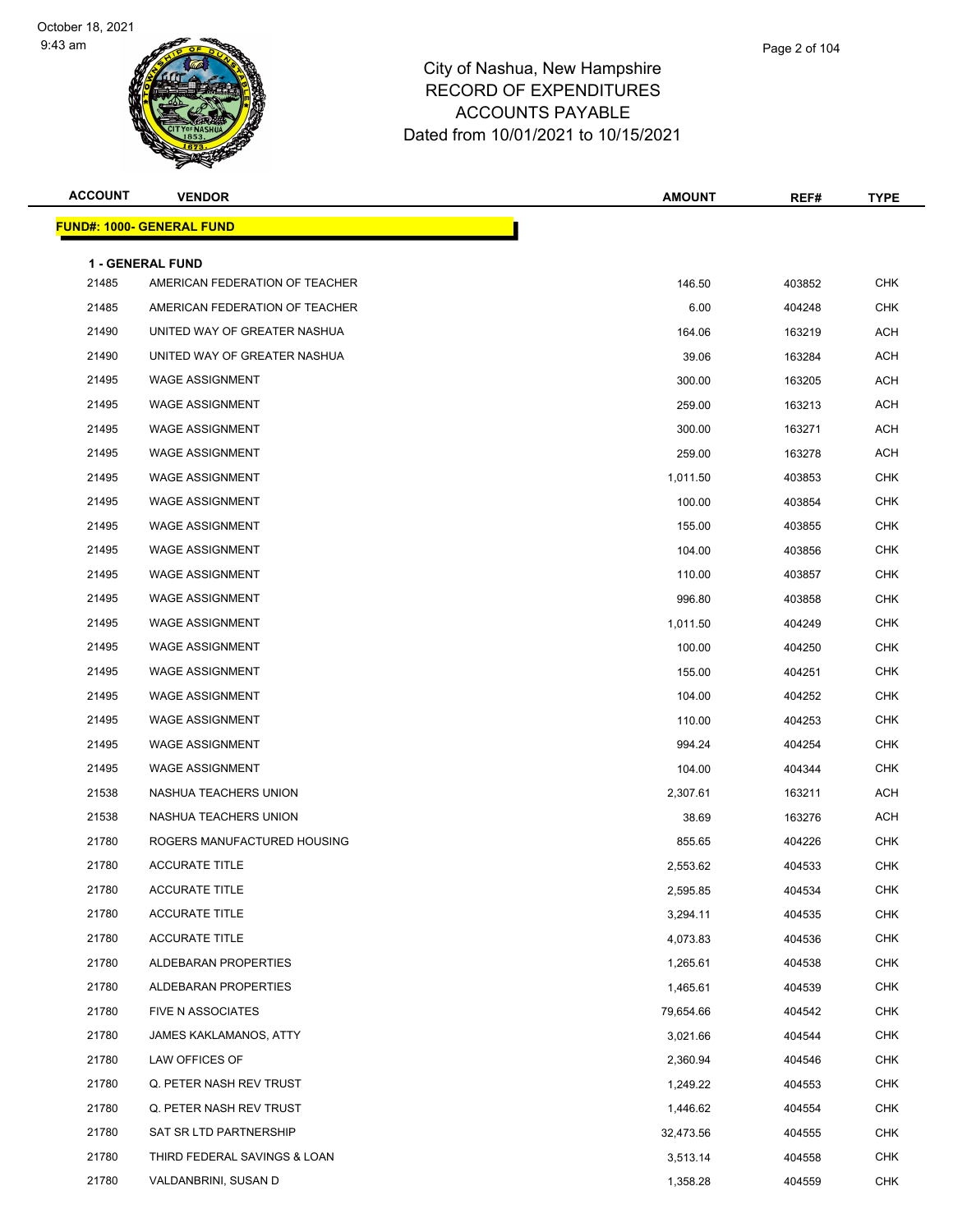

| <b>ACCOUNT</b>     | <b>VENDOR</b>                                       | <b>AMOUNT</b> | REF#   | <b>TYPE</b> |
|--------------------|-----------------------------------------------------|---------------|--------|-------------|
|                    | <b>FUND#: 1000- GENERAL FUND</b>                    |               |        |             |
|                    | <b>1 - GENERAL FUND</b>                             |               |        |             |
| 21921              | STATE OF NH-MV                                      | 16,656.80     | 163193 | <b>ACH</b>  |
| 21921              | STATE OF NH-MV                                      | 27,102.94     | 163196 | ACH         |
| 21921              | STATE OF NH-MV                                      | 16,902.59     | 163197 | ACH         |
| 21921              | STATE OF NH-MV                                      | 15,227.85     | 163198 | ACH         |
| 21921              | STATE OF NH-MV                                      | 16,136.58     | 163222 | ACH         |
| 21921              | STATE OF NH-MV                                      | 14,387.47     | 163263 | <b>ACH</b>  |
| 21921              | STATE OF NH-MV                                      | 13,195.01     | 163264 | <b>ACH</b>  |
| 21921              | STATE OF NH-MV                                      | 28,385.70     | 163265 | ACH         |
| 21921              | STATE OF NH-MV                                      | 16,864.29     | 163285 | ACH         |
| 21921              | STATE OF NH-MV                                      | 21,211.53     | 163316 | ACH         |
|                    | TOTAL 1 - GENERAL FUND                              | \$696,799.51  |        |             |
| <b>101 - MAYOR</b> |                                                     |               |        |             |
| 55607              | UNITED PARCEL SERVICE                               | 6.42          | 404273 | <b>CHK</b>  |
|                    | <b>TOTAL 101 - MAYOR</b>                            | \$6.42        |        |             |
| <b>103 - LEGAL</b> |                                                     |               |        |             |
| 61100              | WB MASON CO INC                                     | 18.95         | 404389 | CHK         |
|                    | TOTAL 103 - LEGAL                                   | \$18.95       |        |             |
|                    | <b>106 - ADMINISTRATIVE SERVICES</b>                |               |        |             |
| 54600              | PETTY CASH                                          | 8.00          | 404262 | <b>CHK</b>  |
| 55200              | <b>NHGFOA</b>                                       | 35.00         | 404270 | <b>CHK</b>  |
|                    | <b>TOTAL 106 - ADMINISTRATIVE SERVICES</b>          | \$43.00       |        |             |
|                    | 107 - CITY CLERK                                    |               |        |             |
| 44149              | TREASURER STATE OF NH                               | 22,450.00     | 404271 | <b>CHK</b>  |
| 55118              | <b>SPRINT</b>                                       | 45.90         | 403911 | <b>CHK</b>  |
| 55421              | <b>SUSAN LOVERING</b>                               | 149.96        | 163245 | <b>ACH</b>  |
| 55699              | PETTY CASH                                          | 100.00        | 404262 | <b>CHK</b>  |
| 55699              | HW STAFFING SOLUTIONS                               | 3,471.91      | 404333 | <b>CHK</b>  |
|                    | <b>TOTAL 107 - CITY CLERK</b>                       | \$26,217.77   |        |             |
|                    | <b>109 - CIVIC &amp; COMMUNITY ACTIVITIES</b>       |               |        |             |
| 56214              | HUMANE SOCIETY FOR GREATER                          | 8,256.75      | 403978 | <b>CHK</b>  |
|                    | <b>TOTAL 109 - CIVIC &amp; COMMUNITY ACTIVITIES</b> | \$8,256.75    |        |             |
|                    |                                                     |               |        |             |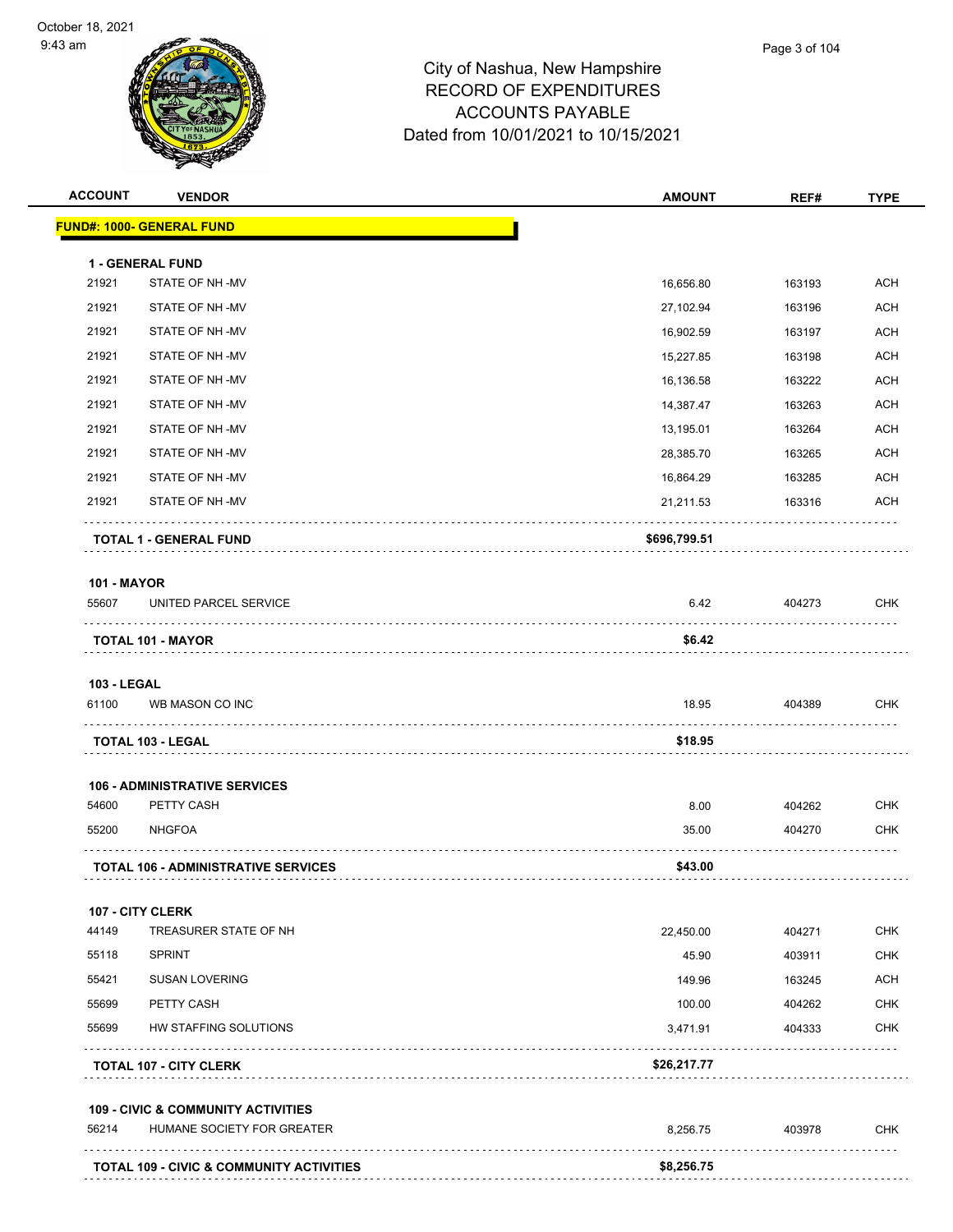| <b>ACCOUNT</b> | <b>VENDOR</b>                                   | <b>AMOUNT</b> | REF#   | <b>TYPE</b> |
|----------------|-------------------------------------------------|---------------|--------|-------------|
|                | <b>FUND#: 1000- GENERAL FUND</b>                |               |        |             |
|                |                                                 |               |        |             |
| 55425          | <b>111 - HUMAN RESOURCES</b><br>PEOPLEFACTS LLC | 120.58        | 404358 | <b>CHK</b>  |
|                | <b>TOTAL 111 - HUMAN RESOURCES</b>              | \$120.58      |        |             |
|                | <b>120 - TELECOMMUNICATIONS</b>                 |               |        |             |
| 55109          | CONSOLIDATED COMMUNICATIONS                     | 2,248.70      | 403876 | <b>CHK</b>  |
| 55109          | CONSOLIDATED COMMUNICATIONS                     | 504.41        | 403877 | <b>CHK</b>  |
| 55109          | CONSOLIDATED COMMUNICATIONS                     | 254.99        | 403878 | <b>CHK</b>  |
| 55109          | CONSOLIDATED COMMUNICATIONS                     | 54.58         | 403879 | <b>CHK</b>  |
| 55109          | PACIFIC TELEMANAGEMENT SERVICE                  | 75.00         | 404021 | <b>CHK</b>  |
| 55118          | <b>COMCAST</b>                                  | 308.28        | 403875 | <b>CHK</b>  |
| 55118          | VERIZON WIRELESS 342053899-001                  | 1,000.25      | 404274 | <b>CHK</b>  |
|                | TOTAL 120 - TELECOMMUNICATIONS                  | \$4,446.21    |        |             |
|                |                                                 |               |        |             |
|                | <b>122 - INFORMATION TECHNOLOGY</b>             |               |        |             |
| 53142          | <b>ADMINS INC</b>                               | 750.00        | 163286 | <b>ACH</b>  |
| 54400          | SHI INTERNATIONAL CORP                          | 340.00        | 404368 | <b>CHK</b>  |
| 54407          | SHI INTERNATIONAL CORP                          | 5,750.00      | 404368 | <b>CHK</b>  |
| 54421          | CONWAY TECHNOLOGY GROUP                         | 684.38        | 404306 | <b>CHK</b>  |
| 54828          | CONWAY TECHNOLOGY GROUP                         | 1,635.00      | 404306 | <b>CHK</b>  |
| 55118          | <b>SPRINT</b>                                   | 49.42         | 403911 | <b>CHK</b>  |
| 55118          | VERIZON WIRELESS-985557535                      | 120.03        | 403916 | <b>CHK</b>  |
| 55607          | UNITED PARCEL SERVICE                           | 4.12          | 403914 | <b>CHK</b>  |
| 61100          | AMAZON CAPITAL SERV (CITY ACH)                  | 19.64         | 163223 | <b>ACH</b>  |
| 71207          | <b>ITSAVVY LLC</b>                              | 43.53         | 163297 | ACH         |
| 71221          | AMAZON CAPITAL SERV (CITY ACH)                  | 93.76         | 163223 | ACH         |
| 71221          | AMAZON CAPITAL SERV (CITY ACH)                  | 564.46        | 163288 | ACH         |
| 71221          | <b>CDW GOVERNMENT</b>                           | 1,018.02      | 404297 | <b>CHK</b>  |
|                | <b>TOTAL 122 - INFORMATION TECHNOLOGY</b>       | \$11,072.36   |        |             |
|                | <b>126 - FINANCIAL SERVICES</b>                 |               |        |             |
| 41307          | HILLSBOROUGH COUNTY REGISTRY                    | 114.32        | 403972 | <b>CHK</b>  |
| 42200          | AUTOMOTIVE TITLING CORP                         | 145.08        | 403936 | CHK         |
| 42200          | <b>VICTORIA LEE</b>                             | 35.00         | 403989 | <b>CHK</b>  |
| 42200          | <b>MAYANK GUPTA</b>                             | 36.00         | 404269 | <b>CHK</b>  |
| 42200          | UNITED PARCEL SERVICE                           | 103.60        | 404272 | <b>CHK</b>  |
| 42200          | <b>JENNIFER BONILLA</b>                         | 12.25         | 404292 | <b>CHK</b>  |
| 42200          | <b>MATTHEW CHIFFY</b>                           | 19.80         | 404300 | CHK         |
| 42200          | <b>MARK ESPERSEN</b>                            | 2.75          | 404317 | <b>CHK</b>  |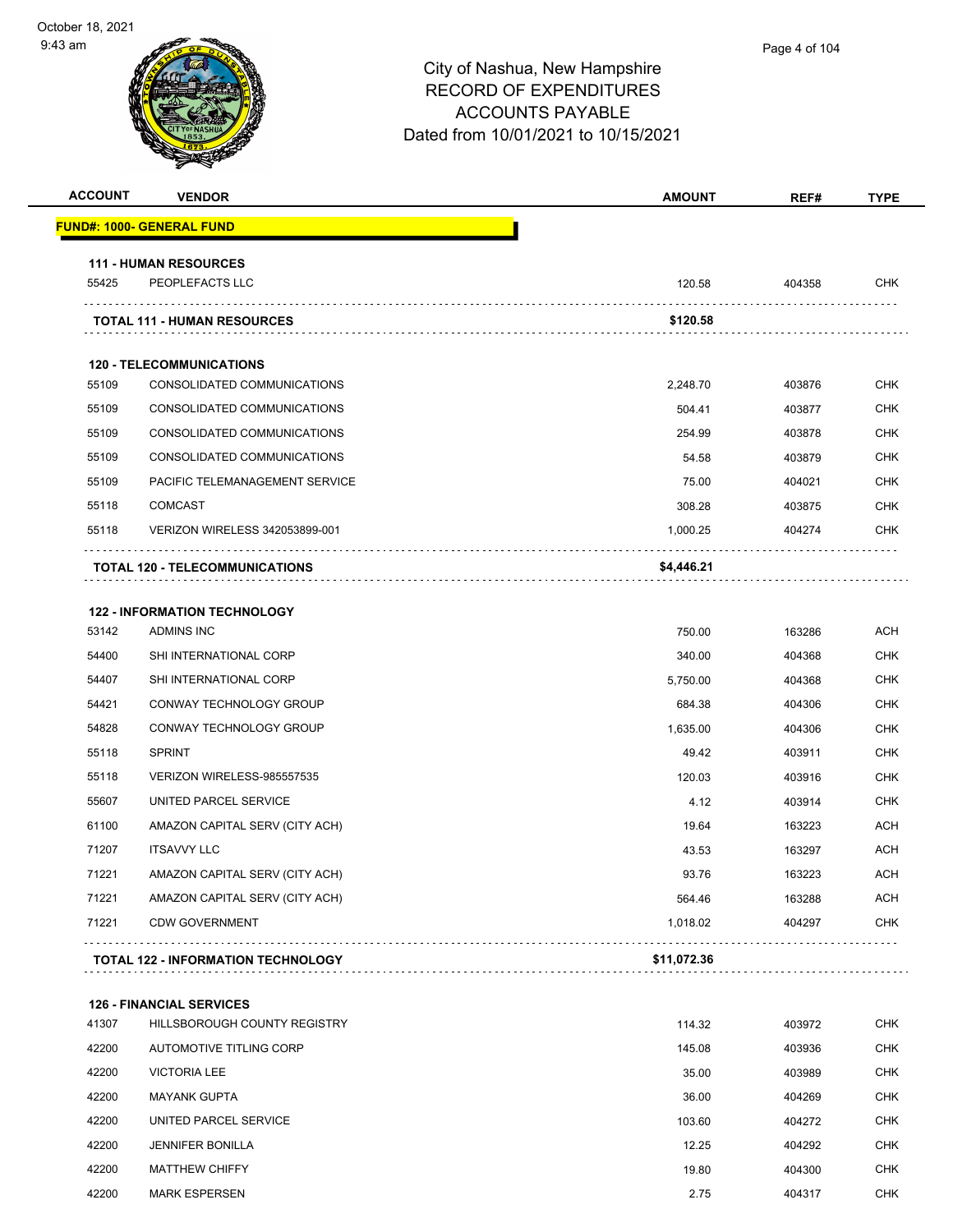

| <b>ACCOUNT</b> | <b>VENDOR</b>                         | <b>AMOUNT</b> | REF#   | <b>TYPE</b> |
|----------------|---------------------------------------|---------------|--------|-------------|
|                | <b>FUND#: 1000- GENERAL FUND</b>      |               |        |             |
|                | <b>126 - FINANCIAL SERVICES</b>       |               |        |             |
| 42200          | <b>MARK LANDRY</b>                    | 10.50         | 404340 | <b>CHK</b>  |
| 42200          | <b>DESTINY STANLEY</b>                | 14.00         | 404375 | <b>CHK</b>  |
| 42200          | <b>FELICIA WORSTER</b>                | 9.20          | 404391 | <b>CHK</b>  |
| 55607          | <b>MAILINGS UNLIMITED</b>             | 2,600.00      | 163194 | <b>ACH</b>  |
| 55607          | US POSTAL SERVICES                    | 1,770.00      | 403872 | <b>CHK</b>  |
| 61235          | PETTY CASH                            | 34.40         | 404262 | <b>CHK</b>  |
|                | <b>TOTAL 126 - FINANCIAL SERVICES</b> | \$4,906.90    |        |             |
|                | <b>129 - CITY BUILDINGS</b>           |               |        |             |
| 54100          | <b>EVERSOURCE</b>                     | 4,243.70      | 403884 | <b>CHK</b>  |
| 54114          | LIBERTY UTILITIES - NH                | 211.71        | 403898 | <b>CHK</b>  |
| 54114          | LIBERTY UTILITIES - NH                | 165.48        | 403899 | <b>CHK</b>  |
| 54114          | SPRAGUE RESOURCES LP                  | 53.92         | 404049 | <b>CHK</b>  |
| 54228          | BAIN PEST CONTROL SERVICE INC         | 164.00        | 404286 | <b>CHK</b>  |
| 54243          | F W WEBB COMPANY                      | 40.22         | 403959 | <b>CHK</b>  |
| 54243          | PALMER & SICARD INC                   | 1,085.00      | 404022 | <b>CHK</b>  |
| 54280          | AMAZON CAPITAL SERV (CITY ACH)        | 176.00        | 163223 | <b>ACH</b>  |
| 54280          | <b>B &amp; S LOCKSMITHS INC</b>       | 3.60          | 404285 | <b>CHK</b>  |
| 54280          | WALLBOARD SUPPLY COMPANY              | 98.56         | 404388 | <b>CHK</b>  |
| 55118          | <b>SPRINT</b>                         | 72.35         | 403911 | <b>CHK</b>  |
| 61428          | AMAZON CAPITAL SERV (CITY ACH)        | 49.98         | 163223 | <b>ACH</b>  |
| 61428          | COAST MAINTENANCE SUPPLY CO           | 136.32        | 403950 | <b>CHK</b>  |
| 61428          | COAST MAINTENANCE SUPPLY CO           | 114.88        | 404303 | <b>CHK</b>  |
|                | <b>TOTAL 129 - CITY BUILDINGS</b>     | \$6,615.72    |        |             |
|                | <b>130 - PURCHASING</b>               |               |        |             |
| 55500          | THE TELEGRAPH                         | 3,229.60      | 404054 | <b>CHK</b>  |
| 55500          | UNION LEADER CORPORATION              | 482.72        | 404059 | CHK         |
| 55500          | MASSACHUSETTS MUNICIPAL ASSOC         | 250.00        | 404345 | CHK         |
|                | <b>TOTAL 130 - PURCHASING</b>         | \$3,962.32    |        |             |
|                | <b>132 - ASSESSING</b>                |               |        |             |
| 55100          | VERIZON WIRELESS-342053899-004        | 200.05        | 403922 | CHK         |
| 61830          | COSTAR REALTY INFORMATION             | 398.59        | 404307 | <b>CHK</b>  |
| 61830          | LEXISNEXIS RISK DATA MGMT INC         | 130.00        | 404342 | CHK         |
|                | <b>TOTAL 132 - ASSESSING</b>          | \$728.64      |        |             |
|                |                                       |               |        |             |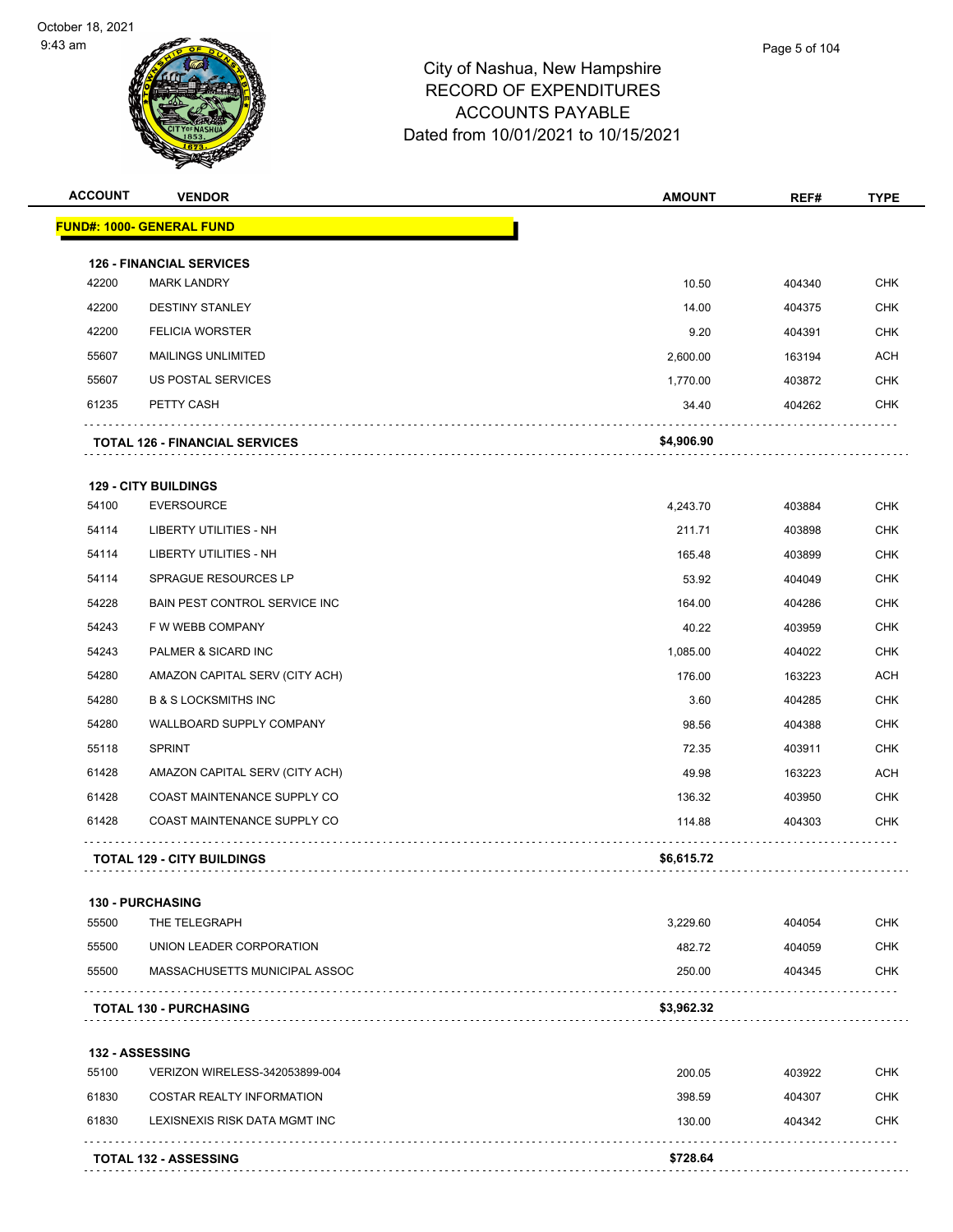

| <b>ACCOUNT</b> | <b>VENDOR</b>                                         | <b>AMOUNT</b> | REF#   | <b>TYPE</b> |
|----------------|-------------------------------------------------------|---------------|--------|-------------|
|                | <b>FUND#: 1000- GENERAL FUND</b>                      |               |        |             |
|                | <b>142 - WOODLAWN CEMETERY</b>                        |               |        |             |
| 54100          | <b>EVERSOURCE</b>                                     | 615.02        | 403884 | <b>CHK</b>  |
| 54107          | MCLAUGHLIN OIL CO                                     | 65.17         | 404004 | <b>CHK</b>  |
| 54114          | LIBERTY UTILITIES - NH                                | 61.58         | 403890 | <b>CHK</b>  |
| 54114          | SPRAGUE RESOURCES LP                                  | 2.23          | 404049 | <b>CHK</b>  |
| 54280          | HOME DEPOT CREDIT SERVICE 3065                        | 252.79        | 403974 | <b>CHK</b>  |
| 54399          | <b>B &amp; S LOCKSMITHS INC</b>                       | 4,451.49      | 403938 | <b>CHK</b>  |
| 54487          | <b>TURF DEPOT</b>                                     | 248.79        | 404057 | <b>CHK</b>  |
| 54600          | NITCO LLC                                             | 2,249.10      | 163306 | <b>ACH</b>  |
| 61300          | <b>GLOBAL MONTELLO GROUP CORP</b>                     | 444.32        | 403966 | <b>CHK</b>  |
| 61705          | MAYNARD & LESIEUR INC                                 | 20.00         | 403998 | <b>CHK</b>  |
| 61709          | SANEL NAPA                                            | 26.43         | 404044 | <b>CHK</b>  |
|                | <b>TOTAL 142 - WOODLAWN CEMETERY</b>                  | \$8,436.92    |        |             |
|                | <b>144 - EDGEWOOD &amp; SUBURBAN CEMETERIES</b>       |               |        |             |
| 54100          | <b>EVERSOURCE</b>                                     | 387.56        | 403884 | <b>CHK</b>  |
| 54280          | <b>NASHUA GLASS</b>                                   | 200.00        | 404010 | <b>CHK</b>  |
| 54280          | NASHUA WALLPAPER CO INC                               | 10.78         | 404011 | <b>CHK</b>  |
| 54280          | HOME DEPOT CREDIT SERVICE 3065                        | 54.78         | 404330 | <b>CHK</b>  |
| 54487          | PETTY CASH                                            | 50.99         | 404262 | <b>CHK</b>  |
| 61100          | WB MASON CO INC                                       | 46.43         | 404062 | <b>CHK</b>  |
| 61100          | WB MASON CO INC                                       | 3.99          | 404389 | <b>CHK</b>  |
| 61705          | MAYNARD & LESIEUR, INC.                               | 30.00         | 404000 | <b>CHK</b>  |
|                | <b>TOTAL 144 - EDGEWOOD &amp; SUBURBAN CEMETERIES</b> | \$784.53      |        |             |
|                |                                                       |               |        |             |

| 53999 | AAA CREDIT SCREENING SERV LLC  | 30.00     | 403924 | <b>CHK</b> |
|-------|--------------------------------|-----------|--------|------------|
| 54100 | EVERSOUCE-POWER SUPPLY         | 15,333.05 | 403883 | <b>CHK</b> |
| 54100 | <b>EVERSOURCE</b>              | 378.37    | 403884 | <b>CHK</b> |
| 54114 | LIBERTY UTILITIES - NH         | 58.96     | 403888 | <b>CHK</b> |
| 54114 | SPRAGUE RESOURCES LP           | 1,242.22  | 404049 | <b>CHK</b> |
| 54141 | PENNICHUCK WATER WORKS INC     | 1,234.31  | 403908 | <b>CHK</b> |
| 54280 | AUTHORIZED SERVICES OF         | 560.00    | 163225 | <b>ACH</b> |
| 54280 | INNER CITY MATERIALS LLC       | 112.00    | 404335 | <b>CHK</b> |
| 54407 | <b>RELX INC DBA LEXISNEXIS</b> | 174.00    | 404034 | <b>CHK</b> |
| 54414 | INSIGHT PUBLIC SECTOR INC      | 1,427.70  | 403980 | <b>CHK</b> |
| 54414 | <b>RMUS LLC</b>                | 438.00    | 404363 | <b>CHK</b> |
| 54487 | <b>RMUS LLC</b>                | 97.00     | 404363 | <b>CHK</b> |
| 54600 | SULLIVAN TIRE COMPANY          | 42.00     | 404052 | <b>CHK</b> |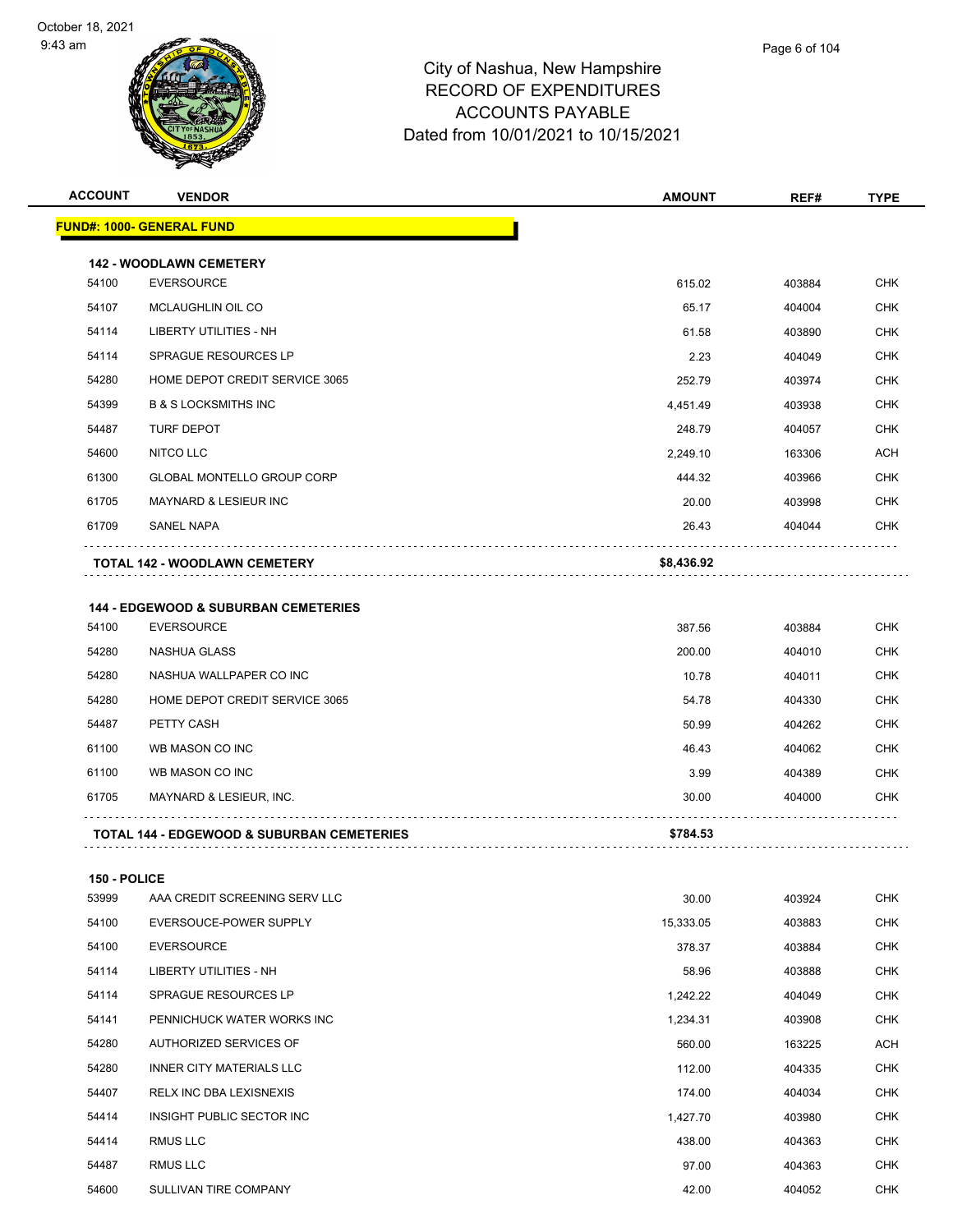

| <b>ACCOUNT</b> | <b>VENDOR</b>                         | <b>AMOUNT</b> | REF#   | TYPE       |
|----------------|---------------------------------------|---------------|--------|------------|
|                | <b>FUND#: 1000- GENERAL FUND</b>      |               |        |            |
| 150 - POLICE   |                                       |               |        |            |
| 54849          | <b>CAITLIN BOUCHER</b>                | 45.96         | 403861 | <b>CHK</b> |
| 54849          | PETER CINFO                           | 45.96         | 403862 | <b>CHK</b> |
| 54849          | <b>JOSHUA ST ONGE</b>                 | 45.96         | 403871 | <b>CHK</b> |
| 54849          | CONSOLIDATED COMMUNICATIONS           | 698.88        | 403876 | <b>CHK</b> |
| 54849          | CONSOLIDATED COMMUNICATIONS           | 44.10         | 403882 | <b>CHK</b> |
| 54849          | VERIZON WIRELESS-286546928            | 1,175.00      | 403917 | <b>CHK</b> |
| 55307          | <b>JOSEPH FUSCO</b>                   | 44.80         | 404256 | <b>CHK</b> |
| 55400          | <b>COLIN FLANAGAN</b>                 | 175.00        | 404255 | <b>CHK</b> |
| 55400          | <b>BRIAN HOWE</b>                     | 348.60        | 404257 | <b>CHK</b> |
| 55607          | UNITED PARCEL SERVICE                 | 13.42         | 404273 | <b>CHK</b> |
| 55699          | DIANE ASELTINE-GRZYB                  | 175.04        | 403934 | <b>CHK</b> |
| 55699          | JODI H LEFORT                         | 290.60        | 403984 | <b>CHK</b> |
| 55699          | NORTHEAST DEAF&HARD OF HEARING        | 130.00        | 404355 | <b>CHK</b> |
| 61100          | AMAZON CAPITAL SERV (CITY ACH)        | 189.45        | 163223 | ACH        |
| 61100          | PETTY CASH                            | 53.76         | 403869 | <b>CHK</b> |
| 61100          | ATLANTIC TACTICAL INC                 | (827.75)      | 403935 | <b>CHK</b> |
| 61100          | WB MASON CO INC                       | 199.18        | 404062 | CHK        |
| 61100          | WB MASON CO INC                       | 270.28        | 404389 | <b>CHK</b> |
| 61107          | ALECS SHOE STORE INC                  | 89.95         | 403931 | <b>CHK</b> |
| 61107          | <b>BEN'S UNIFORMS</b>                 | 256.00        | 403941 | <b>CHK</b> |
| 61107          | DICK AVARD'S HABERDASHERY             | 580.00        | 403953 | <b>CHK</b> |
| 61107          | EAST COAST EMERGENCY OUTFITTER        | 50.00         | 403955 | <b>CHK</b> |
| 61107          | ALECS SHOE STORE INC                  | 1,675.20      | 404279 | <b>CHK</b> |
| 61107          | ALL SPORTS HEROES UNIFORMS            | 448.00        | 404280 | <b>CHK</b> |
| 61107          | <b>EAST COAST EMERGENCY OUTFITTER</b> | 239.93        | 404315 | <b>CHK</b> |
| 61107          | <b>GEORGE'S APPAREL</b>               | 449.00        | 404324 | CHK        |
| 61110          | ATLANTIC TACTICAL INC                 | 1,837.25      | 403935 | CHK        |
| 61110          | EAST COAST EMERGENCY OUTFITTER        | 1,349.77      | 403955 | <b>CHK</b> |
| 61110          | ALECS SHOE STORE INC                  | 259.90        | 404279 | <b>CHK</b> |
| 61121          | <b>BROWNELLS INC</b>                  | 223.39        | 403944 | <b>CHK</b> |
| 61121          | LAW ENFORCEMENT TARGETS INC           | 233.07        | 403988 | <b>CHK</b> |
| 61121          | LAW ENFORCEMENT TARGETS INC           | 1,100.81      | 404341 | CHK        |
| 61142          | ALLIED 100 LLC                        | 652.20        | 404281 | <b>CHK</b> |
| 61142          | ATLANTIC SAFETY PRODUCTS              | 3,464.00      | 404284 | <b>CHK</b> |
| 61299          | ELITE K-9 INC                         | 96.35         | 403956 | <b>CHK</b> |
| 61299          | MR DISPOSABLE INC                     | 400.00        | 404009 | <b>CHK</b> |
| 61299          | <b>CONNOR PERRY</b>                   | 142.61        | 404261 | CHK        |
| 61299          | SAM'S CLUB DIRECT-0860                | 98.24         | 404365 | <b>CHK</b> |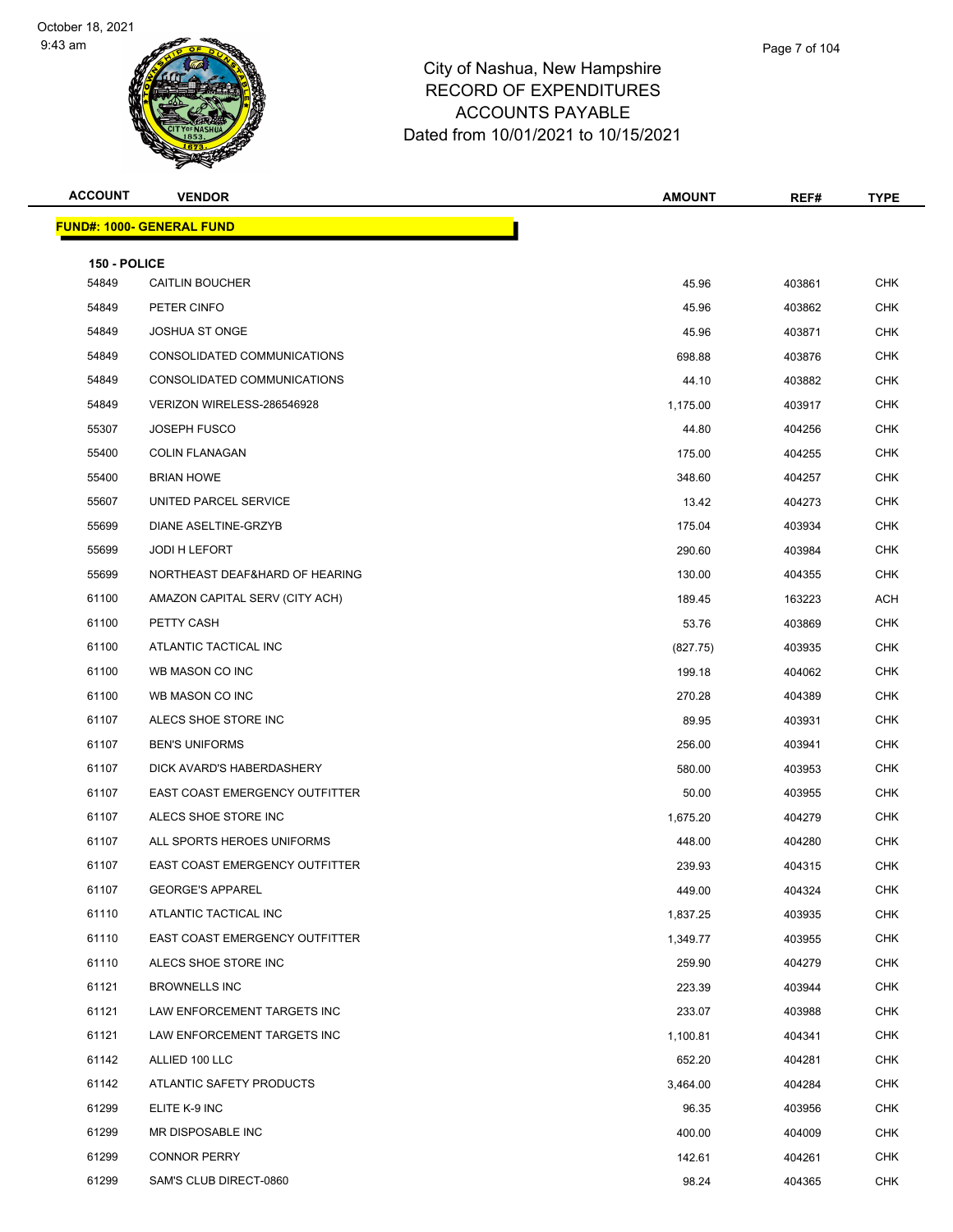**FUND#: 100** 

9:43 am



#### City of Nashua, New Hampshire RECORD OF EXPENDITURES ACCOUNTS PAYABLE Dated from 10/01/2021 to 10/15/2021

|              | $\mathbf{z}$<br>ॼ                |               |        |             |
|--------------|----------------------------------|---------------|--------|-------------|
| ACCOUNT      | <b>VENDOR</b>                    | <b>AMOUNT</b> | REF#   | <b>TYPE</b> |
|              | <u> IND#: 1000- GENERAL FUND</u> |               |        |             |
| 150 - POLICE |                                  |               |        |             |
| 61650        | WB MASON CO INC                  | 315.50        | 404062 | <b>CHK</b>  |
| 61705        | <b>MAYNARD &amp; LESIEUR INC</b> | 1,668.12      | 403994 | <b>CHK</b>  |
| 61705        | SULLIVAN TIRE COMPANY            | 1,620.24      | 404378 | <b>CHK</b>  |
| 61799        | <b>FACTORY MOTOR PARTS</b>       | 744.85        | 163231 | <b>ACH</b>  |
| 61799        | PETTY CASH                       | 28.00         | 403869 | <b>CHK</b>  |
| 61799        | <b>BEST FORD</b>                 | 1,528.84      | 403942 | <b>CHK</b>  |
| 61799        | MACMULKIN CHEVROLET INC          | 338.23        | 403990 | <b>CHK</b>  |
| 61799        | MANCHESTER HARLEY-DAVIDSON       | 689.95        | 403992 | <b>CHK</b>  |
| 61799        | <b>BEST FORD</b>                 | 1,341.60      | 404291 | <b>CHK</b>  |
| 61799        | SAFETY-KLEEN SYSTEMS INC         | 334.31        | 404364 | <b>CHK</b>  |

er 61807 MATTHEW BENDER & CO INC And the State of Matter of the State of Australian State of Australian State of Australian State of CHK PETTY CASH 50.79 403869 CHK SAM'S CLUB DIRECT-0860 65.92 404365 CHK SSV TOOLS LLC (SNAP-ON TOOLS) 90.70 404050 CHK THE TREASURE TO A TELEVISION OF THE SERVE THE STATE OF THE STATE OF THE STATE OF THE STATE OF THE STATE OF THE STATE OF THE STATE OF THE STATE OF THE STATE OF THE STATE OF THE STATE OF THE STATE OF THE STATE OF THE STATE O MERRIMACK FIREARMS LLC 977.18 404007 CHK

**TOTAL 150 - POLICE \$48,381.91**

#### **152 - FIRE**

| 54100 | <b>EVERSOURCE</b>                         | 11,631.20 | 403884 | <b>CHK</b> |
|-------|-------------------------------------------|-----------|--------|------------|
| 54114 | LIBERTY UTILITIES - NH                    | 444.40    | 403885 | <b>CHK</b> |
| 54114 | LIBERTY UTILITIES - NH                    | 74.00     | 403886 | <b>CHK</b> |
| 54114 | <b>LIBERTY UTILITIES - NH</b>             | 94.30     | 403887 | <b>CHK</b> |
| 54114 | LIBERTY UTILITIES - NH                    | 99.92     | 403901 | <b>CHK</b> |
| 54114 | LIBERTY UTILITIES - NH                    | 99.69     | 403903 | <b>CHK</b> |
| 54114 | <b>SPRAGUE RESOURCES LP</b>               | 745.08    | 404049 | <b>CHK</b> |
| 54141 | PENNICHUCK WATER WORKS INC                | 353.76    | 403908 | <b>CHK</b> |
| 54243 | AE MECHANICAL INC                         | 299.85    | 403928 | <b>CHK</b> |
| 54243 | AE MECHANICAL INC                         | 1,819.94  | 404278 | <b>CHK</b> |
| 54280 | AIR CLEANING SPECIALISTS OF NE            | 2,982.00  | 403929 | <b>CHK</b> |
| 54280 | HOME DEPOT CREDIT SERVICE 3065            | 221.92    | 403974 | <b>CHK</b> |
| 54280 | FIMBEL GARAGE DOORS                       | 150.00    | 404319 | <b>CHK</b> |
| 54280 | <b>GRANITE STATE SEWER &amp; DRAIN CL</b> | 2,050.00  | 404327 | <b>CHK</b> |
| 54414 | AMAZON CAPITAL SERV (CITY ACH)            | 1,485.93  | 163223 | ACH        |
| 54414 | AMAZON CAPITAL SERV (CITY ACH)            | 376.05    | 163288 | ACH        |
| 54414 | <b>KYLE BALL</b>                          | 58.96     | 404288 | <b>CHK</b> |
| 54428 | APPLE INC                                 | 14,980.00 | 403932 | <b>CHK</b> |
| 54487 | AMAZON CAPITAL SERV (CITY ACH)            | 688.39    | 163288 | ACH        |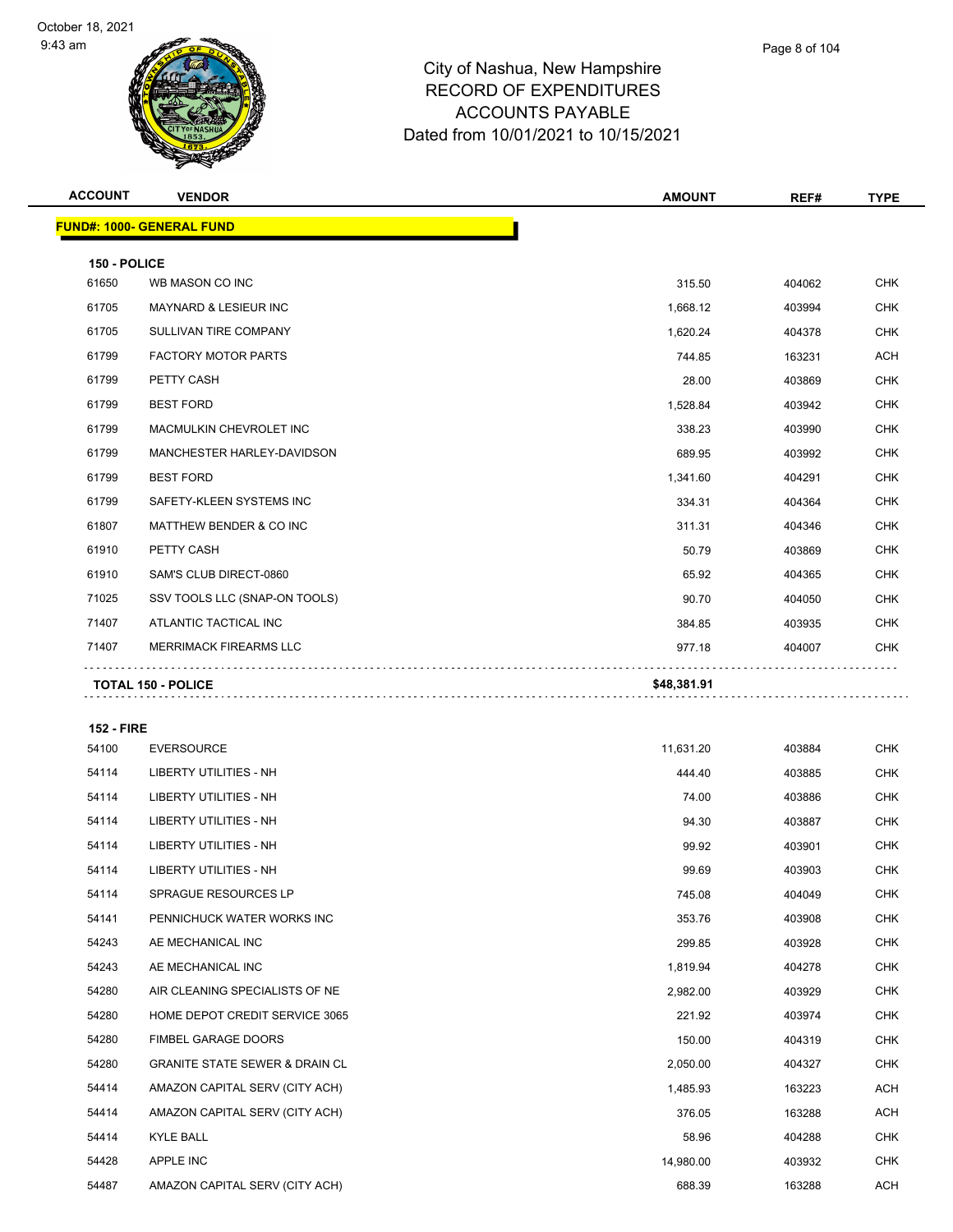

| Page 9 of 104 |
|---------------|
|               |

| <b>ACCOUNT</b>             | <b>VENDOR</b>                    | <b>AMOUNT</b>      | REF#   | <b>TYPE</b>       |
|----------------------------|----------------------------------|--------------------|--------|-------------------|
|                            | <b>FUND#: 1000- GENERAL FUND</b> |                    |        |                   |
|                            |                                  |                    |        |                   |
| <b>152 - FIRE</b><br>54487 | <b>IMPACT FIRE SERVICES LLC</b>  | 285.65             | 403979 | <b>CHK</b>        |
| 54487                      | <b>IMPACT FIRE SERVICES LLC</b>  | 2,000.00           | 404334 | <b>CHK</b>        |
| 54600                      | <b>FACTORY MOTOR PARTS</b>       | 318.00             | 163293 | ACH               |
| 54600                      | SANEL NAPA                       | 540.18             | 404043 | <b>CHK</b>        |
| 54600                      | AT NEW HAMPSHIRE LLC             |                    | 404283 | <b>CHK</b>        |
| 54600                      | NORTHERN FOREIGN CAR PARTS INC   | (504.64)<br>270.08 | 404356 | <b>CHK</b>        |
| 54600                      | <b>TOWNSEND FORD</b>             | 33.02              | 404381 | <b>CHK</b>        |
| 55118                      | <b>SPRINT</b>                    | 106.59             | 403911 | <b>CHK</b>        |
| 55699                      | <b>JAMES KIRK</b>                | 111.90             | 404336 | <b>CHK</b>        |
| 61100                      | AMAZON CAPITAL SERV (CITY ACH)   | 332.32             |        | ACH               |
|                            | WB MASON CO INC                  | 70.66              | 163288 | <b>CHK</b>        |
| 61100<br>61107             | FIRE TECH & SAFETY OF NEW ENGL   |                    | 404389 | ACH               |
| 61107                      | ALECS SHOE STORE INC             | 135.48             | 163232 | <b>CHK</b>        |
| 61110                      | FIRE TECH & SAFETY OF NEW ENGL   | 149.95             | 404279 | ACH               |
| 61245                      | FIRE TECH & SAFETY OF NEW ENGL   | 800.00             | 163232 | ACH               |
|                            |                                  | 1,040.00           | 163232 |                   |
| 61299                      | M & M ELECTRICAL SUPPLY CO INC   | 462.40             | 163300 | ACH<br>CHK        |
| 61299<br>61307             | HOME DEPOT CREDIT SERVICE 3065   | 83.16              | 403974 | <b>CHK</b>        |
| 61428                      | NEW ENGLAND KENWORTH             | 65.70              | 404013 |                   |
|                            | COAST MAINTENANCE SUPPLY CO      | 11.98              | 403950 | CHK<br><b>CHK</b> |
| 61428                      | COAST MAINTENANCE SUPPLY CO      | 421.15             | 404303 |                   |
| 61428                      | WB MASON CO INC                  | 86.97              | 404389 | <b>CHK</b>        |
| 61538                      | ROCKINGHAM TURF CARE INC         | 237.00             | 404036 | CHK               |
| 61699                      | HOME DEPOT CREDIT SERVICE 3065   | 18.97              | 403974 | <b>CHK</b>        |
| 61699                      | R B ALLEN CO INC                 | 7,342.80           | 404032 | <b>CHK</b>        |
| 61705                      | <b>MAYNARD &amp; LESIEUR INC</b> | 500.00             | 403995 | <b>CHK</b>        |
| 61799                      | NEW ENGLAND KENWORTH             | 340.84             | 404013 | <b>CHK</b>        |
| 61799                      | AT NEW HAMPSHIRE LLC             | 1,292.84           | 404283 | CHK               |
| 61799                      | DONOVAN SPRING CO INC            | 153.68             | 404313 | <b>CHK</b>        |
| 61799                      | <b>FASTENAL CO</b>               | 49.54              | 404318 | <b>CHK</b>        |
| 61799                      | MINUTEMAN TRUCKS INC             | 826.06             | 404348 | <b>CHK</b>        |
| 61799                      | SOUTHWORTH-MILTON INC            | 713.86             | 404372 | CHK               |
| 61807                      | AMAZON CAPITAL SERV (CITY ACH)   | 60.06              | 163223 | ACH               |
| 71025                      | HOME DEPOT CREDIT SERVICE 3065   | 424.66             | 403974 | <b>CHK</b>        |
| 71400                      | FIRE TECH & SAFETY OF NEW ENGL   | 2,592.80           | 163232 | ACH               |
| 71400                      | FIRE TECH & SAFETY OF NEW ENGL   | 1,234.80           | 163294 | ACH               |
| 71432                      | AMAZON CAPITAL SERV (CITY ACH)   | 989.97             | 163223 | ACH               |
| 71432                      | FIRE TECH & SAFETY OF NEW ENGL   | 1,213.00           | 163232 | ACH               |
| 71432                      | COASTAL FIRE SYSTEMS INC         | 1,196.65           | 404304 | <b>CHK</b>        |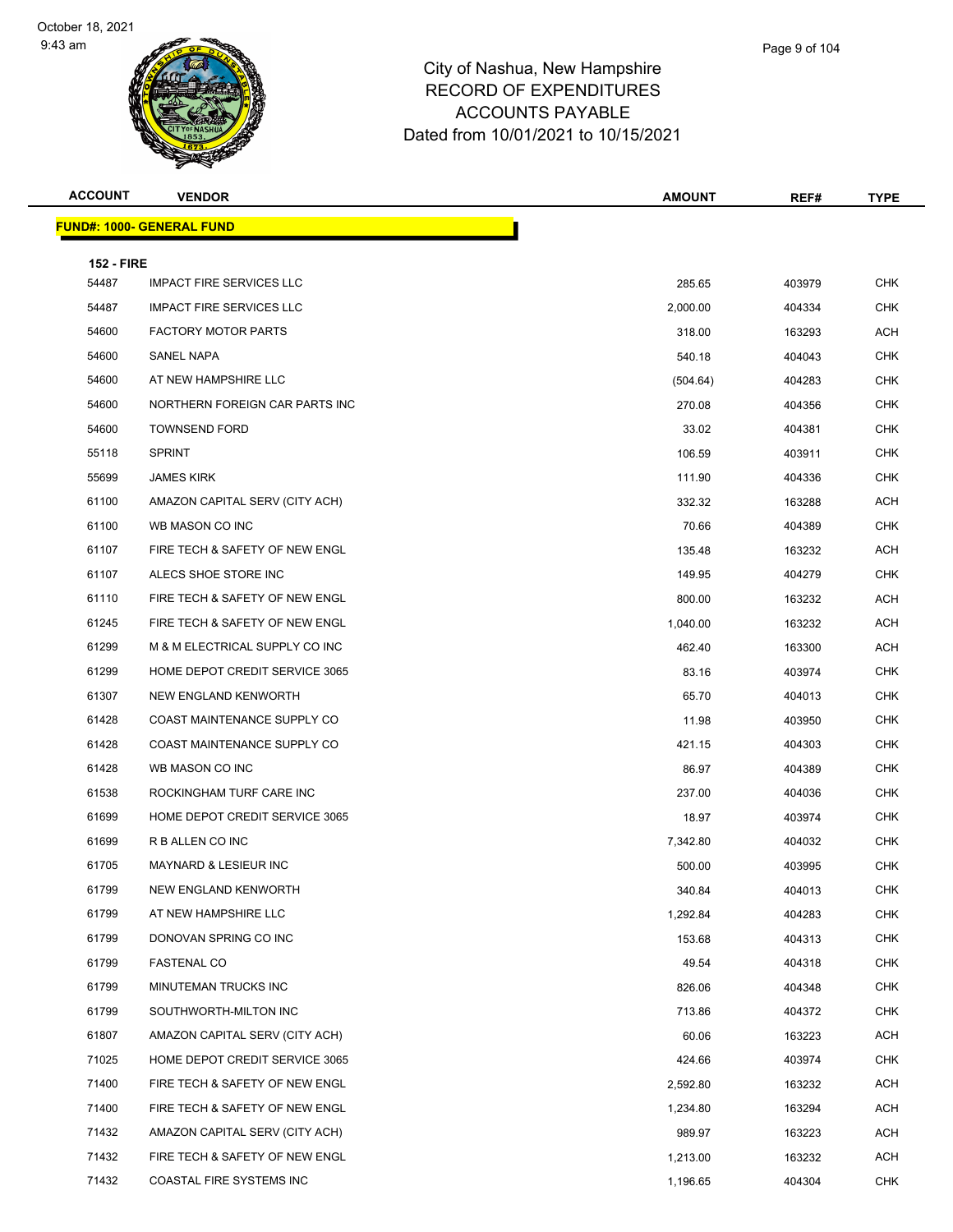| <b>ACCOUNT</b>    | <b>VENDOR</b>                              | <b>AMOUNT</b> | REF#   | <b>TYPE</b> |
|-------------------|--------------------------------------------|---------------|--------|-------------|
|                   | <b>FUND#: 1000- GENERAL FUND</b>           |               |        |             |
| <b>152 - FIRE</b> |                                            |               |        |             |
| 71432             | FIREMATIC SUPPLY CO INC                    | 2,063.35      | 404321 | <b>CHK</b>  |
| 71800             | <b>BARON'S MAJOR BRANDS</b>                | 2,724.99      | 404289 | <b>CHK</b>  |
| 71999             | SSV TOOLS LLC (SNAP-ON TOOLS)              | 999.00        | 404373 | <b>CHK</b>  |
|                   | <b>TOTAL 152 - FIRE</b>                    | \$70,450.81   |        |             |
|                   | <b>153 - BUILDING INSPECTION</b>           |               |        |             |
| 55307             | <b>TIMOTHY DUPONT</b>                      | 511.84        | 163220 | <b>ACH</b>  |
| 55307             | <b>RUSS MARCUM</b>                         | 280.90        | 403865 | <b>CHK</b>  |
| 55307             | DAWN MICHAUD                               | 226.24        | 403867 | <b>CHK</b>  |
| 55307             | <b>JEFFREY RICHARD</b>                     | 263.76        | 404263 | <b>CHK</b>  |
| 55307             | <b>WILLIAM MCKINNEY</b>                    | 82.88         | 404264 | <b>CHK</b>  |
| 55421             | <b>WILLIAM MCKINNEY</b>                    | 372.36        | 404264 | <b>CHK</b>  |
|                   |                                            |               |        |             |
|                   | <b>TOTAL 153 - BUILDING INSPECTION</b>     | \$1,737.98    |        |             |
|                   | <b>155 - CODE ENFORCEMENT</b>              |               |        |             |
| 55100             | VERIZON WIRELESS 542313821-001             | 120.03        | 403920 | <b>CHK</b>  |
| 55307             | ROBERT SOUSA                               | 358.96        | 163221 | <b>ACH</b>  |
|                   | <b>TOTAL 155 - CODE ENFORCEMENT</b>        | \$478.99      |        |             |
|                   |                                            |               |        |             |
|                   | <b>156 - EMERGENCY MANAGEMENT</b>          |               |        |             |
| 68325             | <b>JUSTIN KATES</b>                        | 3.20          | 163242 | ACH         |
|                   | <b>TOTAL 156 - EMERGENCY MANAGEMENT</b>    | \$3.20        |        |             |
|                   | <b>157 - CITYWIDE COMMUNICATIONS</b>       |               |        |             |
| 54100             | <b>EVERSOURCE</b>                          | 655.56        | 403884 | <b>CHK</b>  |
| 54487             | MOTOROLA SOLUTIONS INC                     | 30.00         | 163252 | <b>ACH</b>  |
| 61299             | AMAZON CAPITAL SERV (CITY ACH)             | 87.78         | 163223 | <b>ACH</b>  |
| 61299             | PETTY CASH                                 | 33.90         | 403869 | <b>CHK</b>  |
| 71207             | MOTOROLA SOLUTIONS INC                     | 724.27        | 163252 | <b>ACH</b>  |
|                   |                                            |               |        |             |
|                   | <b>TOTAL 157 - CITYWIDE COMMUNICATIONS</b> | \$1,531.51    |        |             |
|                   | <b>158 - PARKING ENFORCEMENT</b>           |               |        |             |
| 45400             | <b>ALAN MAIL</b>                           | 20.00         | 403905 | <b>CHK</b>  |
| 45400             | <b>ADAM NOEL</b>                           | 10.00         | 404353 | <b>CHK</b>  |
| 54600             | MAYNARD & LESIEUR INC                      | 500.00        | 404001 | <b>CHK</b>  |
| 54600             | MEINEKE CAR CARE CENTER #889               | 258.61        | 404005 | <b>CHK</b>  |
|                   |                                            |               |        |             |
| 54625             | 1ST PRIORITY TOWING & RECOVERY             | 345.00        | 404276 | CHK         |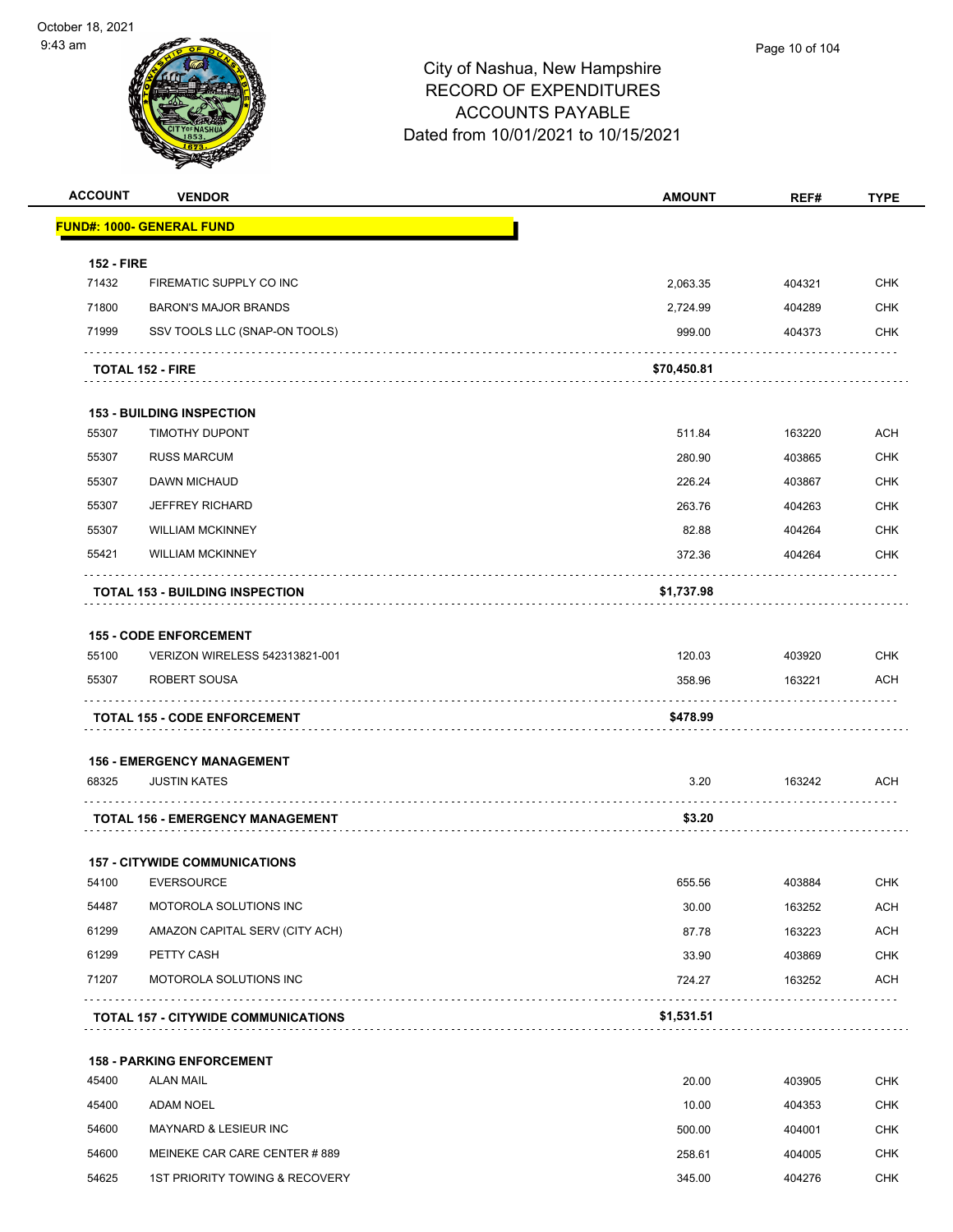

| <b>ACCOUNT</b> | <b>VENDOR</b>                                   | <b>AMOUNT</b> | REF#   | <b>TYPE</b> |
|----------------|-------------------------------------------------|---------------|--------|-------------|
|                | <b>FUND#: 1000- GENERAL FUND</b>                |               |        |             |
|                | <b>158 - PARKING ENFORCEMENT</b>                |               |        |             |
| 54625          | <b>BROADSIDE COLLISION LLC</b>                  | 1,680.00      | 404295 | <b>CHK</b>  |
| 54625          | D & R TOWING INC                                | 435.00        | 404309 | <b>CHK</b>  |
| 55100          | <b>SPRINT</b>                                   | 94.50         | 403911 | <b>CHK</b>  |
| 55100          | VERIZON WIRELESS-242339465                      | 164.36        | 403921 | <b>CHK</b>  |
|                | <b>TOTAL 158 - PARKING ENFORCEMENT</b>          | \$3,507.47    |        |             |
|                | <b>159 - HYDRANT FEES-FIRE PROTECTION</b>       |               |        |             |
| 54835          | PENNICHUCK WATER WORKS INC                      | 275,009.30    | 403908 | <b>CHK</b>  |
|                | <b>TOTAL 159 - HYDRANT FEES-FIRE PROTECTION</b> | \$275,009.30  |        |             |
|                | <b>160 - PW-ADMIN &amp; ENGINEERING</b>         |               |        |             |
| 54141          | PENNICHUCK WATER WORKS INC                      | 132.57        | 403908 | <b>CHK</b>  |
| 54280          | J LAWRENCE HALL COMPANY LLC                     | 4.469.99      | 163239 | ACH         |
| 54280          | <b>DRAIN MEDIC</b>                              | 725.00        | 403954 | <b>CHK</b>  |
| 54280          | KEANE FIRE & SAFETY EQUIPMENT                   | 70.00         | 403986 | <b>CHK</b>  |
| 55118          | <b>SPRINT</b>                                   | 85.76         | 403911 | <b>CHK</b>  |
| 55200          | <b>ASCE MEMBERSHIP</b>                          | 270.00        | 403874 | <b>CHK</b>  |
| 55307          | <b>ROBERT MEUNIER</b>                           | 316.40        | 403866 | <b>CHK</b>  |
| 55699          | THE NAGLER GROUP LLC                            | 374.00        | 163305 | ACH         |
| 55699          | RCL CLEANING SERVICES INC                       | 665.00        | 404033 | <b>CHK</b>  |
| 61100          | AMAZON CAPITAL SERV (CITY ACH)                  | 454.06        | 163223 | <b>ACH</b>  |
| 61100          | WB MASON CO INC                                 | 97.50         | 404062 | <b>CHK</b>  |
|                | <b>TOTAL 160 - PW-ADMIN &amp; ENGINEERING</b>   | \$7,660.28    | .      |             |
| 161 - STREETS  |                                                 |               |        |             |
| 54100          | <b>EVERSOURCE</b>                               | 4,489.20      | 403884 | <b>CHK</b>  |
| 54141          | PENNICHUCK WATER WORKS INC                      | 1,197.58      | 403908 | <b>CHK</b>  |
| 54200          | RCL CLEANING SERVICES INC                       | 1,250.00      | 404033 | <b>CHK</b>  |
| 54280          | AMAZON CAPITAL SERV (CITY ACH)                  | 959.15        | 163223 | ACH         |
| 54280          | <b>HOP SALES &amp; SERVICE</b>                  | 189.00        | 403975 | <b>CHK</b>  |
| 54492          | <b>SPRINT</b>                                   | 1,969.55      | 403911 | <b>CHK</b>  |
| 54600          | <b>FACTORY MOTOR PARTS</b>                      | 368.50        | 163231 | <b>ACH</b>  |
| 54600          | HOWARD P FAIRFIELD LLC                          | 902.86        | 163236 | <b>ACH</b>  |
| 54600          | MCDEVITT TRUCKS INC                             | 18.12         | 163301 | <b>ACH</b>  |
| 54600          | <b>BEST FORD</b>                                | 40.00         | 403942 | <b>CHK</b>  |
| 54600          | CARPARTS DISTRIBUTION CENTER,                   | 35.27         | 403945 | <b>CHK</b>  |
| 54600          | CHAPPELL TRACTOR SALES INC                      | 479.58        | 403947 | <b>CHK</b>  |
| 54600          | D & R TOWING INC                                | 150.00        | 403951 | <b>CHK</b>  |
|                |                                                 |               |        |             |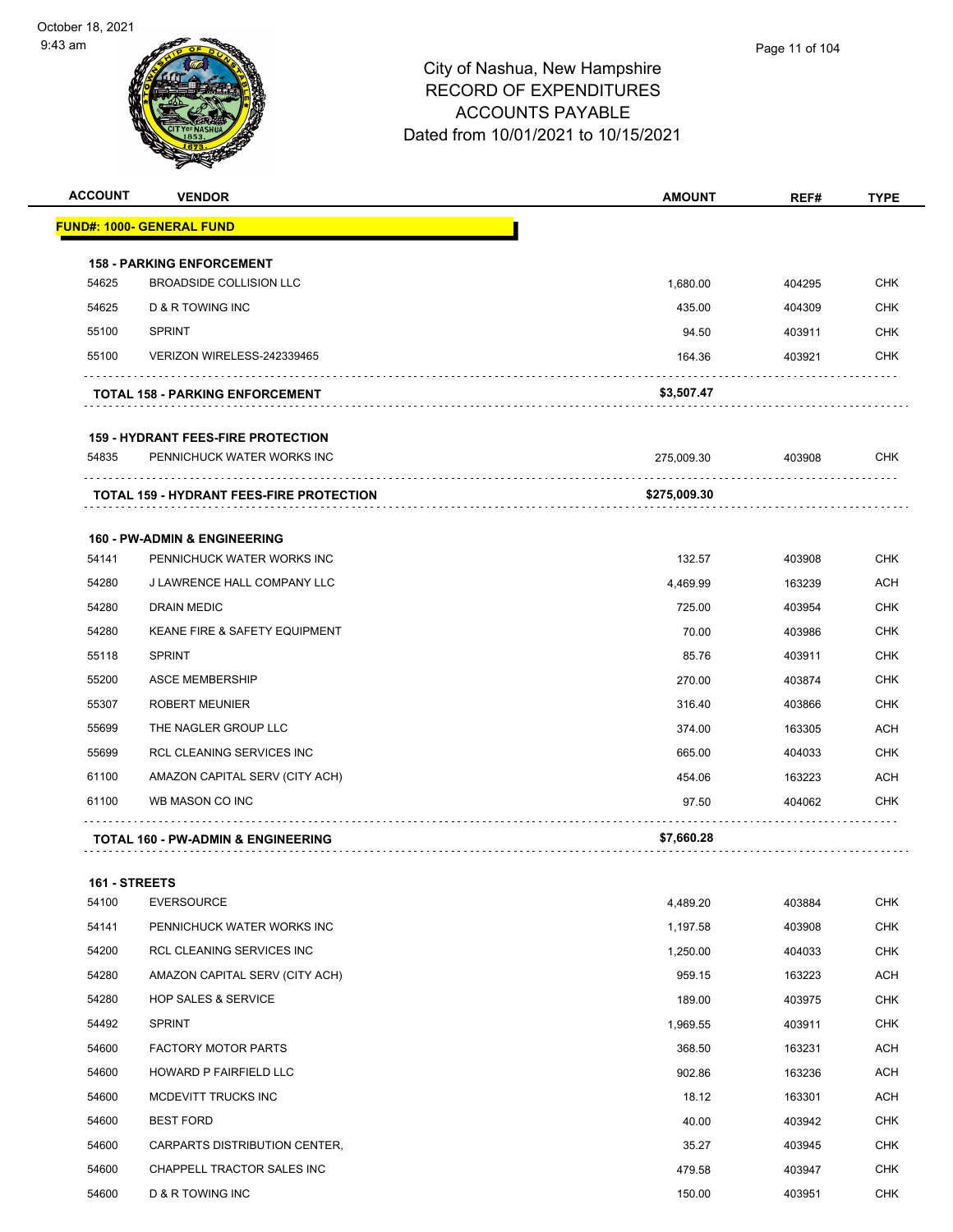

|       | Page 12 of 104 |  |
|-------|----------------|--|
| nire. |                |  |
| ro.   |                |  |

| <b>ACCOUNT</b>         | <b>VENDOR</b>                    | <b>AMOUNT</b> | REF#   | <b>TYPE</b> |
|------------------------|----------------------------------|---------------|--------|-------------|
|                        | <b>FUND#: 1000- GENERAL FUND</b> |               |        |             |
|                        |                                  |               |        |             |
| 161 - STREETS<br>54600 | <b>INTERSTATE BILLING</b>        | 255.37        | 403981 | <b>CHK</b>  |
| 54600                  | MACMULKIN CHEVROLET INC          | 400.94        | 403991 | <b>CHK</b>  |
| 54600                  | ROGERS RADIATOR INC              | 590.00        | 404037 | <b>CHK</b>  |
| 54600                  | SAFETY-KLEEN SYSTEMS INC         | 151.30        | 404039 | <b>CHK</b>  |
| 54600                  | SANEL NAPA                       | 591.45        | 404042 | <b>CHK</b>  |
| 54600                  | SOUTHWORTH-MILTON INC            |               | 404048 | <b>CHK</b>  |
| 54600                  | TENNANT SALES & SERVICE CO       | 1,250.01      | 404053 | CHK         |
|                        | AT NEW HAMPSHIRE LLC             | 546.80        |        | <b>CHK</b>  |
| 54600                  |                                  | (386.27)      | 404283 |             |
| 54600                  | <b>BEST FORD</b>                 | 150.95        | 404291 | <b>CHK</b>  |
| 54600                  | CARPARTS DISTRIBUTION CENTER,    | 594.78        | 404296 | <b>CHK</b>  |
| 54600                  | MACMULKIN CHEVROLET INC          | 40.90         | 404343 | <b>CHK</b>  |
| 54600                  | <b>NEW ENGLAND KENWORTH</b>      | (294.40)      | 404352 | <b>CHK</b>  |
| 54600                  | SANITARY EQUIPMENT CO INC        | 932.88        | 404366 | <b>CHK</b>  |
| 54600                  | SOUTHWORTH-MILTON INC            | 1,655.27      | 404372 | <b>CHK</b>  |
| 55118                  | <b>SPRINT</b>                    | 59.04         | 403911 | <b>CHK</b>  |
| 55421                  | <b>ESCO INSTITUTE</b>            | 131.95        | 403958 | <b>CHK</b>  |
| 61107                  | ALECS SHOE STORE INC             | 406.90        | 404279 | <b>CHK</b>  |
| 61107                  | CINTAS#016                       | 481.44        | 404301 | <b>CHK</b>  |
| 61166                  | AIRGAS USA LLC                   | 606.85        | 403930 | <b>CHK</b>  |
| 61299                  | AMAZON CAPITAL SERV (CITY ACH)   | 510.99        | 163223 | ACH         |
| 61300                  | GLOBAL MONTELLO GROUP CORP       | 11,838.74     | 404325 | <b>CHK</b>  |
| 61307                  | SHATTUCK MALONE OIL CO           | 6,782.30      | 404367 | <b>CHK</b>  |
| 61535                  | <b>BROX INDUSTRIES INC</b>       | 318.10        | 163227 | <b>ACH</b>  |
| 61535                  | <b>BROX INDUSTRIES INC</b>       | 98.67         | 163292 | <b>ACH</b>  |
| 61542                  | PERMA LINE CORP OF NEW ENGLAND   | 54.95         | 404023 | <b>CHK</b>  |
| 61556                  | M & M ELECTRICAL SUPPLY CO INC   | 161.45        | 163300 | ACH         |
| 61556                  | NASHUA WALLPAPER CO INC          | 17.17         | 404349 | <b>CHK</b>  |
| 61560                  | <b>FASTENAL CO</b>               | 740.34        | 403960 | <b>CHK</b>  |
| 61560                  | <b>HUDSON QUARRY CORP</b>        | 336.09        | 403977 | <b>CHK</b>  |
| 61560                  | WHITE CAP CONSTRUCTION SUPPLY    | 250.18        | 404064 | <b>CHK</b>  |
| 61560                  | <b>FASTENAL CO</b>               | 125.75        | 404318 | <b>CHK</b>  |
| 61705                  | MAYNARD & LESIEUR INC            | 901.76        | 403997 | CHK         |
| 61705                  | MAYNARD & LESIEUR INC            | 73.75         | 404347 | <b>CHK</b>  |
| 61799                  | <b>FACTORY MOTOR PARTS</b>       | (50.00)       | 163231 | ACH         |
| 71999                  | <b>GRAINGER</b>                  | 107.23        | 403967 | <b>CHK</b>  |
| 71999                  | TOOL & EQUIPMENT CONNECTION      | 365.00        | 404055 | <b>CHK</b>  |
| 71999                  | <b>GRAINGER</b>                  | 239.79        | 404326 | <b>CHK</b>  |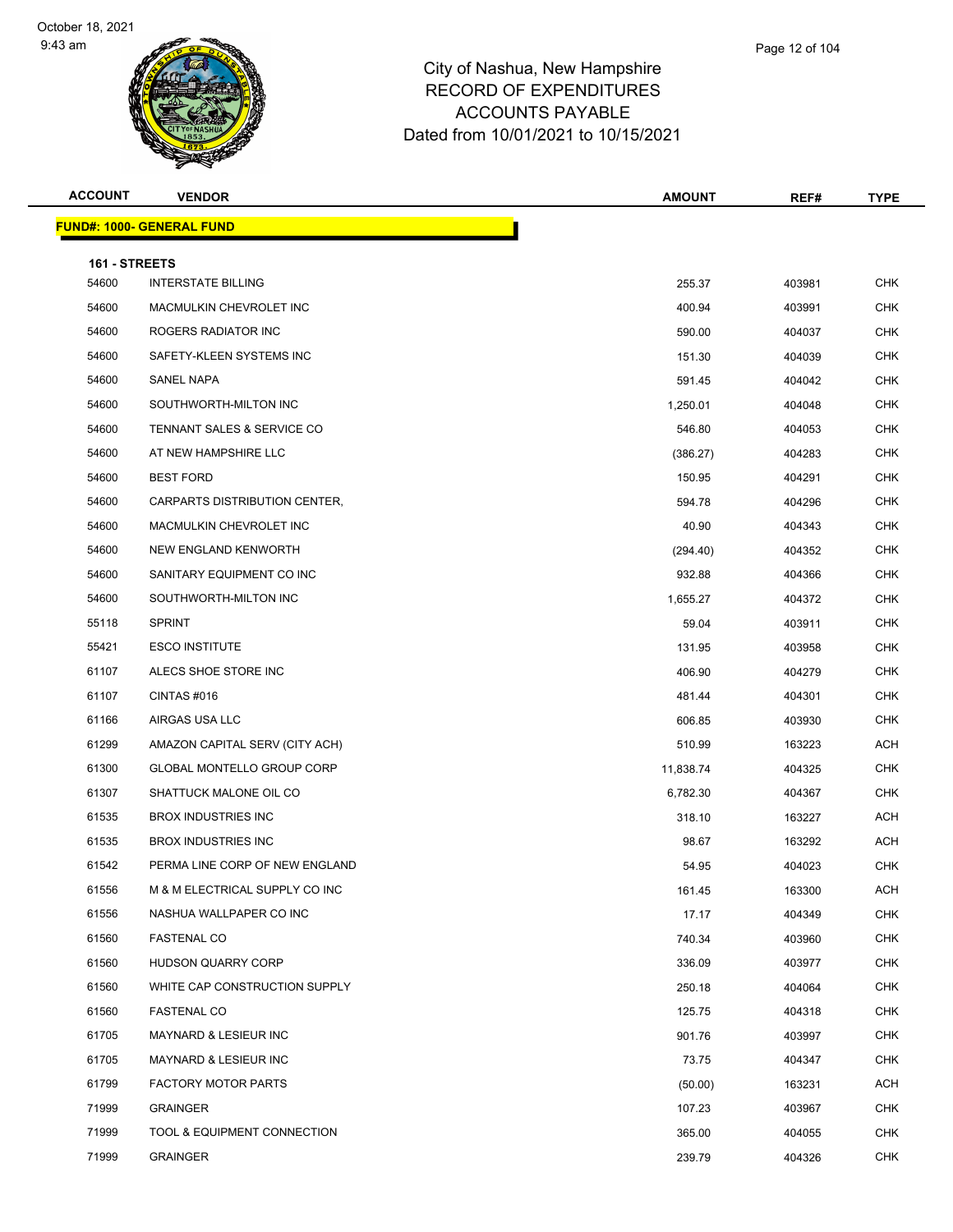



| <b>ACCOUNT</b> | <b>VENDOR</b>                                                | <b>AMOUNT</b> | REF#   | <b>TYPE</b> |
|----------------|--------------------------------------------------------------|---------------|--------|-------------|
|                | <u> FUND#: 1000- GENERAL FUND</u>                            |               |        |             |
|                | TOTAL 161 - STREETS                                          | \$43,087.23   |        |             |
|                | <b>162 - STREET LIGHTING</b>                                 |               |        |             |
| 54100          | <b>EVERSOURCE</b>                                            | 1,014.12      | 403884 | <b>CHK</b>  |
| 54100          | <b>EVERSOURCE</b>                                            | 35.50         | 404268 | <b>CHK</b>  |
|                | <b>TOTAL 162 - STREET LIGHTING</b>                           | \$1,049.62    |        |             |
|                | <b>166 - PARKING OPERATIONS</b>                              |               |        |             |
| 45321          | <b>KAYLEE FIRTH</b>                                          | 45.00         | 403961 | <b>CHK</b>  |
| 45321          | KEARA MCKENZIE-DAVIS                                         | 20.00         | 404002 | <b>CHK</b>  |
| 54100          | <b>EVERSOURCE</b>                                            | 615.41        | 403884 | <b>CHK</b>  |
| 54487          | MACMULKIN CHEVROLET INC                                      | 19.96         | 403991 | <b>CHK</b>  |
| 55699          | POM INC                                                      | 100.00        | 404029 | <b>CHK</b>  |
| 61100          | AMAZON CAPITAL SERV (CITY ACH)                               | 150.26        | 163223 | <b>ACH</b>  |
| 61100          | NASHUA WALLPAPER CO INC                                      | 13.99         | 404011 | <b>CHK</b>  |
| 61100          | PETTY CASH                                                   | 8.00          | 404262 | <b>CHK</b>  |
| 61299          | NASHUA WALLPAPER CO INC                                      | 177.01        | 404011 | <b>CHK</b>  |
| 71600          | <b>POM INC</b>                                               | 60.00         | 404029 | <b>CHK</b>  |
|                | <b>TOTAL 166 - PARKING OPERATIONS</b>                        | \$1,209.63    |        |             |
|                | <b>170 - HYDROELECTRIC OPERATIONS</b>                        |               |        |             |
| 54100          | EVERSOUCE-POWER SUPPLY                                       | 1,236.49      | 403883 | <b>CHK</b>  |
| 54100          | <b>EVERSOURCE</b>                                            | 25.42         | 403884 | <b>CHK</b>  |
| 54221          | WHEELABRATOR HOLDCO 1 INC                                    | 274.00        | 404063 | <b>CHK</b>  |
| 54221          | WM CORPORATE SERVICES INC                                    | 295.57        | 404275 | <b>CHK</b>  |
| 55109          | <b>COMCAST</b>                                               | 128.39        | 404266 | <b>CHK</b>  |
|                | <b>TOTAL 170 - HYDROELECTRIC OPERATIONS</b>                  | \$1,959.87    |        |             |
|                | <b>171 - COMMUNITY SERVICES</b>                              |               |        |             |
| 61100          | AMAZON CAPITAL SERV (CITY ACH)                               | 104.13        | 163223 | ACH         |
| 61100          | NICOLE CHUTE                                                 | 57.75         | 404019 | <b>CHK</b>  |
| 61250          | <b>GRANITE DIAMOND LLC</b>                                   | 2,500.00      | 403968 | <b>CHK</b>  |
| 68320          | NASHUA YOUTH COUNCIL                                         | 730.00        | 404350 | <b>CHK</b>  |
|                | <b>TOTAL 171 - COMMUNITY SERVICES</b>                        | \$3,391.88    |        | .           |
|                |                                                              |               |        |             |
| 54236          | <b>172 - COMMUNITY HEALTH</b><br>STANLEY CONVERGENT SECURITY | 84.00         | 404374 | <b>CHK</b>  |
| 55118          | <b>SPRINT</b>                                                |               |        | <b>CHK</b>  |
|                |                                                              | 45.90         | 403911 |             |
|                |                                                              |               |        |             |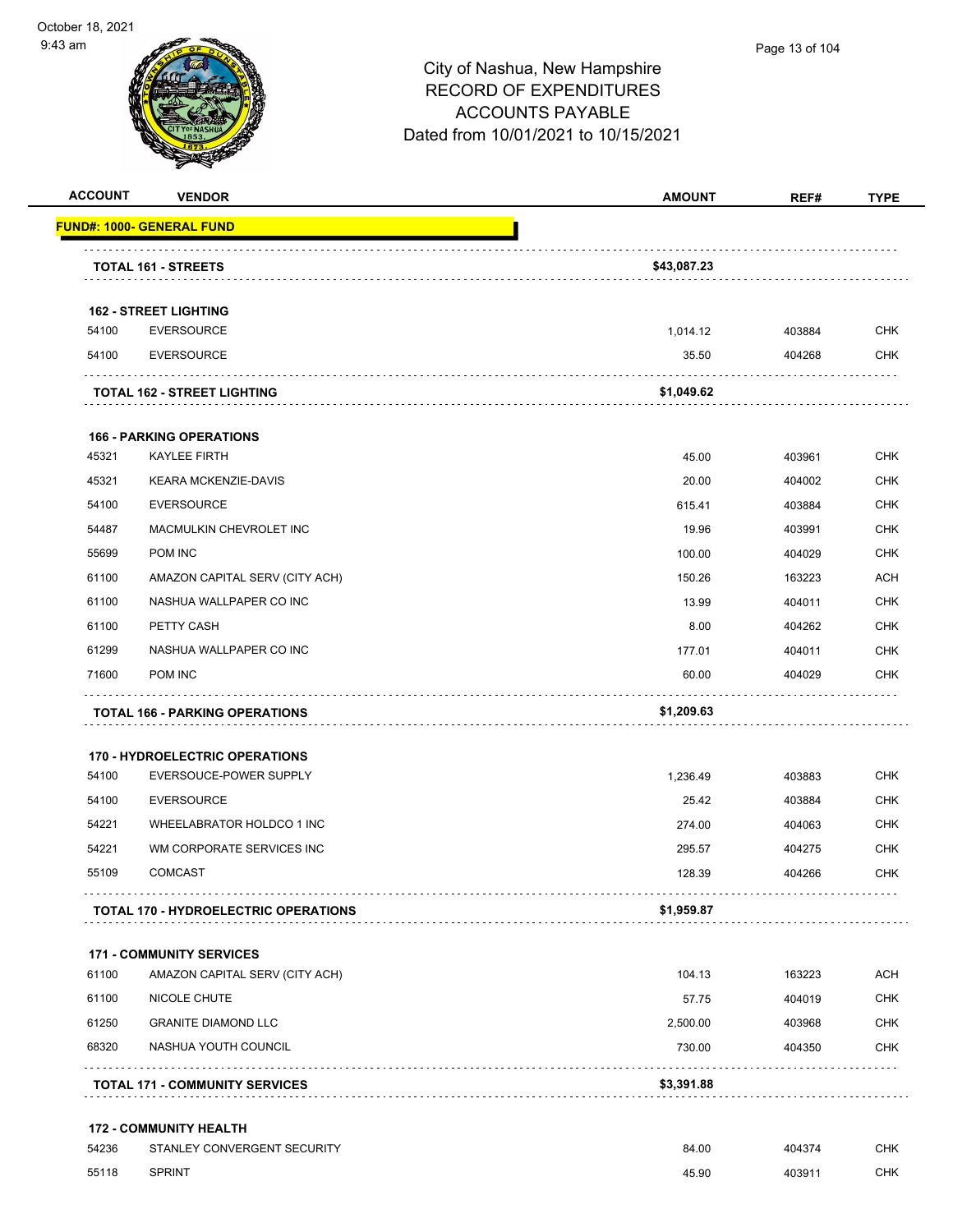

| <b>ACCOUNT</b> | <b>VENDOR</b>                                                 | <b>AMOUNT</b> | REF#   | <b>TYPE</b> |
|----------------|---------------------------------------------------------------|---------------|--------|-------------|
|                | <b>FUND#: 1000- GENERAL FUND</b>                              |               |        |             |
|                | <b>172 - COMMUNITY HEALTH</b>                                 |               |        |             |
| 55307          | KIMBERLY BERNARD                                              | 41.44         | 404258 | <b>CHK</b>  |
| 55699          | AXIOM SYSTEMS INC                                             | 50.00         | 403937 | <b>CHK</b>  |
| 61144          | PETTY CASH                                                    | 11.39         | 403868 | <b>CHK</b>  |
|                | <b>TOTAL 172 - COMMUNITY HEALTH</b>                           | \$232.73      |        |             |
|                | <b>173 - ENVIRONMENTAL HEALTH</b>                             |               |        |             |
| 55100          | VERIZON WIRELESS-642274605                                    | 240.36        | 403919 | <b>CHK</b>  |
| 55607          | PETTY CASH                                                    | 7.95          | 403868 | <b>CHK</b>  |
| 61149          | TAYLOR TECHNOLOGIES INC                                       | 227.51        | 404380 | CHK         |
| 61299          | AMAZON CAPITAL SERV (CITY ACH)                                | 72.00         | 163288 | ACH         |
|                | TOTAL 173 - ENVIRONMENTAL HEALTH                              | \$547.82      |        |             |
|                |                                                               |               |        |             |
| 55810          | <b>175 - WELFARE ASSISTANCE</b><br>23-25 TEMPLE ST REALTY LLC | 320.00        | 404229 | <b>CHK</b>  |
| 55810          | <b>LAMERAND ENTERPRISES</b>                                   | 975.00        | 404230 | <b>CHK</b>  |
| 55810          | PALM SQUARE LLC                                               | 1,025.00      | 404231 | <b>CHK</b>  |
| 55810          | THC INVESTMENTS                                               | 1,130.00      | 404232 | <b>CHK</b>  |
| 55810          | 11 GRANITE ST LLC                                             | 1,265.00      | 404562 | CHK         |
| 55810          | 188 CONCORD ST LLC                                            | 380.65        | 404563 | <b>CHK</b>  |
| 55810          | 339 MAIN STREET REALTY LLC                                    | 1,795.00      | 404564 | <b>CHK</b>  |
| 55810          | 35-37 CROWN ST REALTY LLC                                     | 760.00        | 404565 | <b>CHK</b>  |
| 55810          | <b>COTTON MILL SQUARE</b>                                     | 449.00        | 404566 | <b>CHK</b>  |
| 55810          | D7 REAL ESTATE LLC                                            | 915.00        | 404567 | <b>CHK</b>  |
| 55810          | LAMERAND ENTERPRISES                                          | 880.00        | 404568 | <b>CHK</b>  |
| 55810          | M325 REAL ESTATE LLC                                          | 780.00        | 404569 | <b>CHK</b>  |
| 55814          | <b>EVERSOURCE</b>                                             | 249.00        | 404227 | <b>CHK</b>  |
| 55814          | LIBERTY UTILITIES                                             | 486.82        | 404228 | <b>CHK</b>  |
| 55814          | <b>EVERSOURCE</b>                                             | 309.16        | 404560 | <b>CHK</b>  |
| 55814          | LIBERTY UTILITIES                                             | 193.25        | 404561 | <b>CHK</b>  |
| 55820          | MICHAUD FUNERAL HOME                                          | 750.00        | 404570 | <b>CHK</b>  |
|                | <b>TOTAL 175 - WELFARE ASSISTANCE</b>                         | \$12,662.88   |        |             |
|                |                                                               |               |        |             |
|                | <b>177 - PARKS &amp; RECREATION</b>                           |               |        |             |
| 54100          | EVERSOUCE-POWER SUPPLY                                        | 4,123.99      | 403883 | <b>CHK</b>  |
| 54100          | <b>EVERSOURCE</b>                                             | 388.26        | 403884 | <b>CHK</b>  |
| 54100          | <b>EVERSOURCE</b>                                             | 9,763.59      | 404268 | <b>CHK</b>  |
| 54114          | LIBERTY UTILITIES - NH                                        | 61.58         | 403896 | <b>CHK</b>  |

LIBERTY UTILITIES - NH 65.39 403897 CHK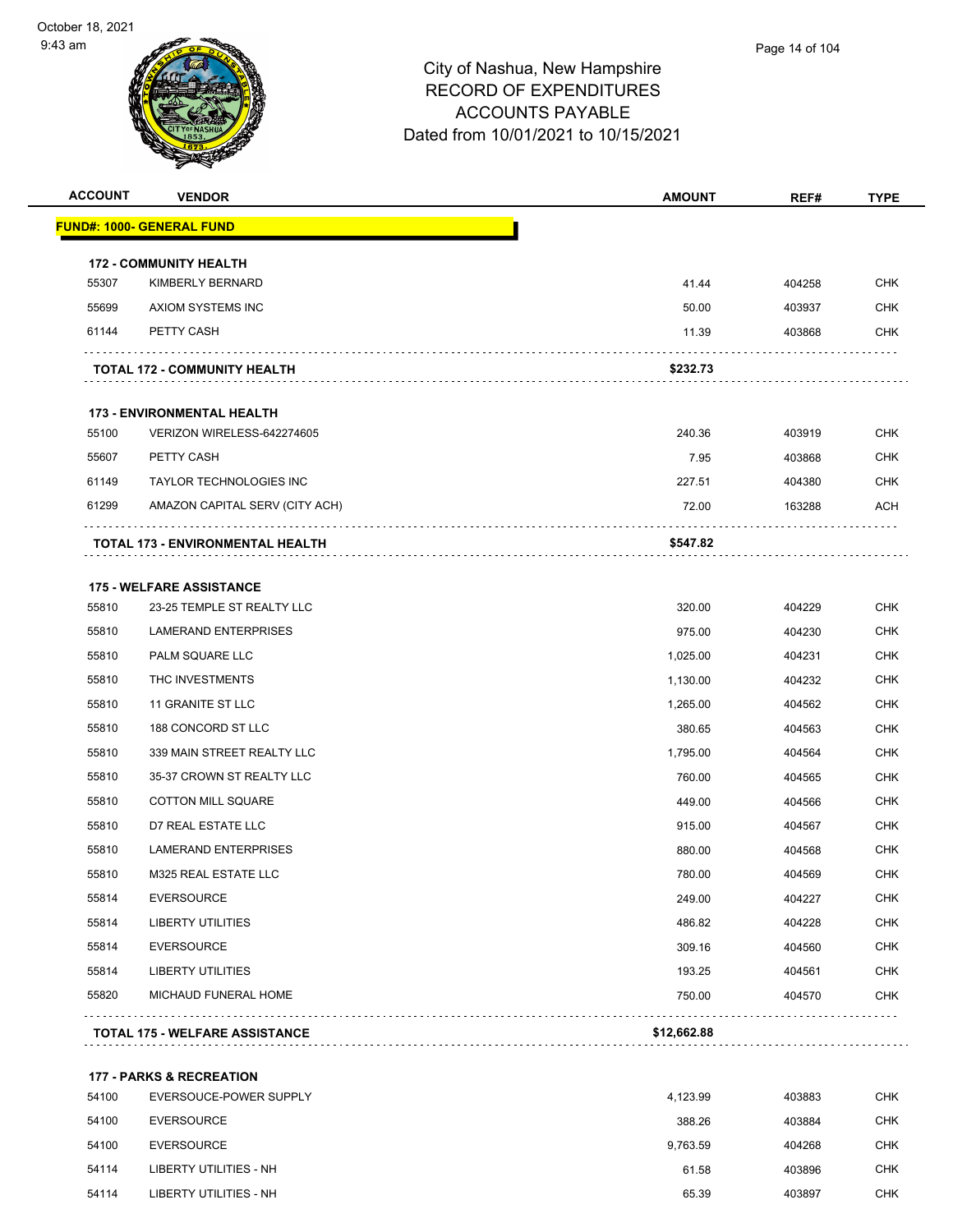

| <b>ACCOUNT</b> | <b>VENDOR</b>                       | <b>AMOUNT</b> | REF#   | TYPE       |
|----------------|-------------------------------------|---------------|--------|------------|
|                | <b>FUND#: 1000- GENERAL FUND</b>    |               |        |            |
|                | <b>177 - PARKS &amp; RECREATION</b> |               |        |            |
| 54114          | <b>LIBERTY UTILITIES - NH</b>       | 104.74        | 403902 | <b>CHK</b> |
| 54114          | SPRAGUE RESOURCES LP                | 70.62         | 404049 | <b>CHK</b> |
| 54141          | PENNICHUCK WATER WORKS INC          | 3,821.02      | 403908 | <b>CHK</b> |
| 54280          | AMAZON CAPITAL SERV (CITY ACH)      | (5.95)        | 163223 | <b>ACH</b> |
| 54280          | <b>JP PEST SERVICES LLC</b>         | 68.60         | 163240 | <b>ACH</b> |
| 54280          | JP PEST SERVICES LLC                | 194.53        | 163298 | ACH        |
| 54280          | M & M ELECTRICAL SUPPLY CO INC      | 68.32         | 163300 | ACH        |
| 54280          | PENNICHUCK WATER WORKS INC          | 160.00        | 403907 | <b>CHK</b> |
| 54280          | F W WEBB COMPANY                    | 30.40         | 403959 | <b>CHK</b> |
| 54280          | GATE CITY FENCE CO INC              | 13.70         | 403964 | <b>CHK</b> |
| 54280          | RCL CLEANING SERVICES INC           | 450.00        | 404033 | <b>CHK</b> |
| 54280          | SITEONE LANDSCAPE SUPPLY LLC        | 2,100.00      | 404047 | <b>CHK</b> |
| 54280          | FIREFLY ATHLETICS LLC               | 750.00        | 404320 | <b>CHK</b> |
| 54280          | JOHNSONS ELECTRIC SUPPLY INC        | 3,456.95      | 404338 | <b>CHK</b> |
| 54280          | NASHUA WALLPAPER CO INC             | 179.54        | 404349 | <b>CHK</b> |
| 54280          | SITEONE LANDSCAPE SUPPLY LLC        | 120.05        | 404369 | <b>CHK</b> |
| 54280          | UNITED SITE SERVICES                | 543.94        | 404386 | <b>CHK</b> |
| 54821          | UNITED SITE SERVICES                | 238.00        | 404060 | <b>CHK</b> |
| 55118          | <b>SPRINT</b>                       | 89.03         | 403911 | <b>CHK</b> |
| 55307          | <b>MIA CRUZ</b>                     | 593.15        | 404308 | <b>CHK</b> |
| 55654          | SWANK MOTION PICTURES INC           | 480.00        | 404379 | <b>CHK</b> |
| 55699          | <b>NESA LLC</b>                     | 1,200.00      | 404351 | <b>CHK</b> |
| 61107          | ALECS SHOE STORE INC                | 110.00        | 404279 | <b>CHK</b> |
| 61107          | PHOENIX SCREEN PRINTING             | 2,313.00      | 404360 | <b>CHK</b> |
| 61300          | <b>GLOBAL MONTELLO GROUP CORP</b>   | 621.60        | 404325 | <b>CHK</b> |
| 61705          | MAYNARD & LESIEUR INC               | 592.68        | 403996 | <b>CHK</b> |
| 61705          | <b>MAYNARD &amp; LESIEUR INC</b>    | (105.00)      | 404001 | <b>CHK</b> |
| 61799          | FACTORY MOTOR PARTS                 | 338.19        | 163231 | <b>ACH</b> |
| 61799          | CARPARTS DISTRIBUTION CENTER,       | 575.65        | 403945 | <b>CHK</b> |
| 61799          | JAMES R ROSENCRANTZ & SONS INC      | 52.76         | 403983 | <b>CHK</b> |
| 61799          | NEW ENGLAND KENWORTH                | 3,174.68      | 404015 | <b>CHK</b> |
| 61799          | SANEL NAPA                          | 246.38        | 404042 | CHK        |
| 61799          | AT NEW HAMPSHIRE LLC                | (160.45)      | 404283 | <b>CHK</b> |
| 61799          | <b>BEST FORD</b>                    | 271.68        | 404291 | <b>CHK</b> |
| 61799          | CARPARTS DISTRIBUTION CENTER,       | 295.91        | 404296 | <b>CHK</b> |
| 61799          | DONOVAN EQUIPMENT CO INC            | 212.50        | 404312 | <b>CHK</b> |
| 61799          | JAMES R ROSENCRANTZ & SONS INC      | 104.11        | 404337 | <b>CHK</b> |
| 61799          | <b>RBG INC</b>                      | 486.49        | 404362 | <b>CHK</b> |
|                |                                     |               |        |            |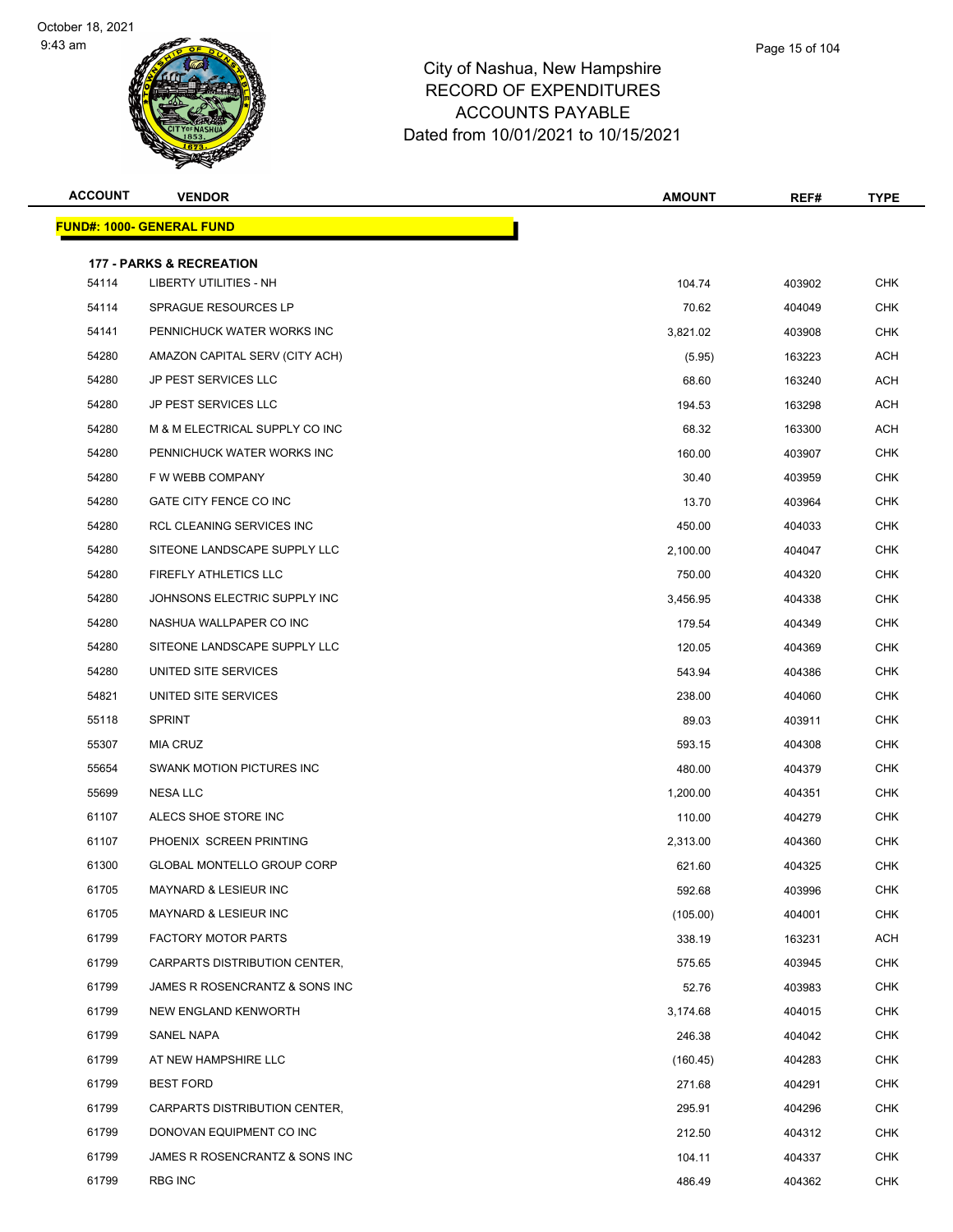| <b>ACCOUNT</b> | <b>VENDOR</b>                       | <b>AMOUNT</b> | REF#   | <b>TYPE</b> |
|----------------|-------------------------------------|---------------|--------|-------------|
|                | <u> FUND#: 1000- GENERAL FUND</u>   |               |        |             |
|                | <b>177 - PARKS &amp; RECREATION</b> |               |        |             |
| 61799          | <b>TURF PRODUCTS</b>                | 359.58        | 404384 | <b>CHK</b>  |
|                | TOTAL 177 - PARKS & RECREATION      | \$38,619.21   |        |             |
|                |                                     |               |        |             |
| 179 - LIBRARY  |                                     |               |        |             |
| 54100          | EVERSOUCE-POWER SUPPLY              | 7,681.29      | 403883 | <b>CHK</b>  |
| 54114          | <b>SPRAGUE RESOURCES LP</b>         | 10.81         | 404049 | <b>CHK</b>  |
| 54280          | JP PEST SERVICES LLC                | 114.00        | 163240 | <b>ACH</b>  |
| 54280          | HUFF & GAUTHIER INC                 | 339.60        | 404332 | <b>CHK</b>  |
| 54428          | <b>CELESTE GUIDICE</b>              | 1,256.25      | 404298 | <b>CHK</b>  |
| 55109          | <b>SPRINT</b>                       | 49.61         | 403911 | <b>CHK</b>  |
| 55607          | PITNEY BOWES GLOBAL FIN SVCS        | 300.03        | 403909 | <b>CHK</b>  |
| 61299          | AMAZON CAPITAL SERV (CITY ACH)      | 191.89        | 163223 | <b>ACH</b>  |
| 61428          | COAST MAINTENANCE SUPPLY CO         | 177.13        | 404303 | <b>CHK</b>  |
| 61807          | INGRAM LIBRARY SERVICES LLC         | 61.72         | 163238 | <b>ACH</b>  |
| 61807          | INGRAM LIBRARY SERVICES LLC         | 133.69        | 163296 | <b>ACH</b>  |
| 61807          | <b>BAKER &amp; TAYLOR</b>           | 1,838.23      | 403940 | <b>CHK</b>  |
| 61807          | <b>BAKER &amp; TAYLOR</b>           | 339.83        | 404287 | <b>CHK</b>  |
| 61814          | MIDWEST TAPE LLC                    | 65.58         | 163251 | <b>ACH</b>  |
| 61814          | MIDWEST TAPE LLC                    | 381.60        | 163304 | <b>ACH</b>  |
| 61814          | <b>BAKER &amp; TAYLOR</b>           | 41.22         | 403940 | <b>CHK</b>  |
| 61814          | <b>BAKER &amp; TAYLOR</b>           | 82.45         | 404287 | <b>CHK</b>  |
| 61821          | THE BOSTON GLOBE                    | 606.26        | 403912 | <b>CHK</b>  |
| 61830          | <b>KANOPY INC</b>                   | 6,000.00      | 163241 | ACH         |
| 61830          | TRANSPARENT LANGUAGE INC            | 2,000.00      | 404382 | <b>CHK</b>  |
| 61830          | <b>WORLD ARCHIVES</b>               | 1,048.00      | 404390 | <b>CHK</b>  |
| 68322          | KATHARINE GATCOMB                   | 19.95         | 163295 | <b>ACH</b>  |
| 71000          | AMAZON CAPITAL SERV (CITY ACH)      | 237.44        | 163288 | <b>ACH</b>  |
| 71000          | <b>DEMCO</b>                        | 1,025.38      | 404310 | <b>CHK</b>  |
|                | <b>TOTAL 179 - LIBRARY</b>          | \$24,001.96   |        |             |

|       | <b>TOTAL 181 - COMMUNITY DEVELOPMENT</b> | \$1,425.40 |        |            |
|-------|------------------------------------------|------------|--------|------------|
| 61650 | WB MASON CO INC                          | 58.06      | 404389 | <b>CHK</b> |
| 61100 | WB MASON CO INC                          | 117.34     | 404389 | <b>CHK</b> |
| 55421 | <b>GREATER NASHUA CHAMBER OF</b>         | 1.250.00   | 403969 | <b>CHK</b> |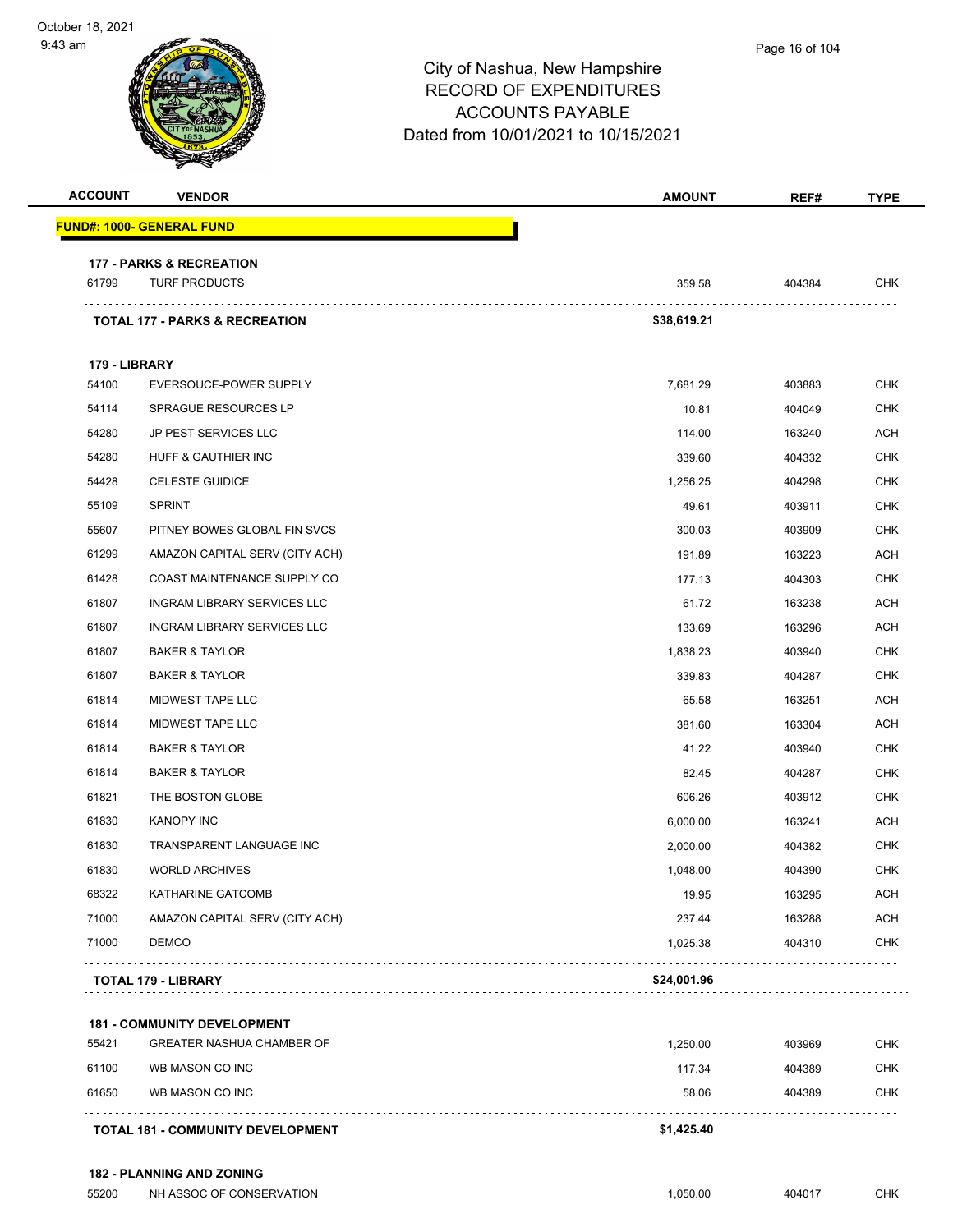

| <b>ACCOUNT</b>      | <b>VENDOR</b>                           | <b>AMOUNT</b> | REF#   | <b>TYPE</b> |
|---------------------|-----------------------------------------|---------------|--------|-------------|
|                     | <u> FUND#: 1000- GENERAL FUND</u>       |               |        |             |
|                     | <b>TOTAL 182 - PLANNING AND ZONING</b>  | \$1,050.00    |        |             |
|                     |                                         |               |        |             |
|                     | <b>183 - ECONOMIC DEVELOPMENT</b>       |               |        |             |
| 61830               | <b>COSTAR REALTY INFORMATION</b>        | 398.59        | 404307 | CHK         |
|                     | <b>TOTAL 183 - ECONOMIC DEVELOPMENT</b> | \$398.59      |        |             |
| <b>191 - SCHOOL</b> |                                         |               |        |             |
| 52300               | SUN LIFE ASSURANCE CO OF CANAD          | 4,943.12      | 163315 | <b>ACH</b>  |
| 52300               | UNUM LIFE INSURANCE                     | 1,863.74      | 404516 | <b>CHK</b>  |
| 53128               | GARY D ALTMAN ESQ.                      | 1,020.00      | 404074 | CHK         |
| 53128               | <b>MATTHEW &amp; LEAH DONAHUE</b>       | 1,542.24      | 404103 | CHK         |
| 53128               | WADLEIGH STARR & PETERS PLLC            | 1,722.25      | 404522 | CHK         |
| 53607               | <b>MICHAEL K MARSHALL</b>               | 1,054.47      | 404167 | <b>CHK</b>  |
| 53614               | STATE OF NH - DEPT OF SAFETY            | 48.25         | 404066 | CHK         |
| 53614               | STATE OF NH CRIMINAL RECORDS            | 96.50         | 404067 | <b>CHK</b>  |
| 53614               | AMY MCCARTNEY                           | 12,027.00     | 404075 | CHK         |
| 53614               | BIRCH BEHAVIORAL THERAPY                | 151.15        | 404084 | CHK         |
| 53614               | <b>CLARK ASSOC</b>                      | 40,804.75     | 404094 | <b>CHK</b>  |
| 53614               | STATE OF NH CRIMINAL RECORDS            | 48.25         | 404399 | CHK         |
| 53614               | STATE OF NH CRIMINAL RECORDS            | 144.75        | 404400 | CHK         |
| 53614               | LITERACY LEARNING SOLUTIONS             | 682.26        | 404469 | CHK         |
| 53614               | NORTHEAST DEAF&HARD OF HEARING          | 95.00         | 404490 | CHK         |
| 53628               | STATE OF NH CRIMINAL RECORDS            | 906.25        | 404067 | CHK         |
| 53628               | FIRE PROTECTION TESTING LLC             | 511.00        | 404116 | CHK         |
| 53628               | UNITED SITE SERVICES                    | 2,230.40      | 404218 | CHK         |
| 53628               | <b>CLASSIC SIGNS INC</b>                | 624.00        | 404418 | CHK         |
| 53628               | FIRE PROTECTION TESTING LLC             | 3,164.00      | 404435 | <b>CHK</b>  |
| 53628               | COMPUTER HUT dba IT INSIDERS            | 261.50        | 404457 | <b>CHK</b>  |
| 53628               | ROCKINGHAM CONTRACTING AND              | 9,450.00      | 404503 | <b>CHK</b>  |
| 53628               | THE METRO GROUP INC                     | 845.00        | 404514 | <b>CHK</b>  |
| 54100               | <b>EVERSOURCE</b>                       | 46,027.93     | 404393 | <b>CHK</b>  |
| 54100               | MENH SOLAR HOLDINGS LLC                 | 7,030.63      | 404481 | CHK         |
| 54114               | <b>LIBERTY UTILITIES - NH</b>           | 209.73        | 404394 | <b>CHK</b>  |
| 54114               | LIBERTY UTILITIES - NH                  | 176.90        | 404395 | <b>CHK</b>  |
| 54114               | LIBERTY UTILITIES - NH                  | 176.90        | 404396 | <b>CHK</b>  |
| 54114               | LIBERTY UTILITIES - NH                  | 220.25        | 404397 | <b>CHK</b>  |
| 54114               | LIBERTY UTILITIES - NH                  | 243.37        | 404398 | CHK         |
| 54280               | GATE CITY FENCE CO INC                  | 1,500.00      | 404443 | <b>CHK</b>  |
| 54280               | <b>GRAINGER</b>                         | 642.20        | 404447 | <b>CHK</b>  |
|                     |                                         |               |        |             |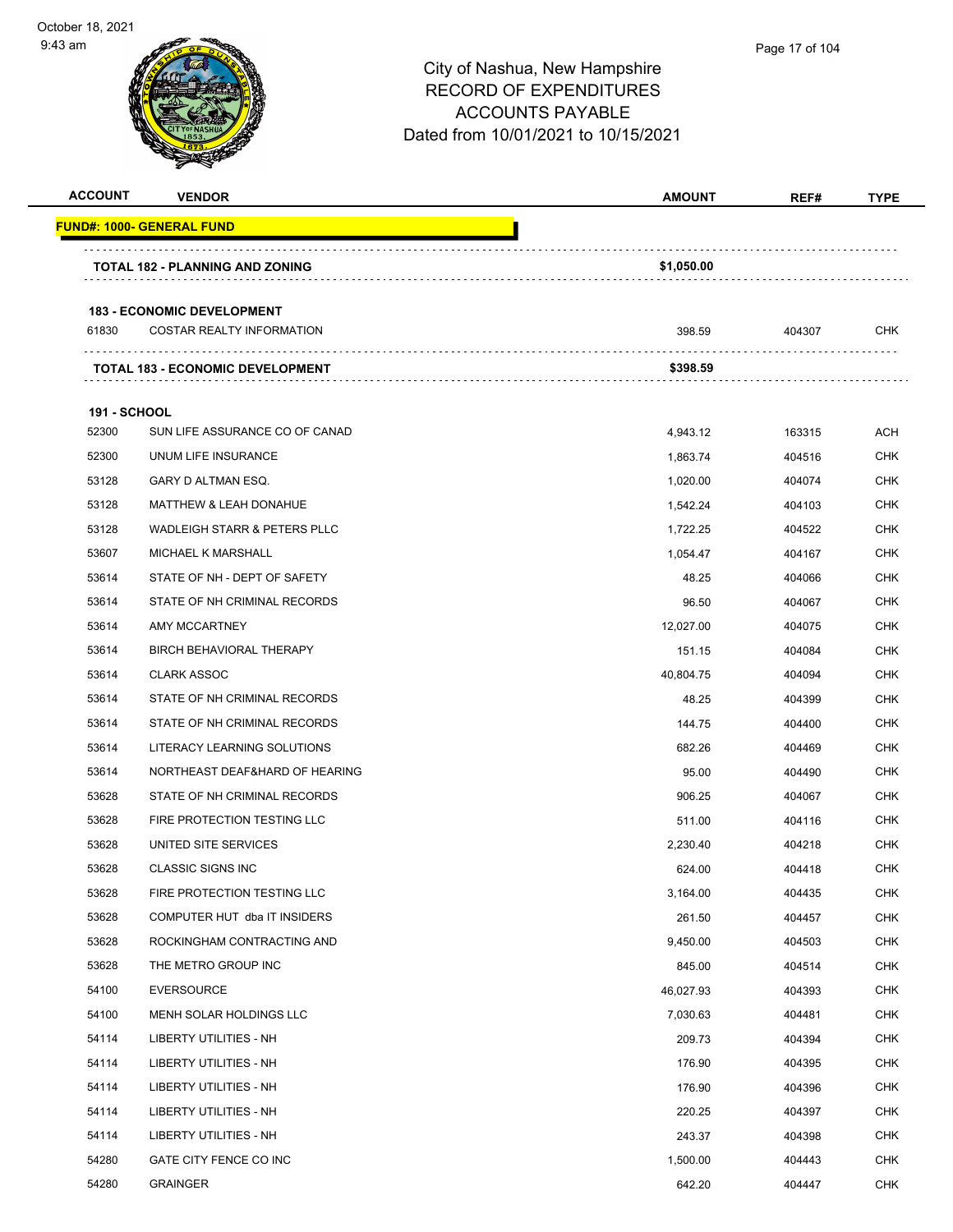

| Page 18 of 104 |  |
|----------------|--|
|                |  |

| <b>ACCOUNT</b>               | <b>VENDOR</b>                          | <b>AMOUNT</b> | REF#   | <b>TYPE</b> |
|------------------------------|----------------------------------------|---------------|--------|-------------|
|                              | <mark>FUND#: 1000- GENERAL FUND</mark> |               |        |             |
|                              |                                        |               |        |             |
| <b>191 - SCHOOL</b><br>54280 | MARVELL PLATE GLASS INC                | 128.66        | 404476 | <b>CHK</b>  |
| 54280                        | <b>VIKING ROOFING INC</b>              | 283.66        | 404521 | <b>CHK</b>  |
| 54487                        | CHAPPELL TRACTOR SALES INC             | 120.73        | 404093 | <b>CHK</b>  |
| 54487                        | R WHITE EQUIPMENT CENTER INC           | 20.00         | 404195 | <b>CHK</b>  |
| 54487                        | RC WELDING LLC                         | 420.00        | 404198 | <b>CHK</b>  |
| 54487                        | STADIUM SYSTEM INC                     | 839.30        | 404212 | <b>CHK</b>  |
| 54487                        | AFFILIATED HVAC SERVICES LLC           | 306.00        | 404401 | <b>CHK</b>  |
| 54487                        | CLEAN-O-RAMA                           | 822.56        | 404420 | CHK         |
| 54487                        | <b>HOBART SERVICE</b>                  | 335.53        | 404453 | <b>CHK</b>  |
| 54600                        | CARPARTS DISTRIBUTION CENTER,          | 986.34        | 404091 | <b>CHK</b>  |
| 54600                        | <b>MAYNARD &amp; LESIEUR INC</b>       | 781.32        | 404170 | <b>CHK</b>  |
| 54600                        | RADICAL AUTO COLLISION                 | 1,800.00      | 404196 | <b>CHK</b>  |
| 54600                        | <b>SANEL NAPA</b>                      | 436.34        | 404202 | CHK         |
| 54600                        | CARPARTS DISTRIBUTION CENTER,          | 839.37        | 404417 | <b>CHK</b>  |
| 54600                        | MAYNARD & LESIEUR INC                  | 661.58        | 404477 | <b>CHK</b>  |
| 54600                        | SANEL NAPA                             | 202.67        | 404504 | <b>CHK</b>  |
| 55109                        | CONSOLIDATED COMMUNICATIONS            | 2,526.11      | 403876 | <b>CHK</b>  |
| 55109                        | CONSOLIDATED COMMUNICATIONS            | 486.40        | 404065 | CHK         |
| 55109                        | CONSOLIDATED COMMUNICATIONS            | 44.10         | 404392 | <b>CHK</b>  |
| 55109                        | <b>FIRSTLIGHT</b>                      | 4,521.87      | 404437 | <b>CHK</b>  |
| 55200                        | NH SMASH                               | 125.00        | 404182 | <b>CHK</b>  |
| 55200                        | <b>BRIANNE BIASTOFF</b>                | 125.00        | 404410 | <b>CHK</b>  |
| 55307                        | <b>HEATHER DUBOIS</b>                  | 5.71          | 404106 | CHK         |
| 55307                        | DONNA LATINA                           | 40.18         | 404160 | <b>CHK</b>  |
| 55307                        | <b>GARTH MCKINNEY</b>                  | 154.28        | 404172 | <b>CHK</b>  |
| 55307                        | <b>MONICA TINO</b>                     | 21.84         | 404215 | <b>CHK</b>  |
| 55307                        | DANIEL ALEXANDER                       | 48.30         | 404402 | <b>CHK</b>  |
| 55307                        | <b>NATHAN BURNS</b>                    | 59.69         | 404415 | CHK         |
| 55307                        | <b>LISA GINGRAS</b>                    | 345.53        | 404446 | <b>CHK</b>  |
| 55307                        | MICHELLE KEYWORTH                      | 28.39         | 404462 | <b>CHK</b>  |
| 55307                        | NATHAN MAZEROLLE                       | 79.85         | 404478 | <b>CHK</b>  |
| 55307                        | DEIRDRE O'MARA                         | 7.14          | 404492 | <b>CHK</b>  |
| 55307                        | <b>ANTHONY PARKER</b>                  | 84.12         | 404493 | CHK         |
| 55307                        | ANGELA PETERSON                        | 67.76         | 404496 | <b>CHK</b>  |
| 55307                        | KIMBERLY SARFDE                        | 55.44         | 404505 | <b>CHK</b>  |
| 55307                        | <b>ALAN VERLEY</b>                     | 25.78         | 404520 | <b>CHK</b>  |
| 55400                        | <b>CYNTHIA DOW</b>                     | 499.00        | 404432 | <b>CHK</b>  |
| 55400                        | <b>CHERYL MEESIG</b>                   | 499.00        | 404480 | <b>CHK</b>  |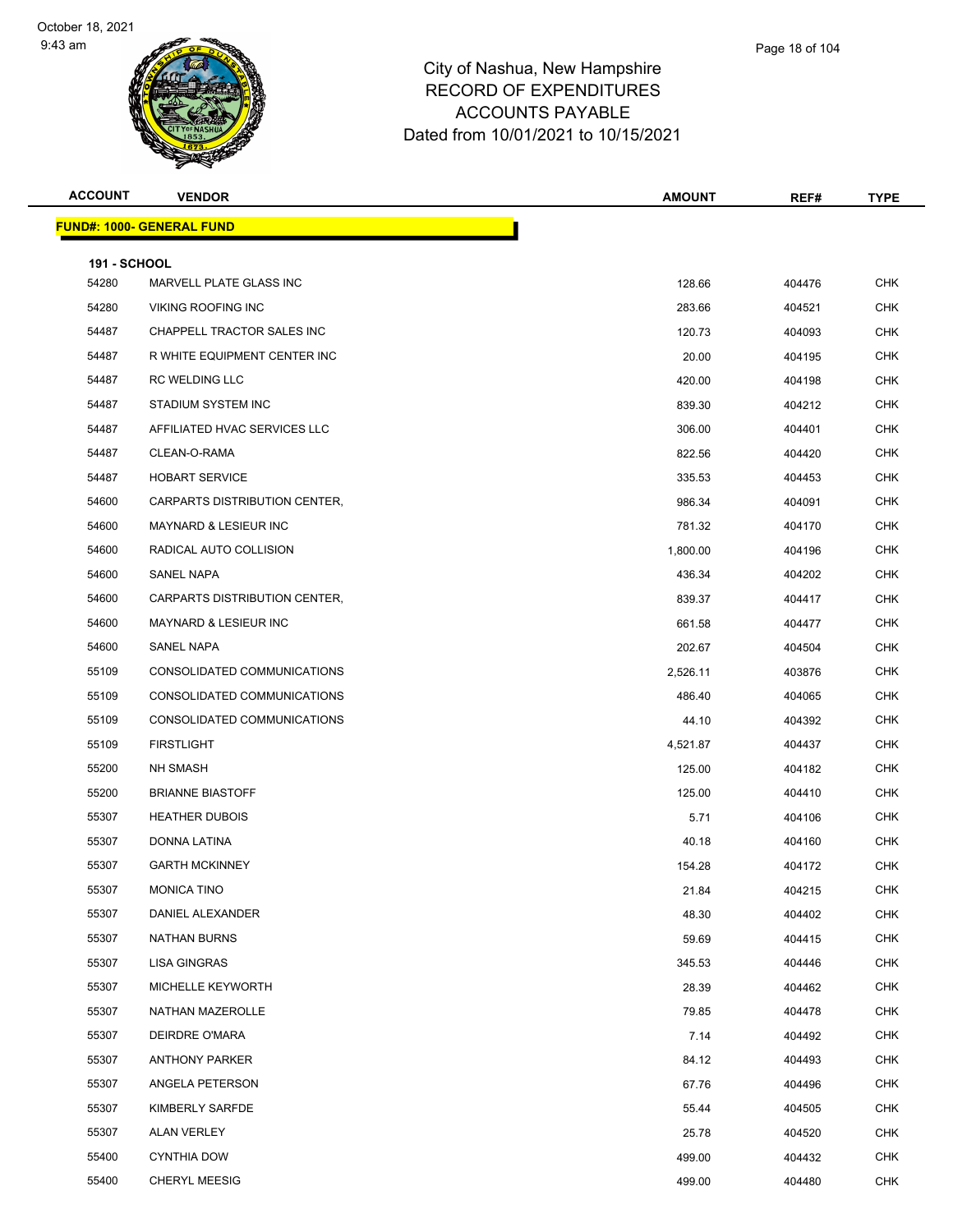

| <b>ACCOUNT</b>      | <b>VENDOR</b>                    | <b>AMOUNT</b> | REF#   | <b>TYPE</b> |
|---------------------|----------------------------------|---------------|--------|-------------|
|                     | <b>FUND#: 1000- GENERAL FUND</b> |               |        |             |
| <b>191 - SCHOOL</b> |                                  |               |        |             |
| 55400               | MICHAEL VERHAULT                 | 85.00         | 404519 | <b>CHK</b>  |
| 55600               | THE COPY SHOP                    | 369.00        | 404423 | <b>CHK</b>  |
| 55607               | PETTY CASH                       | 7.70          | 404189 | <b>CHK</b>  |
| 55607               | PETTY CASH                       | 8.20          | 404497 | CHK         |
| 55642               | <b>JASON R BIRD</b>              | 90.00         | 404085 | <b>CHK</b>  |
| 55642               | DANA BOURASSA                    | 340.00        | 404087 | <b>CHK</b>  |
| 55642               | KENNETH A BOURQUE                | 280.00        | 404088 | <b>CHK</b>  |
| 55642               | ANDREW BRODEUR                   | 410.00        | 404089 | <b>CHK</b>  |
| 55642               | <b>MARK CRISMAN</b>              | 70.00         | 404097 | CHK         |
| 55642               | MICHAEL CROSBY                   | 90.00         | 404098 | <b>CHK</b>  |
| 55642               | DANA DRAPER                      | 150.00        | 404104 | <b>CHK</b>  |
| 55642               | <b>JACQUELINE DRISCOLL</b>       | 150.00        | 404105 | <b>CHK</b>  |
| 55642               | ROBERT A EARL                    | 70.00         | 404107 | <b>CHK</b>  |
| 55642               | ELAINE ENGELHARDT                | 70.00         | 404111 | CHK         |
| 55642               | JAMES LEE GARGANO JR             | 70.00         | 404122 | <b>CHK</b>  |
| 55642               | <b>STEVE GREENWOOD</b>           | 70.00         | 404126 | <b>CHK</b>  |
| 55642               | MICHAEL J HARRINGTON             | 70.00         | 404131 | CHK         |
| 55642               | <b>LANCE HEDQUIST</b>            | 140.00        | 404133 | <b>CHK</b>  |
| 55642               | DANIEL HURLEY JR                 | 90.00         | 404138 | CHK         |
| 55642               | ETHAN JOHNSON                    | 140.00        | 404143 | <b>CHK</b>  |
| 55642               | MARC R JOHNSON                   | 140.00        | 404144 | <b>CHK</b>  |
| 55642               | ROBERT W JOHNSON JR              | 70.00         | 404145 | CHK         |
| 55642               | JAMES W JOSEF                    | 60.00         | 404146 | <b>CHK</b>  |
| 55642               | <b>CHARLES KAJEN</b>             | 70.00         | 404148 | CHK         |
| 55642               | KIRSTIN KOCHANEK                 | 90.00         | 404151 | <b>CHK</b>  |
| 55642               | MICHAEL LAROCQUE                 | 150.00        | 404157 | CHK         |
| 55642               | <b>IAN LAROSE</b>                | 90.00         | 404158 | <b>CHK</b>  |
| 55642               | <b>CULLEN P MADDEN</b>           | 90.00         | 404165 | <b>CHK</b>  |
| 55642               | <b>DENNIS MELANSON</b>           | 70.00         | 404173 | CHK         |
| 55642               | RICHARD MILBURN                  | 150.00        | 404174 | <b>CHK</b>  |
| 55642               | <b>JAMES MOYLAN</b>              | 104.00        | 404178 | <b>CHK</b>  |
| 55642               | LINDA S OSBORNE                  | 164.00        | 404185 | <b>CHK</b>  |
| 55642               | <b>MARIO PENA</b>                | 430.00        | 404187 | <b>CHK</b>  |
| 55642               | MICHAEL PROULX                   | 150.00        | 404193 | CHK         |
| 55642               | WALT PRYOR                       | 150.00        | 404194 | <b>CHK</b>  |
| 55642               | MARK W REDMAN SR                 | 104.00        | 404199 | <b>CHK</b>  |
| 55642               | SANTEE NED                       | 150.00        | 404203 | <b>CHK</b>  |
| 55642               | MICHAEL SMITH                    | 70.00         | 404209 | <b>CHK</b>  |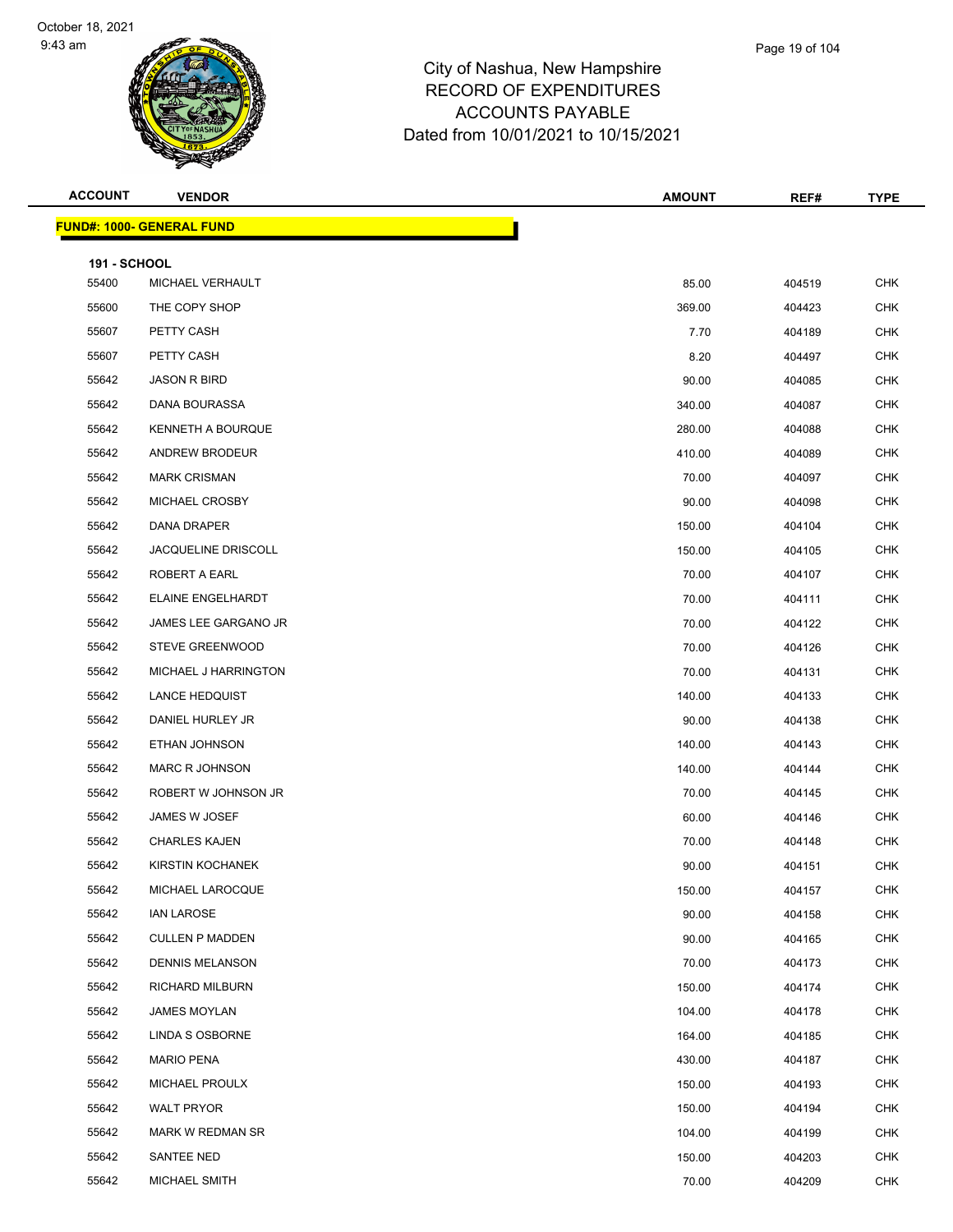

### City of Nashua, New Hamp RECORD OF EXPENDITI ACCOUNTS PAYABLE Dated from 10/01/2021 to 10/15/2021

| pshire |  |  |
|--------|--|--|
| URES   |  |  |
|        |  |  |

Page 20 of 104

| <b>ACCOUNT</b>      | <b>VENDOR</b>                    | <b>AMOUNT</b> | REF#   | <b>TYPE</b> |
|---------------------|----------------------------------|---------------|--------|-------------|
|                     | <b>FUND#: 1000- GENERAL FUND</b> |               |        |             |
| <b>191 - SCHOOL</b> |                                  |               |        |             |
| 55642               | <b>HECTOR F URREA</b>            | 140.00        | 404219 | <b>CHK</b>  |
| 55642               | LYNN C VAILLANCOURT              | 70.00         | 404220 | <b>CHK</b>  |
| 55642               | <b>FREDERICK ZECHA</b>           | 104.00        | 404224 | <b>CHK</b>  |
| 55642               | <b>KAREN ZIELINSKI</b>           | 70.00         | 404225 | <b>CHK</b>  |
| 55642               | <b>JASON AYOTTE</b>              | 90.00         | 404404 | <b>CHK</b>  |
| 55642               | ANDREW BRODEUR                   | 70.00         | 404414 | <b>CHK</b>  |
| 55642               | <b>CONNOR SANBORN</b>            | 350.00        | 404422 | <b>CHK</b>  |
| 55642               | MICHAEL DANEAU                   | 90.00         | 404425 | <b>CHK</b>  |
| 55642               | <b>FRANCIS DEPINTO</b>           | 90.00         | 404430 | <b>CHK</b>  |
| 55642               | <b>JACQUELINE DRISCOLL</b>       | 105.00        | 404433 | <b>CHK</b>  |
| 55642               | <b>ERIC FOURNIER</b>             | 160.00        | 404439 | <b>CHK</b>  |
| 55642               | <b>BRANDON FRANCOEUR</b>         | 70.00         | 404440 | <b>CHK</b>  |
| 55642               | <b>JOSHUA FUHRMEISTER</b>        | 90.00         | 404441 | <b>CHK</b>  |
| 55642               | <b>GERALD GADBOIS</b>            | 70.00         | 404442 | <b>CHK</b>  |
| 55642               | <b>GERRELL SMITH</b>             | 68.00         | 404444 | <b>CHK</b>  |
| 55642               | <b>TIMOTHY HASKINS</b>           | 60.00         | 404450 | <b>CHK</b>  |
| 55642               | <b>LANCE HEDQUIST</b>            | 390.00        | 404451 | <b>CHK</b>  |
| 55642               | ETHAN JOHNSON                    | 140.00        | 404459 | <b>CHK</b>  |
| 55642               | <b>MARC R JOHNSON</b>            | 210.00        | 404460 | <b>CHK</b>  |
| 55642               | <b>CHARLES KAJEN</b>             | 70.00         | 404461 | <b>CHK</b>  |
| 55642               | KIRSTIN KOCHANEK                 | 150.00        | 404463 | <b>CHK</b>  |
| 55642               | ROGER KONSTANT                   | 90.00         | 404464 | <b>CHK</b>  |
| 55642               | <b>DAVID KUZMICK</b>             | 220.00        | 404465 | <b>CHK</b>  |
| 55642               | MICHAEL LAROCQUE                 | 150.00        | 404466 | <b>CHK</b>  |
| 55642               | SAMANTHA LUKER                   | 150.00        | 404472 | <b>CHK</b>  |
| 55642               | CARL RICHARD LUTSK               | 130.00        | 404473 | CHK         |
| 55642               | <b>MARGARET METZ</b>             | 90.00         | 404482 | <b>CHK</b>  |
| 55642               | <b>WALTER T MONSON</b>           | 70.00         | 404483 | <b>CHK</b>  |
| 55642               | MICHAEL PARKIN                   | 104.00        | 404494 | <b>CHK</b>  |
| 55642               | DONNA PLUMB                      | 150.00        | 404501 | CHK         |
| 55642               | <b>MARK SMITH</b>                | 74.00         | 404510 | <b>CHK</b>  |
| 55642               | JEFFREY SOULE                    | 90.00         | 404511 | CHK         |
| 55642               | SARAH SZYMKOWSKI                 | 150.00        | 404512 | <b>CHK</b>  |
| 55642               | <b>HECTOR F URREA</b>            | 140.00        | 404517 | <b>CHK</b>  |
| 55642               | SHERI WEEKS                      | 105.00        | 404525 | CHK         |
| 55642               | JOHN WOOD                        | 70.00         | 404528 | <b>CHK</b>  |
| 55649               | <b>TERESA KUKESH</b>             | 260.00        | 404152 | <b>CHK</b>  |
| 55649               | STEPHEN ROSSETTI                 | 520.00        | 404214 | <b>CHK</b>  |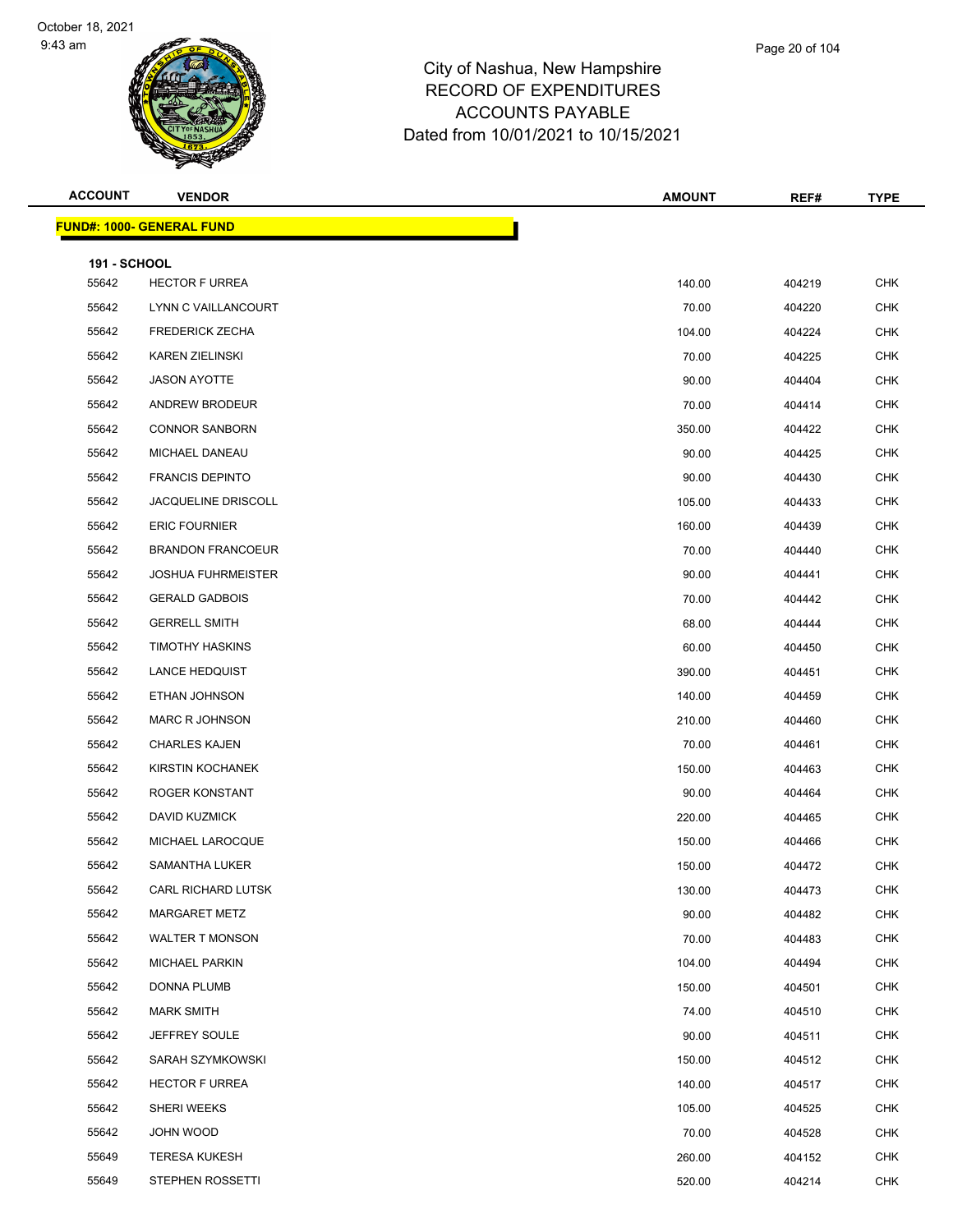

| Page 21 of 104 |  |
|----------------|--|
|                |  |

| <b>ACCOUNT</b>      | <b>VENDOR</b>                    | <b>AMOUNT</b> | REF#   | <b>TYPE</b> |
|---------------------|----------------------------------|---------------|--------|-------------|
|                     | <b>FUND#: 1000- GENERAL FUND</b> |               |        |             |
| <b>191 - SCHOOL</b> |                                  |               |        |             |
| 55649               | <b>STEPHEN ROSSETTI</b>          | 390.00        | 404587 | <b>CHK</b>  |
| 55690               | FIRST STUDENT INC                | 197,233.05    | 404117 | <b>CHK</b>  |
| 55690               | FIRST STUDENT INC                | 1,867.14      | 404436 | <b>CHK</b>  |
| 55699               | EXTRA DUTY SOLUTIONS             | 593.52        | 163261 | <b>ACH</b>  |
| 55699               | <b>EXTRA DUTY SOLUTIONS</b>      | 1,111.32      | 163312 | ACH         |
| 55699               | SSIA TECHNOLOGIES LLC            | 5,370.00      | 404211 | <b>CHK</b>  |
| 61100               | (SCHOOL ACH) AMAZON CAPITAL SE   | 343.49        | 163259 | ACH         |
| 61100               | ROBBIE GOGLIA                    | 123.94        | 404124 | <b>CHK</b>  |
| 61100               | WB MASON CO INC                  | 794.02        | 404222 | <b>CHK</b>  |
| 61100               | PETTY CASH                       | 31.49         | 404497 | <b>CHK</b>  |
| 61100               | PETTY CASH                       | 9.90          | 404498 | <b>CHK</b>  |
| 61100               | WB MASON CO INC                  | 1,120.70      | 404524 | <b>CHK</b>  |
| 61135               | (SCHOOL ACH) AMAZON CAPITAL SE   | 4,110.55      | 163259 | ACH         |
| 61135               | AMAZON CAPITAL SERV (CITY ACH)   | 231.80        | 163260 | <b>ACH</b>  |
| 61135               | MAKERBOT INDUSTRIES LLC          | 1,219.52      | 163262 | ACH         |
| 61135               | (SCHOOL ACH) AMAZON CAPITAL SE   | 1,613.62      | 163311 | ACH         |
| 61135               | <b>BAILEY POTTERY EQUIP CORP</b> | 5,277.67      | 404077 | <b>CHK</b>  |
| 61135               | <b>BELLETETES INC</b>            | 52.19         | 404079 | <b>CHK</b>  |
| 61135               | SANDRA BENT                      | 119.92        | 404080 | <b>CHK</b>  |
| 61135               | CAROLINA BIOLOGICAL SUPPLY CO    | 120.55        | 404090 | <b>CHK</b>  |
| 61135               | CARTRIDGE WORLD MANCHESTER       | 459.98        | 404092 | <b>CHK</b>  |
| 61135               | DONNA COLLINS                    | 260.47        | 404096 | <b>CHK</b>  |
| 61135               | <b>DEMCO</b>                     | 392.63        | 404101 | <b>CHK</b>  |
| 61135               | <b>FIRE MOUNTAIN GEMS</b>        | 221.20        | 404115 | <b>CHK</b>  |
| 61135               | <b>HANNAFORD</b>                 | 52.28         | 404130 | CHK         |
| 61135               | HENNIKER FORREST PRODUCTS        | 9,210.00      | 404136 | <b>CHK</b>  |
| 61135               | HOME DEPOT CREDIT SERVICES       | 87.28         | 404137 | <b>CHK</b>  |
| 61135               | <b>ID WHOLESALER</b>             | 5,450.68      | 404139 | <b>CHK</b>  |
| 61135               | <b>KELVIN</b>                    | 520.50        | 404149 | <b>CHK</b>  |
| 61135               | KATHLEEN MACINTYRE               | 369.07        | 404164 | CHK         |
| 61135               | MARKET BASKET ACCT 2589096       | 444.24        | 404166 | <b>CHK</b>  |
| 61135               | PETTY CASH                       | 46.94         | 404189 | CHK         |
| 61135               | PETTY CASH                       | 87.04         | 404190 | <b>CHK</b>  |
| 61135               | PJ CURRIER LUMBER COMPNAY        | 20.96         | 404192 | <b>CHK</b>  |
| 61135               | SCHOOL SPECIALTY LLC             | 7,053.30      | 404206 | CHK         |
| 61135               | WB MASON CO INC                  | 1,262.54      | 404222 | <b>CHK</b>  |
| 61135               | DAVID BAILEY                     | 500.00        | 404406 | <b>CHK</b>  |
| 61135               | SUZANNE DELANEY                  | 92.24         | 404428 | <b>CHK</b>  |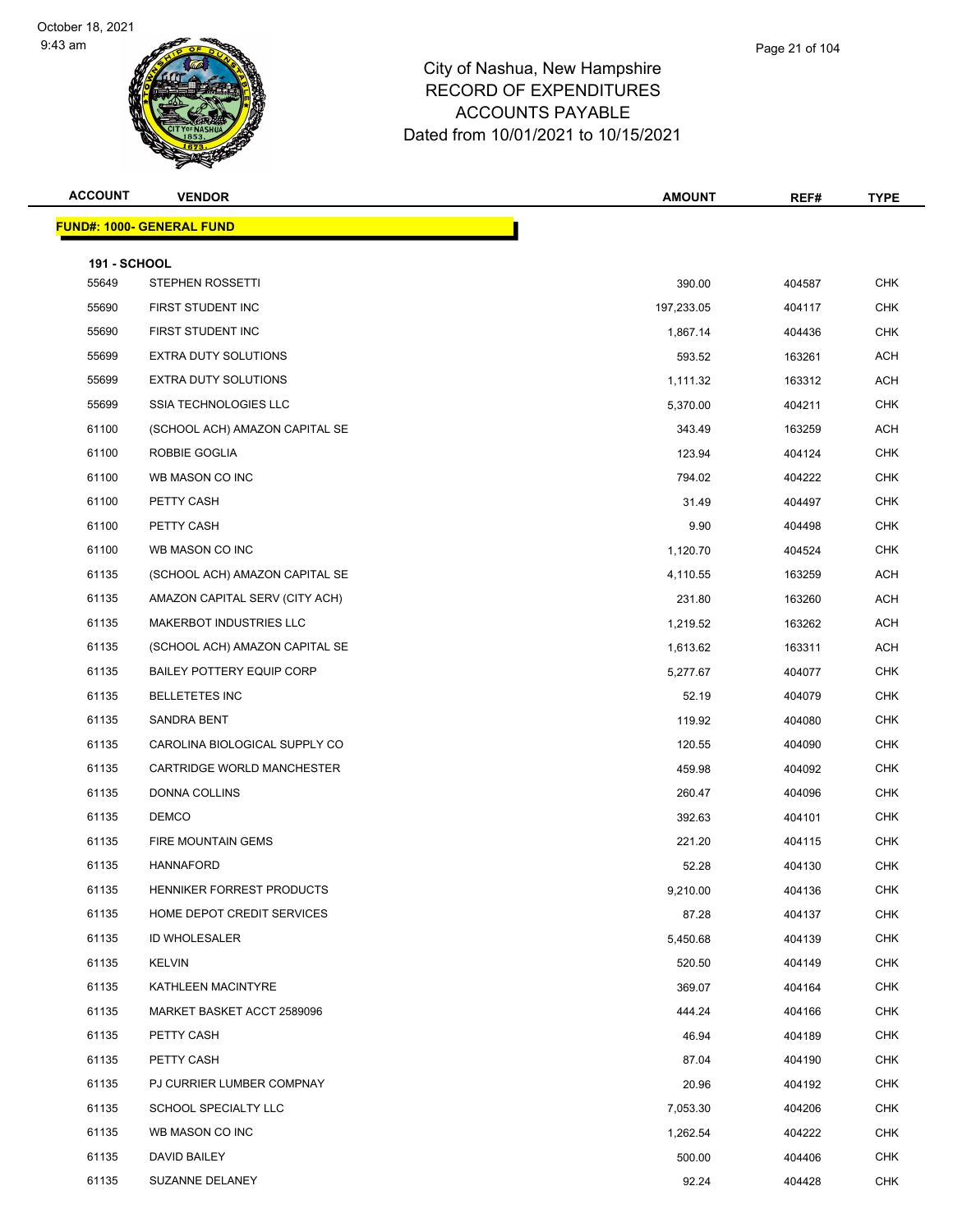

| <b>ACCOUNT</b>        | <b>VENDOR</b>                    | <b>AMOUNT</b> | REF#   | <b>TYPE</b> |
|-----------------------|----------------------------------|---------------|--------|-------------|
|                       | <b>FUND#: 1000- GENERAL FUND</b> |               |        |             |
|                       |                                  |               |        |             |
| 191 - SCHOOL<br>61135 | <b>DEMCO</b>                     | 90.53         | 404429 | <b>CHK</b>  |
| 61135                 | <b>KAREN GREEN</b>               | 70.31         | 404448 | <b>CHK</b>  |
| 61135                 | <b>HEINEMANN</b>                 | 487.50        | 404452 | <b>CHK</b>  |
| 61135                 | HOME DEPOT CREDIT SERVICES       | 1,066.88      | 404454 | <b>CHK</b>  |
| 61135                 | J W PEPPER & SON INC             | 498.24        | 404458 | <b>CHK</b>  |
| 61135                 | THE LIBRARY STORE                | 44.62         | 404468 | <b>CHK</b>  |
| 61135                 | LITERACY RESOURCES LLC           | 155.98        | 404470 | <b>CHK</b>  |
| 61135                 | LIVE WIRE MEDIA                  | 232.20        | 404471 | <b>CHK</b>  |
| 61135                 | MARKET BASKET ACCT 2589096       | 131.87        | 404475 | <b>CHK</b>  |
| 61135                 | <b>NASCO</b>                     | 58.96         | 404484 | <b>CHK</b>  |
| 61135                 | PETTY CASH                       | 120.21        | 404497 | <b>CHK</b>  |
| 61135                 | PETTY CASH                       | 120.99        | 404498 | <b>CHK</b>  |
| 61135                 | PIANOARTS INC                    | 198.00        | 404499 | <b>CHK</b>  |
| 61135                 | SCHOOL SPECIALTY LLC             | 1,295.29      | 404508 | <b>CHK</b>  |
| 61135                 | <b>TEACHERS DISCOVERY</b>        | 3.47          | 404513 | <b>CHK</b>  |
| 61135                 | US FOODS INC                     | 1,066.16      | 404518 | <b>CHK</b>  |
| 61135                 | WALMART                          | 54.69         | 404523 | <b>CHK</b>  |
| 61135                 | WB MASON CO INC                  | 1,786.94      | 404524 | <b>CHK</b>  |
| 61142                 | (SCHOOL ACH) AMAZON CAPITAL SE   | 77.45         | 163259 | <b>ACH</b>  |
| 61142                 | (SCHOOL ACH) AMAZON CAPITAL SE   | 93.60         | 163311 | <b>ACH</b>  |
| 61249                 | <b>HEINEMANN</b>                 | 450.00        | 404135 | <b>CHK</b>  |
| 61249                 | <b>NCS PEARSON</b>               | (647.50)      | 404181 | <b>CHK</b>  |
| 61249                 | <b>HEINEMANN</b>                 | 306.00        | 404452 | <b>CHK</b>  |
| 61299                 | (SCHOOL ACH) AMAZON CAPITAL SE   | 217.33        | 163259 | <b>ACH</b>  |
| 61299                 | (SCHOOL ACH) AMAZON CAPITAL SE   | 295.23        | 163311 | <b>ACH</b>  |
| 61299                 | <b>GABRIELE BERNARDO</b>         | 53.96         | 404082 | <b>CHK</b>  |
| 61299                 | <b>FASTENAL CO</b>               | 7.49          | 404114 | <b>CHK</b>  |
| 61299                 | MONADNOCK MTN SPRING WATER       | 18.00         | 404175 | <b>CHK</b>  |
| 61299                 | PETTY CASH                       | 96.37         | 404191 | <b>CHK</b>  |
| 61299                 | <b>B &amp; S LOCKSMITHS INC</b>  | 185.01        | 404405 | <b>CHK</b>  |
| 61299                 | HOME DEPOT CREDIT SERVICES       | 171.18        | 404454 | <b>CHK</b>  |
| 61299                 | INCANDESCENT STUDIOS             | 95.00         | 404455 | <b>CHK</b>  |
| 61299                 | <b>NCS PEARSON</b>               | 20.45         | 404487 | <b>CHK</b>  |
| 61299                 | WB MASON CO INC                  | 239.60        | 404524 | <b>CHK</b>  |
| 61299                 | WHITE CAP CONSTRUCTION SUPPLY    | 231.38        | 404527 | CHK         |
| 61407                 | M & M ELECTRICAL SUPPLY CO INC   | 48.84         | 163313 | ACH         |
| 61407                 | REXEL USA INC                    | 43.09         | 163314 | ACH         |
| 61407                 | <b>GRAINGER</b>                  | 254.84        | 404125 | <b>CHK</b>  |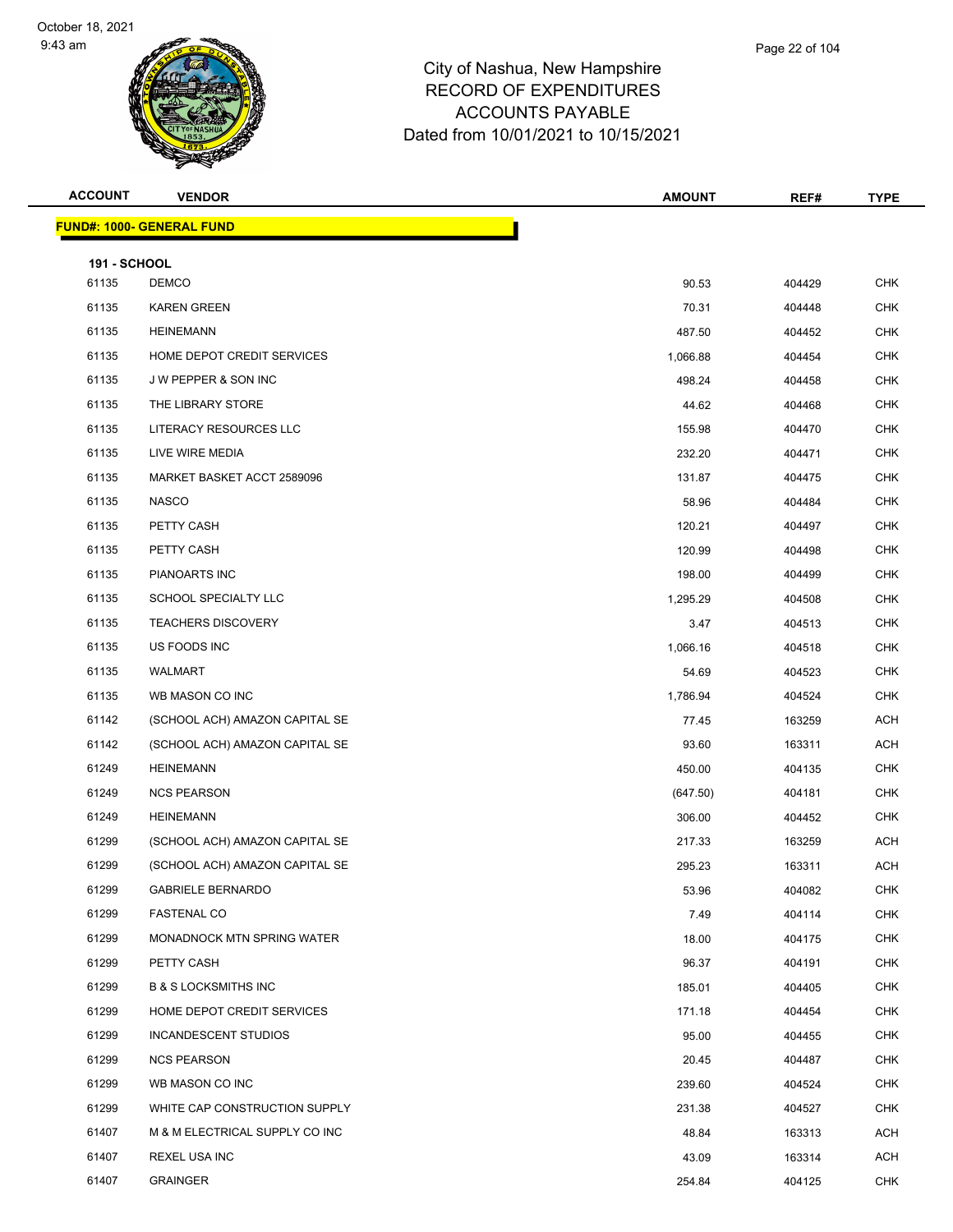

**FUND#: 1000- GENERAL FUND**

|              |                                 | <u>Daled IIOIII TUJU IZUZ I lO TUJ IJJZUZ I</u> |        |             |
|--------------|---------------------------------|-------------------------------------------------|--------|-------------|
| ACCOUNT      | <b>VENDOR</b>                   | <b>AMOUNT</b>                                   | REF#   | <b>TYPE</b> |
|              | <b>JND#: 1000- GENERAL FUND</b> |                                                 |        |             |
| 191 - SCHOOL |                                 |                                                 |        |             |
| 61407        | <b>GRAINGER</b>                 | 127.07                                          | 404447 | <b>CHK</b>  |
| 61414        | F W WEBB COMPANY                | 341.96                                          | 404113 | <b>CHK</b>  |
| 61414        | <b>HAJOCA CORPORATION</b>       | 138.92                                          | 404449 | <b>CHK</b>  |
| 61421        | AIRXCHANGE                      | 3,147.62                                        | 404073 | <b>CHK</b>  |
| 61421        | TRANE U.S. INC                  | 329.53                                          | 404216 | <b>CHK</b>  |
| 61421        | <b>BOSTON AIR PRODUCTS LLC</b>  | 735.00                                          | 404413 | <b>CHK</b>  |
| 61421        | <b>CAPP INC</b>                 | 834.00                                          | 404416 | <b>CHK</b>  |
| 61428        | <b>GRAINGER</b>                 | 33.42                                           | 404125 | <b>CHK</b>  |
| 61428        | NASHUA WALLPAPER CO INC         | 109.88                                          | 404180 | <b>CHK</b>  |
| 61428        | CLEAN-O-RAMA                    | 949.18                                          | 404420 | <b>CHK</b>  |
| 61428        | <b>GRAINGER</b>                 | 788.89                                          | 404447 | <b>CHK</b>  |
| 61428        | NASHUA WALLPAPER CO INC         | 31.93                                           | 404485 | <b>CHK</b>  |
| 61428        | NATIONWIDE SALES & SERVICE      | 827.98                                          | 404486 | <b>CHK</b>  |
| 61599        | FRANKLIN PAINT CO INC           | 4,153.00                                        | 404121 | <b>CHK</b>  |
| 61599        | COUSINEAU FOREST PRODUCTS       | 1,800.00                                        | 404424 | <b>CHK</b>  |
| 61607        | MONOPRICE INC                   | 44.89                                           | 404176 | <b>CHK</b>  |
| 61607        | COMPUTER HUT dba IT INSIDERS    | 420.00                                          | 404457 | <b>CHK</b>  |
| 61814        | (SCHOOL ACH) AMAZON CAPITAL SE  | 207.50                                          | 163311 | <b>ACH</b>  |
| 61814        | JUNIOR LIBRARY GUILD            | 402.60                                          | 404147 | <b>CHK</b>  |
| 61814        | X2 DEVELOPEMENT CORP            | 1,984.76                                        | 404223 | <b>CHK</b>  |
| 61814        | FOLLETT SCHOOL SOLUTIONS INC    | 228.60                                          | 404438 | <b>CHK</b>  |

| 61599 | FRANKLIN PAINT CO INC          | 4,153.00  | 404121 | <b>CHK</b> |
|-------|--------------------------------|-----------|--------|------------|
| 61599 | COUSINEAU FOREST PRODUCTS      | 1,800.00  | 404424 | <b>CHK</b> |
| 61607 | MONOPRICE INC                  | 44.89     | 404176 | <b>CHK</b> |
| 61607 | COMPUTER HUT dba IT INSIDERS   | 420.00    | 404457 | <b>CHK</b> |
| 61814 | (SCHOOL ACH) AMAZON CAPITAL SE | 207.50    | 163311 | <b>ACH</b> |
| 61814 | <b>JUNIOR LIBRARY GUILD</b>    | 402.60    | 404147 | <b>CHK</b> |
| 61814 | X2 DEVELOPEMENT CORP           | 1,984.76  | 404223 | <b>CHK</b> |
| 61814 | FOLLETT SCHOOL SOLUTIONS INC   | 228.60    | 404438 | <b>CHK</b> |
| 61814 | PERMA-BOUND                    | 372.26    | 404495 | <b>CHK</b> |
| 61814 | SCHOOL SPECIALTY LLC           | 211.16    | 404508 | <b>CHK</b> |
| 61830 | <b>EDCLUB INC</b>              | 434.30    | 404108 | <b>CHK</b> |
| 61830 | <b>DENISE ROCK-O'HARA</b>      | 149.99    | 404200 | <b>CHK</b> |
| 61830 | <b>SCHOLASTIC MAGAZINE</b>     | 93.39     | 404205 | <b>CHK</b> |
| 61830 | <b>INFOBASE LEARNING</b>       | 462.00    | 404456 | <b>CHK</b> |
| 61830 | <b>SCHOLASTIC MAGAZINE</b>     | 2,016.96  | 404506 | <b>CHK</b> |
| 61875 | (SCHOOL ACH) AMAZON CAPITAL SE | 216.84    | 163259 | <b>ACH</b> |
| 61875 | (SCHOOL ACH) AMAZON CAPITAL SE | 19.13     | 163311 | <b>ACH</b> |
| 61875 | FOLLETT SCHOOL SOLUTIONS INC   | 13,056.00 | 404120 | <b>CHK</b> |
| 61875 | HARTMAN PUBLISHING INC         | 32.52     | 404132 | <b>CHK</b> |
| 61875 | <b>HEINEMANN</b>               | 1,239.00  | 404134 | <b>CHK</b> |
| 71221 | (SCHOOL ACH) AMAZON CAPITAL SE | 33.99     | 163311 | <b>ACH</b> |
| 71221 | <b>APPLE INC</b>               | (497.00)  | 404403 | <b>CHK</b> |
| 71228 | ENCYCLOPAEDIA BRITANNICA INC   | 4,400.00  | 404110 | <b>CHK</b> |
| 71228 | <b>ROBIN PERINGER</b>          | 96.00     | 404188 | <b>CHK</b> |
| 71800 | <b>SCHOOL SPECIALTY LLC</b>    | 3,694.40  | 404508 | <b>CHK</b> |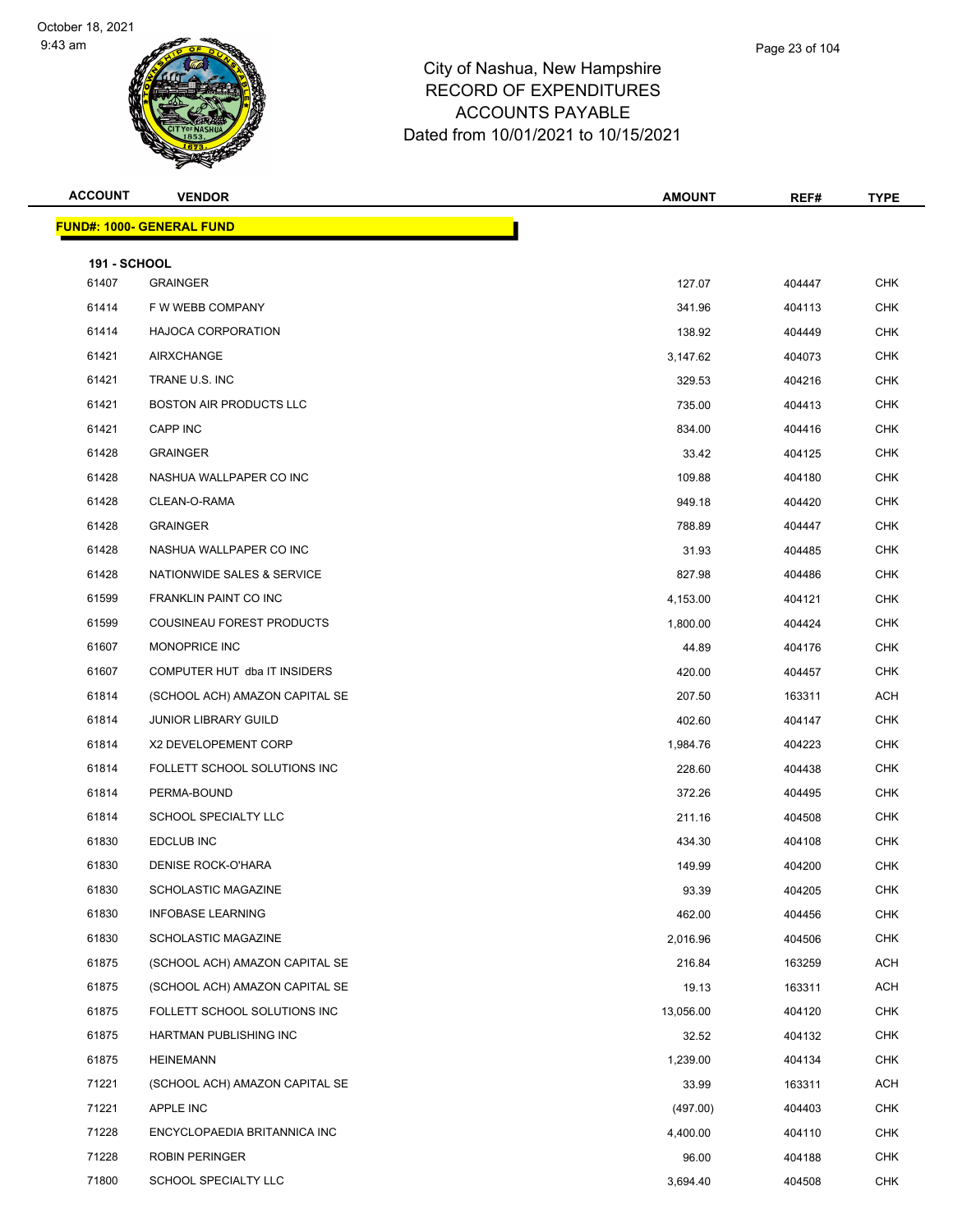

| <b>ACCOUNT</b>      | <b>VENDOR</b>                                 |               | <b>AMOUNT</b>  | REF#   | <b>TYPE</b> |
|---------------------|-----------------------------------------------|---------------|----------------|--------|-------------|
|                     | <u> FUND#: 1000- GENERAL FUND</u>             |               |                |        |             |
| <b>191 - SCHOOL</b> |                                               |               |                |        |             |
| 71999               | PETTY CASH                                    |               | 13.99          | 404189 | <b>CHK</b>  |
| 71999               | SCHOOLOUTLET.COM                              |               | 13,863.96      | 404207 | <b>CHK</b>  |
| 81200               | <b>GRACE FELLOWSHIP OF NASHUA</b>             |               | 250,000.00     | 403851 | <b>CHK</b>  |
| 81200               | HOME DEPOT CREDIT SERVICES                    |               | 99.00          | 404454 | <b>CHK</b>  |
| 81200               | DH PACE COMPANY                               | 1075.91.21.30 | 1,146.60       | 404102 | CHK         |
| 81200               | <b>HAJOCA CORPORATION</b>                     | 1075.91.21.30 | 57.08          | 404129 | <b>CHK</b>  |
|                     | <b>TOTAL 191 - SCHOOL</b>                     |               | \$736,444.44   |        |             |
|                     | 193 - DEBT SERVICE                            |               |                |        |             |
| 75100               | US BANK N.A. (091000022)                      |               | 590,000.00     | 163257 | <b>ACH</b>  |
| 75200               | US BANK N.A. (091000022)                      |               | 92,175.01      | 163257 | <b>ACH</b>  |
|                     | <b>TOTAL 193 - DEBT SERVICE</b>               |               | \$682,175.01   |        |             |
|                     | <b>TOTAL FUND 1000 - GENERAL FUND</b>         |               | \$2,729,434.30 |        |             |
|                     | <b>FUND#: 1001- GF-CAPITAL IMPROVEMENTS</b>   |               |                |        |             |
| 150 - POLICE        |                                               |               |                |        |             |
| 81100               | UTILITY ASSOCIATES INC                        |               | 350,000.00     | 403873 | <b>CHK</b>  |
|                     |                                               |               |                |        |             |
|                     | <b>TOTAL 150 - POLICE</b>                     |               | \$350,000.00   |        |             |
|                     | <b>160 - PW-ADMIN &amp; ENGINEERING</b>       |               |                |        |             |
| 81100               | <b>FUSS &amp; O'NEILL INC</b>                 | 2052.60.18.30 | 4,469.27       | 403963 | CHK         |
|                     | <b>TOTAL 160 - PW-ADMIN &amp; ENGINEERING</b> |               | \$4,469.27     |        |             |
| 161 - STREETS       |                                               |               |                |        |             |
| 81100               | HOYLE TANNER & ASSOCIATES INC                 | 1057.61.17.30 | 254.94         | 403976 | <b>CHK</b>  |
| 81100               | <b>BROX INDUSTRIES INC</b>                    | 1071.77.20.30 | 223.16         | 163227 | ACH         |
| 81100               | <b>BROX INDUSTRIES INC</b>                    | 1071.77.20.30 | 944.01         | 163292 | ACH         |
| 81100               | F W WEBB COMPANY                              | 1071.77.20.30 | 307.00         | 403959 | CHK         |
| 81100               | <b>HUDSON QUARRY CORP</b>                     | 1071.77.20.30 | (0.56)         | 403977 | <b>CHK</b>  |
| 81100               | <b>STATELINE IRRIGATION</b>                   | 1071.77.20.30 | 4,827.46       | 404376 | CHK         |
|                     | <b>TOTAL 161 - STREETS</b>                    |               | \$6,556.01     |        |             |
| 191 - SCHOOL        |                                               |               |                |        |             |
| 81100               | L&W SUPPLY #7396                              | 1075.91.21.30 | 75.66          | 404154 | <b>CHK</b>  |
| 81100               | SAYBROOKE MANAGEMENT LLC                      | 1075.91.21.30 | 2,874.22       | 404204 | <b>CHK</b>  |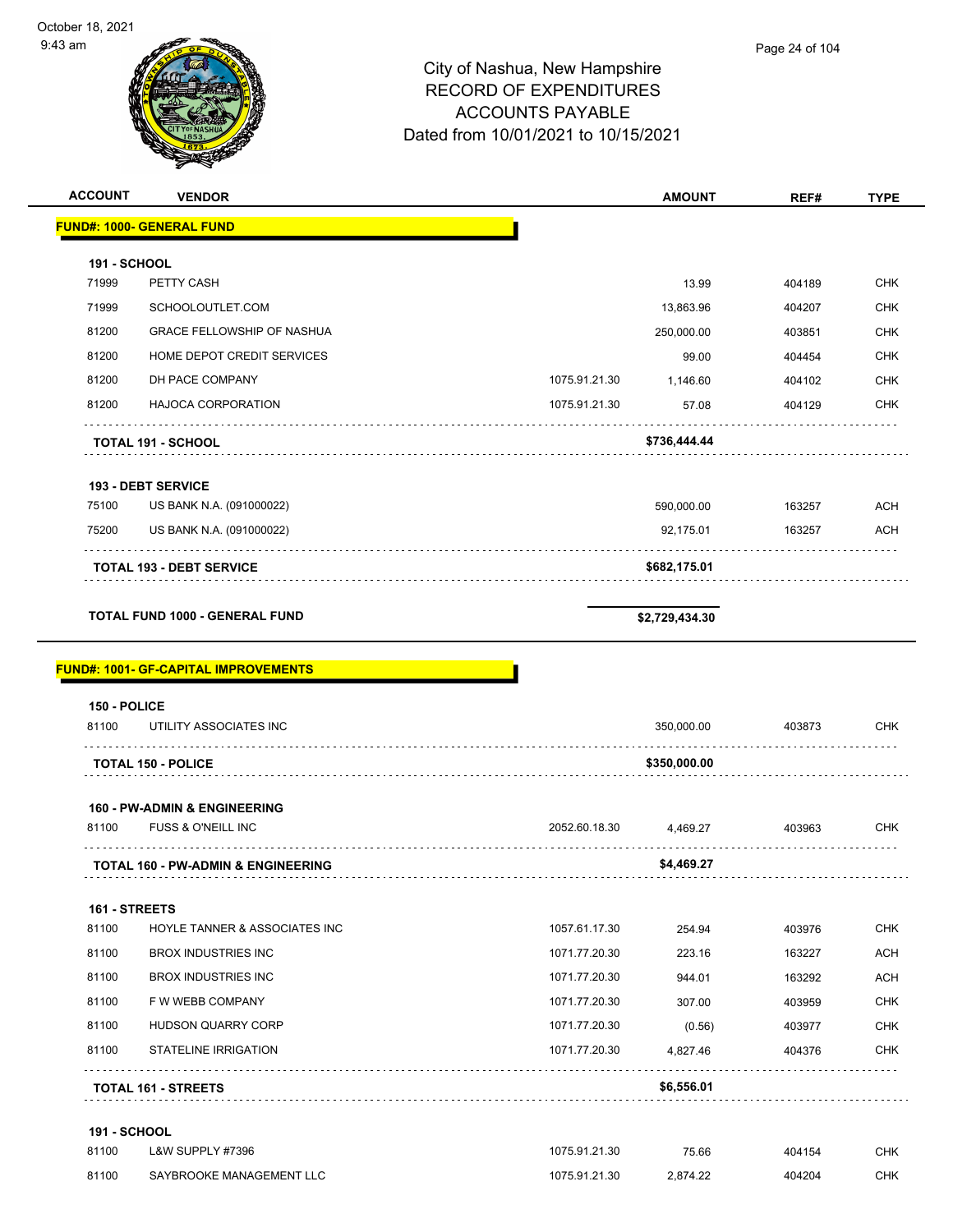October 18, 2021 9:43 am Page 25 of 104City of Nashua, New Hampshire RECORD OF EXPENDITURES ACCOUNTS PAYABLE Dated from 10/01/2021 to 10/15/2021 **ACCOUNT VENDOR AMOUNT REF# TYPE FUND#: 1001- GF-CAPITAL IMPROVEMENTS 191 - SCHOOL** 81100 SL CHASSE STEEL 2000.00 CHK 81100 STANLEY ELEVATOR CO INC **1075.91.21.30** 1,833.16 404213 CHK 81100 ENVIROVANTAGE INC 1075.91.21.30 22,549.70 404434 CHK **TOTAL 191 - SCHOOL \$31,332.74 TOTAL FUND 1001 - GF-CAPITAL IMPROVEMENTS \$392,358.02 FUND#: 1010- GENERAL FUND PY ESCROWS 161 - STREETS** 81300 BADGER DAYLIGHTING CORP 2077.61.20.30 2,453.90 403939 CHK **TOTAL 161 - STREETS \$2,453.90 166 - PARKING LOTS** 71600 CARPARTS DISTRIBUTION CENTER, 95.07 403945 CHK 71600 CDW GOVERNMENT 1,087.23 404297 CHK **TOTAL 166 - PARKING LOTS \$1,182.30 172 - COMMUNITY HEALTH** 55400 APHA REGISTRATION SERVICES 838.00 404265 CHK . . . . . . . . . . . <u>. . . . . . . . . . . . . .</u> . . . . . . . . . **TOTAL 172 - COMMUNITY HEALTH \$838.00 191 - SCHOOL** 81200 M & M ELECTRICAL SUPPLY CO INC 1075.91.21.30 297.05 163313 ACH 81200 REXEL USA INC 1075.91.21.30 179.24 163314 ACH 81200 F W WEBB COMPANY CHK COMENCE COMPANY CHK CHK 1075.91.21.30 450.09 404113 CHK 81200 HAJOCA CORPORATION 1075.91.21.30 (35.54) 404129 CHK 81200 NASHUA WALLPAPER CO INC 1075.91.21.30 77.15 404180 CHK 81200 DH PACE COMPANY 1075.91.21.30 48.79 404431 CHK 81200 HAJOCA CORPORATION 1075.91.21.30 336.42 404449 CHK 81200 NASHUA WALLPAPER CO INC 1075.91.21.30 90.54 404485 CHK . . . . . . . . . . . . . . . . . . . . . . . . . . . . **TOTAL 191 - SCHOOL \$1,443.74**

**TOTAL FUND 1010 - GENERAL FUND PY ESCROWS \$5,917.94**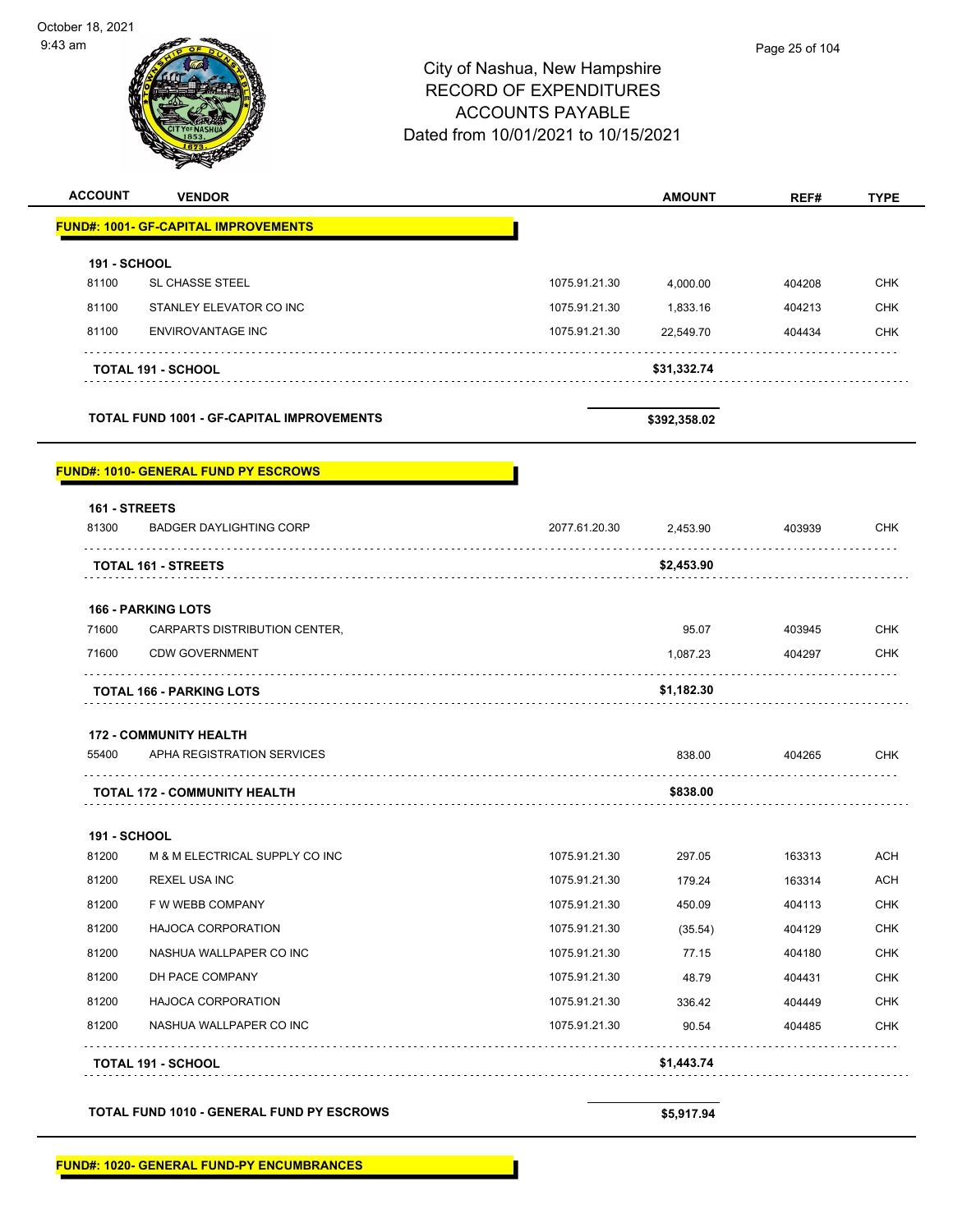| <b>ACCOUNT</b>      | <b>VENDOR</b>                                         | <b>AMOUNT</b>              | REF#        | <b>TYPE</b> |
|---------------------|-------------------------------------------------------|----------------------------|-------------|-------------|
|                     | <b>FUND#: 1020- GENERAL FUND-PY ENCUMBRANCES</b>      |                            |             |             |
|                     | <b>129 - CITY BUILDINGS</b>                           |                            |             |             |
| 71999               | OFFICE ALTERNATIVES LLC                               | 3,026.00                   | 404357      | <b>CHK</b>  |
|                     | <b>TOTAL 129 - CITY BUILDINGS</b>                     | \$3,026.00                 | .           | .           |
| 134 - GIS           |                                                       |                            |             |             |
| 53142               | CDM SMITH INC                                         | 1,965.50                   | 403946      | CHK         |
|                     | <b>TOTAL 134 - GIS</b>                                | \$1,965.50                 |             |             |
| 150 - POLICE        |                                                       |                            |             |             |
| 61100               | WB MASON CO INC                                       | 10.25                      | 404389      | <b>CHK</b>  |
|                     | <b>TOTAL 150 - POLICE</b>                             | \$10.25                    |             |             |
|                     | <b>160 - PW-ADMIN &amp; ENGINEERING</b>               |                            |             |             |
| 53107               | HOYLE TANNER & ASSOCIATES INC                         | 1,095.34                   | 403976      | <b>CHK</b>  |
| 53107               | HKT ARCHITECTS INC                                    | 2076.60.20.30<br>64,900.08 | 403973      | <b>CHK</b>  |
|                     | <b>TOTAL 160 - PW-ADMIN &amp; ENGINEERING</b>         | \$65,995.42                |             |             |
| 161 - STREETS       |                                                       |                            |             |             |
| 71025               | CHAPPELL TRACTOR SALES INC<br>.                       | 671.00                     | 404299<br>. | <b>CHK</b>  |
|                     | <b>TOTAL 161 - STREETS</b>                            | \$671.00                   |             |             |
|                     | <b>181 - COMMUNITY DEVELOPMENT</b>                    |                            |             |             |
| 53142               | <b>IRONWOOD DESIGN GROUP LLC</b>                      | 3,187.00                   | 403982      | <b>CHK</b>  |
|                     | <b>TOTAL 181 - COMMUNITY DEVELOPMENT</b>              | \$3,187.00                 |             |             |
| <b>191 - SCHOOL</b> |                                                       |                            |             |             |
| 53628               | <b>RELIABLE IT</b>                                    | 387.50                     | 404069      | CHK         |
| 54243               | AIREX FILTER CORPORATION                              | 3,200.47                   | 404072      | <b>CHK</b>  |
| 61135               | SCHOOL SPECIALTY LLC                                  | 35.28                      | 404206      | <b>CHK</b>  |
| 61135               | WB MASON CO INC                                       | 6,507.27                   | 404222      | <b>CHK</b>  |
| 61607               | COMPUTER HUT dba IT INSIDERS                          | 1,599.00                   | 404457      | <b>CHK</b>  |
|                     | <b>TOTAL 191 - SCHOOL</b>                             | \$11,729.52                |             |             |
|                     | <b>TOTAL FUND 1020 - GENERAL FUND-PY ENCUMBRANCES</b> | \$86,584.69                |             |             |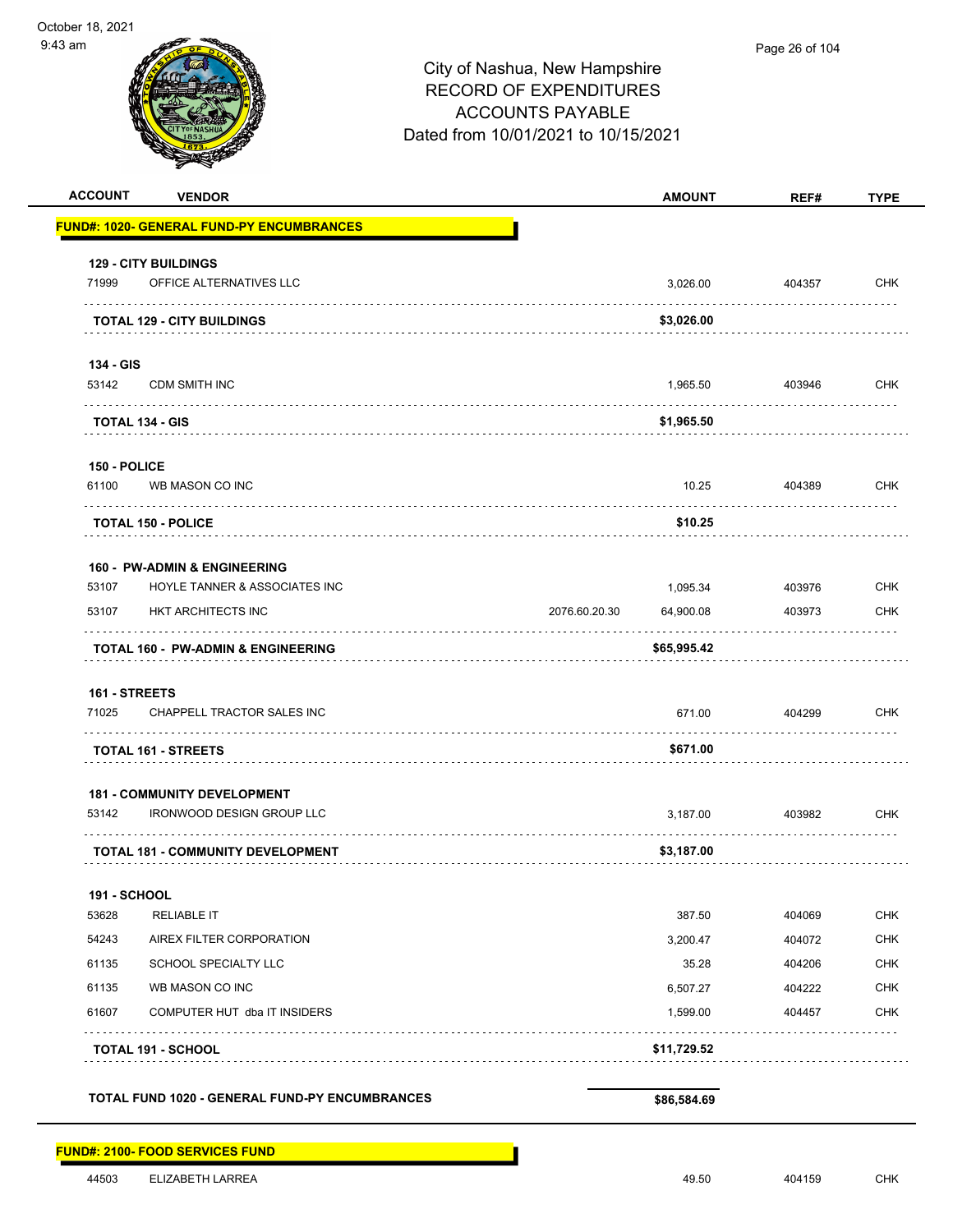



| <b>ACCOUNT</b> | <b>VENDOR</b>                                   | <b>AMOUNT</b> | REF#   | <b>TYPE</b> |
|----------------|-------------------------------------------------|---------------|--------|-------------|
|                | <b>FUND#: 2100- FOOD SERVICES FUND</b>          |               |        |             |
| 44503          | DEBORAH NOTINGER                                | 101.80        | 404491 | <b>CHK</b>  |
| 44503          | <b>GLORIA TORRES</b>                            | 2.50          | 404515 | <b>CHK</b>  |
| 55307          | <b>KAREN GUSTIN</b>                             | 47.15         | 404128 | <b>CHK</b>  |
| 55307          | PAULE RALPH                                     | 73.22         | 404197 | <b>CHK</b>  |
| 55307          | LISA BORDELEAU                                  | 70.00         | 404412 | <b>CHK</b>  |
| 55307          | <b>KARYN LAWLESS</b>                            | 535.41        | 404467 | <b>CHK</b>  |
| 55307          | <b>ODETTE SLOSEK</b>                            | 69.44         | 404509 | <b>CHK</b>  |
| 61214          | TREASURER ST OF NH - SURPLUS D                  | 277.50        | 404068 | CHK         |
| 61214          | BELLAVANCE BEVERAGE CO INC                      | 2,545.50      | 404078 | <b>CHK</b>  |
| 61214          | <b>BIMBO BAKERIES USA</b>                       | 445.23        | 404083 | <b>CHK</b>  |
| 61214          | COCA COLA BOTTLING CO                           | 771.62        | 404095 | <b>CHK</b>  |
| 61214          | <b>DEAN FOODS COMPANY</b>                       | 9,042.94      | 404100 | <b>CHK</b>  |
| 61214          | GILLS PIZZA CO                                  | 4,619.00      | 404123 | CHK         |
| 61214          | <b>M SAUNDERS INC</b>                           | 3,681.89      | 404163 | <b>CHK</b>  |
| 61214          | NORTHCENTER FOODS                               | 40,651.07     | 404184 | <b>CHK</b>  |
| 61214          | BELLAVANCE BEVERAGE CO INC                      | 472.50        | 404407 | <b>CHK</b>  |
| 61214          | <b>BIMBO BAKERIES USA</b>                       | 972.36        | 404411 | <b>CHK</b>  |
| 61214          | COCA COLA BOTTLING CO                           | 895.16        | 404421 | CHK         |
| 61214          | DEAN FOODS COMPANY                              | 12,154.99     | 404427 | <b>CHK</b>  |
| 61214          | GILLS PIZZA CO                                  | 6,807.60      | 404445 | <b>CHK</b>  |
| 61214          | M SAUNDERS INC                                  | 5,479.47      | 404474 | <b>CHK</b>  |
| 61214          | NORTHCENTER FOODS                               | 29,072.09     | 404489 | <b>CHK</b>  |
| 61299          | BLUE RIBBON MAINTENANCE SUPPLI                  | 609.40        | 404086 | <b>CHK</b>  |
| 61299          | IMPERIAL BAG & PAPER CO LLC                     | 7,921.70      | 404140 | <b>CHK</b>  |
| 61299          | KITTREDGE EQUIPMENT CO - NH                     | 173.52        | 404150 | CHK         |
| 61299          | WB MASON CO INC                                 | 4,617.62      | 404222 | <b>CHK</b>  |
| 61299          | WB MASON CO INC                                 | 306.74        | 404524 | <b>CHK</b>  |
|                | <b>TOTAL FUND 2100 - FOOD SERVICES FUND</b>     | \$132,466.92  |        |             |
|                | <b>FUND#: 2201- DRIVERS EDUCATION FUND</b>      |               |        |             |
| 61799          | <b>BEST FORD</b>                                | 464.78        | 404409 | CHK         |
| 61875          | AAA STUDENT AUTO SKILLS                         | 383.03        | 404070 | <b>CHK</b>  |
|                | <b>TOTAL FUND 2201 - DRIVERS EDUCATION FUND</b> | \$847.81      |        |             |
|                | FUND#: 2207- ADULT ED/CONTINUING ED             |               |        |             |
| 61299          | WALMART                                         | 163.90        | 404221 | <b>CHK</b>  |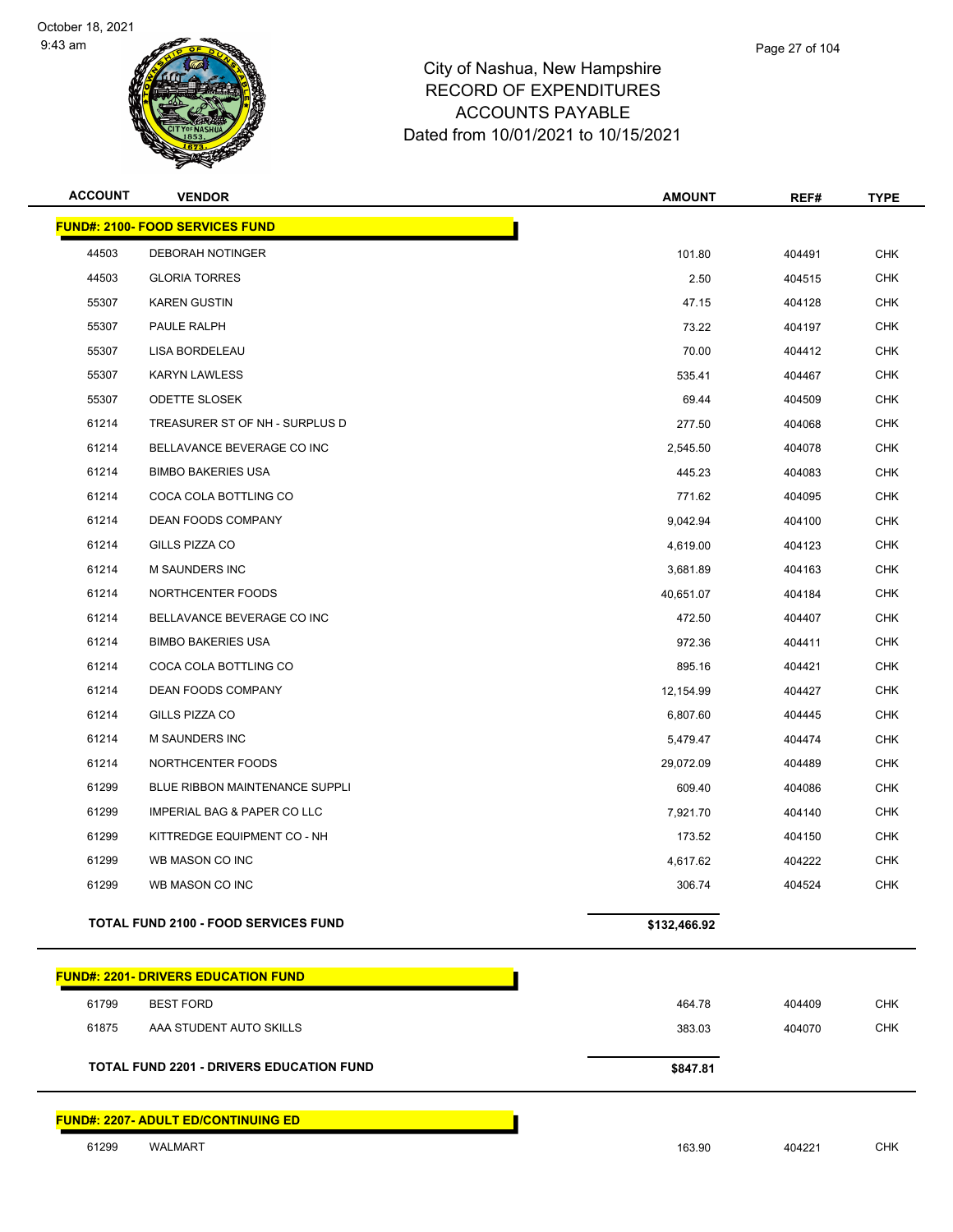| October 18, 2021<br>$9:43$ am<br>City of Nashua, New Hampshire<br><b>RECORD OF EXPENDITURES</b><br><b>ACCOUNTS PAYABLE</b><br>Dated from 10/01/2021 to 10/15/2021 |                                                        | Page 28 of 104 |        |             |
|-------------------------------------------------------------------------------------------------------------------------------------------------------------------|--------------------------------------------------------|----------------|--------|-------------|
| <b>ACCOUNT</b>                                                                                                                                                    | <b>VENDOR</b>                                          | <b>AMOUNT</b>  | REF#   | <b>TYPE</b> |
|                                                                                                                                                                   | <b>TOTAL FUND 2207 - ADULT ED/CONTINUING ED</b>        | \$163.90       |        |             |
|                                                                                                                                                                   | <b>FUND#: 2212- ATHLETICS REVENUE FUND</b>             |                |        |             |
| 61107                                                                                                                                                             | STADIUM SYSTEM INC                                     | 38,228.20      | 404212 | <b>CHK</b>  |
|                                                                                                                                                                   | <b>TOTAL FUND 2212 - ATHLETICS REVENUE FUND</b>        | \$38,228.20    |        |             |
|                                                                                                                                                                   | FUND#: 2222- AFTER SCHOOL PROGRAM                      |                |        |             |
| 44600                                                                                                                                                             | THERESA MORGAN                                         | 50.00          | 404177 | <b>CHK</b>  |
| 53628                                                                                                                                                             | STATE OF NH CRIMINAL RECORDS                           | 144.75         | 404067 | <b>CHK</b>  |
|                                                                                                                                                                   | TOTAL FUND 2222 - AFTER SCHOOL PROGRAM                 | \$194.75       |        |             |
| <b>FUND#: 2252- DAY CARE</b>                                                                                                                                      |                                                        |                |        |             |
| 61135                                                                                                                                                             | MARKET BASKET ACCT 2589096                             | 144.99         | 404166 | <b>CHK</b>  |
|                                                                                                                                                                   | <b>TOTAL FUND 2252 - DAY CARE</b>                      | \$144.99       |        |             |
|                                                                                                                                                                   | <b>FUND#: 2503- PARKS &amp; REC PROGRAMS FUND</b>      |                |        |             |
| 44549                                                                                                                                                             | <b>RYAN BARRY</b>                                      | 75.00          | 404529 | CHK         |
| 44549                                                                                                                                                             | <b>TRICIA CASEY</b>                                    | 60.00          | 404530 | <b>CHK</b>  |
| 44549                                                                                                                                                             | <b>CHRISTINE GARRETT</b>                               | 130.00         | 404531 | <b>CHK</b>  |
|                                                                                                                                                                   | <b>TOTAL FUND 2503 - PARKS &amp; REC PROGRAMS FUND</b> | \$265.00       |        |             |
|                                                                                                                                                                   | <b>FUND#: 2505- PEG ACCESS CHANNELS FUND</b>           |                |        |             |
| 54141                                                                                                                                                             | PENNICHUCK WATER WORKS INC                             | 36.15          | 403908 | <b>CHK</b>  |
| 54487                                                                                                                                                             | DELL MARKETING LP                                      | 5,385.12       | 403952 | <b>CHK</b>  |
| 55699                                                                                                                                                             | <b>COMCAST</b>                                         | 10.40          | 403875 | <b>CHK</b>  |
| 55699                                                                                                                                                             | AARDVARK THE DEAN OF CLEAN                             | 195.00         | 403925 | <b>CHK</b>  |
| 71000                                                                                                                                                             | VERIZON WIRELESS - 842409319                           | 80.02          | 403923 | <b>CHK</b>  |
|                                                                                                                                                                   | <b>TOTAL FUND 2505 - PEG ACCESS CHANNELS FUND</b>      | \$5,706.69     |        |             |
|                                                                                                                                                                   | <b>FUND#: 2506- HUNT BLDG FACILITY RENTAL FUND</b>     |                |        |             |
| 54100                                                                                                                                                             | <b>EVERSOURCE</b>                                      | 808.55         | 403884 | <b>CHK</b>  |
| 54114                                                                                                                                                             | LIBERTY UTILITIES - NH                                 | 58.96          | 403895 | <b>CHK</b>  |

54280 SOUTHERN NH PEST CONTROL SALL CONTROL CHK STATES AND THE STATES AND THE STATES OF SALL CHANGES AND STATES AND THE STATES OF STATES AND THE STATES OF STATES AND THE STATES OF STATES AND THE STATES OF STATES AND THE ST 54487 DEPENDABLE LOCK SERVICE INC<br>
CHK 61100 AMAZON CAPITAL SERV (CITY ACH) **165.72** 163288 ACH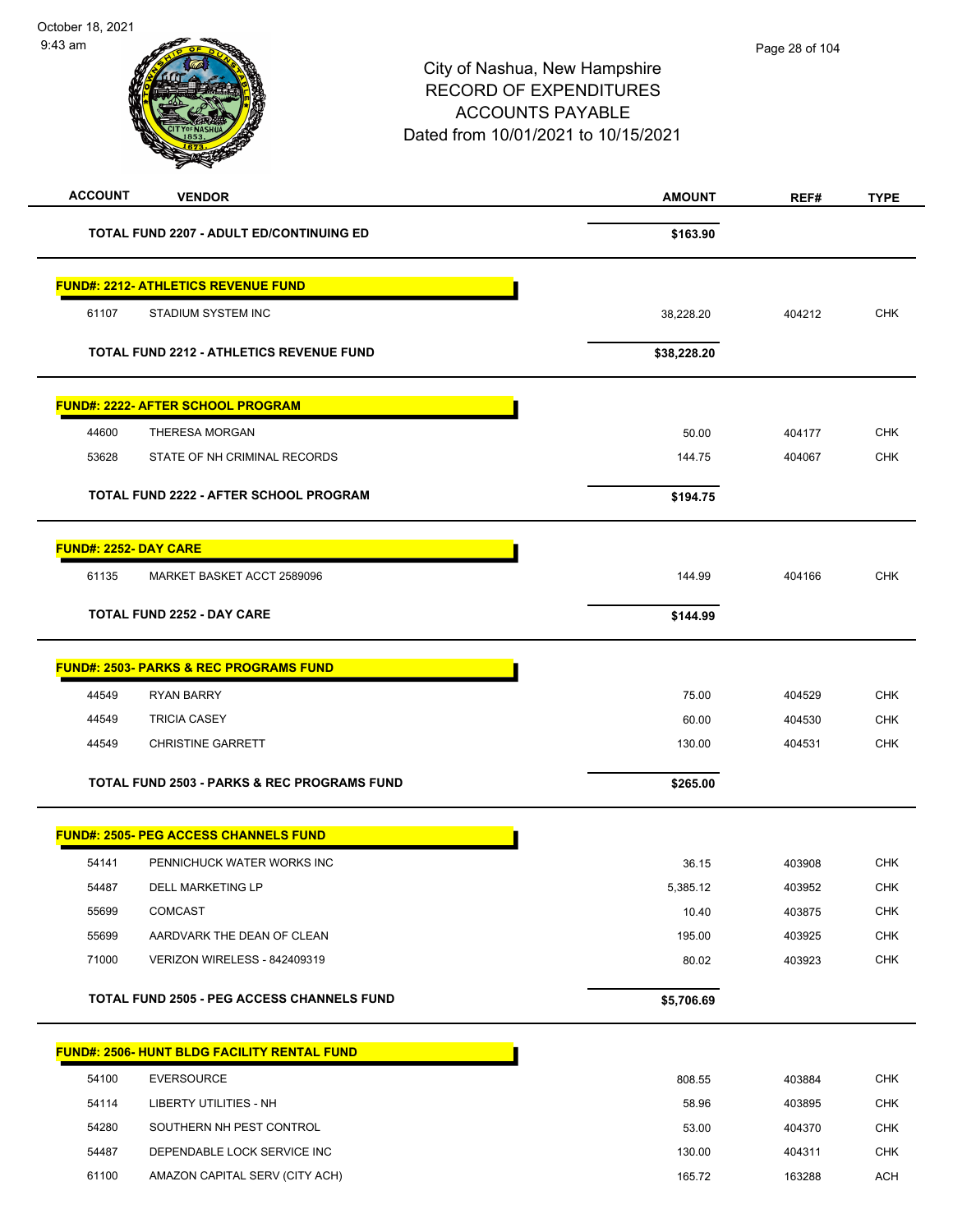| <b>ACCOUNT</b> | <b>VENDOR</b>                                        |                | <b>AMOUNT</b> | REF#   | <b>TYPE</b> |
|----------------|------------------------------------------------------|----------------|---------------|--------|-------------|
|                | TOTAL FUND 2506 - HUNT BLDG FACILITY RENTAL FUND     |                | \$1,216.23    |        |             |
|                | <b>FUND#: 3035- FEMA DISASTER ASSIST GRANTS</b>      |                |               |        |             |
| 53452          | <b>LEDDY GROUP</b>                                   | 20.1010.126    | 1,024.00      | 163244 | <b>ACH</b>  |
| 53452          | <b>LEDDY GROUP</b>                                   | 20.1010.126    | 1,024.00      | 163299 | <b>ACH</b>  |
| 81200          | <b>DLKING &amp; ASSOCIATES INC</b>                   | 20.1010.129    | 3,500.00      | 163229 | <b>ACH</b>  |
|                | <b>TOTAL FUND 3035 - FEMA DISASTER ASSIST GRANTS</b> |                | \$5,548.00    |        |             |
|                | <b>FUND#: 3050- POLICE GRANTS FUND</b>               |                |               |        |             |
| 61110          | ATLANTIC TACTICAL INC                                | 50.1005.20.01  | 800.00        | 403935 | <b>CHK</b>  |
| 71000          | AMAZON CAPITAL SERV (CITY ACH)                       | 50.1001.19.01  | 849.11        | 163288 | <b>ACH</b>  |
|                | <b>TOTAL FUND 3050 - POLICE GRANTS FUND</b>          |                | \$1,649.11    |        |             |
|                | <b>FUND#: 3068- COMMUNITY SERVICES GRANTS FUND</b>   |                |               |        |             |
| 53628          | <b>TROPHY STORAGE - NASHUA</b>                       | 71.1005.21.01  | 299.00        | 404056 | <b>CHK</b>  |
| 55100          | <b>SPRINT</b>                                        | 71.1004.22.01  | 75.98         | 403911 | <b>CHK</b>  |
| 55118          | <b>SPRINT</b>                                        | 71.1004.22.01  | 31.18         | 403911 | <b>CHK</b>  |
| 55118          | VERIZON - 342053899-005                              | 71.1005.21.01  | 242.42        | 403915 | <b>CHK</b>  |
| 55118          | <b>SPRINT</b>                                        | 71.1005.22.01  | 464.95        | 403911 | <b>CHK</b>  |
| 55118          | <b>SPRINT</b>                                        | 71.1099.21.01  | 61.61         | 403911 | CHK         |
| 55200          | NEW HAMPSHIRE PUBLIC HEALTH                          | 71.1004.22.02  | 50.00         | 404016 | <b>CHK</b>  |
| 55300          | JANE GOODMAN                                         | 71.1004.22.01  | 27.44         | 403864 | <b>CHK</b>  |
| 55300          | NELLY GACHOHU                                        | 71.1005.22.01  | 59.81         | 403863 | <b>CHK</b>  |
| 61250          | POSITIVE PROMOTIONS INC                              | 71.1004.22.02  | 870.00        | 404030 | <b>CHK</b>  |
| 61910          | <b>IRAIDA MUNOZ</b>                                  | 71.1007.21.01  | 8.00          | 404260 | <b>CHK</b>  |
| 71000          | AMAZON CAPITAL SERV (CITY ACH)                       | 71.1005.21.01  | 542.00        | 163223 | <b>ACH</b>  |
| 71000          | AMAZON CAPITAL SERV (CITY ACH)                       | 71.1005.22.01  | 432.64        | 163223 | <b>ACH</b>  |
|                | TOTAL FUND 3068 - COMMUNITY SERVICES GRANTS FUND     |                | \$3,165.03    |        |             |
|                | <b>FUND#: 3090- URBAN PROGRAM GRANTS FUND</b>        |                |               |        |             |
| 55307          | LAWRENCE PHILLIPS JR                                 | 1092.20.10.20  | 285.04        | 163255 | <b>ACH</b>  |
| 55614          | HILLSBOROUGH COUNTY REGISTRY                         | 8400.22.10.100 | 16.53         | 404328 | <b>CHK</b>  |
| 68345          | <b>JOSE H RENDON</b>                                 | 1092.20.10.50  | 350.00        | 403870 | CHK         |
| 68345          | NDV PROPERTIES LLC                                   | 1092.20.10.50  | 700.00        | 404012 | <b>CHK</b>  |
| 69025          | ERICKSON CONSTRUCTION CO INC                         | 8400.22.60.601 | 25,167.00     | 403957 | <b>CHK</b>  |
|                | TOTAL FUND 3090 - URBAN PROGRAM GRANTS FUND          |                | \$26,518.57   |        |             |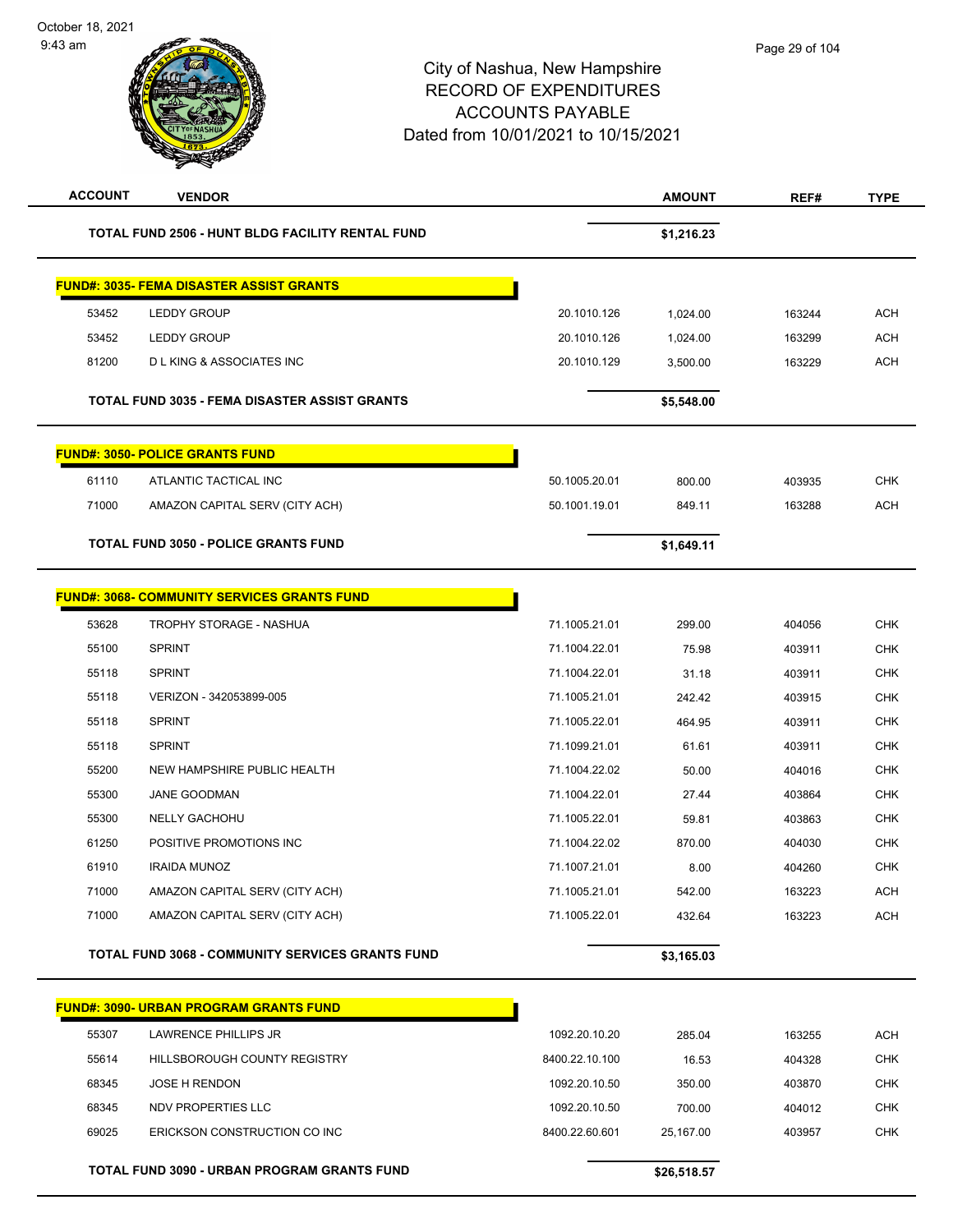

| <b>ACCOUNT</b> | <b>VENDOR</b>                           |               | <b>AMOUNT</b> | REF#   | <b>TYPE</b> |
|----------------|-----------------------------------------|---------------|---------------|--------|-------------|
|                | <b>FUND#: 3120- TRANSIT GRANTS FUND</b> |               |               |        |             |
| 54100          | <b>EVERSOURCE</b>                       | 5307.22.10.19 | 402.87        | 403884 | <b>CHK</b>  |
| 54114          | <b>SPRAGUE RESOURCES LP</b>             | 5307.22.10.18 | 9.29          | 404049 | <b>CHK</b>  |
| 54114          | LIBERTY UTILITIES - NH                  | 5307.22.10.19 | 55.16         | 403900 | CHK         |
| 54141          | PENNICHUCK WATER WORKS INC              | 5307.22.10.17 | 132.57        | 403908 | <b>CHK</b>  |
| 54141          | PENNICHUCK WATER WORKS INC              | 5307.22.10.18 | 276.39        | 403908 | <b>CHK</b>  |
| 54200          | <b>BILLS WORLD CLASS CLEANING SER</b>   | 5307.22.40.20 | 1,300.00      | 403943 | <b>CHK</b>  |
| 54210          | <b>DLKING &amp; ASSOCIATES INC</b>      | 5339.19.90.02 | 58,789.80     | 163229 | <b>ACH</b>  |
| 54225          | R B LEWIS FIRE CONTROL SYSTEMS          | 5307.22.40.20 | 85.00         | 404361 | CHK         |
| 54600          | <b>BELL AUTO SERVICE</b>                | 5307.22.40.55 | 185.00        | 404290 | <b>CHK</b>  |
| 55109          | CONSOLIDATED COMMUNICATIONS             | 5307.22.10.10 | 70.00         | 403880 | <b>CHK</b>  |
| 55109          | CONSOLIDATED COMMUNICATIONS             | 5307.22.10.10 | 219.30        | 404267 | <b>CHK</b>  |
| 55118          | <b>SPRINT</b>                           | 5307.22.10.10 | 45.90         | 403911 | <b>CHK</b>  |
| 55690          | <b>FIRST TRANSIT INC</b>                | 5307.22.10.10 | 45,666.00     | 163233 | ACH         |
| 55690          | <b>FIRST TRANSIT INC</b>                | 5307.22.10.35 | 100,850.16    | 163233 | <b>ACH</b>  |
| 55690          | FIRST TRANSIT INC                       | 5307.22.10.40 | 31,976.83     | 163233 | ACH         |
| 55699          | ADVANCED WORKPLACE STRATEGIES           | 5307.22.10.30 | 324.00        | 163287 | <b>ACH</b>  |
| 55699          | BILLS WORLD CLASS CLEANING SER          | 5307.22.40.20 | 520.00        | 403943 | <b>CHK</b>  |
| 61107          | CINTAS#016                              | 5307.22.40.20 | 116.72        | 403949 | CHK         |
| 61107          | CINTAS#016                              | 5307.22.40.20 | 116.72        | 404301 | <b>CHK</b>  |
| 61299          | HOME DEPOT CREDIT SERVICE 3065          | 5307.22.10.30 | 44.42         | 403974 | <b>CHK</b>  |
| 61299          | HOME DEPOT CREDIT SERVICE 3065          | 5307.22.10.30 | 26.95         | 404330 | <b>CHK</b>  |
| 61299          | AMAZON CAPITAL SERV (CITY ACH)          | 5307.22.40.20 | 30.20         | 163223 | <b>ACH</b>  |
| 61299          | <b>FASTENAL CO</b>                      | 5307.22.40.50 | 38.00         | 404318 | CHK         |
| 61615          | AMAZON CAPITAL SERV (CITY ACH)          | 5307.22.10.30 | 89.95         | 163223 | <b>ACH</b>  |
| 61709          | PETRO-CANANDA AMERICA                   | 5307.22.10.30 | 1,672.72      | 404025 | <b>CHK</b>  |
| 61799          | <b>GILLIG LLC</b>                       | 5307.22.40.35 | 556.87        | 403965 | <b>CHK</b>  |
| 61799          | <b>IMPACT FIRE SERVICES LLC</b>         | 5307.22.40.35 | 829.00        | 403979 | <b>CHK</b>  |
| 61799          | <b>NEW ENGLAND KENWORTH</b>             | 5307.22.40.35 | 557.16        | 404014 | CHK         |
| 61799          | SANEL NAPA                              | 5307.22.40.35 | 478.27        | 404041 | <b>CHK</b>  |
| 61799          | SANEL NAPA                              | 5307.22.40.40 | 632.37        | 404041 | <b>CHK</b>  |
| 61799          | SANEL NAPA                              | 5307.22.40.50 | 180.34        | 404041 | <b>CHK</b>  |
| 61799          | <b>BELL AUTO SERVICE</b>                | 5307.22.40.55 | 940.00        | 404290 | <b>CHK</b>  |
| 61799          | BOYER'S AUTO BODY & SALES INC           | 5307.22.40.55 | 760.00        | 404294 | CHK         |
| 81200          | <b>D L KING &amp; ASSOCIATES INC</b>    | 5339.21.90.01 | 30,000.00     | 163229 | ACH         |
|                |                                         |               |               |        |             |

#### **TOTAL FUND 3120 - TRANSIT GRANTS FUND \$277,977.96**

#### **FUND#: 3200- PARKS & RECREATION GRANTS FUND**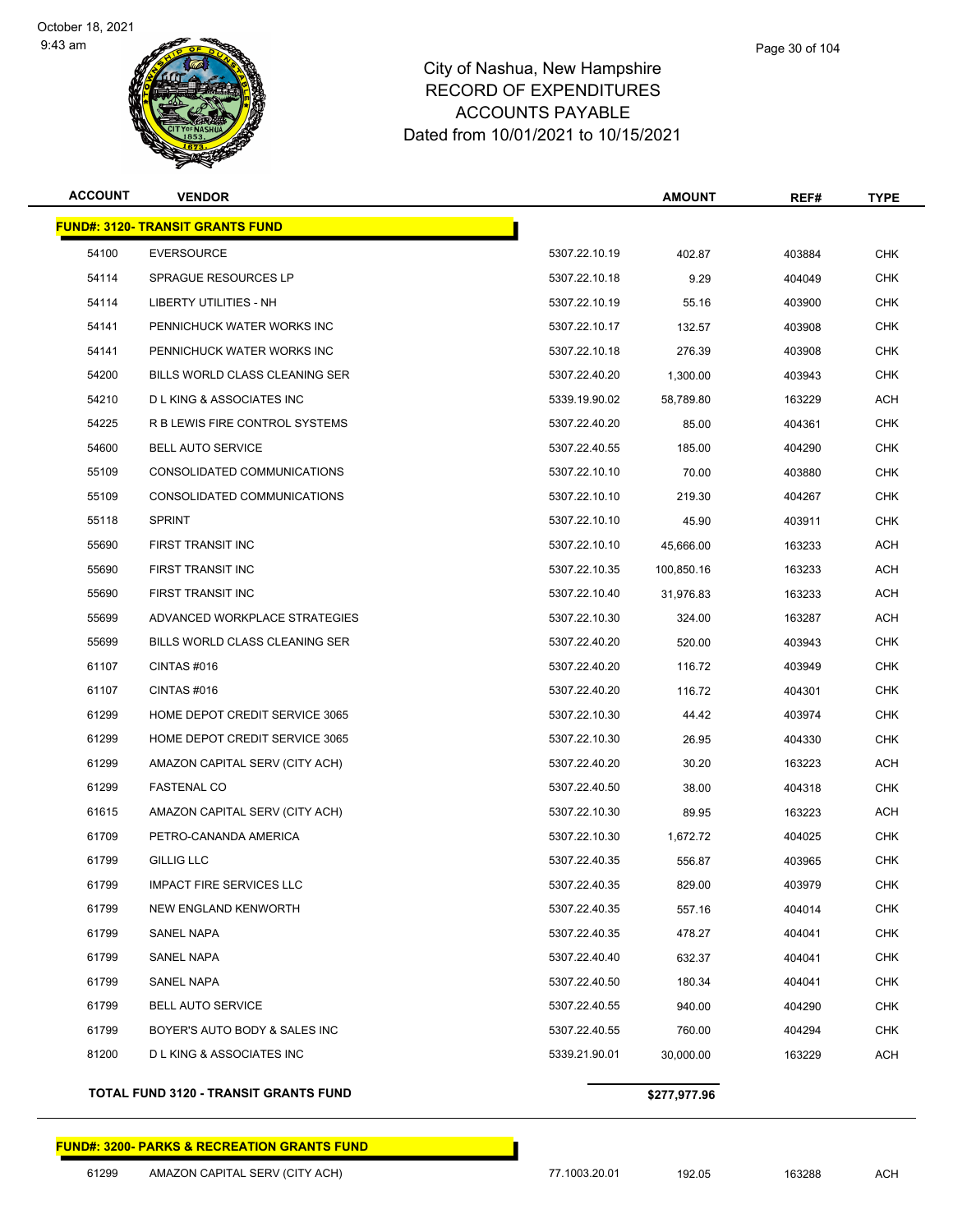9:43 am

| <b>ACCOUNT</b> | <b>VENDOR</b>                                               |                 | <b>AMOUNT</b> | REF#   | <b>TYPE</b> |
|----------------|-------------------------------------------------------------|-----------------|---------------|--------|-------------|
|                | <b>FUND#: 3200- PARKS &amp; RECREATION GRANTS FUND</b>      |                 |               |        |             |
| 61299          | SWANK MOTION PICTURES INC                                   | 77.1003.20.01   | 30.00         | 404379 | <b>CHK</b>  |
|                | <b>TOTAL FUND 3200 - PARKS &amp; RECREATION GRANTS FUND</b> |                 | \$222.05      |        |             |
|                |                                                             |                 |               |        |             |
|                | <b>FUND#: 3800- SCHOOL GRANTS FUND</b>                      |                 |               |        |             |
| 53600          | WHITE BIRCH EDUCATIONAL                                     | 91.03950.022190 | 907.50        | 404526 | <b>CHK</b>  |
| 53607          | KUYPERS CONSULTING INC                                      | 91.36321.992210 | 4,000.00      | 404153 | <b>CHK</b>  |
| 53607          | <b>CLEAN HARBORS ENVIRONMENTAL</b>                          | 91.39021.042210 | 4,050.50      | 404419 | <b>CHK</b>  |
| 53614          | ROCKINGHAM CONTRACTING AND                                  | 91.03950.021210 | 1,980.00      | 404503 | <b>CHK</b>  |
| 53614          | INTERIM HEALTH CARE                                         | 91.39521.021210 | 1,280.00      | 404141 | <b>CHK</b>  |
| 53628          | <b>MAXIM HEALTHCARE SERVICES</b>                            | 91.03950.022190 | 2,422.10      | 404168 | <b>CHK</b>  |
| 53628          | MAXIM HEALTHCARE SERVICES INC                               | 91.03950.022190 | 1,380.24      | 404169 | CHK         |
| 53628          | BERC GROUP INC                                              | 91.31121.162210 | 45,000.00     | 404081 | <b>CHK</b>  |
| 53628          | <b>BERC GROUP INC</b>                                       | 91.31121.162210 | 26,000.00     | 404408 | <b>CHK</b>  |
| 53628          | PLAYWORKS EDUCATION ENERGIZED                               | 91.36321.992210 | 12,250.00     | 404500 | <b>CHK</b>  |
| 53628          | LITERACY LEARNING SOLUTIONS                                 | 91.39521.022190 | 2,438.98      | 404161 | <b>CHK</b>  |
| 53999          | BIRCH BEHAVIORAL THERAPY                                    | 91.03950.021210 | 7,320.10      | 404084 | <b>CHK</b>  |
| 55109          | CONSOLIDATED COMMUNICATIONS                                 | 91.37621.231240 | 108.46        | 403876 | <b>CHK</b>  |
| 55300          | <b>MEGAN DANIELS</b>                                        | 91.37622.991244 | 88.53         | 404099 | <b>CHK</b>  |
| 55300          | <b>TAYLOR PAQUETTE</b>                                      | 91.37622.991244 | 31.78         | 404186 | <b>CHK</b>  |
| 55400          | AASA                                                        | 91.35021.012320 | 4,500.00      | 404071 | <b>CHK</b>  |
| 55400          | NHASEA                                                      | 91.39521.021210 | 250.00        | 404488 | CHK         |
| 55607          | SANDRA LOPEZ                                                | 91.37621.231249 | 33.00         | 404162 | <b>CHK</b>  |
| 55690          | <b>CHADWICK EVANS</b>                                       | 91.37622.991244 | 99.12         | 404112 | <b>CHK</b>  |
| 55690          | SHEILA GUST                                                 | 91.37622.991244 | 53.76         | 404127 | CHK         |
| 55690          | <b>APRIL ROSMUS</b>                                         | 91.37622.991244 | 354.82        | 404201 | <b>CHK</b>  |
| 55690          | <b>CHRISTINA MCCOWN</b>                                     | 91.37622.991244 | 159.04        | 404479 | CHK         |
| 61135          | WB MASON CO INC                                             | 91.31120.162200 | 267.00        | 404524 | <b>CHK</b>  |
| 61135          | <b>SCHOOL SPECIALTY LLC</b>                                 | 91.37621.091100 | 8.90          | 404206 | <b>CHK</b>  |
| 61135          | <b>SCHOOL OUTFITTERS</b>                                    | 91.37621.091100 | 763.68        | 404507 | <b>CHK</b>  |
| 61135          | WB MASON CO INC                                             | 91.37621.231430 | 15.00         | 404524 | <b>CHK</b>  |
| 61135          | (SCHOOL ACH) AMAZON CAPITAL SE                              | 91.37622.231249 | 128.05        | 163259 | <b>ACH</b>  |
| 61135          | (SCHOOL ACH) AMAZON CAPITAL SE                              | 91.37622.231249 | 209.71        | 163311 | <b>ACH</b>  |
| 61299          | <b>FLAGHOUSE INC</b>                                        | 91.03950.021210 | 496.77        | 404119 | <b>CHK</b>  |
| 61299          | LANGUAGE CIRCLE ENTERPRISES                                 | 91.03950.021210 | 620.40        | 404156 | <b>CHK</b>  |
| 61299          | <b>NCS PEARSON</b>                                          | 91.03950.021210 | 1,644.30      | 404181 | <b>CHK</b>  |
| 61299          | SONOVA USA INC                                              | 91.03950.021210 | 427.39        | 404210 | <b>CHK</b>  |
| 61299          | <b>HEINEMANN</b>                                            | 91.03959.021210 | 821.16        | 404135 | <b>CHK</b>  |
| 61299          | LAKESHORE LEARNING MATERIALS                                | 91.03969.021220 | 7,128.42      | 404155 | <b>CHK</b>  |
|                |                                                             |                 |               |        |             |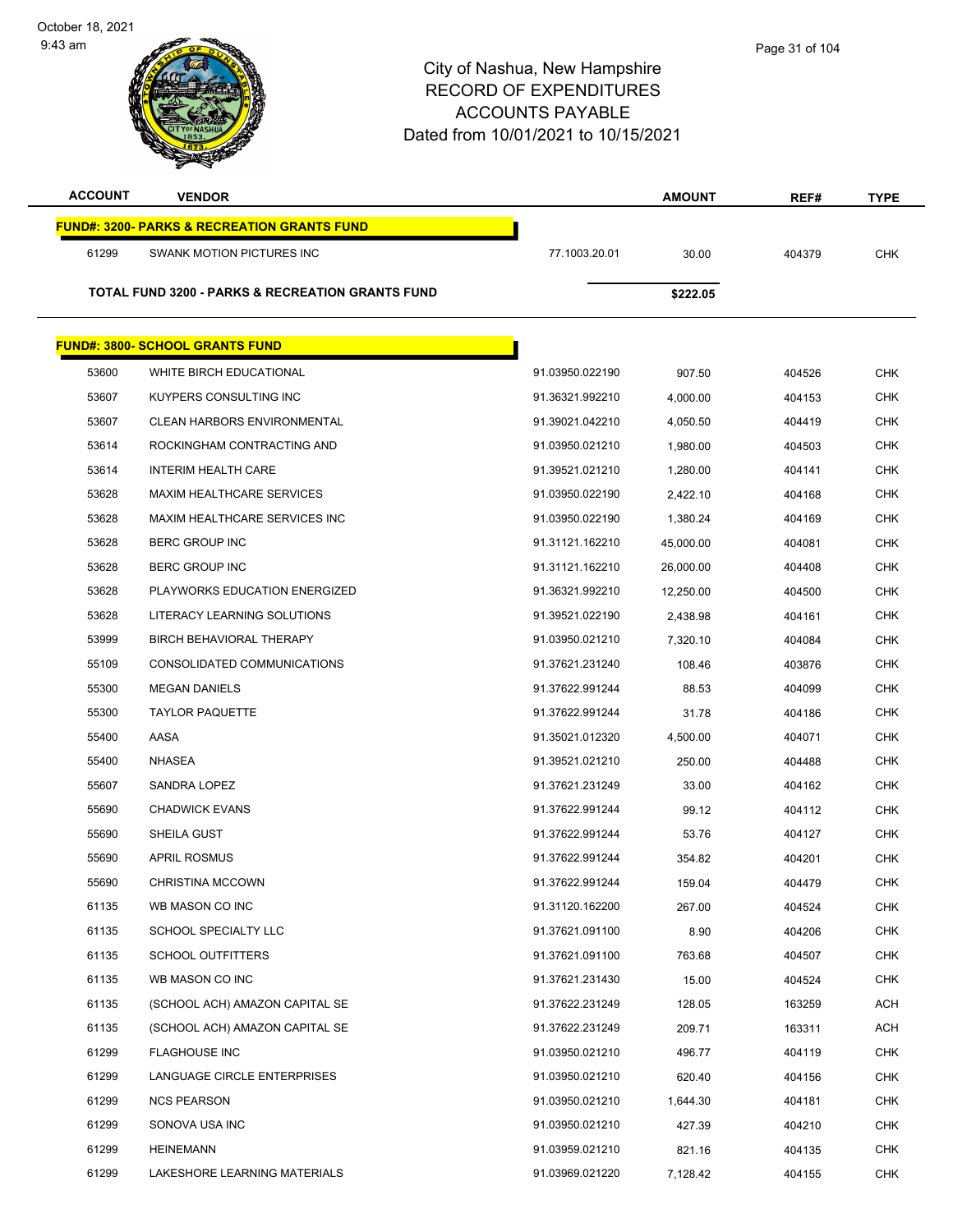

| <b>ACCOUNT</b> | <b>VENDOR</b>                          |                 | <b>AMOUNT</b> | REF#   | <b>TYPE</b> |
|----------------|----------------------------------------|-----------------|---------------|--------|-------------|
|                | <b>FUND#: 3800- SCHOOL GRANTS FUND</b> |                 |               |        |             |
| 61299          | <b>NCS PEARSON</b>                     | 91.03969.021220 | 560.71        | 404487 | <b>CHK</b>  |
| 61299          | <b>CYNTHIA PROULX</b>                  | 91.37621.991244 | 11.18         | 404502 | <b>CHK</b>  |
| 61299          | (SCHOOL ACH) AMAZON CAPITAL SE         | 91.37622.231249 | 1,576.08      | 163311 | <b>ACH</b>  |
| 61299          | MCINTIRE BUSINESS PRODUCTS INC.        | 91.37622.231249 | 140.60        | 404171 | <b>CHK</b>  |
| 61299          | WB MASON CO INC                        | 91.37622.231249 | 132.07        | 404524 | <b>CHK</b>  |
| 61299          | (SCHOOL ACH) AMAZON CAPITAL SE         | 91.39022.041300 | 2,632.52      | 163259 | <b>ACH</b>  |
| 61421          | NORTH EASTERN INDUSTRIES INC           | 91.39821.992690 | 18,500.00     | 404183 | <b>CHK</b>  |
| 61875          | <b>HEINEMANN</b>                       | 91.03959.021210 | 9,124.00      | 404135 | <b>CHK</b>  |
| 61875          | (SCHOOL ACH) AMAZON CAPITAL SE         | 91.37622.231249 | 881.40        | 163259 | <b>ACH</b>  |
| 71221          | APPLE INC                              | 91.03959.021210 | 539.70        | 404403 | <b>CHK</b>  |
| 71221          | (SCHOOL ACH) AMAZON CAPITAL SE         | 91.31120.162200 | 1,919.04      | 163259 | <b>ACH</b>  |
| 71221          | <b>FIRSTCOM MUSIC</b>                  | 91.39021.041300 | 1,939.00      | 404118 | <b>CHK</b>  |
| 71221          | COMPUTER HUT dba IT INSIDERS           | 91.39021.041300 | 8.205.00      | 404142 | <b>CHK</b>  |
| 71228          | <b>EDPUZZLE</b>                        | 91.34920.992219 | 7,015.75      | 404109 | <b>CHK</b>  |
| 71228          | <b>TRANSACT COMMUNICATIONS LLC</b>     | 91.37721.991260 | 4,110.00      | 404217 | <b>CHK</b>  |
| 71228          | AQ BROADCAST LIMITED                   | 91.39022.041300 | 1,678.61      | 404076 | <b>CHK</b>  |
| 71999          | (SCHOOL ACH) AMAZON CAPITAL SE         | 91.39022.041300 | 1,204.00      | 163259 | ACH         |
| 71999          | <b>MSC INDUSTRIAL SUPPLY</b>           | 91.39022.041300 | 513.97        | 404179 | <b>CHK</b>  |
|                |                                        |                 |               |        |             |

**TOTAL FUND 3800 - SCHOOL GRANTS FUND \$187,922.34** 

|       | <b>FUND#: 3810- FOOD SERVICE GRANTS FUND</b>      |                 |            |        |            |
|-------|---------------------------------------------------|-----------------|------------|--------|------------|
| 61214 | <b>M SAUNDERS INC</b>                             | 91.30921.113120 | 178.80     | 404163 | <b>CHK</b> |
| 61214 | <b>M SAUNDERS INC</b>                             | 91.30921.143120 | 726.95     | 404163 | <b>CHK</b> |
| 61214 | <b>M SAUNDERS INC</b>                             | 91.30921.153120 | 2,032.10   | 404163 | <b>CHK</b> |
| 61214 | <b>M SAUNDERS INC</b>                             | 91.30921.203120 | 511.20     | 404163 | <b>CHK</b> |
| 61214 | <b>M SAUNDERS INC</b>                             | 91.30922.093120 | 573.55     | 404474 | <b>CHK</b> |
| 61214 | <b>M SAUNDERS INC</b>                             | 91.30922.113120 | 1,117.00   | 404474 | <b>CHK</b> |
| 61214 | <b>M SAUNDERS INC</b>                             | 91.30922.123120 | 832.60     | 404474 | <b>CHK</b> |
| 61214 | <b>M SAUNDERS INC</b>                             | 91.30922.143120 | 738.95     | 404474 | <b>CHK</b> |
| 61214 | <b>M SAUNDERS INC</b>                             | 91.30922.153120 | 694.95     | 404474 | <b>CHK</b> |
| 61214 | <b>M SAUNDERS INC</b>                             | 91.30922.183120 | 674.40     | 404474 | <b>CHK</b> |
| 61214 | <b>M SAUNDERS INC</b>                             | 91.30922.203120 | 537.96     | 404474 | <b>CHK</b> |
|       | <b>TOTAL FUND 3810 - FOOD SERVICE GRANTS FUND</b> |                 | \$8,618.46 |        |            |

## **FUND#: 4025- DOJ DRUG FORFEITURE FUND**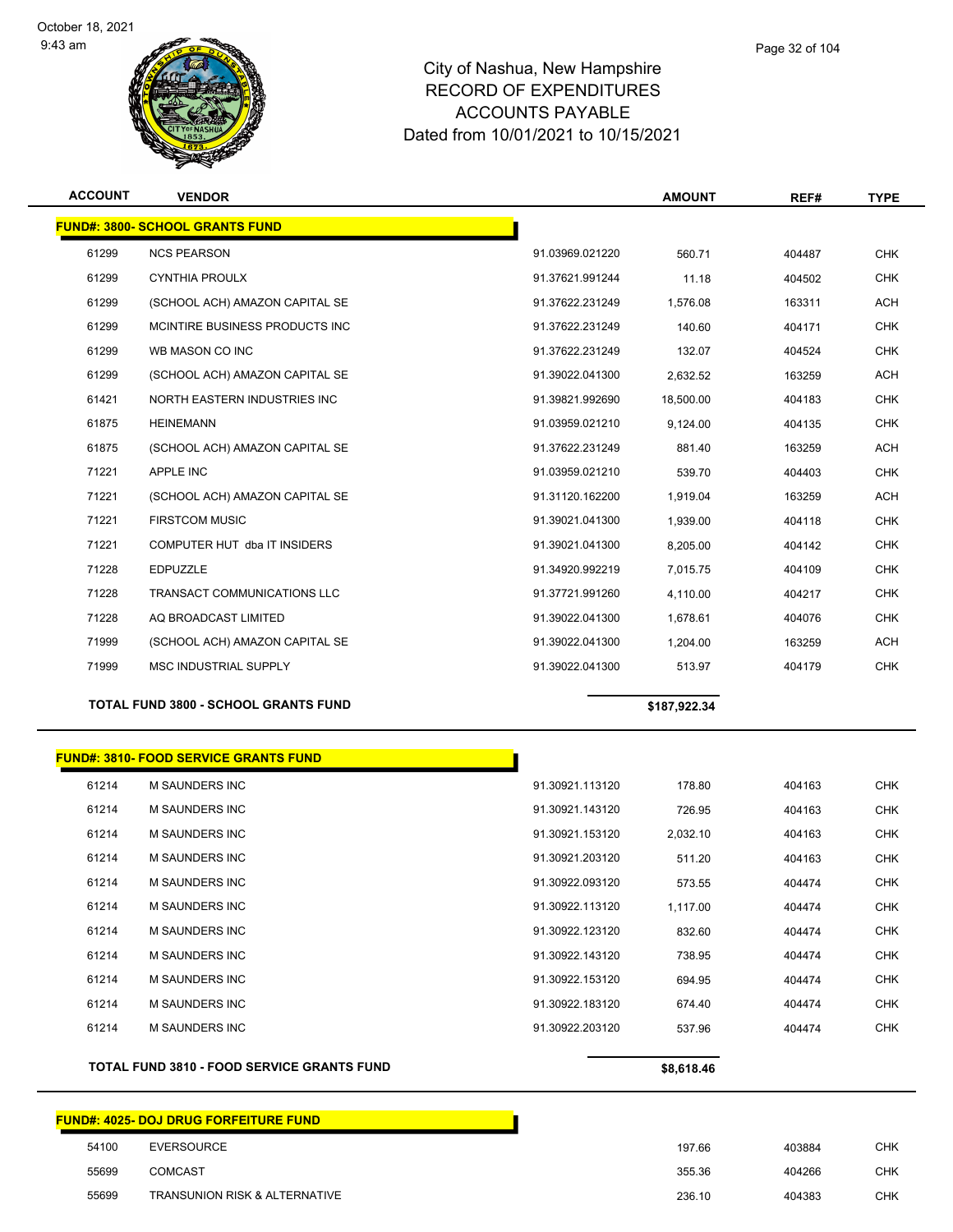

| <b>ACCOUNT</b><br><b>VENDOR</b>                                           |                                | <b>AMOUNT</b> | REF#             | <b>TYPE</b>              |
|---------------------------------------------------------------------------|--------------------------------|---------------|------------------|--------------------------|
| <b>FUND#: 4025- DOJ DRUG FORFEITURE FUND</b>                              |                                |               |                  |                          |
| 61799<br>MAYNARD & LESIEUR INC                                            |                                | 198.80        | 403994           | <b>CHK</b>               |
|                                                                           |                                |               |                  |                          |
| TOTAL FUND 4025 - DOJ DRUG FORFEITURE FUND                                |                                | \$987.92      |                  |                          |
| <b>FUND#: 4053- FIRE REGIONAL HAZMAT FUND</b>                             |                                |               |                  |                          |
| 71000<br>AMAZON CAPITAL SERV (CITY ACH)                                   |                                | 26.98         | 163288           | <b>ACH</b>               |
| 71000<br>BOUND TREE MEDICAL, LLC                                          |                                | 204.93        | 404293           | <b>CHK</b>               |
| <b>TOTAL FUND 4053 - FIRE REGIONAL HAZMAT FUND</b>                        |                                | \$231.91      |                  |                          |
|                                                                           |                                |               |                  |                          |
| <b>FUND#: 4080- NASHUA CONSERVATION FUND</b>                              |                                |               |                  |                          |
| STONEBOUND FARM<br>54214                                                  |                                | 150.00        | 404377           | <b>CHK</b>               |
| <b>TOTAL FUND 4080 - NASHUA CONSERVATION FUND</b>                         |                                | \$150.00      |                  |                          |
|                                                                           |                                |               |                  |                          |
| <b>FUND#: 4085- NASHUA RIVERWALK TIF DISTRICT</b>                         |                                |               |                  |                          |
| 55699<br><b>MARGUERITE LEVIN</b>                                          |                                | 1,200.00      | 404259           | <b>CHK</b>               |
| 55699<br>AD HOC ENERGY                                                    |                                | 500.00        | 404277           | <b>CHK</b><br><b>CHK</b> |
| 55699<br><b>GABEL MUSIC</b>                                               |                                | 800.00        | 404322           |                          |
| <b>TOTAL FUND 4085 - NASHUA RIVERWALK TIF DISTRICT</b>                    |                                | \$2,500.00    |                  |                          |
| <b>FUND#: 4090- LIB-LOST/DAMAGED BOOK FINES</b>                           |                                |               |                  |                          |
| 61299<br><b>HOLLY KLUMP</b>                                               |                                | 22.25         | 403987           | <b>CHK</b>               |
| TOTAL FUND 4090 - LIB-LOST/DAMAGED BOOK FINES                             |                                | \$22.25       |                  |                          |
|                                                                           |                                |               |                  |                          |
| <b>FUND#: 4601- EDA CARES ACT RLF</b>                                     |                                |               |                  |                          |
| 15100<br><b>KT CLEANERS</b>                                               |                                | 36,800.00     | 404339           | <b>CHK</b>               |
| <b>TOTAL FUND 4601 - EDA CARES ACT RLF</b>                                |                                | \$36,800.00   |                  |                          |
|                                                                           |                                |               |                  |                          |
| <b>FUND#: 5010- CAP PROJECTS-INFO TECHNOLOGY</b>                          |                                |               |                  |                          |
| 81342<br><b>TYLER TECHNOLOGIES INC</b><br>81342<br>TYLER TECHNOLOGIES INC | 1010.22.01.30<br>1010.22.01.30 | 2,350.00      | 404058<br>404385 | <b>CHK</b><br>CHK        |
|                                                                           |                                | 1,175.00      |                  |                          |
| TOTAL FUND 5010 - CAP PROJECTS-INFO TECHNOLOGY                            |                                | \$3,525.00    |                  |                          |
| <b>FUND#: 5050- CAP PROJECTS-COMMUNICATIONS</b>                           |                                |               |                  |                          |
| 81300<br>GATE CITY FENCE CO INC                                           | 2008.57.15.01                  | 144.00        | 404323           | CHK                      |
|                                                                           |                                |               |                  |                          |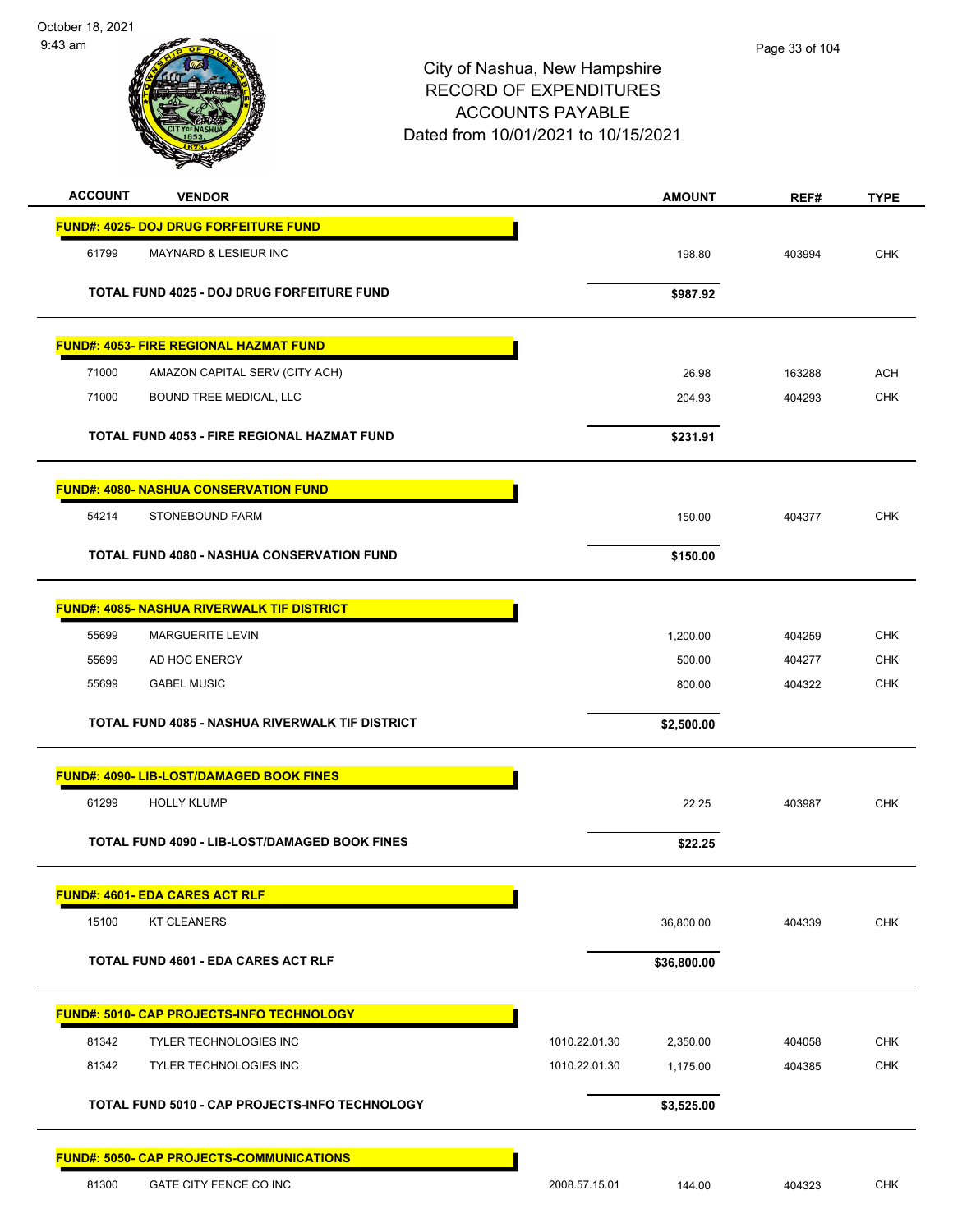| <b>ACCOUNT</b> | <b>VENDOR</b>                                        |               | <b>AMOUNT</b> | REF#   | <b>TYPE</b> |
|----------------|------------------------------------------------------|---------------|---------------|--------|-------------|
|                | <b>TOTAL FUND 5050 - CAP PROJECTS-COMMUNICATIONS</b> |               | \$144.00      |        |             |
|                | <b>FUND#: 5200- CAPITAL PROJECTS-PUBLIC WORKS</b>    |               |               |        |             |
| 81704          | HAYNER / SWANSON INC                                 | 2055.60.19.30 | 17,841.08     | 163234 | <b>ACH</b>  |
| 81704          | <b>INDUS</b>                                         | 2055.60.19.30 | 61,766.00     | 163237 | <b>ACH</b>  |
| 81704          | STANTEC CONSULTING SERVICES                          | 2055.60.19.30 | 17,453.52     | 404051 | CHK         |
| 81704          | HAYNER / SWANSON INC                                 | 2055.60.21.30 | 8.259.44      | 163234 | <b>ACH</b>  |
|                | TOTAL FUND 5200 - CAPITAL PROJECTS-PUBLIC WORKS      |               | \$105,320.04  |        |             |
|                | <b>FUND#: 5700- CAP PROJECTS-BROAD ST PARKWAY</b>    |               |               |        |             |
| 81700          | <b>LIBERTY UTILITIES - NH</b>                        | 1061.60.11.10 | 57.78         | 403904 | <b>CHK</b>  |
| 81700          | SPRAGUE RESOURCES LP                                 | 1061.60.11.10 | 3.16          | 404049 | <b>CHK</b>  |
|                | TOTAL FUND 5700 - CAP PROJECTS-BROAD ST PARKWAY      |               | \$60.94       |        |             |
|                | <b>FUND#: 6000- SOLID WASTE FUND</b>                 |               |               |        |             |
| 53107          | CHEMSERVE ENVIRONMENTAL ANALYS                       |               | 220.00        | 403948 | <b>CHK</b>  |
| 54100          | <b>EVERSOURCE</b>                                    |               | 1,438.31      | 403884 | <b>CHK</b>  |
| 54141          | PENNICHUCK WATER WORKS INC                           |               | 421.69        | 403908 | <b>CHK</b>  |
| 54200          | BILLS WORLD CLASS CLEANING SER                       |               | 780.00        | 403943 | <b>CHK</b>  |
| 54280          | HOME DEPOT CREDIT SERVICE 3065                       |               | 69.00         | 403974 | <b>CHK</b>  |
| 54492          | <b>SPRINT</b>                                        |               | 468.00        | 403911 | <b>CHK</b>  |
| 54600          | <b>FACTORY MOTOR PARTS</b>                           |               | 642.92        | 163231 | <b>ACH</b>  |
| 54600          | MCDEVITT TRUCKS INC                                  |               | 399.06        | 163248 | ACH         |
| 54600          | MCNEILUS TRUCK & MANUFACTURING                       |               | 418.68        | 163249 | ACH         |
| 54600          | MCDEVITT TRUCKS INC                                  |               | 543.08        | 163301 | <b>ACH</b>  |
| 54600          | MCNEILUS TRUCK & MANUFACTURING                       |               | 1,969.18      | 163302 | ACH         |
| 54600          | CARPARTS DISTRIBUTION CENTER,                        |               | 918.18        | 403945 | <b>CHK</b>  |
| 54600          | MERRIMACK AUTO CENTER-NASHUA                         |               | 64.00         | 404006 | <b>CHK</b>  |
| 54600          | PM SERVICES OF NH                                    |               | 1,820.00      | 404027 | CHK         |
| 54600          | SAFETY-KLEEN SYSTEMS INC                             |               | 151.30        | 404039 | <b>CHK</b>  |
| 54600          | <b>SANEL NAPA</b>                                    |               | 849.55        | 404042 | CHK         |
| 54600          | <b>SANEL NAPA</b>                                    |               | 19.28         | 404045 | <b>CHK</b>  |
| 54600          | SOUTHWORTH-MILTON INC                                |               | 3,396.22      | 404048 | <b>CHK</b>  |
| 54600          | AT NEW HAMPSHIRE LLC                                 |               | 710.75        | 404283 | CHK         |
| 54600          | CARPARTS DISTRIBUTION CENTER,                        |               | 94.87         | 404296 | CHK         |
| 54600          | NEW ENGLAND KENWORTH                                 |               | 383.18        | 404352 | CHK         |
| 55699          | CYN ENVIROMENTAL SERVICES                            |               | 485.00        | 163228 | ACH         |
| 55699          | <b>ACTION KING SERVICES</b>                          |               | 165.00        | 403926 | <b>CHK</b>  |
|                |                                                      |               |               |        |             |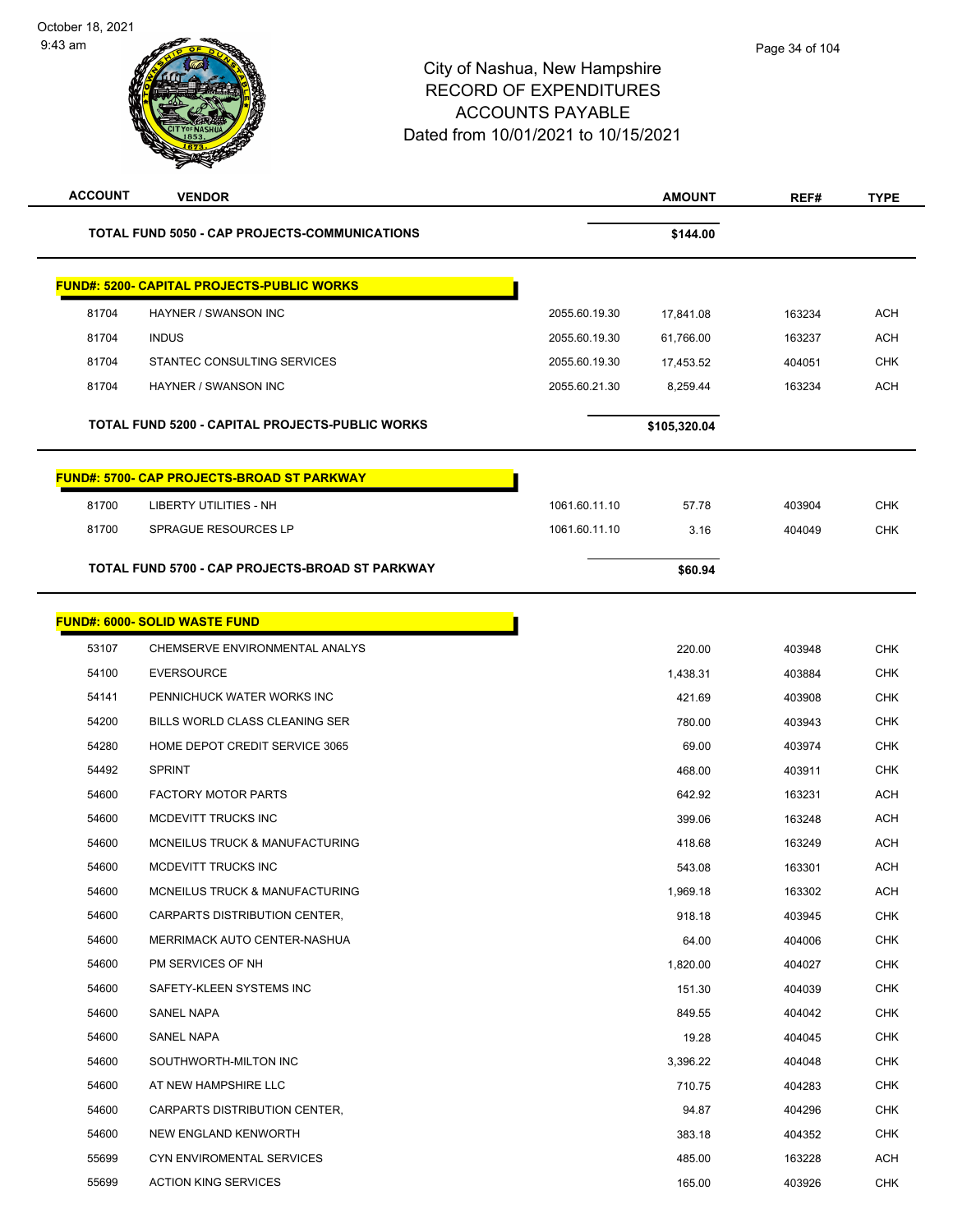

| <b>ACCOUNT</b> | <b>VENDOR</b>                             | <b>AMOUNT</b> | REF#   | <b>TYPE</b> |
|----------------|-------------------------------------------|---------------|--------|-------------|
|                | <b>FUND#: 6000- SOLID WASTE FUND</b>      |               |        |             |
| 55699          | JOHNSONS ELECTRIC SUPPLY INC              | 1,725.00      | 403985 | <b>CHK</b>  |
| 55699          | ONDUS MECHANICAL & APPLIANCE              | 800.00        | 404020 | <b>CHK</b>  |
| 55699          | NORTH COAST SERVICES LLC                  | 3,520.97      | 404354 | <b>CHK</b>  |
| 61107          | CINTAS#016                                | 98.10         | 403949 | <b>CHK</b>  |
| 61107          | PHOENIX SCREEN PRINTING                   | 656.00        | 404026 | <b>CHK</b>  |
| 61107          | <b>CINTAS #016</b>                        | 101.85        | 404301 | <b>CHK</b>  |
| 61110          | ALECS SHOE STORE INC                      | 110.00        | 403931 | <b>CHK</b>  |
| 61110          | ALECS SHOE STORE INC                      | 110.00        | 404279 | <b>CHK</b>  |
| 61307          | SHATTUCK MALONE OIL CO                    | 1,636.37      | 404046 | <b>CHK</b>  |
| 61307          | SHATTUCK MALONE OIL CO                    | 1,996.22      | 404367 | <b>CHK</b>  |
| 61560          | HOME DEPOT CREDIT SERVICE 3065            | 249.37        | 403974 | <b>CHK</b>  |
| 61560          | HOME DEPOT CREDIT SERVICE 3065            | 81.75         | 404330 | <b>CHK</b>  |
| 61705          | <b>MAYNARD &amp; LESIEUR INC</b>          | 2,271.00      | 403993 | <b>CHK</b>  |
| 61705          | PETE'S TIRE BARNS INC                     | 1,182.28      | 404024 | <b>CHK</b>  |
| 61705          | PETE'S TIRE BARNS INC                     | 1,271.47      | 404359 | <b>CHK</b>  |
| 75200          | US BANK N.A. (091000022)                  | 22,578.13     | 163256 | <b>ACH</b>  |
|                | <b>TOTAL FUND 6000 - SOLID WASTE FUND</b> | \$54,815.76   |        |             |

#### **FUND#: 6200- WASTEWATER FUND**

| 21775 | <b>ABSOLUTE TITLE</b>                 | 41.38    | 404532 | <b>CHK</b> |
|-------|---------------------------------------|----------|--------|------------|
| 21775 | <b>ACCURATE TITLE</b>                 | 80.78    | 404537 | <b>CHK</b> |
| 21775 | <b>BC-AD PROPERTIES</b>               | 142.13   | 404540 | <b>CHK</b> |
| 21775 | EDDIE MCDONALD                        | 41.38    | 404541 | <b>CHK</b> |
| 21775 | <b>GREGORY COY</b>                    | 449.04   | 404543 | <b>CHK</b> |
| 21775 | <b>JESSICA SCHOENLY</b>               | 69.46    | 404545 | <b>CHK</b> |
| 21775 | <b>LAWRENCE MOORE</b>                 | 69.70    | 404547 | <b>CHK</b> |
| 21775 | <b>MECKEL PROPERTIES LLC</b>          | 46.67    | 404548 | <b>CHK</b> |
| 21775 | MICHAEL ZAMMITTI                      | 66.63    | 404549 | <b>CHK</b> |
| 21775 | <b>MICHELLE FLYNN</b>                 | 65.41    | 404550 | <b>CHK</b> |
| 21775 | <b>NEW ENGLAND TITLE &amp; ESCROW</b> | 128.89   | 404551 | <b>CHK</b> |
| 21775 | PLUNKETT & PLUNKETT                   | 63.80    | 404552 | <b>CHK</b> |
| 21775 | SWEENEY TITLE SERVICES LLC            | 135.76   | 404556 | <b>CHK</b> |
| 21775 | SWEENEY TITLE SERVICES LLC            | 74.22    | 404557 | <b>CHK</b> |
| 44597 | HILLSBOROUGH COUNTY REGISTRY          | 184.44   | 403972 | <b>CHK</b> |
| 53107 | <b>HAZEN AND SAWYER</b>               | 1,769.90 | 163235 | ACH        |
| 53107 | EASTERN ANALYTICAL INC                | 32.50    | 404316 | <b>CHK</b> |
| 53467 | <b>MAILINGS UNLIMITED</b>             | 7,900.00 | 163199 | ACH        |
| 53467 | <b>MAILINGS UNLIMITED</b>             | 434.94   | 163247 | ACH        |

Г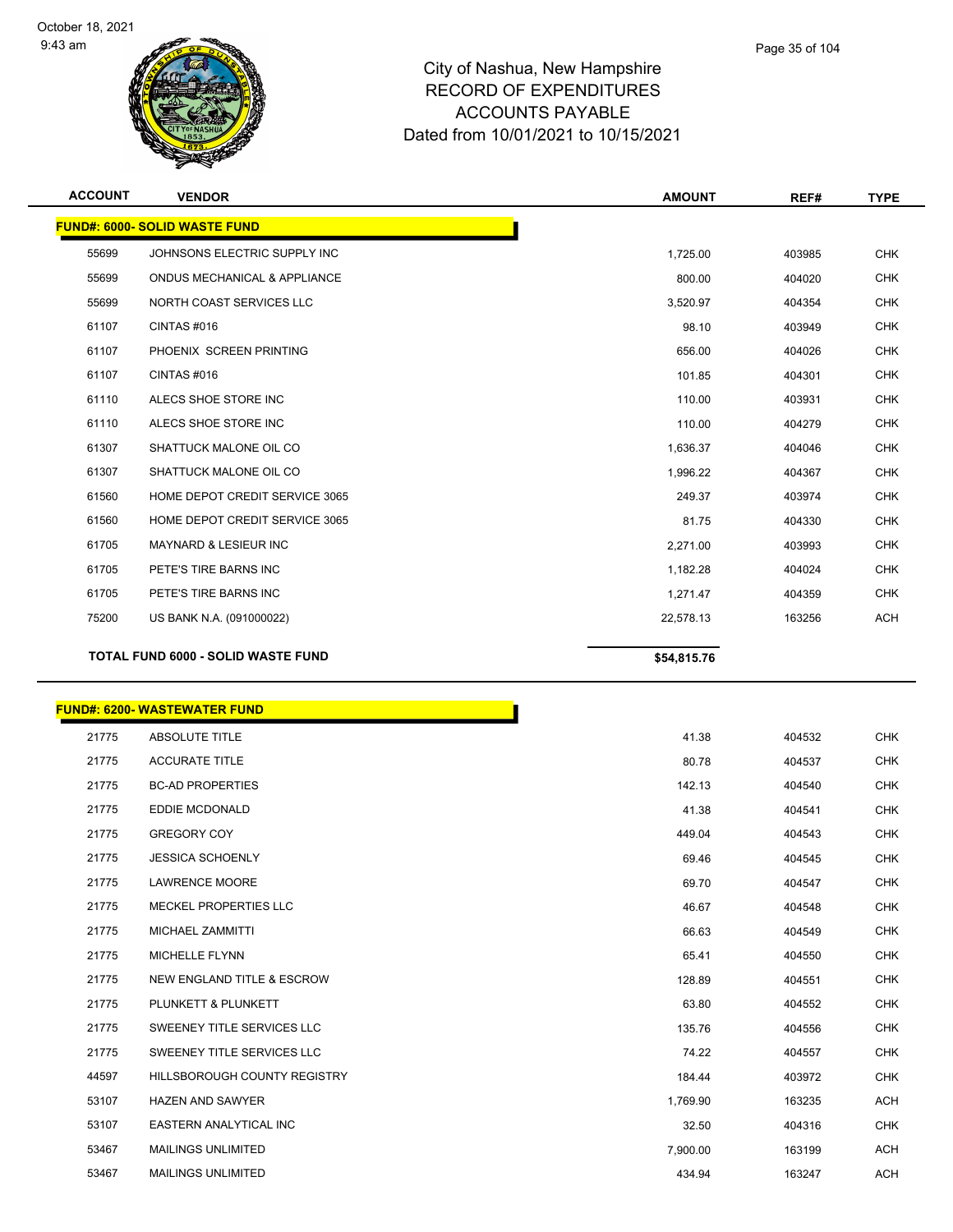



|   | Page 36 of 104 |  |
|---|----------------|--|
| е |                |  |
| ∍ |                |  |

| <b>ACCOUNT</b> | <b>VENDOR</b>                       | <b>AMOUNT</b> | REF#   | <b>TYPE</b> |
|----------------|-------------------------------------|---------------|--------|-------------|
|                | <b>FUND#: 6200- WASTEWATER FUND</b> |               |        |             |
| 53467          | PENNICHUCK WATER WORKS INC          | 10,140.24     | 403906 | <b>CHK</b>  |
| 54100          | <b>EVERSOURCE</b>                   | 428.68        | 403884 | <b>CHK</b>  |
| 54114          | LIBERTY UTILITIES - NH              | 66.14         | 403889 | <b>CHK</b>  |
| 54114          | LIBERTY UTILITIES - NH              | 191.68        | 403891 | <b>CHK</b>  |
| 54114          | LIBERTY UTILITIES - NH              | 2,416.59      | 403892 | <b>CHK</b>  |
| 54114          | LIBERTY UTILITIES - NH              | 66.44         | 403893 | <b>CHK</b>  |
| 54114          | <b>LIBERTY UTILITIES - NH</b>       | 65.13         | 403894 | <b>CHK</b>  |
| 54114          | SPRAGUE RESOURCES LP                | 33.74         | 404049 | <b>CHK</b>  |
| 54141          | PENNICHUCK WATER WORKS INC          | 31.18         | 403908 | <b>CHK</b>  |
| 54221          | <b>RESOURCE MANAGEMENT INC</b>      | 46,719.04     | 404035 | <b>CHK</b>  |
| 54300          | <b>BROX INDUSTRIES INC</b>          | 791.25        | 163292 | <b>ACH</b>  |
| 54300          | <b>HUDSON QUARRY CORP</b>           | 1,194.13      | 404331 | <b>CHK</b>  |
| 54487          | M & M ELECTRICAL SUPPLY CO INC      | 834.27        | 163246 | ACH         |
| 54487          | M & M ELECTRICAL SUPPLY CO INC      | 397.19        | 163300 | ACH         |
| 54487          | AQUA SOLUTIONS INC                  | 6,264.39      | 403933 | <b>CHK</b>  |
| 54487          | F W WEBB COMPANY                    | 743.97        | 403959 | <b>CHK</b>  |
| 54487          | <b>FASTENAL CO</b>                  | 63.76         | 403960 | <b>CHK</b>  |
| 54487          | <b>FASTENAL CO</b>                  | 17.13         | 404318 | <b>CHK</b>  |
| 54487          | <b>GRAINGER</b>                     | 1,620.60      | 404326 | <b>CHK</b>  |
| 54492          | <b>SPRINT</b>                       | 216.00        | 403911 | <b>CHK</b>  |
| 54600          | <b>FACTORY MOTOR PARTS</b>          | 202.50        | 163231 | <b>ACH</b>  |
| 54600          | ADVANCE AUTO PARTS                  | 136.24        | 403927 | <b>CHK</b>  |
| 54600          | CARPARTS DISTRIBUTION CENTER,       | 137.68        | 403945 | <b>CHK</b>  |
| 54600          | <b>MAYNARD &amp; LESIEUR INC</b>    | 519.08        | 403999 | <b>CHK</b>  |
| 54600          | SANEL NAPA                          | 350.33        | 404042 | <b>CHK</b>  |
| 54600          | CARPARTS DISTRIBUTION CENTER.       | 70.45         | 404296 | <b>CHK</b>  |
| 54600          | CN WOOD CO INC                      | 9,648.00      | 404302 | <b>CHK</b>  |
| 55109          | CONSOLIDATED COMMUNICATIONS         | 47.57         | 403859 | CHK         |
| 55109          | CONSOLIDATED COMMUNICATIONS         | 1,042.95      | 403876 | <b>CHK</b>  |
| 55109          | CONSOLIDATED COMMUNICATIONS         | 47.57         | 403881 | CHK         |
| 55118          | <b>SPRINT</b>                       | 91.17         | 403911 | <b>CHK</b>  |
| 55118          | VERIZON WIRELESS-342053899-003      | 120.03        | 403918 | <b>CHK</b>  |
| 55421          | <b>NHWPCA</b>                       | 285.00        | 404018 | <b>CHK</b>  |
| 55699          | WILLIAM P DAVIS EXCAVATION LLC      | 2,970.11      | 163309 | ACH         |
| 55699          | CHEMSERVE ENVIRONMENTAL ANALYS      | 3,378.00      | 403948 | <b>CHK</b>  |
| 55699          | POWER UP GENERATOR SERVICE CO       | 4,044.28      | 404031 | <b>CHK</b>  |
| 61107          | CINTAS #016                         | 643.00        | 403949 | <b>CHK</b>  |
| 61107          | ALECS SHOE STORE INC                | 110.00        | 404279 | <b>CHK</b>  |
| 61149          | <b>VWR INTERNATIONAL</b>            | 651.76        | 404061 | <b>CHK</b>  |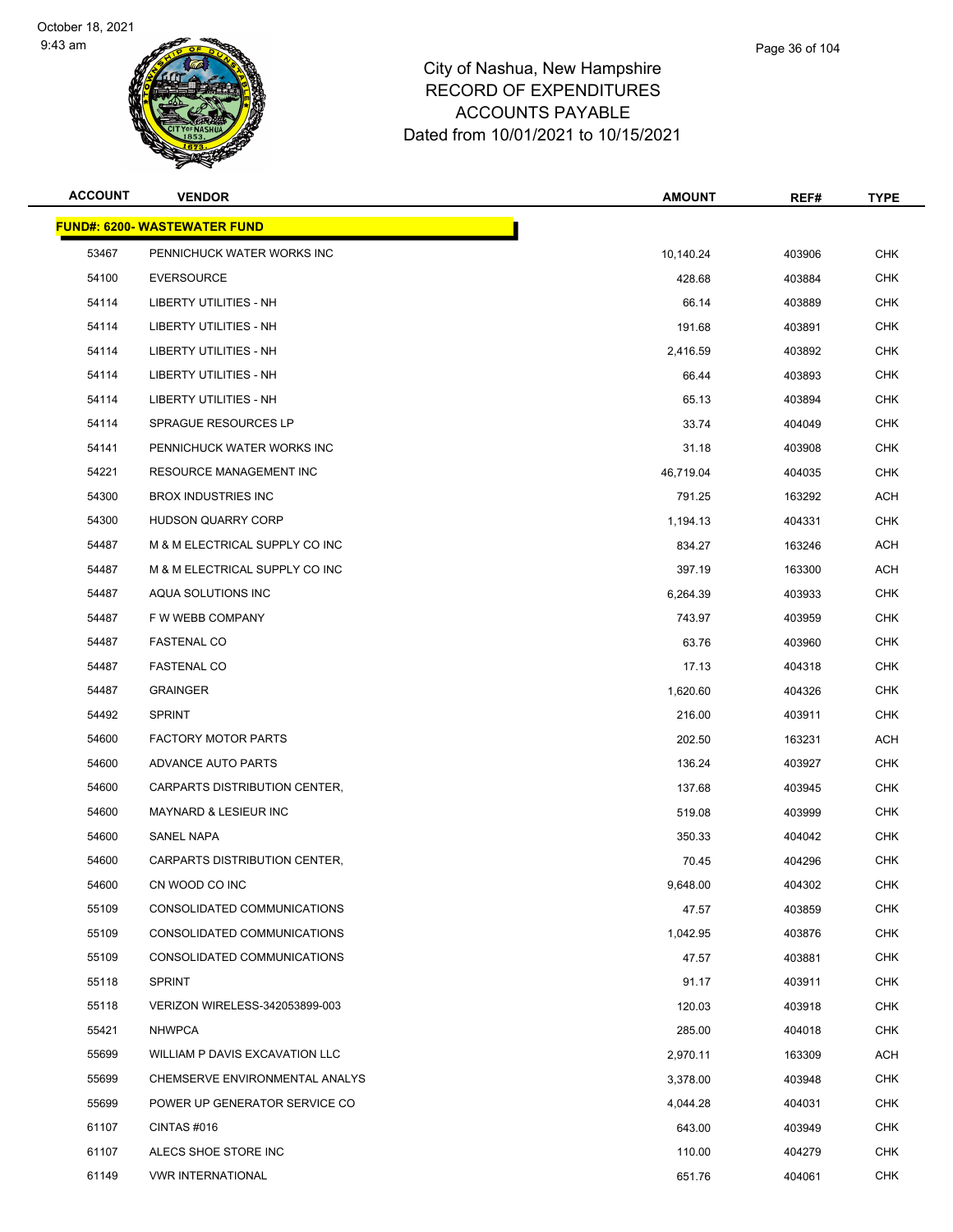



| <b>ACCOUNT</b> | <b>VENDOR</b>                                    |               | <b>AMOUNT</b> | REF#   | <b>TYPE</b> |
|----------------|--------------------------------------------------|---------------|---------------|--------|-------------|
|                | <b>FUND#: 6200- WASTEWATER FUND</b>              |               |               |        |             |
| 61149          | <b>VWR INTERNATIONAL</b>                         |               | 99.13         | 404387 | <b>CHK</b>  |
| 61156          | <b>BORDEN &amp; REMINGTON CORP</b>               |               | 4,491.52      | 163226 | <b>ACH</b>  |
| 61156          | <b>BORDEN &amp; REMINGTON CORP</b>               |               | 3,503.64      | 163291 | ACH         |
| 61156          | PVS CHEMICAL SOLUTIONS INC                       |               | 4,967.40      | 163308 | <b>ACH</b>  |
| 61156          | POLYDYNE INC                                     |               | 57,666.06     | 404028 | <b>CHK</b>  |
| 61299          | AMAZON CAPITAL SERV (CITY ACH)                   |               | 54.61         | 163223 | <b>ACH</b>  |
| 61299          | <b>FASTENAL CO</b>                               |               | 28.48         | 403960 | <b>CHK</b>  |
| 61299          | <b>GRAINGER</b>                                  |               | 921.62        | 403967 | CHK         |
| 61299          | <b>SANEL NAPA</b>                                |               | 73.29         | 404040 | <b>CHK</b>  |
| 61300          | <b>GLOBAL MONTELLO GROUP CORP</b>                |               | 1,123.90      | 404325 | <b>CHK</b>  |
| 71000          | <b>HAYES PUMP INC</b>                            |               | 3,978.06      | 403971 | <b>CHK</b>  |
| 71025          | M & M ELECTRICAL SUPPLY CO INC                   |               | 168.84        | 163300 | <b>ACH</b>  |
| 81200          | THE EAGLE LEASING COMPANY                        |               | 7,229.00      | 404314 | <b>CHK</b>  |
| 81300          | F W WEBB COMPANY                                 | 2043.69.18.30 | 2,189.16      | 403959 | <b>CHK</b>  |
| 81700          | CONCORD WINWATER WORKS CO                        | 1043.69.20.30 | 6,749.00      | 404305 | <b>CHK</b>  |
| 81700          | FLOW ASSESSMENT SERVICES LLC                     | 1045.69.01.30 | 5,500.00      | 403962 | <b>CHK</b>  |
| 81700          | NORTHEAST EARTH MECHANICS INC                    | 1051.69.16.30 | 24,398.00     | 163254 | <b>ACH</b>  |
| 81700          | S.U.R. CONSTRUCTION WEST INC                     | 1052.69.20.30 | 65,998.83     | 404038 | CHK         |
| 81700          | S.U.R. CONSTRUCTION WEST INC                     | 1052.69.21.30 | 224,808.60    | 404038 | <b>CHK</b>  |
| 81700          | <b>HAZEN AND SAWYER</b>                          | 2038.69.19.30 | 4,899.03      | 163235 | ACH         |
| 81700          | <b>WRIGHT-PIERCE</b>                             | 2041.69.17.30 | 967.60        | 163258 | <b>ACH</b>  |
| 81700          | <b>WRIGHT-PIERCE</b>                             | 2041.69.17.30 | 9,741.83      | 163310 | <b>ACH</b>  |
|                | <b>TOTAL FUND 6200 - WASTEWATER FUND</b>         |               | \$538,151.90  |        |             |
|                | <b>FUND#: 6201-WERF-WASTEWATER EQUIP RESERVE</b> |               |               |        |             |
| 81300          | M & M ELECTRICAL SUPPLY CO INC                   |               | 40,204.12     | 163246 | ACH         |
|                | TOTAL FUND 6201 - WERF-WASTEWATER EQUIP RESERVE  |               | \$40,204.12   |        |             |
|                | <b>FUND#: 6500- PROPERTY &amp; CASUALTY FUND</b> |               |               |        |             |
| 54236          | STANLEY CONVERGENT SECURITY                      |               | 254.58        | 404374 | <b>CHK</b>  |
| 54267          | TREASURER STATE OF NH                            |               | 100.00        | 403913 | <b>CHK</b>  |
| 55200          | PUBLIC RISK MANAGEMENT ASSOC                     |               | 385.00        | 403910 | CHK         |
| 55307          | ROSS DUGAS                                       |               | 7.84          | 163230 | ACH         |
| 59207          | SO NH REGIONAL MEDICAL CENTER                    |               | 2,970.92      | 404233 | <b>CHK</b>  |
| 59207          | ST JOSEPH HOSPITAL                               |               | 1,494.72      | 404234 | <b>CHK</b>  |
| 59207          | APPLE NASHUA LLC                                 |               | 511.58        | 404235 | CHK         |
| 59207          | DARTMOUTH HITCHCOCK CLINIC                       |               | 374.00        | 404237 | <b>CHK</b>  |
| 59207          | INJURED WORKERS PHARMACY LLC                     |               | 340.39        | 404238 | <b>CHK</b>  |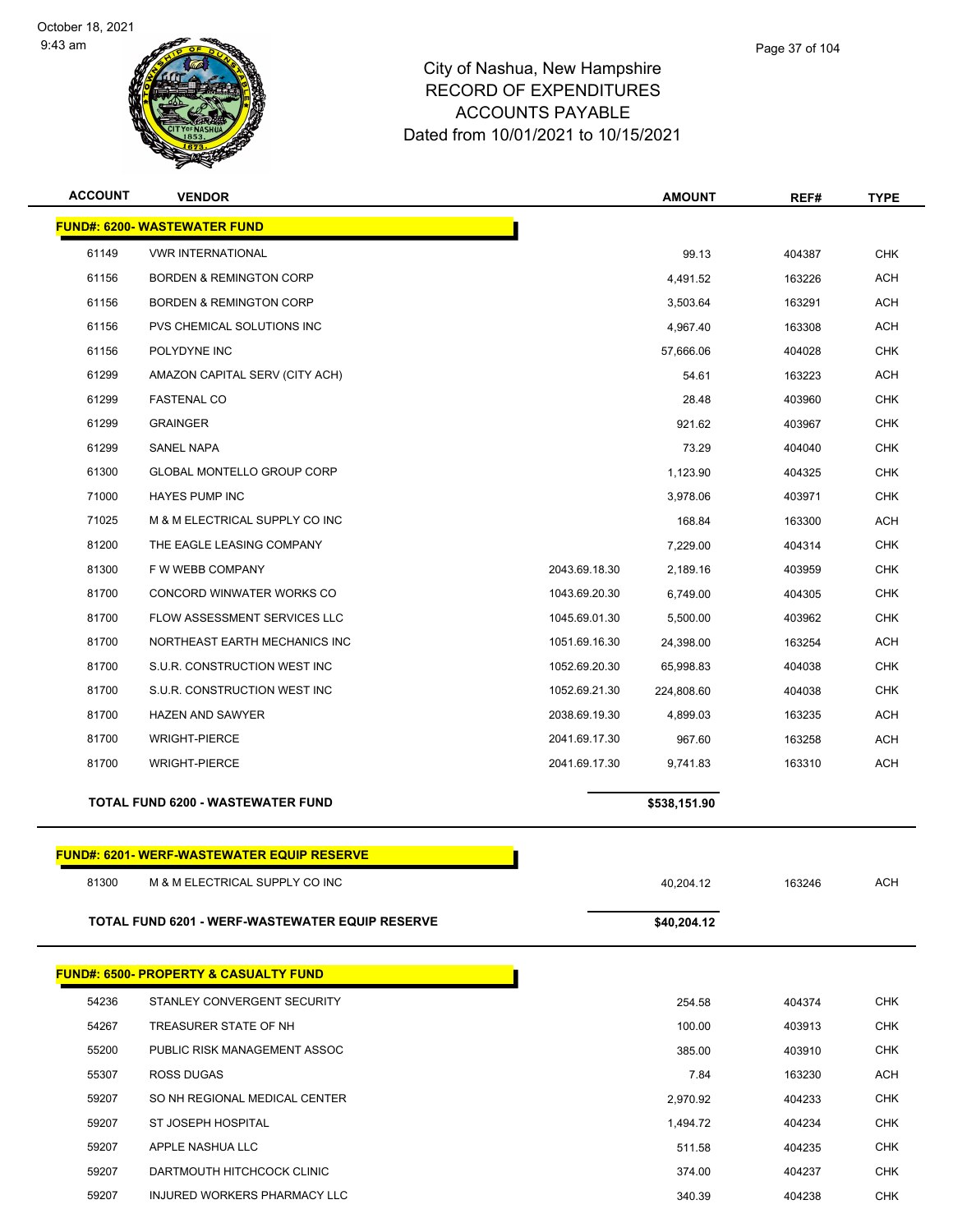



| <b>FUND#: 6500- PROPERTY &amp; CASUALTY FUND</b><br>59207<br><b>KEVIN S MORIARTY DC</b> | 131.00      |        |            |
|-----------------------------------------------------------------------------------------|-------------|--------|------------|
|                                                                                         |             |        |            |
|                                                                                         |             | 404239 | <b>CHK</b> |
| 59207<br>PAIN SOLUTIONS PLLC                                                            | 300.00      | 404240 | <b>CHK</b> |
| 59207<br>PERFORMANCE REHAB INC                                                          | 510.00      | 404241 | <b>CHK</b> |
| 59207<br>SO NH REGIONAL MEDICAL CENTER                                                  | 221.52      | 404242 | <b>CHK</b> |
| 59207<br>ST JOSEPH HOSPITAL                                                             | 507.00      | 404243 | <b>CHK</b> |
| 59207<br>STONERIVER PHARMACY SOLUTIONS                                                  | 164.23      | 404244 | <b>CHK</b> |
| 59207<br>UNITED PHYSICAL THERAPY                                                        | 270.00      | 404245 | <b>CHK</b> |
| 59207<br><b>VRS DISABILITY MANAGEMENT</b>                                               | 5,383.92    | 404246 | <b>CHK</b> |
| 59207<br>ZYNEX MEDICAL INC                                                              | 39.00       | 404247 | <b>CHK</b> |
| 59207<br>APPLE NASHUA LLC                                                               | 2,046.32    | 404572 | <b>CHK</b> |
| 59207<br>CONCORD ORTHOPEDICS PA                                                         | 181.00      | 404573 | <b>CHK</b> |
| 59207<br>DEVINE MILLIMET & BRANCH PA                                                    | 4,768.83    | 404574 | <b>CHK</b> |
| 59207<br>FOUNDATION MEDICAL PARTNERS                                                    | 462.00      | 404576 | <b>CHK</b> |
| 59207<br><b>KEVIN S MORIARTY DC</b>                                                     | 131.00      | 404578 | <b>CHK</b> |
| 59207<br>NEW ENGLAND NEUROLOGICAL ASSOC                                                 | 238.00      | 404579 | <b>CHK</b> |
| 59207<br>NH NEUROSPINE INSTITUTE                                                        | 665.00      | 404580 | <b>CHK</b> |
| 59207<br>NORTHEAST REHABILITATION HOSP                                                  | 855.00      | 404581 | <b>CHK</b> |
| 59207<br><b>PAIN SOLUTIONS PLLC</b>                                                     | 425.00      | 404582 | <b>CHK</b> |
| 59207<br>SO NH REGIONAL MEDICAL CENTER                                                  | 1,398.37    | 404583 | <b>CHK</b> |
| 59207<br>ST JOSEPH HOSPITAL                                                             | 246.00      | 404584 | <b>CHK</b> |
| 59207<br>UNITED PHYSICAL THERAPY                                                        | 540.00      | 404585 | <b>CHK</b> |
| 59207<br>ZYNEX MEDICAL INC                                                              | 831.96      | 404586 | <b>CHK</b> |
| 59275<br><b>BIGRAPHICS INC</b>                                                          | 272.37      | 404236 | <b>CHK</b> |
| 59275<br>AMICA MUTUAL INSURANCE COMPANY                                                 | 14,097.76   | 404571 | <b>CHK</b> |
| 59275<br><b>ENTERPRISE HOLDINGS INC</b>                                                 | 794.34      | 404575 | <b>CHK</b> |
| 59275<br><b>ILLG AUTOMOTIVE CORP</b>                                                    | 2,666.42    | 404577 | <b>CHK</b> |
| 61100<br>WB MASON CO INC                                                                | 147.34      | 404062 | <b>CHK</b> |
| TOTAL FUND 6500 - PROPERTY & CASUALTY FUND                                              | \$44,732.41 |        |            |

|       | <b>FUND#: 6600- BENEFITS SELF INSURANCE FUND</b> |            |
|-------|--------------------------------------------------|------------|
| 21520 | COLONIAL LIFE AND ACCIDENT INS                   | 1.498.20   |
| 21520 | COLONIAL LIFE AND ACCIDENT INS                   | 933.48     |
| 52815 | ANTHEM BCBS OF NE                                | 5,103.29   |
| 53452 | <b>LEDDY GROUP</b>                               | 332.80     |
| 59165 | ANTHEM BCBS OF NE                                | 135.424.26 |
| 59500 | NORTHEAST DELTA DENTAL                           | 24.637.15  |
| 59500 | ANTHEM BCBS OF NE                                | 97.160.76  |
| 59507 | ANTHEM BCBS OF NE                                | 382.655.12 |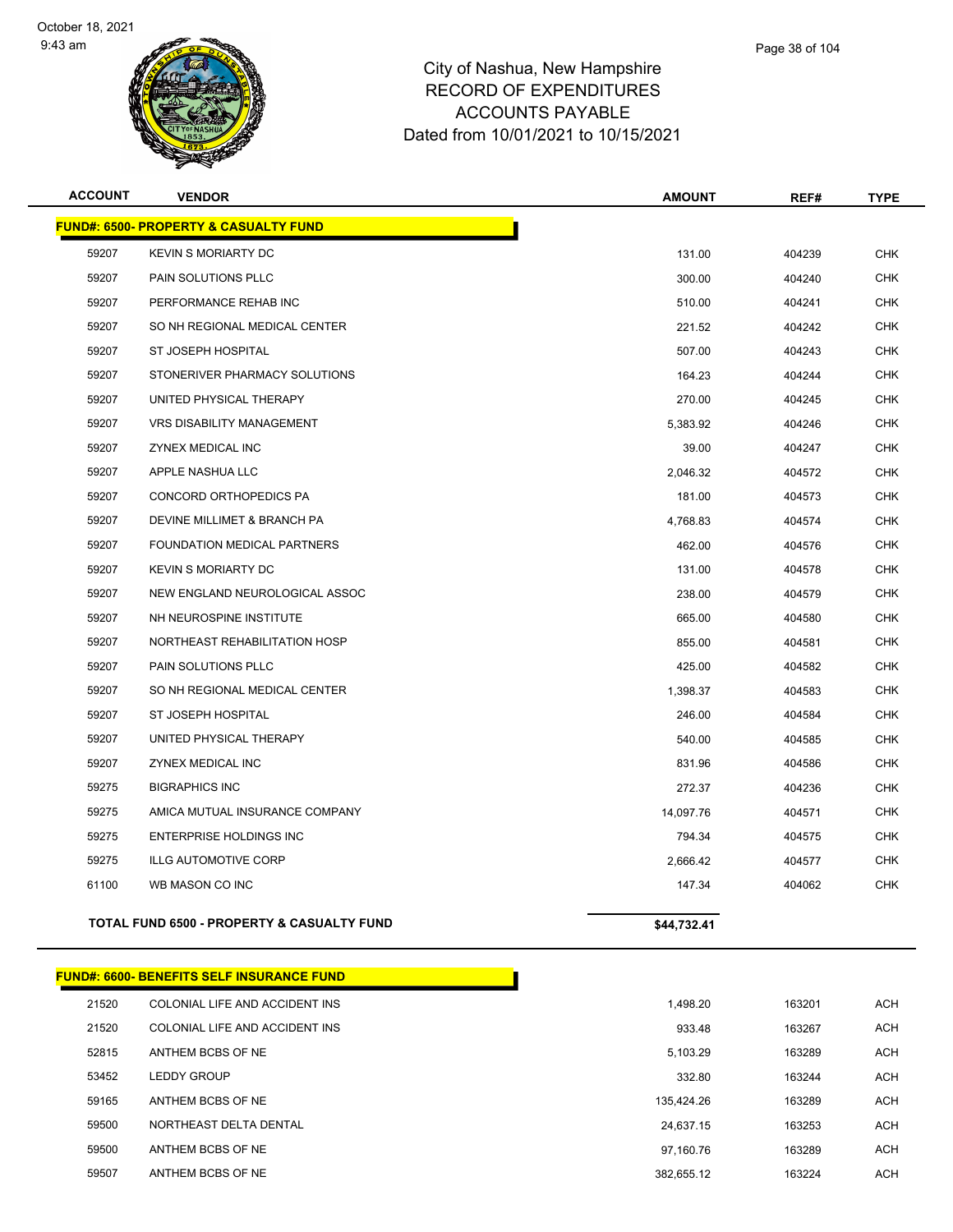

| <b>ACCOUNT</b> | <b>VENDOR</b>                                         | <b>AMOUNT</b>  | REF#   | <b>TYPE</b> |
|----------------|-------------------------------------------------------|----------------|--------|-------------|
|                | <b>FUND#: 6600- BENEFITS SELF INSURANCE FUND</b>      |                |        |             |
| 59507          | ANTHEM BCBS OF NE                                     | 262,429.46     | 163289 | <b>ACH</b>  |
| 59507          | ANTHEM BCBS OF NE                                     | 335,701.52     | 163224 | <b>ACH</b>  |
| 59507          | ANTHEM BCBS OF NE                                     | 620,731.58     | 163289 | <b>ACH</b>  |
| 59507          | ANTHEM BCBS OF NE                                     | 47,414.52      | 163224 | <b>ACH</b>  |
| 59507          | ANTHEM BCBS OF NE                                     | 33,988.61      | 163289 | <b>ACH</b>  |
| 59525          | NORTHEAST DELTA DENTAL                                | 122,252.40     | 163253 | <b>ACH</b>  |
| 59525          | NORTHEAST DELTA DENTAL                                | 106,349.08     | 163307 | <b>ACH</b>  |
| 59600          | MDX MEDICAL INC                                       | 6,172.57       | 163303 | <b>ACH</b>  |
|                | TOTAL FUND 6600 - BENEFITS SELF INSURANCE FUND        | \$2,182,784.80 |        |             |
|                | <b>FUND#: 7052- MINE FALLS PARK ETF</b>               |                |        |             |
| 54280          | UNITED SITE SERVICES                                  | 119.00         | 404060 | <b>CHK</b>  |
|                | <b>TOTAL FUND 7052 - MINE FALLS PARK ETF</b>          | \$119.00       |        |             |
|                |                                                       |                |        |             |
|                | <b>FUND#: 7078- CITY BUILDINGS ETF</b>                |                |        |             |
| 54280          | <b>DLKING &amp; ASSOCIATES INC</b>                    | 9,600.00       | 163229 | <b>ACH</b>  |
|                | <b>TOTAL FUND 7078 - CITY BUILDINGS ETF</b>           | \$9,600.00     |        |             |
|                | <b>FUND#: 7504- EDGEWOOD/SUBURBAN MAINT FUND</b>      |                |        |             |
| 81650          | MORINS LANDSCAPING INC                                | 12,960.00      | 404008 | <b>CHK</b>  |
|                | TOTAL FUND 7504 - EDGEWOOD/SUBURBAN MAINT FUND        | \$12,960.00    |        |             |
|                | <b>FUND#: 7506- ETF CONTRIB-WOODLAWN CEMETERY</b>     |                |        |             |
| 53999          | HAYNER / SWANSON INC                                  | 3,362.50       | 163234 | <b>ACH</b>  |
| 54214          | SOUTHERN NH TREE & LANDSCAPE L                        | 2,875.00       | 404371 | <b>CHK</b>  |
|                | TOTAL FUND 7506 - ETF CONTRIB-WOODLAWN CEMETERY       | \$6,237.50     |        |             |
|                | <b>FUND#: 7546- LIB-VIRGINIA CARR BLOOMFIELD</b>      |                |        |             |
| 53999          | AMANDA E STANDERFER                                   | 5,687.50       | 404282 | <b>CHK</b>  |
| 68322          | BLACK HERITAGE TRAIL OF NEW                           | 300.00         | 403860 | <b>CHK</b>  |
|                |                                                       |                |        |             |
|                | <b>TOTAL FUND 7546 - LIB-VIRGINIA CARR BLOOMFIELD</b> | \$5,987.50     |        |             |
|                | FUND#: 7565- SCHOOL RELATED PROGRAMS-ETF              |                |        |             |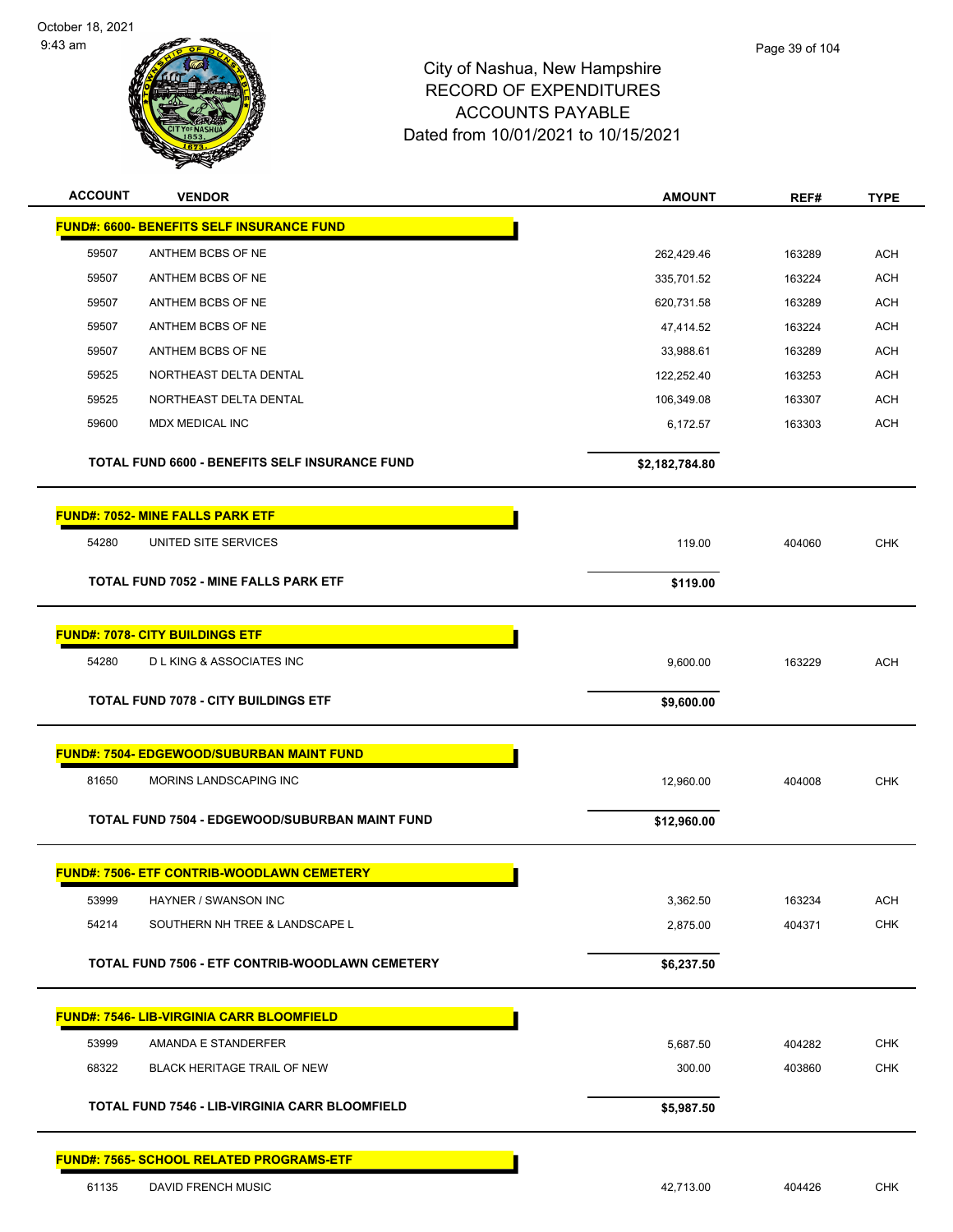| <b>ACCOUNT</b> | <b>VENDOR</b>                                       |         | <b>AMOUNT</b> | REF#   | <b>TYPE</b> |
|----------------|-----------------------------------------------------|---------|---------------|--------|-------------|
|                | TOTAL FUND 7565 - SCHOOL RELATED PROGRAMS-ETF       |         | \$42,713.00   |        |             |
|                | <b>FUND#: 8063- LIBRARY-HENRY STEARNS FUND</b>      |         |               |        |             |
| 61807          | <b>INGRAM LIBRARY SERVICES LLC</b>                  |         | 30.12         | 163296 | <b>ACH</b>  |
| 61807          | <b>BAKER &amp; TAYLOR</b>                           |         | 261.34        | 403940 | <b>CHK</b>  |
| 61807          | <b>BAKER &amp; TAYLOR</b>                           |         | 203.02        | 404287 | <b>CHK</b>  |
|                | <b>TOTAL FUND 8063 - LIBRARY-HENRY STEARNS FUND</b> |         | \$494.48      |        |             |
|                | <b>FUND#: 8200- BPW PENSION FUND</b>                |         |               |        |             |
| 53142          | <b>MCLANE MIDDLETON</b>                             |         | 3,264.00      | 404003 | <b>CHK</b>  |
|                | <b>TOTAL FUND 8200 - BPW PENSION FUND</b>           |         | \$3,264.00    |        |             |
|                | <b>FUND#: 8400- AGENCY-DEVELOPER ESCROWS</b>        |         |               |        |             |
| 21730          | HOLDEN CONSTUCTION INC                              | DL-5131 | 500.00        | 404329 | <b>CHK</b>  |
| 21730          | <b>GUARANTEED BUILDERS &amp;</b>                    | PB-5417 | 4,500.00      | 403970 | <b>CHK</b>  |
|                | <b>TOTAL FUND 8400 - AGENCY-DEVELOPER ESCROWS</b>   |         | \$5,000.00    |        |             |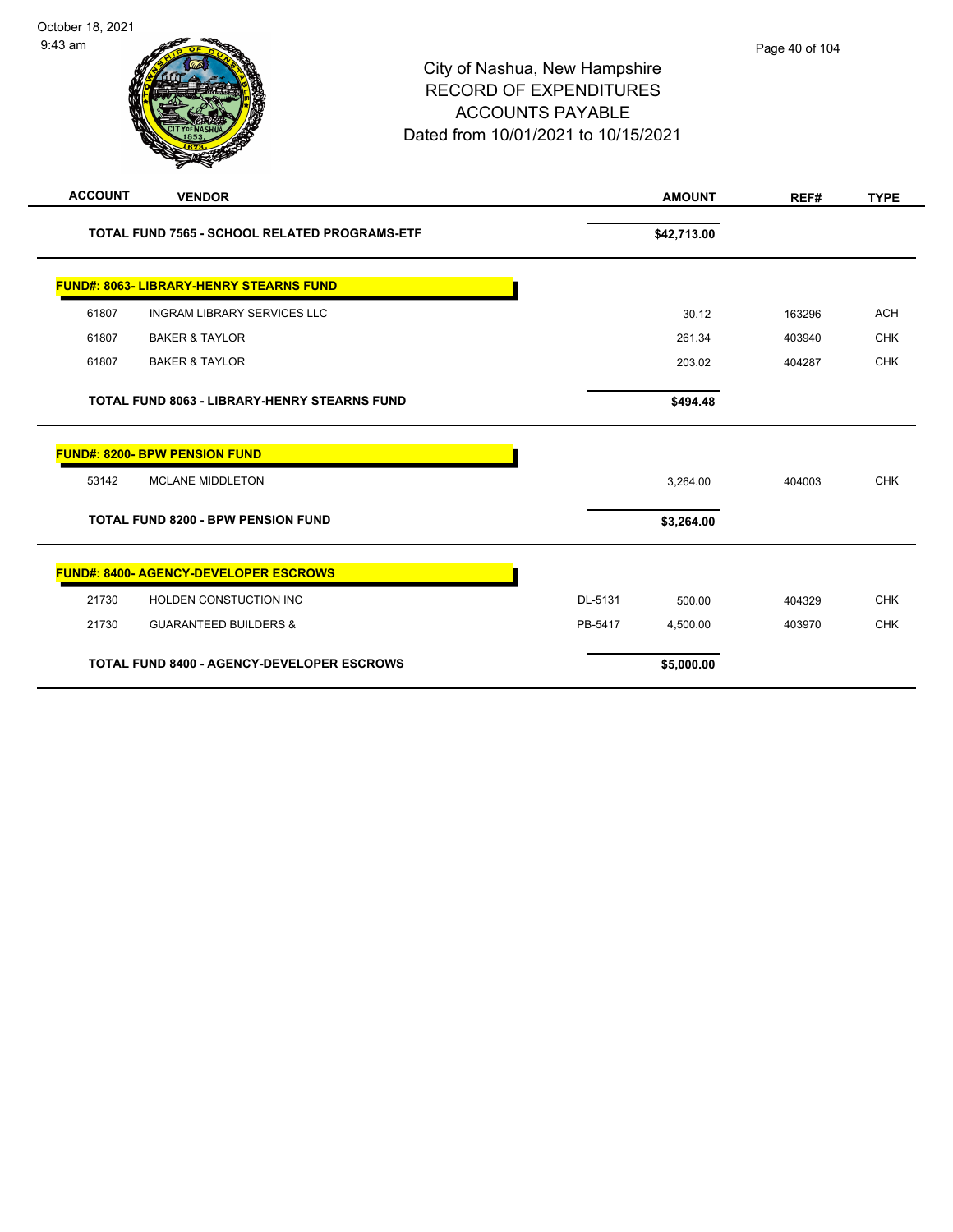



| <b>ACCOUNT</b> | <b>VENDOR</b> |                                      | <b>AMOUNT</b><br>REF# | <b>TYPE</b> |
|----------------|---------------|--------------------------------------|-----------------------|-------------|
|                |               | <b>SUMMARY BY FUND</b>               | <b>AMOUNT</b>         |             |
|                | 1000          | <b>GENERAL FUND</b>                  | 2,729,434.30          |             |
|                | 1001          | <b>GF-CAPITAL IMPROVEMENTS</b>       | 392,358.02            |             |
|                | 1010          | <b>GENERAL FUND PY ESCROWS</b>       | 5,917.94              |             |
|                | 1020          | <b>GENERAL FUND-PY ENCUMBRANCES</b>  | 86,584.69             |             |
|                | 2100          | <b>FOOD SERVICES FUND</b>            | 132,466.92            |             |
|                | 2201          | DRIVERS EDUCATION FUND               | 847.81                |             |
|                | 2207          | ADULT ED/CONTINUING ED               | 163.90                |             |
|                | 2212          | ATHLETICS REVENUE FUND               | 38,228.20             |             |
|                | 2222          | AFTER SCHOOL PROGRAM                 | 194.75                |             |
|                | 2252          | DAY CARE                             | 144.99                |             |
|                | 2503          | <b>PARKS &amp; REC PROGRAMS FUND</b> | 265.00                |             |
|                | 2505          | PEG ACCESS CHANNELS FUND             | 5,706.69              |             |
|                | 2506          | HUNT BLDG FACILITY RENTAL FUND       | 1,216.23              |             |
|                | 3035          | FEMA DISASTER ASSIST GRANTS          | 5,548.00              |             |
|                | 3050          | POLICE GRANTS FUND                   | 1,649.11              |             |
|                | 3068          | COMMUNITY SERVICES GRANTS FUND       | 3,165.03              |             |
|                | 3090          | URBAN PROGRAM GRANTS FUND            | 26,518.57             |             |
|                | 3120          | <b>TRANSIT GRANTS FUND</b>           | 277,977.96            |             |
|                | 3200          | PARKS & RECREATION GRANTS FUND       | 222.05                |             |
|                | 3800          | <b>SCHOOL GRANTS FUND</b>            | 187,922.34            |             |
|                | 3810          | FOOD SERVICE GRANTS FUND             | 8,618.46              |             |
|                | 4025          | DOJ DRUG FORFEITURE FUND             | 987.92                |             |
|                | 4053          | FIRE REGIONAL HAZMAT FUND            | 231.91                |             |
|                | 4080          | NASHUA CONSERVATION FUND             | 150.00                |             |
|                | 4085          | NASHUA RIVERWALK TIF DISTRICT        | 2,500.00              |             |
|                | 4090          | LIB-LOST/DAMAGED BOOK FINES          | 22.25                 |             |
|                | 4601          | EDA CARES ACT RLF                    | 36,800.00             |             |
|                | 5010          | CAP PROJECTS-INFO TECHNOLOGY         | 3,525.00              |             |
|                | 5050          | CAP PROJECTS-COMMUNICATIONS          | 144.00                |             |
|                | 5200          | CAPITAL PROJECTS-PUBLIC WORKS        | 105,320.04            |             |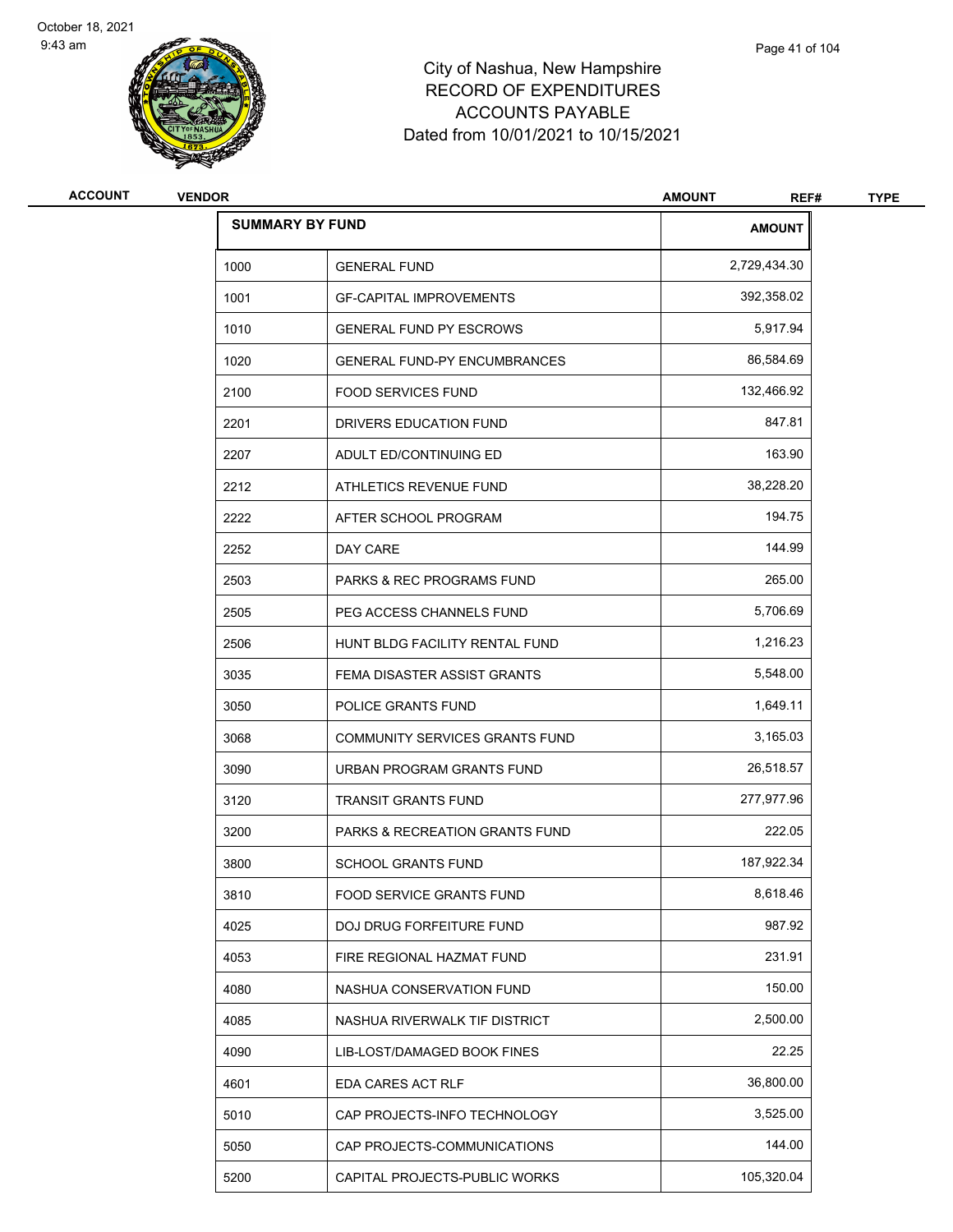



| <b>ACCOUNT</b> |
|----------------|
|----------------|

| ACCOUNT | <b>VENDOR</b> |                                    | <b>AMOUNT</b><br>REF# | <b>TYPE</b> |
|---------|---------------|------------------------------------|-----------------------|-------------|
|         |               |                                    | <b>AMOUNT</b>         |             |
|         | 5700          | CAP PROJECTS-BROAD ST PARKWAY      | 60.94                 |             |
|         | 6000          | <b>SOLID WASTE FUND</b>            | 54,815.76             |             |
|         | 6200          | <b>WASTEWATER FUND</b>             | 538,151.90            |             |
|         | 6201          | WERF-WASTEWATER EQUIP RESERVE      | 40,204.12             |             |
|         | 6500          | PROPERTY & CASUALTY FUND           | 44,732.41             |             |
|         | 6600          | BENEFITS SELF INSURANCE FUND       | 2,182,784.80          |             |
|         | 7052          | MINE FALLS PARK ETF                | 119.00                |             |
|         | 7078          | <b>CITY BUILDINGS ETF</b>          | 9,600.00              |             |
|         | 7504          | EDGEWOOD/SUBURBAN MAINT FUND       | 12,960.00             |             |
|         | 7506          | ETF CONTRIB-WOODLAWN CEMETERY      | 6,237.50              |             |
|         | 7546          | LIB-VIRGINIA CARR BLOOMFIELD       | 5,987.50              |             |
|         | 7565          | <b>SCHOOL RELATED PROGRAMS-ETF</b> | 42,713.00             |             |
|         | 8063          | <b>LIBRARY-HENRY STEARNS FUND</b>  | 494.48                |             |
|         | 8200          | <b>BPW PENSION FUND</b>            | 3,264.00              |             |
|         | 8400          | AGENCY-DEVELOPER ESCROWS           | 5,000.00              |             |
|         | <b>TOTAL:</b> |                                    | 7,001,957.49          |             |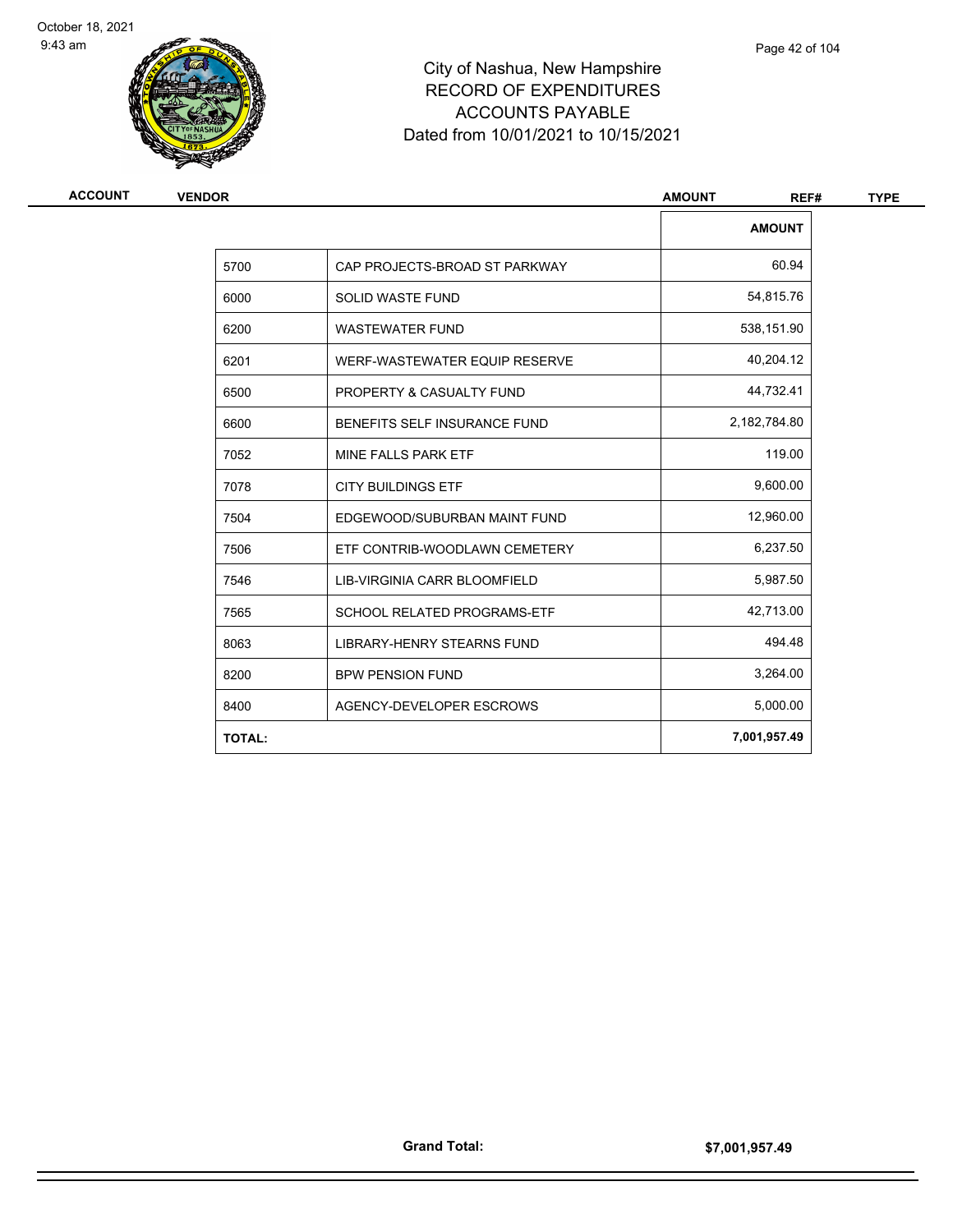

Page 43 of 104

|     | <b>PAY DATE</b>                   | <b>ACCOUNT</b>                             | <b>DESCRIPTION</b>                           | <b>AMOUNT</b> |
|-----|-----------------------------------|--------------------------------------------|----------------------------------------------|---------------|
|     | <b>FUND#: 1000 - GENERAL FUND</b> |                                            |                                              |               |
|     |                                   |                                            |                                              |               |
| 101 | <b>MAYOR</b><br>10/7/21           | 51100                                      | CHIEF OF STAFF                               | 1,890.60      |
|     | 10/14/21                          | 51100                                      | CHIEF OF STAFF                               | 1,890.60      |
|     | 10/7/21                           | 51100                                      | COMMUNICATIONS & SPECIAL PRJ COORDINATOR     | 954.90        |
|     | 10/14/21                          | 51100                                      | COMMUNICATIONS & SPECIAL PRJ COORDINATOR     | 954.90        |
|     | 10/7/21                           | 51100                                      | <b>COMMUNICATIONS REPRESENTATIVE</b>         | 854.50        |
|     | 10/14/21                          | 51100                                      | <b>COMMUNICATIONS REPRESENTATIVE</b>         | 888.70        |
|     | 10/7/21                           | 51100                                      | CONSTITUENT SERVICES COORDINATOR             | 954.95        |
|     | 10/14/21                          | 51100                                      | CONSTITUENT SERVICES COORDINATOR             | 954.95        |
|     | 10/7/21                           | 51500                                      | <b>MAYOR</b>                                 | 2,374.00      |
|     | 10/14/21                          | 51500                                      | MAYOR                                        | 2,374.00      |
|     | <b>TOTAL 101 - MAYOR</b>          |                                            |                                              | \$14,092.10   |
| 102 |                                   | <b>BOARD OF ALDERMEN</b>                   |                                              |               |
|     | 10/7/21                           | 51100                                      | LEGISLATIVE AFFAIRS MANAGER                  | 1,769.70      |
|     | 10/14/21                          | 51100                                      | <b>LEGISLATIVE AFFAIRS MANAGER</b>           | 1,769.70      |
|     |                                   | <b>TOTAL 102 - BOARD OF ALDERMEN</b>       |                                              | \$3,539.40    |
|     |                                   |                                            |                                              |               |
| 103 | <b>LEGAL</b>                      |                                            |                                              |               |
|     | 10/7/21                           | 51100                                      | <b>CORPORATION COUNSEL</b>                   | 2,760.80      |
|     | 10/14/21                          | 51100                                      | <b>CORPORATION COUNSEL</b>                   | 2,760.80      |
|     | 10/7/21                           | 51100                                      | DEPUTY CORPORATION COUNSEL                   | 4,773.45      |
|     | 10/14/21                          | 51100                                      | DEPUTY CORPORATION COUNSEL                   | 4,773.45      |
|     | 10/7/21                           | 51100                                      | <b>LEGAL ASSISTANT</b>                       | 2,221.70      |
|     | 10/14/21                          | 51100                                      | <b>LEGAL ASSISTANT</b>                       | 2,221.70      |
|     | 10/7/21                           | 51100                                      | RIGHT TO KNOW COORDINATOR                    | 1,607.00      |
|     | 10/14/21                          | 51100                                      | RIGHT TO KNOW COORDINATOR                    | 1,607.00      |
|     | <b>TOTAL 103 - LEGAL</b>          |                                            |                                              | \$22,725.90   |
| 106 |                                   | <b>ADMINISTRATIVE SERVICES</b>             |                                              |               |
|     | 10/7/21                           | 51100                                      | ADMINISTRATIVE SERVICES DIRECTOR             | 1,928.45      |
|     | 10/14/21                          | 51100                                      | ADMINISTRATIVE SERVICES DIRECTOR             | 1,928.45      |
|     | 10/7/21                           | 51100                                      | ADMINISTRATIVE SERVICES OFFICE ADMINISTRATOR | 1,573.05      |
|     | 10/14/21                          | 51100                                      | ADMINISTRATIVE SERVICES OFFICE ADMINISTRATOR | 1,573.05      |
|     | 10/7/21                           | 51100                                      | <b>GRANT WRITER</b>                          | 737.40        |
|     | 10/14/21                          | 51100                                      | <b>GRANT WRITER</b>                          | 737.40        |
|     |                                   | <b>TOTAL 106 - ADMINISTRATIVE SERVICES</b> |                                              | \$8,477.80    |
| 107 | <b>CITY CLERK</b>                 |                                            |                                              |               |
|     | 10/7/21                           | 51100                                      | <b>CITY CLERK</b>                            | 2,045.05      |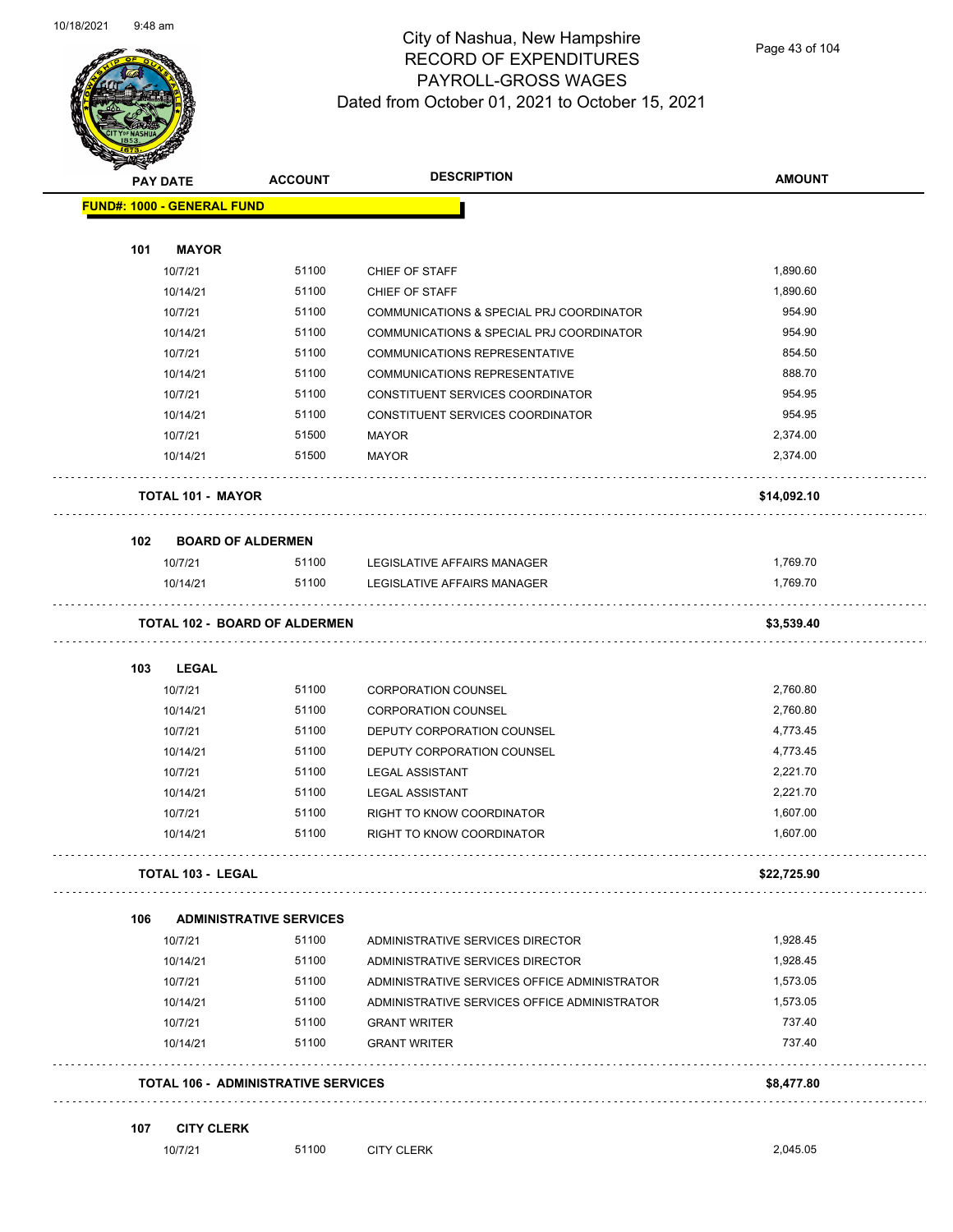

Page 44 of 104

| $\blacktriangleleft$ . | <b>PAY DATE</b>                                  | <b>ACCOUNT</b>                       | <b>DESCRIPTION</b>                                             | <b>AMOUNT</b> |
|------------------------|--------------------------------------------------|--------------------------------------|----------------------------------------------------------------|---------------|
|                        | <b>FUND#: 1000 - GENERAL FUND</b>                |                                      |                                                                |               |
|                        |                                                  |                                      |                                                                |               |
| 107                    | <b>CITY CLERK</b>                                | 51100                                |                                                                | 2,045.05      |
|                        | 10/14/21                                         | 51100                                | <b>CITY CLERK</b>                                              | 1,385.10      |
|                        | 10/7/21<br>10/14/21                              | 51100                                | <b>CLERK VITAL RECORDS II</b><br><b>CLERK VITAL RECORDS II</b> | 731.51        |
|                        | 10/7/21                                          | 51100                                | <b>DEPUTY CITY CLERK</b>                                       | 1,165.25      |
|                        | 10/14/21                                         | 51100                                |                                                                | 1,165.25      |
|                        |                                                  | 51100                                | DEPUTY CITY CLERK                                              | 1,441.01      |
|                        | 10/7/21                                          | 51100                                | VITAL RECORDS CLERK III                                        | 1,441.01      |
|                        | 10/14/21                                         |                                      | VITAL RECORDS CLERK III                                        |               |
|                        | 10/14/21                                         | 51300                                | VITAL RECORDS CLERK III                                        | 6.75          |
|                        | 10/7/21                                          | 51400                                | <b>CITY CLERK TEMP</b>                                         | 363.75        |
|                        | 10/14/21                                         | 51400                                | <b>CITY CLERK TEMP</b>                                         | 120.00        |
|                        | <b>TOTAL 107 - CITY CLERK</b>                    |                                      |                                                                | \$11,909.73   |
| 108                    | <b>ENERGY MANAGEMENT</b>                         |                                      |                                                                |               |
|                        | 10/7/21                                          | 51100                                | <b>ENERGY MANAGER</b>                                          | 1,573.05      |
|                        | 10/14/21                                         | 51100                                | <b>ENERGY MANAGER</b>                                          | 1,573.05      |
|                        | <b>TOTAL 108 - ENERGY MANAGEMENT</b>             |                                      |                                                                | \$3,146.10    |
| 110                    |                                                  | <b>ARLINGTON ST COMMUNITY CENTER</b> |                                                                |               |
|                        | 10/7/21                                          | 51100                                | ARLINGTON STREET COMMUNITY CENTER DIRECTOR                     | 1,124.80      |
|                        | 10/14/21                                         | 51100                                | ARLINGTON STREET COMMUNITY CENTER DIRECTOR                     | 1,124.80      |
|                        | <b>TOTAL 110 - ARLINGTON ST COMMUNITY CENTER</b> |                                      |                                                                | \$2,249.60    |
| 111                    | <b>HUMAN RESOURCES</b>                           |                                      |                                                                |               |
|                        | 10/7/21                                          | 51100                                | <b>HR SPECIALIST</b>                                           | 969.50        |
|                        | 10/14/21                                         | 51100                                | <b>HR SPECIALIST</b>                                           | 969.50        |
|                        | 10/7/21                                          | 51100                                | <b>HRIS &amp; PAYROLL ANALYST</b>                              | 1,398.25      |
|                        | 10/14/21                                         | 51100                                | HRIS & PAYROLL ANALYST                                         | 1,398.25      |
|                        | 10/7/21                                          | 51100                                | HUMAN RESOURCES MANAGER                                        | 1,512.50      |
|                        | 10/14/21                                         | 51100                                | HUMAN RESOURCES MANAGER                                        | 1,512.50      |
|                        | 10/7/21                                          | 51100                                | PAYROLL ANALYST                                                | 2,625.33      |
|                        | 10/14/21                                         | 51100                                | PAYROLL ANALYST                                                | 2,625.33      |
|                        | 10/7/21                                          | 51100                                | PAYROLL MANAGER                                                | 1,738.29      |
|                        | 10/14/21                                         | 51100                                | PAYROLL MANAGER                                                | 1,738.30      |
|                        | 10/7/21                                          | 51200                                | ADMINISTRATIVE ASSISTANT I                                     | 559.21        |
|                        | 10/14/21                                         | 51200                                | ADMINISTRATIVE ASSISTANT I                                     | 559.21        |
|                        | 10/7/21                                          | 51300                                | HR SPECIALIST                                                  | 9.09          |
|                        | 10/14/21                                         | 51300                                | HR SPECIALIST                                                  | 18.18         |
|                        | 10/7/21                                          | 51300                                | PAYROLL ANALYST                                                | 182.56        |
|                        | 10/14/21                                         | 51300                                | PAYROLL ANALYST                                                | 194.40        |

10/14/21 52800 EDUCATIONAL ASSISTANCE 1,410.75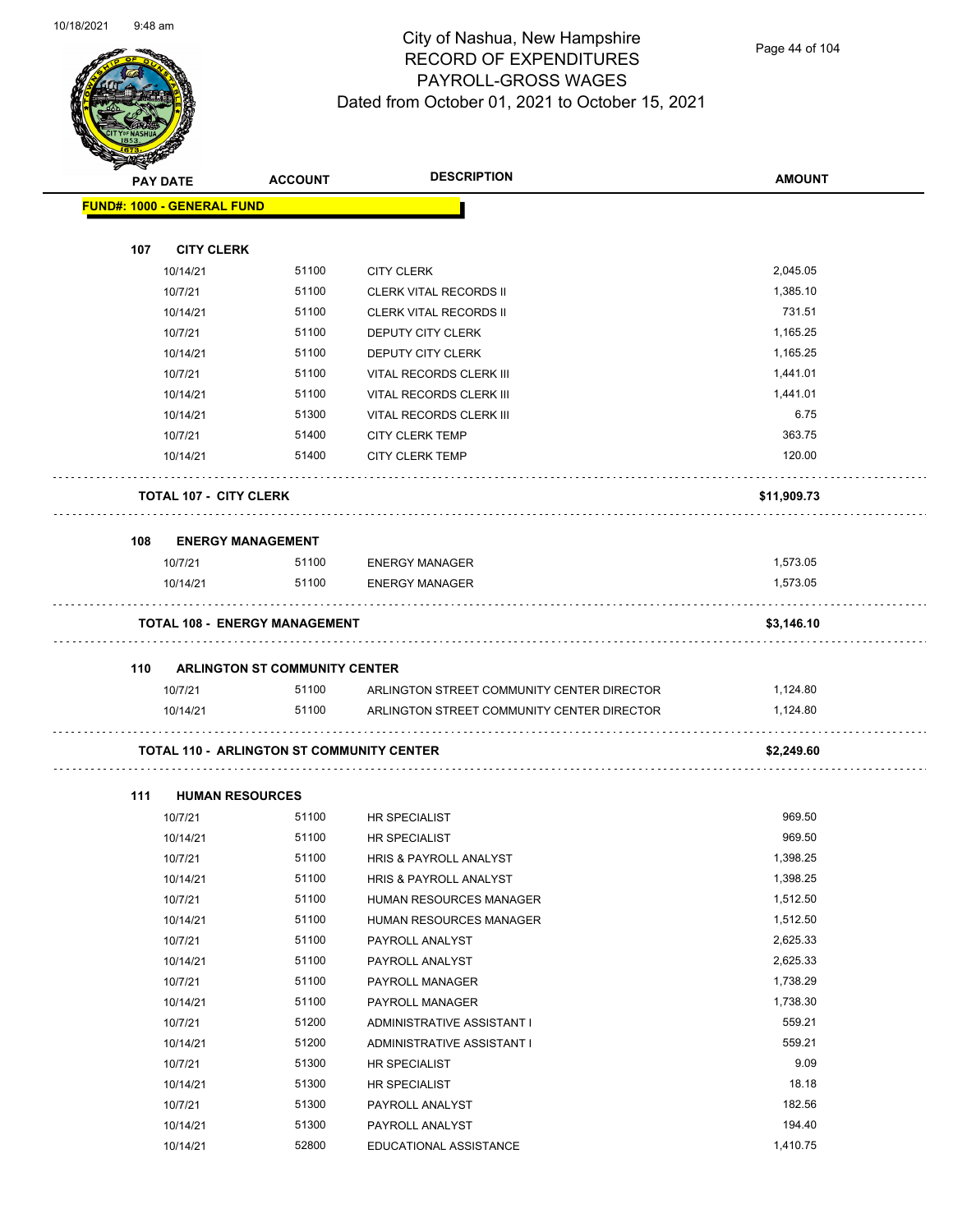

Page 45 of 104

| <b>PAY DATE</b> |          | <b>ACCOUNT</b>                     | <b>DESCRIPTION</b>                       | <b>AMOUNT</b> |
|-----------------|----------|------------------------------------|------------------------------------------|---------------|
|                 |          | <b>FUND#: 1000 - GENERAL FUND</b>  |                                          |               |
|                 |          | <b>TOTAL 111 - HUMAN RESOURCES</b> |                                          | \$19,421.15   |
| 122             |          | <b>INFORMATION TECHNOLOGY</b>      |                                          |               |
|                 | 10/7/21  | 51100                              | ADMIN ASSISTANT III                      | 871.25        |
|                 | 10/14/21 | 51100                              | ADMIN ASSISTANT III                      | 871.25        |
|                 | 10/7/21  | 51100                              | DEPUTY DIRECTOR IT                       | 2,515.40      |
|                 | 10/14/21 | 51100                              | <b>DEPUTY DIRECTOR IT</b>                | 2,515.40      |
|                 | 10/7/21  | 51100                              | <b>ENTERPRISE SYS ADMINISTRATOR</b>      | 1,840.55      |
|                 | 10/14/21 | 51100                              | <b>ENTERPRISE SYS ADMINISTRATOR</b>      | 1,840.55      |
|                 | 10/7/21  | 51100                              | ERP SYSTEM ADMIN DBA                     | 2,045.05      |
|                 | 10/14/21 | 51100                              | ERP SYSTEM ADMIN DBA                     | 2,045.05      |
|                 | 10/7/21  | 51100                              | IT APPLICATIONS ANALYST                  | 3,007.90      |
|                 | 10/14/21 | 51100                              | IT APPLICATIONS ANALYST                  | 3,007.90      |
|                 | 10/7/21  | 51100                              | IT INFRASTRUCTURE ANALYST                | 1,401.90      |
|                 | 10/14/21 | 51100                              | IT INFRASTRUCTURE ANALYST                | 1,401.90      |
|                 | 10/7/21  | 51100                              | IT MANAGER, INFRASTRUCTURE               | 1,738.30      |
|                 | 10/14/21 | 51100                              | IT MANAGER, INFRASTRUCTURE               | 1,738.30      |
|                 | 10/7/21  | 51100                              | IT MANAGER, PROJECT/DEVELOPMENT SERVICES | 1,840.55      |
|                 | 10/14/21 | 51100                              | IT MANAGER, PROJECT/DEVELOPMENT SERVICES | 1,840.55      |
|                 | 10/7/21  | 51100                              | TECHNICAL SPEC II NET SUPPORT            | 2,383.75      |
|                 | 10/14/21 | 51100                              | TECHNICAL SPEC II NET SUPPORT            | 2,383.75      |
|                 | 10/7/21  | 51100                              | WEB ADMINISTRATOR/GRAPHIC DESINGER       | 1,033.40      |
|                 | 10/14/21 | 51100                              | WEB ADMINISTRATOR/GRAPHIC DESINGER       | 1,033.40      |
|                 | 10/14/21 | 51300                              | TECHNICAL SPEC II NET SUPPORT            | 150.51        |

### **TOTAL 122 - INFORMATION TECHNOLOGY \$37,506.61**

| 126 | <b>FINANCIAL SERVICES</b> |       |                              |          |  |  |  |
|-----|---------------------------|-------|------------------------------|----------|--|--|--|
|     | 10/7/21                   | 51100 | <b>ACCOUNTANT</b>            | 1,116.25 |  |  |  |
|     | 10/14/21                  | 51100 | <b>ACCOUNTANT</b>            | 1,116.25 |  |  |  |
|     | 10/7/21                   | 51100 | ACCOUNTS PAYABLE COORDINATOR | 2,482.39 |  |  |  |
|     | 10/14/21                  | 51100 | ACCOUNTS PAYABLE COORDINATOR | 2,482.38 |  |  |  |
|     | 10/7/21                   | 51100 | <b>ACCOUNTS PAYABLE SUPV</b> | 1,227.05 |  |  |  |
|     | 10/14/21                  | 51100 | <b>ACCOUNTS PAYABLE SUPV</b> | 1,227.05 |  |  |  |
|     | 10/7/21                   | 51100 | <b>CFO COMPTROLLER</b>       | 2,760.80 |  |  |  |
|     | 10/14/21                  | 51100 | <b>CFO COMPTROLLER</b>       | 2,760.80 |  |  |  |
|     | 10/7/21                   | 51100 | DEP TREASURER TAX COLLECTOR  | 1,701.55 |  |  |  |
|     | 10/14/21                  | 51100 | DEP TREASURER TAX COLLECTOR  | 1,701.55 |  |  |  |
|     | 10/7/21                   | 51100 | FINANCE AND ADMIN MANAGER    | 920.25   |  |  |  |
|     | 10/14/21                  | 51100 | FINANCE AND ADMIN MANAGER    | 920.25   |  |  |  |
|     | 10/7/21                   | 51100 | <b>MVR CLERK I</b>           | 1,166.45 |  |  |  |
|     | 10/14/21                  | 51100 | <b>MVR CLERK I</b>           | 937.33   |  |  |  |
|     | 10/7/21                   | 51100 | <b>MVR CLERK II</b>          | 1,049.35 |  |  |  |
|     | 10/14/21                  | 51100 | <b>MVR CLERK II</b>          | 1.049.35 |  |  |  |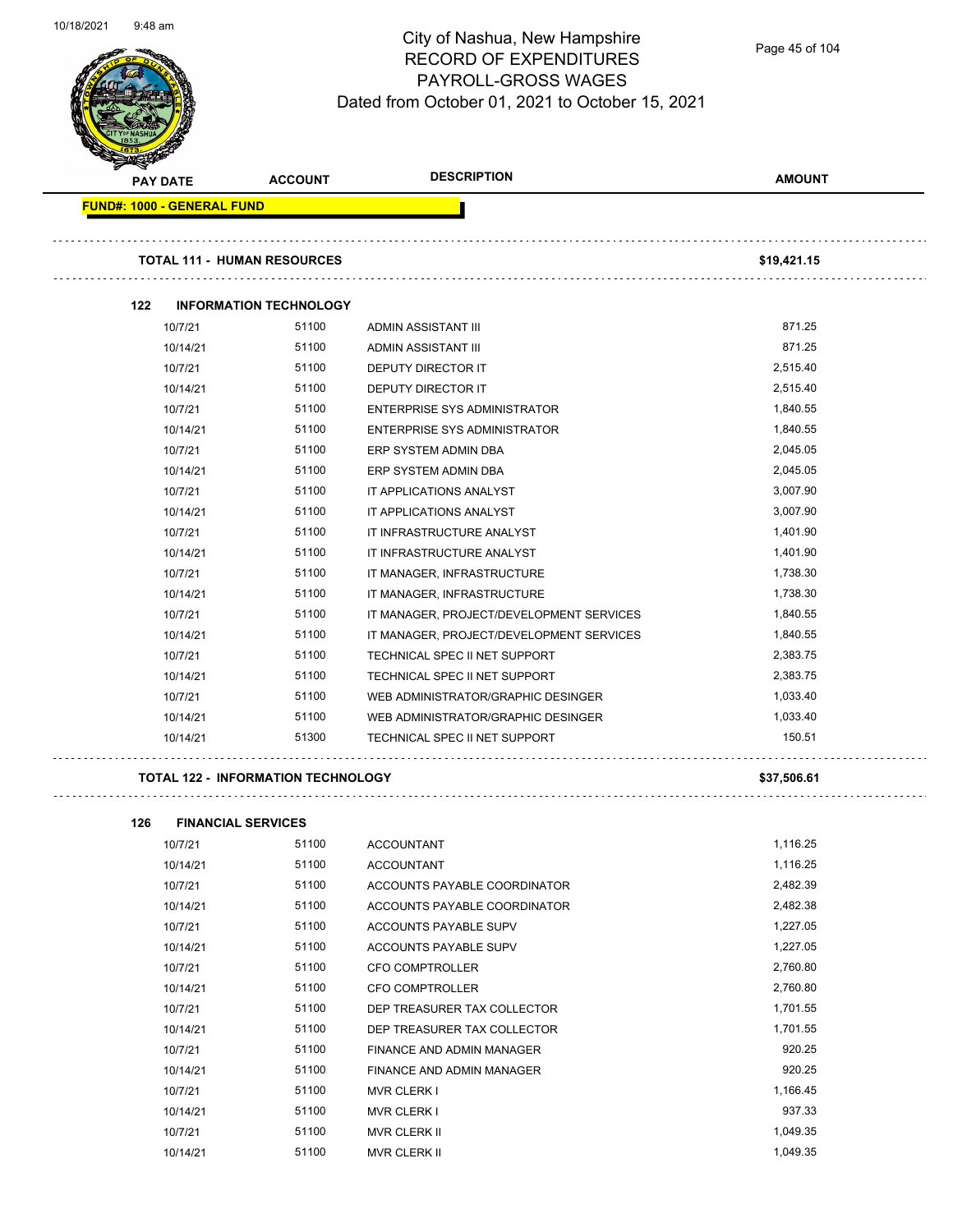

| <b>PAY DATE</b>                   | <b>ACCOUNT</b>                        | <b>DESCRIPTION</b>               | <b>AMOUNT</b> |
|-----------------------------------|---------------------------------------|----------------------------------|---------------|
| <b>FUND#: 1000 - GENERAL FUND</b> |                                       |                                  |               |
| 126                               | <b>FINANCIAL SERVICES</b>             |                                  |               |
| 10/7/21                           | 51100                                 | MVR CLERK III                    | 1,666.55      |
| 10/14/21                          | 51100                                 | MVR CLERK III                    | 1,666.55      |
| 10/7/21                           | 51100                                 | ORDINANCE VIOLATIONS COORDINATOR | 556.30        |
| 10/14/21                          | 51100                                 | ORDINANCE VIOLATIONS COORDINATOR | 549.36        |
| 10/7/21                           | 51100                                 | REVENUE ACCOUNTS SPEC            | 943.70        |
| 10/14/21                          | 51100                                 | REVENUE ACCOUNTS SPEC            | 943.70        |
| 10/7/21                           | 51100                                 | REVENUE COORDINATOR              | 1,159.70      |
| 10/14/21                          | 51100                                 | REVENUE COORDINATOR              | 1,159.70      |
| 10/7/21                           | 51100                                 | <b>SENIOR FINANCE MANAGER</b>    | 1,840.55      |
| 10/14/21                          | 51100                                 | <b>SENIOR FINANCE MANAGER</b>    | 1,840.55      |
| 10/7/21                           | 51100                                 | SENIOR FINANCIAL ANALYST         | 1,332.50      |
| 10/14/21                          | 51100                                 | SENIOR FINANCIAL ANALYST         | 1,332.50      |
| 10/7/21                           | 51100                                 | SR MGR ACCT FIN REPORTING        | 1,431.55      |
| 10/14/21                          | 51100                                 | SR MGR ACCT FIN REPORTING        | 1,431.55      |
| 10/7/21                           | 51100                                 | SUPV VEHICLE REGISTRATION        | 1,329.30      |
| 10/14/21                          | 51100                                 | <b>SUPV VEHICLE REGISTRATION</b> | 1,329.30      |
| 10/7/21                           | 51100                                 | TREASURER TAX COLLECTOR          | 2,290.45      |
| 10/14/21                          | 51100                                 | TREASURER TAX COLLECTOR          | 2,290.45      |
| 10/7/21                           | 51100                                 | TRUST ACCOUNTANT                 | 1,117.90      |
| 10/14/21                          | 51100                                 | <b>TRUST ACCOUNTANT</b>          | 1,117.90      |
| 10/7/21                           | 51200                                 | <b>ACCOUNTING TEMP</b>           | 1,080.00      |
| 10/14/21                          | 51200                                 | <b>ACCOUNTING TEMP</b>           | 1,091.25      |
| 10/7/21                           | 51300                                 | MVR CLERK III                    | 91.67         |
| 10/14/21                          | 51300                                 | MVR CLERK III                    | 84.03         |
| 10/14/21                          | 51300                                 | REVENUE COORDINATOR              | 10.87         |
|                                   | <b>TOTAL 126 - FINANCIAL SERVICES</b> |                                  | \$54,306.93   |
| 129<br><b>CITY BUILDINGS</b>      |                                       |                                  |               |
| 10/7/21                           | 51100                                 | <b>BUILDING MANAGER</b>          | 1,461.04      |
| 10/14/21                          | 51100                                 | <b>BUILDING MANAGER</b>          | 1,461.04      |
| 10/7/21                           | 51100                                 | <b>CUSTODIAN I</b>               | 643.65        |
| 10/14/21                          | 51100                                 | <b>CUSTODIAN I</b>               | 660.16        |
| 10/7/21                           | 51100                                 | MAINTENANCE SPEC                 | 1,447.05      |
| 10/14/21                          | 51100                                 | MAINTENANCE SPEC                 | 1,446.53      |
| 10/7/21                           | 51300                                 | <b>BUILDING MANAGER</b>          | 150.67        |
| 10/7/21                           | 51300                                 | <b>CUSTODIAN I</b>               | 24.75         |
| 10/14/21                          | 51300                                 | <b>CUSTODIAN I</b>               | 123.78        |
| 10/7/21                           | 51300                                 | MAINTENANCE SPEC                 | 138.53        |
| 10/14/21                          | 51300                                 | MAINTENANCE SPEC                 | 27.86         |
| <b>TOTAL 129 - CITY BUILDINGS</b> |                                       |                                  | \$7,585.06    |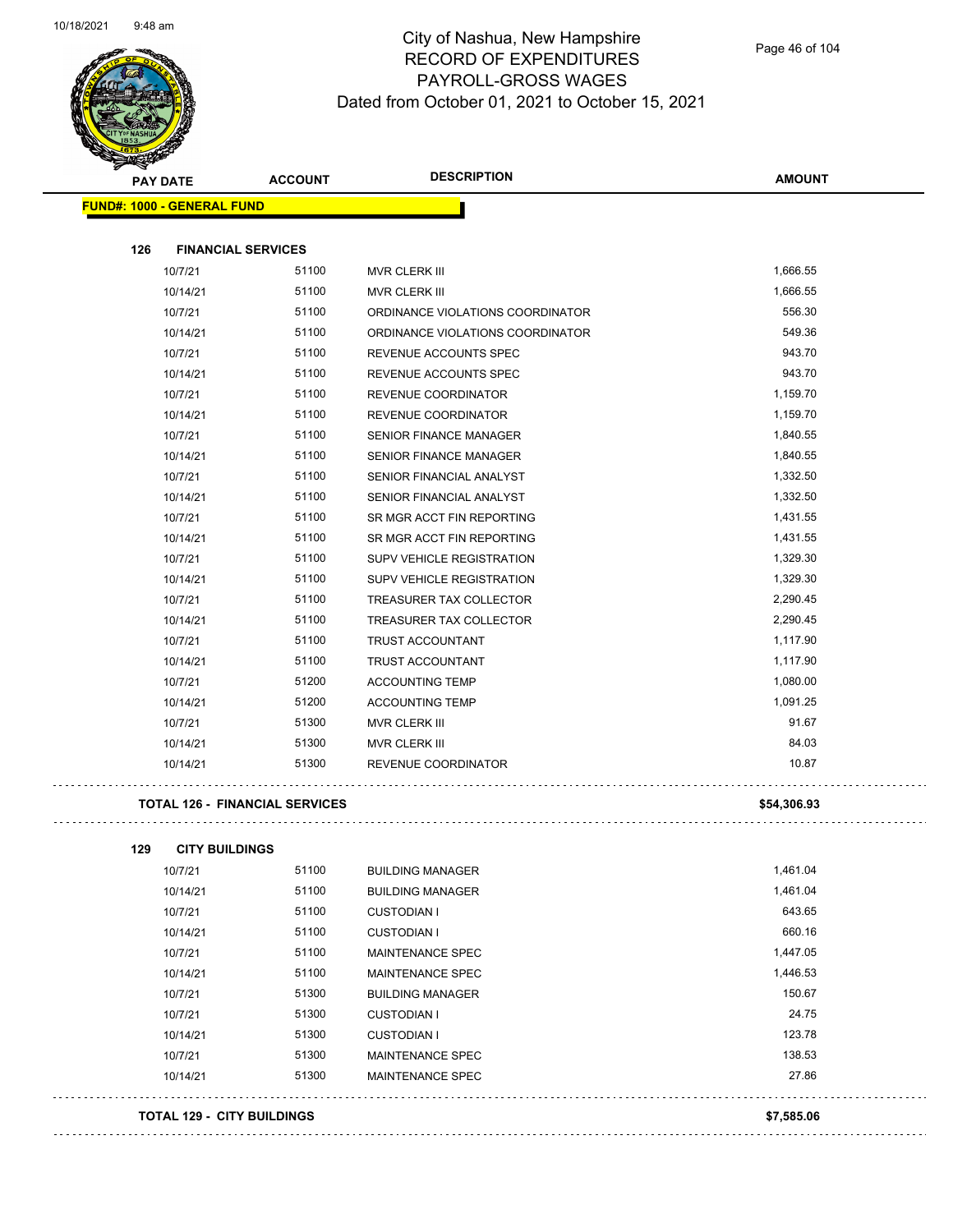

Page 47 of 104

| <b>Dunday</b> | <b>PAY DATE</b>                      | <b>ACCOUNT</b> | <b>DESCRIPTION</b>                                   | <b>AMOUNT</b> |
|---------------|--------------------------------------|----------------|------------------------------------------------------|---------------|
|               | <b>FUND#: 1000 - GENERAL FUND</b>    |                |                                                      |               |
|               |                                      |                |                                                      |               |
| 130           | <b>PURCHASING</b>                    |                |                                                      |               |
|               | 10/7/21                              | 51100          | PURCHASING AGENT I                                   | 814.30        |
|               | 10/14/21                             | 51100          | PURCHASING AGENT I                                   | 814.30        |
|               | 10/7/21                              | 51100          | PURCHASING AGENT II                                  | 1,011.05      |
|               | 10/14/21                             | 51100          | PURCHASING AGENT II                                  | 1,011.05      |
|               | 10/7/21                              | 51100          | <b>PURCHASING MANAGER</b>                            | 1,840.55      |
|               | 10/14/21                             | 51100          | PURCHASING MANAGER                                   | 1,840.55      |
|               | 10/7/21                              | 51200          | MESSENGER MAIL DISTRIBUTION CL                       | 349.33        |
|               | 10/14/21                             | 51200          | MESSENGER MAIL DISTRIBUTION CL                       | 361.94        |
|               | <b>TOTAL 130 - PURCHASING</b>        |                |                                                      | \$8,043.07    |
| 131           | <b>HUNT BUILDING</b>                 |                |                                                      |               |
|               | 10/7/21                              | 51100          | OED COORDINATOR                                      | 605.94        |
|               | 10/14/21                             | 51100          | OED COORDINATOR                                      | 605.94        |
|               | 10/14/21                             | 51300          | <b>OED COORDINATOR</b>                               | 11.35         |
|               | <b>TOTAL 131 - HUNT BUILDING</b>     |                |                                                      | \$1,223.23    |
|               |                                      |                |                                                      |               |
| 132           | <b>ASSESSING</b><br>10/7/21          | 51100          |                                                      | 2,646.75      |
|               | 10/14/21                             | 51100          | ASSESSOR III<br><b>ASSESSOR III</b>                  | 2,646.75      |
|               | 10/7/21                              | 51100          | <b>CHIEF ASSESSOR</b>                                | 2,418.55      |
|               | 10/14/21                             | 51100          | <b>CHIEF ASSESSOR</b>                                | 2,418.55      |
|               | 10/7/21                              | 51100          | DEPARTMENT COORDINATOR                               | 899.60        |
|               | 10/14/21                             | 51100          | DEPARTMENT COORDINATOR                               | 899.60        |
|               | <b>TOTAL 132 - ASSESSING</b>         |                |                                                      | \$11,929.80   |
|               |                                      |                |                                                      |               |
| 134           | <b>GIS</b>                           |                |                                                      | 1,260.70      |
|               | 10/7/21<br>10/14/21                  | 51100<br>51100 | <b>GIS TECHNICIAN II</b><br><b>GIS TECHNICIAN II</b> | 1,260.70      |
|               | <b>TOTAL 134 - GIS</b>               |                |                                                      | \$2,521.40    |
|               |                                      |                |                                                      |               |
| 140           | <b>PINEWOOD CEMETERY</b>             |                |                                                      |               |
|               | 10/14/21                             | 51400 SEASONAL |                                                      | 588.75        |
|               | <b>TOTAL 140 - PINEWOOD CEMETERY</b> |                |                                                      | \$588.75      |
| 142           | <b>WOODLAWN CEMETERY</b>             |                |                                                      |               |
|               | 10/7/21                              | 51100          | <b>GROUNDSKEEPER CEMETERY</b>                        | 1,533.80      |
|               | 10/14/21                             | 51100          | <b>GROUNDSKEEPER CEMETERY</b>                        | 1,533.80      |
|               | 10/7/21                              | 51100          | SUBFOREMAN CEMETERY                                  | 971.40        |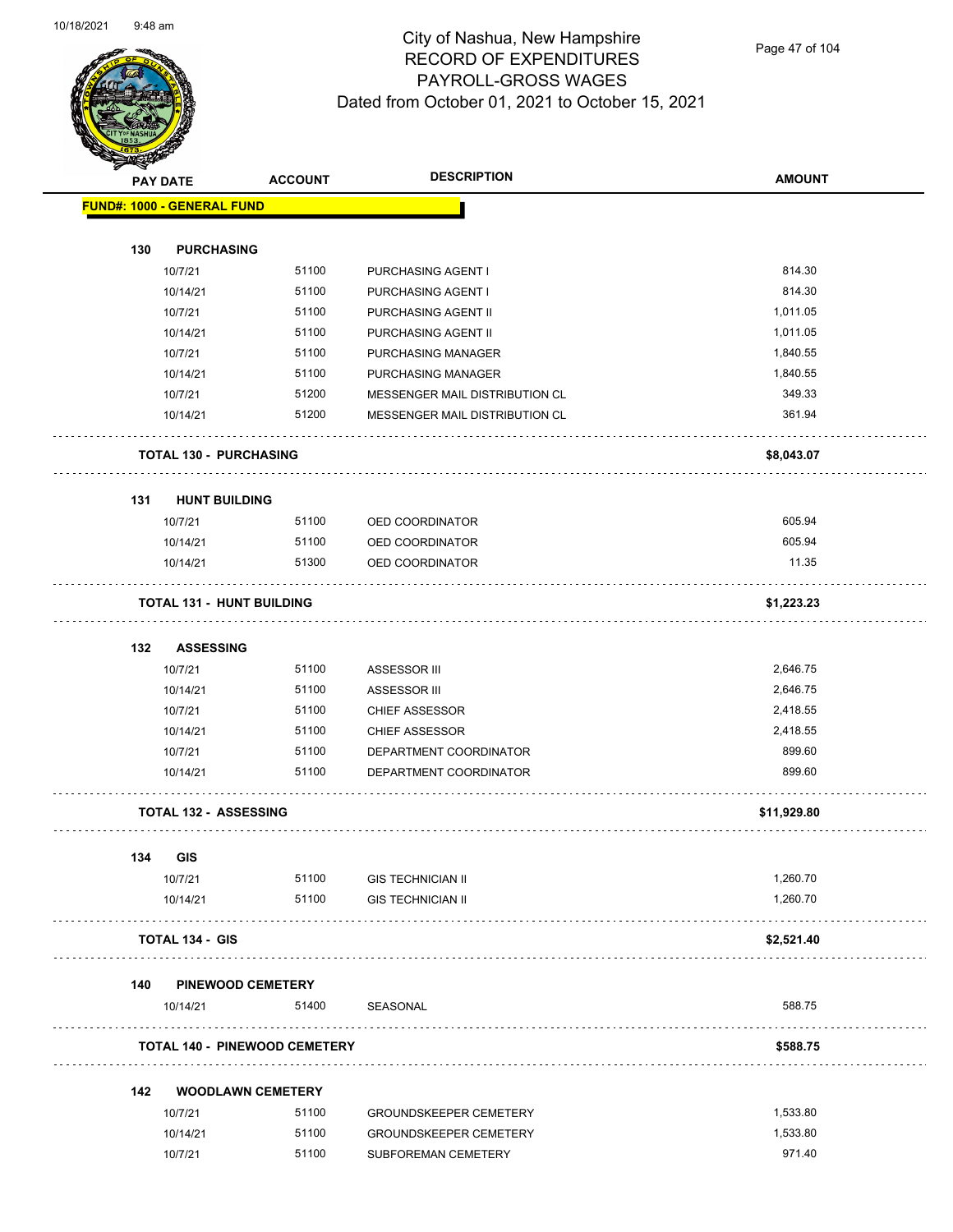

Page 48 of 104

|     | <b>PAY DATE</b>                   | <b>ACCOUNT</b>                            | <b>DESCRIPTION</b>                                                           | <b>AMOUNT</b>    |
|-----|-----------------------------------|-------------------------------------------|------------------------------------------------------------------------------|------------------|
|     | <b>FUND#: 1000 - GENERAL FUND</b> |                                           |                                                                              |                  |
| 142 | <b>WOODLAWN CEMETERY</b>          |                                           |                                                                              |                  |
|     | 10/14/21                          | 51100                                     | <b>SUBFOREMAN CEMETERY</b>                                                   | 971.40           |
|     | 10/7/21                           | 51100                                     | SUPERINTENDENT CEMETERY I                                                    | 1,329.30         |
|     | 10/14/21                          | 51100                                     | SUPERINTENDENT CEMETERY I                                                    | 1,329.30         |
|     | 10/14/21                          | 51300                                     | SUBFOREMAN CEMETERY                                                          | 9.11             |
|     | 10/7/21                           | 51400                                     | SEASONAL                                                                     | 1,170.00         |
|     |                                   | <b>TOTAL 142 - WOODLAWN CEMETERY</b>      |                                                                              | \$8,848.11       |
| 144 |                                   | <b>EDGEWOOD &amp; SUBURBAN CEMETERIES</b> |                                                                              |                  |
|     | 10/7/21                           | 51100                                     | <b>GROUNDSKEEPER CEMETERY</b>                                                | 1,439.80         |
|     | 10/14/21                          | 51100                                     | <b>GROUNDSKEEPER CEMETERY</b>                                                | 1,529.01         |
|     | 10/7/21                           | 51100                                     | SUBFOREMAN CEMETERY                                                          | 871.60           |
|     | 10/14/21                          | 51100                                     | <b>SUBFOREMAN CEMETERY</b>                                                   | 871.60           |
|     | 10/7/21                           | 51100                                     | SUPERINTENDENT CEMETERY II                                                   | 1,329.30         |
|     | 10/14/21                          | 51100                                     | SUPERINTENDENT CEMETERY II                                                   | 1,329.30         |
|     | 10/14/21                          | 51300                                     | <b>GROUNDSKEEPER CEMETERY</b>                                                | 86.28            |
|     | 10/14/21                          | 51300                                     | SUBFOREMAN CEMETERY                                                          | 32.69            |
|     | 10/7/21                           | 51400                                     | SEASONAL                                                                     | 922.50           |
|     | 10/14/21                          | 51400                                     | SEASONAL                                                                     | 960.00           |
|     |                                   |                                           | <b>TOTAL 144 - EDGEWOOD &amp; SUBURBAN CEMETERIES</b>                        | \$9,372.08       |
| 150 | <b>POLICE</b>                     |                                           |                                                                              |                  |
|     | 10/7/21                           | 51100                                     | <b>1ST YEAR OFFICERS</b>                                                     | 5,447.50         |
|     | 10/14/21                          | 51100                                     | <b>1ST YEAR OFFICERS</b>                                                     | 5,447.50         |
|     | 10/7/21                           | 51100                                     | 1ST YR OFFICERS CERTIFIED SPEC                                               | 1,138.70         |
|     | 10/14/21                          | 51100                                     | 1ST YR OFFICERS CERTIFIED SPEC                                               | 1,138.70         |
|     | 10/7/21                           | 51100                                     | 1st YR SPECIAL OFFICER CERTIFIED II                                          | 4,507.35         |
|     | 10/14/21                          | 51100                                     | 1st YR SPECIAL OFFICER CERTIFIED II                                          | 4,507.35         |
|     | 10/7/21                           | 51100                                     | ACCOUNT CLERK IV                                                             | 2,701.06         |
|     | 10/14/21                          | 51100                                     | ACCOUNT CLERK IV                                                             | 2,701.05         |
|     |                                   |                                           |                                                                              |                  |
|     | 10/7/21                           | 51100                                     | ADMIN ASSISTANT I DETECTIVES                                                 | 3,128.60         |
|     | 10/14/21                          | 51100                                     | ADMIN ASSISTANT I DETECTIVES                                                 | 3,128.60         |
|     | 10/7/21                           | 51100                                     | ADMIN ASSISTANT I LEGAL                                                      | 817.20           |
|     | 10/14/21                          | 51100                                     | ADMIN ASSISTANT I LEGAL                                                      | 817.20           |
|     | 10/7/21                           | 51100                                     | ADMIN ASSISTANT II LEGAL                                                     | 827.95           |
|     | 10/14/21                          | 51100                                     | ADMIN ASSISTANT II LEGAL                                                     | 827.95           |
|     | 10/7/21                           | 51100                                     | ADMIN ASSISTANT III PROF STANDARDS                                           | 1,038.10         |
|     | 10/14/21                          | 51100                                     | ADMIN ASSISTANT III PROF STANDARDS                                           | 1,038.10         |
|     | 10/7/21                           | 51100                                     | ADMIN ASSISTANT III SERVICES                                                 | 855.75           |
|     | 10/14/21                          | 51100                                     | ADMIN ASSISTANT III SERVICES                                                 | 855.75           |
|     | 10/7/21<br>10/14/21               | 51100<br>51100                            | ADMIN ASSISTANT IV UNIFORM FIELD OPS<br>ADMIN ASSISTANT IV UNIFORM FIELD OPS | 900.59<br>900.60 |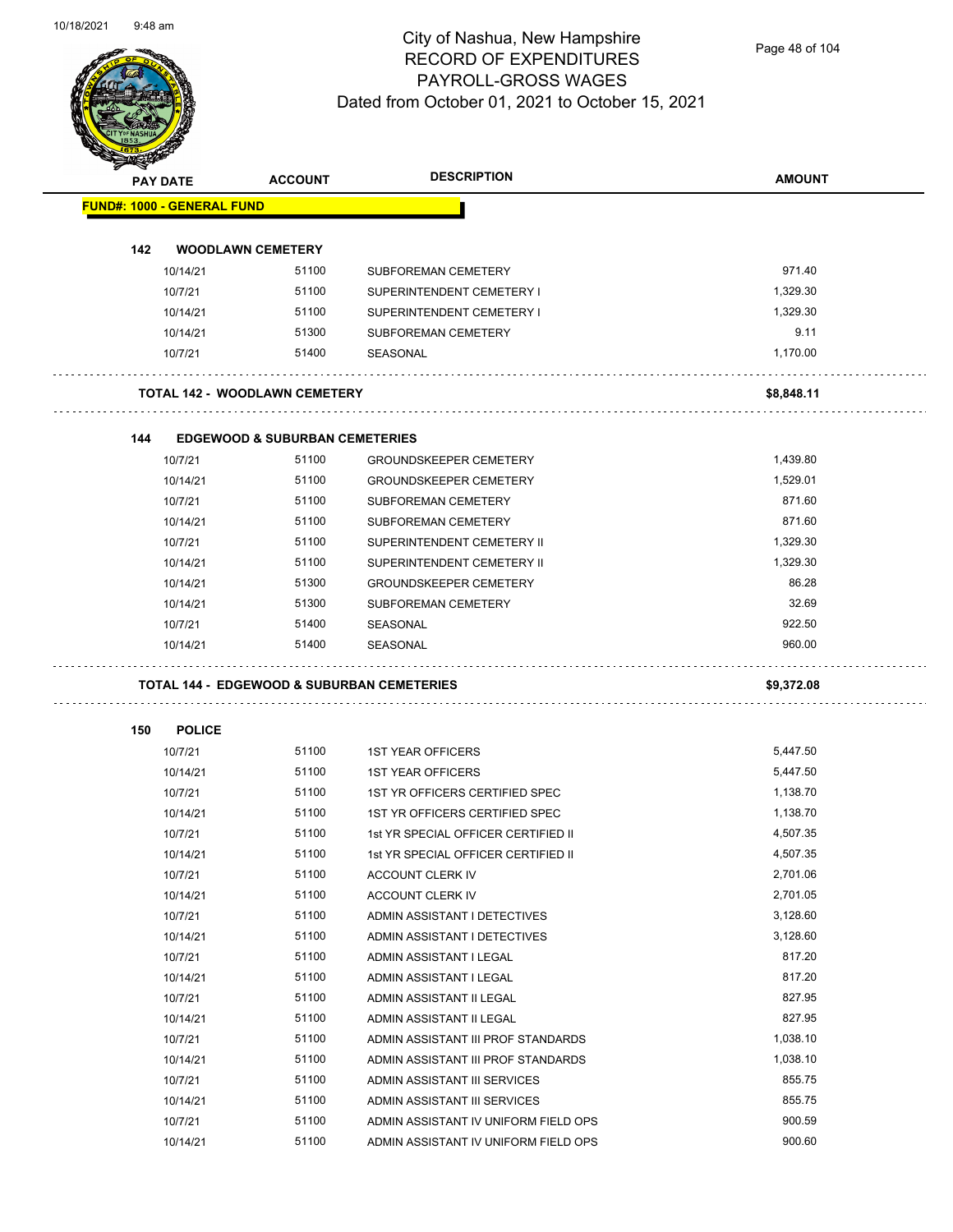

Page 49 of 104

|     | <b>PAY DATE</b>                   | <b>ACCOUNT</b> | <b>DESCRIPTION</b>                                               | <b>AMOUNT</b>        |
|-----|-----------------------------------|----------------|------------------------------------------------------------------|----------------------|
|     | <b>FUND#: 1000 - GENERAL FUND</b> |                |                                                                  |                      |
|     |                                   |                |                                                                  |                      |
| 150 | <b>POLICE</b>                     |                |                                                                  |                      |
|     | 10/7/21                           | 51100          | ADMINISTRATIVE PROJECT SPEC                                      | 1,474.75             |
|     | 10/14/21                          | 51100          | ADMINISTRATIVE PROJECT SPEC                                      | 1,474.75             |
|     | 10/7/21                           | 51100          | ANIMAL CONTROL OFFICER                                           | 1,078.35             |
|     | 10/14/21                          | 51100          | ANIMAL CONTROL OFFICER                                           | 1,078.35             |
|     | 10/7/21                           | 51100          | ASSISTANT MANAGER RADIO SYSTEMS NETWORK ADMINI                   | 1,623.85             |
|     | 10/14/21                          | 51100          | ASSISTANT MANAGER RADIO SYSTEMS NETWORK ADMINI                   | 1,623.85             |
|     | 10/7/21                           | 51100          | ASSISTANT RECORDS MANAGER                                        | 1,148.85             |
|     | 10/14/21                          | 51100          | ASSISTANT RECORDS MANAGER                                        | 1,148.85             |
|     | 10/7/21                           | 51100          | AUTO MECHANIC 1ST CLASS                                          | 1,853.09             |
|     | 10/14/21                          | 51100          | AUTO MECHANIC 1ST CLASS                                          | 1,853.10             |
|     | 10/7/21                           | 51100          | <b>BUILDING MAINTENANCE SUPV</b>                                 | 1,148.85             |
|     | 10/14/21                          | 51100          | <b>BUILDING MAINTENANCE SUPV</b>                                 | 1,148.85             |
|     | 10/7/21                           | 51100          | <b>CAPTAIN</b>                                                   | 17,651.88            |
|     | 10/14/21                          | 51100          | <b>CAPTAIN</b>                                                   | 17,651.89            |
|     | 10/7/21                           | 51100          | CHIEF OF POLICE                                                  | 3,107.00             |
|     | 10/14/21                          | 51100          | CHIEF OF POLICE                                                  | 3,107.00             |
|     | 10/7/21                           | 51100          | COMM TECH ALL DESIGNATIONS                                       | 8,122.79             |
|     | 10/14/21                          | 51100          | COMM TECH ALL DESIGNATIONS                                       | 8,122.80             |
|     | 10/7/21                           | 51100          | COMMUNITY POLICING COORDINATOR                                   | 1,445.95             |
|     | 10/14/21                          | 51100          | COMMUNITY POLICING COORDINATOR                                   | 1,445.95             |
|     | 10/7/21                           | 51100          | <b>CRIME ANALYST</b>                                             | 1,157.85             |
|     | 10/14/21                          | 51100          | <b>CRIME ANALYST</b>                                             | 1,157.85             |
|     | 10/7/21                           | 51100          | <b>CUSTODIAN II</b>                                              | 734.80               |
|     | 10/14/21                          | 51100          | <b>CUSTODIAN II</b>                                              | 734.80               |
|     | 10/7/21                           | 51100          | <b>CUSTODIAN III</b>                                             | 1,673.60             |
|     | 10/14/21                          | 51100          | <b>CUSTODIAN III</b>                                             | 1,673.60             |
|     | 10/7/21                           | 51100          | DEPUTY CHIEF OF POLICE                                           | 5,631.00             |
|     | 10/14/21                          | 51100          | DEPUTY CHIEF OF POLICE                                           | 5,631.00             |
|     | 10/7/21                           | 51100          | DETENTION SPEC                                                   | 2,870.85             |
|     | 10/14/21                          | 51100          | DETENTION SPEC                                                   | 2,870.85             |
|     | 10/7/21                           | 51100          | DISPATCHERS ALL DESIGNATIONS                                     | 4,876.05             |
|     | 10/14/21                          | 51100          | DISPATCHERS ALL DESIGNATIONS                                     | 4,876.05             |
|     | 10/14/21                          | 51100          | DOMESTIC VIOLENCE ADVOCATE                                       | 16,869.27            |
|     | 10/7/21                           | 51100<br>51100 | FLEET MAINTENANCE ASST SUPV                                      | 1,076.20<br>1,076.20 |
|     | 10/14/21                          | 51100          | FLEET MAINTENANCE ASST SUPV                                      | 1,208.35             |
|     | 10/7/21<br>10/14/21               | 51100          | IT PROGRAMS ADMIN & INSTRUCTOR<br>IT PROGRAMS ADMIN & INSTRUCTOR | 1,208.35             |
|     | 10/7/21                           | 51100          | LIEUTENANT                                                       | 19,326.59            |
|     | 10/14/21                          | 51100          | <b>LIEUTENANT</b>                                                | 19,326.60            |
|     | 10/7/21                           | 51100          | NPD BUSINESS COORDINATOR                                         | 1,207.40             |
|     | 10/14/21                          | 51100          | NPD BUSINESS COORDINATOR                                         | 1,207.40             |
|     | 10/7/21                           | 51100          | <b>NPD BUSINESS MANAGER</b>                                      | 1,840.55             |
|     | 10/14/21                          | 51100          | NPD BUSINESS MANAGER                                             | 1,840.55             |
|     | 10/7/21                           | 51100          | NPD NETWORK ADMINISTRATOR                                        | 1,539.10             |
|     |                                   |                |                                                                  |                      |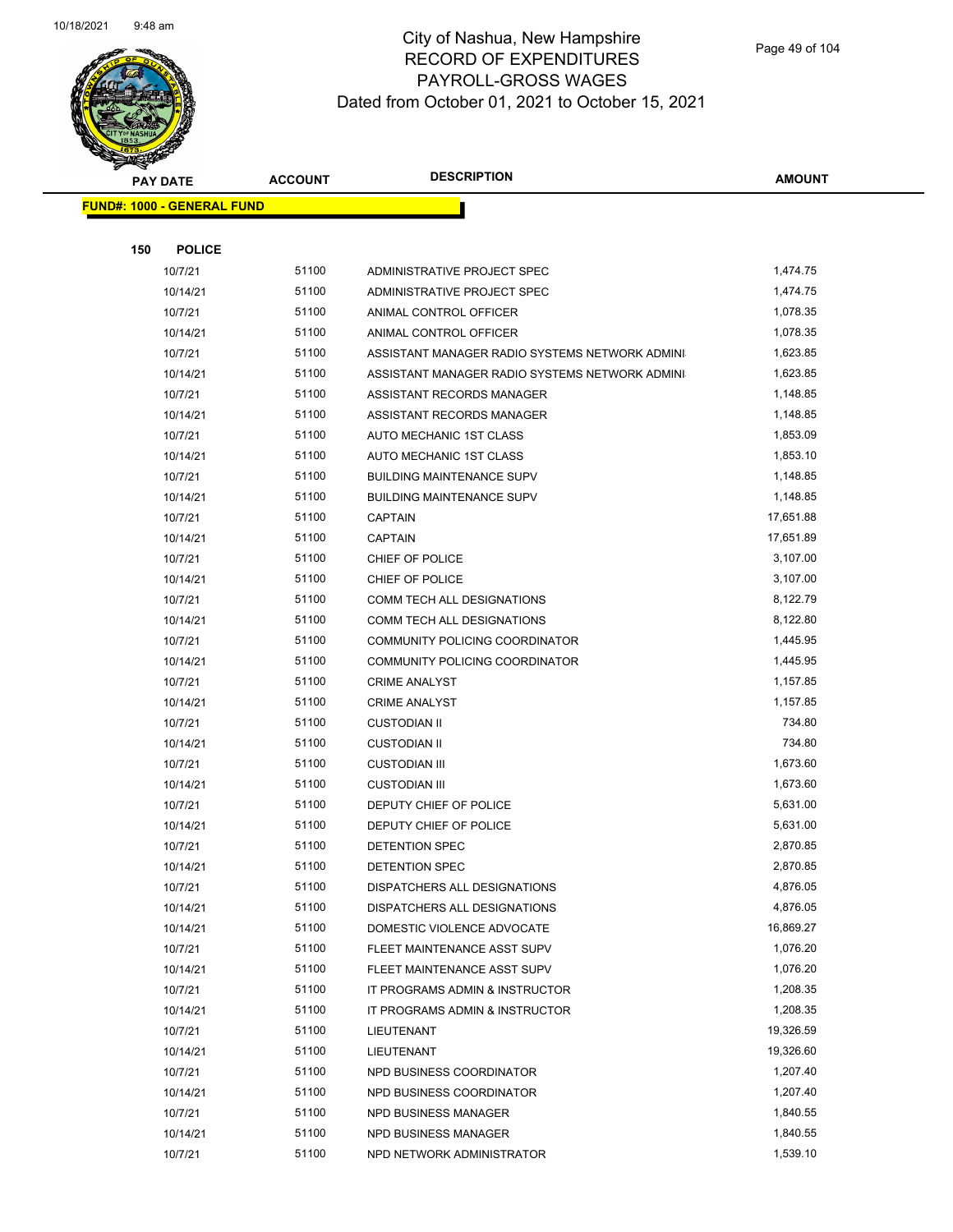

Page 50 of 104

|     | <b>PAY DATE</b>                   | <b>ACCOUNT</b> | <b>DESCRIPTION</b>                      | <b>AMOUNT</b> |
|-----|-----------------------------------|----------------|-----------------------------------------|---------------|
|     | <b>FUND#: 1000 - GENERAL FUND</b> |                |                                         |               |
|     |                                   |                |                                         |               |
| 150 | <b>POLICE</b>                     |                |                                         |               |
|     | 10/14/21                          | 51100          | NPD NETWORK ADMINISTRATOR               | 1,539.10      |
|     | 10/7/21                           | 51100          | PARALEGAL                               | 919.65        |
|     | 10/14/21                          | 51100          | PARALEGAL                               | 919.65        |
|     | 10/7/21                           | 51100          | PATROLMAN ALL RANKS                     | 182,638.02    |
|     | 10/14/21                          | 51100          | PATROLMAN ALL RANKS                     | 183,136.92    |
|     | 10/7/21                           | 51100          | POLICE ATTORNEY                         | 3,137.10      |
|     | 10/14/21                          | 51100          | POLICE ATTORNEY                         | 3,137.10      |
|     | 10/7/21                           | 51100          | <b>RECORDS &amp; COMMUNICATIONS MGR</b> | 1,775.85      |
|     | 10/14/21                          | 51100          | RECORDS & COMMUNICATIONS MGR            | 1,775.85      |
|     | 10/7/21                           | 51100          | <b>RECORDS TECHNICIAN I</b>             | 1,476.80      |
|     | 10/14/21                          | 51100          | <b>RECORDS TECHNICIAN I</b>             | 1,476.80      |
|     | 10/7/21                           | 51100          | RECORDS TECHNICIAN II                   | 1,909.10      |
|     | 10/14/21                          | 51100          | RECORDS TECHNICIAN II                   | 1,909.11      |
|     | 10/7/21                           | 51100          | <b>SERGEANT</b>                         | 47,011.90     |
|     | 10/14/21                          | 51100          | <b>SERGEANT</b>                         | 47,011.85     |
|     | 10/7/21                           | 51100          | <b>SHIFT LEADER</b>                     | 2,450.65      |
|     | 10/14/21                          | 51100          | <b>SHIFT LEADER</b>                     | 2,450.65      |
|     | 10/7/21                           | 51100          | SUPV POLICE FLEET                       | 1,459.60      |
|     | 10/14/21                          | 51100          | <b>SUPV POLICE FLEET</b>                | 1,459.60      |
|     | 10/7/21                           | 51200          | <b>ACCREDITATION MANAGER</b>            | 1,216.08      |
|     | 10/14/21                          | 51200          | <b>ACCREDITATION MANAGER</b>            | 1,216.08      |
|     | 10/7/21                           | 51200          | POLICE ATTORNEY                         | 1,718.96      |
|     | 10/14/21                          | 51200          | POLICE ATTORNEY                         | 1,718.96      |
|     | 10/14/21                          | 51300          | 1st YR SPECIAL OFFICER CERTIFIED II     | 169.02        |
|     | 10/7/21                           | 51300          | ADMIN ASSISTANT I DETECTIVES            | 78.78         |
|     | 10/7/21                           | 51300          | <b>CUSTODIAN II</b>                     | 13.78         |
|     | 10/14/21                          | 51300          | DOMESTIC VIOLENCE ADVOCATE              | (40.45)       |
|     | 10/7/21                           | 51300          | PATROLMAN ALL RANKS                     | 3,499.20      |
|     | 10/14/21                          | 51300          | PATROLMAN ALL RANKS                     | 2,078.98      |
|     | 10/7/21                           | 51300          | SERGEANT                                | 1,078.76      |
|     | 10/7/21                           | 51309          | PATROLMAN ALL RANKS                     | 644.85        |
|     | 10/14/21                          | 51309          | PATROLMAN ALL RANKS                     | 676.09        |
|     | 10/7/21                           | 51315          | PATROLMAN ALL RANKS                     | 1,963.21      |
|     | 10/14/21                          | 51315          | PATROLMAN ALL RANKS                     | 397.52        |
|     | 10/7/21                           | 51322          | <b>1ST YEAR OFFICERS</b>                | 592.44        |
|     | 10/14/21                          | 51322          | <b>1ST YEAR OFFICERS</b>                | 449.45        |
|     | 10/14/21                          | 51322          | 1ST YR OFFICERS CERTIFIED SPEC          | 64.05         |
|     | 10/7/21                           | 51322          | 1st YR SPECIAL OFFICER CERTIFIED II     | 84.51         |
|     | 10/14/21                          | 51322          | 1st YR SPECIAL OFFICER CERTIFIED II     | 253.53        |
|     | 10/14/21                          | 51322          | DOMESTIC VIOLENCE ADVOCATE              | (80.90)       |
|     | 10/7/21                           | 51322          | PATROLMAN ALL RANKS                     | 5,160.38      |
|     | 10/14/21                          | 51322          | PATROLMAN ALL RANKS                     | 8,441.54      |
|     | 10/14/21                          | 51322          | <b>SERGEANT</b>                         | 675.45        |
|     | 10/14/21                          | 51330          | <b>1ST YEAR OFFICERS</b>                | 163.43        |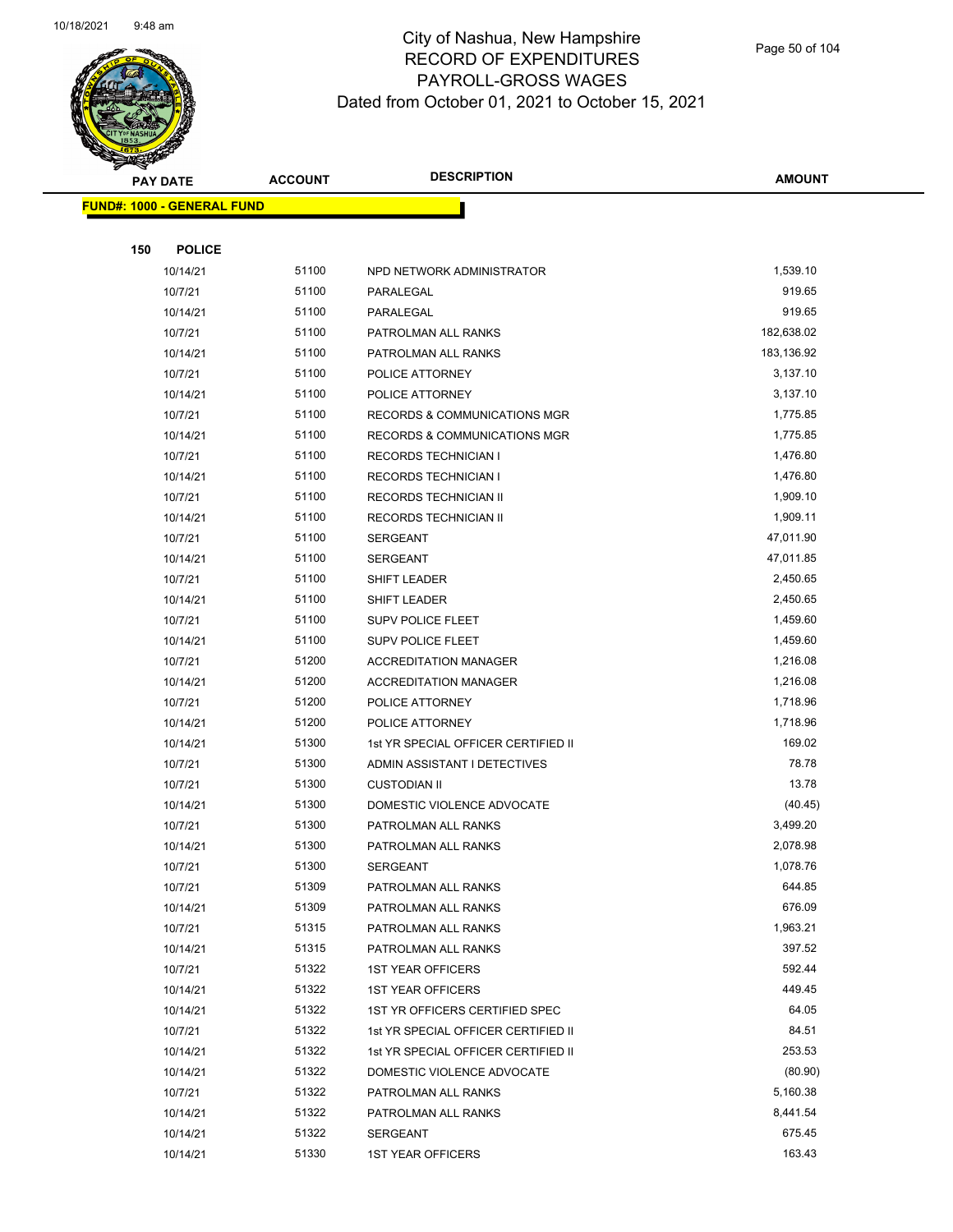

### City of Nashua, New Hampshire RECORD OF EXPENDITURES PAYROLL-GROSS WAGES Dated from October 01, 2021 to October 15, 2021

Page 51 of 104

| <b>FUND#: 1000 - GENERAL FUND</b><br>150<br><b>POLICE</b><br>51330<br>683.23<br>10/7/21<br>1ST YR OFFICERS CERTIFIED SPEC<br>170.81<br>51330<br>1ST YR OFFICERS CERTIFIED SPEC<br>10/14/21<br>901.46<br>10/7/21<br>51330<br>1st YR SPECIAL OFFICER CERTIFIED II<br>51330<br>1,577.54<br>10/14/21<br>1st YR SPECIAL OFFICER CERTIFIED II<br>51330<br>2,265.45<br>10/7/21<br>COMM TECH ALL DESIGNATIONS<br>51330<br>1,405.59<br>10/14/21<br>COMM TECH ALL DESIGNATIONS<br>51330<br>581.72<br>10/7/21<br>DETENTION SPEC<br>69.93<br>10/7/21<br>51330<br>DISPATCHERS ALL DESIGNATIONS<br>51330<br>139.86<br>10/14/21<br>DISPATCHERS ALL DESIGNATIONS<br>51330<br>1,301.19<br>10/7/21<br><b>LIEUTENANT</b><br>51330<br>1,944.01<br>10/14/21<br>LIEUTENANT<br>51330<br>19,091.79<br>10/7/21<br>PATROLMAN ALL RANKS<br>51330<br>24,963.26<br>10/14/21<br>PATROLMAN ALL RANKS<br>51330<br>4,166.77<br>10/7/21<br><b>SERGEANT</b><br>51330<br>6,568.33<br>10/14/21<br><b>SERGEANT</b><br>51330<br>711.79<br>10/7/21<br>SHIFT LEADER<br>51330<br>711.79<br>10/14/21<br>SHIFT LEADER<br>227.26<br>51412<br>10/14/21<br>ADMIN ASSISTANT I DETECTIVES<br>51412<br>340.88<br>10/14/21<br>PER DIEM<br>51600<br>300.00<br>10/14/21<br>ACCOUNT CLERK IV<br>51600<br>1,425.00<br>10/7/21<br>ADMIN ASSISTANT III PROF STANDARDS<br>52809<br>200.00<br>10/7/21<br><b>WELLNESS PROGRAM</b><br>61107<br><b>CLOTHING &amp; UNIFORMS</b><br>1,651.44<br>10/7/21<br>61107<br><b>CLOTHING &amp; UNIFORMS</b><br>1,086.23<br>10/14/21<br><b>TOTAL 150 - POLICE</b><br>\$813,965.54<br>152<br><b>FIRE</b><br>51100<br>2,652.85<br>10/7/21<br>ADMINISTRATIVE ASSISTANT II<br>51100<br>2,652.85<br>10/14/21<br>ADMINISTRATIVE ASSISTANT II<br>51100<br>2,617.68<br>10/7/21<br><b>ASST FIRE CHIEF</b><br>51100<br>2,617.68<br>10/14/21<br><b>ASST FIRE CHIEF</b><br>10/7/21<br>51100<br>1,843.36<br>ASST SUPERINTENDENT FIRE ALARM | <b>PAY DATE</b> | <b>ACCOUNT</b> | <b>DESCRIPTION</b> | <b>AMOUNT</b> |
|-----------------------------------------------------------------------------------------------------------------------------------------------------------------------------------------------------------------------------------------------------------------------------------------------------------------------------------------------------------------------------------------------------------------------------------------------------------------------------------------------------------------------------------------------------------------------------------------------------------------------------------------------------------------------------------------------------------------------------------------------------------------------------------------------------------------------------------------------------------------------------------------------------------------------------------------------------------------------------------------------------------------------------------------------------------------------------------------------------------------------------------------------------------------------------------------------------------------------------------------------------------------------------------------------------------------------------------------------------------------------------------------------------------------------------------------------------------------------------------------------------------------------------------------------------------------------------------------------------------------------------------------------------------------------------------------------------------------------------------------------------------------------------------------------------------------------------------------------------------------------------------------------------|-----------------|----------------|--------------------|---------------|
|                                                                                                                                                                                                                                                                                                                                                                                                                                                                                                                                                                                                                                                                                                                                                                                                                                                                                                                                                                                                                                                                                                                                                                                                                                                                                                                                                                                                                                                                                                                                                                                                                                                                                                                                                                                                                                                                                                     |                 |                |                    |               |
|                                                                                                                                                                                                                                                                                                                                                                                                                                                                                                                                                                                                                                                                                                                                                                                                                                                                                                                                                                                                                                                                                                                                                                                                                                                                                                                                                                                                                                                                                                                                                                                                                                                                                                                                                                                                                                                                                                     |                 |                |                    |               |
|                                                                                                                                                                                                                                                                                                                                                                                                                                                                                                                                                                                                                                                                                                                                                                                                                                                                                                                                                                                                                                                                                                                                                                                                                                                                                                                                                                                                                                                                                                                                                                                                                                                                                                                                                                                                                                                                                                     |                 |                |                    |               |
|                                                                                                                                                                                                                                                                                                                                                                                                                                                                                                                                                                                                                                                                                                                                                                                                                                                                                                                                                                                                                                                                                                                                                                                                                                                                                                                                                                                                                                                                                                                                                                                                                                                                                                                                                                                                                                                                                                     |                 |                |                    |               |
|                                                                                                                                                                                                                                                                                                                                                                                                                                                                                                                                                                                                                                                                                                                                                                                                                                                                                                                                                                                                                                                                                                                                                                                                                                                                                                                                                                                                                                                                                                                                                                                                                                                                                                                                                                                                                                                                                                     |                 |                |                    |               |
|                                                                                                                                                                                                                                                                                                                                                                                                                                                                                                                                                                                                                                                                                                                                                                                                                                                                                                                                                                                                                                                                                                                                                                                                                                                                                                                                                                                                                                                                                                                                                                                                                                                                                                                                                                                                                                                                                                     |                 |                |                    |               |
|                                                                                                                                                                                                                                                                                                                                                                                                                                                                                                                                                                                                                                                                                                                                                                                                                                                                                                                                                                                                                                                                                                                                                                                                                                                                                                                                                                                                                                                                                                                                                                                                                                                                                                                                                                                                                                                                                                     |                 |                |                    |               |
|                                                                                                                                                                                                                                                                                                                                                                                                                                                                                                                                                                                                                                                                                                                                                                                                                                                                                                                                                                                                                                                                                                                                                                                                                                                                                                                                                                                                                                                                                                                                                                                                                                                                                                                                                                                                                                                                                                     |                 |                |                    |               |
|                                                                                                                                                                                                                                                                                                                                                                                                                                                                                                                                                                                                                                                                                                                                                                                                                                                                                                                                                                                                                                                                                                                                                                                                                                                                                                                                                                                                                                                                                                                                                                                                                                                                                                                                                                                                                                                                                                     |                 |                |                    |               |
|                                                                                                                                                                                                                                                                                                                                                                                                                                                                                                                                                                                                                                                                                                                                                                                                                                                                                                                                                                                                                                                                                                                                                                                                                                                                                                                                                                                                                                                                                                                                                                                                                                                                                                                                                                                                                                                                                                     |                 |                |                    |               |
|                                                                                                                                                                                                                                                                                                                                                                                                                                                                                                                                                                                                                                                                                                                                                                                                                                                                                                                                                                                                                                                                                                                                                                                                                                                                                                                                                                                                                                                                                                                                                                                                                                                                                                                                                                                                                                                                                                     |                 |                |                    |               |
|                                                                                                                                                                                                                                                                                                                                                                                                                                                                                                                                                                                                                                                                                                                                                                                                                                                                                                                                                                                                                                                                                                                                                                                                                                                                                                                                                                                                                                                                                                                                                                                                                                                                                                                                                                                                                                                                                                     |                 |                |                    |               |
|                                                                                                                                                                                                                                                                                                                                                                                                                                                                                                                                                                                                                                                                                                                                                                                                                                                                                                                                                                                                                                                                                                                                                                                                                                                                                                                                                                                                                                                                                                                                                                                                                                                                                                                                                                                                                                                                                                     |                 |                |                    |               |
|                                                                                                                                                                                                                                                                                                                                                                                                                                                                                                                                                                                                                                                                                                                                                                                                                                                                                                                                                                                                                                                                                                                                                                                                                                                                                                                                                                                                                                                                                                                                                                                                                                                                                                                                                                                                                                                                                                     |                 |                |                    |               |
|                                                                                                                                                                                                                                                                                                                                                                                                                                                                                                                                                                                                                                                                                                                                                                                                                                                                                                                                                                                                                                                                                                                                                                                                                                                                                                                                                                                                                                                                                                                                                                                                                                                                                                                                                                                                                                                                                                     |                 |                |                    |               |
|                                                                                                                                                                                                                                                                                                                                                                                                                                                                                                                                                                                                                                                                                                                                                                                                                                                                                                                                                                                                                                                                                                                                                                                                                                                                                                                                                                                                                                                                                                                                                                                                                                                                                                                                                                                                                                                                                                     |                 |                |                    |               |
|                                                                                                                                                                                                                                                                                                                                                                                                                                                                                                                                                                                                                                                                                                                                                                                                                                                                                                                                                                                                                                                                                                                                                                                                                                                                                                                                                                                                                                                                                                                                                                                                                                                                                                                                                                                                                                                                                                     |                 |                |                    |               |
|                                                                                                                                                                                                                                                                                                                                                                                                                                                                                                                                                                                                                                                                                                                                                                                                                                                                                                                                                                                                                                                                                                                                                                                                                                                                                                                                                                                                                                                                                                                                                                                                                                                                                                                                                                                                                                                                                                     |                 |                |                    |               |
|                                                                                                                                                                                                                                                                                                                                                                                                                                                                                                                                                                                                                                                                                                                                                                                                                                                                                                                                                                                                                                                                                                                                                                                                                                                                                                                                                                                                                                                                                                                                                                                                                                                                                                                                                                                                                                                                                                     |                 |                |                    |               |
|                                                                                                                                                                                                                                                                                                                                                                                                                                                                                                                                                                                                                                                                                                                                                                                                                                                                                                                                                                                                                                                                                                                                                                                                                                                                                                                                                                                                                                                                                                                                                                                                                                                                                                                                                                                                                                                                                                     |                 |                |                    |               |
|                                                                                                                                                                                                                                                                                                                                                                                                                                                                                                                                                                                                                                                                                                                                                                                                                                                                                                                                                                                                                                                                                                                                                                                                                                                                                                                                                                                                                                                                                                                                                                                                                                                                                                                                                                                                                                                                                                     |                 |                |                    |               |
|                                                                                                                                                                                                                                                                                                                                                                                                                                                                                                                                                                                                                                                                                                                                                                                                                                                                                                                                                                                                                                                                                                                                                                                                                                                                                                                                                                                                                                                                                                                                                                                                                                                                                                                                                                                                                                                                                                     |                 |                |                    |               |
|                                                                                                                                                                                                                                                                                                                                                                                                                                                                                                                                                                                                                                                                                                                                                                                                                                                                                                                                                                                                                                                                                                                                                                                                                                                                                                                                                                                                                                                                                                                                                                                                                                                                                                                                                                                                                                                                                                     |                 |                |                    |               |
|                                                                                                                                                                                                                                                                                                                                                                                                                                                                                                                                                                                                                                                                                                                                                                                                                                                                                                                                                                                                                                                                                                                                                                                                                                                                                                                                                                                                                                                                                                                                                                                                                                                                                                                                                                                                                                                                                                     |                 |                |                    |               |
|                                                                                                                                                                                                                                                                                                                                                                                                                                                                                                                                                                                                                                                                                                                                                                                                                                                                                                                                                                                                                                                                                                                                                                                                                                                                                                                                                                                                                                                                                                                                                                                                                                                                                                                                                                                                                                                                                                     |                 |                |                    |               |
|                                                                                                                                                                                                                                                                                                                                                                                                                                                                                                                                                                                                                                                                                                                                                                                                                                                                                                                                                                                                                                                                                                                                                                                                                                                                                                                                                                                                                                                                                                                                                                                                                                                                                                                                                                                                                                                                                                     |                 |                |                    |               |
|                                                                                                                                                                                                                                                                                                                                                                                                                                                                                                                                                                                                                                                                                                                                                                                                                                                                                                                                                                                                                                                                                                                                                                                                                                                                                                                                                                                                                                                                                                                                                                                                                                                                                                                                                                                                                                                                                                     |                 |                |                    |               |
|                                                                                                                                                                                                                                                                                                                                                                                                                                                                                                                                                                                                                                                                                                                                                                                                                                                                                                                                                                                                                                                                                                                                                                                                                                                                                                                                                                                                                                                                                                                                                                                                                                                                                                                                                                                                                                                                                                     |                 |                |                    |               |
|                                                                                                                                                                                                                                                                                                                                                                                                                                                                                                                                                                                                                                                                                                                                                                                                                                                                                                                                                                                                                                                                                                                                                                                                                                                                                                                                                                                                                                                                                                                                                                                                                                                                                                                                                                                                                                                                                                     |                 |                |                    |               |
|                                                                                                                                                                                                                                                                                                                                                                                                                                                                                                                                                                                                                                                                                                                                                                                                                                                                                                                                                                                                                                                                                                                                                                                                                                                                                                                                                                                                                                                                                                                                                                                                                                                                                                                                                                                                                                                                                                     |                 |                |                    |               |
|                                                                                                                                                                                                                                                                                                                                                                                                                                                                                                                                                                                                                                                                                                                                                                                                                                                                                                                                                                                                                                                                                                                                                                                                                                                                                                                                                                                                                                                                                                                                                                                                                                                                                                                                                                                                                                                                                                     |                 |                |                    |               |
|                                                                                                                                                                                                                                                                                                                                                                                                                                                                                                                                                                                                                                                                                                                                                                                                                                                                                                                                                                                                                                                                                                                                                                                                                                                                                                                                                                                                                                                                                                                                                                                                                                                                                                                                                                                                                                                                                                     |                 |                |                    |               |
|                                                                                                                                                                                                                                                                                                                                                                                                                                                                                                                                                                                                                                                                                                                                                                                                                                                                                                                                                                                                                                                                                                                                                                                                                                                                                                                                                                                                                                                                                                                                                                                                                                                                                                                                                                                                                                                                                                     |                 |                |                    |               |
| 51100<br>1,843.36<br>10/14/21<br>ASST SUPERINTENDENT FIRE ALARM                                                                                                                                                                                                                                                                                                                                                                                                                                                                                                                                                                                                                                                                                                                                                                                                                                                                                                                                                                                                                                                                                                                                                                                                                                                                                                                                                                                                                                                                                                                                                                                                                                                                                                                                                                                                                                     |                 |                |                    |               |
| 51100<br>1,694.72<br>10/7/21<br>ASST SUPERINTENDENT FIRE FLEET                                                                                                                                                                                                                                                                                                                                                                                                                                                                                                                                                                                                                                                                                                                                                                                                                                                                                                                                                                                                                                                                                                                                                                                                                                                                                                                                                                                                                                                                                                                                                                                                                                                                                                                                                                                                                                      |                 |                |                    |               |

| 52 | <b>FIRE</b> |       |                                     |           |
|----|-------------|-------|-------------------------------------|-----------|
|    | 10/7/21     | 51100 | ADMINISTRATIVE ASSISTANT II         | 2,652.85  |
|    | 10/14/21    | 51100 | ADMINISTRATIVE ASSISTANT II         | 2,652.85  |
|    | 10/7/21     | 51100 | <b>ASST FIRE CHIEF</b>              | 2,617.68  |
|    | 10/14/21    | 51100 | <b>ASST FIRE CHIEF</b>              | 2,617.68  |
|    | 10/7/21     | 51100 | ASST SUPERINTENDENT FIRE ALARM      | 1,843.36  |
|    | 10/14/21    | 51100 | ASST SUPERINTENDENT FIRE ALARM      | 1,843.36  |
|    | 10/7/21     | 51100 | ASST SUPERINTENDENT FIRE FLEET      | 1,694.72  |
|    | 10/14/21    | 51100 | ASST SUPERINTENDENT FIRE FLEET      | 1,694.72  |
|    | 10/7/21     | 51100 | ASST SUPERINTENDENT PREVENTION      | 3,742.36  |
|    | 10/14/21    | 51100 | ASST SUPERINTENDENT PREVENTION      | 3,742.36  |
|    | 10/7/21     | 51100 | <b>CAPTAIN</b>                      | 13,037.33 |
|    | 10/14/21    | 51100 | <b>CAPTAIN</b>                      | 13,037.34 |
|    | 10/7/21     | 51100 | CAPTAIN FIRE TRAINING SAFFTY        | 2,035.72  |
|    | 10/14/21    | 51100 | <b>CAPTAIN FIRE TRAINING SAFETY</b> | 2,035.72  |
|    | 10/7/21     | 51100 | <b>DEPUTY FIRE CHIEF</b>            | 9,434.70  |
|    | 10/14/21    | 51100 | <b>DEPUTY FIRE CHIEF</b>            | 9.434.71  |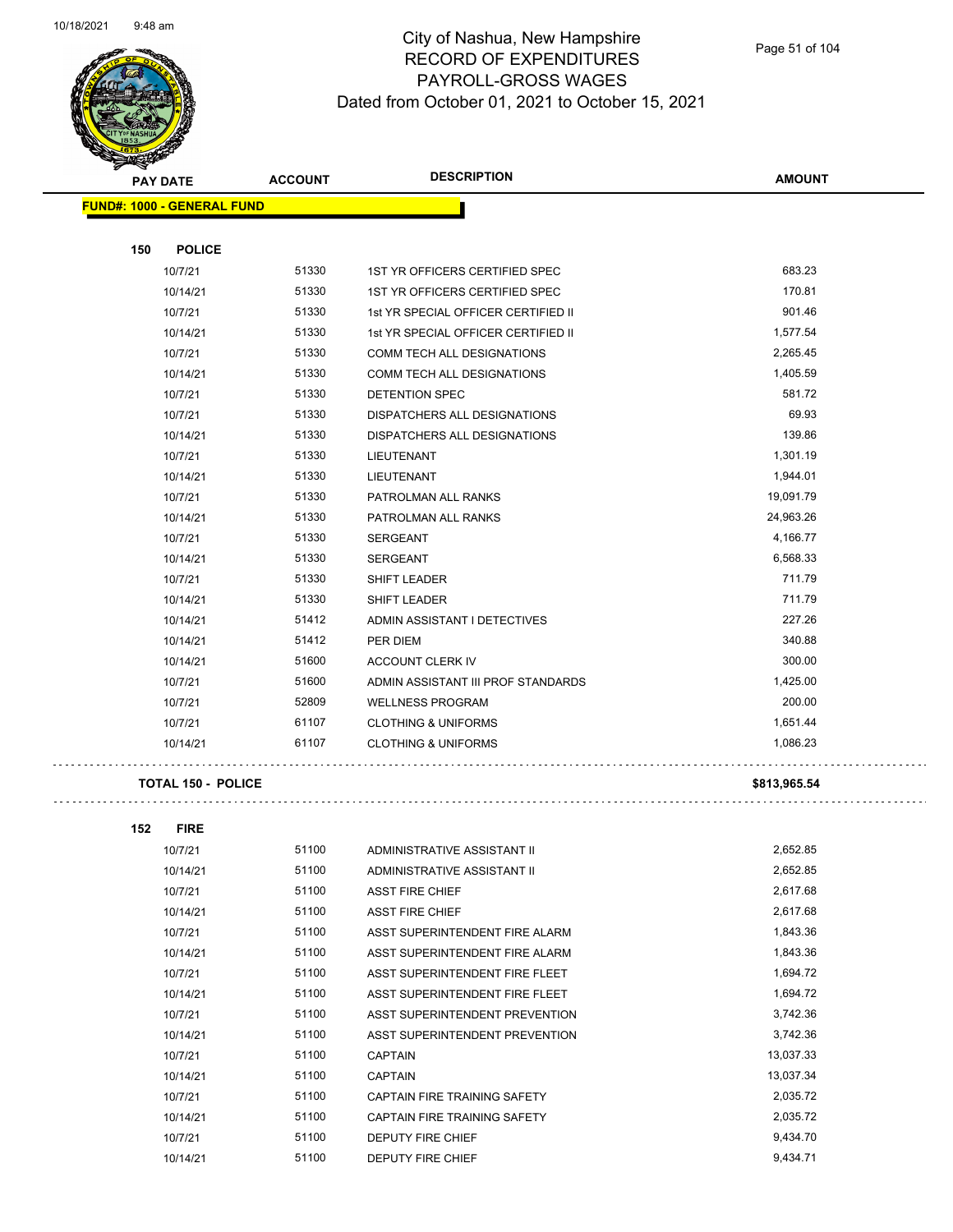

**AMOUNT**

|     | <u> FUND#: 1000 - GENERAL FUND</u> |       |                                 |            |
|-----|------------------------------------|-------|---------------------------------|------------|
|     |                                    |       |                                 |            |
| 152 | <b>FIRE</b>                        |       |                                 |            |
|     | 10/7/21                            | 51100 | <b>EXEC ASST BUSINESS COORD</b> | 1,160.25   |
|     | 10/14/21                           | 51100 | <b>EXEC ASST BUSINESS COORD</b> | 1,160.25   |
|     | 10/7/21                            | 51100 | <b>FIRE CHIEF</b>               | 2,863.08   |
|     | 10/14/21                           | 51100 | <b>FIRE CHIEF</b>               | 2,863.08   |
|     | 10/7/21                            | 51100 | FIRE DISPATCH ALL RANKS         | 9,869.35   |
|     | 10/14/21                           | 51100 | FIRE DISPATCH ALL RANKS         | 9,139.31   |
|     | 10/7/21                            | 51100 | FIRE DISPATCH SUPERVISOR        | 7,670.17   |
|     | 10/14/21                           | 51100 | FIRE DISPATCH SUPERVISOR        | 7,544.20   |
|     | 10/7/21                            | 51100 | FIRE LIEUTENANT                 | 47,610.31  |
|     | 10/14/21                           | 51100 | FIRE LIEUTENANT                 | 45,945.11  |
|     | 10/7/21                            | 51100 | <b>FIRE MECHANIC</b>            | 1,502.52   |
|     | 10/14/21                           | 51100 | <b>FIRE MECHANIC</b>            | 1,502.52   |
|     | 10/7/21                            | 51100 | <b>FIRE TRAINING OFFICER</b>    | 1,754.48   |
|     | 10/14/21                           | 51100 | FIRE TRAINING OFFICER           | 1,899.28   |
|     | 10/7/21                            | 51100 | <b>FIREFIGHTERS ALL RANKS</b>   | 141,531.09 |
|     | 10/14/21                           | 51100 | <b>FIREFIGHTERS ALL RANKS</b>   | 141,586.29 |
|     | 10/7/21                            | 51100 | SUPERINTENDENT FIRE ALARM       | 2,076.64   |
|     | 10/14/21                           | 51100 | SUPERINTENDENT FIRE ALARM       | 2,076.64   |
|     | 10/7/21                            | 51100 | SUPERINTENDENT FIRE FLEET       | 1,956.84   |
|     | 10/14/21                           | 51100 | SUPERINTENDENT FIRE FLEET       | 1,956.84   |
|     | 10/7/21                            | 51100 | SUPERINTENDENT FIRE PREVENTION  | 2,056.04   |
|     | 10/14/21                           | 51100 | SUPERINTENDENT FIRE PREVENTION  | 2,056.04   |
|     | 10/7/21                            | 51300 | ASST SUPERINTENDENT PREVENTION  | 711.61     |
|     | 10/14/21                           | 51300 | ASST SUPERINTENDENT PREVENTION  | (220.30)   |
|     | 10/7/21                            | 51300 | <b>CAPTAIN</b>                  | 70.71      |
|     | 10/7/21                            | 51300 | DEPUTY FIRE CHIEF               | 1,093.44   |
|     | 10/7/21                            | 51300 | <b>FIRE LIEUTENANT</b>          | 440.26     |
|     | 10/14/21                           | 51300 | FIRE LIEUTENANT                 | 61.90      |
|     | 10/7/21                            | 51300 | <b>FIREFIGHTERS ALL RANKS</b>   | 278.90     |
|     | 10/14/21                           | 51300 | <b>FIREFIGHTERS ALL RANKS</b>   | 259.81     |
|     | 10/7/21                            | 51300 | SUPERINTENDENT FIRE PREVENTION  | 381.37     |
|     | 10/7/21                            | 51330 | <b>CAPTAIN</b>                  | 1,785.69   |
|     | 10/14/21                           | 51330 | <b>CAPTAIN</b>                  | 3,104.92   |
|     | 10/14/21                           | 51330 | DEPUTY FIRE CHIEF               | 3,133.88   |
|     | 10/7/21                            | 51330 | FIRE DISPATCH ALL RANKS         | 1,520.89   |
|     | 10/14/21                           | 51330 | FIRE DISPATCH ALL RANKS         | 1,881.46   |
|     | 10/7/21                            | 51330 | FIRE DISPATCH SUPERVISOR        | 1,263.88   |
|     | 10/14/21                           | 51330 | FIRE DISPATCH SUPERVISOR        | 1,324.28   |
|     | 10/7/21                            | 51330 | FIRE LIEUTENANT                 | 8,096.34   |
|     | 10/14/21                           | 51330 | FIRE LIEUTENANT                 | 14,835.48  |
|     | 10/7/21                            | 51330 | <b>FIREFIGHTERS ALL RANKS</b>   | 32,269.71  |
|     | 10/14/21                           | 51330 | <b>FIREFIGHTERS ALL RANKS</b>   | 36,008.49  |
|     | 10/7/21                            | 51700 | ASST SUPERINTENDENT FIRE ALARM  | 23.04      |
|     | 10/14/21                           | 51700 | ASST SUPERINTENDENT FIRE ALARM  | 23.04      |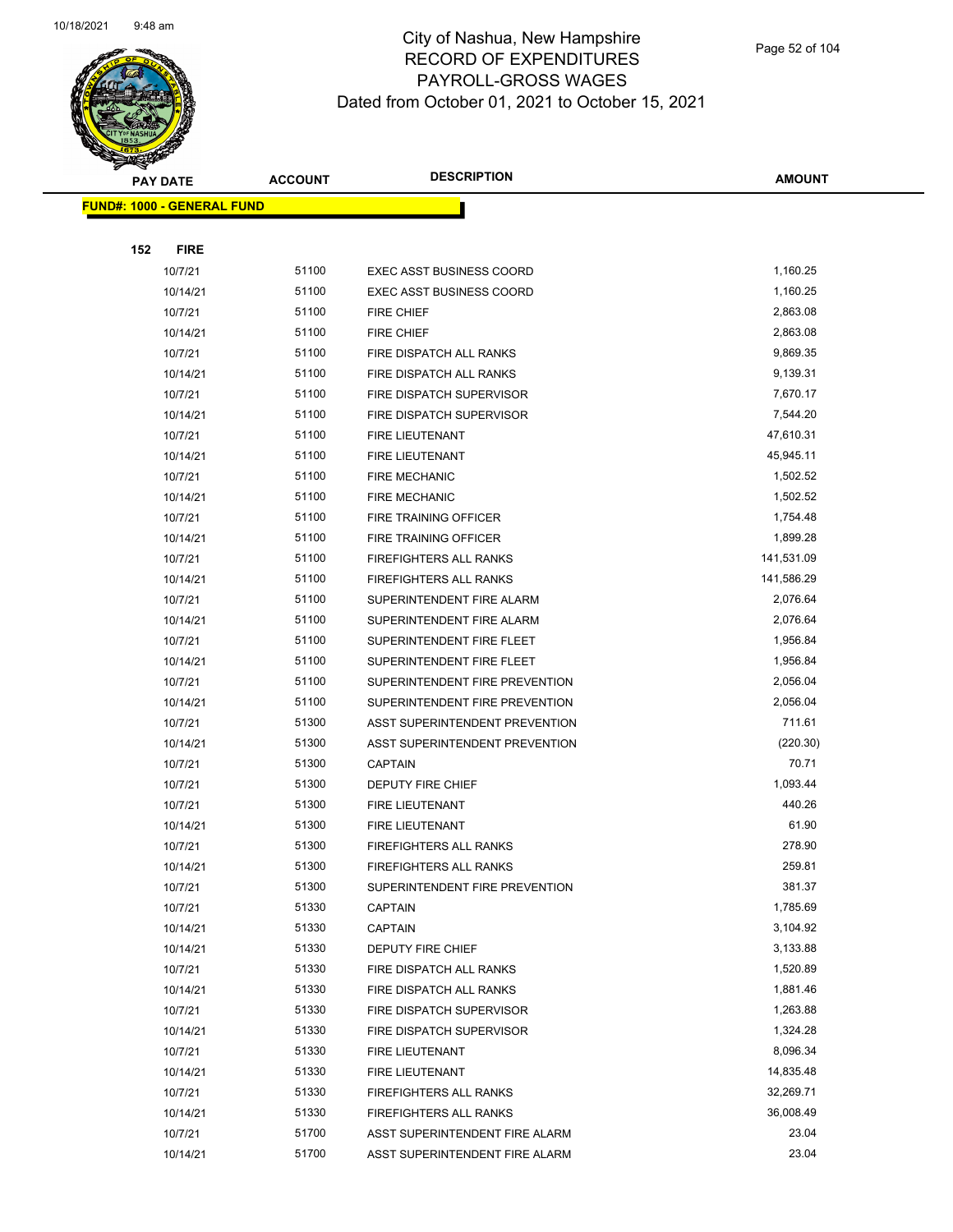

Page 53 of 104

| <b>PAY DATE</b>                   | <b>ACCOUNT</b> | <b>DESCRIPTION</b>             | <b>AMOUNT</b> |
|-----------------------------------|----------------|--------------------------------|---------------|
| <b>FUND#: 1000 - GENERAL FUND</b> |                |                                |               |
|                                   |                |                                |               |
| 152<br><b>FIRE</b>                |                |                                |               |
| 10/7/21                           | 51700          | ASST SUPERINTENDENT PREVENTION | 46.78         |
| 10/14/21                          | 51700          | ASST SUPERINTENDENT PREVENTION | 46.78         |
| 10/7/21                           | 51700          | <b>CAPTAIN</b>                 | 375.94        |
| 10/14/21                          | 51700          | <b>CAPTAIN</b>                 | 375.94        |
| 10/7/21                           | 51700          | CAPTAIN FIRE TRAINING SAFETY   | 25.45         |
| 10/14/21                          | 51700          | CAPTAIN FIRE TRAINING SAFETY   | 25.45         |
| 10/7/21                           | 51700          | FIRE DISPATCH ALL RANKS        | 16.28         |
| 10/14/21                          | 51700          | FIRE DISPATCH ALL RANKS        | 16.28         |
| 10/7/21                           | 51700          | FIRE DISPATCH SUPERVISOR       | 19.36         |
| 10/14/21                          | 51700          | FIRE DISPATCH SUPERVISOR       | 19.36         |
| 10/7/21                           | 51700          | FIRE LIEUTENANT                | 1,466.75      |
| 10/14/21                          | 51700          | FIRE LIEUTENANT                | 1,446.93      |
| 10/7/21                           | 51700          | <b>FIRE TRAINING OFFICER</b>   | 21.93         |
| 10/14/21                          | 51700          | FIRE TRAINING OFFICER          | 21.93         |
| 10/7/21                           | 51700          | <b>FIREFIGHTERS ALL RANKS</b>  | 2,766.83      |
| 10/14/21                          | 51700          | <b>FIREFIGHTERS ALL RANKS</b>  | 2.766.83      |
| 10/7/21                           | 51700          | SUPERINTENDENT FIRE ALARM      | 25.96         |
| 10/14/21                          | 51700          | SUPERINTENDENT FIRE ALARM      | 25.96         |
| 10/7/21                           | 51700          | SUPERINTENDENT FIRE FLEET      | 24.46         |
| 10/14/21                          | 51700          | SUPERINTENDENT FIRE FLEET      | 24.46         |
| 10/7/21                           | 51700          | SUPERINTENDENT FIRE PREVENTION | 25.70         |
| 10/14/21                          | 51700          | SUPERINTENDENT FIRE PREVENTION | 25.70         |
| 10/14/21                          | 61107          | <b>CLOTHING &amp; UNIFORMS</b> | 194.00        |
| <b>TOTAL 152 - FIRE</b>           |                |                                | \$630,051.65  |

. . . . . . . . . . . . . . . . . . .

 $\Box$  .

. . . . . . . . . . . . .

الدعاء

| 153<br><b>BUILDING INSPECTION</b> |       |                                       |          |
|-----------------------------------|-------|---------------------------------------|----------|
| 10/7/21                           | 51100 | ADMINISTRATIVE ASSISTANT II           | 692.54   |
| 10/14/21                          | 51100 | ADMINISTRATIVE ASSISTANT II           | 692.55   |
| 10/7/21                           | 51100 | <b>BLD INSP ASST PLANS EXAMINER</b>   | 1,123.45 |
| 10/14/21                          | 51100 | <b>BLD INSP ASST PLANS EXAMINER</b>   | 1,123.45 |
| 10/7/21                           | 51100 | <b>BUILDING AND UTILITIES INSPCTR</b> | 3,901.50 |
| 10/14/21                          | 51100 | <b>BUILDING AND UTILITIES INSPCTR</b> | 3,901.50 |
| 10/7/21                           | 51100 | <b>BUILDING DEPARTMENT MANAGER</b>    | 1,738.30 |
| 10/14/21                          | 51100 | <b>BUILDING DEPARTMENT MANAGER</b>    | 1,738.30 |
| 10/7/21                           | 51100 | PERMIT TECHNICIAN I                   | 747.35   |
| 10/14/21                          | 51100 | PERMIT TECHNICIAN I                   | 747.35   |
| 10/7/21                           | 51100 | <b>PLANS EXAMINER</b>                 | 1,364.60 |
| 10/14/21                          | 51100 | <b>PLANS EXAMINER</b>                 | 1,364.60 |

### **TOTAL 153 - BUILDING INSPECTION \$19,135.49**

. . . . . . . . . . .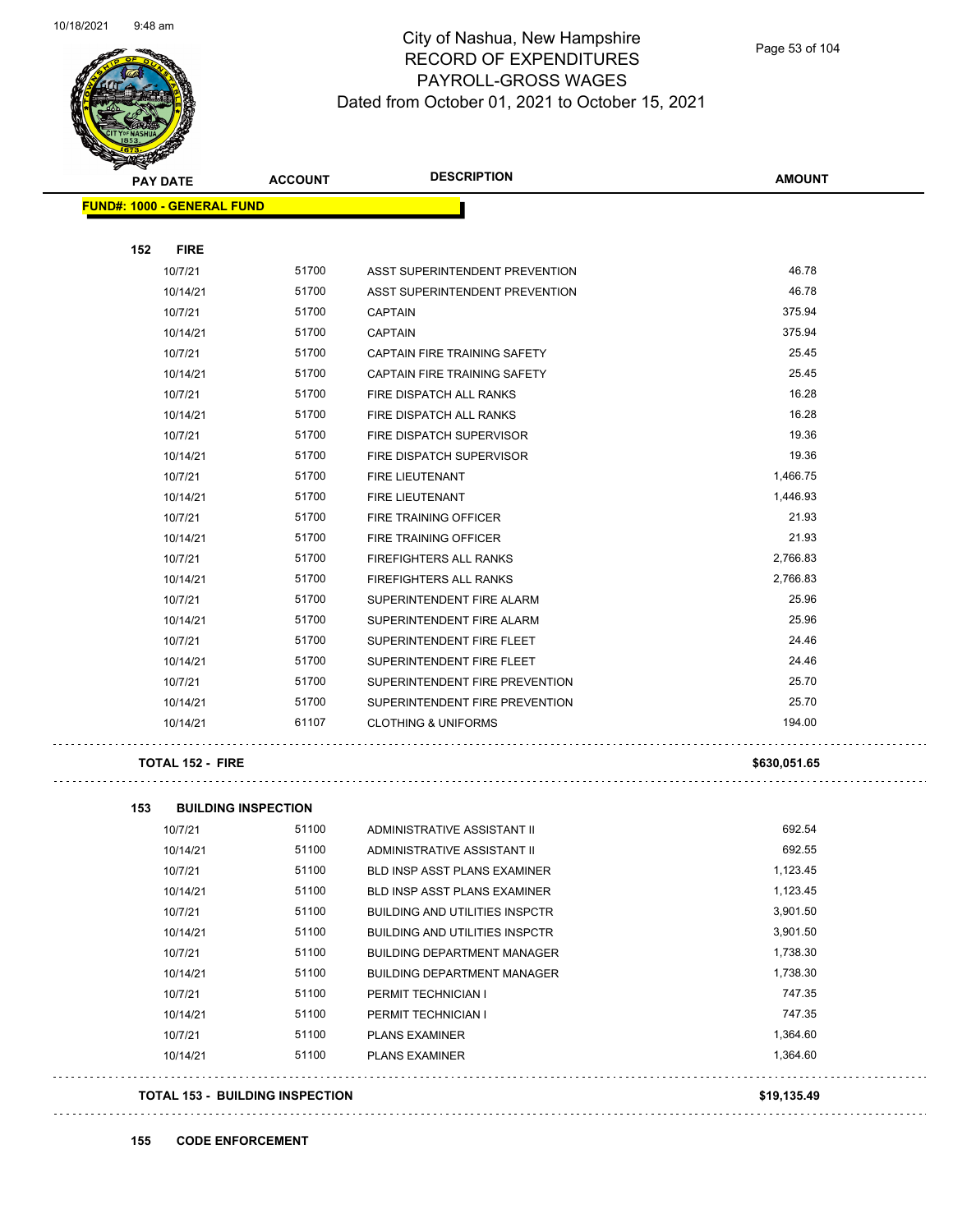

Page 54 of 104

|     | <b>PAY DATE</b>                   | <b>ACCOUNT</b>                             | <b>DESCRIPTION</b>                             | <b>AMOUNT</b> |
|-----|-----------------------------------|--------------------------------------------|------------------------------------------------|---------------|
|     | <b>FUND#: 1000 - GENERAL FUND</b> |                                            |                                                |               |
| 155 |                                   | <b>CODE ENFORCEMENT</b>                    |                                                |               |
|     | 10/7/21                           | 51100                                      | CODE ENFORCEMENT OFFICER II                    | 2,966.10      |
|     | 10/14/21                          | 51100                                      | <b>CODE ENFORCEMENT OFFICER II</b>             | 2,966.10      |
|     | 10/7/21                           | 51100                                      | MGR CODE ENFORCEMENT DEPT                      | 1,738.30      |
|     | 10/14/21                          | 51100                                      | MGR CODE ENFORCEMENT DEPT                      | 1,738.30      |
|     |                                   | <b>TOTAL 155 - CODE ENFORCEMENT</b>        |                                                | \$9,408.80    |
|     |                                   |                                            |                                                |               |
| 156 |                                   | <b>EMERGENCY MANAGEMENT</b>                |                                                |               |
|     | 10/7/21                           | 51100                                      | EMERGENCY MANAGEMENT COORDINAT                 | 934.00        |
|     | 10/14/21                          | 51100                                      | EMERGENCY MANAGEMENT COORDINAT                 | 934.00        |
|     | 10/7/21                           | 51100                                      | <b>EMERGENCY MANAGEMENT DIRECTOR</b>           | 1,840.55      |
|     | 10/14/21                          | 51100                                      | <b>EMERGENCY MANAGEMENT DIRECTOR</b>           | 1,840.55      |
|     |                                   | <b>TOTAL 156 - EMERGENCY MANAGEMENT</b>    |                                                | \$5,549.10    |
| 157 |                                   | <b>CITYWIDE COMMUNICATIONS</b>             |                                                |               |
|     | 10/7/21                           | 51100                                      | ASSISTANT MANAGER RADIO SYSTEMS NETWORK ADMINI | 405.95        |
|     | 10/14/21                          | 51100                                      | ASSISTANT MANAGER RADIO SYSTEMS NETWORK ADMINI | 405.95        |
|     | 10/7/21                           | 51200                                      | RADIO SYSTEMS MANAGER                          | 1,532.88      |
|     | 10/14/21                          | 51200                                      | <b>RADIO SYSTEMS MANAGER</b>                   | 1,532.88      |
|     | 10/7/21                           | 51700                                      | <b>RADIO SYSTEMS MANAGER</b>                   | 574.84        |
|     | 10/14/21                          | 51700                                      | <b>RADIO SYSTEMS MANAGER</b>                   | 323.35        |
|     |                                   | <b>TOTAL 157 - CITYWIDE COMMUNICATIONS</b> |                                                | \$4,775.85    |
| 158 |                                   | <b>PARKING ENFORCEMENT</b>                 |                                                |               |
|     | 10/7/21                           | 51100                                      | <b>MVR CLERK II</b>                            | 703.10        |
|     | 10/14/21                          | 51100                                      | <b>MVR CLERK II</b>                            | 703.10        |
|     | 10/7/21                           | 51100                                      | ORDINANCE VIOLATIONS COORDINATOR               | 238.40        |
|     | 10/14/21                          | 51100                                      | ORDINANCE VIOLATIONS COORDINATOR               | 235.42        |
|     | 10/7/21                           | 51100                                      | PARKING MANAGER                                | 353.55        |
|     | 10/14/21                          | 51100                                      | PARKING MANAGER                                | 353.55        |
|     | 10/7/21                           | 51200                                      | PARKING ENFORCEMENT SPECIALIST- PT             | 1,320.11      |
|     | 10/14/21                          | 51200                                      | PARKING ENFORCEMENT SPECIALIST- PT             | 1,058.99      |
|     |                                   | <b>TOTAL 158 - PARKING ENFORCEMENT</b>     |                                                | \$4,966.22    |
| 160 |                                   | <b>PW-ADMIN &amp; ENGINEERING</b>          |                                                |               |
|     | 10/7/21                           | 51100                                      | ADMINISTRATIVE ASSISTANT II                    | 835.05        |
|     | 10/14/21                          | 51100                                      | ADMINISTRATIVE ASSISTANT II                    | 835.05        |
|     | 10/7/21                           | 51100                                      | ASSISTANT DIRECTOR OF PUBLIC WORKS             | 1,832.36      |

10/14/21 51100 ASSISTANT DIRECTOR OF PUBLIC WORKS 1,832.35 10/7/21 51100 CITY ENGINEER 1,308.85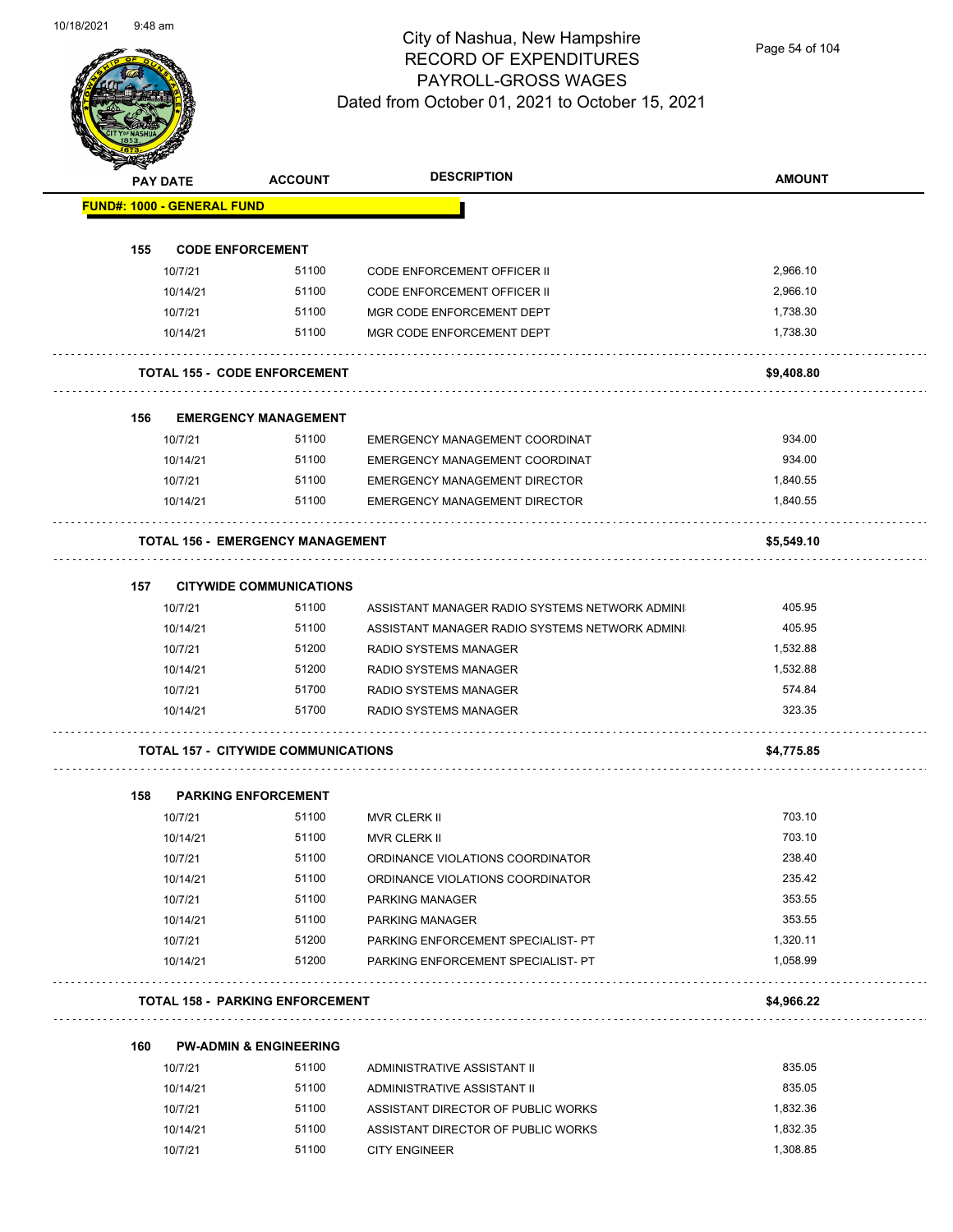

| <b>PAY DATE</b>                   | <b>ACCOUNT</b>                     | <b>DESCRIPTION</b>             | <b>AMOUNT</b> |
|-----------------------------------|------------------------------------|--------------------------------|---------------|
| <b>FUND#: 1000 - GENERAL FUND</b> |                                    |                                |               |
| 160                               | <b>PW-ADMIN &amp; ENGINEERING</b>  |                                |               |
| 10/14/21                          | 51100                              | <b>CITY ENGINEER</b>           | 1,308.85      |
| 10/7/21                           | 51100                              | <b>CITY SURVEYOR</b>           | 1,321.05      |
| 10/14/21                          | 51100                              | <b>CITY SURVEYOR</b>           | 1,321.06      |
| 10/7/21                           | 51100                              | <b>DEPUTY CITY ENGINEER</b>    | 828.25        |
| 10/14/21                          | 51100                              | <b>DEPUTY CITY ENGINEER</b>    | 828.25        |
| 10/7/21                           | 51100                              | DIRECTOR PUBLIC WORKS          | 2,004.15      |
| 10/14/21                          | 51100                              | DIRECTOR PUBLIC WORKS          | 2,004.15      |
| 10/7/21                           | 51100                              | DIVISION OPERATIONS MANAGER    | 1,607.00      |
| 10/14/21                          | 51100                              | DIVISION OPERATIONS MANAGER    | 1,566.83      |
| 10/7/21                           | 51100                              | DPW CONTRACT ADMINISTRATOR     | 391.80        |
| 10/14/21                          | 51100                              | DPW CONTRACT ADMINISTRATOR     | 391.80        |
| 10/7/21                           | 51100                              | <b>ENGINEERING INSPECTOR</b>   | 2,199.65      |
| 10/14/21                          | 51100                              | <b>ENGINEERING INSPECTOR</b>   | 2,199.66      |
| 10/7/21                           | 51100                              | <b>EXECUTIVE ASSISTANT</b>     | 858.95        |
| 10/14/21                          | 51100                              | <b>EXECUTIVE ASSISTANT</b>     | 858.95        |
| 10/7/21                           | 51100                              | <b>GIS SPECIALIST</b>          | 537.80        |
| 10/14/21                          | 51100                              | <b>GIS SPECIALIST</b>          | 537.80        |
| 10/7/21                           | 51100                              | PUBLIC RELATIONS ADMINISTRATOR | 797.60        |
| 10/14/21                          | 51100                              | PUBLIC RELATIONS ADMINISTRATOR | 797.60        |
| 10/7/21                           | 51100                              | <b>SENIOR STAFF ENGINEER</b>   | 1,989.45      |
| 10/14/21                          | 51100                              | <b>SENIOR STAFF ENGINEER</b>   | 1,989.44      |
| 10/7/21                           | 51100                              | SENIOR TRAFFIC ENGINEER        | 1,840.54      |
| 10/14/21                          | 51100                              | SENIOR TRAFFIC ENGINEER        | 1,840.55      |
| 10/7/21                           | 51100                              | <b>STAFF ENGINEER</b>          | 1,258.90      |
| 10/14/21                          | 51100                              | <b>STAFF ENGINEER</b>          | 1,258.90      |
| 10/7/21                           | 51100                              | STREET CONSTRUCTION ENGINEER   | 1,533.80      |
| 10/14/21                          | 51100                              | STREET CONSTRUCTION ENGINEER   | 1,533.80      |
| 10/7/21                           | 51300                              | <b>ENGINEERING INSPECTOR</b>   | 40.83         |
|                                   | TOTAL 160 - PW-ADMIN & ENGINEERING |                                | \$42,291.07   |

| 161 | <b>STREETS</b> |       |                                |          |
|-----|----------------|-------|--------------------------------|----------|
|     | 10/7/21        | 51100 | ADMINISTRATIVE ASSISTANT II    | 864.70   |
|     | 10/14/21       | 51100 | ADMINISTRATIVE ASSISTANT II    | 864.70   |
|     | 10/7/21        | 51100 | AUTO MECH 1ST CLASS NIGHTS     | 4,660.80 |
|     | 10/14/21       | 51100 | AUTO MECH 1ST CLASS NIGHTS     | 4,660.80 |
|     | 10/7/21        | 51100 | AUTO MECH 2ND CLASS            | 2,120.81 |
|     | 10/14/21       | 51100 | AUTO MECH 2ND CLASS            | 2,120.80 |
|     | 10/7/21        | 51100 | AUTO MECHANIC 1ST CLASS        | 3,495.60 |
|     | 10/14/21       | 51100 | AUTO MECHANIC 1ST CLASS        | 3.473.76 |
|     | 10/7/21        | 51100 | EQUIP OPR STREET REPAIR        | 6,050.52 |
|     | 10/14/21       | 51100 | <b>EQUIP OPR STREET REPAIR</b> | 6.034.52 |
|     | 10/7/21        | 51100 | FLEET MAINTENANCE FOREMAN      | 1.391.90 |
|     | 10/14/21       | 51100 | FLEET MAINTENANCE FOREMAN      | 1.391.90 |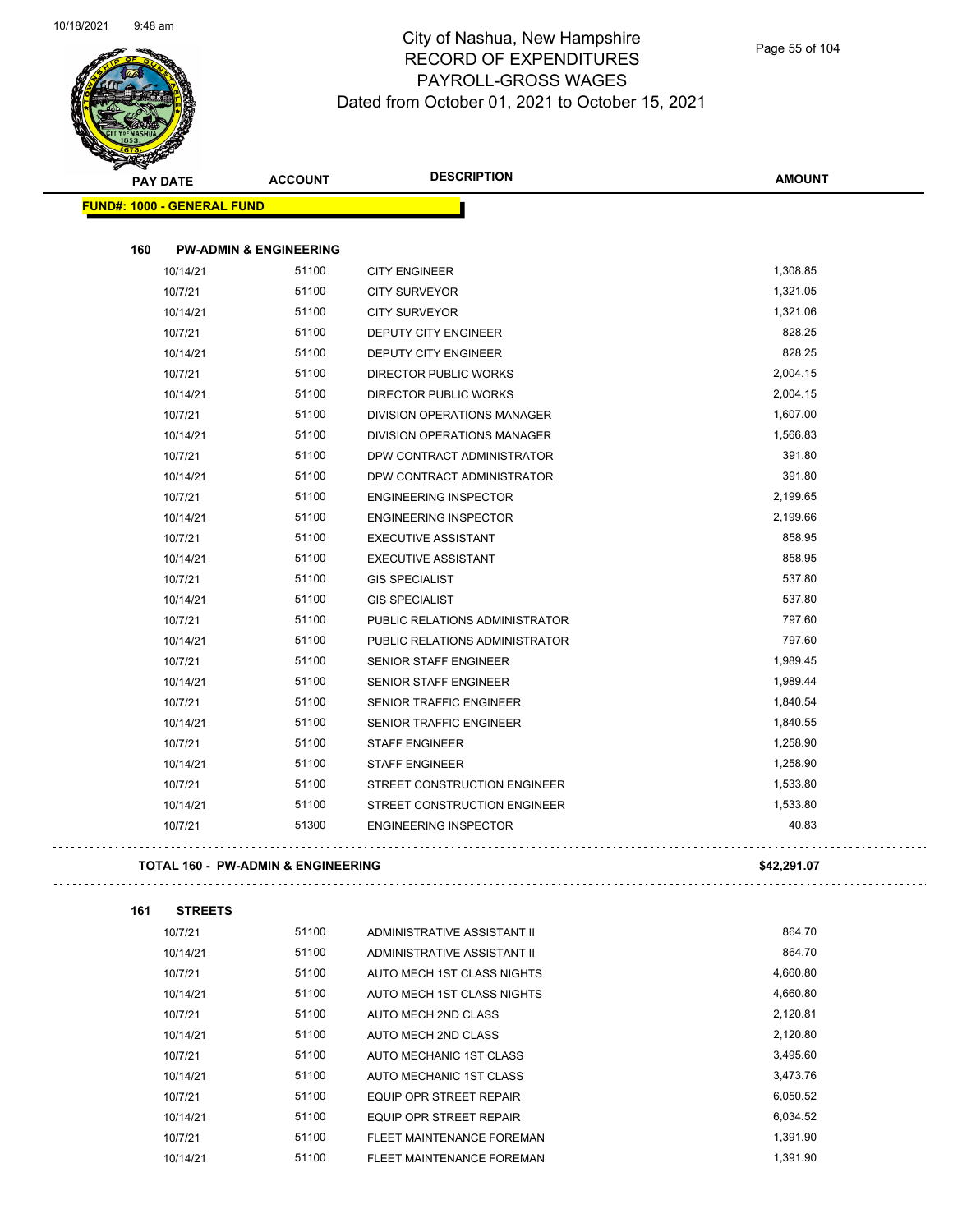

Page 56 of 104

| <b>PAY DATE</b>                   | <b>ACCOUNT</b>    | <b>DESCRIPTION</b>                | <b>AMOUNT</b> |
|-----------------------------------|-------------------|-----------------------------------|---------------|
| <b>FUND#: 1000 - GENERAL FUND</b> |                   |                                   |               |
|                                   |                   |                                   |               |
| 161                               | <b>STREETS</b>    |                                   |               |
|                                   | 51100<br>10/7/21  | FLEET MANAGER STREET DEPT         | 1,251.60      |
|                                   | 51100<br>10/14/21 | FLEET MANAGER STREET DEPT         | 1,251.60      |
|                                   | 51100<br>10/7/21  | FOREMAN LABOR STREET              | 1,391.90      |
|                                   | 51100<br>10/14/21 | FOREMAN LABOR STREET              | 1,391.90      |
|                                   | 51100<br>10/7/21  | <b>MASON PIPELAYER</b>            | 3,043.20      |
|                                   | 51100<br>10/14/21 | <b>MASON PIPELAYER</b>            | 3,043.20      |
|                                   | 51100<br>10/7/21  | OPERATIONS SUPERVISOR             | 1,173.10      |
|                                   | 51100<br>10/14/21 | OPERATIONS SUPERVISOR             | 1,173.10      |
|                                   | 51100<br>10/7/21  | <b>SIGN MAINTENANCE</b>           | 2,019.20      |
|                                   | 51100<br>10/14/21 | <b>SIGN MAINTENANCE</b>           | 2,019.20      |
|                                   | 51100<br>10/7/21  | STOREKEEPER PWD                   | 1,080.20      |
|                                   | 51100<br>10/14/21 | STOREKEEPER PWD                   | 1,080.20      |
|                                   | 51100<br>10/7/21  | <b>STREET FOREMAN</b>             | 2,783.80      |
|                                   | 51100<br>10/14/21 | <b>STREET FOREMAN</b>             | 2,783.80      |
|                                   | 51100<br>10/7/21  | SUPERINTENDENT OF STREETS         | 2,045.05      |
|                                   | 51100<br>10/14/21 | SUPERINTENDENT OF STREETS         | 2,045.05      |
|                                   | 51100<br>10/7/21  | <b>TRAFFIC FOREMAN</b>            | 1,419.75      |
|                                   | 51100<br>10/14/21 | <b>TRAFFIC FOREMAN</b>            | 1,419.75      |
|                                   | 51100<br>10/7/21  | <b>TRAFFIC TECHNICIAN I</b>       | 2,544.35      |
|                                   | 51100<br>10/14/21 | <b>TRAFFIC TECHNICIAN I</b>       | 2,551.90      |
|                                   | 51100<br>10/7/21  | <b>TRUCK DRIVER STREET REPAIR</b> | 13,772.48     |
|                                   | 51100<br>10/14/21 | TRUCK DRIVER STREET REPAIR        | 13,820.06     |
|                                   | 51100<br>10/7/21  | <b>WELDER FIRST CLASS</b>         | 1,152.80      |
|                                   | 51100<br>10/14/21 | <b>WELDER FIRST CLASS</b>         | 1,152.80      |
|                                   | 51300<br>10/7/21  | <b>MASON PIPELAYER</b>            | 233.46        |
|                                   | 51300<br>10/14/21 | <b>MASON PIPELAYER</b>            | 38.91         |
|                                   | 51300<br>10/14/21 | <b>SIGN MAINTENANCE</b>           | 344.69        |
|                                   | 51300<br>10/7/21  | STOREKEEPER PWD                   | 20.25         |
|                                   | 51300<br>10/14/21 | STOREKEEPER PWD                   | 10.13         |
|                                   | 51300<br>10/7/21  | TRAFFIC TECHNICIAN I              | 319.41        |
|                                   | 51300<br>10/14/21 | <b>TRAFFIC TECHNICIAN I</b>       | 457.57        |
|                                   | 51300<br>10/7/21  | TRUCK DRIVER STREET REPAIR        | 36.39         |
| 10/7/21                           | 51600             | AUTO MECHANIC 1ST CLASS           | 800.00        |
|                                   | 51600<br>10/14/21 | <b>TRAFFIC TECHNICIAN I</b>       | 400.00        |
|                                   |                   |                                   |               |

### **TOTAL 161 - STREETS \$107,201.61**

 $\Box$  .

**166 PARKING OPERATIONS**

| 10/7/21  | 51100 | PARKING MAINTENANCE    | 1.426.92 |
|----------|-------|------------------------|----------|
| 10/14/21 | 51100 | PARKING MAINTENANCE    | 1.426.95 |
| 10/7/21  | 51100 | <b>PARKING MANAGER</b> | 1.060.65 |
| 10/14/21 | 51100 | <b>PARKING MANAGER</b> | 1.060.65 |
| 10/7/21  | 51200 | PARKING MAINTENANCE    | 481.24   |
| 10/14/21 | 51200 | PARKING MAINTENANCE    | 335.54   |
|          |       |                        |          |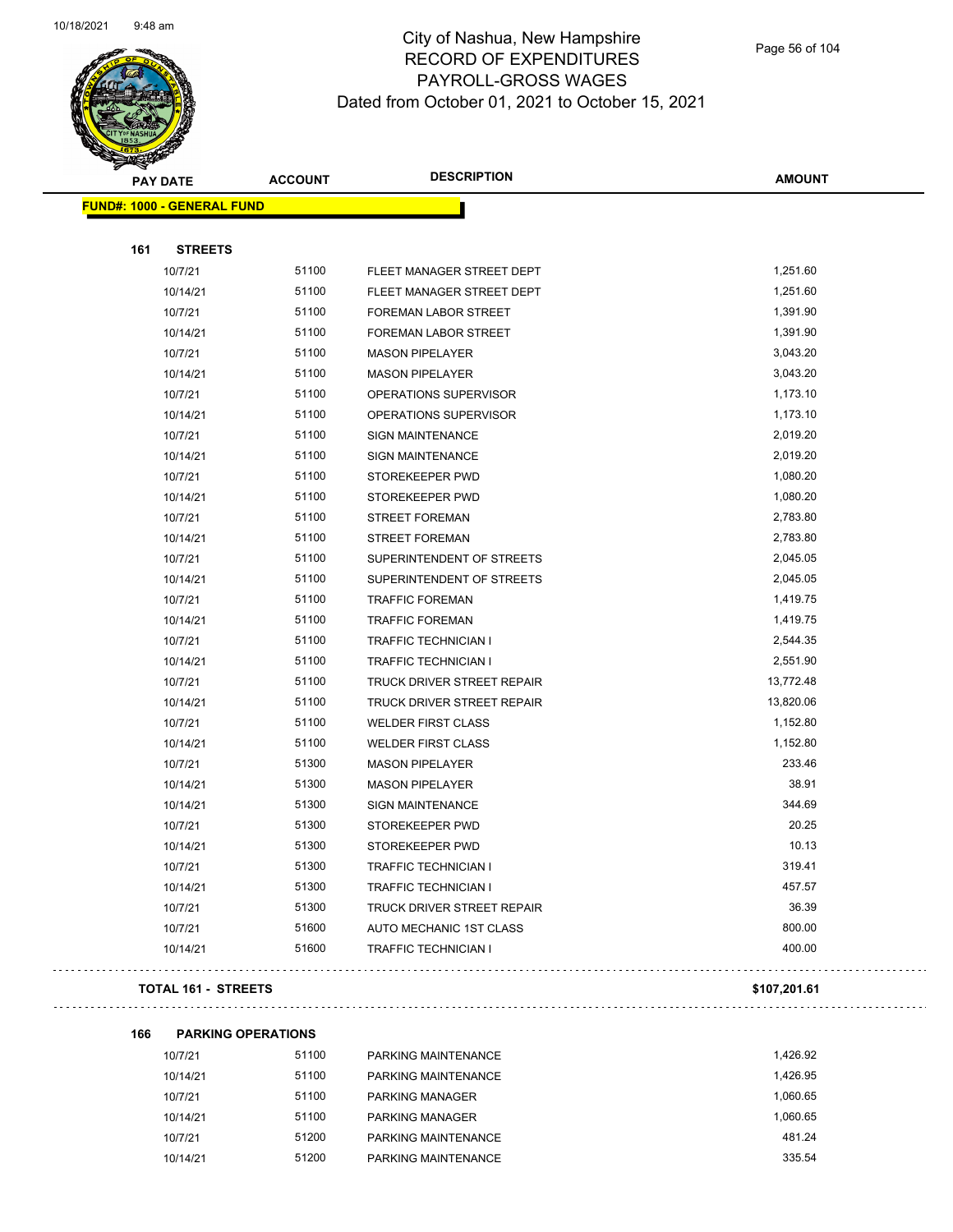

Page 57 of 104

| <b>RESERVED</b> |                                   |                                             |                                  |               |
|-----------------|-----------------------------------|---------------------------------------------|----------------------------------|---------------|
|                 | <b>PAY DATE</b>                   | <b>ACCOUNT</b>                              | <b>DESCRIPTION</b>               | <b>AMOUNT</b> |
|                 | <b>FUND#: 1000 - GENERAL FUND</b> |                                             |                                  |               |
| 166             |                                   | <b>PARKING OPERATIONS</b>                   |                                  |               |
|                 | 10/7/21                           | 51300                                       | PARKING MAINTENANCE              | 74.29         |
|                 | 10/14/21                          | 51300                                       | PARKING MAINTENANCE              | 47.28         |
|                 |                                   |                                             |                                  |               |
|                 |                                   | <b>TOTAL 166 - PARKING OPERATIONS</b>       |                                  | \$5,913.52    |
| 170             |                                   | <b>HYDROELECTRIC OPERATIONS</b>             |                                  |               |
|                 | 9/30/21                           | 55118                                       | TELEPHONE-CELLULAR               | 50.00         |
|                 |                                   | <b>TOTAL 170 - HYDROELECTRIC OPERATIONS</b> |                                  | \$50.00       |
| 171             |                                   | <b>COMMUNITY SERVICES</b>                   |                                  |               |
|                 | 10/7/21                           | 51100                                       | DIRECTOR HEALTH AND COMM SVS     | 2,325.45      |
|                 | 10/14/21                          | 51100                                       | DIRECTOR HEALTH AND COMM SVS     | 2,325.45      |
|                 | 10/7/21                           | 51100                                       | <b>HEALTH PROMOTION SPEC</b>     | 1,090.70      |
|                 | 10/14/21                          | 51100                                       | <b>HEALTH PROMOTION SPEC</b>     | 1,090.70      |
|                 | 10/7/21                           | 51750                                       | <b>EPIDEMIOLOGIST</b>            | 84.94         |
|                 | 9/25/21                           | 55118                                       | TELEPHONE-CELLULAR               | (12.50)       |
|                 |                                   |                                             |                                  |               |
|                 |                                   | <b>TOTAL 171 - COMMUNITY SERVICES</b>       |                                  | \$6,904.74    |
| 172             |                                   | <b>COMMUNITY HEALTH</b>                     |                                  |               |
|                 | 10/7/21                           | 51100                                       | ADMINISTRATIVE ASSISTANT III     | 892.13        |
|                 | 10/14/21                          | 51100                                       | ADMINISTRATIVE ASSISTANT III     | 945.30        |
|                 | 10/7/21                           | 51100                                       | <b>BILINGUAL OUTREACH WORKER</b> | 1,034.94      |
|                 | 10/14/21                          | 51100                                       | <b>BILINGUAL OUTREACH WORKER</b> | 1,034.95      |
|                 | 10/7/21                           | 51100                                       | CHIEF PUBLIC HEALTH NURSE        | 1,840.55      |
|                 | 10/14/21                          | 51100                                       | CHIEF PUBLIC HEALTH NURSE        | 1,840.55      |
|                 | 10/7/21                           | 51100                                       | PUB HEALTH NURSE                 | 4,092.20      |
|                 | 10/14/21                          | 51100                                       | PUB HEALTH NURSE                 | 4,092.20      |
|                 | 10/7/21                           | 51300                                       | BILINGUAL OUTREACH WORKER        | 48.51         |
|                 | 10/14/21                          | 51300                                       | BILINGUAL OUTREACH WORKER        | 19.41         |
|                 | 10/7/21                           | 51412                                       | NURSE PER DIEM                   | 375.73        |
|                 | 10/14/21                          | 51412                                       | <b>NURSE PER DIEM</b>            | 492.12        |
|                 |                                   | <b>TOTAL 172 - COMMUNITY HEALTH</b>         |                                  | \$16,708.59   |
| 173             |                                   | <b>ENVIRONMENTAL HEALTH</b>                 |                                  |               |
|                 | 10/7/21                           | 51100                                       | DEP HEALTH OFFICER/LAB DIRECTOR  | 1,386.90      |
|                 | 10/14/21                          | 51100                                       | DEP HEALTH OFFICER/LAB DIRECTOR  | 1,386.90      |
|                 |                                   | 51100                                       |                                  | 2,937.79      |
|                 | 10/7/21                           | 51100                                       | ENVIRONMENTAL HEALTH SPEC        | 2,937.80      |
|                 | 10/14/21                          |                                             | ENVIRONMENTAL HEALTH SPEC        |               |
|                 | 10/7/21                           | 51100                                       | ENVIRONMENTAL TECH OFFICE MGR    | 1,124.80      |

10/14/21 51100 ENVIRONMENTAL TECH OFFICE MGR 1,124.80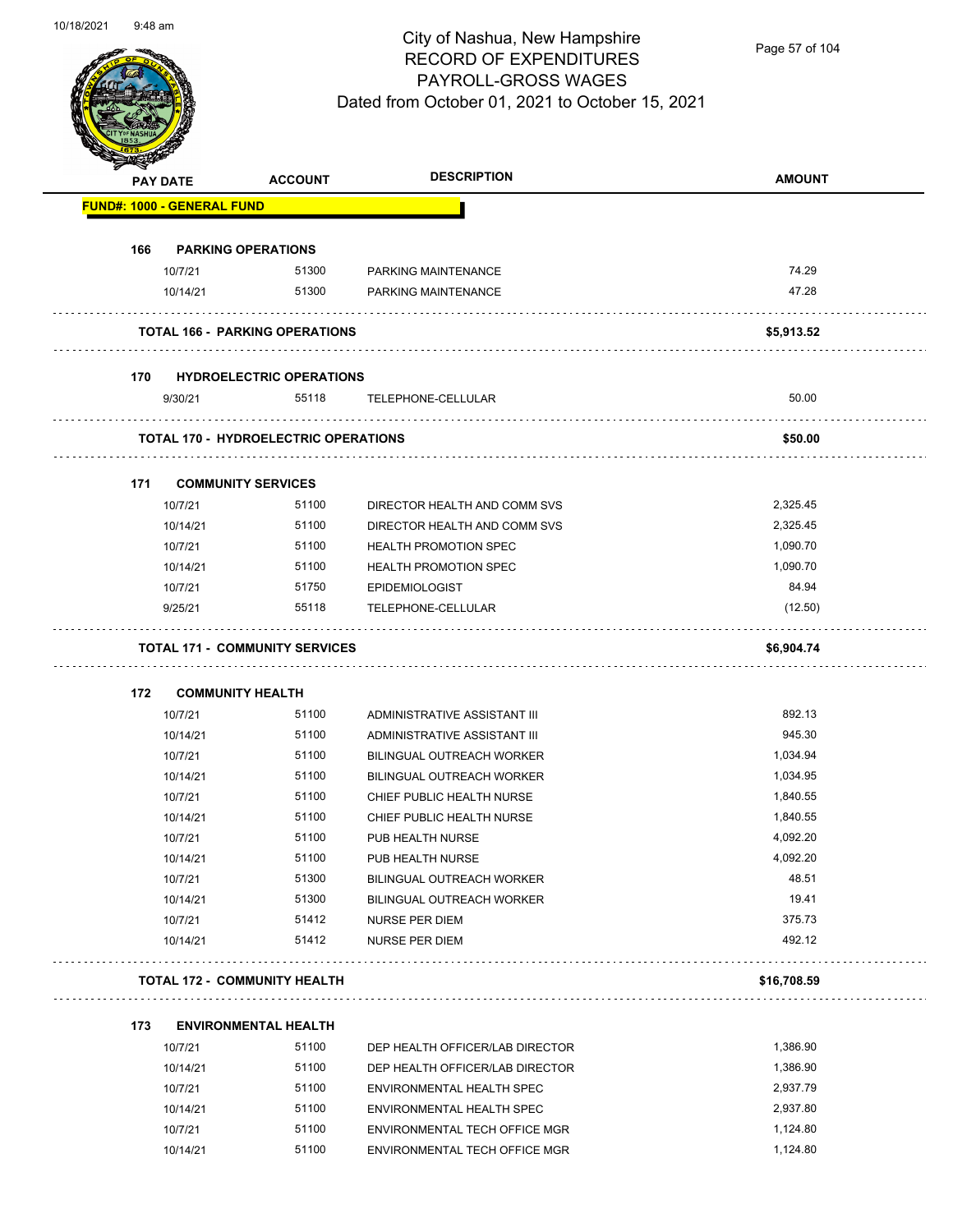

Page 58 of 104

|     | <b>PAY DATE</b>                   | <b>ACCOUNT</b>                          | <b>DESCRIPTION</b>               | <b>AMOUNT</b> |
|-----|-----------------------------------|-----------------------------------------|----------------------------------|---------------|
|     | <b>FUND#: 1000 - GENERAL FUND</b> |                                         |                                  |               |
|     |                                   |                                         |                                  |               |
| 173 |                                   | <b>ENVIRONMENTAL HEALTH</b>             |                                  |               |
|     | 10/7/21                           | 51100                                   | MANAGER ENVIRONMENTAL HEALTH     | 1,738.30      |
|     | 10/14/21                          | 51100                                   | MANAGER ENVIRONMENTAL HEALTH     | 1,738.30      |
|     | 10/7/21                           | 51300                                   | ENVIRONMENTAL HEALTH SPEC        | 8.33          |
|     | 10/14/21                          | 51300                                   | <b>ENVIRONMENTAL HEALTH SPEC</b> | 119.02        |
|     |                                   | <b>TOTAL 173 - ENVIRONMENTAL HEALTH</b> |                                  | \$14,502.94   |
| 174 |                                   | <b>WELFARE ADMINISTRATION</b>           |                                  |               |
|     | 10/7/21                           | 51100                                   | CASE TECHNICIAN WELFARE          | 2,878.45      |
|     | 10/14/21                          | 51100                                   | CASE TECHNICIAN WELFARE          | 2,878.46      |
|     | 10/7/21                           | 51100                                   | <b>INTAKE WORKER</b>             | 950.75        |
|     | 10/14/21                          | 51100                                   | <b>INTAKE WORKER</b>             | 950.75        |
|     | 10/7/21                           | 51100                                   | SENIOR CASE TECHNICIAN           | 1,134.36      |
|     | 10/14/21                          | 51100                                   | SENIOR CASE TECHNICIAN           | 1,134.35      |
|     | 10/7/21                           | 51100                                   | <b>WELFARE OFFICER</b>           | 1,840.55      |
|     | 10/14/21                          | 51100                                   | <b>WELFARE OFFICER</b>           | 1,840.55      |
| 177 |                                   | <b>PARKS &amp; RECREATION</b>           |                                  |               |
|     | 10/7/21                           | 51100                                   | ADMINISTRATIVE ASSISTANT II      | 903.85        |
|     | 10/14/21                          | 51100                                   | ADMINISTRATIVE ASSISTANT II      | 903.85        |
|     | 10/14/21                          | 51100                                   | DIVISION OPERATIONS MANAGER      | 40.18         |
|     | 10/7/21                           | 51100                                   | EQUIPMENT OPERATOR, PARKS        | 1,060.40      |
|     | 10/14/21                          | 51100                                   | <b>EQUIPMENT OPERATOR, PARKS</b> | 1,060.40      |
|     | 10/7/21                           | 51100                                   | FOREMAN LABOR PARK               | 4,175.70      |
|     | 10/14/21                          | 51100                                   | <b>FOREMAN LABOR PARK</b>        | 4,175.70      |
|     | 10/7/21                           | 51100                                   | <b>GROUNDSKEEPER MAINTENANCE</b> | 7,874.06      |
|     | 10/14/21                          | 51100                                   | GROUNDSKEEPER MAINTENANCE        | 7,710.80      |
|     | 10/7/21                           | 51100                                   | <b>GROUNDSMAN I</b>              | 6,364.40      |
|     | 10/14/21                          | 51100                                   | <b>GROUNDSMAN I</b>              | 6,453.14      |
|     | 10/7/21                           | 51100                                   | <b>GROUNDSMAN II</b>             | 954.80        |
|     | 10/14/21                          | 51100                                   | <b>GROUNDSMAN II</b>             | 954.80        |
|     | 10/7/21                           | 51100                                   | <b>LEAD GROUNDSMAN</b>           | 2,390.43      |
|     | 10/14/21                          | 51100                                   | <b>LEAD GROUNDSMAN</b>           | 2,144.81      |
|     | 10/7/21                           | 51100                                   | PROGRAM COORDINATOR              | 410.80        |
|     | 10/14/21                          | 51100                                   | PROGRAM COORDINATOR              | 410.80        |
|     | 10/7/21                           | 51100                                   | RECREATION PROGRAM MANAGER       | 1,223.20      |
|     | 10/14/21                          | 51100                                   | RECREATION PROGRAM MANAGER       | 1,223.20      |
|     | 10/7/21                           | 51100                                   | STELLOS STADIUM ATTENDANT        | 1,060.40      |
|     | 10/14/21                          | 51100                                   | STELLOS STADIUM ATTENDANT        | 1,053.77      |
|     | 10/7/21                           | 51100                                   | SUPERINTENDENT OF PARKS RECR     | 2,117.50      |
|     | 10/14/21                          | 51100                                   | SUPERINTENDENT OF PARKS RECR     | 2,117.50      |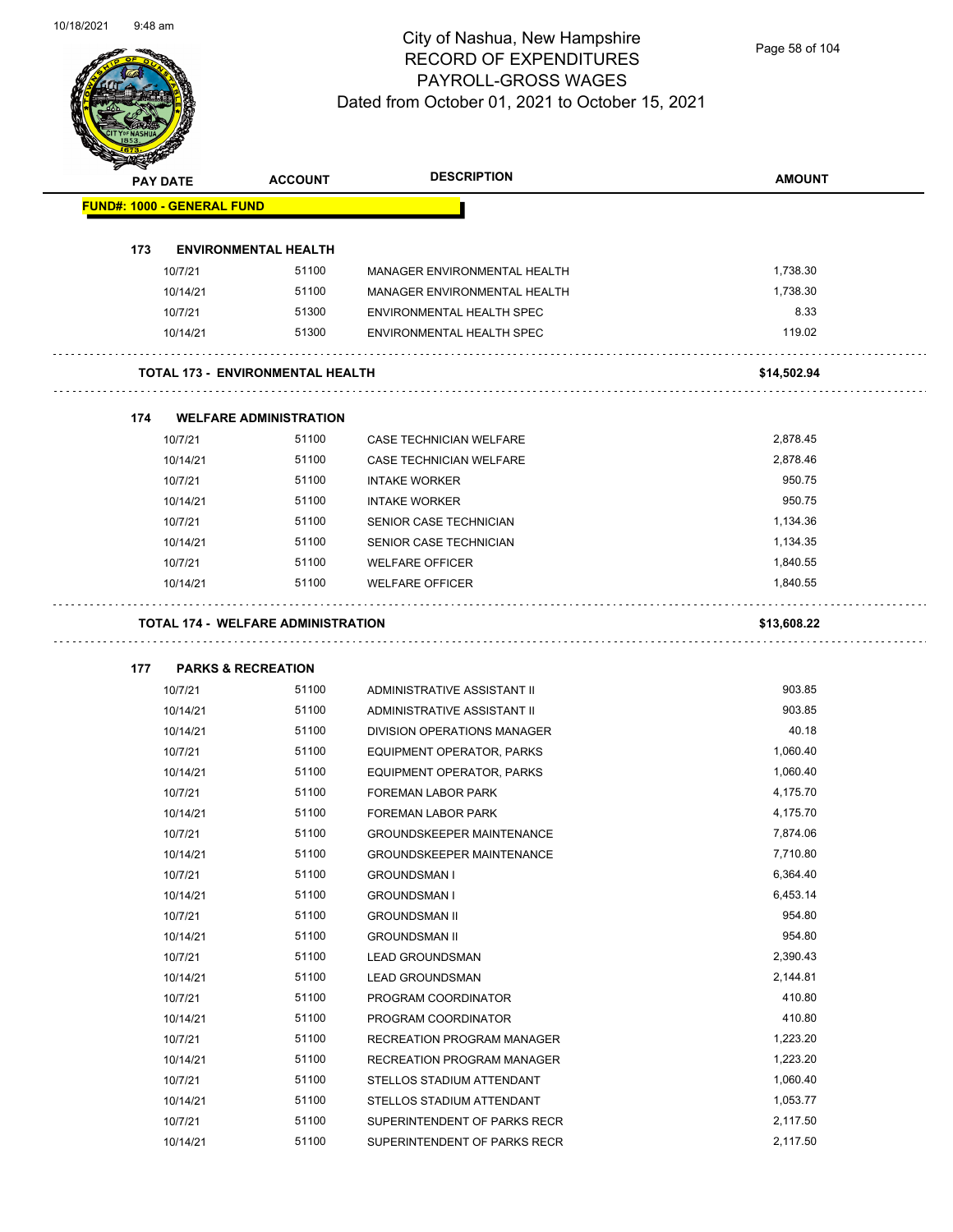

Page 59 of 104

| <b>PAY DATE</b>                           | <b>ACCOUNT</b> | <b>DESCRIPTION</b>                          | <b>AMOUNT</b> |
|-------------------------------------------|----------------|---------------------------------------------|---------------|
| <b>FUND#: 1000 - GENERAL FUND</b>         |                |                                             |               |
|                                           |                |                                             |               |
| 177<br><b>PARKS &amp; RECREATION</b>      |                |                                             |               |
| 10/7/21                                   | 51300          | <b>FOREMAN LABOR PARK</b>                   | 574.19        |
| 10/14/21                                  | 51300          | FOREMAN LABOR PARK                          | 782.98        |
| 10/7/21                                   | 51300          | <b>GROUNDSKEEPER MAINTENANCE</b>            | 791.92        |
| 10/14/21                                  | 51300          | <b>GROUNDSKEEPER MAINTENANCE</b>            | 178.16        |
| 10/7/21                                   | 51300          | <b>GROUNDSMAN I</b>                         | 482.48        |
| 10/14/21                                  | 51300          | <b>GROUNDSMAN I</b>                         | 277.05        |
| 10/7/21                                   | 51300          | <b>GROUNDSMAN II</b>                        | 256.75        |
| 10/14/21                                  | 51300          | <b>GROUNDSMAN II</b>                        | 220.07        |
| 10/7/21                                   | 51300          | <b>LEAD GROUNDSMAN</b>                      | 542.37        |
| 10/14/21                                  | 51300          | <b>LEAD GROUNDSMAN</b>                      | 542.38        |
| 10/7/21                                   | 51300          | STELLOS STADIUM ATTENDANT                   | 1,022.25      |
| 10/14/21                                  | 51300          | STELLOS STADIUM ATTENDANT                   | 1,022.27      |
| 10/7/21                                   | 51420          | <b>GAME OFFICIALS</b>                       | 50.00         |
| 10/14/21                                  | 51420          | <b>GAME OFFICIALS</b>                       | 150.00        |
| 10/14/21                                  | 51420          | <b>TICKETSELLER</b>                         | 100.00        |
| 10/14/21                                  | 51600          | <b>GROUNDSKEEPER MAINTENANCE</b>            | 1,200.00      |
|                                           |                |                                             |               |
| <b>TOTAL 177 - PARKS &amp; RECREATION</b> |                |                                             | \$64,977.36   |
|                                           |                |                                             |               |
| 179<br><b>LIBRARY</b>                     |                |                                             |               |
| 10/7/21                                   | 51100          | ASSISTANT DIRECTOR LIBRARY                  | 1,738.30      |
| 10/14/21                                  | 51100          | ASSISTANT DIRECTOR LIBRARY                  | 1,738.30      |
| 10/7/21                                   | 51100          | ASSISTANT LIBRARIAN CIRCULATIO              | 1,144.96      |
| 10/14/21                                  | 51100          | ASSISTANT LIBRARIAN CIRCULATIO              | 1,144.95      |
| 10/7/21                                   | 51100          | ASSISTANT LIBRARIAN PROGRAMMING & MARKETING | 923.10        |
| 10/14/21                                  | 51100          | ASSISTANT LIBRARIAN PROGRAMMING & MARKETING | 923.10        |
| 10/7/21                                   | 51100          | <b>DIRECTOR LIBRARY</b>                     | 2,290.45      |
| 10/14/21                                  | 51100          | <b>DIRECTOR LIBRARY</b>                     | 2,290.45      |
| 10/7/21                                   | 51100          | EXECUTIVE ASST OFFICE MANAGER               | 1,039.85      |
| 10/14/21                                  | 51100          | EXECUTIVE ASST OFFICE MANAGER               | 1,039.84      |
| 10/7/21                                   | 51100          | IT COORDINATOR                              | 1,128.09      |
| 10/14/21                                  | 51100          | IT COORDINATOR                              | 1,128.09      |
| 10/7/21                                   | 51100          | <b>JANITOR</b>                              | 634.66        |
| 10/14/21                                  | 51100          | <b>JANITOR</b>                              | 591.03        |
| 10/7/21                                   | 51100          | <b>LIBRARIAN CIRCULATION</b>                | 1,281.50      |
| 10/14/21                                  | 51100          | <b>LIBRARIAN CIRCULATION</b>                | 1,281.51      |
| 10/7/21                                   | 51100          | LIBRARIAN PROGRAMMING & MARKETING           | 1,281.52      |
| 10/14/21                                  | 51100          | LIBRARIAN PROGRAMMING & MARKETING           | 1,281.50      |
| 10/7/21                                   | 51100          | <b>LIBRARIAN TECH SERVICES</b>              | 1,281.51      |
| 10/14/21                                  | 51100          | <b>LIBRARIAN TECH SERVICES</b>              | 1,281.50      |
| 10/7/21                                   | 51100          | LIBRARIAN YOUTH SERVICES                    | 2,263.39      |
| 10/14/21                                  | 51100          | LIBRARIAN YOUTH SERVICES                    | 1,883.82      |
| 10/7/21                                   | 51100          | LIBRARY ASSISTANT CIRCULATION               | 7,216.80      |

10/14/21 51100 LIBRARY ASSISTANT CIRCULATION 7,216.80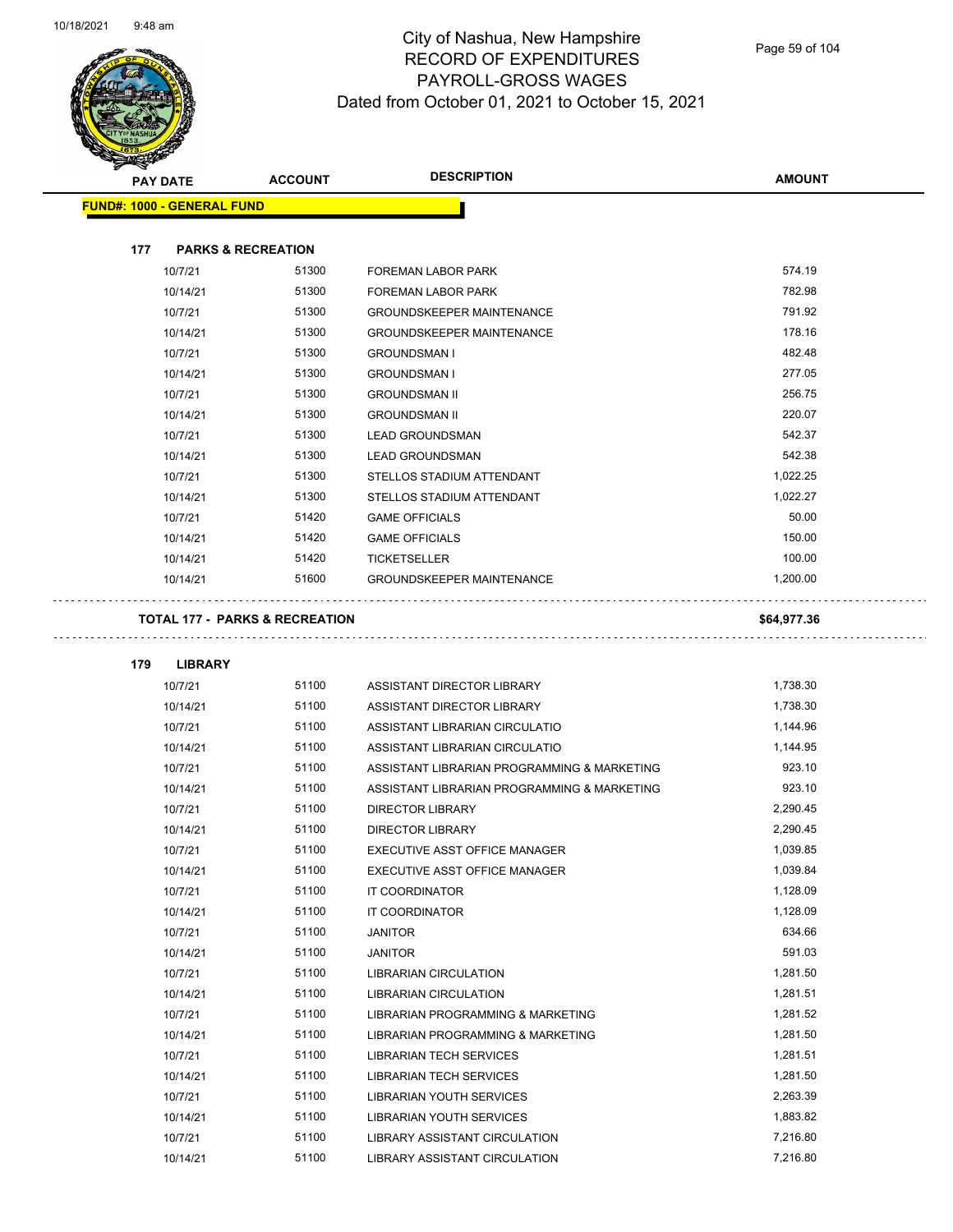

| <b>PAY DATE</b> |                                   | <b>ACCOUNT</b> | <b>DESCRIPTION</b>                          | AMOUNT   |
|-----------------|-----------------------------------|----------------|---------------------------------------------|----------|
|                 | <b>FUND#: 1000 - GENERAL FUND</b> |                |                                             |          |
|                 |                                   |                |                                             |          |
| 179             | <b>LIBRARY</b>                    |                |                                             |          |
|                 | 10/7/21                           | 51100          | LIBRARY ASSISTANT MEDIA SERVIC              | 863.74   |
|                 | 10/14/21                          | 51100          | LIBRARY ASSISTANT MEDIA SERVIC              | 863.75   |
|                 | 10/7/21                           | 51100          | LIBRARY ASSISTANT TECH SVS                  | 943.01   |
|                 | 10/14/21                          | 51100          | LIBRARY ASSISTANT TECH SVS                  | 943.00   |
|                 | 10/7/21                           | 51100          | LIBRARY ASSISTANT YOUTH SERVIC              | 863.75   |
|                 | 10/14/21                          | 51100          | LIBRARY ASSISTANT YOUTH SERVIC              | 863.75   |
|                 | 10/7/21                           | 51100          | <b>MAINTENANCE SUPV</b>                     | 1,062.25 |
|                 | 10/14/21                          | 51100          | <b>MAINTENANCE SUPV</b>                     | 1,062.25 |
|                 | 10/7/21                           | 51100          | PAGE & COLLECTION COORDINATOR               | 976.90   |
|                 | 10/14/21                          | 51100          | PAGE & COLLECTION COORDINATOR               | 976.90   |
|                 | 10/7/21                           | 51100          | REFERENCE LIBRARIAN ADULT SERV              | 4,985.30 |
|                 | 10/14/21                          | 51100          | REFERENCE LIBRARIAN ADULT SERV              | 5,018.14 |
|                 | 10/7/21                           | 51100          | REFERENCE LIBRARIAN TECH SVS                | 1,085.00 |
|                 | 10/14/21                          | 51100          | REFERENCE LIBRARIAN TECH SVS                | 1,085.00 |
|                 | 10/7/21                           | 51100          | <b>SECURITY LIBRARY</b>                     | 729.35   |
|                 | 10/14/21                          | 51100          | <b>SECURITY LIBRARY</b>                     | 711.12   |
|                 | 10/7/21                           | 51100          | SUPERVISOR YOUTH SERVICES                   | 1,051.30 |
|                 | 10/14/21                          | 51100          | SUPERVISOR YOUTH SERVICES                   | 1,051.30 |
|                 | 10/7/21                           | 51200          | <b>GRAPHIC DESIGNER LIBRARY</b>             | 327.82   |
|                 | 10/14/21                          | 51200          | <b>GRAPHIC DESIGNER LIBRARY</b>             | 322.35   |
|                 | 10/7/21                           | 51200          | <b>JANITOR</b>                              | 331.80   |
|                 | 10/14/21                          | 51200          | <b>JANITOR</b>                              | 323.70   |
|                 | 10/7/21                           | 51200          | LIBRARY ASSISTANT YOUTH SERVIC              | 539.80   |
|                 | 10/14/21                          | 51200          | LIBRARY ASSISTANT YOUTH SERVIC              | 539.80   |
|                 | 10/7/21                           | 51200          | <b>SECURITY LIBRARY</b>                     | 394.75   |
|                 | 10/14/21                          | 51200          | <b>SECURITY LIBRARY</b>                     | 394.75   |
|                 | 10/14/21                          | 51300          | ASSISTANT LIBRARIAN PROGRAMMING & MARKETING | 112.50   |
|                 | 10/14/21                          | 51300          | IT COORDINATOR                              | 84.60    |
|                 | 10/14/21                          | 51300          | <b>JANITOR</b>                              | 65.45    |
|                 | 10/7/21                           | 51300          | LIBRARIAN CIRCULATION                       | 144.17   |
|                 | 10/14/21                          | 51300          | <b>LIBRARIAN CIRCULATION</b>                | 144.17   |
|                 | 10/7/21                           | 51300          | LIBRARY ASSISTANT CIRCULATION               | 179.10   |
|                 | 10/14/21                          | 51300          | LIBRARY ASSISTANT CIRCULATION               | 179.10   |
|                 | 10/7/21                           | 51300          | LIBRARY ASSISTANT YOUTH SERVIC              | 105.27   |
|                 | 10/14/21                          | 51300          | LIBRARY ASSISTANT YOUTH SERVIC              | 105.27   |
|                 | 10/7/21                           | 51300          | REFERENCE LIBRARIAN ADULT SERV              | 228.84   |
|                 | 10/14/21                          | 51300          | REFERENCE LIBRARIAN ADULT SERV              | 228.84   |
|                 | 10/7/21                           | 51300          | <b>SECURITY LIBRARY</b>                     | 109.40   |
|                 | 10/14/21                          | 51300          | <b>SECURITY LIBRARY</b>                     | 109.40   |
|                 | 10/7/21                           | 51300          | SUPERVISOR YOUTH SERVICES                   | 137.99   |
|                 | 10/14/21                          | 51300          | SUPERVISOR YOUTH SERVICES                   | 137.99   |
|                 |                                   |                |                                             |          |

### **TOTAL 179 - LIBRARY \$74,407.69**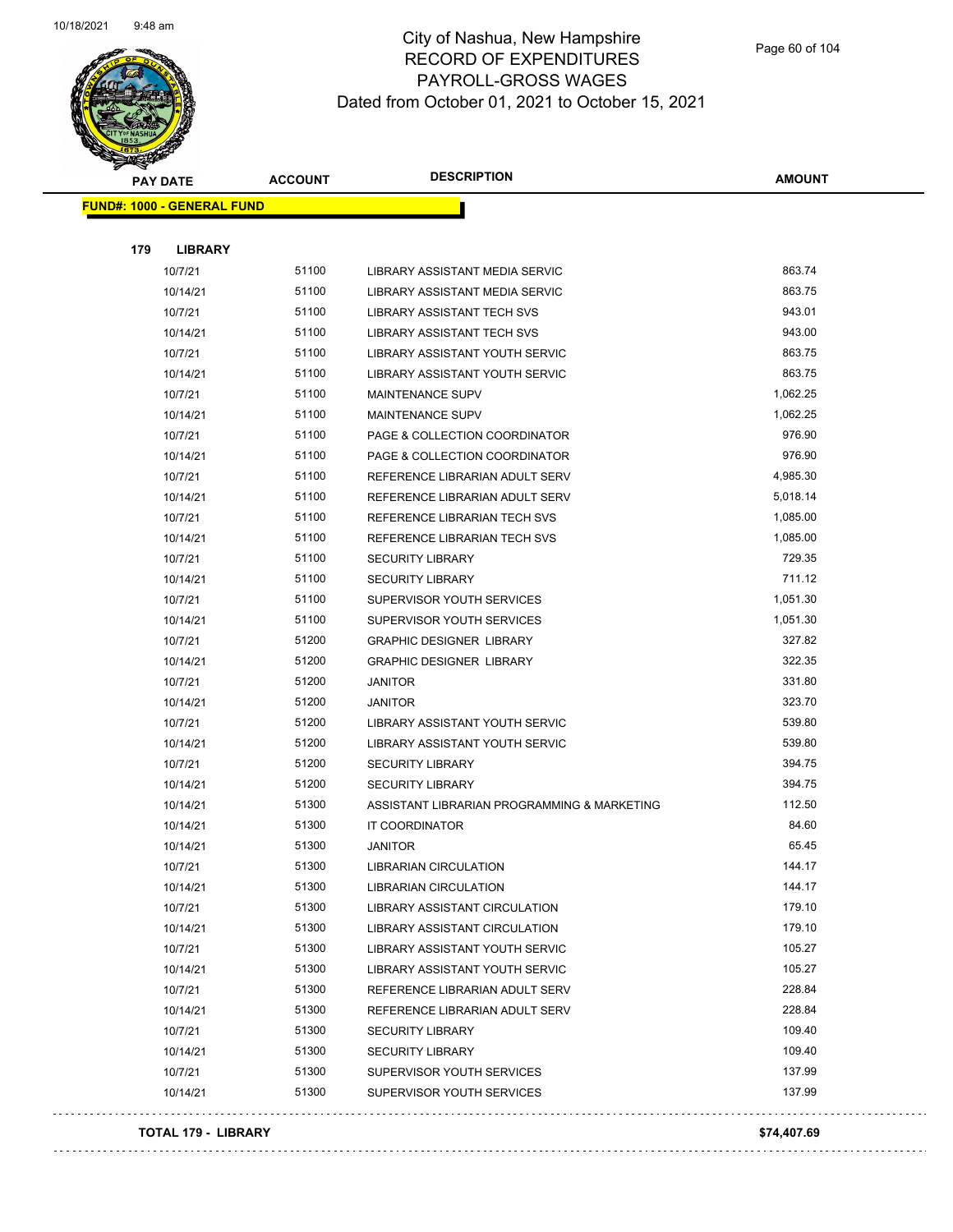

Page 61 of 104

|     | <b>PAY DATE</b>                   | <b>ACCOUNT</b>                           | <b>DESCRIPTION</b>             | <b>AMOUNT</b>      |
|-----|-----------------------------------|------------------------------------------|--------------------------------|--------------------|
|     | <b>FUND#: 1000 - GENERAL FUND</b> |                                          |                                |                    |
| 181 |                                   | <b>COMMUNITY DEVELOPMENT</b>             |                                |                    |
|     | 10/7/21                           | 51100                                    | ADMINISTRATIVE ASSISTANT II    | 835.05             |
|     | 10/14/21                          | 51100                                    | ADMINISTRATIVE ASSISTANT II    | 835.05             |
|     | 10/7/21                           | 51100                                    | DIRECTOR COMMUNITY DEVELOPMENT | 2,515.40           |
|     | 10/14/21                          | 51100                                    | DIRECTOR COMMUNITY DEVELOPMENT | 2,515.40           |
|     | 10/7/21                           | 51100                                    | TRANSPORTATION ANALYST         | 1,354.30           |
|     | 10/14/21                          | 51100                                    | <b>TRANSPORTATION ANALYST</b>  | 1,354.30           |
|     | 10/7/21                           | 51100                                    | <b>WATERWAYS MANAGER</b>       | 1,738.30           |
|     | 10/14/21                          | 51100                                    | <b>WATERWAYS MANAGER</b>       | 1,738.30           |
|     | 10/7/21                           | 51200                                    | ADMINISTRATIVE ASSISTANT I     | 412.68             |
|     | 10/14/21                          | 51200                                    | ADMINISTRATIVE ASSISTANT I     | 412.68             |
|     | 10/7/21                           | 51400                                    | <b>INTERN</b>                  | 100.00             |
|     | 10/14/21                          | 51400                                    | <b>INTERN</b>                  | 100.00             |
|     | 9/30/21                           | 55118                                    | TELEPHONE-CELLULAR             | (1,354.00)         |
|     |                                   | <b>TOTAL 181 - COMMUNITY DEVELOPMENT</b> |                                | \$12,557.46        |
|     |                                   |                                          |                                |                    |
| 182 |                                   | <b>PLANNING AND ZONING</b>               |                                |                    |
|     | 10/7/21                           | 51100                                    | DEPARTMENT COORDINATOR         | 1,101.80           |
|     | 10/14/21                          | 51100                                    | DEPARTMENT COORDINATOR         | 1,101.80           |
|     | 10/7/21                           | 51100                                    | DEPUTY PLANNING MANAGER        | 3,006.50           |
|     | 10/14/21                          | 51100                                    | DEPUTY PLANNING MANAGER        | 3,006.50           |
|     | 10/7/21                           | 51100                                    | MANAGER PLANNING DEPT          | 1,957.60           |
|     | 10/14/21                          | 51100                                    | MANAGER PLANNING DEPT          | 1,957.60           |
|     | 10/7/21                           | 51100                                    | <b>PLANNER I</b>               | 2,015.60           |
|     | 10/14/21                          | 51100                                    | <b>PLANNER I</b>               | 2,015.60<br>882.00 |
|     | 10/7/21                           | 51100                                    | ZONING COORDINATOR             |                    |
|     | 10/14/21                          | 51100                                    | ZONING COORDINATOR             | 882.00             |
|     | 10/7/21                           | 53428                                    | <b>STENOGRAPHIC SERVICES</b>   | 625.00             |
|     |                                   | TOTAL 182 - PLANNING AND ZONING          |                                | \$18,552.00        |
| 183 |                                   | <b>ECONOMIC DEVELOPMENT</b>              |                                |                    |
|     | 10/7/21                           | 51100                                    | <b>ECONOMIC DEV DIRECTOR</b>   | 2,465.75           |
|     | 10/14/21                          | 51100                                    | <b>ECONOMIC DEV DIRECTOR</b>   | 2,465.75           |
|     | 10/7/21                           | 51100                                    | OED COORDINATOR                | 605.95             |
|     | 10/14/21                          | 51100                                    | OED COORDINATOR                | 605.96             |
|     | 10/14/21                          | 51300                                    | OED COORDINATOR                | 11.37              |
|     |                                   | <b>TOTAL 183 - ECONOMIC DEVELOPMENT</b>  |                                | \$6,154.78         |
| 191 | <b>SCHOOL</b>                     |                                          |                                |                    |
|     |                                   | 51100                                    | 21 CENTURY ASST COORDINATOR    | 4,392.30           |
|     | 6/30/21                           |                                          |                                |                    |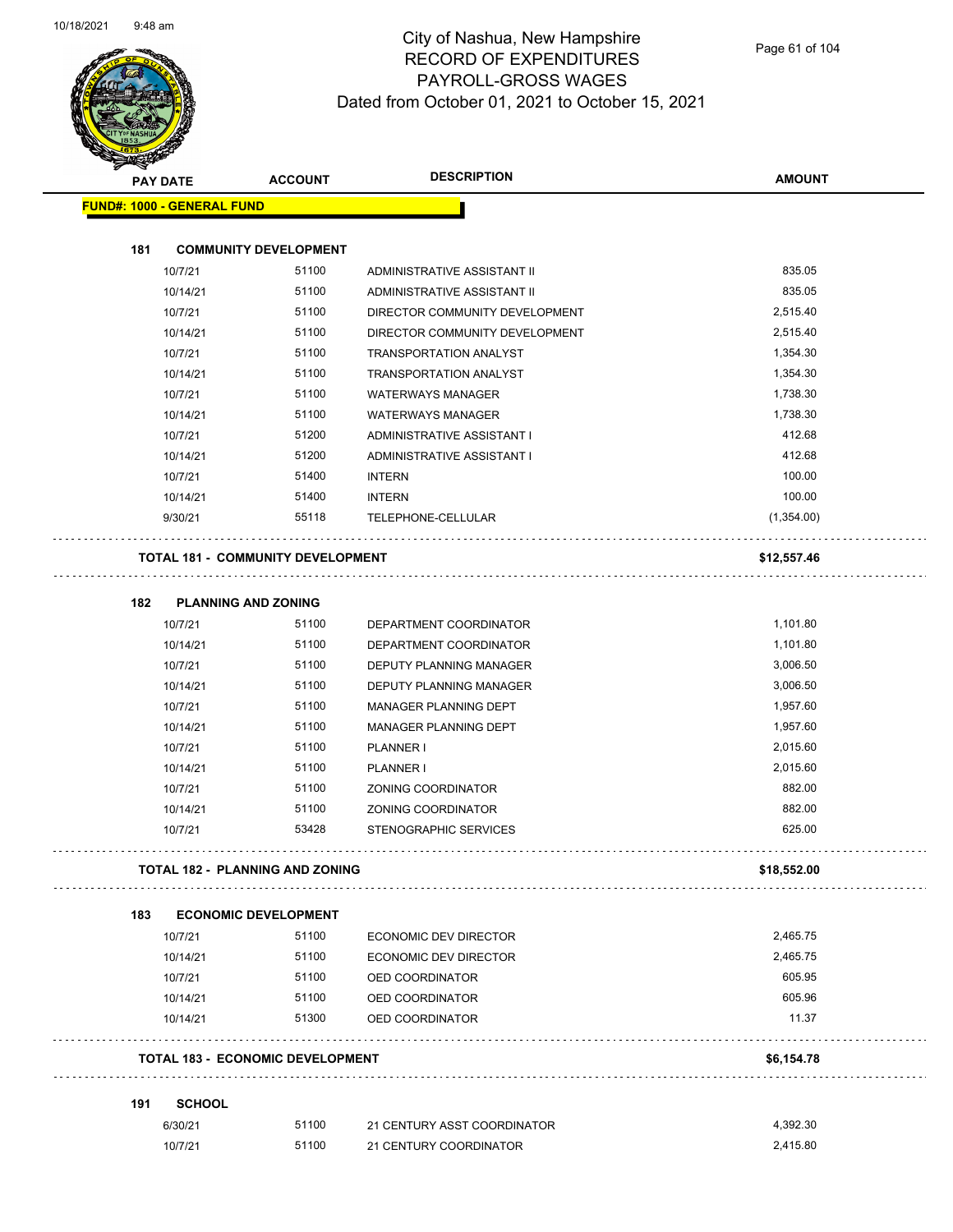

**AMOUNT**

| <b>FUND#: 1000 - GENERAL FUND</b> |       |                                |           |
|-----------------------------------|-------|--------------------------------|-----------|
|                                   |       |                                |           |
| 191<br><b>SCHOOL</b>              |       |                                |           |
| 6/30/21                           | 51100 | 21 CENTURY ELEM MFAM RES COORD | 11,600.40 |
| 10/7/21                           | 51100 | <b>7PAR CTE NHN</b>            | 453.09    |
| 10/14/21                          | 51100 | <b>7PAR CTE NHN</b>            | 449.52    |
| 10/7/21                           | 51100 | ASSISTANT DIRECTOR BUSINESS    | 3,201.20  |
| 10/7/21                           | 51100 | ASSISTANT PRINCIPAL AMH        | 1,437.50  |
| 10/7/21                           | 51100 | ASSISTANT PRINCIPAL BIC        | 3,278.20  |
| 10/7/21                           | 51100 | ASSISTANT PRINCIPAL BIR        | 3,115.40  |
| 10/7/21                           | 51100 | ASSISTANT PRINCIPAL BRO        | 2,875.00  |
| 10/7/21                           | 51100 | ASSISTANT PRINCIPAL CHARL      | 2,875.00  |
| 10/7/21                           | 51100 | ASSISTANT PRINCIPAL DR CRSP    | 1,461.50  |
| 10/7/21                           | 51100 | ASSISTANT PRINCIPAL ELM        | 6,961.50  |
| 10/7/21                           | 51100 | ASSISTANT PRINCIPAL FES        | 2,971.20  |
| 10/7/21                           | 51100 | <b>ASSISTANT PRINCIPAL FMS</b> | 3,384.60  |
| 10/7/21                           | 51100 | ASSISTANT PRINCIPAL LEDGE      | 2,875.00  |
| 10/7/21                           | 51100 | ASSISTANT PRINCIPAL MDE        | 3,211.50  |
| 10/7/21                           | 51100 | ASSISTANT PRINCIPAL MTP        | 1,485.60  |
| 10/7/21                           | 51100 | ASSISTANT PRINCIPAL NHN        | 14,072.70 |
| 10/7/21                           | 51100 | ASSISTANT PRINCIPAL NHS        | 14,319.30 |
| 10/7/21                           | 51100 | ASSISTANT PRINCIPAL NSE        | 3,163.50  |
| 10/7/21                           | 51100 | ASSISTANT PRINCIPAL PMS        | 3,723.10  |
| 10/7/21                           | 51100 | ASSISTANT PRINCIPAL SHE        | 3,702.10  |
| 10/7/21                           | 51100 | ASSISTANT SUPERINTENDENT       | 9,245.51  |
| 10/7/21                           | 51100 | ASST DIRECTOR PLANT OPS        | 4,987.00  |
| 10/7/21                           | 51100 | <b>ASST DIRECTOR SPED</b>      | 6,285.80  |
| 10/7/21                           | 51100 | ASST SYSTEMS ADMIN FULL YEAR   | 17,681.20 |
| 10/7/21                           | 51100 | <b>ATTENDANCE OFFICER</b>      | 2,582.00  |
| 10/7/21                           | 51100 | BRENTWOOD COORDINATOR          | 2,888.90  |
| 10/7/21                           | 51100 | CAREER CENTER COORD NHS        | 1,596.10  |
| 10/7/21                           | 51100 | CHIEF OPERATING OFFICER        | 4,542.60  |
| 6/30/21                           | 51100 | <b>CLERICAL 21 CENTURY</b>     | 4,004.04  |
| 10/14/21                          | 51100 | CLERICAL 21 CENTURY            | 167.40    |
| 10/7/21                           | 51100 | CLERICAL ACADEMY NHN           | 3,143.31  |
| 10/14/21                          | 51100 | CLERICAL ACADEMY NHN           | 3,143.30  |
| 10/7/21                           | 51100 | CLERICAL ACADEMY NHS           | 3,162.92  |
| 10/14/21                          | 51100 | <b>CLERICAL ACADEMY NHS</b>    | 3,213.24  |
| 10/7/21                           | 51100 | CLERICAL ADULT ED NHN          | 382.23    |
| 10/14/21                          | 51100 | CLERICAL ADULT ED NHN          | 398.97    |
| 10/7/21                           | 51100 | <b>CLERICAL ASST SUPER SUP</b> | 1,567.78  |
| 10/14/21                          | 51100 | CLERICAL ASST SUPER SUP        | 1,543.46  |
| 10/7/21                           | 51100 | CLERICAL ATHLETIC NHN          | 803.01    |
| 10/14/21                          | 51100 | CLERICAL ATHLETIC NHN          | 780.39    |
| 10/7/21                           | 51100 | CLERICAL ATHLETIC NHS          | 760.90    |
| 10/14/21                          | 51100 | CLERICAL ATHLETIC NHS          | 760.90    |
| 10/7/21                           | 51100 | <b>CLERICAL BUSINESS</b>       | 3,132.06  |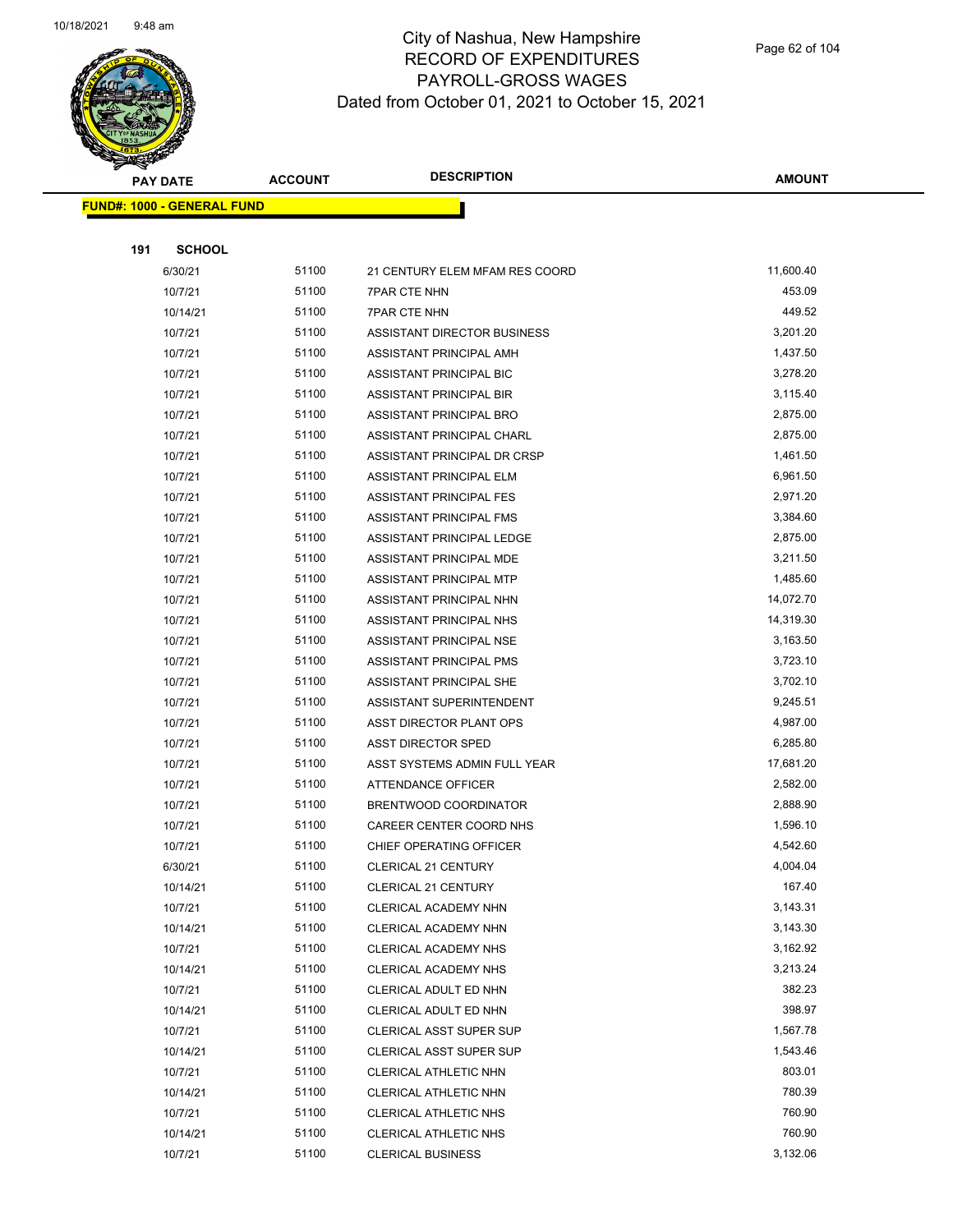

Page 63 of 104

| <b>PAY DATE</b>                   | <b>ACCOUNT</b> | <b>DESCRIPTION</b>              | <b>AMOUNT</b> |
|-----------------------------------|----------------|---------------------------------|---------------|
| <b>FUND#: 1000 - GENERAL FUND</b> |                |                                 |               |
|                                   |                |                                 |               |
| 191<br><b>SCHOOL</b>              |                |                                 |               |
| 10/14/21                          | 51100          | <b>CLERICAL BUSINESS</b>        | 3,126.47      |
| 10/7/21                           | 51100          | CLERICAL CHIEF OP OFFICER SUP   | 872.00        |
| 10/14/21                          | 51100          | CLERICAL CHIEF OP OFFICER SUP   | 866.55        |
| 10/7/21                           | 51100          | <b>CLERICAL CTE NHN</b>         | 704.10        |
| 10/14/21                          | 51100          | <b>CLERICAL CTE NHN</b>         | 723.40        |
| 10/7/21                           | 51100          | <b>CLERICAL CTE NHS</b>         | 723.40        |
| 10/14/21                          | 51100          | <b>CLERICAL CTE NHS</b>         | 723.40        |
| 10/7/21                           | 51100          | CLERICAL GUIDANCE ELM           | 723.39        |
| 10/14/21                          | 51100          | CLERICAL GUIDANCE ELM           | 723.40        |
| 10/7/21                           | 51100          | CLERICAL GUIDANCE NHN           | 2,025.07      |
| 10/14/21                          | 51100          | CLERICAL GUIDANCE NHN           | 1,522.90      |
| 10/7/21                           | 51100          | CLERICAL GUIDANCE NHS           | 1,484.30      |
| 10/14/21                          | 51100          | CLERICAL GUIDANCE NHS           | 1,465.01      |
| 10/7/21                           | 51100          | <b>CLERICAL HUMAN RESOURCES</b> | 1,883.50      |
| 10/14/21                          | 51100          | <b>CLERICAL HUMAN RESOURCES</b> | 1,816.41      |
| 10/7/21                           | 51100          | <b>CLERICAL PAYROLL SUP</b>     | 1,634.25      |
| 10/14/21                          | 51100          | <b>CLERICAL PAYROLL SUP</b>     | 1,634.25      |
| 10/7/21                           | 51100          | <b>CLERICAL PLANT OPS</b>       | 781.32        |
| 10/14/21                          | 51100          | <b>CLERICAL PLANT OPS</b>       | 797.25        |
| 10/7/21                           | 51100          | <b>CLERICAL PRINCIPAL AMH</b>   | 1,484.29      |
| 10/14/21                          | 51100          | CLERICAL PRINCIPAL AMH          | 1,484.30      |
| 10/7/21                           | 51100          | <b>CLERICAL PRINCIPAL BIC</b>   | 1,645.50      |
| 10/14/21                          | 51100          | <b>CLERICAL PRINCIPAL BIC</b>   | 1,645.50      |
| 10/7/21                           | 51100          | <b>CLERICAL PRINCIPAL BIR</b>   | 1,571.65      |
| 10/14/21                          | 51100          | <b>CLERICAL PRINCIPAL BIR</b>   | 1,571.65      |
| 10/7/21                           | 51100          | CLERICAL PRINCIPAL BRO          | 1,571.65      |
| 10/14/21                          | 51100          | <b>CLERICAL PRINCIPAL BRO</b>   | 1,576.46      |
| 10/7/21                           | 51100          | CLERICAL PRINCIPAL CHA          | 1,634.25      |
| 10/14/21                          | 51100          | CLERICAL PRINCIPAL CHA          | 1,612.99      |
| 10/7/21                           | 51100          | <b>CLERICAL PRINCIPAL DRC</b>   | 1,560.40      |
| 10/14/21                          | 51100          | CLERICAL PRINCIPAL DRC          | 1,560.40      |
| 10/7/21                           | 51100          | <b>CLERICAL PRINCIPAL ELM</b>   | 2,836.68      |
| 10/14/21                          | 51100          | <b>CLERICAL PRINCIPAL ELM</b>   | 2,858.75      |
| 10/7/21                           | 51100          | <b>CLERICAL PRINCIPAL FES</b>   | 1,597.90      |
| 10/14/21                          | 51100          | <b>CLERICAL PRINCIPAL FES</b>   | 1,592.32      |
| 10/7/21                           | 51100          | <b>CLERICAL PRINCIPAL FMS</b>   | 2,316.22      |
| 10/14/21                          | 51100          | <b>CLERICAL PRINCIPAL FMS</b>   | 2,321.30      |
| 10/7/21                           | 51100          | <b>CLERICAL PRINCIPAL LDG</b>   | 1,375.97      |
| 10/14/21                          | 51100          | CLERICAL PRINCIPAL LDG          | 1,375.97      |
| 10/7/21                           | 51100          | CLERICAL PRINCIPAL MDE          | 1,634.25      |
| 10/14/21                          | 51100          | CLERICAL PRINCIPAL MDE          | 1,634.25      |
| 10/7/21                           | 51100          | <b>CLERICAL PRINCIPAL MTP</b>   | 1,521.34      |
| 10/14/21                          | 51100          | <b>CLERICAL PRINCIPAL MTP</b>   | 1,560.40      |
| 10/7/21                           | 51100          | CLERICAL PRINCIPAL NHN          | 1,520.65      |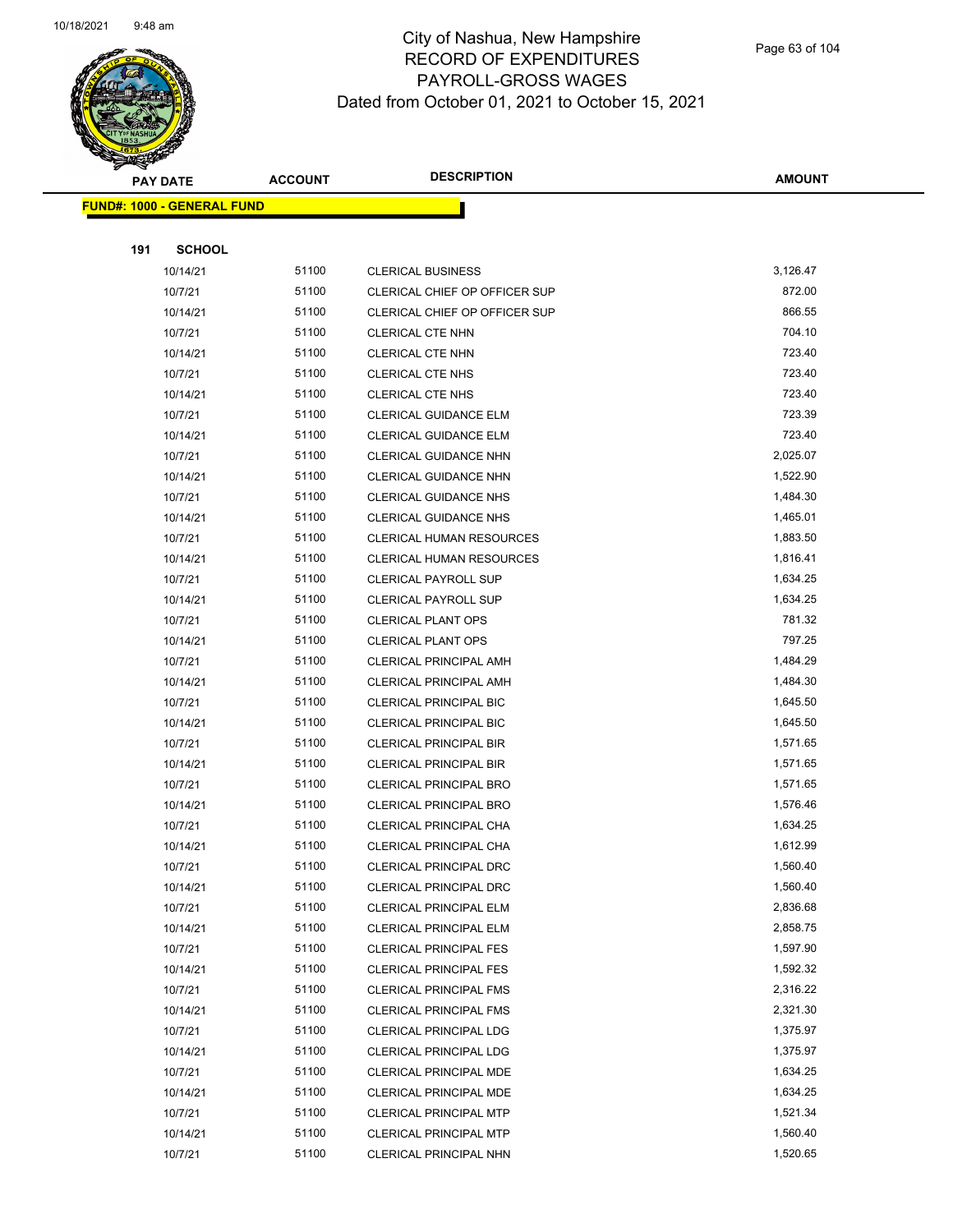

**AMOUNT**

|     | <b>FUND#: 1000 - GENERAL FUND</b> |       |                                  |          |
|-----|-----------------------------------|-------|----------------------------------|----------|
|     |                                   |       |                                  |          |
| 191 | <b>SCHOOL</b>                     | 51100 |                                  | 1,520.66 |
|     | 10/14/21                          | 51100 | <b>CLERICAL PRINCIPAL NHN</b>    | 1,469.83 |
|     | 10/7/21                           |       | <b>CLERICAL PRINCIPAL NHS</b>    |          |
|     | 10/14/21                          | 51100 | <b>CLERICAL PRINCIPAL NHS</b>    | 1,474.39 |
|     | 10/7/21                           | 51100 | <b>CLERICAL PRINCIPAL NSE</b>    | 1,577.31 |
|     | 10/14/21                          | 51100 | <b>CLERICAL PRINCIPAL NSE</b>    | 1,458.55 |
|     | 10/7/21                           | 51100 | <b>CLERICAL PRINCIPAL PMS</b>    | 2,202.85 |
|     | 10/14/21                          | 51100 | <b>CLERICAL PRINCIPAL PMS</b>    | 2,207.70 |
|     | 10/7/21                           | 51100 | <b>CLERICAL PRINCIPAL SHE</b>    | 1,609.15 |
|     | 10/14/21                          | 51100 | CLERICAL PRINCIPAL SHE           | 1,609.15 |
|     | 10/7/21                           | 51100 | CLERICAL RECEPTIONIST NHN        | 848.25   |
|     | 10/14/21                          | 51100 | CLERICAL RECEPTIONIST NHN        | 848.25   |
|     | 10/7/21                           | 51100 | CLERICAL RECEPTIONIST NHS        | 723.40   |
|     | 10/14/21                          | 51100 | CLERICAL RECEPTIONIST NHS        | 723.40   |
|     | 10/7/21                           | 51100 | <b>CLERICAL REGISTRAR NHN</b>    | 723.40   |
|     | 10/14/21                          | 51100 | <b>CLERICAL REGISTRAR NHN</b>    | 723.40   |
|     | 10/7/21                           | 51100 | CLERICAL SPECIAL ED NHN          | 740.60   |
|     | 10/14/21                          | 51100 | CLERICAL SPECIAL ED NHN          | 760.89   |
|     | 10/7/21                           | 51100 | CLERICAL SPECIAL ED NHS          | 1,464.74 |
|     | 10/14/21                          | 51100 | CLERICAL SPECIAL ED NHS          | 1,469.82 |
|     | 10/7/21                           | 51100 | CLERICAL SPECIAL ED SUP          | 1,441.97 |
|     | 10/14/21                          | 51100 | <b>CLERICAL SPECIAL ED SUP</b>   | 1,258.70 |
|     | 10/7/21                           | 51100 | <b>CLERICAL STUDENT SERV SUP</b> | 875.92   |
|     | 10/14/21                          | 51100 | CLERICAL STUDENT SERV SUP        | 875.92   |
|     | 10/7/21                           | 51100 | CLERICAL SUPERINTENDANT HRLY     | 715.36   |
|     | 10/14/21                          | 51100 | CLERICAL SUPERINTENDANT HRLY     | 737.20   |
|     | 10/7/21                           | 51100 | CLERICAL SUPERINTENDANT SUP      | 1,941.90 |
|     | 10/7/21                           | 51100 | <b>CUSTODIAN AMH</b>             | 752.80   |
|     | 10/14/21                          | 51100 | <b>CUSTODIAN AMH</b>             | 752.80   |
|     | 10/7/21                           | 51100 | <b>CUSTODIAN ASST HEAD ELM</b>   | 857.20   |
|     | 10/14/21                          | 51100 | <b>CUSTODIAN ASST HEAD ELM</b>   | 857.20   |
|     | 10/7/21                           | 51100 | CUSTODIAN ASST HEAD NHN          | 1,722.41 |
|     | 10/14/21                          | 51100 | <b>CUSTODIAN ASST HEAD NHN</b>   | 1,722.41 |
|     | 10/7/21                           | 51100 | <b>CUSTODIAN ASST HEAD NHS</b>   | 2,579.61 |
|     | 10/14/21                          | 51100 | <b>CUSTODIAN ASST HEAD NHS</b>   | 2,638.55 |
|     | 10/7/21                           | 51100 | <b>CUSTODIAN ASST HEAD PMS</b>   | 857.20   |
|     | 10/14/21                          | 51100 | <b>CUSTODIAN ASST HEAD PMS</b>   | 857.20   |
|     | 10/7/21                           | 51100 | <b>CUSTODIAN BIC</b>             | 1,468.00 |
|     | 10/14/21                          | 51100 | <b>CUSTODIAN BIC</b>             | 865.76   |
|     | 10/7/21                           | 51100 | <b>CUSTODIAN BIR</b>             | 1,505.60 |
|     | 10/14/21                          | 51100 | <b>CUSTODIAN BIR</b>             | 1,505.60 |
|     | 10/7/21                           | 51100 | <b>CUSTODIAN BRO</b>             | 752.80   |
|     | 10/14/21                          | 51100 | <b>CUSTODIAN BRO</b>             | 752.80   |
|     | 10/7/21                           | 51100 | <b>CUSTODIAN CHA</b>             | 1,505.60 |
|     | 10/14/21                          | 51100 | <b>CUSTODIAN CHA</b>             | 1,505.60 |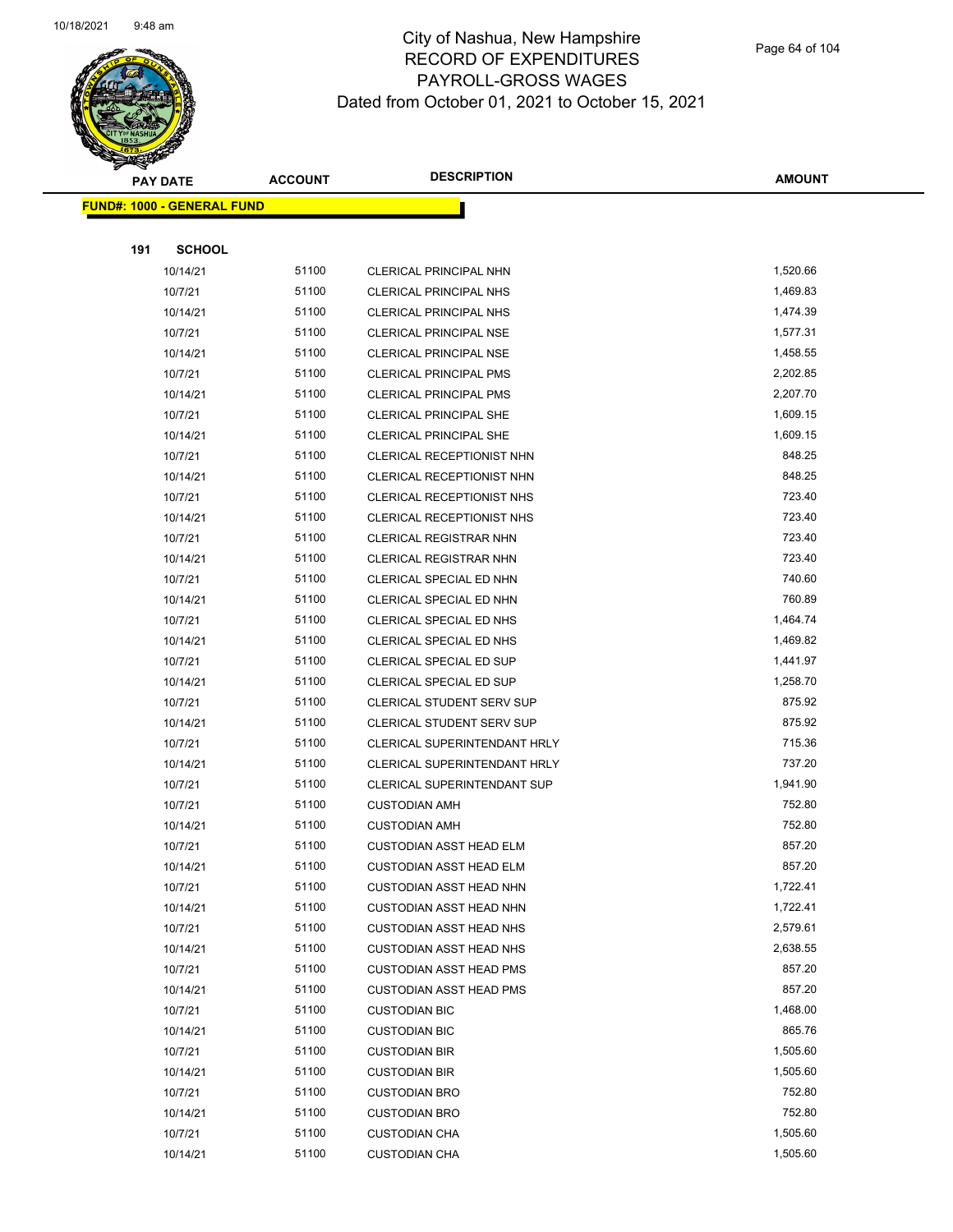

Page 65 of 104

|     | PAY DATE                          | <b>DESCRIPTION</b><br><b>ACCOUNT</b> | <b>AMOUNT</b>             |          |
|-----|-----------------------------------|--------------------------------------|---------------------------|----------|
|     | <b>FUND#: 1000 - GENERAL FUND</b> |                                      |                           |          |
|     |                                   |                                      |                           |          |
| 191 | <b>SCHOOL</b>                     |                                      |                           |          |
|     | 10/7/21                           | 51100                                | <b>CUSTODIAN DRC</b>      | 1,505.60 |
|     | 10/14/21                          | 51100                                | <b>CUSTODIAN DRC</b>      | 1,505.60 |
|     | 10/7/21                           | 51100                                | <b>CUSTODIAN ELM</b>      | 5,291.60 |
|     | 10/14/21                          | 51100                                | <b>CUSTODIAN ELM</b>      | 5,291.60 |
|     | 10/7/21                           | 51100                                | <b>CUSTODIAN FES</b>      | 752.80   |
|     | 10/14/21                          | 51100                                | <b>CUSTODIAN FES</b>      | 1,488.88 |
|     | 10/7/21                           | 51100                                | <b>CUSTODIAN FMS</b>      | 3,142.95 |
|     | 10/14/21                          | 51100                                | <b>CUSTODIAN FMS</b>      | 3,011.20 |
|     | 10/7/21                           | 51100                                | <b>CUSTODIAN HEAD AMH</b> | 857.20   |
|     | 10/14/21                          | 51100                                | <b>CUSTODIAN HEAD AMH</b> | 857.20   |
|     | 10/7/21                           | 51100                                | <b>CUSTODIAN HEAD BIC</b> | 857.20   |
|     | 10/14/21                          | 51100                                | <b>CUSTODIAN HEAD BIC</b> | 857.20   |
|     | 10/7/21                           | 51100                                | <b>CUSTODIAN HEAD BIR</b> | 857.20   |
|     | 10/14/21                          | 51100                                | <b>CUSTODIAN HEAD BIR</b> | 857.20   |
|     | 10/7/21                           | 51100                                | <b>CUSTODIAN HEAD BRO</b> | 857.20   |
|     | 10/14/21                          | 51100                                | <b>CUSTODIAN HEAD BRO</b> | 857.20   |
|     | 10/7/21                           | 51100                                | <b>CUSTODIAN HEAD CHA</b> | 857.20   |
|     | 10/14/21                          | 51100                                | <b>CUSTODIAN HEAD CHA</b> | 857.20   |
|     | 10/7/21                           | 51100                                | <b>CUSTODIAN HEAD DRC</b> | 857.20   |
|     | 10/14/21                          | 51100                                | <b>CUSTODIAN HEAD DRC</b> | 857.20   |
|     | 10/7/21                           | 51100                                | <b>CUSTODIAN HEAD ELM</b> | 1,016.00 |
|     | 10/14/21                          | 51100                                | <b>CUSTODIAN HEAD ELM</b> | 1,016.00 |
|     | 10/7/21                           | 51100                                | <b>CUSTODIAN HEAD FES</b> | 857.20   |
|     | 10/14/21                          | 51100                                | <b>CUSTODIAN HEAD FES</b> | 857.20   |
|     | 10/7/21                           | 51100                                | <b>CUSTODIAN HEAD FMS</b> | 1,016.00 |
|     | 10/14/21                          | 51100                                | <b>CUSTODIAN HEAD FMS</b> | 1,016.00 |
|     | 10/7/21                           | 51100                                | <b>CUSTODIAN HEAD FPS</b> | 857.20   |
|     | 10/14/21                          | 51100                                | <b>CUSTODIAN HEAD FPS</b> | 857.20   |
|     | 10/7/21                           | 51100                                | <b>CUSTODIAN HEAD LDG</b> | 857.20   |
|     | 10/14/21                          | 51100                                | <b>CUSTODIAN HEAD LDG</b> | 857.20   |
|     | 10/7/21                           | 51100                                | <b>CUSTODIAN HEAD MDE</b> | 857.20   |
|     | 10/14/21                          | 51100                                | <b>CUSTODIAN HEAD MDE</b> | 857.20   |
|     | 10/7/21                           | 51100                                | <b>CUSTODIAN HEAD MTP</b> | 857.20   |
|     | 10/14/21                          | 51100                                | <b>CUSTODIAN HEAD MTP</b> | 857.20   |
|     | 10/7/21                           | 51100                                | <b>CUSTODIAN HEAD NHN</b> | 1,022.00 |
|     | 10/14/21                          | 51100                                | <b>CUSTODIAN HEAD NHN</b> | 1,022.00 |
|     | 10/7/21                           | 51100                                | <b>CUSTODIAN HEAD NHS</b> | 1,022.00 |
|     | 10/14/21                          | 51100                                | <b>CUSTODIAN HEAD NHS</b> | 1,022.00 |
|     | 10/7/21                           | 51100                                | <b>CUSTODIAN HEAD NSE</b> | 865.20   |
|     | 10/14/21                          | 51100                                | <b>CUSTODIAN HEAD NSE</b> | 865.20   |
|     | 10/7/21                           | 51100                                | <b>CUSTODIAN HEAD PMS</b> | 1,016.00 |
|     | 10/14/21                          | 51100                                | <b>CUSTODIAN HEAD PMS</b> | 1,016.00 |
|     | 10/7/21                           | 51100                                | <b>CUSTODIAN HEAD SHE</b> | 857.20   |
|     | 10/14/21                          | 51100                                | <b>CUSTODIAN HEAD SHE</b> | 857.20   |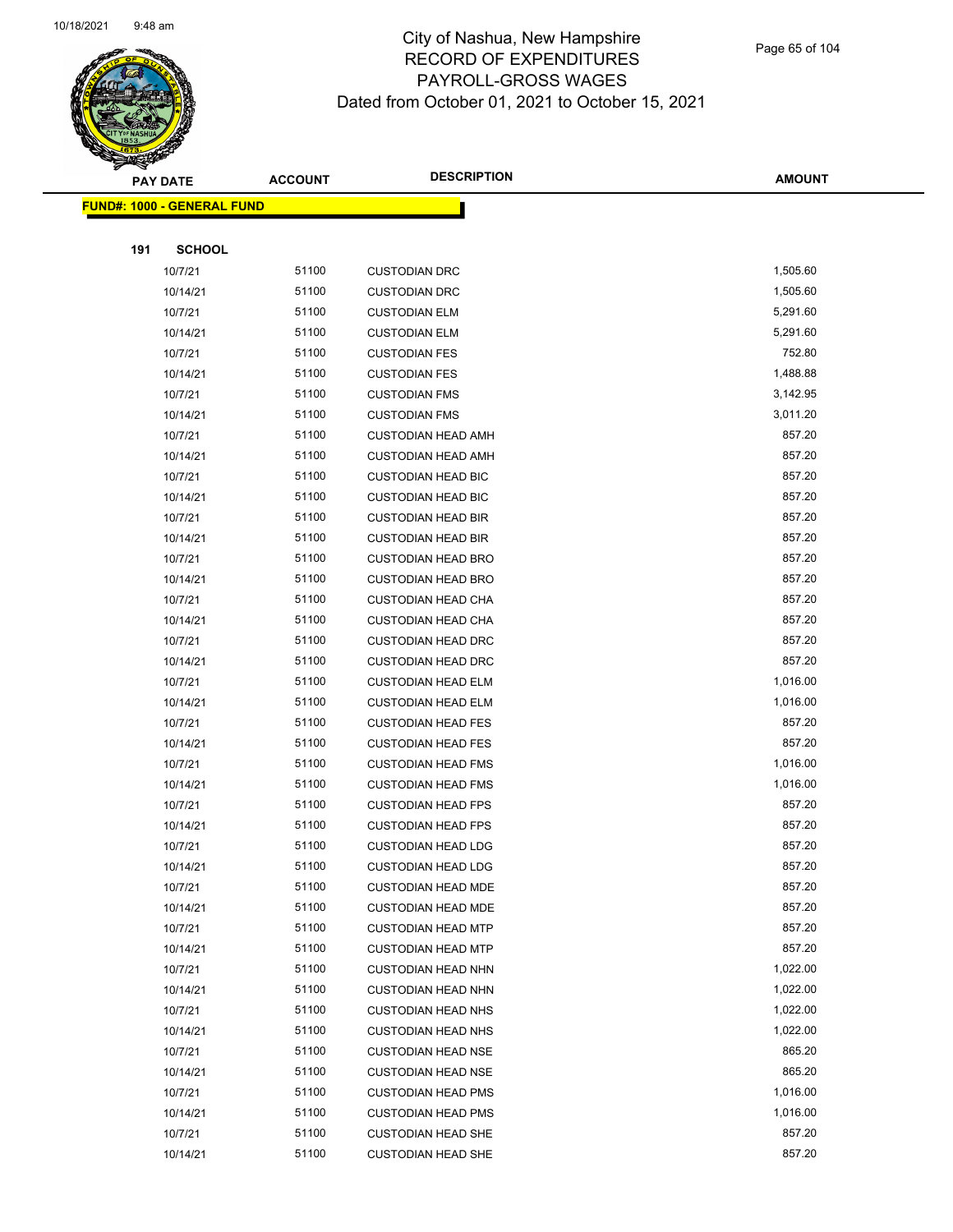

Page 66 of 104

|     | <b>PAY DATE</b>                    | <b>ACCOUNT</b> | <b>DESCRIPTION</b>              | <b>AMOUNT</b> |
|-----|------------------------------------|----------------|---------------------------------|---------------|
|     | <u> FUND#: 1000 - GENERAL FUND</u> |                |                                 |               |
|     |                                    |                |                                 |               |
| 191 | <b>SCHOOL</b>                      |                |                                 |               |
|     | 10/7/21                            | 51100          | <b>CUSTODIAN LDG</b>            | 933.48        |
|     | 10/14/21                           | 51100          | <b>CUSTODIAN LDG</b>            | 1,468.00      |
|     | 10/7/21                            | 51100          | <b>CUSTODIAN MDE</b>            | 701.04        |
|     | 10/14/21                           | 51100          | <b>CUSTODIAN MDE</b>            | 1,505.60      |
|     | 10/7/21                            | 51100          | <b>CUSTODIAN MTP</b>            | 1,505.60      |
|     | 10/14/21                           | 51100          | <b>CUSTODIAN MTP</b>            | 1,526.48      |
|     | 10/7/21                            | 51100          | <b>CUSTODIAN NHN</b>            | 10,615.73     |
|     | 10/14/21                           | 51100          | <b>CUSTODIAN NHN</b>            | 10,587.20     |
|     | 10/7/21                            | 51100          | <b>CUSTODIAN NHS</b>            | 9,854.11      |
|     | 10/14/21                           | 51100          | <b>CUSTODIAN NHS</b>            | 9,764.80      |
|     | 10/7/21                            | 51100          | <b>CUSTODIAN NSE</b>            | 1,505.60      |
|     | 10/14/21                           | 51100          | <b>CUSTODIAN NSE</b>            | 1,505.60      |
|     | 10/7/21                            | 51100          | <b>CUSTODIAN PMS</b>            | 1,505.61      |
|     | 10/14/21                           | 51100          | <b>CUSTODIAN PMS</b>            | 1,355.04      |
|     | 10/7/21                            | 51100          | <b>CUSTODIAN SHE</b>            | 1,505.60      |
|     | 10/14/21                           | 51100          | <b>CUSTODIAN SHE</b>            | 1,505.60      |
|     | 10/7/21                            | 51100          | <b>CUSTODIAN SUPERVISOR WPO</b> | 4,316.20      |
|     | 10/7/21                            | 51100          | <b>CUSTODIAN WID</b>            | 2,685.68      |
|     | 10/14/21                           | 51100          | <b>CUSTODIAN WID</b>            | 2,891.30      |
|     | 10/7/21                            | 51100          | DATA ANALYST                    | 3,261.20      |
|     | 10/7/21                            | 51100          | DIRECTOR ATHLETICS              | 3,913.30      |
|     | 10/7/21                            | 51100          | DIRECTOR COM GRANTS             | 3,422.10      |
|     | 10/7/21                            | 51100          | <b>DIRECTOR GUIDANCE</b>        | 6,869.40      |
|     | 10/7/21                            | 51100          | DIRECTOR HUMAN RESOURCES        | 4,423.10      |
|     | 10/7/21                            | 51100          | DIRECTOR PLANT OPS              | 4,062.20      |
|     | 10/7/21                            | 51100          | DIRECTOR SPECIAL ED             | 3,801.40      |
|     | 10/7/21                            | 51100          | DIRECTOR STUDENT SERVICES       | 3,568.10      |
|     | 10/7/21                            | 51100          | DIRECTOR TECHNOLOGY             | 3,730.30      |
|     | 10/7/21                            | 51100          | DIRECTOR TRANSPORTATION         | 3,396.70      |
|     | 10/7/21                            | 51100          | DIRECTOR VOCATIONAL             | 8,087.10      |
|     | 10/7/21                            | 51100          | ELL COMMUNICATIONS COORDINATOR  | 2,088.60      |
|     | 10/7/21                            | 51100          | ELL OUTREACH WORKER             | 1,772.00      |
|     | 10/7/21                            | 51100          | <b>GRANT WRITER</b>             | 737.35        |
|     | 10/14/21                           | 51100          | <b>GRANT WRITER</b>             | 737.35        |
|     | 10/7/21                            | 51100          | GUIDANCE COUNSELOR AMH          | 2,469.50      |
|     | 10/7/21                            | 51100          | GUIDANCE COUNSELOR BIC          | 2,168.60      |
|     | 10/7/21                            | 51100          | <b>GUIDANCE COUNSELOR BIR</b>   | 3,071.60      |
|     | 10/7/21                            | 51100          | GUIDANCE COUNSELOR BRO          | 2,036.20      |
|     | 10/7/21                            | 51100          | GUIDANCE COUNSELOR CHA          | 3,071.60      |
|     | 10/7/21                            | 51100          | <b>GUIDANCE COUNSELOR DRC</b>   | 2,103.20      |
|     | 10/7/21                            | 51100          | <b>GUIDANCE COUNSELOR ELM</b>   | 13,092.50     |
|     | 10/7/21                            | 51100          | GUIDANCE COUNSELOR FES          | 2,168.60      |
|     | 10/7/21                            | 51100          | GUIDANCE COUNSELOR FMS          | 3,615.20      |
|     | 10/7/21                            | 51100          | <b>GUIDANCE COUNSELOR LDG</b>   | 3,071.60      |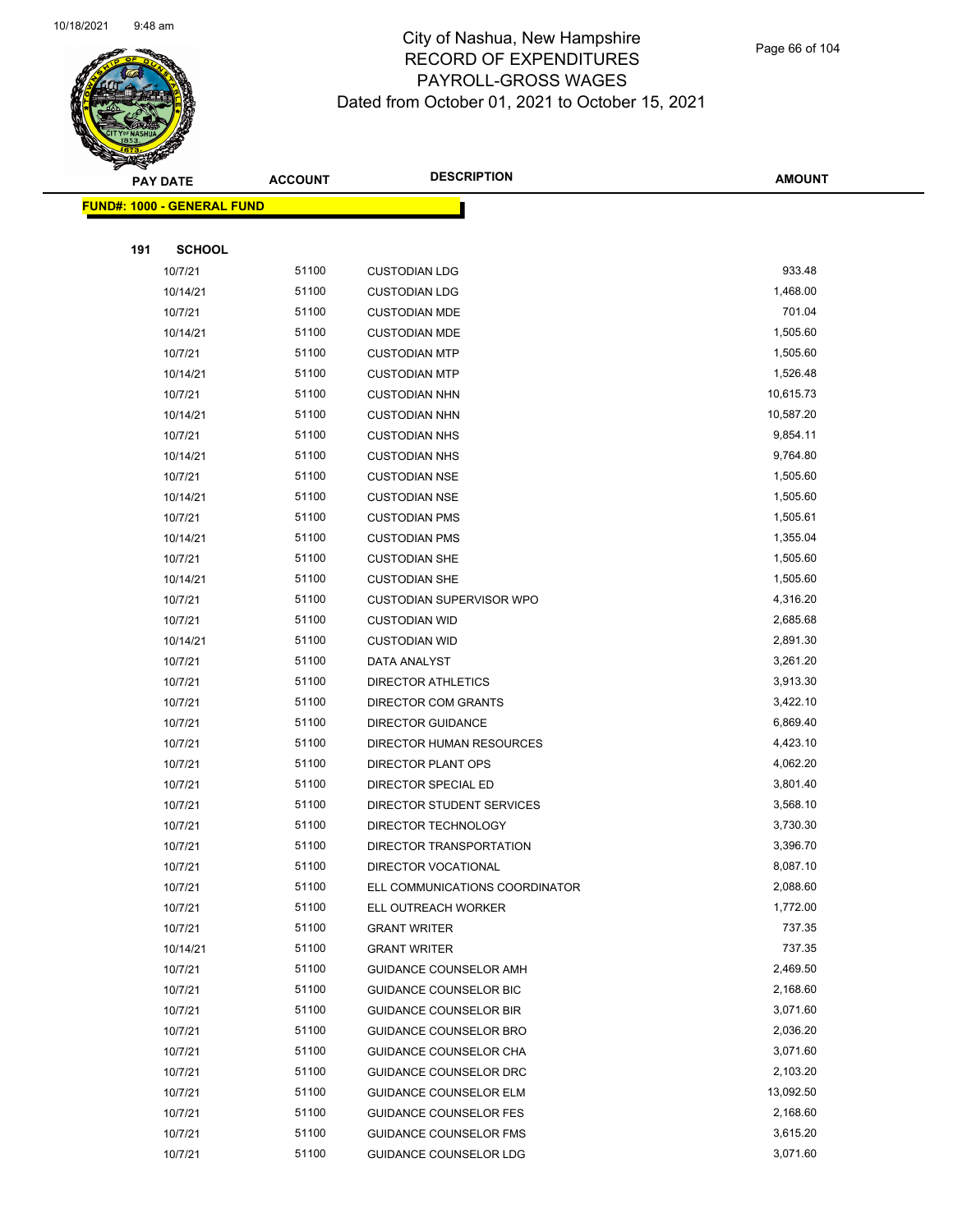

Page 67 of 104

|     | <b>PAY DATE</b>                   | <b>ACCOUNT</b> | <b>DESCRIPTION</b>                           | <b>AMOUNT</b>        |
|-----|-----------------------------------|----------------|----------------------------------------------|----------------------|
|     | <b>FUND#: 1000 - GENERAL FUND</b> |                |                                              |                      |
|     |                                   |                |                                              |                      |
| 191 | <b>SCHOOL</b>                     |                |                                              |                      |
|     | 10/7/21                           | 51100          | GUIDANCE COUNSELOR MDE                       | 2,933.60             |
|     | 10/7/21                           | 51100          | <b>GUIDANCE COUNSELOR MTP</b>                | 2,979.50             |
|     | 10/7/21                           | 51100          | GUIDANCE COUNSELOR NHN                       | 17,194.10            |
|     | 10/7/21                           | 51100          | GUIDANCE COUNSELOR NHS                       | 20,967.50            |
|     | 10/7/21                           | 51100          | <b>GUIDANCE COUNSELOR NSE</b>                | 2,979.50             |
|     | 10/7/21                           | 51100          | <b>GUIDANCE COUNSELOR PMS</b>                | 8,492.40             |
|     | 10/7/21                           | 51100          | GUIDANCE COUNSELOR SHE                       | 2,979.50             |
|     | 10/7/21                           | 51100          | HOME SCHOOL CORD TTI                         | 871.78               |
|     | 10/14/21                          | 51100          | HOME SCHOOL CORD TTI                         | 871.78               |
|     | 10/7/21                           | 51100          | JOB DEVELOPER SPED NHN                       | 3,071.60             |
|     | 10/7/21                           | 51100          | <b>LIBRARIAN AMH</b>                         | 2,045.30             |
|     | 10/7/21                           | 51100          | <b>LIBRARIAN BIC</b>                         | 1,960.00             |
|     | 10/7/21                           | 51100          | <b>LIBRARIAN BIR</b>                         | 1,712.20             |
|     | 10/7/21                           | 51100          | LIBRARIAN BRO                                | 2,260.00             |
|     | 10/7/21                           | 51100          | LIBRARIAN CHA                                | 3,071.60             |
|     | 10/7/21                           | 51100          | LIBRARIAN DRC                                | 2,316.40             |
|     | 10/7/21                           | 51100          | LIBRARIAN ELM                                | 2,162.90             |
|     | 10/7/21                           | 51100          | <b>LIBRARIAN FES</b>                         | 2,979.50             |
|     | 10/7/21                           | 51100          | <b>LIBRARIAN FMS</b>                         | 3,071.60             |
|     | 10/7/21                           | 51100          | <b>LIBRARIAN LDG</b>                         | 1,891.40             |
|     | 10/7/21                           | 51100          | <b>LIBRARIAN MDE</b>                         | 2,933.60             |
|     | 10/7/21                           | 51100          | <b>LIBRARIAN MTP</b>                         | 1,792.60             |
|     | 10/7/21                           | 51100          | <b>LIBRARIAN NHN</b>                         | 4,773.50             |
|     | 10/7/21                           | 51100          | <b>LIBRARIAN NHS</b>                         | 5,093.70             |
|     | 10/7/21                           | 51100          | <b>LIBRARIAN NSE</b>                         | 2,933.60             |
|     | 10/7/21                           | 51100          | <b>LIBRARIAN SHE</b>                         | 2,979.50             |
|     | 10/7/21                           | 51100          | LICENSED PRACTICAL NURSE ELM                 | 1,522.40             |
|     | 10/7/21                           | 51100          | LICENSED PRACTICAL NURSE FMS                 | 1,490.90             |
|     | 10/7/21                           | 51100          | MAINTENANCE ALARM WPO                        | 1,048.40             |
|     | 10/14/21                          | 51100          | MAINTENANCE ALARM WPO                        | 1,048.40             |
|     | 10/7/21                           | 51100          | MAINTENANCE CARPENTER WPO                    | 1,048.40             |
|     | 10/14/21                          | 51100          | MAINTENANCE CARPENTER WPO                    | 1,048.40             |
|     | 10/7/21                           | 51100          | MAINTENANCE ELECTRICIAN WPO                  | 2,228.00             |
|     | 10/14/21                          | 51100          | MAINTENANCE ELECTRICIAN WPO                  | 2,228.00             |
|     | 10/7/21                           | 51100          | MAINTENANCE GRDS FORMEN WPO                  | 1,056.40<br>1,056.40 |
|     | 10/14/21                          | 51100<br>51100 | MAINTENANCE GRDS FORMEN WPO                  | 4,490.80             |
|     | 10/7/21<br>10/14/21               | 51100          | MAINTENANCE GROUNDS WPO                      | 4,490.80             |
|     |                                   | 51100          | MAINTENANCE GROUNDS WPO                      | 5,456.00             |
|     | 10/7/21<br>10/14/21               | 51100          | MAINTENANCE HVAC WPO<br>MAINTENANCE HVAC WPO | 5,456.00             |
|     | 10/7/21                           | 51100          | MAINTENANCE MESSENGER WPO                    | 1,016.00             |
|     | 10/14/21                          | 51100          | MAINTENANCE MESSENGER WPO                    | 1,016.00             |
|     | 10/7/21                           | 51100          | MAINTENANCE PLUMBER WPO                      | 1,118.00             |
|     | 10/14/21                          | 51100          | MAINTENANCE PLUMBER WPO                      | 1,118.00             |
|     |                                   |                |                                              |                      |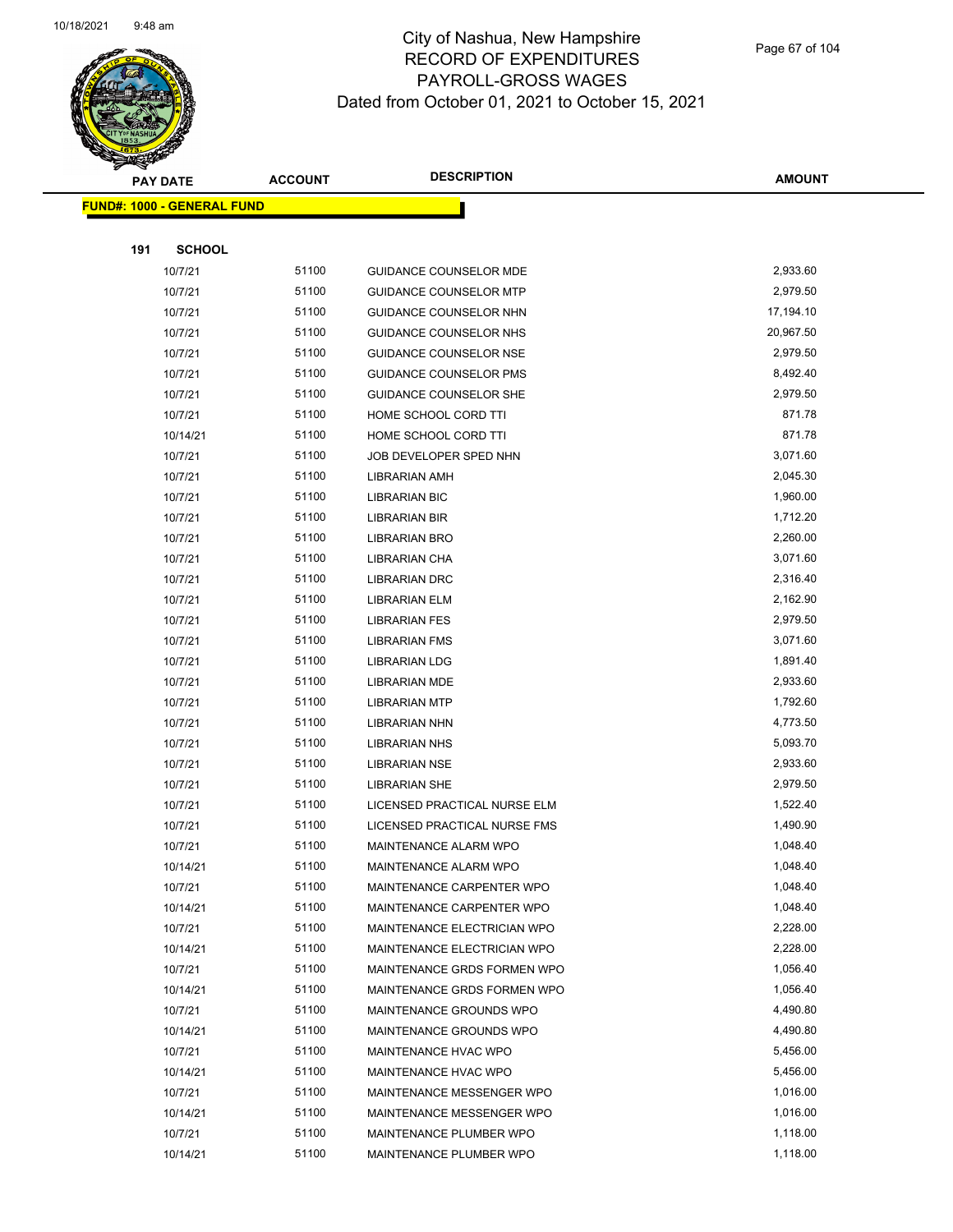

Page 68 of 104

|     | PAY DATE                          | <b>ACCOUNT</b> | <b>DESCRIPTION</b>                         | <b>AMOUNT</b>    |
|-----|-----------------------------------|----------------|--------------------------------------------|------------------|
|     | <b>FUND#: 1000 - GENERAL FUND</b> |                |                                            |                  |
|     |                                   |                |                                            |                  |
| 191 | <b>SCHOOL</b>                     |                |                                            |                  |
|     | 10/7/21                           | 51100          | MAINTENANCE TRADES WPO                     | 3,249.21         |
|     | 10/14/21                          | 51100          | MAINTENANCE TRADES WPO                     | 3,222.80         |
|     | 10/7/21                           | 51100          | <b>MARKETING TEACHER NHS</b>               | 2,876.80         |
|     | 10/7/21                           | 51100          | <b>NURSE AMH</b>                           | 2,795.40         |
|     | 10/7/21                           | 51100          | <b>NURSE BIC</b>                           | 2,795.40         |
|     | 10/7/21                           | 51100          | <b>NURSE BIR</b>                           | 2,751.30         |
|     | 10/7/21                           | 51100          | <b>NURSE BRO</b>                           | 2,795.40         |
|     | 10/7/21                           | 51100          | <b>NURSE CHA</b>                           | 1,832.00         |
|     | 10/7/21                           | 51100          | <b>NURSE DRC</b>                           | 1,697.00         |
|     | 10/7/21                           | 51100          | <b>NURSE ELM</b>                           | 3,303.60         |
|     | 10/7/21                           | 51100          | <b>NURSE FES</b>                           | 1,962.50         |
|     | 10/7/21                           | 51100          | <b>NURSE FMS</b>                           | 1,824.70         |
|     | 10/7/21                           | 51100          | NURSE LDG                                  | 2,632.70         |
|     | 10/7/21                           | 51100          | <b>NURSE MDE</b>                           | 2,319.40         |
|     | 10/7/21                           | 51100          | <b>NURSE MTP</b>                           | 1,913.90         |
|     | 10/7/21                           | 51100          | <b>NURSE NHN</b>                           | 3,728.50         |
|     | 10/7/21                           | 51100          | <b>NURSE NHS</b>                           | 6,514.60         |
|     | 10/7/21                           | 51100          | <b>NURSE NSE</b>                           | 2,795.40         |
|     | 10/7/21                           | 51100          | <b>NURSE PMS</b>                           | 4,406.90         |
|     | 10/7/21                           | 51100          | <b>NURSE SHE</b>                           | 1,888.80         |
|     | 10/7/21                           | 51100          | OFFICE MANAGER BUSINESS                    | 2,230.80         |
|     | 10/7/21                           | 51100          | OFFICE MANAGER HUMAN RESOURCES             | 2,307.70         |
|     | 10/7/21                           | 51100          | OFFICE MANAGER SPED                        | 2,082.90         |
|     | 10/7/21                           | 51100          | OUT DISTRICT COORDINATOR                   | 3,024.80         |
|     | 10/7/21                           | 51100          | PARA PRE SCHOOL BIR                        | 348.18           |
|     | 10/14/21                          | 51100          | PARA PRE SCHOOL BIR                        | 703.69           |
|     | 10/7/21                           | 51100          | PARA ALT AMH                               | 617.40           |
|     | 10/14/21                          | 51100          | PARA ALT AMH                               | 622.55           |
|     | 10/7/21                           | 51100          | PARA ALT FMS                               | 694.59           |
|     | 10/14/21                          | 51100          | PARA ALT FMS                               | 694.59           |
|     | 10/7/21                           | 51100          | PARA ALT MTP                               | 456.65           |
|     | 10/14/21                          | 51100          | PARA ALT MTP                               | 435.24           |
|     | 10/7/21                           | 51100<br>51100 | PARA ALT PMS                               | 431.67<br>428.10 |
|     | 10/14/21                          | 51100          | PARA ALT PMS                               | 10,709.62        |
|     | 10/7/21<br>10/14/21               | 51100          | PARA DW SPEC ED AMH<br>PARA DW SPEC ED AMH | 10,899.41        |
|     | 10/7/21                           | 51100          | PARA DW SPEC ED BIR                        | 1,574.40         |
|     | 10/14/21                          | 51100          | PARA DW SPEC ED BIR                        | 1,607.98         |
|     | 10/7/21                           | 51100          | PARA DW SPEC ED BRO                        | 6,986.25         |
|     | 10/14/21                          | 51100          | PARA DW SPEC ED BRO                        | 6,901.10         |
|     | 10/7/21                           | 51100          | PARA DW SPEC ED CHA                        | 10,654.51        |
|     | 10/14/21                          | 51100          | PARA DW SPEC ED CHA                        | 10,045.36        |
|     | 10/7/21                           | 51100          | PARA DW SPEC ED FMS                        | 5,604.03         |
|     | 10/14/21                          | 51100          | PARA DW SPEC ED FMS                        | 5,607.12         |
|     |                                   |                |                                            |                  |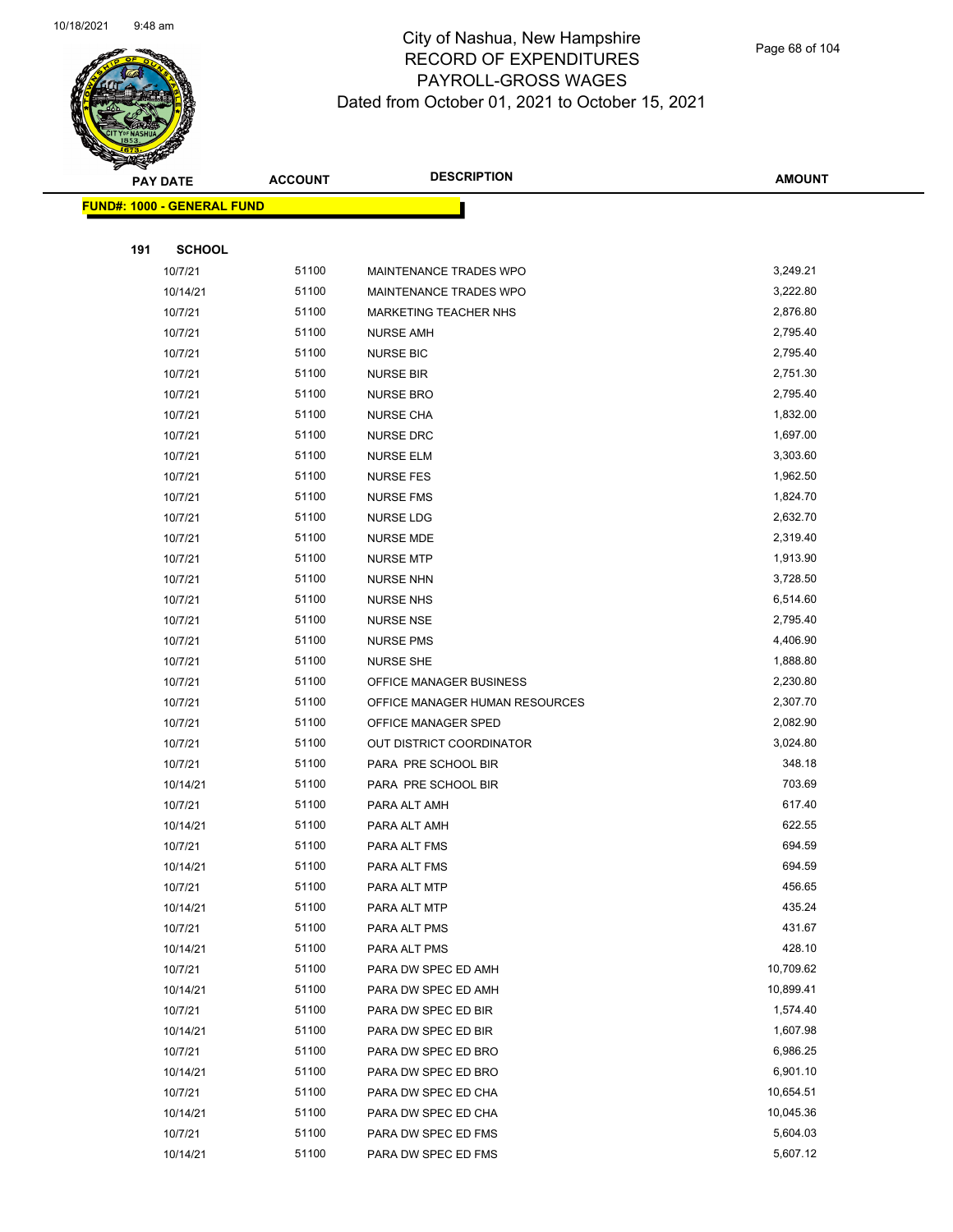

Page 69 of 104

|     | PAY DATE                          | <b>ACCOUNT</b> | <b>DESCRIPTION</b>   | <b>AMOUNT</b> |
|-----|-----------------------------------|----------------|----------------------|---------------|
|     | <b>FUND#: 1000 - GENERAL FUND</b> |                |                      |               |
|     |                                   |                |                      |               |
| 191 | <b>SCHOOL</b>                     |                |                      |               |
|     | 10/7/21                           | 51100          | PARA DW SPEC ED LDG  | 630.00        |
|     | 10/14/21                          | 51100          | PARA DW SPEC ED LDG  | 609.00        |
|     | 10/7/21                           | 51100          | PARA DW SPEC ED MDE  | 8,630.47      |
|     | 10/14/21                          | 51100          | PARA DW SPEC ED MDE  | 8,660.75      |
|     | 10/7/21                           | 51100          | PARA DW SPEC ED MTP  | 475.50        |
|     | 10/14/21                          | 51100          | PARA DW SPEC ED MTP  | 479.40        |
|     | 10/7/21                           | 51100          | PARA DW SPEC ED NHN  | 5,074.81      |
|     | 10/14/21                          | 51100          | PARA DW SPEC ED NHN  | 5,058.97      |
|     | 10/7/21                           | 51100          | PARA DW SPEC ED NHS  | 7,734.17      |
|     | 10/14/21                          | 51100          | PARA DW SPEC ED NHS  | 7,689.78      |
|     | 10/7/21                           | 51100          | PARA DW SPEC ED NSE  | 6,583.10      |
|     | 10/14/21                          | 51100          | PARA DW SPEC ED NSE  | 6,597.83      |
|     | 10/7/21                           | 51100          | PARA DW SPEC ED SHE  | 10,918.75     |
|     | 10/14/21                          | 51100          | PARA DW SPEC ED SHE  | 10,727.21     |
|     | 10/7/21                           | 51100          | PARA DW SPEC ED WID  | 585.62        |
|     | 10/14/21                          | 51100          | PARA DW SPEC ED WID  | 594.75        |
|     | 10/7/21                           | 51100          | PARA DW SPEC ELM     | 9,691.50      |
|     | 10/14/21                          | 51100          | PARA DW SPEC ELM     | 9,845.26      |
|     | 10/7/21                           | 51100          | PARA ELL BIR         | 589.94        |
|     | 10/14/21                          | 51100          | PARA ELL BIR         | 594.90        |
|     | 10/7/21                           | 51100          | PARA ELL DRC         | 594.90        |
|     | 10/14/21                          | 51100          | PARA ELL DRC         | 594.90        |
|     | 10/7/21                           | 51100          | PARA ELL ELM         | 886.42        |
|     | 10/14/21                          | 51100          | PARA ELL ELM         | 869.07        |
|     | 10/7/21                           | 51100          | PARA ELL FES         | 592.56        |
|     | 10/14/21                          | 51100          | PARA ELL FES         | 597.38        |
|     | 10/7/21                           | 51100          | PARA ELL FMS         | 432.80        |
|     | 10/14/21                          | 51100          | PARA ELL FMS         | 432.80        |
|     | 10/7/21                           | 51100          | PARA ELL LDG         | 594.90        |
|     | 10/14/21                          | 51100          | PARA ELL LDG         | 594.90        |
|     | 10/7/21                           | 51100          | PARA ELL MTP         | 439.80        |
|     | 10/14/21                          | 51100          | PARA ELL MTP         | 439.80        |
|     | 10/7/21                           | 51100          | PARA ELL PMS         | 583.77        |
|     | 10/14/21                          | 51100          | PARA ELL PMS         | 583.77        |
|     | 10/7/21                           | 51100          | PARA ELL SHE         | 649.45        |
|     | 10/14/21                          | 51100          | PARA ELL SHE         | 654.40        |
|     | 10/7/21                           | 51100          | PARA INST AMH        | 2,747.56      |
|     | 10/14/21                          | 51100          | PARA INST AMH        | 2,749.07      |
|     | 10/7/21                           | 51100          | PARA INST BIC        | 5,515.31      |
|     | 10/14/21                          | 51100          | <b>PARA INST BIC</b> | 5,532.10      |
|     | 10/7/21                           | 51100          | PARA INST BIR        | 3,682.70      |
|     | 10/14/21                          | 51100          | PARA INST BIR        | 3,700.82      |
|     | 10/7/21                           | 51100          | PARA INST BRO        | 3,190.27      |
|     | 10/14/21                          | 51100          | PARA INST BRO        | 3,202.38      |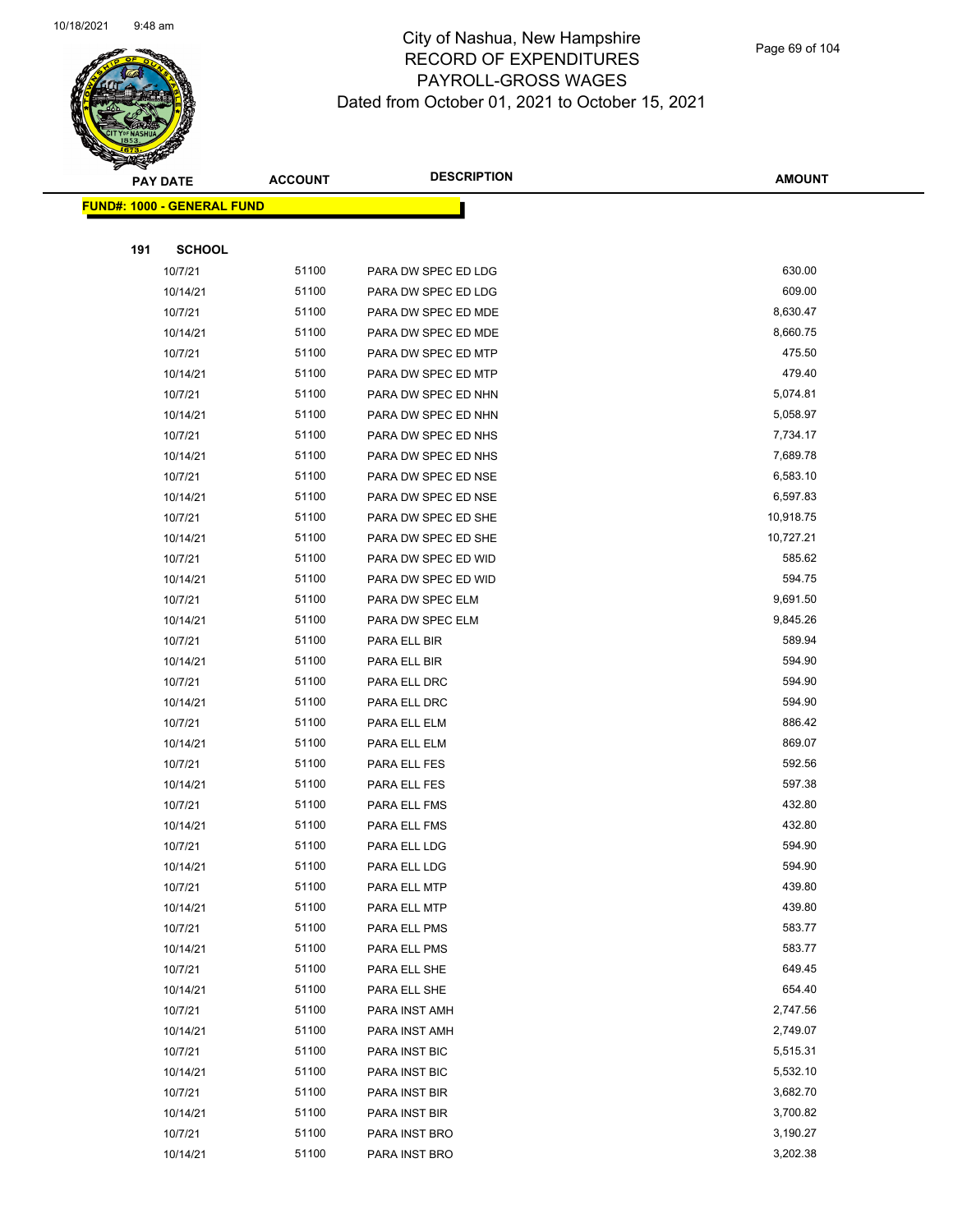

Page 70 of 104

|     | <b>PAY DATE</b>                   | <b>ACCOUNT</b> | <b>DESCRIPTION</b> | <b>AMOUNT</b> |
|-----|-----------------------------------|----------------|--------------------|---------------|
|     | <b>FUND#: 1000 - GENERAL FUND</b> |                |                    |               |
|     |                                   |                |                    |               |
| 191 | <b>SCHOOL</b>                     |                |                    |               |
|     | 10/7/21                           | 51100          | PARA INST CHA      | 4,589.78      |
|     | 10/14/21                          | 51100          | PARA INST CHA      | 4,210.32      |
|     | 10/7/21                           | 51100          | PARA INST DRC      | 3,146.00      |
|     | 10/14/21                          | 51100          | PARA INST DRC      | 3,120.95      |
|     | 10/7/21                           | 51100          | PARA INST ELM      | 5,732.46      |
|     | 10/14/21                          | 51100          | PARA INST ELM      | 5,699.40      |
|     | 10/7/21                           | 51100          | PARA INST FES      | 5,145.32      |
|     | 10/14/21                          | 51100          | PARA INST FES      | 5,142.33      |
|     | 10/7/21                           | 51100          | PARA INST FMS      | 3,598.08      |
|     | 10/14/21                          | 51100          | PARA INST FMS      | 3,663.70      |
|     | 10/7/21                           | 51100          | PARA INST LDG      | 3,664.27      |
|     | 10/14/21                          | 51100          | PARA INST LDG      | 3,674.10      |
|     | 10/7/21                           | 51100          | PARA INST MDE      | 4,284.86      |
|     | 10/14/21                          | 51100          | PARA INST MDE      | 4,273.77      |
|     | 10/7/21                           | 51100          | PARA INST MTP      | 3,047.22      |
|     | 10/14/21                          | 51100          | PARA INST MTP      | 3,134.43      |
|     | 10/7/21                           | 51100          | PARA INST NHN      | 2,133.78      |
|     | 10/14/21                          | 51100          | PARA INST NHN      | 2,114.59      |
|     | 10/7/21                           | 51100          | PARA INST NHS      | 3,224.58      |
|     | 10/14/21                          | 51100          | PARA INST NHS      | 2,828.31      |
|     | 10/7/21                           | 51100          | PARA INST NSE      | 4,398.43      |
|     | 10/14/21                          | 51100          | PARA INST NSE      | 4,455.58      |
|     | 10/7/21                           | 51100          | PARA INST PMS      | 4,132.97      |
|     | 10/14/21                          | 51100          | PARA INST PMS      | 4,116.76      |
|     | 10/7/21                           | 51100          | PARA INST SHE      | 3,831.58      |
|     | 10/14/21                          | 51100          | PARA INST SHE      | 3,833.93      |
|     | 10/7/21                           | 51100          | PARA KIND AMH      | 624.65        |
|     | 10/14/21                          | 51100          | PARA KIND AMH      | 629.61        |
|     | 10/7/21                           | 51100          | PARA KIND BIC      | 1,313.93      |
|     | 10/14/21                          | 51100          | PARA KIND BIC      | 1,310.46      |
|     | 10/7/21                           | 51100          | PARA KIND BIR      | 422.43        |
|     | 10/14/21                          | 51100          | PARA KIND BIR      | 422.43        |
|     | 10/7/21                           | 51100          | PARA KIND BRO      | 624.66        |
|     | 10/14/21                          | 51100          | PARA KIND BRO      | 614.74        |
|     | 10/7/21                           | 51100          | PARA KIND CHA      | 932.74        |
|     | 10/14/21                          | 51100          | PARA KIND CHA      | 929.28        |
|     | 10/7/21                           | 51100          | PARA KIND DRC      | 1,055.10      |
|     | 10/14/21                          | 51100          | PARA KIND DRC      | 1,058.97      |
|     | 10/7/21                           | 51100          | PARA KIND FES      | 1,126.07      |
|     | 10/14/21                          | 51100          | PARA KIND FES      | 1,130.17      |
|     | 10/7/21                           | 51100          | PARA KIND LDG      | 639.54        |
|     | 10/14/21                          | 51100          | PARA KIND LDG      | 634.58        |
|     | 10/7/21                           | 51100          | PARA KIND MDE      | 1,206.74      |
|     | 10/14/21                          | 51100          | PARA KIND MDE      | 1,186.82      |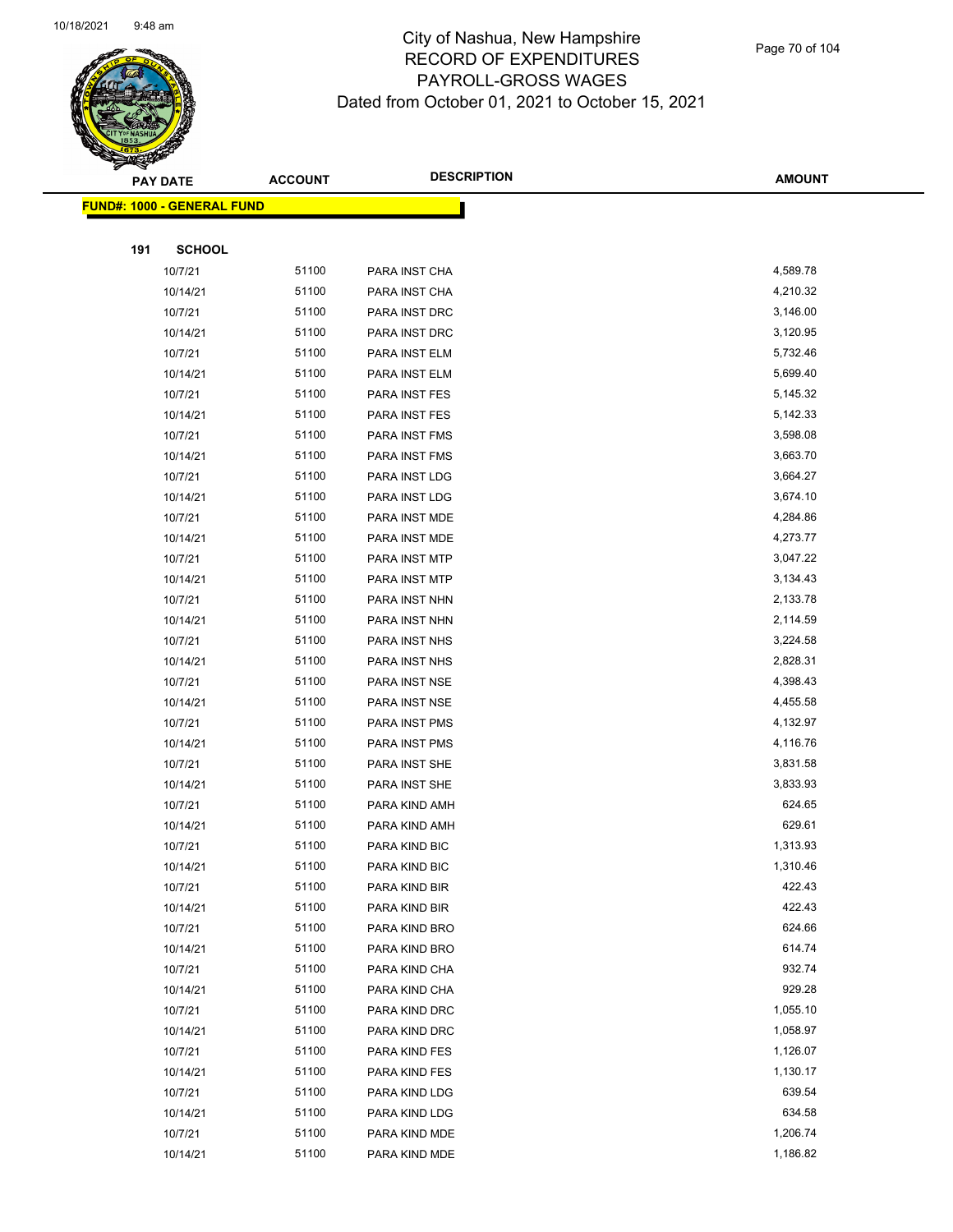

|     | <b>PAY DATE</b>                   | <b>ACCOUNT</b> | <b>DESCRIPTION</b>    | <b>AMOUNT</b> |
|-----|-----------------------------------|----------------|-----------------------|---------------|
|     | <b>FUND#: 1000 - GENERAL FUND</b> |                |                       |               |
|     |                                   |                |                       |               |
| 191 | <b>SCHOOL</b>                     |                |                       |               |
|     | 10/7/21                           | 51100          | PARA KIND MTP         | 578.10        |
|     | 10/14/21                          | 51100          | PARA KIND MTP         | 582.92        |
|     | 10/7/21                           | 51100          | PARA KIND NSE         | 619.70        |
|     | 10/14/21                          | 51100          | PARA KIND NSE         | 614.74        |
|     | 10/7/21                           | 51100          | PARA KIND SHE         | 1,303.34      |
|     | 10/14/21                          | 51100          | PARA KIND SHE         | 1,308.38      |
|     | 10/7/21                           | 51100          | PARA LIB NHN          | 306.98        |
|     | 10/14/21                          | 51100          | PARA LIB NHN          | 301.95        |
|     | 10/7/21                           | 51100          | PARA LIB NHS          | 214.69        |
|     | 10/14/21                          | 51100          | PARA LIB NHS          | 214.69        |
|     | 10/7/21                           | 51100          | PARA LIB PMS          | 249.32        |
|     | 10/14/21                          | 51100          | PARA LIB PMS          | 242.38        |
|     | 10/7/21                           | 51100          | PARA MEDIA NHN        | 684.45        |
|     | 10/14/21                          | 51100          | PARA MEDIA NHN        | 684.45        |
|     | 10/7/21                           | 51100          | PARA MEDIA NHS        | 491.13        |
|     | 10/14/21                          | 51100          | PARA MEDIA NHS        | 480.14        |
|     | 10/7/21                           | 51100          | PARA PRE SCH BIC      | 746.71        |
|     | 10/14/21                          | 51100          | PARA PRE SCH BIC      | 750.80        |
|     | 10/7/21                           | 51100          | PARA PRE SCH MTP      | 1,073.28      |
|     | 10/14/21                          | 51100          | PARA PRE SCH MTP      | 1,065.59      |
|     | 10/7/21                           | 51100          | PARA PRE SCH NSE      | 3,183.94      |
|     | 10/14/21                          | 51100          | PARA PRE SCH NSE      | 2,982.31      |
|     | 10/7/21                           | 51100          | PARA READ ELM         | 644.49        |
|     | 10/14/21                          | 51100          | PARA READ ELM         | 619.70        |
|     | 10/7/21                           | 51100          | PARA SCI NHN          | 638.82        |
|     | 10/14/21                          | 51100          | PARA SCI NHN          | 628.68        |
|     | 10/7/21                           | 51100          | PARA SCI NHS          | 633.75        |
|     | 10/14/21                          | 51100          | PARA SCI NHS          | 633.75        |
|     | 10/14/21                          | 51100          | PARA SPED FES         | 98.96         |
|     | 10/7/21                           | 51100          | PARA TTI DRC          | 166.20        |
|     | 10/7/21                           | 51100          | PARA TTI NURSERY      | 765.23        |
|     | 10/14/21                          | 51100          | PARA TTI NURSERY      | 740.99        |
|     | 10/7/21                           | 51100          | PARA VOC NHS          | 471.84        |
|     | 10/14/21                          | 51100          | PARA VOC NHS          | 471.84        |
|     | 6/30/21                           | 51100          | PEER COACH            | 510.64        |
|     | 10/7/21                           | 51100          | PEER COACH            | 11,144.79     |
|     | 10/7/21                           | 51100          | PRESCHOOL COORDINATOR | 2,686.70      |
|     | 10/7/21                           | 51100          | PRESCHOOL PARA FPS    | 2,062.31      |
|     | 10/14/21                          | 51100          | PRESCHOOL PARA FPS    | 2,269.66      |
|     | 10/7/21                           | 51100          | PRESCHOOL TEACHER FPS | 11,079.80     |
|     | 10/7/21                           | 51100          | PRINCIPAL AMH         | 4,115.40      |
|     | 10/7/21                           | 51100          | PRINCIPAL BIC         | 3,942.30      |
|     | 10/7/21                           | 51100          | PRINCIPAL BIR         | 3,307.20      |
|     | 10/7/21                           | 51100          | PRINCIPAL BRO         | 4,115.40      |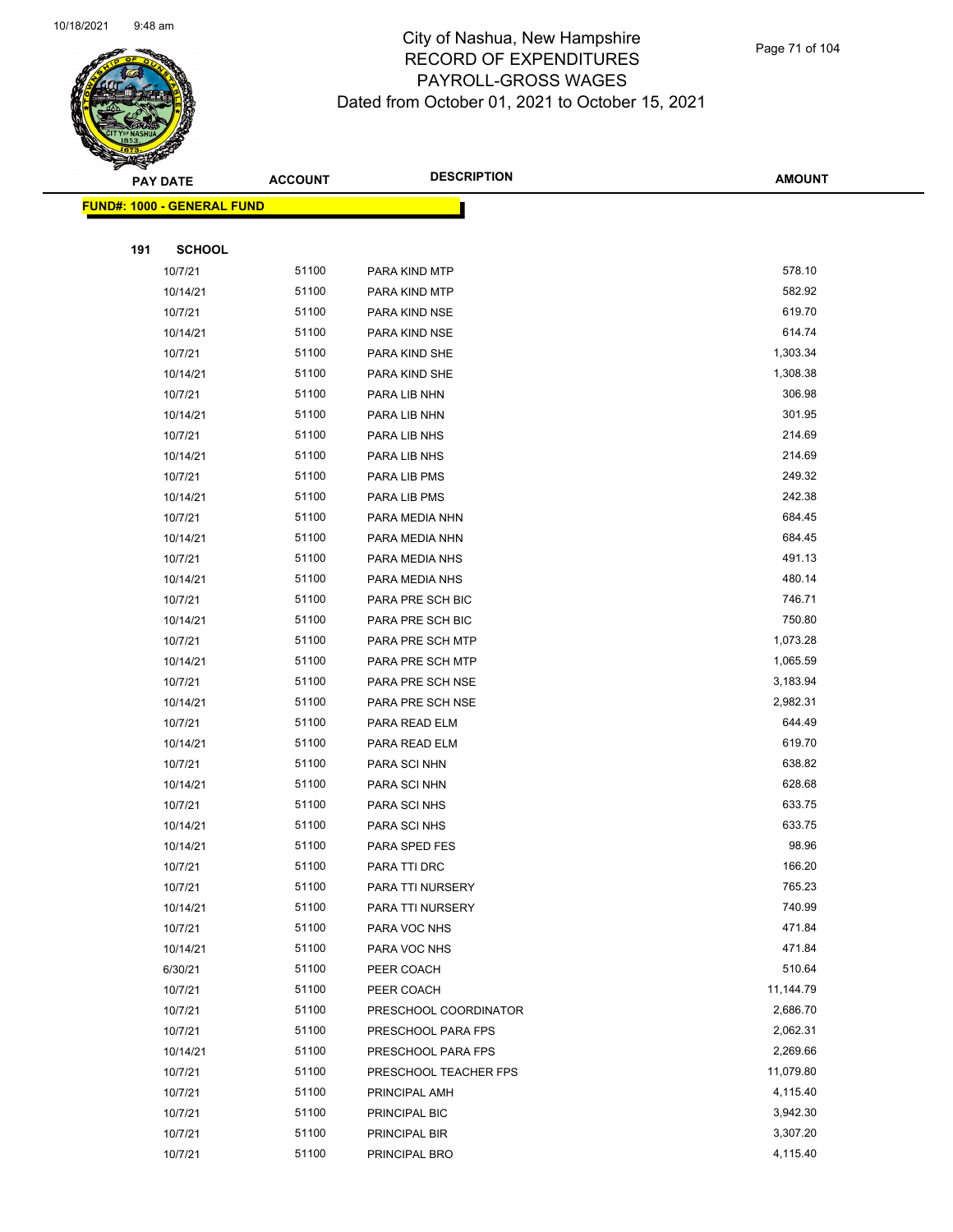

Page 72 of 104

|     | PAY DATE                          | <b>ACCOUNT</b> | <b>DESCRIPTION</b>                               | <b>AMOUNT</b>        |  |
|-----|-----------------------------------|----------------|--------------------------------------------------|----------------------|--|
|     | <b>FUND#: 1000 - GENERAL FUND</b> |                |                                                  |                      |  |
|     |                                   |                |                                                  |                      |  |
| 191 | <b>SCHOOL</b>                     |                |                                                  |                      |  |
|     | 10/7/21                           | 51100          | PRINCIPAL CHA                                    | 4,076.90             |  |
|     | 10/7/21                           | 51100          | PRINCIPAL DRC                                    | 3,903.80             |  |
|     | 10/7/21                           | 51100          | PRINCIPAL ELM                                    | 4,169.20             |  |
|     | 10/7/21                           | 51100          | PRINCIPAL FES                                    | 3,973.10             |  |
|     | 10/7/21                           | 51100          | PRINCIPAL FMS                                    | 4,207.70             |  |
|     | 10/7/21                           | 51100          | PRINCIPAL LDG                                    | 4,115.40             |  |
|     | 10/7/21                           | 51100          | PRINCIPAL MDE                                    | 3,973.10             |  |
|     | 10/7/21                           | 51100          | PRINCIPAL MTP                                    | 3,973.10             |  |
|     | 10/7/21                           | 51100          | PRINCIPAL NHN                                    | 4,158.70             |  |
|     | 10/7/21                           | 51100          | PRINCIPAL NHS                                    | 4,357.70             |  |
|     | 10/7/21                           | 51100          | PRINCIPAL NSE                                    | 3,942.30             |  |
|     | 10/7/21                           | 51100          | PRINCIPAL PMS                                    | 3,913.50             |  |
|     | 10/7/21                           | 51100          | PRINCIPAL SHE                                    | 1,793.20             |  |
|     | 10/7/21                           | 51100          | SCHOOL PSYCHOLOGIST WID                          | 37,920.71            |  |
|     | 10/7/21                           | 51100          | SCHOOL PSYCHOLOGY INTERN                         | 2,400.00             |  |
|     | 10/7/21                           | 51100          | SECURITY MONITOR NHN                             | 2,258.40             |  |
|     | 10/14/21                          | 51100          | SECURITY MONITOR NHN                             | 2,258.40             |  |
|     | 10/7/21                           | 51100          | SECURITY MONITOR NHS                             | 3,011.21             |  |
|     | 10/14/21                          | 51100          | <b>SECURITY MONITOR NHS</b>                      | 3,011.20             |  |
|     | 10/7/21                           | 51100          | SIGN LANGUAGE INTERPRETER                        | 9,325.34             |  |
|     | 10/14/21                          | 51100          | SIGN LANGUAGE INTERPRETER                        | 9,261.22             |  |
|     | 10/7/21                           | 51100          | SOCIAL WORKER                                    | 4,190.70             |  |
|     | 10/7/21                           | 51100          | SOCIAL WORKER FMS                                | 2,979.50             |  |
|     | 10/7/21                           | 51100          | SPEECH LANG PATHOLOGIST WID                      | 54,517.55            |  |
|     | 10/7/21                           | 51100          | SPEECH LANGUAGE ASST                             | 752.40               |  |
|     | 10/14/21                          | 51100          | SPEECH LANGUAGE ASST                             | 752.40               |  |
|     | 10/7/21                           | 51100          | STUDENT ACTIVITY COORD NHN                       | 1,148.40             |  |
|     | 10/7/21                           | 51100          | SUB TEACHER LONG TERM                            | 454.72               |  |
|     | 10/14/21                          | 51100          | SUB TEACHER LONG TERM                            | 444.06               |  |
|     | 10/7/21                           | 51100          | SUPERINTENDENT                                   | 6,292.30             |  |
|     | 10/7/21                           | 51100          | SYSTEMS ADMIN FULL YEAR                          | 11,386.40            |  |
|     | 10/7/21                           | 51100          | <b>TEACHER ART AMH</b>                           | 2,795.40             |  |
|     | 10/7/21                           | 51100          | TEACHER ART BIC                                  | 2,291.00             |  |
|     | 10/7/21                           | 51100          | TEACHER ART BIR                                  | 2,979.50             |  |
|     | 10/7/21                           | 51100          | <b>TEACHER ART CHA</b>                           | 2,227.30             |  |
|     | 10/7/21                           | 51100          | <b>TEACHER ART DRC</b>                           | 1,572.50             |  |
|     | 10/7/21                           | 51100          | <b>TEACHER ART ELM</b>                           | 5,015.70<br>1,764.50 |  |
|     | 10/7/21                           | 51100          | <b>TEACHER ART FES</b>                           | 744.45               |  |
|     | 10/7/21                           | 51100<br>51100 | <b>TEACHER ART FMS</b>                           | 2,795.40             |  |
|     | 10/7/21<br>10/7/21                | 51100          | <b>TEACHER ART LDG</b>                           | 2,168.60             |  |
|     | 10/7/21                           | 51100          | <b>TEACHER ART MDE</b><br><b>TEACHER ART MTP</b> | 2,979.50             |  |
|     | 10/7/21                           | 51100          | <b>TEACHER ART NHN</b>                           | 11,091.40            |  |
|     | 10/7/21                           | 51100          | <b>TEACHER ART NHS</b>                           | 10,930.50            |  |
|     |                                   |                |                                                  |                      |  |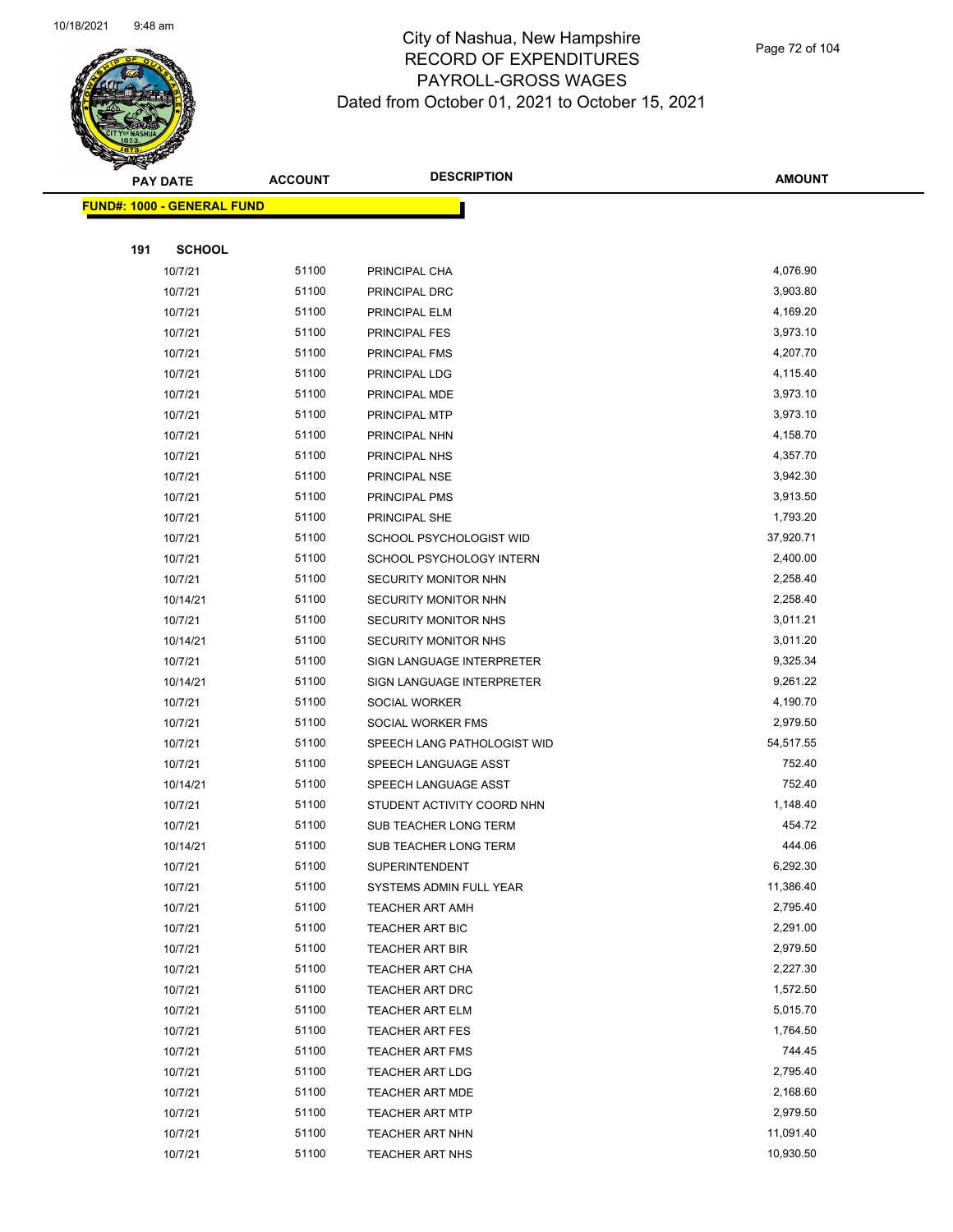

Page 73 of 104

|     | <u> FUND#: 1000 - GENERAL FUND</u> |                |                                             |                      |
|-----|------------------------------------|----------------|---------------------------------------------|----------------------|
|     |                                    |                |                                             |                      |
| 191 | <b>SCHOOL</b>                      |                |                                             |                      |
|     | 10/7/21                            | 51100          | <b>TEACHER ART NSE</b>                      | 2,979.50             |
|     | 10/7/21                            | 51100          | <b>TEACHER ART PMS</b>                      | 4,270.10             |
|     | 10/7/21                            | 51100          | TEACHER ART SHE                             | 2,632.69             |
|     | 10/7/21                            | 51100          | <b>TEACHER AUTO NHN</b>                     | 2,795.40             |
|     | 10/7/21                            | 51100          | TEACHER BEHAVIOR SPEC WID                   | 20,744.30            |
|     | 10/7/21                            | 51100          | TEACHER BIO TEC NHN                         | 2,564.70             |
|     | 10/7/21                            | 51100          | TEACHER BUILD CONST NHS                     | 2,795.40             |
|     | 10/7/21                            | 51100          | <b>TEACHER BUSINESS NHN</b>                 | 7,480.50             |
|     | 10/7/21                            | 51100          | TEACHER BUSINESS NHS                        | 9,020.00             |
|     | 10/7/21                            | 51100          | <b>TEACHER COMPUTER ELM</b>                 | 3,818.50             |
|     | 10/7/21                            | 51100          | <b>TEACHER COMPUTER FMS</b>                 | 4,552.00             |
|     | 10/7/21                            | 51100          | TEACHER COMPUTER NHN                        | 5,584.30             |
|     | 10/7/21                            | 51100          | TEACHER COMPUTER NHS                        | 1,723.20             |
|     | 10/7/21                            | 51100          | TEACHER COMPUTER PMS                        | 2,979.50             |
|     | 10/7/21                            | 51100          | TEACHER COSMETOLOGY NHN                     | 4,684.20             |
|     | 10/7/21                            | 51100          | TEACHER CULINARY NHN                        | 5,637.90             |
|     | 10/7/21                            | 51100          | TEACHER DEAF NSE                            | 2,979.50             |
|     | 10/7/21                            | 51100          | TEACHER DEAF WID                            | 8,938.50             |
|     | 10/7/21                            | 51100<br>51100 | TEACHER DWSE AMH                            | 2,979.50<br>4,964.00 |
|     | 10/7/21<br>10/7/21                 | 51100          | TEACHER DWSE BIR<br><b>TEACHER DWSE BRO</b> | 3,071.60             |
|     | 10/7/21                            | 51100          | <b>TEACHER DWSE CHA</b>                     | 1,641.50             |
|     | 10/7/21                            | 51100          | <b>TEACHER DWSE ELM</b>                     | 15,151.40            |
|     | 10/7/21                            | 51100          | TEACHER DWSE FMS                            | 2,168.60             |
|     | 10/7/21                            | 51100          | TEACHER DWSE MDE                            | 1,963.10             |
|     | 10/7/21                            | 51100          | <b>TEACHER DWSE NHS</b>                     | 2,963.30             |
|     | 10/7/21                            | 51100          | TEACHER DWSE SHE                            | 3,863.00             |
|     | 10/7/21                            | 51100          | <b>TEACHER ECE NHS</b>                      | 5,959.00             |
|     | 10/7/21                            | 51100          | TEACHER ELECTRICAL NHS                      | 2,795.40             |
|     | 10/7/21                            | 51100          | <b>TEACHER ELL AMH</b>                      | 1,655.60             |
|     | 10/7/21                            | 51100          | TEACHER ELL BIC                             | 3,982.10             |
|     | 10/7/21                            | 51100          | TEACHER ELL BIR                             | 2,979.50             |
|     | 10/7/21                            | 51100          | TEACHER ELL CHA                             | 2,359.10             |
|     | 10/7/21                            | 51100          | TEACHER ELL DRC                             | 4,702.70             |
|     | 10/7/21                            | 51100          | TEACHER ELL ELM                             | 6,726.90             |
|     | 10/7/21                            | 51100          | TEACHER ELL FES                             | 7,039.50             |
|     | 10/7/21                            | 51100          | TEACHER ELL FMS                             | 4,319.10             |
|     | 10/7/21                            | 51100          | TEACHER ELL LDG                             | 9,228.29             |
|     | 10/7/21                            | 51100          | TEACHER ELL MTP                             | 2,979.50             |
|     | 10/7/21                            | 51100          | TEACHER ELL NHN                             | 8,366.00             |
|     | 10/7/21                            | 51100          | TEACHER ELL NHS                             | 10,379.60            |
|     | 10/7/21                            | 51100          | TEACHER ELL PMS                             | 2,751.30             |
|     | 10/7/21                            | 51100          | TEACHER ELL SHE                             | 4,971.70             |
|     | 10/7/21                            | 51100          | TEACHER ENGLISH ELM                         | 28,207.70            |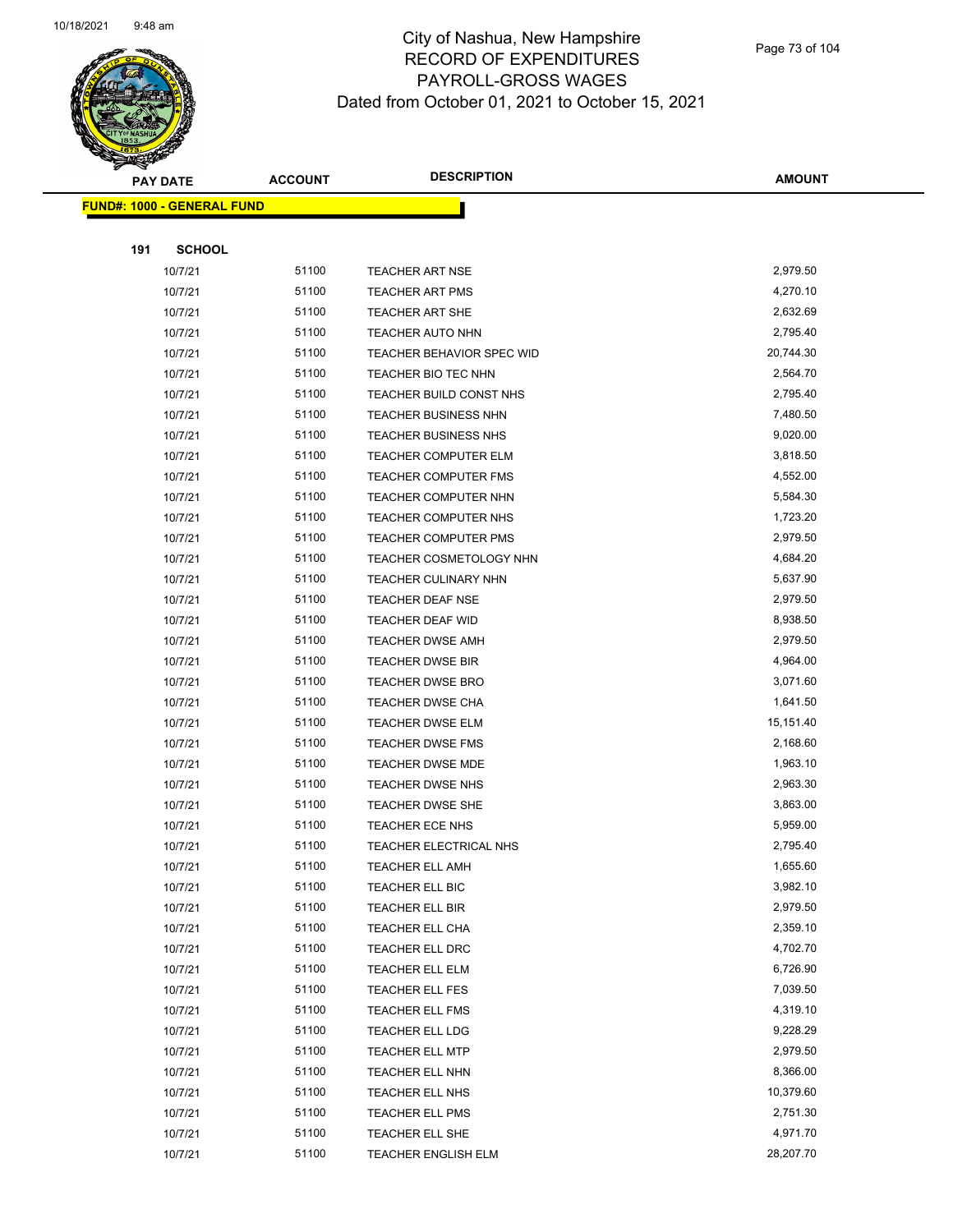

Page 74 of 104

|     | <u> FUND#: 1000 - GENERAL FUND</u> |                |                                                      |                       |
|-----|------------------------------------|----------------|------------------------------------------------------|-----------------------|
|     |                                    |                |                                                      |                       |
| 191 | <b>SCHOOL</b>                      |                |                                                      |                       |
|     | 10/7/21                            | 51100          | TEACHER ENGLISH FMS                                  | 15,771.50             |
|     | 10/7/21                            | 51100          | <b>TEACHER ENGLISH NHN</b>                           | 48,395.80             |
|     | 10/7/21                            | 51100          | <b>TEACHER ENGLISH NHS</b>                           | 45,906.43             |
|     | 10/7/21                            | 51100          | <b>TEACHER ENGLISH PMS</b>                           | 16,462.60             |
|     | 10/7/21                            | 51100          | <b>TEACHER FACS ELM</b>                              | 1,899.90              |
|     | 10/7/21                            | 51100          | <b>TEACHER FACS FMS</b>                              | 4,868.30              |
|     | 10/7/21                            | 51100          | <b>TEACHER FACS NHN</b>                              | 8,003.70              |
|     | 10/7/21                            | 51100          | <b>TEACHER FACS NHS</b>                              | 7,737.80              |
|     | 10/7/21                            | 51100          | <b>TEACHER FACS PMS</b>                              | 4,288.40              |
|     | 10/7/21                            | 51100<br>51100 | TEACHER FOREIGN LANG ELM                             | 6,143.20<br>3,077.60  |
|     | 10/7/21<br>10/7/21                 | 51100          | TEACHER FOREIGN LANG FMS<br>TEACHER FOREIGN LANG NHN | 14,056.80             |
|     | 10/7/21                            | 51100          | TEACHER FOREIGN LANG NHS                             | 19,013.60             |
|     | 10/7/21                            | 51100          | TEACHER FOREIGN LANG PMS                             | 3,024.80              |
|     | 10/7/21                            | 51100          | TEACHER GR1 AMH                                      | 4,709.30              |
|     | 10/7/21                            | 51100          | <b>TEACHER GR1 BIC</b>                               | 10,119.10             |
|     | 10/7/21                            | 51100          | <b>TEACHER GR1 BIR</b>                               | 6,726.00              |
|     | 10/7/21                            | 51100          | TEACHER GR1 BRO                                      | 5,730.80              |
|     | 10/7/21                            | 51100          | <b>TEACHER GR1 CHA</b>                               | 6,459.00              |
|     | 10/7/21                            | 51100          | TEACHER GR1 DRC                                      | 3,828.80              |
|     | 10/7/21                            | 51100          | <b>TEACHER GR1 FES</b>                               | 9,642.60              |
|     | 10/7/21                            | 51100          | <b>TEACHER GR1 LDG</b>                               | 7,652.20              |
|     | 10/7/21                            | 51100          | <b>TEACHER GR1 MDE</b>                               | 8,153.90              |
|     | 10/7/21                            | 51100          | <b>TEACHER GR1 MTP</b>                               | 6,826.30              |
|     | 10/7/21                            | 51100          | <b>TEACHER GR1 NSE</b>                               | 7,801.90              |
|     | 10/7/21                            | 51100          | <b>TEACHER GR1 SHE</b>                               | 8,938.80              |
|     | 10/7/21                            | 51100          | <b>TEACHER GR2 AMH</b>                               | 6,254.20              |
|     | 10/7/21                            | 51100          | TEACHER GR2 BIC                                      | 9,142.20              |
|     | 10/7/21                            | 51100          | <b>TEACHER GR2 BIR</b>                               | 10,983.80             |
|     | 10/7/21                            | 51100          | TEACHER GR2 BRO                                      | 5,913.10              |
|     | 10/7/21                            | 51100          | TEACHER GR2 CHA                                      | 9,017.80              |
|     | 10/7/21                            | 51100<br>51100 | TEACHER GR2 DRC                                      | 5,817.10<br>10,581.20 |
|     | 10/7/21<br>10/7/21                 | 51100          | <b>TEACHER GR2 FES</b><br><b>TEACHER GR2 LDG</b>     | 9,439.30              |
|     | 10/7/21                            | 51100          | <b>TEACHER GR2 MDE</b>                               | 9,577.20              |
|     | 10/7/21                            | 51100          | <b>TEACHER GR2 MTP</b>                               | 7,439.10              |
|     | 10/7/21                            | 51100          | <b>TEACHER GR2 NSE</b>                               | 5,590.80              |
|     | 10/7/21                            | 51100          | <b>TEACHER GR2 SHE</b>                               | 7,000.20              |
|     | 10/7/21                            | 51100          | <b>TEACHER GR3 AMH</b>                               | 4,886.90              |
|     | 10/7/21                            | 51100          | <b>TEACHER GR3 BIC</b>                               | 10,337.10             |
|     | 10/7/21                            | 51100          | <b>TEACHER GR3 BIR</b>                               | 9,886.60              |
|     | 10/7/21                            | 51100          | <b>TEACHER GR3 BRO</b>                               | 5,774.90              |
|     | 10/7/21                            | 51100          | <b>TEACHER GR3 CHA</b>                               | 9,821.50              |
|     | 10/7/21                            | 51100          | TEACHER GR3 DRC                                      | 7,531.70              |
|     |                                    |                |                                                      |                       |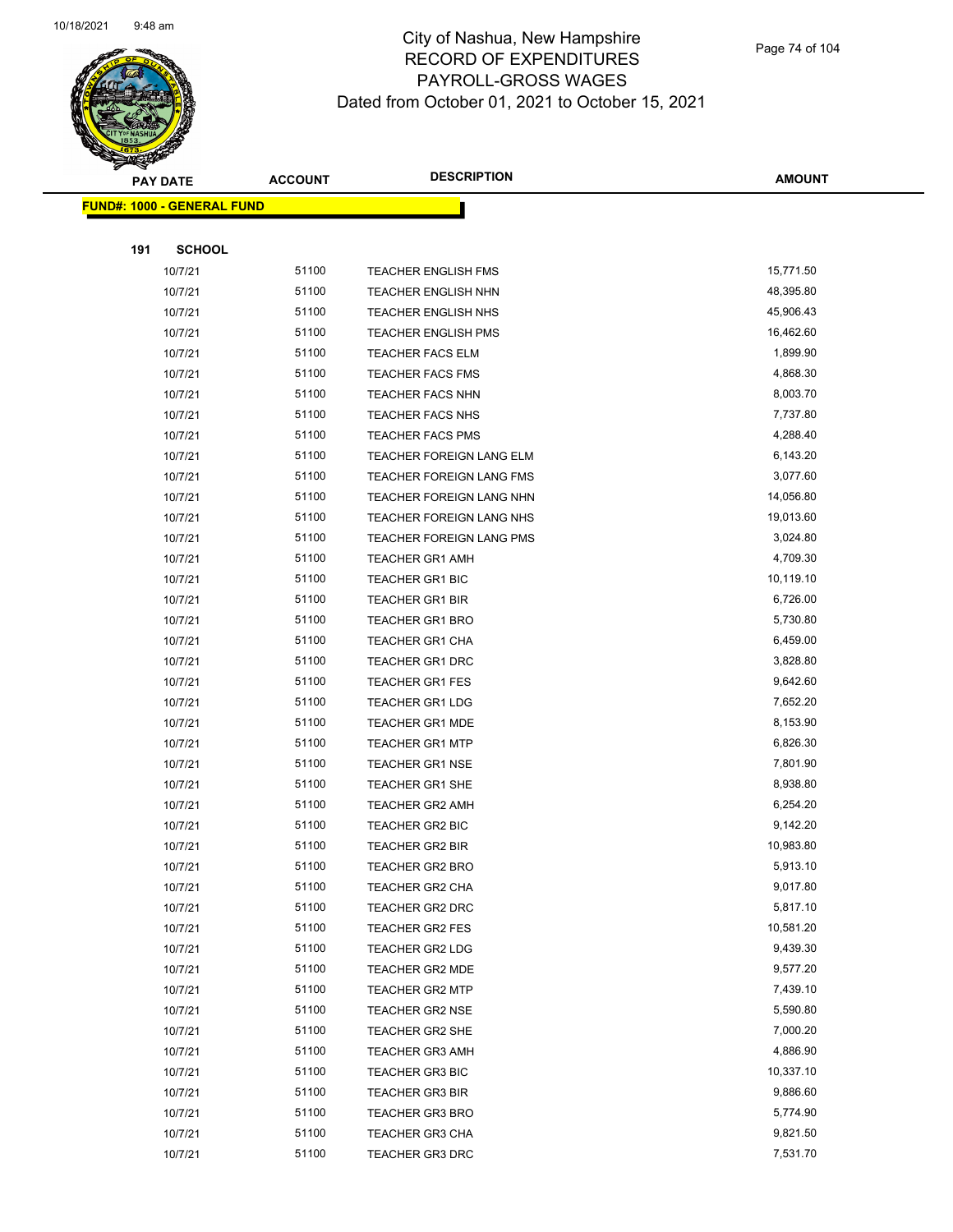

Page 75 of 104

|     | <u> FUND#: 1000 - GENERAL FUND</u> |       |                               |           |
|-----|------------------------------------|-------|-------------------------------|-----------|
|     |                                    |       |                               |           |
| 191 | <b>SCHOOL</b>                      |       |                               |           |
|     | 10/7/21                            | 51100 | <b>TEACHER GR3 FES</b>        | 9,865.20  |
|     | 10/7/21                            | 51100 | <b>TEACHER GR3 LDG</b>        | 8,173.40  |
|     | 10/7/21                            | 51100 | <b>TEACHER GR3 MDE</b>        | 10,382.20 |
|     | 10/7/21                            | 51100 | <b>TEACHER GR3 MTP</b>        | 7,009.30  |
|     | 10/7/21                            | 51100 | <b>TEACHER GR3 NSE</b>        | 5,086.40  |
|     | 10/7/21                            | 51100 | <b>TEACHER GR3 SHE</b>        | 7,889.10  |
|     | 10/7/21                            | 51100 | <b>TEACHER GR4 AMH</b>        | 4,540.30  |
|     | 10/7/21                            | 51100 | <b>TEACHER GR4 BIC</b>        | 8,913.60  |
|     | 10/7/21                            | 51100 | <b>TEACHER GR4 BIR</b>        | 6,221.90  |
|     | 10/7/21                            | 51100 | <b>TEACHER GR4 BRO</b>        | 7,252.30  |
|     | 10/7/21                            | 51100 | <b>TEACHER GR4 CHA</b>        | 11,061.20 |
|     | 10/7/21                            | 51100 | <b>TEACHER GR4 DRC</b>        | 5,719.50  |
|     | 10/7/21                            | 51100 | <b>TEACHER GR4 FES</b>        | 8,089.80  |
|     | 10/7/21                            | 51100 | <b>TEACHER GR4 LDG</b>        | 8,812.80  |
|     | 10/7/21                            | 51100 | <b>TEACHER GR4 MDE</b>        | 9,492.30  |
|     | 10/7/21                            | 51100 | <b>TEACHER GR4 MTP</b>        | 6,871.60  |
|     | 10/7/21                            | 51100 | <b>TEACHER GR4 NSE</b>        | 6,726.90  |
|     | 10/7/21                            | 51100 | <b>TEACHER GR4 SHE</b>        | 6,516.39  |
|     | 10/7/21                            | 51100 | <b>TEACHER GR5 AMH</b>        | 4,724.40  |
|     | 10/7/21                            | 51100 | <b>TEACHER GR5 BIC</b>        | 8,960.09  |
|     | 10/7/21                            | 51100 | <b>TEACHER GR5 BIR</b>        | 8,274.00  |
|     | 10/7/21                            | 51100 | <b>TEACHER GR5 BRO</b>        | 5,959.00  |
|     | 10/7/21                            | 51100 | <b>TEACHER GR5 CHA</b>        | 11,374.47 |
|     | 10/7/21                            | 51100 | <b>TEACHER GR5 DRC</b>        | 6,873.20  |
|     | 10/7/21                            | 51100 | <b>TEACHER GR5 FES</b>        | 6,793.30  |
|     | 10/7/21                            | 51100 | <b>TEACHER GR5 LDG</b>        | 10,090.00 |
|     | 10/7/21                            | 51100 | <b>TEACHER GR5 MDE</b>        | 9,598.60  |
|     | 10/7/21                            | 51100 | <b>TEACHER GR5 MTP</b>        | 6,882.10  |
|     | 10/7/21                            | 51100 | <b>TEACHER GR5 NSE</b>        | 5,866.90  |
|     | 10/7/21                            | 51100 | TEACHER GR5 SHE               | 7,746.60  |
|     | 10/7/21                            | 51100 | TEACHER GR6 ELM               | 56,903.70 |
|     | 10/7/21                            | 51100 | <b>TEACHER GR6 FMS</b>        | 28,481.90 |
|     | 10/7/21                            | 51100 | <b>TEACHER GR6 PMS</b>        | 16,098.40 |
|     | 10/7/21                            | 51100 | <b>TEACHER GRAPH NHS</b>      | 3,599.80  |
|     | 10/7/21                            | 51100 | <b>TEACHER GRAPHICS NHN</b>   | 2,795.40  |
|     | 10/7/21                            | 51100 | <b>TEACHER HEALTH NHN</b>     | 5,422.60  |
|     | 10/7/21                            | 51100 | <b>TEACHER HEALTH NHS</b>     | 2,795.40  |
|     | 10/7/21                            | 51100 | TEACHER HEALTHOC NHS          | 5,246.90  |
|     | 10/7/21                            | 51100 | TEACHER HVAC NHS              | 2,045.30  |
|     | 10/7/21                            | 51100 | TEACHER IN SCH SUSPENSION ELM | 1,899.90  |
|     | 10/7/21                            | 51100 | TEACHER IN SCH SUSPENSION NHN | 2,979.50  |
|     | 10/7/21                            | 51100 | TEACHER IN SCH SUSPENSION NHS | 3,071.60  |
|     | 10/7/21                            | 51100 | TEACHER INST SPED WID         | 1,723.20  |
|     | 10/7/21                            | 51100 | TEACHER KIND AMH              | 7,531.50  |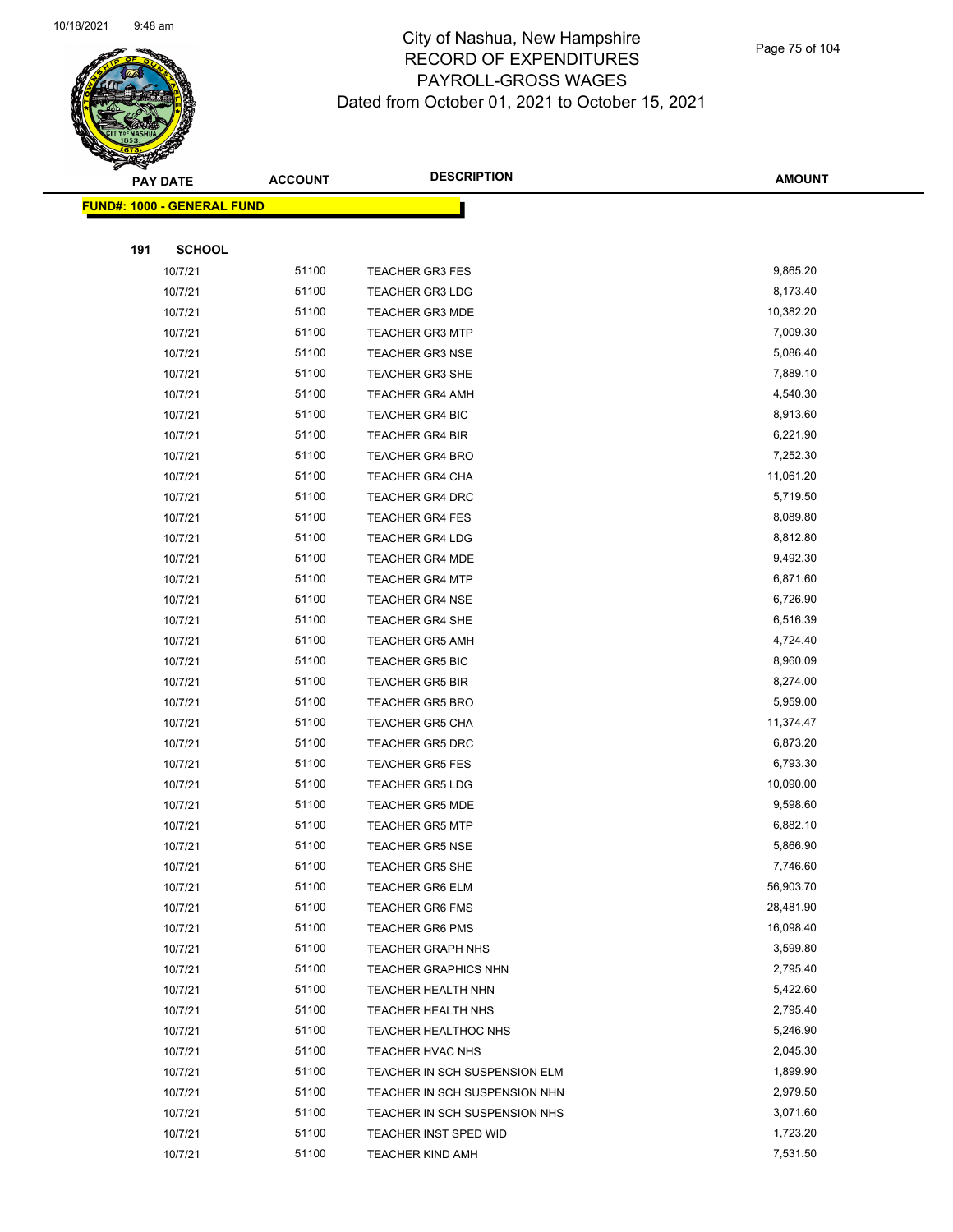

Page 76 of 104

|     | <b>PAY DATE</b>                   | <b>ACCOUNT</b> | <b>DESCRIPTION</b>       | <b>AMOUNT</b> |
|-----|-----------------------------------|----------------|--------------------------|---------------|
|     | <b>FUND#: 1000 - GENERAL FUND</b> |                |                          |               |
|     |                                   |                |                          |               |
| 191 | <b>SCHOOL</b>                     |                |                          |               |
|     | 10/7/21                           | 51100          | <b>TEACHER KIND BIC</b>  | 9,447.10      |
|     | 10/7/21                           | 51100          | <b>TEACHER KIND BIR</b>  | 7,183.89      |
|     | 10/7/21                           | 51100          | <b>TEACHER KIND BRO</b>  | 5,867.00      |
|     | 10/7/21                           | 51100          | <b>TEACHER KIND CHA</b>  | 7,046.90      |
|     | 10/7/21                           | 51100          | <b>TEACHER KIND DRC</b>  | 10,255.20     |
|     | 10/7/21                           | 51100          | <b>TEACHER KIND FES</b>  | 11,540.00     |
|     | 10/7/21                           | 51100          | <b>TEACHER KIND LDG</b>  | 11,072.60     |
|     | 10/7/21                           | 51100          | <b>TEACHER KIND MDE</b>  | 10,729.60     |
|     | 10/7/21                           | 51100          | <b>TEACHER KIND MTP</b>  | 6,377.20      |
|     | 10/7/21                           | 51100          | <b>TEACHER KIND NSE</b>  | 2,394.80      |
|     | 10/7/21                           | 51100          | <b>TEACHER KIND SHE</b>  | 6,270.80      |
|     | 10/7/21                           | 51100          | <b>TEACHER MATH ELM</b>  | 23,580.30     |
|     | 10/7/21                           | 51100          | <b>TEACHER MATH FMS</b>  | 12,364.80     |
|     | 10/7/21                           | 51100          | <b>TEACHER MATH NHN</b>  | 35,605.00     |
|     | 10/7/21                           | 51100          | TEACHER MATH NHS         | 46,660.00     |
|     | 10/7/21                           | 51100          | <b>TEACHER MATH PMS</b>  | 15,893.10     |
|     | 10/7/21                           | 51100          | <b>TEACHER MUSIC AMH</b> | 1,913.90      |
|     | 10/7/21                           | 51100          | <b>TEACHER MUSIC BIC</b> | 2,795.40      |
|     | 10/7/21                           | 51100          | <b>TEACHER MUSIC BIR</b> | 1,824.70      |
|     | 10/7/21                           | 51100          | <b>TEACHER MUSIC BRO</b> | 1,831.80      |
|     | 10/7/21                           | 51100          | <b>TEACHER MUSIC CHA</b> | 2,979.49      |
|     | 10/7/21                           | 51100          | <b>TEACHER MUSIC DRC</b> | 2,887.40      |
|     | 10/7/21                           | 51100          | <b>TEACHER MUSIC ELM</b> | 7,744.90      |
|     | 10/7/21                           | 51100          | <b>TEACHER MUSIC FES</b> | 1,764.50      |
|     | 10/7/21                           | 51100          | <b>TEACHER MUSIC FMS</b> | 5,959.00      |
|     | 10/7/21                           | 51100          | <b>TEACHER MUSIC LDG</b> | 1,643.60      |
|     | 10/7/21                           | 51100          | <b>TEACHER MUSIC MDE</b> | 2,359.10      |
|     | 10/7/21                           | 51100          | <b>TEACHER MUSIC MTP</b> | 2,703.70      |
|     | 10/7/21                           | 51100          | TEACHER MUSIC NHN        | 4,879.40      |
|     | 10/7/21                           | 51100          | TEACHER MUSIC NHS        | 4,817.50      |
|     | 10/7/21                           | 51100          | <b>TEACHER MUSIC NSE</b> | 943.49        |
|     | 10/7/21                           | 51100          | <b>TEACHER MUSIC PMS</b> | 4,439.00      |
|     | 10/7/21                           | 51100          | <b>TEACHER MUSIC SHE</b> | 1,744.90      |
|     | 10/7/21                           | 51100          | TEACHER PE BIC           | 2,585.20      |
|     | 10/7/21                           | 51100          | TEACHER PE BIR           | 3,071.60      |
|     | 10/7/21                           | 51100          | TEACHER PE BRO           | 2,887.40      |
|     | 10/7/21                           | 51100          | TEACHER PE CHA           | 2,751.30      |
|     | 10/7/21                           | 51100          | TEACHER PE DRC           | 2,979.50      |
|     | 10/7/21                           | 51100          | TEACHER PE ELM           | 9,944.70      |
|     | 10/7/21                           | 51100          | TEACHER PE FES           | 1,824.69      |
|     | 10/7/21                           | 51100          | TEACHER PE FMS           | 5,590.80      |
|     | 10/7/21                           | 51100          | TEACHER PE LDG           | 2,155.00      |
|     | 10/7/21                           | 51100          | TEACHER PE MDE           | 3,071.60      |
|     | 10/7/21                           | 51100          | <b>TEACHER PE MTP</b>    | 2,089.60      |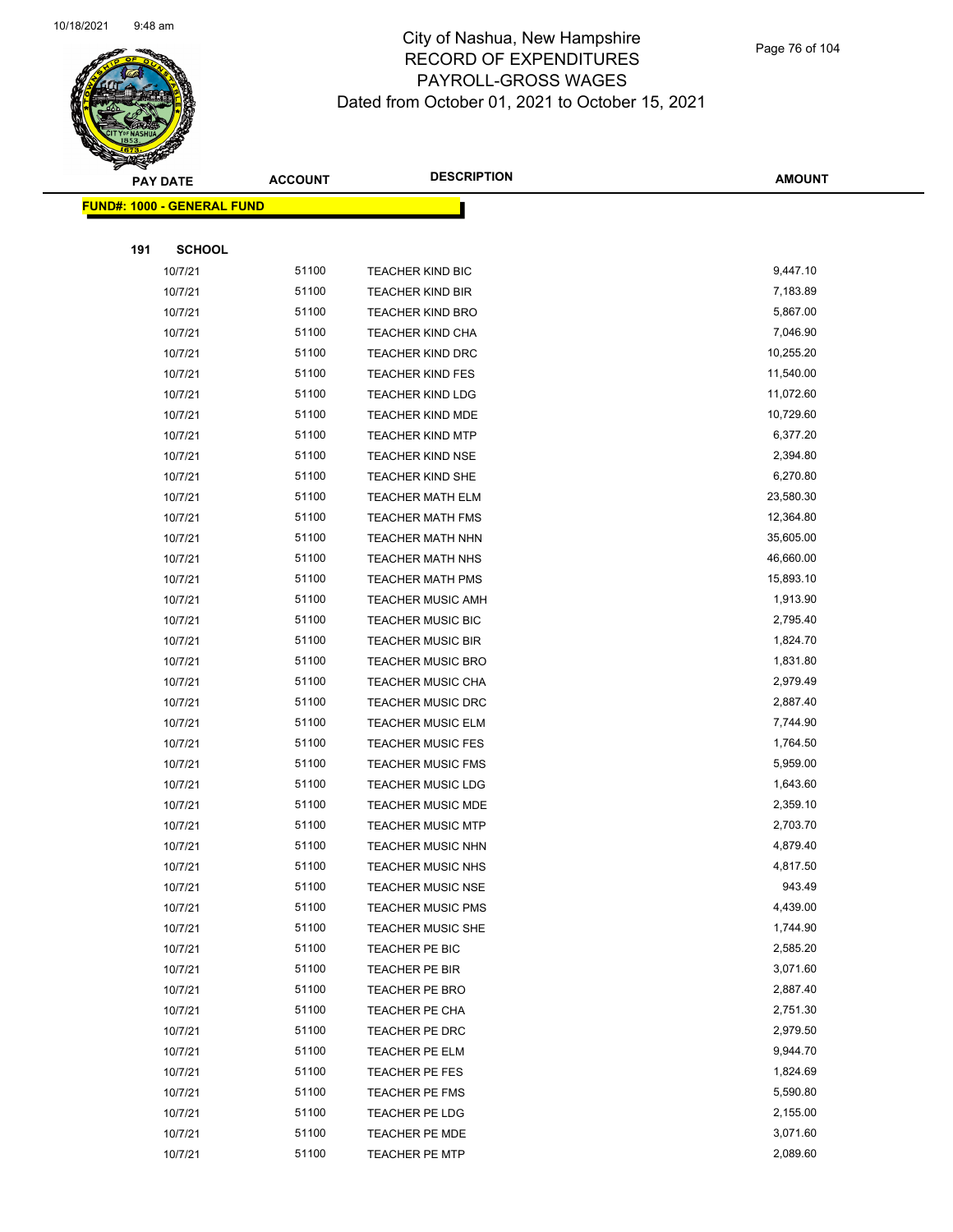

Page 77 of 104

|     | PAY DATE                          | <b>ACCOUNT</b> | <b>DESCRIPTION</b>           | <b>AMOUNT</b> |
|-----|-----------------------------------|----------------|------------------------------|---------------|
|     | <b>FUND#: 1000 - GENERAL FUND</b> |                |                              |               |
|     |                                   |                |                              |               |
| 191 | <b>SCHOOL</b>                     |                |                              |               |
|     | 10/7/21                           | 51100          | TEACHER PE NHN               | 9,187.30      |
|     | 10/7/21                           | 51100          | <b>TEACHER PE NHS</b>        | 7,038.40      |
|     | 10/7/21                           | 51100          | <b>TEACHER PE NSE</b>        | 3,055.20      |
|     | 10/7/21                           | 51100          | TEACHER PE PMS               | 5,239.50      |
|     | 10/7/21                           | 51100          | TEACHER PE SHE               | 2,812.50      |
|     | 10/7/21                           | 51100          | TEACHER PRE SCHOOL BIR       | 4,830.50      |
|     | 10/7/21                           | 51100          | TEACHER PRESCHOOL BIC        | 5,866.90      |
|     | 10/7/21                           | 51100          | <b>TEACHER PRESCHOOL MTP</b> | 1,824.70      |
|     | 10/7/21                           | 51100          | TEACHER PRESCHOOL NHS        | 467.70        |
|     | 10/7/21                           | 51100          | TEACHER PRESCHOOL NSE        | 6,332.00      |
|     | 10/7/21                           | 51100          | TEACHER READ AMH             | 3,071.60      |
|     | 10/7/21                           | 51100          | TEACHER READ BIC             | 5,959.00      |
|     | 10/7/21                           | 51100          | TEACHER READ BIR             | 6,051.10      |
|     | 10/7/21                           | 51100          | <b>TEACHER READ BRO</b>      | 2,585.20      |
|     | 10/7/21                           | 51100          | TEACHER READ CHA             | 2,632.70      |
|     | 10/7/21                           | 51100          | <b>TEACHER READ DRC</b>      | 1,832.00      |
|     | 10/7/21                           | 51100          | TEACHER READ ELM             | 6,051.10      |
|     | 10/7/21                           | 51100          | <b>TEACHER READ FES</b>      | 2,979.50      |
|     | 10/7/21                           | 51100          | <b>TEACHER READ FMS</b>      | 2,979.50      |
|     | 10/7/21                           | 51100          | TEACHER READ LDG             | 3,630.00      |
|     | 10/7/21                           | 51100          | TEACHER READ MDE             | 2,979.50      |
|     | 10/7/21                           | 51100          | <b>TEACHER READ MTP</b>      | 2,482.50      |
|     | 10/7/21                           | 51100          | TEACHER READ NHN             | 2,045.30      |
|     | 10/7/21                           | 51100          | TEACHER READ NHS             | 2,979.50      |
|     | 10/7/21                           | 51100          | <b>TEACHER READ NSE</b>      | 2,692.40      |
|     | 10/7/21                           | 51100          | <b>TEACHER READ PMS</b>      | 5,338.60      |
|     | 10/7/21                           | 51100          | <b>TEACHER READ SHE</b>      | 2,979.50      |
|     | 10/7/21                           | 51100          | <b>TEACHER ROTC NHN</b>      | 2,451.50      |
|     | 10/7/21                           | 51100          | <b>TEACHER SCIENCE ELM</b>   | 23,633.40     |
|     | 10/7/21                           | 51100          | TEACHER SCIENCE FMS          | 9,575.50      |
|     | 10/7/21                           | 51100          | TEACHER SCIENCE NHN          | 33,154.00     |
|     | 10/7/21                           | 51100          | <b>TEACHER SCIENCE NHS</b>   | 36,079.86     |
|     | 10/7/21                           | 51100          | <b>TEACHER SCIENCE PMS</b>   | 9,680.00      |
|     | 10/7/21                           | 51100          | TEACHER SOCIAL STUDIES ELM   | 18,561.50     |
|     | 10/7/21                           | 51100          | TEACHER SOCIAL STUDIES FMS   | 12,937.90     |
|     | 10/7/21                           | 51100          | TEACHER SOCIAL STUDIES NHN   | 33,903.20     |
|     | 10/7/21                           | 51100          | TEACHER SOCIAL STUDIES NHS   | 41,565.80     |
|     | 10/7/21                           | 51100          | TEACHER SOCIAL STUDIES PMS   | 12,123.30     |
|     | 10/7/21                           | 51100          | <b>TEACHER SPED AMH</b>      | 8,517.30      |
|     | 10/7/21                           | 51100          | TEACHER SPED BIC             | 5,637.30      |
|     | 10/7/21                           | 51100          | <b>TEACHER SPED BIR</b>      | 4,724.40      |
|     | 10/7/21                           | 51100          | <b>TEACHER SPED BRO</b>      | 6,866.50      |
|     | 10/7/21                           | 51100          | TEACHER SPED CHA             | 7,163.30      |
|     | 10/7/21                           | 51100          | TEACHER SPED DRC             | 7,634.40      |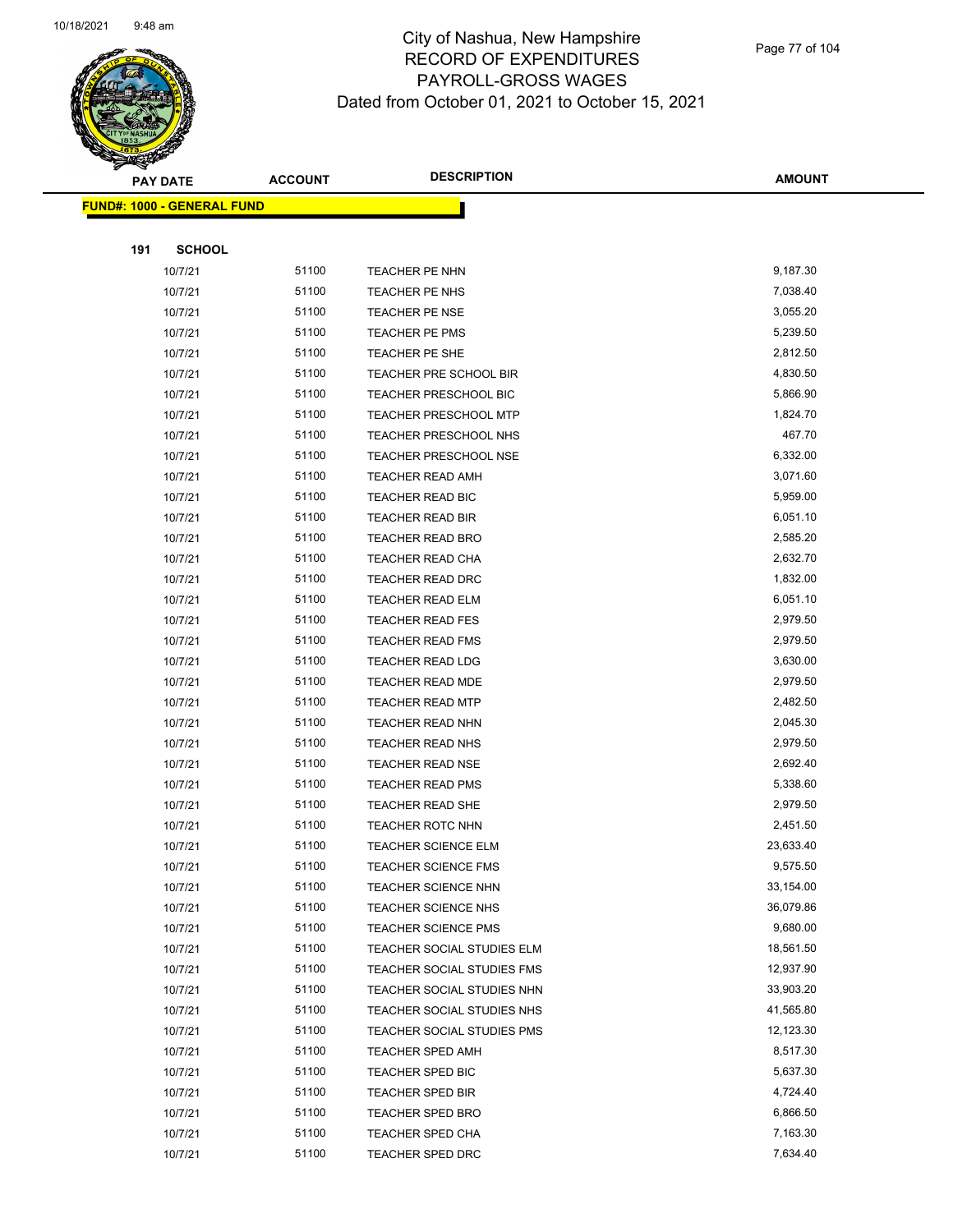

Page 78 of 104

|     | <b>PAY DATE</b>                   | <b>ACCOUNT</b> | <b>DESCRIPTION</b>             | <b>AMOUNT</b> |
|-----|-----------------------------------|----------------|--------------------------------|---------------|
|     | <b>FUND#: 1000 - GENERAL FUND</b> |                |                                |               |
|     |                                   |                |                                |               |
| 191 | <b>SCHOOL</b>                     |                |                                |               |
|     | 10/7/21                           | 51100          | TEACHER SPED ELM               | 21,982.30     |
|     | 10/7/21                           | 51100          | <b>TEACHER SPED FES</b>        | 3,472.40      |
|     | 10/7/21                           | 51100          | <b>TEACHER SPED FMS</b>        | 10,757.10     |
|     | 10/7/21                           | 51100          | <b>TEACHER SPED LDG</b>        | 6,591.60      |
|     | 10/7/21                           | 51100          | <b>TEACHER SPED MDE</b>        | 6,661.00      |
|     | 10/7/21                           | 51100          | <b>TEACHER SPED MTP</b>        | 4,058.90      |
|     | 10/7/21                           | 51100          | <b>TEACHER SPED NHN</b>        | 25,325.89     |
|     | 10/7/21                           | 51100          | TEACHER SPED NHS               | 30,190.43     |
|     | 10/7/21                           | 51100          | <b>TEACHER SPED NSE</b>        | 1,697.00      |
|     | 10/7/21                           | 51100          | <b>TEACHER SPED PMS</b>        | 12,304.40     |
|     | 10/7/21                           | 51100          | <b>TEACHER SPED SHE</b>        | 9,424.30      |
|     | 10/7/21                           | 51100          | <b>TEACHER TECHED ELM</b>      | 8,679.50      |
|     | 10/7/21                           | 51100          | <b>TEACHER TECHED FMS</b>      | 3,785.40      |
|     | 10/7/21                           | 51100          | TEACHER TECHED NHN             | 9,187.30      |
|     | 10/7/21                           | 51100          | TEACHER TECHED NHS             | 13,726.10     |
|     | 10/7/21                           | 51100          | <b>TEACHER TECHED PMS</b>      | 5,959.00      |
|     | 10/7/21                           | 51100          | TEACHER TV PROD NHS            | 2,979.50      |
|     | 10/7/21                           | 51100          | <b>TEACHER VISION WID</b>      | 5,529.90      |
|     | 10/7/21                           | 51100          | TECH INTERGRATION ASST AMH     | 613.48        |
|     | 10/14/21                          | 51100          | TECH INTERGRATION ASST AMH     | 604.26        |
|     | 10/7/21                           | 51100          | TECH INTERGRATION ASST BIC     | 562.50        |
|     | 10/14/21                          | 51100          | TECH INTERGRATION ASST BIC     | 540.00        |
|     | 10/7/21                           | 51100          | TECH INTERGRATION ASST CHA     | 576.81        |
|     | 10/14/21                          | 51100          | TECH INTERGRATION ASST CHA     | 572.08        |
|     | 10/7/21                           | 51100          | TECH INTERGRATION ASST FES     | 694.54        |
|     | 10/14/21                          | 51100          | TECH INTERGRATION ASST FES     | 711.64        |
|     | 10/7/21                           | 51100          | TECH INTERGRATION ASST LDG     | 575.55        |
|     | 10/14/21                          | 51100          | TECH INTERGRATION ASST LDG     | 575.55        |
|     | 10/7/21                           | 51100          | TECH INTERGRATION ASST MDE     | 567.35        |
|     | 10/14/21                          | 51100          | TECH INTERGRATION ASST MDE     | 567.35        |
|     | 10/7/21                           | 51100          | TECH INTERGRATION ASST MTP     | 606.38        |
|     | 10/14/21                          | 51100          | TECH INTERGRATION ASST MTP     | 596.76        |
|     | 10/7/21                           | 51100          | TECH INTERGRATION ASST SHE     | 623.16        |
|     | 10/14/21                          | 51100          | TECH INTERGRATION ASST SHE     | 613.20        |
|     | 10/7/21                           | 51100          | TITLE ONE PARA FES             | 118.98        |
|     | 10/7/21                           | 51200          | ATHLETIC EQUIPMENT MANAGER NHN | 75.00         |
|     | 10/14/21                          | 51200          | ATHLETIC EQUIPMENT MANAGER NHN | 75.00         |
|     | 10/7/21                           | 51200          | ATHLETIC TRAINER NHN           | 375.00        |
|     | 10/7/21                           | 51200          | <b>CROSSING GUARD WPO</b>      | 1,707.25      |
|     | 10/14/21                          | 51200          | <b>CROSSING GUARD WPO</b>      | 1,900.18      |
|     | 10/7/21                           | 51200          | <b>CUSTODIAN ASST HEAD NHN</b> | 95.82         |
|     | 10/7/21                           | 51200          | <b>CUSTODIAN BRO</b>           | 79.85         |
|     | 10/14/21                          | 51200          | <b>CUSTODIAN BRO</b>           | 79.85         |
|     | 10/7/21                           | 51200          | <b>CUSTODIAN FMS</b>           | 47.91         |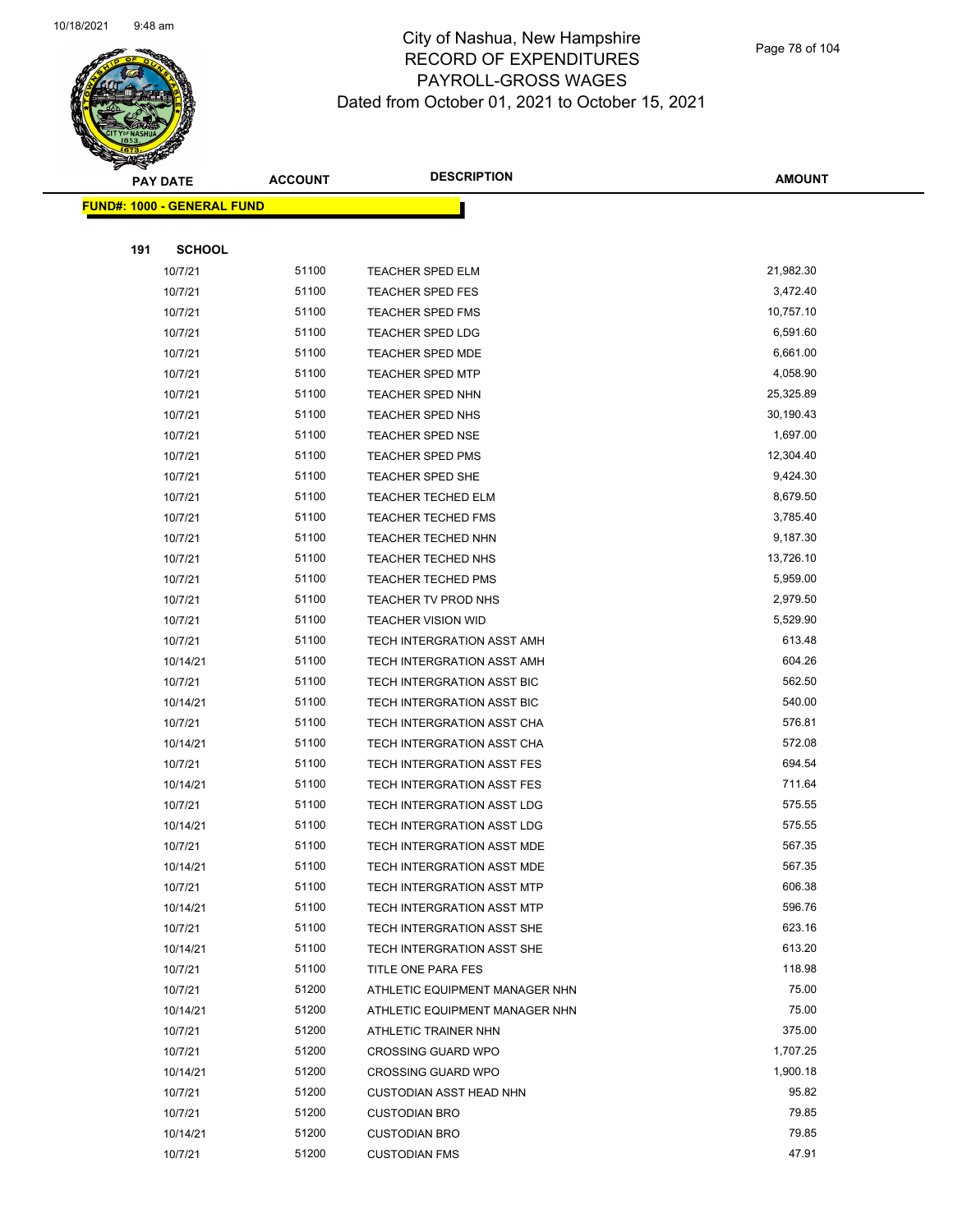

Page 79 of 104

|     | PAY DATE                           | <b>ACCOUNT</b> | <b>DESCRIPTION</b>          | <b>AMOUNT</b> |
|-----|------------------------------------|----------------|-----------------------------|---------------|
|     | <u> FUND#: 1000 - GENERAL FUND</u> |                |                             |               |
|     |                                    |                |                             |               |
| 191 | <b>SCHOOL</b>                      |                |                             |               |
|     | 10/14/21                           | 51200          | <b>CUSTODIAN FMS</b>        | 122.49        |
|     | 10/7/21                            | 51200          | <b>CUSTODIAN HEAD BRO</b>   | 79.85         |
|     | 10/14/21                           | 51200          | <b>CUSTODIAN HEAD BRO</b>   | 79.85         |
|     | 10/7/21                            | 51200          | <b>CUSTODIAN MTP</b>        | 63.88         |
|     | 10/14/21                           | 51200          | <b>CUSTODIAN MTP</b>        | 79.85         |
|     | 10/7/21                            | 51200          | DIRECTOR ADULT ED           | 2,765.69      |
|     | 10/7/21                            | 51200          | FOOD SERVICE ASST PT FMS    | 112.59        |
|     | 10/14/21                           | 51200          | FOOD SERVICE ASST PT FMS    | 112.59        |
|     | 10/7/21                            | 51200          | <b>FOOD SERVICECOOK MTP</b> | 31.94         |
|     | 10/14/21                           | 51200          | <b>FOOD SERVICECOOK MTP</b> | 31.94         |
|     | 10/7/21                            | 51200          | LUNCH MONITOR AMH           | 532.80        |
|     | 10/14/21                           | 51200          | LUNCH MONITOR AMH           | 512.08        |
|     | 10/7/21                            | 51200          | LUNCH MONITOR BIC           | 914.92        |
|     | 10/14/21                           | 51200          | <b>LUNCH MONITOR BIC</b>    | 878.25        |
|     | 10/7/21                            | 51200          | LUNCH MONITOR BIR           | 391.16        |
|     | 10/14/21                           | 51200          | LUNCH MONITOR BIR           | 497.83        |
|     | 10/7/21                            | 51200          | LUNCH MONITOR BRO           | 272.32        |
|     | 10/14/21                           | 51200          | LUNCH MONITOR BRO           | 310.80        |
|     | 10/7/21                            | 51200          | LUNCH MONITOR CHA           | 729.09        |
|     | 10/14/21                           | 51200          | LUNCH MONITOR CHA           | 770.53        |
|     | 10/7/21                            | 51200          | LUNCH MONITOR DRC           | 446.96        |
|     | 10/14/21                           | 51200          | LUNCH MONITOR DRC           | 446.96        |
|     | 10/7/21                            | 51200          | LUNCH MONITOR FES           | 536.31        |
|     | 10/14/21                           | 51200          | LUNCH MONITOR FES           | 518.55        |
|     | 10/7/21                            | 51200          | LUNCH MONITOR FMS           | 198.32        |
|     | 10/14/21                           | 51200          | LUNCH MONITOR FMS           | 204.24        |
|     | 10/7/21                            | 51200          | LUNCH MONITOR LDG           | 535.76        |
|     | 10/14/21                           | 51200          | LUNCH MONITOR LDG           | 559.44        |
|     | 10/7/21                            | 51200          | LUNCH MONITOR MDE           | 648.24        |
|     | 10/14/21                           | 51200          | LUNCH MONITOR MDE           | 814.00        |
|     | 10/7/21                            | 51200          | <b>LUNCH MONITOR MTP</b>    | 500.24        |
|     | 10/14/21                           | 51200          | LUNCH MONITOR MTP           | 488.40        |
|     | 10/7/21                            | 51200          | LUNCH MONITOR NSE           | 449.92        |
|     | 10/14/21                           | 51200          | LUNCH MONITOR NSE           | 589.04        |
|     | 10/7/21                            | 51200          | LUNCH MONITOR PMS           | 162.80        |
|     | 10/14/21                           | 51200          | LUNCH MONITOR PMS           | 165.76        |
|     | 10/7/21                            | 51200          | LUNCH MONITOR SHE           | 384.80        |
|     | 10/14/21                           | 51200          | LUNCH MONITOR SHE           | 444.00        |
|     | 10/7/21                            | 51200          | PARA PRE SCHOOL BIR         | 391.20        |
|     | 10/14/21                           | 51200          | PARA PRE SCHOOL BIR         | 383.07        |
|     | 10/7/21                            | 51200          | PARA DW SPEC ED BIR         | 1,200.80      |
|     | 10/14/21                           | 51200          | PARA DW SPEC ED BIR         | 1,294.05      |
|     | 10/7/21                            | 51200          | PARA DW SPEC ED NSE         | 25.63         |
|     | 10/14/21                           | 51200          | PARA DW SPEC ED NSE         | 25.63         |
|     |                                    |                |                             |               |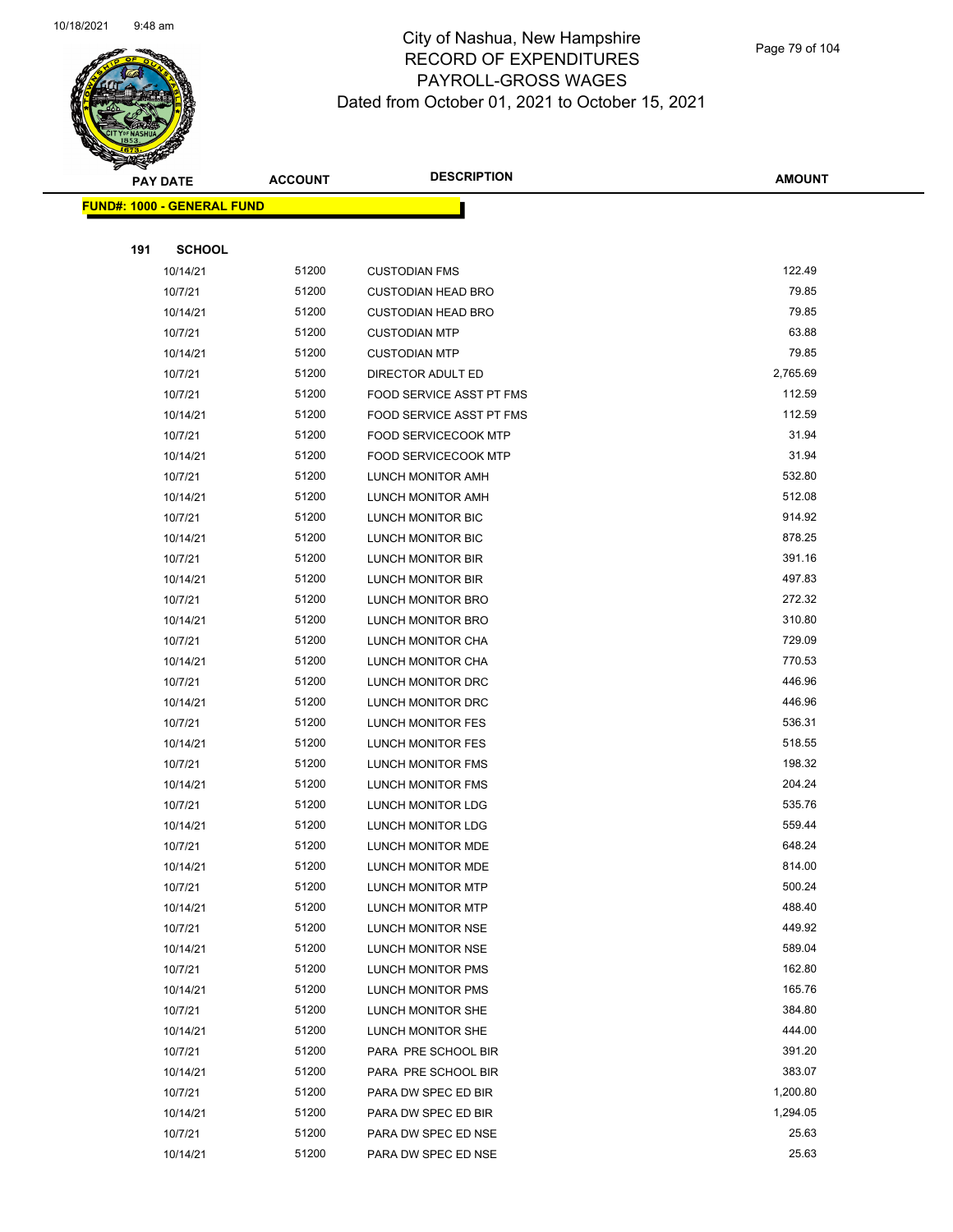

Page 80 of 104

|     | PAY DATE                           | <b>ACCOUNT</b> | <b>DESCRIPTION</b>          | <b>AMOUNT</b> |
|-----|------------------------------------|----------------|-----------------------------|---------------|
|     | <u> FUND#: 1000 - GENERAL FUND</u> |                |                             |               |
|     |                                    |                |                             |               |
| 191 | <b>SCHOOL</b>                      |                |                             |               |
|     | 10/7/21                            | 51200          | PARA INST AMH               | 915.92        |
|     | 10/14/21                           | 51200          | PARA INST AMH               | 910.96        |
|     | 10/7/21                            | 51200          | PARA INST BIC               | 860.18        |
|     | 10/14/21                           | 51200          | PARA INST BIC               | 826.70        |
|     | 10/7/21                            | 51200          | PARA INST BRO               | 10.25         |
|     | 10/14/21                           | 51200          | PARA INST BRO               | 25.63         |
|     | 10/7/21                            | 51200          | PARA INST MDE               | 38.44         |
|     | 10/14/21                           | 51200          | PARA INST MDE               | 38.44         |
|     | 10/7/21                            | 51200          | PARA INST NHN               | 315.04        |
|     | 10/14/21                           | 51200          | PARA INST NHN               | 315.04        |
|     | 10/7/21                            | 51200          | PARA INST PMS               | 129.36        |
|     | 10/14/21                           | 51200          | PARA INST PMS               | 80.85         |
|     | 10/7/21                            | 51200          | PARA INST SHE               | 207.75        |
|     | 10/14/21                           | 51200          | PARA INST SHE               | 207.75        |
|     | 10/7/21                            | 51200          | PARA PRE SCH BIC            | 1,314.04      |
|     | 10/14/21                           | 51200          | PARA PRE SCH BIC            | 1,322.90      |
|     | 10/7/21                            | 51200          | PARA PRE SCH NSE            | 1,831.64      |
|     | 10/14/21                           | 51200          | PARA PRE SCH NSE            | 1,855.18      |
|     | 10/7/21                            | 51200          | PARA SCI NHS                | 250.00        |
|     | 10/14/21                           | 51200          | PARA SCI NHS                | 75.00         |
|     | 10/7/21                            | 51200          | PARA TTI LDG                | 106.68        |
|     | 10/14/21                           | 51200          | PARA TTI LDG                | 133.35        |
|     | 10/7/21                            | 51200          | PRESCHOOL PARA FPS          | 1,378.07      |
|     | 10/14/21                           | 51200          | PRESCHOOL PARA FPS          | 1,940.57      |
|     | 10/7/21                            | 51200          | SCHOOL PSYCHOLOGIST WID     | 2,530.90      |
|     | 10/7/21                            | 51200          | SPEECH LANG PATHOLOGIST WID | 6,689.18      |
|     | 10/7/21                            | 51200          | STUDENT ACTIVITY COORD NHS  | 1,120.30      |
|     | 10/7/21                            | 51200          | <b>SUB CLERICAL</b>         | 945.00        |
|     | 10/14/21                           | 51200          | SUB CLERICAL                | 1,179.50      |
|     | 10/7/21                            | 51200          | SUB CROSSING GUARD          | 31.94         |
|     | 10/7/21                            | 51200          | <b>SUB TEACHER</b>          | 221.00        |
|     | 10/14/21                           | 51200          | <b>SUB TEACHER</b>          | 318.50        |
|     | 10/7/21                            | 51200          | <b>TEACHER ART FMS</b>      | 2,095.80      |
|     | 10/7/21                            | 51200          | <b>TEACHER ART NHS</b>      | 1,022.70      |
|     | 10/7/21                            | 51200          | TEACHER BIO TEC NHN         | 579.10        |
|     | 10/7/21                            | 51200          | TEACHER DWSE NHS            | 40.00         |
|     | 10/7/21                            | 51200          | <b>TEACHER ENGLISH NHS</b>  | 2,730.90      |
|     | 10/7/21                            | 51200          | TEACHER HEALTH NHN          | 75.00         |
|     | 10/7/21                            | 51200          | <b>TEACHER MATH NHS</b>     | 50.00         |
|     | 10/7/21                            | 51200          | TEACHER PE FMS              | 225.00        |
|     | 10/7/21                            | 51200          | TEACHER PE NHN              | 50.00         |
|     | 10/7/21                            | 51200          | <b>TEACHER READ ELM</b>     | 1,760.60      |
|     | 10/7/21                            | 51200          | <b>TEACHER READ NHN</b>     | 250.00        |
|     | 10/7/21                            | 51200          | TEACHER SCIENCE NHN         | 50.00         |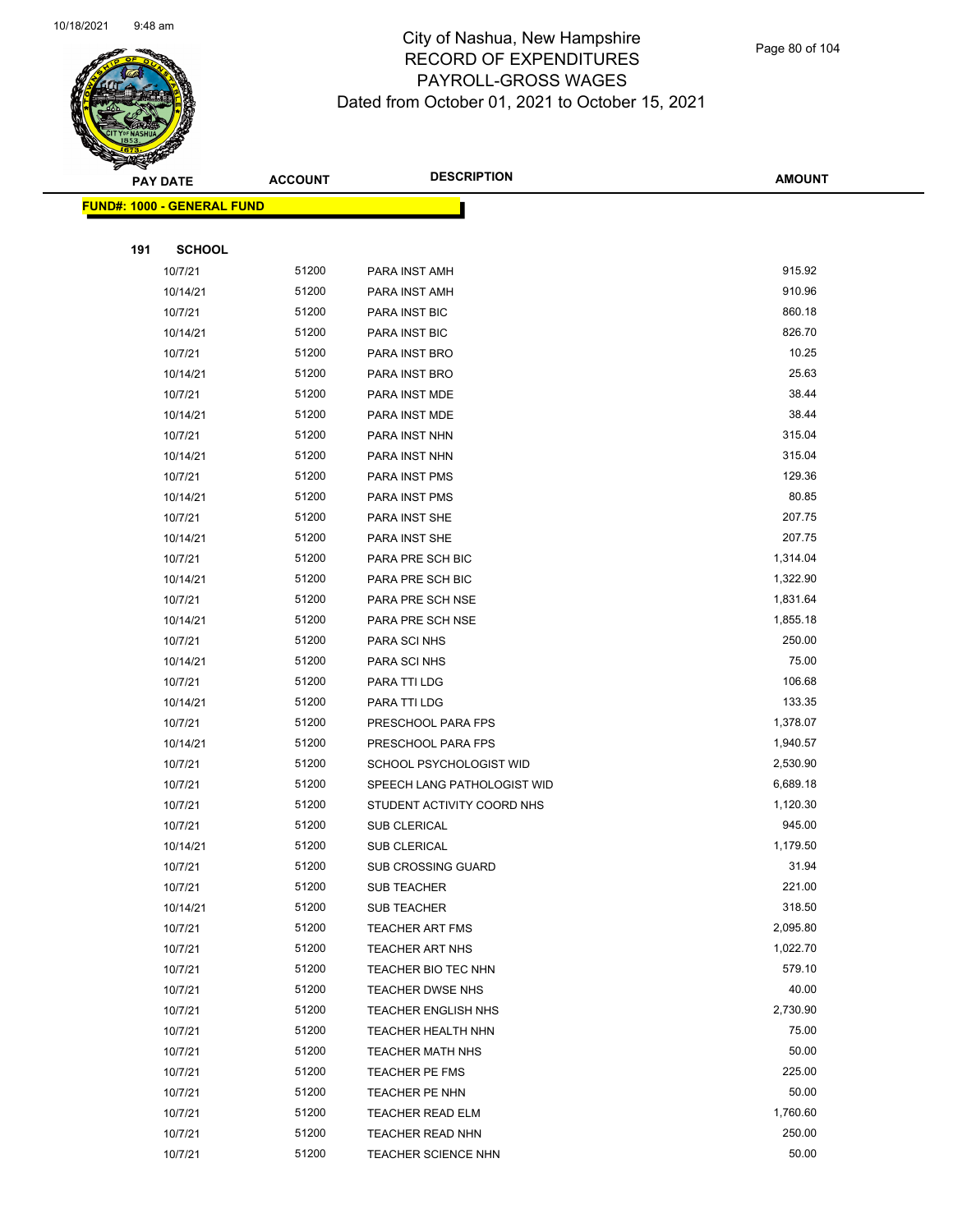

Page 81 of 104

|     | <u> FUND#: 1000 - GENERAL FUND</u> |                |                                                    |                  |
|-----|------------------------------------|----------------|----------------------------------------------------|------------------|
|     |                                    |                |                                                    |                  |
| 191 | <b>SCHOOL</b>                      |                |                                                    |                  |
|     | 10/7/21                            | 51200          | <b>TEACHER SPED NHN</b>                            | 1,638.20         |
|     | 10/7/21                            | 51200          | <b>TEACHER TTI FES</b>                             | 3,024.80         |
|     | 10/7/21                            | 51200          | <b>TEACHER VISION WID</b>                          | 842.81<br>100.00 |
|     | 10/7/21                            | 51200<br>51200 | <b>TICKETSELLER</b>                                | 100.00           |
|     | 10/14/21<br>10/14/21               | 51300          | <b>TICKETSELLER</b><br><b>CLERICAL ACADEMY NHS</b> | 0.01             |
|     | 10/7/21                            | 51300          | <b>CLERICAL BUSINESS</b>                           | 58.14            |
|     | 10/14/21                           | 51300          | <b>CLERICAL BUSINESS</b>                           | 83.35            |
|     | 10/7/21                            | 51300          | CLERICAL CHIEF OP OFFICER SUP                      | 24.53            |
|     | 10/14/21                           | 51300          | CLERICAL HUMAN RESOURCES                           | 117.37           |
|     | 10/14/21                           | 51300          | <b>CLERICAL PAYROLL SUP</b>                        | 16.74            |
|     | 10/7/21                            | 51300          | <b>CLERICAL PLANT OPS</b>                          | 47.84            |
|     | 10/14/21                           | 51300          | <b>CLERICAL PLANT OPS</b>                          | 31.90            |
|     | 10/7/21                            | 51300          | <b>CLERICAL PRINCIPAL AMH</b>                      | 15.22            |
|     | 10/14/21                           | 51300          | <b>CLERICAL PRINCIPAL AMH</b>                      | 51.38            |
|     | 10/7/21                            | 51300          | <b>CLERICAL PRINCIPAL BIC</b>                      | 57.89            |
|     | 10/14/21                           | 51300          | CLERICAL PRINCIPAL BIC                             | 41.93            |
|     | 10/7/21                            | 51300          | <b>CLERICAL PRINCIPAL BIR</b>                      | 16.98            |
|     | 10/7/21                            | 51300          | CLERICAL PRINCIPAL BRO                             | 22.95            |
|     | 10/14/21                           | 51300          | CLERICAL PRINCIPAL BRO                             | 8.49             |
|     | 10/14/21                           | 51300          | CLERICAL PRINCIPAL CHA                             | 16.74            |
|     | 10/7/21                            | 51300          | <b>CLERICAL PRINCIPAL FES</b>                      | 66.96            |
|     | 10/14/21                           | 51300          | <b>CLERICAL PRINCIPAL FES</b>                      | 25.11            |
|     | 10/7/21                            | 51300          | CLERICAL PRINCIPAL MDE                             | 8.37             |
|     | 10/7/21                            | 51300          | <b>CLERICAL PRINCIPAL MTP</b>                      | 25.11            |
|     | 10/14/21                           | 51300          | <b>CLERICAL PRINCIPAL NHS</b>                      | (0.01)           |
|     | 10/7/21                            | 51300          | CLERICAL PRINCIPAL NSE                             | 22.96            |
|     | 10/14/21                           | 51300          | <b>CLERICAL PRINCIPAL NSE</b>                      | 21.70            |
|     | 10/7/21                            | 51300          | <b>CLERICAL PRINCIPAL PMS</b>                      | 81.81            |
|     | 10/14/21                           | 51300          | CLERICAL PRINCIPAL PMS                             | 22.45            |
|     | 10/7/21                            | 51300          | CLERICAL PRINCIPAL SHE                             | 16.10            |
|     | 10/14/21                           | 51300          | <b>CLERICAL PRINCIPAL SHE</b>                      | 25.47<br>0.01    |
|     | 10/14/21<br>10/7/21                | 51300<br>51300 | CLERICAL SPECIAL ED NHS                            | 7.23             |
|     | 10/14/21                           | 51300          | CLERICAL SPECIAL ED SUP<br>CLERICAL SPECIAL ED SUP | 21.70            |
|     | 10/7/21                            | 51300          | <b>CUSTODIAN ASST HEAD ELM</b>                     | 225.02           |
|     | 10/7/21                            | 51300          | <b>CUSTODIAN ASST HEAD NHN</b>                     | 1,246.45         |
|     | 10/14/21                           | 51300          | <b>CUSTODIAN ASST HEAD NHN</b>                     | 389.34           |
|     | 10/7/21                            | 51300          | <b>CUSTODIAN ASST HEAD NHS</b>                     | 192.87           |
|     | 10/7/21                            | 51300          | <b>CUSTODIAN ASST HEAD PMS</b>                     | 498.26           |
|     | 10/7/21                            | 51300          | <b>CUSTODIAN BIR</b>                               | 127.04           |
|     | 10/14/21                           | 51300          | <b>CUSTODIAN BRO</b>                               | 282.31           |
|     | 10/14/21                           | 51300          | <b>CUSTODIAN CHA</b>                               | 451.68           |
|     | 10/7/21                            | 51300          | <b>CUSTODIAN ELM</b>                               | 409.35           |
|     |                                    |                |                                                    |                  |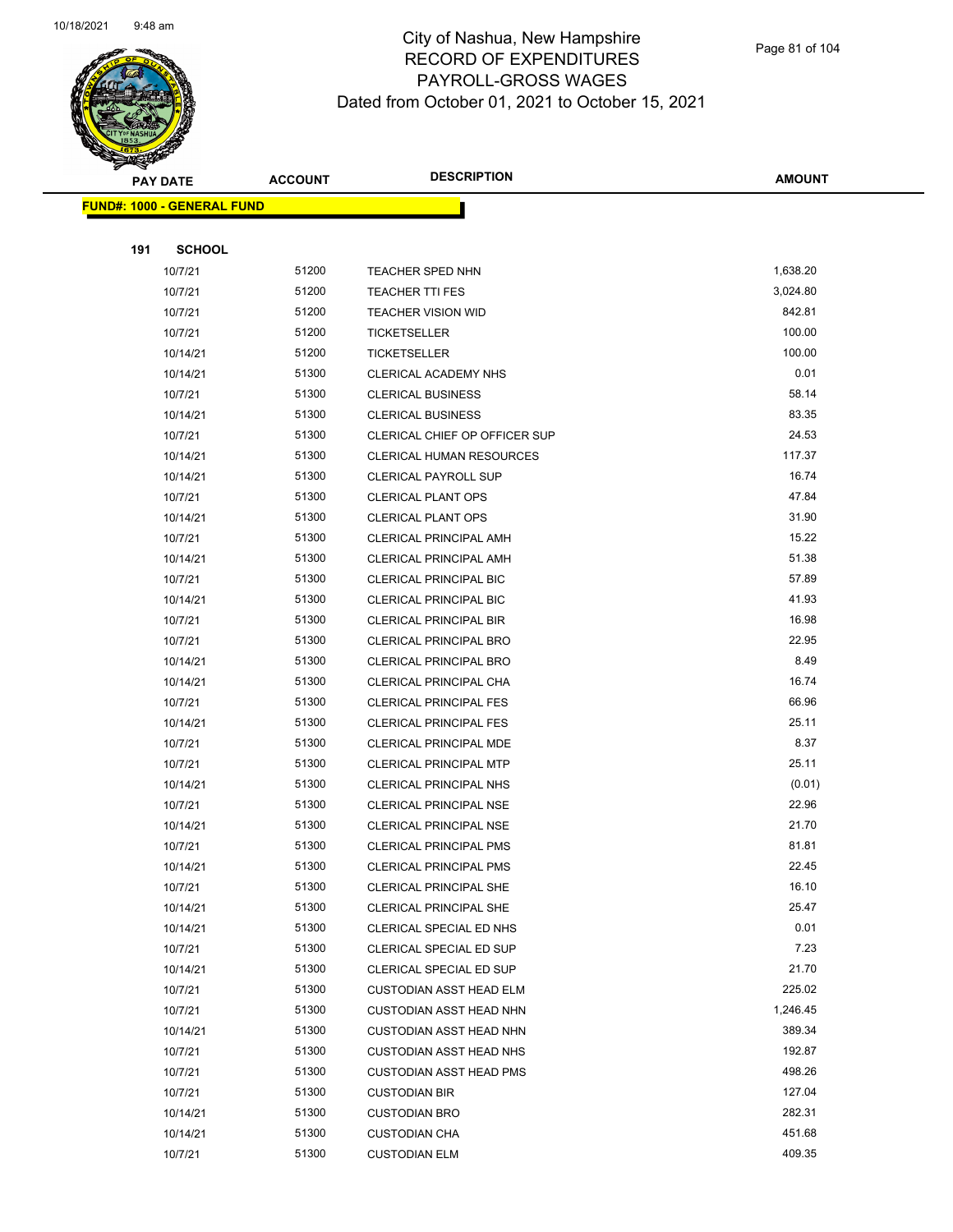

|     | <u> FUND#: 1000 - GENERAL FUND</u> |                |                              |                  |
|-----|------------------------------------|----------------|------------------------------|------------------|
|     |                                    |                |                              |                  |
| 191 | <b>SCHOOL</b>                      |                |                              |                  |
|     | 10/14/21                           | 51300          | <b>CUSTODIAN ELM</b>         | 868.09           |
|     | 10/7/21                            | 51300          | <b>CUSTODIAN FMS</b>         | 769.28           |
|     | 10/14/21                           | 51300          | <b>CUSTODIAN FMS</b>         | 486.98           |
|     | 10/14/21                           | 51300          | <b>CUSTODIAN HEAD BIC</b>    | 176.80           |
|     | 10/7/21                            | 51300          | <b>CUSTODIAN HEAD BIR</b>    | 128.58           |
|     | 10/7/21                            | 51300          | <b>CUSTODIAN HEAD BRO</b>    | 514.32           |
|     | 10/14/21                           | 51300          | <b>CUSTODIAN HEAD BRO</b>    | 530.40           |
|     | 10/14/21                           | 51300          | <b>CUSTODIAN HEAD CHA</b>    | 225.02           |
|     | 10/7/21                            | 51300          | <b>CUSTODIAN HEAD DRC</b>    | 425.93           |
|     | 10/14/21                           | 51300          | <b>CUSTODIAN HEAD DRC</b>    | 433.98           |
|     | 10/7/21                            | 51300          | <b>CUSTODIAN HEAD ELM</b>    | 152.40           |
|     | 10/14/21                           | 51300          | <b>CUSTODIAN HEAD ELM</b>    | 152.40           |
|     | 10/7/21                            | 51300          | <b>CUSTODIAN HEAD FES</b>    | 96.44            |
|     | 10/14/21                           | 51300          | <b>CUSTODIAN HEAD FES</b>    | 72.33            |
|     | 10/7/21                            | 51300          | <b>CUSTODIAN HEAD FPS</b>    | 16.08            |
|     | 10/7/21                            | 51300          | <b>CUSTODIAN HEAD LDG</b>    | 265.20           |
|     | 10/14/21                           | 51300          | <b>CUSTODIAN HEAD LDG</b>    | 96.44            |
|     | 10/7/21                            | 51300          | <b>CUSTODIAN HEAD MDE</b>    | 128.58           |
|     | 10/7/21                            | 51300          | <b>CUSTODIAN HEAD MTP</b>    | 216.99           |
|     | 10/14/21                           | 51300          | <b>CUSTODIAN HEAD NHS</b>    | 268.28           |
|     | 10/7/21                            | 51300          | <b>CUSTODIAN HEAD NSE</b>    | 129.78           |
|     | 10/14/21                           | 51300          | <b>CUSTODIAN HEAD PMS</b>    | 295.28           |
|     | 10/7/21                            | 51300          | <b>CUSTODIAN LDG</b>         | 176.45           |
|     | 10/7/21                            | 51300          | <b>CUSTODIAN NHN</b>         | 466.57           |
|     | 10/14/21                           | 51300          | <b>CUSTODIAN NHN</b>         | 608.16           |
|     | 10/7/21                            | 51300          | <b>CUSTODIAN NHS</b>         | 228.24           |
|     | 10/14/21                           | 51300          | <b>CUSTODIAN NHS</b>         | 241.32           |
|     | 10/7/21                            | 51300          | <b>CUSTODIAN PMS</b>         | 225.85           |
|     | 10/7/21                            | 51300          | <b>MAINTENANCE ALARM WPO</b> | 117.95           |
|     | 10/14/21                           | 51300          | MAINTENANCE GRDS FORMEN WPO  | 158.46           |
|     | 10/7/21                            | 51300          | MAINTENANCE GROUNDS WPO      | 210.90           |
|     | 10/14/21                           | 51300          | MAINTENANCE GROUNDS WPO      | 365.02           |
|     | 10/14/21                           | 51300          | MAINTENANCE HVAC WPO         | 51.15            |
|     | 10/7/21                            | 51300          | MAINTENANCE TRADES WPO       | 455.50           |
|     | 10/14/21                           | 51300          | MAINTENANCE TRADES WPO       | 297.12           |
|     | 10/7/21                            | 51300          | PARA DW SPEC ELM             | 38.88            |
|     | 10/14/21                           | 51300          | PARA DW SPEC ELM             | 32.40            |
|     | 10/7/21                            | 51300          | SECURITY MONITOR NHN         | 56.46            |
|     | 10/7/21                            | 51300<br>51300 | SECURITY MONITOR NHS         | 239.97<br>134.11 |
|     | 10/14/21                           | 51400          | <b>SECURITY MONITOR NHS</b>  | 596.25           |
|     | 10/7/21                            | 51400          | SEASONAL PLANT OPERATIONS    | 2,250.00         |
|     | 10/7/21                            | 51400          | SUB ADMIN LONG TERM          | 2,250.00         |
|     | 10/14/21                           | 51412          | SUB ADMIN LONG TERM          | 136.00           |
|     | 10/7/21                            |                | <b>7PAR CTE NHN</b>          |                  |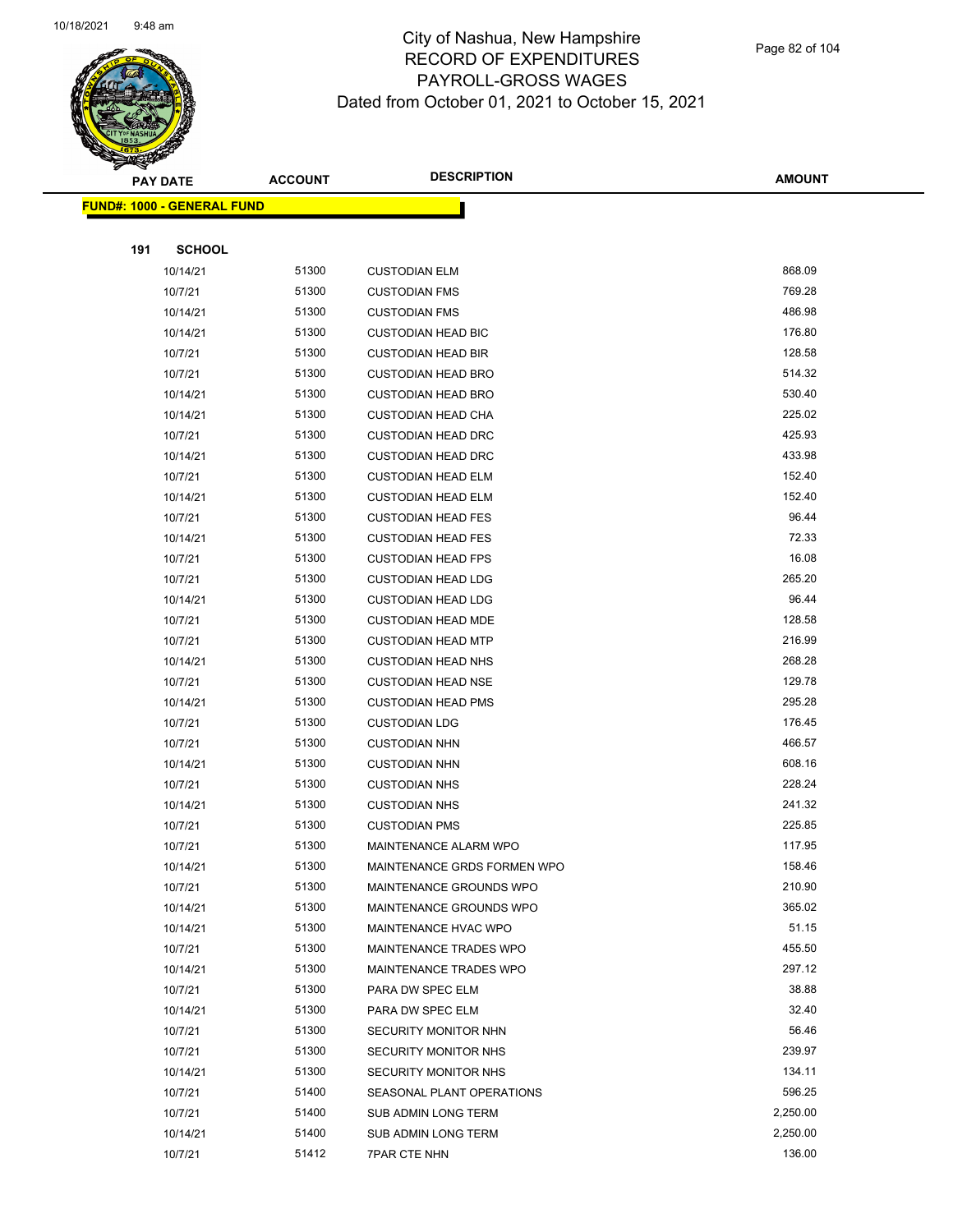

Page 83 of 104

|     | <b>PAY DATE</b>                   | <b>ACCOUNT</b> | <b>DESCRIPTION</b>  | <b>AMOUNT</b>    |
|-----|-----------------------------------|----------------|---------------------|------------------|
|     | <b>FUND#: 1000 - GENERAL FUND</b> |                |                     |                  |
|     |                                   |                |                     |                  |
| 191 | <b>SCHOOL</b>                     |                |                     |                  |
|     | 10/14/21                          | 51412          | <b>7PAR CTE NHN</b> | 114.00           |
|     | 10/14/21                          | 51412          | LUNCH MONITOR NSE   | 43.07            |
|     | 10/7/21                           | 51412          | PARA ALT MTP        | 15.00            |
|     | 10/14/21                          | 51412          | PARA ALT MTP        | 18.00            |
|     | 10/7/21                           | 51412          | PARA ALT PMS        | 38.00            |
|     | 10/14/21                          | 51412          | PARA ALT PMS        | 169.00           |
|     | 10/7/21                           | 51412          | PARA DW SPEC ED AMH | 7.00             |
|     | 10/14/21                          | 51412          | PARA DW SPEC ED AMH | 93.00            |
|     | 10/14/21                          | 51412          | PARA DW SPEC ED BRO | 76.00            |
|     | 10/7/21                           | 51412          | PARA DW SPEC ED FMS | 29.00            |
|     | 10/14/21                          | 51412          | PARA DW SPEC ED FMS | 25.00            |
|     | 10/14/21                          | 51412          | PARA DW SPEC ED MTP | 5.00             |
|     | 10/7/21                           | 51412          | PARA DW SPEC ED NHN | 84.00            |
|     | 10/14/21                          | 51412          | PARA DW SPEC ED NHN | 39.00            |
|     | 10/7/21                           | 51412          | PARA DW SPEC ED NSE | 82.00            |
|     | 10/14/21                          | 51412          | PARA DW SPEC ED NSE | 74.00            |
|     | 10/7/21                           | 51412          | PARA DW SPEC ED SHE | 43.00            |
|     | 10/14/21                          | 51412          | PARA DW SPEC ED SHE | 114.00           |
|     | 10/7/21                           | 51412          | PARA DW SPEC ELM    | 7.00             |
|     | 10/14/21                          | 51412          | PARA DW SPEC ELM    | 7.00             |
|     | 10/14/21                          | 51412          | PARA ELL DRC        | 11.00            |
|     | 10/7/21                           | 51412          | PARA ELL ELM        | 45.00            |
|     | 10/7/21                           | 51412          | PARA ELL FES        | 14.00            |
|     | 10/14/21                          | 51412          | PARA ELL FES        | 38.00            |
|     | 10/7/21                           | 51412          | PARA ELL FMS        | 38.00            |
|     | 10/14/21                          | 51412          | PARA ELL FMS        | 12.00            |
|     | 10/7/21                           | 51412          | PARA ELL SHE        | 76.00            |
|     | 10/7/21                           | 51412          | PARA INST AMH       | 51.00            |
|     | 10/14/21                          | 51412          | PARA INST AMH       | 136.00           |
|     | 10/7/21                           | 51412          | PARA INST BIC       | 38.00            |
|     | 10/14/21                          | 51412          | PARA INST BIC       | 276.00           |
|     | 10/7/21                           | 51412          | PARA INST BIR       | 81.00            |
|     | 10/14/21                          | 51412          | PARA INST BIR       | 33.00            |
|     | 10/7/21                           | 51412          | PARA INST BRO       | 21.00            |
|     | 10/14/21                          | 51412          | PARA INST BRO       | 7.00             |
|     | 10/7/21                           | 51412          | PARA INST CHA       | 171.00           |
|     | 10/14/21                          | 51412          | PARA INST CHA       | 88.00            |
|     | 10/7/21                           | 51412          | PARA INST DRC       | 129.00           |
|     | 10/14/21                          | 51412          | PARA INST DRC       | 216.00           |
|     | 10/7/21                           | 51412          | PARA INST ELM       | 487.00<br>603.00 |
|     | 10/14/21                          | 51412          | PARA INST ELM       | 245.00           |
|     | 10/7/21                           | 51412          | PARA INST FES       |                  |
|     | 10/14/21<br>10/7/21               | 51412<br>51412 | PARA INST FES       | 263.00<br>166.00 |
|     |                                   |                | PARA INST FMS       |                  |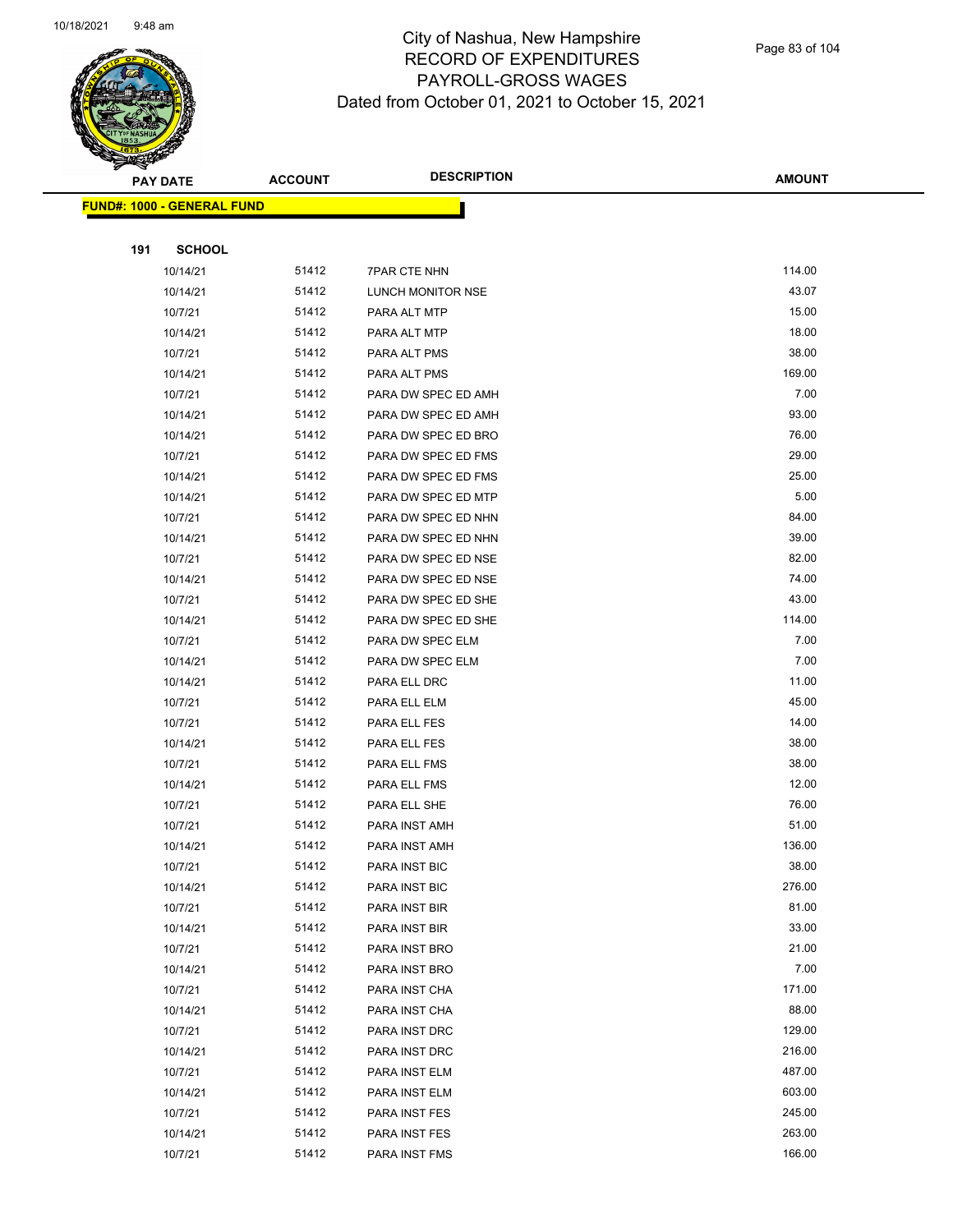

|     | <b>PAY DATE</b>                   | <b>ACCOUNT</b> | <b>DESCRIPTION</b>                      | <b>AMOUNT</b>  |
|-----|-----------------------------------|----------------|-----------------------------------------|----------------|
|     | <b>FUND#: 1000 - GENERAL FUND</b> |                |                                         |                |
|     |                                   |                |                                         |                |
| 191 | <b>SCHOOL</b>                     |                |                                         |                |
|     | 10/14/21                          | 51412          | PARA INST FMS                           | 106.00         |
|     | 10/7/21                           | 51412          | PARA INST LDG                           | 137.00         |
|     | 10/14/21                          | 51412          | PARA INST LDG                           | 173.00         |
|     | 10/7/21                           | 51412          | PARA INST MDE                           | 38.00          |
|     | 10/14/21                          | 51412          | PARA INST MDE                           | 5.00           |
|     | 10/7/21                           | 51412          | PARA INST MTP                           | 122.00         |
|     | 10/14/21                          | 51412          | PARA INST MTP                           | 343.00         |
|     | 10/7/21                           | 51412          | PARA INST NHN                           | 36.00          |
|     | 10/14/21                          | 51412          | PARA INST NHN                           | 21.00          |
|     | 10/14/21                          | 51412          | PARA INST NHS                           | 27.00          |
|     | 10/7/21                           | 51412          | PARA INST NSE                           | 283.00         |
|     | 10/14/21                          | 51412          | PARA INST NSE                           | 13.00          |
|     | 10/7/21                           | 51412          | PARA INST PMS                           | 414.00         |
|     | 10/14/21                          | 51412          | PARA INST PMS                           | 169.00         |
|     | 10/7/21                           | 51412          | PARA INST SHE                           | 335.40         |
|     | 10/14/21                          | 51412          | PARA INST SHE                           | 305.00         |
|     | 10/14/21                          | 51412          | PARA KIND AMH                           | 53.00          |
|     | 10/7/21                           | 51412          | PARA KIND BIC                           | 13.00          |
|     | 10/14/21                          | 51412          | PARA KIND BIC                           | 83.00          |
|     | 10/7/21                           | 51412          | PARA KIND BIR                           | 28.00          |
|     | 10/7/21                           | 51412          | PARA KIND BRO                           | 25.00          |
|     | 10/7/21                           | 51412          | PARA KIND DRC                           | 12.00          |
|     | 10/14/21                          | 51412          | PARA KIND DRC                           | 17.00          |
|     | 10/14/21                          | 51412          | PARA KIND FES                           | 45.00          |
|     | 10/7/21                           | 51412          | PARA KIND MDE                           | 114.00         |
|     | 10/14/21                          | 51412          | PARA KIND MDE                           | 28.00          |
|     | 10/14/21                          | 51412          | PARA KIND MTP                           | 38.00          |
|     | 10/14/21                          | 51412          | PARA KIND NSE                           | 8.00           |
|     | 10/7/21                           | 51412          | PARA PRE SCH NSE                        | 38.00          |
|     | 10/7/21                           | 51412          | PARA READ ELM                           | 52.00          |
|     | 10/14/21                          | 51412          | PARA TTI AMH                            | 16.00          |
|     | 10/7/21                           | 51412          | PARA TTI DRC                            | 82.00          |
|     | 10/14/21                          | 51412          | PARA TTI DRC                            | 87.00          |
|     | 10/7/21                           | 51412          | PARA TTI LDG                            | 60.00          |
|     | 10/7/21                           | 51412          | PARA VOC NHS                            | 66.00<br>84.00 |
|     | 10/14/21                          | 51412          | PARA VOC NHS                            | 38.00          |
|     | 10/14/21                          | 51412          | PRESCHOOL PARA FPS                      | 346.50         |
|     | 10/7/21                           | 51412          | STUDENT ACTIVITY COORD NHS              | 364.00         |
|     | 10/7/21                           | 51412<br>51412 | SUB CLERICAL                            | 923.00         |
|     | 10/14/21                          | 51412          | SUB CLERICAL<br><b>SUB FOOD SERVICE</b> | 142.08         |
|     | 10/7/21<br>10/14/21               | 51412          | SUB FOOD SERVICE                        | 97.68          |
|     | 10/7/21                           | 51412          | SUB LUNCH MONITOR                       | 515.16         |
|     | 10/14/21                          | 51412          | <b>SUB LUNCH MONITOR</b>                | 598.08         |
|     |                                   |                |                                         |                |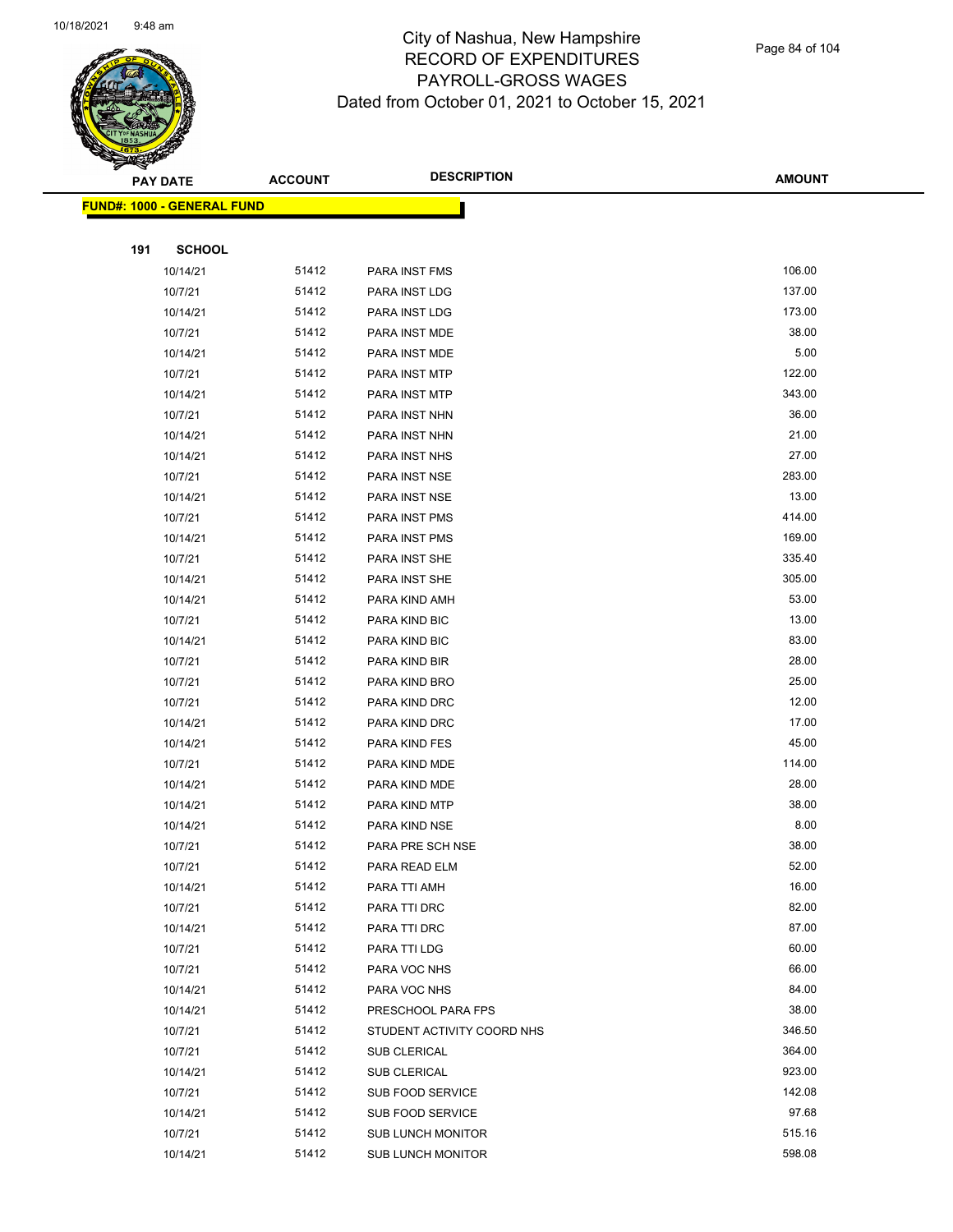

Page 85 of 104

|     | <b>PAY DATE</b>                    | <b>ACCOUNT</b> | <b>DESCRIPTION</b>               | <b>AMOUNT</b> |  |
|-----|------------------------------------|----------------|----------------------------------|---------------|--|
|     | <u> FUND#: 1000 - GENERAL FUND</u> |                |                                  |               |  |
|     |                                    |                |                                  |               |  |
| 191 | <b>SCHOOL</b>                      |                |                                  |               |  |
|     | 10/7/21                            | 51412          | SUB PARA PROFESSIONAL            | 1,582.64      |  |
|     | 10/14/21                           | 51412          | SUB PARA PROFESSIONAL            | 1,545.66      |  |
|     | 10/7/21                            | 51412          | <b>SUB TEACHER</b>               | 6,655.00      |  |
|     | 10/14/21                           | 51412          | <b>SUB TEACHER</b>               | 6,568.74      |  |
|     | 10/7/21                            | 51412          | SUB TEACHER LONG TERM            | 4,300.00      |  |
|     | 10/14/21                           | 51412          | SUB TEACHER LONG TERM            | 4,650.00      |  |
|     | 10/7/21                            | 51412          | SUMMER SCH STUD MENT K-5         | 77.00         |  |
|     | 10/7/21                            | 51412          | <b>TEACHER MATH NHN</b>          | 385.00        |  |
|     | 10/14/21                           | 51412          | <b>TEACHER MATH NHN</b>          | 385.00        |  |
|     | 10/7/21                            | 51412          | <b>TEACHER MATH NHS</b>          | 725.00        |  |
|     | 10/14/21                           | 51412          | <b>TEACHER MATH NHS</b>          | 875.00        |  |
|     | 10/7/21                            | 51412          | TITLE ONE PARA FES               | 17.00         |  |
|     | 10/14/21                           | 51412          | TITLE ONE PARA FES               | 40.00         |  |
|     | 10/14/21                           | 51650          | <b>CLERICAL PRINCIPAL ELM</b>    | 100.00        |  |
|     | 10/7/21                            | 51650          | ELL OUTREACH WORKER HOURLY       | 25.00         |  |
|     | 10/7/21                            | 51650          | <b>INSTRUMENTAL MUSIC</b>        | 1,200.00      |  |
|     | 10/14/21                           | 51650          | <b>INSTRUMENTAL MUSIC</b>        | 1,530.00      |  |
|     | 10/7/21                            | 51650          | <b>INTERPRETER</b>               | 800.00        |  |
|     | 10/14/21                           | 51650          | <b>INTERPRETER</b>               | 931.25        |  |
|     | 10/7/21                            | 51650          | PARA DW SPEC ED NHN              | 144.00        |  |
|     | 10/14/21                           | 51650          | PARA DW SPEC ED NHN              | 374.41        |  |
|     | 10/7/21                            | 51650          | PEER COACH                       | 1,275.00      |  |
|     | 10/7/21                            | 51650          | SPEECH LANG PATHOLOGIST WID      | 747.18        |  |
|     | 10/7/21                            | 51650          | <b>TEACHER BEHAVIOR SPEC WID</b> | 50.00         |  |
|     | 10/7/21                            | 51650          | TEACHER DWSE MDE                 | 100.00        |  |
|     | 10/7/21                            | 51650          | <b>TEACHER DWSE SHE</b>          | 350.00        |  |
|     | 10/7/21                            | 51650          | <b>TEACHER ELL BIC</b>           | 100.00        |  |
|     | 10/7/21                            | 51650          | <b>TEACHER FACS NHN</b>          | 175.00        |  |
|     | 10/7/21                            | 51650          | <b>TEACHER GR3 BIC</b>           | 100.00        |  |
|     | 10/7/21                            | 51650          | TEACHER GR3 BIR                  | 100.00        |  |
|     | 10/7/21                            | 51650          | <b>TEACHER GR3 LDG</b>           | 100.00        |  |
|     | 10/7/21                            | 51650          | <b>TEACHER GR3 SHE</b>           | 200.00        |  |
|     | 10/7/21                            | 51650          | <b>TEACHER GR4 BIC</b>           | 75.00         |  |
|     | 10/7/21                            | 51650          | <b>TEACHER GR4 DRC</b>           | 100.00        |  |
|     | 10/7/21                            | 51650          | <b>TEACHER GR5 MDE</b>           | 325.00        |  |
|     | 10/7/21                            | 51650          | <b>TEACHER GR5 SHE</b>           | 250.00        |  |
|     | 10/7/21                            | 51650          | <b>TEACHER KIND FES</b>          | 100.00        |  |
|     | 10/7/21                            | 51650          | <b>TEACHER MUSIC AMH</b>         | 135.00        |  |
|     | 10/7/21                            | 51650          | <b>TEACHER MUSIC DRC</b>         | 220.00        |  |
|     | 10/7/21                            | 51650          | <b>TEACHER MUSIC FES</b>         | 105.00        |  |
|     | 10/7/21                            | 51650          | <b>TEACHER MUSIC LDG</b>         | 45.00         |  |
|     | 10/7/21                            | 51650          | <b>TEACHER MUSIC NHS</b>         | 510.00        |  |
|     | 10/7/21                            | 51650          | <b>TEACHER READ BRO</b>          | 100.00        |  |
|     | 10/7/21                            | 51650          | TEACHER READ MDE                 | 100.00        |  |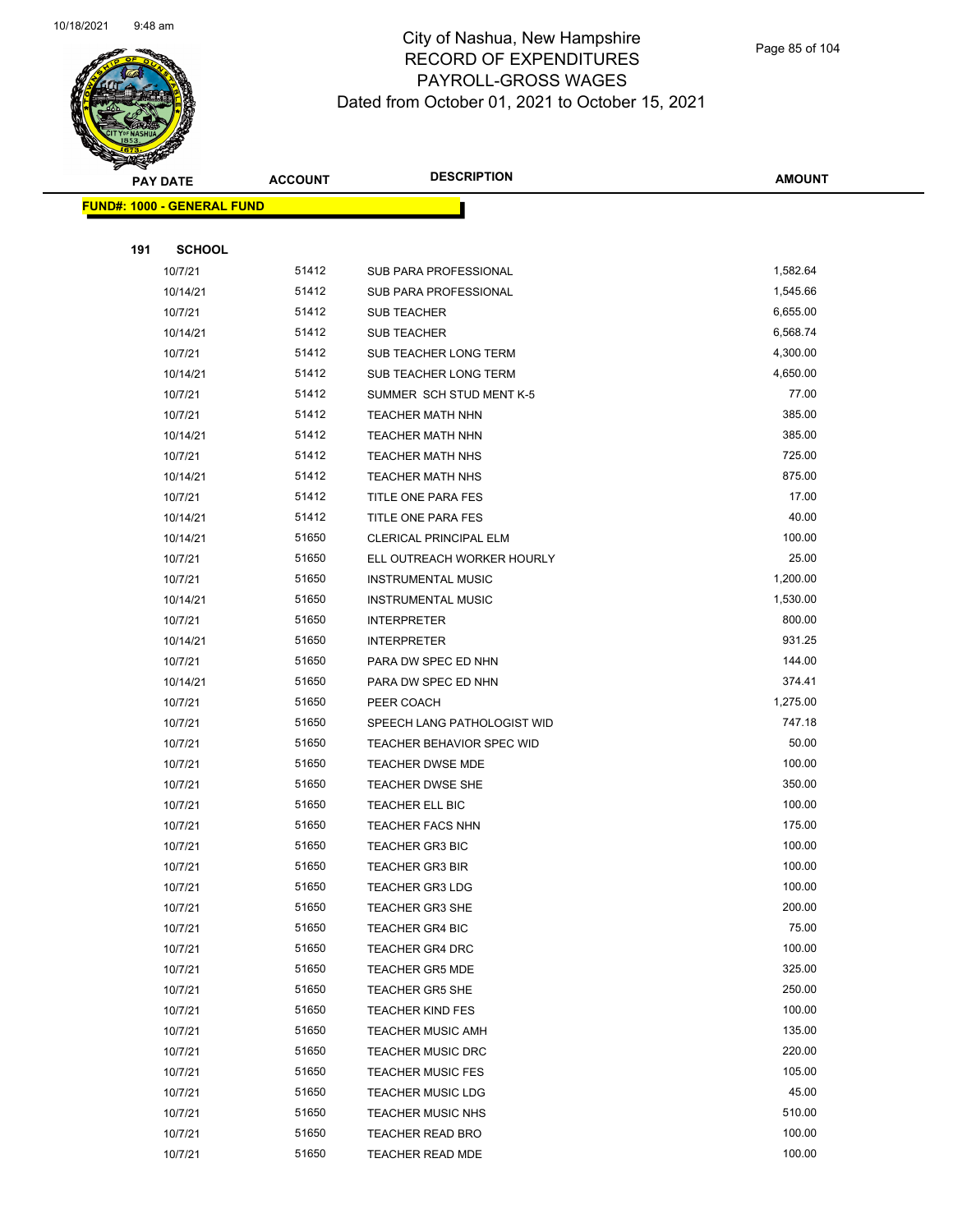

|     | <b>FUND#: 1000 - GENERAL FUND</b> |       |                               |        |
|-----|-----------------------------------|-------|-------------------------------|--------|
|     |                                   |       |                               |        |
| 191 | <b>SCHOOL</b>                     |       |                               |        |
|     | 10/7/21                           | 51650 | <b>TEACHER SCIENCE NHN</b>    | 150.00 |
|     | 10/7/21                           | 51650 | <b>TEACHER SPED MDE</b>       | 135.00 |
|     | 10/7/21                           | 51700 | <b>GUIDANCE COUNSELOR BIR</b> | 69.23  |
|     | 10/7/21                           | 51700 | <b>GUIDANCE COUNSELOR ELM</b> | 69.23  |
|     | 10/7/21                           | 51700 | <b>LIBRARIAN NHS</b>          | 81.82  |
|     | 10/7/21                           | 51700 | <b>NURSE ELM</b>              | 81.82  |
|     | 10/7/21                           | 51700 | SCHOOL PSYCHOLOGIST WID       | 69.23  |
|     | 10/7/21                           | 51700 | SPEECH LANG PATHOLOGIST WID   | 69.23  |
|     | 10/7/21                           | 51700 | <b>TEACHER ART CHA</b>        | 34.62  |
|     | 10/7/21                           | 51700 | <b>TEACHER ART NHS</b>        | 34.62  |
|     | 10/7/21                           | 51700 | <b>TEACHER BUSINESS NHS</b>   | 69.23  |
|     | 10/7/21                           | 51700 | <b>TEACHER DWSE ELM</b>       | 69.23  |
|     | 10/7/21                           | 51700 | <b>TEACHER ENGLISH FMS</b>    | 69.23  |
|     | 10/7/21                           | 51700 | <b>TEACHER ENGLISH NHN</b>    | 69.23  |
|     | 10/7/21                           | 51700 | <b>TEACHER ENGLISH NHS</b>    | 69.23  |
|     | 10/7/21                           | 51700 | TEACHER FOREIGN LANG NHN      | 69.23  |
|     | 10/7/21                           | 51700 | TEACHER FOREIGN LANG NHS      | 69.23  |
|     | 10/7/21                           | 51700 | <b>TEACHER GR6 ELM</b>        | 69.23  |
|     | 10/7/21                           | 51700 | <b>TEACHER GR6 PMS</b>        | 69.23  |
|     | 10/7/21                           | 51700 | <b>TEACHER MATH ELM</b>       | 81.82  |
|     | 10/7/21                           | 51700 | <b>TEACHER MATH FMS</b>       | 69.23  |
|     | 10/7/21                           | 51700 | <b>TEACHER MATH NHN</b>       | 69.23  |
|     | 10/7/21                           | 51700 | <b>TEACHER MATH NHS</b>       | 69.23  |
|     | 10/7/21                           | 51700 | <b>TEACHER MATH PMS</b>       | 69.23  |
|     | 10/7/21                           | 51700 | <b>TEACHER MUSIC FMS</b>      | 69.23  |
|     | 10/7/21                           | 51700 | <b>TEACHER PE MDE</b>         | 34.62  |
|     | 10/7/21                           | 51700 | TEACHER PE NHN                | 34.62  |
|     | 10/7/21                           | 51700 | TEACHER PE NHS                | 473.08 |
|     | 10/7/21                           | 51700 | <b>TEACHER READ ELM</b>       | 34.62  |
|     | 10/7/21                           | 51700 | <b>TEACHER READ FMS</b>       | 34.62  |
|     | 10/7/21                           | 51700 | TEACHER SCIENCE ELM           | 69.23  |
|     | 10/7/21                           | 51700 | <b>TEACHER SCIENCE FMS</b>    | 69.23  |
|     | 10/7/21                           | 51700 | <b>TEACHER SCIENCE NHN</b>    | 69.23  |
|     | 10/7/21                           | 51700 | <b>TEACHER SCIENCE NHS</b>    | 69.23  |
|     | 10/7/21                           | 51700 | TEACHER SCIENCE PMS           | 69.23  |
|     | 10/7/21                           | 51700 | TEACHER SOCIAL STUDIES ELM    | 69.23  |
|     | 10/7/21                           | 51700 | TEACHER SOCIAL STUDIES FMS    | 69.23  |
|     | 10/7/21                           | 51700 | TEACHER SOCIAL STUDIES NHN    | 69.23  |
|     | 10/7/21                           | 51700 | TEACHER SOCIAL STUDIES NHS    | 69.23  |
|     | 10/7/21                           | 51700 | TEACHER SOCIAL STUDIES PMS    | 69.23  |
|     | 10/7/21                           | 51700 | <b>TEACHER SPED FMS</b>       | 69.23  |
|     | 10/7/21                           | 51700 | TEACHER SPED NHN              | 69.23  |
|     | 10/7/21                           | 51700 | <b>TEACHER TECHED NHN</b>     | 69.23  |
|     | 10/7/21                           | 51750 | PARA INST MTP                 | 96.30  |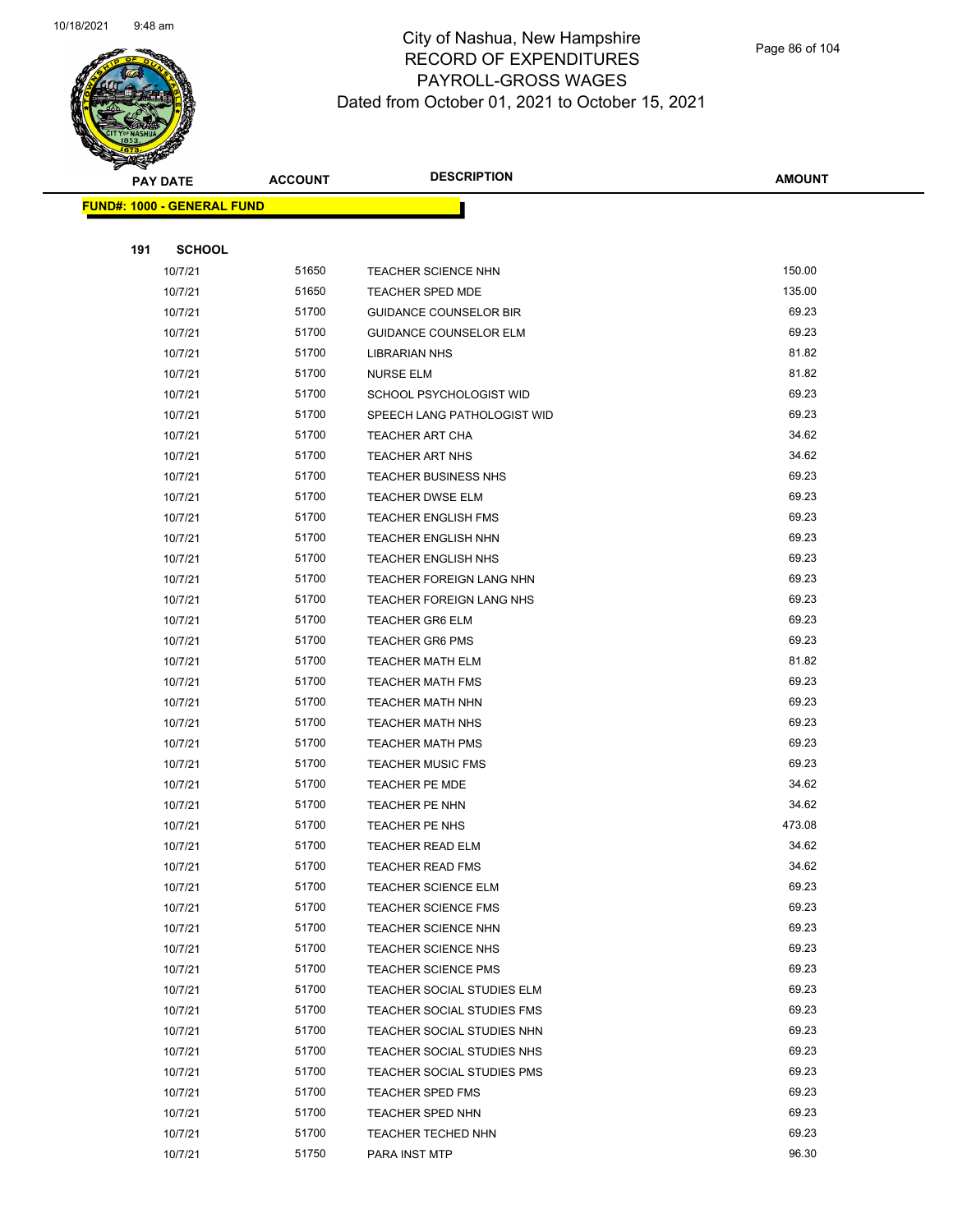

Page 87 of 104

| <b>PAY DATE</b>                              | <b>ACCOUNT</b>                           | <b>DESCRIPTION</b>        | <b>AMOUNT</b>  |
|----------------------------------------------|------------------------------------------|---------------------------|----------------|
| <b>FUND#: 1000 - GENERAL FUND</b>            |                                          |                           |                |
| <b>TOTAL 191 - SCHOOL</b>                    |                                          |                           | \$3,453,643.38 |
| <b>TOTAL FUND 1000 - GENERAL FUND</b>        |                                          |                           | \$5,552,812.83 |
| <b>FUND#: 1010 - GENERAL FUND PY ESCROWS</b> |                                          |                           |                |
| 107 CITY CLERK                               |                                          |                           |                |
| 10/14/21                                     | 51400                                    | <b>CITY CLERK TEMP</b>    | 363.75         |
| <b>TOTAL 107 - CITY CLERK</b>                |                                          |                           | \$363.75       |
| 152 FIRE                                     |                                          |                           |                |
| 10/7/21                                      | 52800<br>.                               | EDUCATIONAL ASSISTANCE    | 2,400.00       |
| <b>TOTAL 152 - FIRE</b>                      |                                          |                           | \$2,400.00     |
| 166 PARKING LOTS                             |                                          |                           |                |
| 10/7/21                                      | 51403                                    | <b>ECD PARKING INTERN</b> | 225.00         |
| 10/14/21                                     | 51403                                    | <b>ECD PARKING INTERN</b> | 180.00         |
| <b>TOTAL 166 - PARKING LOTS</b>              |                                          |                           | \$405.00       |
| 181 COMMUNITY DEVELOPMENT                    |                                          |                           |                |
| 9/30/21                                      | 55118                                    | TELEPHONE-CELLULAR        | 1,304.00       |
|                                              | <b>TOTAL 181 - COMMUNITY DEVELOPMENT</b> |                           | \$1,304.00     |
|                                              |                                          |                           |                |

| <b>FUND#: 2100 - FOOD SERVICES FUND</b> |  |  |
|-----------------------------------------|--|--|
|-----------------------------------------|--|--|

| 10/7/21  | 51100 | CLERICAL FOOD SERVICE NHS     | 837.00   |
|----------|-------|-------------------------------|----------|
| 10/14/21 | 51100 | CLERICAL FOOD SERVICE NHS     | 837.00   |
| 10/7/21  | 51100 | DELIVERY DRIVER FOOD SERVICE  | 771.59   |
| 10/14/21 | 51100 | DELIVERY DRIVER FOOD SERVICE  | 887.33   |
| 10/7/21  | 51100 | DIRECTOR FOOD SERVICE         | 3.001.10 |
| 10/7/21  | 51100 | FOOD SERVICE BUSINESS MANAGER | 2.309.30 |
| 10/7/21  | 51100 | FOOD SERVICE COOK AMH         | 531.30   |
| 10/14/21 | 51100 | FOOD SERVICE COOK AMH         | 531.30   |
| 10/7/21  | 51100 | FOOD SERVICE COOK BIC         | 543.55   |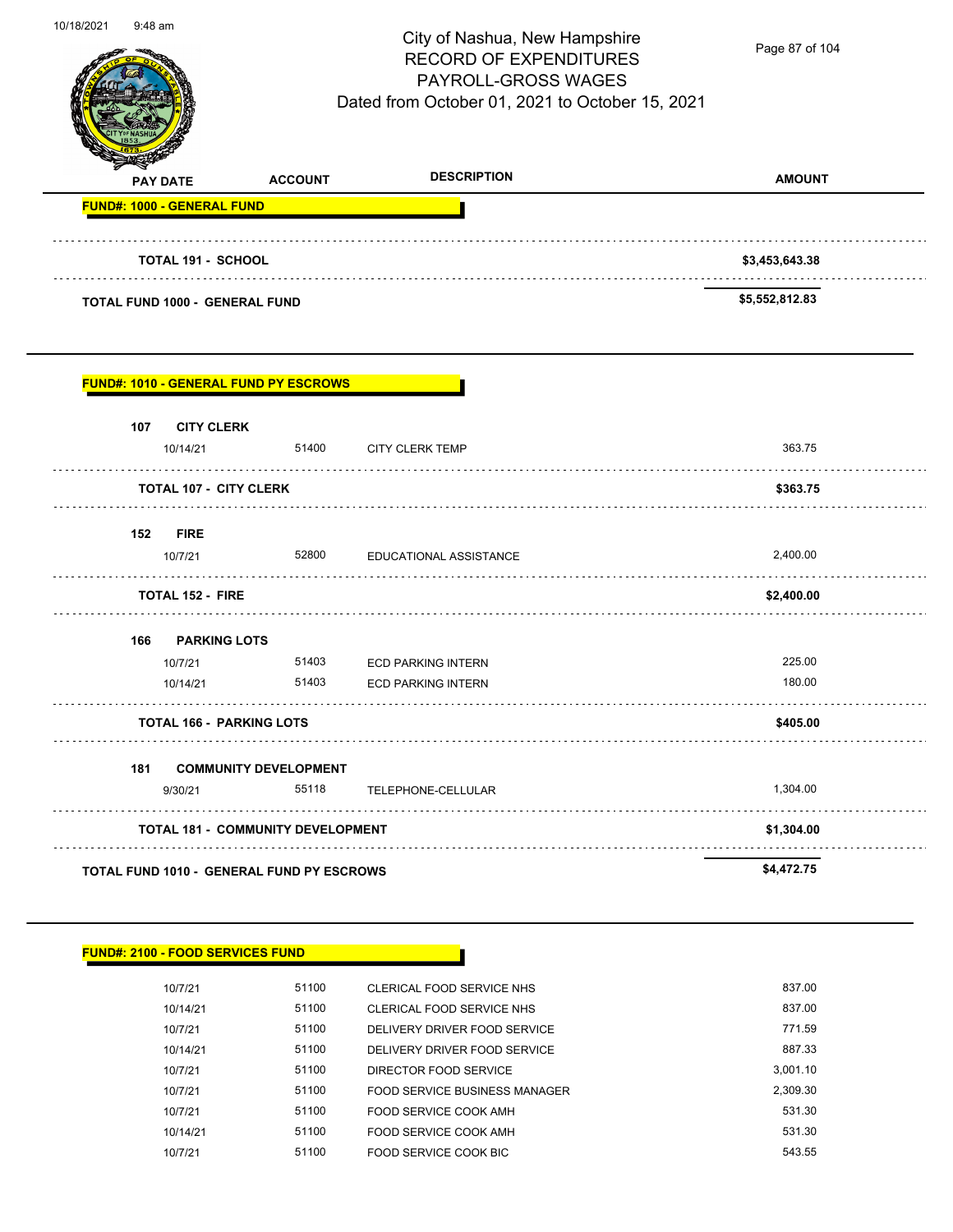| PAY DATE                                 | <b>ACCOUNT</b> | <b>DESCRIPTION</b>              | <b>AMOUNT</b> |
|------------------------------------------|----------------|---------------------------------|---------------|
| <u> FUND#: 2100 - FOOD SERVICES FUND</u> |                |                                 |               |
|                                          |                |                                 |               |
| 10/14/21                                 | 51100          | FOOD SERVICE COOK BIC           | 543.55        |
| 10/7/21                                  | 51100          | FOOD SERVICE COOK BIR           | 497.35        |
| 10/14/21                                 | 51100          | FOOD SERVICE COOK BIR           | 497.35        |
| 10/7/21                                  | 51100          | FOOD SERVICE COOK BRO           | 543.55        |
| 10/14/21                                 | 51100          | FOOD SERVICE COOK BRO           | 543.55        |
| 10/7/21                                  | 51100          | FOOD SERVICE COOK CHA           | 548.80        |
| 10/14/21                                 | 51100          | FOOD SERVICE COOK CHA           | 548.80        |
| 10/7/21                                  | 51100          | FOOD SERVICE COOK DRC           | 479.85        |
| 10/14/21                                 | 51100          | FOOD SERVICE COOK DRC           | 479.85        |
| 10/7/21                                  | 51100          | FOOD SERVICE COOK ELM           | 1,051.75      |
| 10/14/21                                 | 51100          | FOOD SERVICE COOK ELM           | 1,051.75      |
| 10/7/21                                  | 51100          | <b>FOOD SERVICE COOK FES</b>    | 548.80        |
| 10/14/21                                 | 51100          | <b>FOOD SERVICE COOK FES</b>    | 548.80        |
| 10/7/21                                  | 51100          | <b>FOOD SERVICE COOK FMS</b>    | 542.85        |
| 10/14/21                                 | 51100          | FOOD SERVICE COOK FMS           | 302.45        |
| 10/7/21                                  | 51100          | FOOD SERVICE COOK LDG           | 526.05        |
| 10/14/21                                 | 51100          | FOOD SERVICE COOK LDG           | 526.05        |
| 10/7/21                                  | 51100          | FOOD SERVICE COOK MDE           | 523.72        |
| 10/14/21                                 | 51100          | FOOD SERVICE COOK MDE           | 531.30        |
| 10/7/21                                  | 51100          | FOOD SERVICE COOK NHN           | 1,174.26      |
| 10/14/21                                 | 51100          | FOOD SERVICE COOK NHN           | 1,161.48      |
| 10/7/21                                  | 51100          | FOOD SERVICE COOK NHS           | 1,146.25      |
| 10/14/21                                 | 51100          | <b>FOOD SERVICE COOK NHS</b>    | 1,146.25      |
| 10/7/21                                  | 51100          | FOOD SERVICE COOK NSE           | 399.90        |
| 10/7/21                                  | 51100          | FOOD SERVICE COOK PMS           | 582.05        |
| 10/14/21                                 | 51100          | FOOD SERVICE COOK PMS           | 582.05        |
| 10/7/21                                  | 51100          | FOOD SERVICE COOK SHE           | 269.45        |
| 10/7/21                                  | 51100          | <b>FOOD SERVICE SITE CORD</b>   | 12,023.70     |
| 10/7/21                                  | 51100          | <b>FOOD SERVICECOOK MTP</b>     | 545.09        |
| 10/14/21                                 | 51100          | <b>FOOD SERVICECOOK MTP</b>     | 497.35        |
| 10/7/21                                  | 51200          | FOOD SERVICE ASST PT AMH        | 603.35        |
| 10/14/21                                 | 51200          | FOOD SERVICE ASST PT AMH        | 603.35        |
| 10/7/21                                  | 51200          | FOOD SERVICE ASST PT BIC        | 576.30        |
| 10/14/21                                 | 51200          | FOOD SERVICE ASST PT BIC        | 576.30        |
| 10/7/21                                  | 51200          | FOOD SERVICE ASST PT BIR        | 579.60        |
| 10/14/21                                 | 51200          | FOOD SERVICE ASST PT BIR        | 529.20        |
| 10/7/21                                  | 51200          | FOOD SERVICE ASST PT BRO        | 397.80        |
| 10/14/21                                 | 51200          | FOOD SERVICE ASST PT BRO        | 397.80        |
| 10/7/21                                  | 51200          | FOOD SERVICE ASST PT CHA        | 477.05        |
| 10/14/21                                 | 51200          | FOOD SERVICE ASST PT CHA        | 477.05        |
| 10/7/21                                  | 51200          | FOOD SERVICE ASST PT DRC        | 995.40        |
| 10/14/21                                 | 51200          | FOOD SERVICE ASST PT DRC        | 995.40        |
| 10/7/21                                  | 51200          | FOOD SERVICE ASST PT ELM        | 2,027.10      |
| 10/14/21                                 | 51200          | FOOD SERVICE ASST PT ELM        | 1,992.09      |
| 10/7/21                                  | 51200          | <b>FOOD SERVICE ASST PT FES</b> | 1,008.00      |
|                                          |                |                                 |               |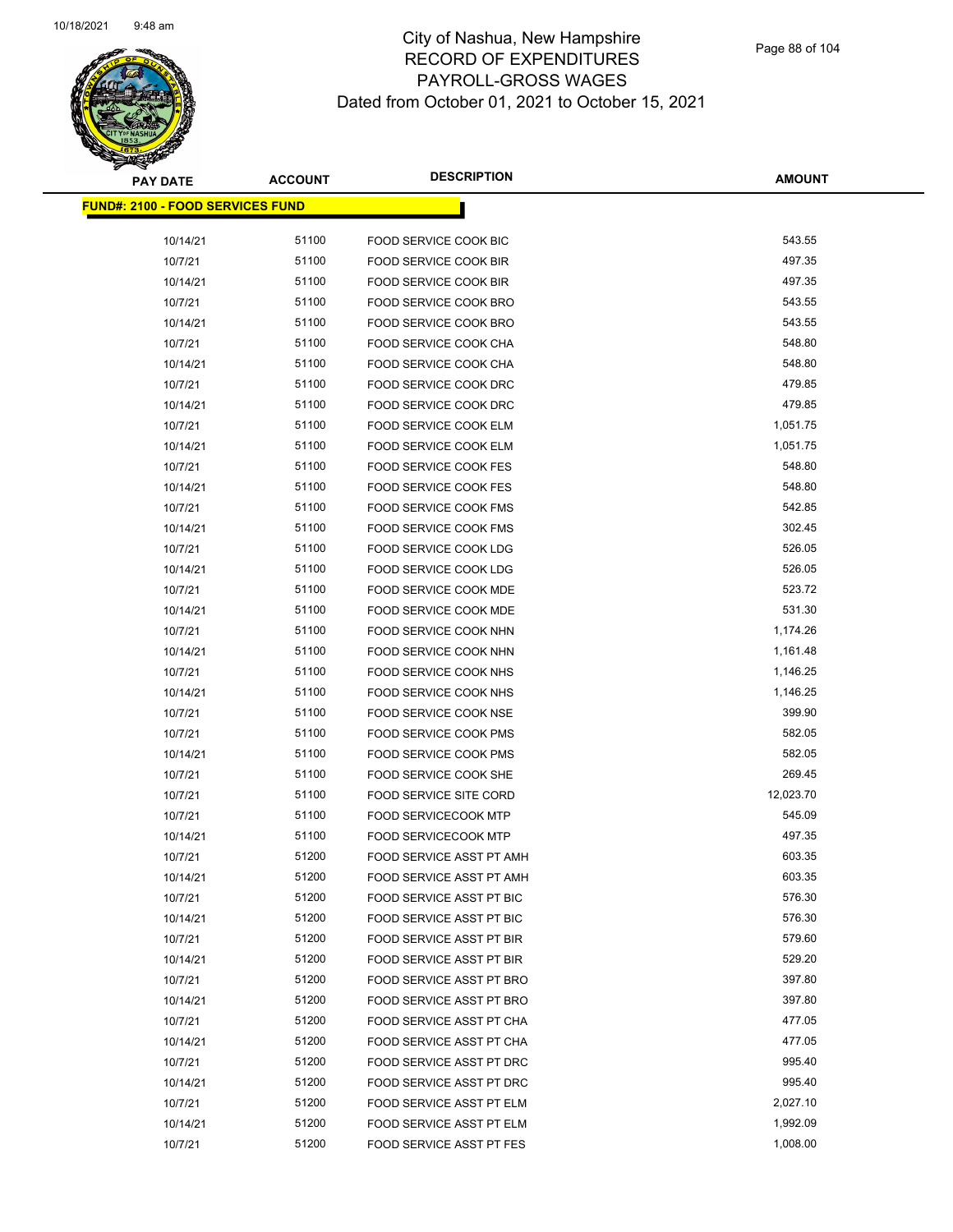

Page 89 of 104

| <b>PAY DATE</b>                             | <b>ACCOUNT</b> | <b>DESCRIPTION</b>              | <b>AMOUNT</b> |  |  |  |
|---------------------------------------------|----------------|---------------------------------|---------------|--|--|--|
| <b>FUND#: 2100 - FOOD SERVICES FUND</b>     |                |                                 |               |  |  |  |
| 10/14/21                                    | 51200          | FOOD SERVICE ASST PT FES        | 1,011.15      |  |  |  |
| 10/7/21                                     | 51200          | FOOD SERVICE ASST PT FMS        | 1,724.29      |  |  |  |
| 10/14/21                                    | 51200          | FOOD SERVICE ASST PT FMS        | 1,806.99      |  |  |  |
| 10/7/21                                     | 51200          | FOOD SERVICE ASST PT LDG        | 1,024.60      |  |  |  |
| 10/14/21                                    | 51200          | <b>FOOD SERVICE ASST PT LDG</b> | 985.19        |  |  |  |
| 10/7/21                                     | 51200          | FOOD SERVICE ASST PT MDE        | 637.20        |  |  |  |
| 10/14/21                                    | 51200          | FOOD SERVICE ASST PT MDE        | 583.65        |  |  |  |
| 10/7/21                                     | 51200          | FOOD SERVICE ASST PT MTP        | 582.75        |  |  |  |
| 10/14/21                                    | 51200          | FOOD SERVICE ASST PT MTP        | 582.75        |  |  |  |
| 10/7/21                                     | 51200          | FOOD SERVICE ASST PT NHN        | 2,584.71      |  |  |  |
| 10/14/21                                    | 51200          | FOOD SERVICE ASST PT NHN        | 2,819.79      |  |  |  |
| 10/7/21                                     | 51200          | FOOD SERVICE ASST PT NHS        | 2,465.89      |  |  |  |
| 10/14/21                                    | 51200          | FOOD SERVICE ASST PT NHS        | 2,491.16      |  |  |  |
| 10/7/21                                     | 51200          | FOOD SERVICE ASST PT NSE        | 437.59        |  |  |  |
| 10/14/21                                    | 51200          | FOOD SERVICE ASST PT NSE        | 430.95        |  |  |  |
| 10/7/21                                     | 51200          | <b>FOOD SERVICE ASST PT PMS</b> | 2,229.54      |  |  |  |
| 10/14/21                                    | 51200          | FOOD SERVICE ASST PT PMS        | 2,245.53      |  |  |  |
| 10/7/21                                     | 51200          | FOOD SERVICE ASST PT SHE        | 346.50        |  |  |  |
| 10/14/21                                    | 51200          | FOOD SERVICE ASST PT SHE        | 349.65        |  |  |  |
| 10/7/21                                     | 51300          | CLERICAL FOOD SERVICE NHS       | 8.37          |  |  |  |
| 10/7/21                                     | 51300          | DELIVERY DRIVER FOOD SERVICE    | 188.07        |  |  |  |
| 10/7/21                                     | 51300          | FOOD SERVICE ASST PT NHS        | 4.92          |  |  |  |
| 10/14/21                                    | 51300          | FOOD SERVICE ASST PT NHS        | 4.92          |  |  |  |
| 10/7/21                                     | 51300          | FOOD SERVICE COOK NHN           | 92.11         |  |  |  |
| 10/14/21                                    | 51300          | FOOD SERVICE COOK NHN           | 52.64         |  |  |  |
| 10/7/21                                     | 51300          | FOOD SERVICE COOK NHS           | 54.83         |  |  |  |
| 10/14/21                                    | 51300          | FOOD SERVICE COOK NHS           | 24.56         |  |  |  |
| 10/14/21                                    | 51300          | FOOD SERVICE COOK PMS           | 12.48         |  |  |  |
| 10/7/21                                     | 51412          | SUB FOOD SERVICE                | 387.14        |  |  |  |
| 10/14/21                                    | 51412          | SUB FOOD SERVICE                | 273.45        |  |  |  |
| <b>TOTAL FUND 2100 - FOOD SERVICES FUND</b> |                |                                 | \$79,292.63   |  |  |  |

|  |  | <b>FUND#: 2201 - DRIVERS EDUCATION FUND</b> |
|--|--|---------------------------------------------|
|--|--|---------------------------------------------|

| <b>TOTAL FUND 2201 - DRIVERS EDUCATION FUND</b> | \$3,350.00 |                        |          |
|-------------------------------------------------|------------|------------------------|----------|
| 10/7/21                                         | 51200      | <b>TEACHER ELL FES</b> | 280.00   |
| 10/7/21                                         | 51200      | <b>ELL TUTOR</b>       | 25.00    |
| 10/14/21                                        | 51200      | DRIVER INSTRUCTOR      | 1,580.00 |
| 10/7/21                                         | 51200      | DRIVER INSTRUCTOR      | 1.465.00 |
|                                                 |            |                        |          |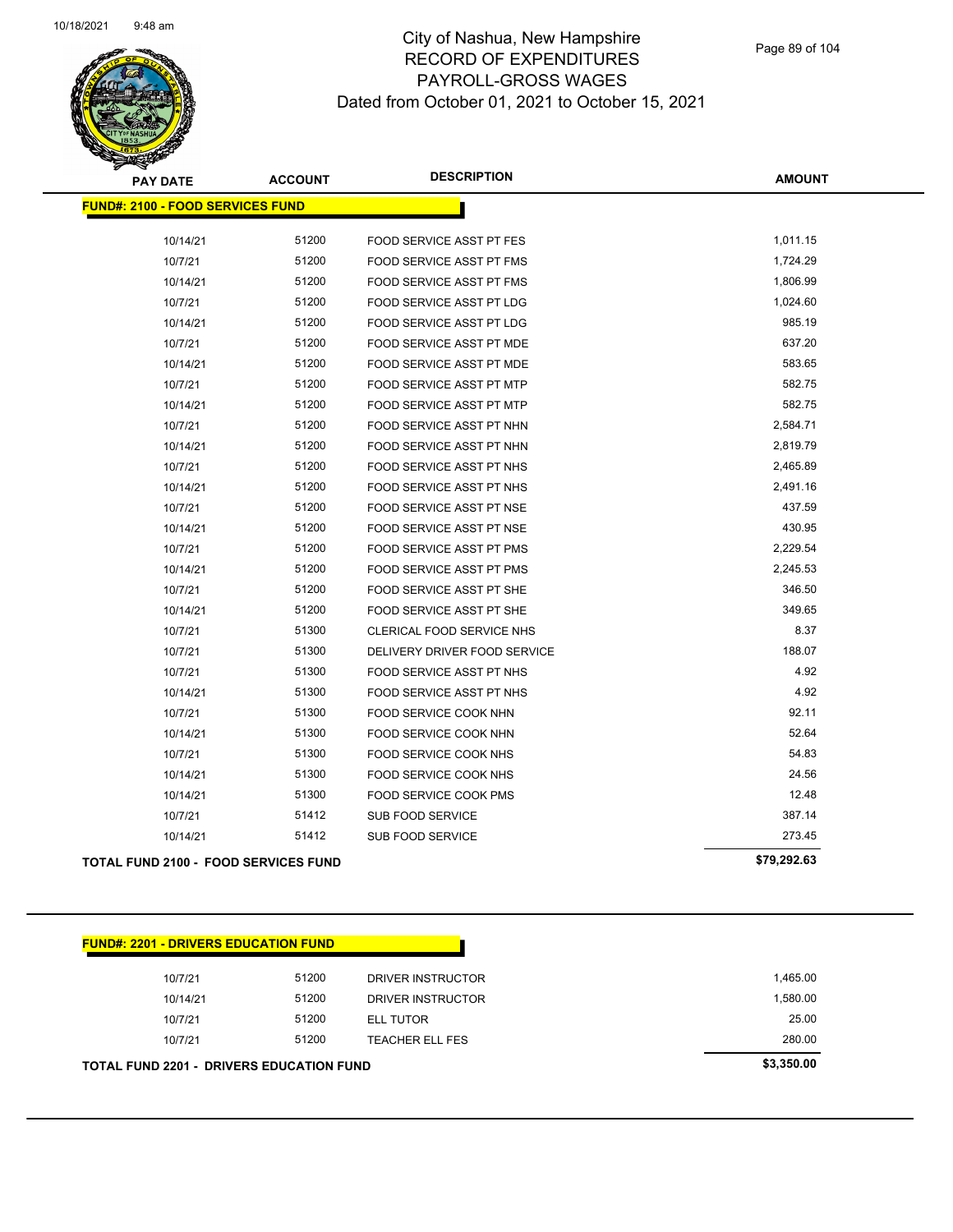

Page 90 of 104

| <b>PAY DATE</b>                                        | <b>ACCOUNT</b> | <b>DESCRIPTION</b>             | <b>AMOUNT</b> |
|--------------------------------------------------------|----------------|--------------------------------|---------------|
| <b>FUND#: 2207 - ADULT ED/CONTINUING ED</b>            |                |                                |               |
| 10/7/21                                                | 51100          | CLERICAL ADULT ED NHN          | 382.23        |
| 10/14/21                                               | 51100          | CLERICAL ADULT ED NHN          | 398.97        |
| 10/14/21                                               | 51650          | ADULT ED ENRICHMENT INST       | 200.00        |
| 10/14/21                                               | 51650          | ADULT ED ENRICHMENT TEACHER    | 50.00         |
| 10/14/21                                               | 51650          | ADULT ED INSTRUCTOR            | 100.00        |
| <b>TOTAL FUND 2207 - ADULT ED/CONTINUING ED</b>        |                |                                | \$1,131.20    |
| <b>FUND#: 2222 - AFTER SCHOOL PROGRAM</b>              |                |                                |               |
| 6/30/21                                                | 51100          | 21 CENTURY ELEM MFAM RES COORD | (688.50)      |
| <b>TOTAL FUND 2222 - AFTER SCHOOL PROGRAM</b>          |                |                                | (\$688.50)    |
|                                                        |                |                                |               |
|                                                        |                |                                |               |
| <b>FUND#: 2252 - DAY CARE</b>                          | 51100          |                                | 1,151.60      |
| 10/7/21<br><b>TOTAL FUND 2252 - DAY CARE</b>           |                | PANTHER PRESCHOOL DIRECTOR     | \$1,151.60    |
|                                                        |                |                                |               |
| <b>FUND#: 2257 - SPECIAL ED LOCAL</b>                  |                |                                |               |
| 10/7/21                                                | 51100          | PARA DW SPEC ED NHS            | 626.25        |
| 10/14/21                                               | 51100          | PARA DW SPEC ED NHS            | 636.27        |
| 10/7/21                                                | 51100          | PARA DW SPEC ED WID            | 458.15        |
| 10/14/21                                               | 51100          | PARA DW SPEC ED WID            | 469.14        |
| TOTAL FUND 2257 -  SPECIAL ED LOCAL                    |                |                                | \$2,189.81    |
| <b>FUND#: 2503 - PARKS &amp; REC PROGRAMS FUND</b>     |                |                                |               |
| 10/7/21                                                | 51100          | PROGRAM COORDINATOR            | 410.80        |
| 10/14/21                                               | 51100          | PROGRAM COORDINATOR            | 410.80        |
| <b>TOTAL FUND 2503 - PARKS &amp; REC PROGRAMS FUND</b> |                |                                | \$821.60      |
|                                                        |                |                                |               |
| <b>FUND#: 2505 - PEG ACCESS CHANNELS FUND</b>          |                |                                |               |
|                                                        |                |                                |               |
| 10/7/21                                                | 51100          | ECHANNEL ACCESS ADMINISTRATOR  | 1,227.05      |
| 10/14/21                                               | 51100          | ECHANNEL ACCESS ADMINISTRATOR  | 1,227.05      |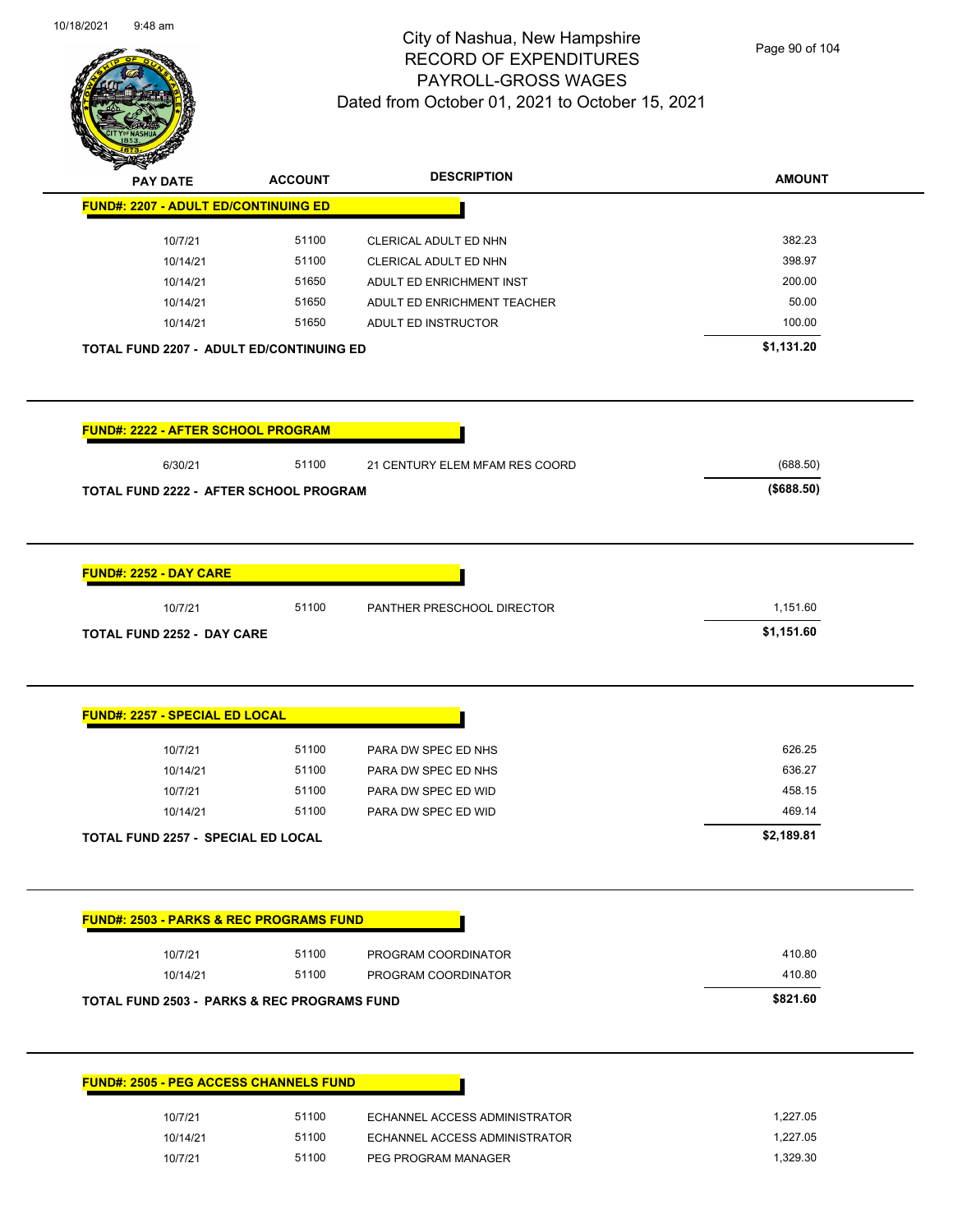

Page 91 of 104

| $\cdot$<br>. .<br><b>PAY DATE</b>                 | <b>ACCOUNT</b> | <b>DESCRIPTION</b>  | <b>AMOUNT</b> |
|---------------------------------------------------|----------------|---------------------|---------------|
| <b>FUND#: 2505 - PEG ACCESS CHANNELS FUND</b>     |                |                     |               |
| 10/14/21                                          | 51100          | PEG PROGRAM MANAGER | 1,329.30      |
| 10/7/21                                           | 51200          | <b>VIDEOGRAPHER</b> | 892.50        |
| 10/14/21                                          | 51200          | <b>VIDEOGRAPHER</b> | 1,245.00      |
| <b>TOTAL FUND 2505 - PEG ACCESS CHANNELS FUND</b> |                |                     | \$7,250.20    |

#### **FUND#: 3035 - FEMA DISASTER ASSIST GRANTS**

|          | TOTAL FUND 3035 - FEMA DISASTER ASSIST GRANTS |       |                    | \$1,339.35 |
|----------|-----------------------------------------------|-------|--------------------|------------|
| 10/14/21 |                                               | 51400 | <b>MVR CLERK I</b> | 666.55     |
| 10/7/21  |                                               | 51400 | <b>MVR CLERK I</b> | 666.55     |
| 10/7/21  |                                               | 51300 | <b>MVR CLERK I</b> | 6.25       |
|          |                                               |       |                    |            |

#### **FUND#: 3050 - POLICE GRANTS FUND**

| TOTAL FUND 3050 - POLICE GRANTS FUND. | (\$9,863.58) |                            |             |
|---------------------------------------|--------------|----------------------------|-------------|
| 10/7/21                               | 51300        | <b>SERGEANT</b>            | 958.52      |
| 10/14/21                              | 51300        | PATROLMAN ALL RANKS        | (97.16)     |
| 10/7/21                               | 51300        | PATROLMAN ALL RANKS        | 728.28      |
| 10/14/21                              | 51100        | PATROLMAN ALL RANKS        | 1,597.55    |
| 10/7/21                               | 51100        | PATROLMAN ALL RANKS        | 1,597.55    |
| 10/14/21                              | 51100        | DOMESTIC VIOLENCE ADVOCATE | (15,698.12) |
| 10/7/21                               | 51100        | DOMESTIC VIOLENCE ADVOCATE | 1,049.80    |
|                                       |              |                            |             |

#### **FUND#: 3068 - COMMUNITY SERVICES GRANTS FUND**

| 10/7/21  | 51100 | BEHAVIORAL HEALTH STRATEGIST                    | 1,211.90 |
|----------|-------|-------------------------------------------------|----------|
| 10/14/21 | 51100 | BEHAVIORAL HEALTH STRATEGIST                    | 1,211.90 |
| 10/7/21  | 51100 | BILINGUAL BICULTURAL COMMUNITY HEALTH WORKER    | 3.390.71 |
| 10/14/21 | 51100 | BILINGUAL BICULTURAL COMMUNITY HEALTH WORKER    | 3,390.53 |
| 10/7/21  | 51100 | BILINGUAL COMM HEALTH WORKER                    | 546.21   |
| 10/14/21 | 51100 | BILINGUAL COMM HEALTH WORKER                    | 546.21   |
| 10/7/21  | 51100 | COMMUNITY SERVICES PROGRAM ADMINISTRATIVE ASSIS | 888.71   |
| 10/14/21 | 51100 | COMMUNITY SERVICES PROGRAM ADMINISTRATIVE ASSIS | 866.49   |
| 10/7/21  | 51100 | PUB HEALTH NET SVS COORD                        | 1,310.90 |
| 10/14/21 | 51100 | PUB HEALTH NET SVS COORD                        | 1,310.90 |
| 10/7/21  | 51300 | BILINGUAL BICULTURAL COMMUNITY HEALTH WORKER    | 16.07    |
| 10/7/21  | 51300 | COMMUNITY SERVICES PROGRAM ADMINISTRATIVE ASSIS | 233.29   |
| 10/14/21 | 51412 | COM SVS COVID-19 VACCINE RESPONSE SUPPORT       | 75.41    |
| 10/7/21  | 51412 | COMMUNITY SERVICES ELC COVID-19 RESPONSE SUPPOF | 1.039.38 |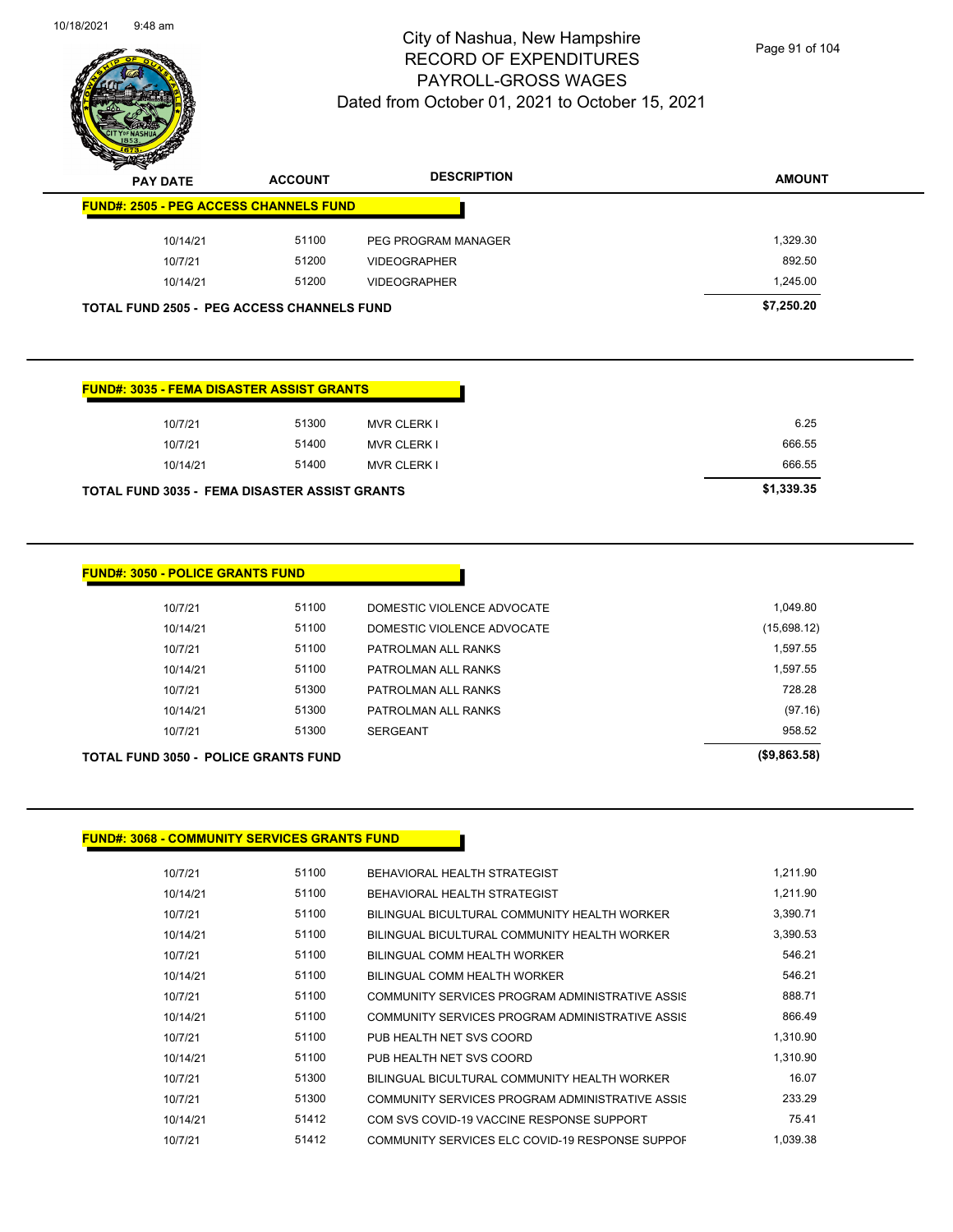

Page 92 of 104

| $\mathscr{D} \curvearrowright$<br><b>PAY DATE</b> | <b>ACCOUNT</b>                                          | <b>DESCRIPTION</b>                              | <b>AMOUNT</b> |
|---------------------------------------------------|---------------------------------------------------------|-------------------------------------------------|---------------|
|                                                   | <b>FUND#: 3068 - COMMUNITY SERVICES GRANTS FUND</b>     |                                                 |               |
| 10/14/21                                          | 51412                                                   | COMMUNITY SERVICES ELC COVID-19 RESPONSE SUPPOF | 978.24        |
| 10/7/21                                           | 51412                                                   | <b>NURSE ELM</b>                                | 193.86        |
| 10/7/21                                           | 51412                                                   | <b>NURSE PER DIEM</b>                           | 64.62         |
| 10/14/21                                          | 51412                                                   | NURSE PER DIEM                                  | 193.86        |
| 10/7/21                                           | 51750                                                   | <b>EPIDEMIOLOGIST</b>                           | 12.14         |
| 9/25/21                                           | 55118                                                   | TELEPHONE-CELLULAR                              | 12.50         |
|                                                   | <b>TOTAL FUND 3068 - COMMUNITY SERVICES GRANTS FUND</b> |                                                 | \$17,493.83   |

|  | <b>FUND#: 3070 - COMMUNITY HEALTH GRANTS FUND</b> |
|--|---------------------------------------------------|
|  |                                                   |

|          |       |                                    | 0.00000  |
|----------|-------|------------------------------------|----------|
| 10/14/21 | 51412 | NURSE PER DIEM (PRACTIONER)        | 188.01   |
| 10/7/21  | 51412 | <b>NURSE PER DIEM (PRACTIONER)</b> | 188.01   |
| 10/14/21 | 51100 | PUB HEALTH NURSE                   | 1.310.90 |
| 10/7/21  | 51100 | PUB HEALTH NURSE                   | 1.310.90 |
| 10/14/21 | 51100 | BILINGUAL COMM HEALTH WORKER       | 327.70   |
| 10/7/21  | 51100 | BILINGUAL COMM HEALTH WORKER       | 327.70   |
|          |       |                                    |          |

| TOTAL FUND 3070 - COMMUNITY HEALTH GRANTS FUND | \$3,653,22 |
|------------------------------------------------|------------|
|------------------------------------------------|------------|

| <b>FUND#: 3090 - URBAN PROGRAM GRANTS FUND</b> |       |                                    |          |
|------------------------------------------------|-------|------------------------------------|----------|
| 10/7/21                                        | 51100 | <b>CODE ENFORCEMENT OFFICER II</b> | 513.95   |
| 10/14/21                                       | 51100 | <b>CODE ENFORCEMENT OFFICER II</b> | 513.95   |
| 10/7/21                                        | 51100 | <b>GRANT MGMT SPECIALIST</b>       | 1,159.70 |
| 10/14/21                                       | 51100 | <b>GRANT MGMT SPECIALIST</b>       | 1,159.70 |
| 10/7/21                                        | 51100 | <b>MANAGER URBAN PROGRAMS</b>      | 1,738.30 |
| 10/14/21                                       | 51100 | <b>MANAGER URBAN PROGRAMS</b>      | 1,738.30 |
| 10/7/21                                        | 51100 | PROGRAM COORDINATOR LP&HH          | 1,347.50 |
| 10/14/21                                       | 51100 | PROGRAM COORDINATOR LP&HH          | 1,347.50 |
| 10/7/21                                        | 51100 | PROJECT ADMINISTRATOR              | 1,186.35 |
| 10/14/21                                       | 51100 | PROJECT ADMINISTRATOR              | 1,186.35 |
| 10/7/21                                        | 51100 | PROJECT ADMINISTRATOR LP&HH        | 1,321.05 |
| 10/14/21                                       | 51100 | PROJECT ADMINISTRATOR LP&HH        | 1,321.05 |
| 10/7/21                                        | 51100 | PROJECT SPECIALIST URBAN PROGR     | 1,257.10 |
| 10/14/21                                       | 51100 | PROJECT SPECIALIST URBAN PROGR     | 1,257.10 |

## **TOTAL FUND 3090 - URBAN PROGRAM GRANTS FUND <b>\$17,047.90**

**FUND#: 3120 - TRANSIT GRANTS FUND**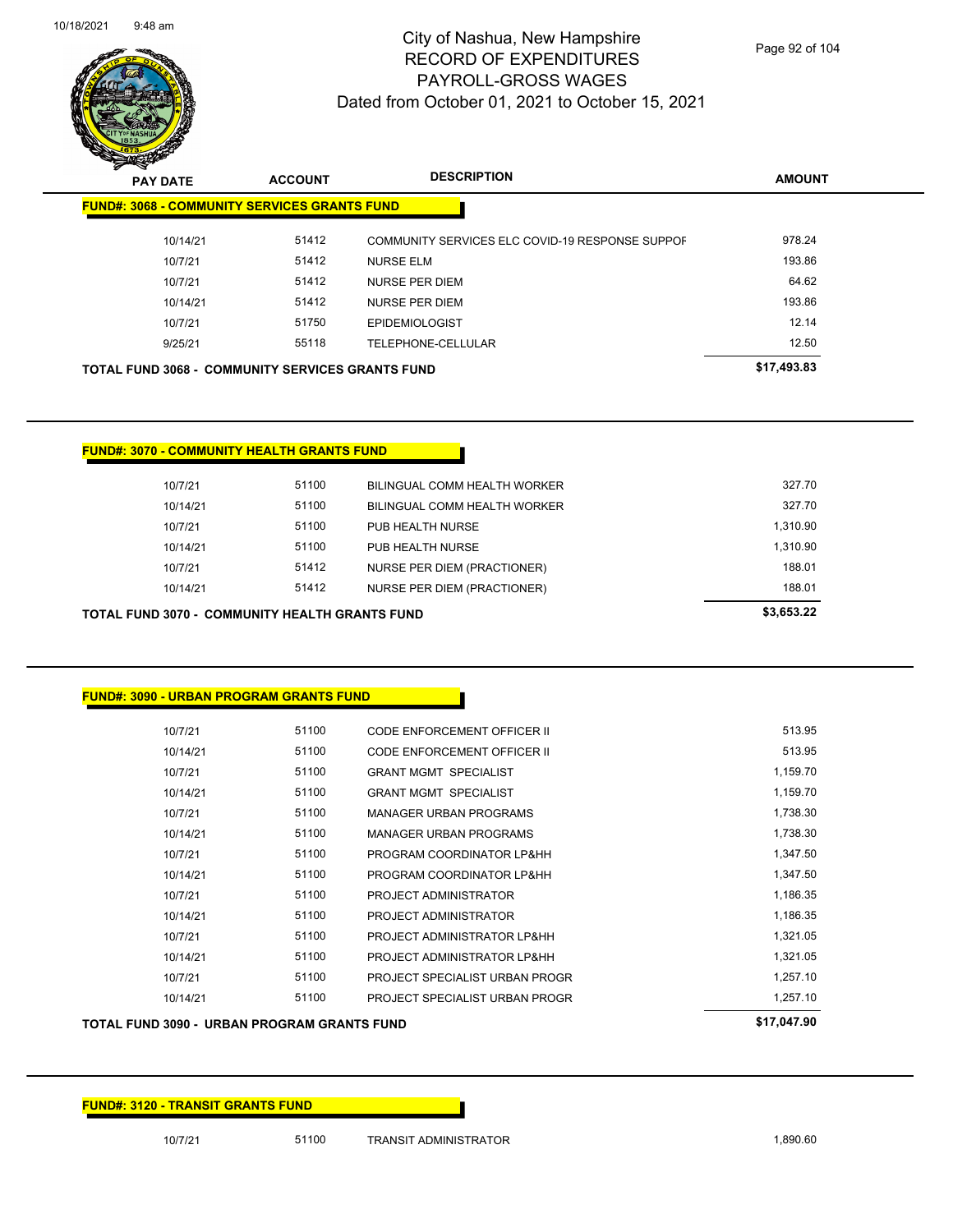

| <b>PAY DATE</b>                              | <b>ACCOUNT</b> | <b>DESCRIPTION</b>                    | <b>AMOUNT</b> |
|----------------------------------------------|----------------|---------------------------------------|---------------|
| <b>FUND#: 3120 - TRANSIT GRANTS FUND</b>     |                |                                       |               |
| 10/14/21                                     | 51100          | <b>TRANSIT ADMINISTRATOR</b>          | 1,890.60      |
| 10/7/21                                      | 51100          | <b>TRANSIT FINANCE COORDINATOR</b>    | 1,374.40      |
| 10/14/21                                     | 51100          | <b>TRANSIT FINANCE COORDINATOR</b>    | 1,374.40      |
| 10/7/21                                      | 51100          | <b>TRANSIT FLEET FACILITIES SUPV</b>  | 1,159.70      |
| 10/14/21                                     | 51100          | <b>TRANSIT FLEET FACILITIES SUPV</b>  | 1,159.70      |
| 10/7/21                                      | 51100          | <b>TRANSIT MECHANICS</b>              | 2,129.35      |
| 10/14/21                                     | 51100          | <b>TRANSIT MECHANICS</b>              | 2,123.35      |
| 10/7/21                                      | 51100          | <b>TRANSIT MOBILITY MANAGER</b>       | 1,050.30      |
| 10/14/21                                     | 51100          | <b>TRANSIT MOBILITY MANAGER</b>       | 1,050.30      |
| 10/7/21                                      | 51100          | <b>TRANSIT OPERATIONS COORDINATOR</b> | 1,115.20      |
| 10/14/21                                     | 51100          | <b>TRANSIT OPERATIONS COORDINATOR</b> | 1,115.20      |
| 10/7/21                                      | 51100          | <b>TRANSIT UTILITY SERVICE WORKER</b> | 798.35        |
| 10/14/21                                     | 51100          | <b>TRANSIT UTILITY SERVICE WORKER</b> | 798.35        |
| 10/7/21                                      | 51100          | <b>TRANSPORTATION ANALYST</b>         | 193.50        |
| 10/14/21                                     | 51100          | <b>TRANSPORTATION ANALYST</b>         | 193.50        |
| 10/7/21                                      | 51300          | <b>TRANSIT MECHANICS</b>              | 312.38        |
| 10/7/21                                      | 51300          | <b>TRANSIT UTILITY SERVICE WORKER</b> | 89.82         |
| 10/14/21                                     | 51300          | <b>TRANSIT UTILITY SERVICE WORKER</b> | 239.51        |
| <b>TOTAL FUND 3120 - TRANSIT GRANTS FUND</b> |                |                                       | \$20,058.51   |

#### **FUND#: 3800 - SCHOOL GRANTS FUND**

| 6/30/21  | 51100 | 21 CENTURY ASST COORDINATOR    | (4,392.30)   |
|----------|-------|--------------------------------|--------------|
| 10/7/21  | 51100 | 21 CENTURY ASST COORDINATOR    | 1,923.10     |
| 6/30/21  | 51100 | 21 CENTURY ELEM MFAM RES COORD | (10, 911.90) |
| 10/7/21  | 51100 | 21 CENTURY ELEM MFAM RES COORD | 8,983.70     |
| 10/7/21  | 51100 | ASSISTANT PRINCIPAL AMH        | 1,437.50     |
| 10/7/21  | 51100 | ASSISTANT PRINCIPAL DR CRSP    | 1,461.60     |
| 10/7/21  | 51100 | ASSISTANT PRINCIPAL MTP        | 1,485.60     |
| 6/30/21  | 51100 | <b>CLERICAL 21 CENTURY</b>     | (4,004.04)   |
| 10/7/21  | 51100 | <b>CLERICAL 21 CENTURY</b>     | 1,255.50     |
| 10/14/21 | 51100 | <b>CLERICAL 21 CENTURY</b>     | 929.07       |
| 10/7/21  | 51100 | <b>CLERICAL PRINCIPAL ELM</b>  | 4.75         |
| 10/7/21  | 51100 | <b>DIRECTOR TITLE 1</b>        | 3,379.30     |
| 10/7/21  | 51100 | ELL OUTREACH WORKER HOURLY     | 878.91       |
| 10/14/21 | 51100 | ELL OUTREACH WORKER HOURLY     | 914.06       |
| 10/7/21  | 51100 | HOME SCHOOL CORD TTI           | 3,092.38     |
| 10/14/21 | 51100 | HOME SCHOOL CORD TTI           | 3,002.84     |
| 10/7/21  | 51100 | <b>HOMELESS LIASION</b>        | 1,492.43     |
| 10/14/21 | 51100 | <b>HOMELESS LIASION</b>        | 1,482.55     |
| 10/7/21  | 51100 | LICENSED PRACTICAL NURSE NHS   | 1,496.10     |
| 10/7/21  | 51100 | <b>OFFICE MANAGER TITLE 1</b>  | 1,607.60     |
| 10/7/21  | 51100 | PARA DW SPEC ED AMH            | 636.76       |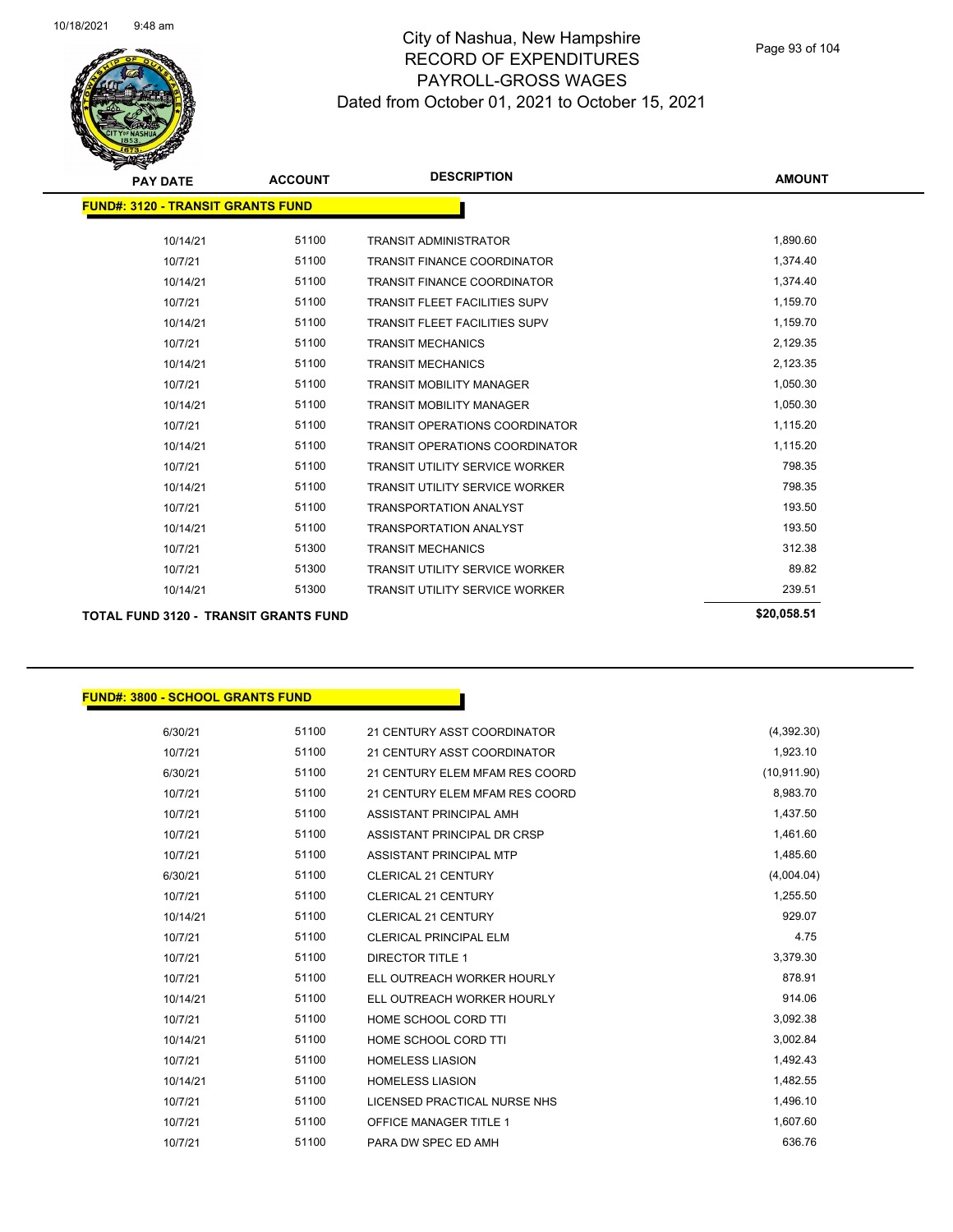

Page 94 of 104

| <b>PAY DATE</b>                         | <b>ACCOUNT</b> | <b>DESCRIPTION</b>        | <b>AMOUNT</b> |
|-----------------------------------------|----------------|---------------------------|---------------|
| <b>FUND#: 3800 - SCHOOL GRANTS FUND</b> |                |                           |               |
|                                         |                |                           |               |
| 10/14/21                                | 51100          | PARA DW SPEC ED AMH       | 652.16        |
| 10/7/21                                 | 51100          | PARA INST LDG             | 578.10        |
| 10/14/21                                | 51100          | PARA INST LDG             | 578.10        |
| 10/7/21                                 | 51100          | PARA INST SHE             | 473.20        |
| 10/14/21                                | 51100          | PARA INST SHE             | 476.84        |
| 10/7/21                                 | 51100          | PARA KIND NSE             | 412.04        |
| 10/14/21                                | 51100          | PARA KIND NSE             | 335.86        |
| 10/7/21                                 | 51100          | PARA TTI AMH              | 869.99        |
| 10/14/21                                | 51100          | PARA TTI AMH              | 870.00        |
| 10/7/21                                 | 51100          | PARA TTI DRC              | 664.80        |
| 10/14/21                                | 51100          | PARA TTI DRC              | 668.26        |
| 10/7/21                                 | 51100          | PARA TTI LDG              | 2,025.46      |
| 10/14/21                                | 51100          | PARA TTI LDG              | 2,025.46      |
| 10/7/21                                 | 51100          | PARA TTI MTP              | 422.42        |
| 10/14/21                                | 51100          | PARA TTI MTP              | 422.43        |
| 6/30/21                                 | 51100          | PEER COACH                | (510.64)      |
| 10/7/21                                 | 51100          | PEER COACH                | 12,674.09     |
| 10/7/21                                 | 51100          | PRINCIPAL SHE             | 1,793.30      |
| 10/7/21                                 | 51100          | <b>SEL TITLE 1 - LDG</b>  | 3,409.60      |
| 10/7/21                                 | 51100          | SIGN LANGUAGE INTERPRETER | 1,213.60      |
| 10/14/21                                | 51100          | SIGN LANGUAGE INTERPRETER | 1,189.00      |
| 10/7/21                                 | 51100          | SOCIAL WORKER             | 12,429.90     |
| 10/7/21                                 | 51100          | SYSTEMS ADMIN FULL YEAR   | 2,385.30      |
| 10/7/21                                 | 51100          | TEACHER BEHAVIOR SPEC WID | 2,979.50      |
| 10/7/21                                 | 51100          | <b>TEACHER DWSE BRO</b>   | 1,888.80      |
| 10/7/21                                 | 51100          | <b>TEACHER DWSE CHA</b>   | 3,932.50      |
| 10/7/21                                 | 51100          | TEACHER DWSE ELM          | 1,971.59      |
| 10/7/21                                 | 51100          | TEACHER DWSE MDE          | 1,674.20      |
| 10/7/21                                 | 51100          | TEACHER DWSE NHS          | 5,179.63      |
| 10/7/21                                 | 51100          | TEACHER ELL DRC           | 2,019.50      |
| 10/7/21                                 | 51100          | <b>TEACHER ELL NHS</b>    | 749.30        |
| 10/7/21                                 | 51100          | TEACHER GR4 DRC           | 1,605.20      |
| 10/7/21                                 | 51100          | TEACHER PRESCHOOL BRO     | 2,979.50      |
| 10/7/21                                 | 51100          | TEACHER PRESCHOOL NHS     | 2,283.60      |
| 10/7/21                                 | 51100          | <b>TEACHER READ CHA</b>   | 1,764.20      |
| 10/7/21                                 | 51100          | <b>TEACHER SPED AMH</b>   | 1,744.90      |
| 10/7/21                                 | 51100          | TEACHER SPED BIC          | 2,168.60      |
| 10/7/21                                 | 51100          | <b>TEACHER SPED BRO</b>   | 1,792.60      |
| 10/7/21                                 | 51100          | TEACHER SPED DRC          | 3,053.80      |
| 10/7/21                                 | 51100          | TEACHER SPED FES          | 3,420.20      |
| 10/7/21                                 | 51100          | <b>TEACHER SPED FMS</b>   | 2,876.80      |
| 10/7/21                                 | 51100          | <b>TEACHER SPED LDG</b>   | 1,605.20      |
| 10/7/21                                 | 51100          | TEACHER SPED MDE          | 2,168.60      |
| 10/7/21                                 | 51100          | TEACHER SPED NHN          | 9,904.50      |
| 10/7/21                                 | 51100          | TEACHER SPED NHS          | 2,091.50      |
|                                         |                |                           |               |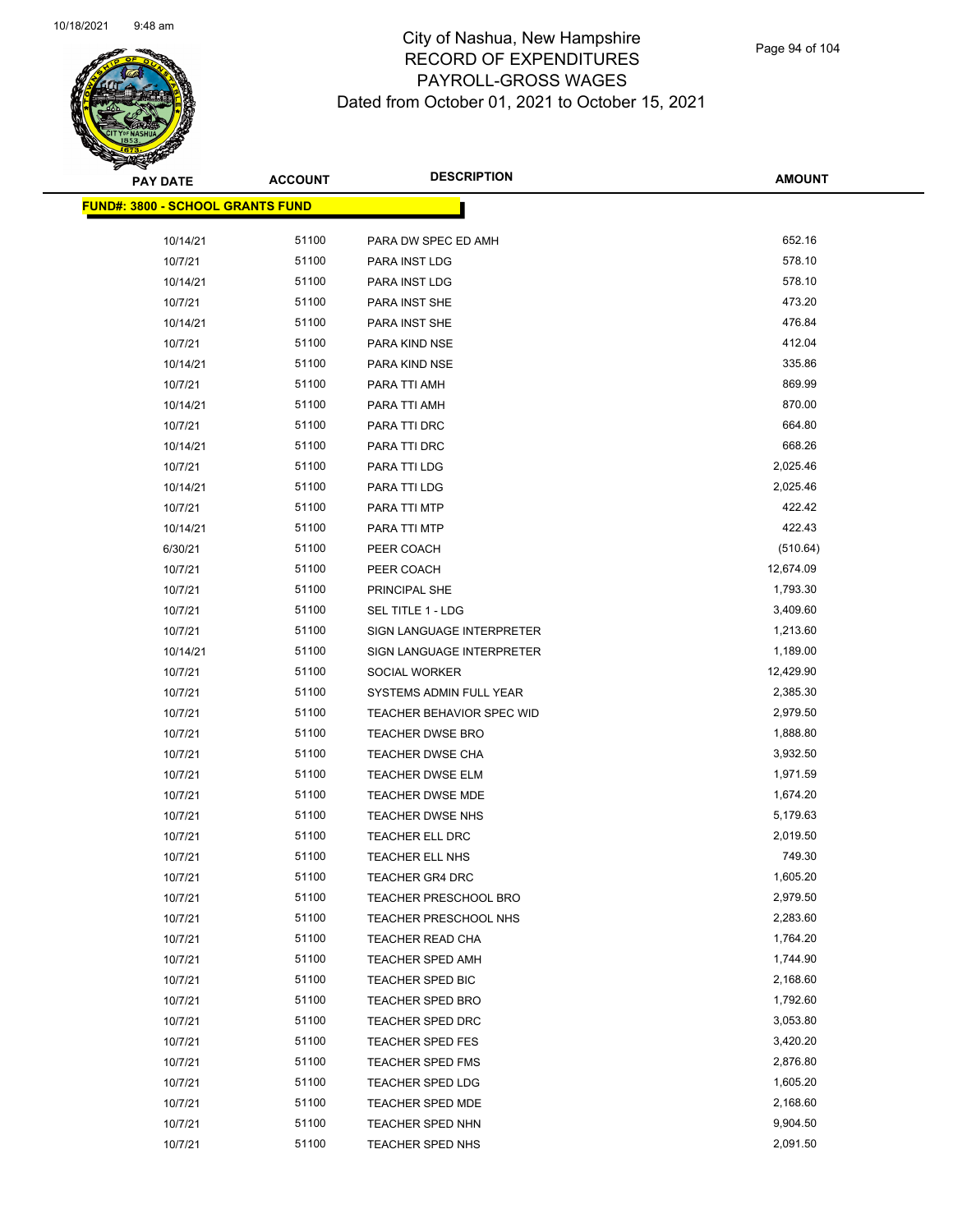

| $\blacktriangleleft$ .<br><b>PAY DATE</b> | <b>ACCOUNT</b> | <b>DESCRIPTION</b>            | <b>AMOUNT</b> |
|-------------------------------------------|----------------|-------------------------------|---------------|
| <u> FUND#: 3800 - SCHOOL GRANTS FUND</u>  |                |                               |               |
| 10/7/21                                   | 51100          | <b>TEACHER SPED NSE</b>       | 6,624.70      |
| 10/7/21                                   | 51100          | <b>TEACHER SPED PMS</b>       | 5,539.83      |
| 10/7/21                                   | 51100          | <b>TEACHER TTI LDG</b>        | 2,022.10      |
| 10/7/21                                   | 51100          | TITLE ONE PARA FES            | 1,502.09      |
| 10/14/21                                  | 51100          | TITLE ONE PARA FES            | 1,629.57      |
| 10/7/21                                   | 51200          | 21 CENTURY PROGRAM ASSISTANT  | 2,008.80      |
| 10/14/21                                  | 51200          | 21 CENTURY PROGRAM ASSISTANT  | 2,504.30      |
| 10/7/21                                   | 51200          | <b>CLERICAL PRINCIPAL ELM</b> | 2.85          |
| 10/7/21                                   | 51200          | ELL OUTREACH WORKER HOURLY    | 527.34        |
| 10/14/21                                  | 51200          | ELL OUTREACH WORKER HOURLY    | 548.44        |
| 10/7/21                                   | 51200          | HOME SCHOOL CORD TTI          | 1,642.62      |
| 10/14/21                                  | 51200          | HOME SCHOOL CORD TTI          | 2,057.63      |
| 10/7/21                                   | 51200          | <b>LIBRARIAN SHE</b>          | 193.75        |
| 10/14/21                                  | 51200          | PARA DW SPEC ED BIR           | 17.28         |
| 10/14/21                                  | 51200          | PARA INST BIR                 | 78.06         |
| 10/7/21                                   | 51200          | <b>SUB TEACHER</b>            | 3,795.00      |
| 10/14/21                                  | 51200          | <b>SUB TEACHER</b>            | 4,025.00      |
| 10/7/21                                   | 51200          | SUB TEACHER LONG TERM         | 230.00        |
| 10/7/21                                   | 51200          | <b>TEACHER GR1 DRC</b>        | 100.00        |
| 10/7/21                                   | 51200          | <b>TEACHER GR1 FES</b>        | 175.00        |
| 10/7/21                                   | 51200          | <b>TEACHER GR2 DRC</b>        | 75.00         |
| 10/7/21                                   | 51200          | <b>TEACHER GR3 BIR</b>        | 229.25        |
| 10/7/21                                   | 51200          | <b>TEACHER GR3 DRC</b>        | 525.00        |
| 10/7/21                                   | 51200          | <b>TEACHER GR3 SHE</b>        | 56.25         |
| 10/7/21                                   | 51200          | <b>TEACHER GR4 DRC</b>        | 50.00         |
| 10/7/21                                   | 51200          | <b>TEACHER GR5 AMH</b>        | 50.00         |
| 10/7/21                                   | 51200          | <b>TEACHER GR5 LDG</b>        | 200.00        |
| 10/7/21                                   | 51200          | <b>TEACHER MUSIC FES</b>      | 700.00        |
| 10/7/21                                   | 51200          | TEACHER MUSIC SHE             | 25.00         |
| 10/7/21                                   | 51200          | TEACHER PE FES                | 275.00        |
| 10/7/21                                   | 51200          | TEACHER READ WID              | 1,842.90      |
| 10/7/21                                   | 51200          | <b>TEACHER SPED FES</b>       | 325.00        |
| 10/7/21                                   | 51200          | TEACHER TTI AMH               | 7,248.30      |
| 10/7/21                                   | 51200          | <b>TEACHER TTI FES</b>        | 1,555.35      |
| 10/7/21                                   | 51200          | TEACHER TTI LDG               | 7,367.60      |
| 10/7/21                                   | 51200          | <b>TEACHER TTI MTP</b>        | 7,458.11      |
| 10/7/21                                   | 51200          | <b>TEACHER TTI NURSERY</b>    | 5,740.20      |
| 10/7/21                                   | 51200          | TEACHER TTI SHE               | 2,383.59      |
| 10/7/21                                   | 51200          | <b>TEACHER TTIDRC</b>         | 7,132.24      |
| 10/7/21                                   | 51200          | TECH INTERGRATION ASST SHE    | 35.50         |
| 10/14/21                                  | 51200          | TECH INTERGRATION ASST SHE    | 71.00         |
| 10/7/21                                   | 51200          | TITLE ONE TUTOR               | 50.00         |
| 10/14/21                                  | 51200          | TITLE ONE TUTOR               | 75.00         |
| 10/7/21                                   | 51650          | ADULT ED DIPOLMA TEACHER      | 275.00        |
| 10/14/21                                  | 51650          | ADULT ED DIPOLMA TEACHER      | 200.00        |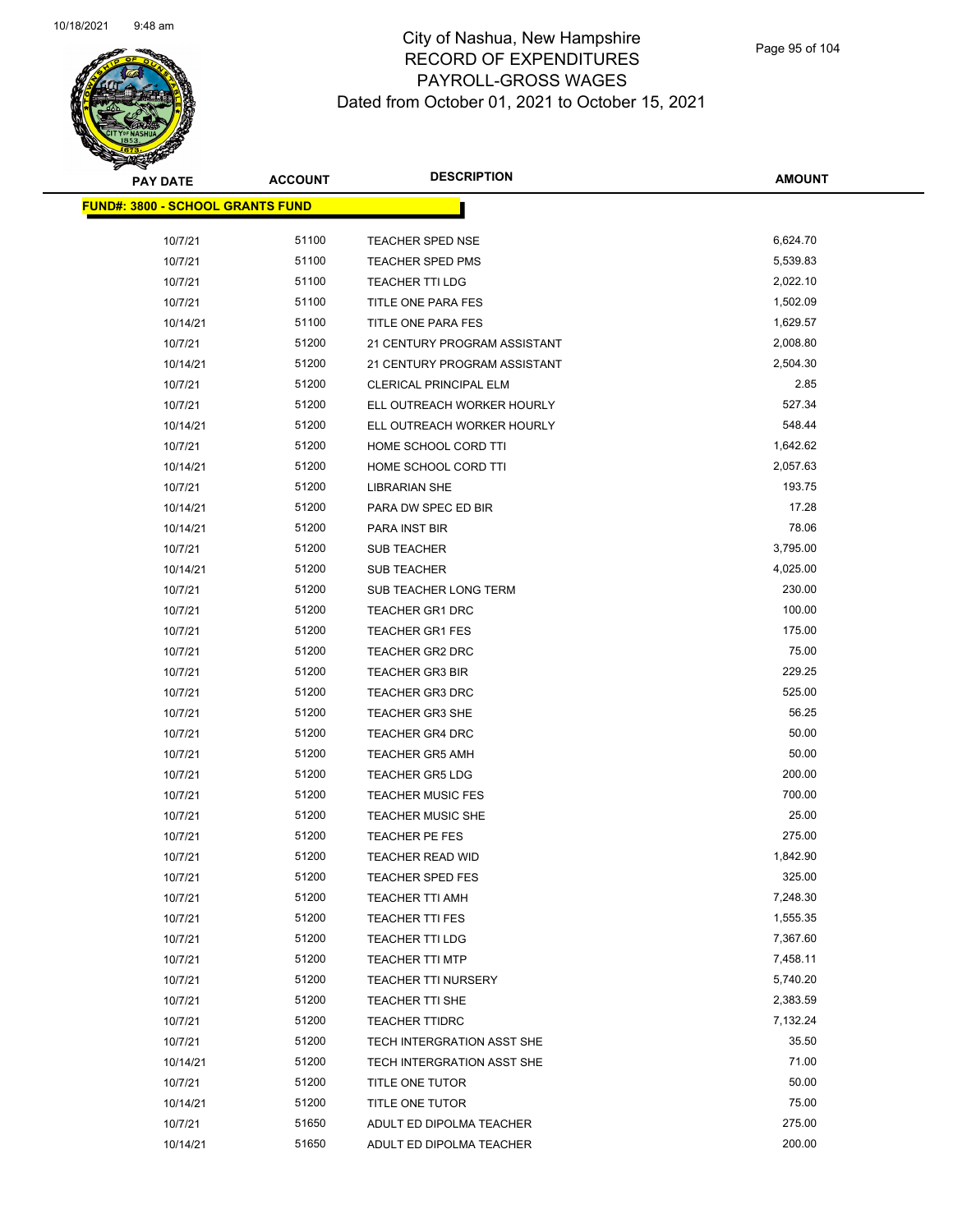

| <b>PAY DATE</b>                          | <b>ACCOUNT</b> | <b>DESCRIPTION</b>             | <b>AMOUNT</b> |
|------------------------------------------|----------------|--------------------------------|---------------|
| <u> FUND#: 3800 - SCHOOL GRANTS FUND</u> |                |                                |               |
| 10/7/21                                  | 51650          | ADULT ED ENRICHMENT INST       | 200.00        |
| 10/7/21                                  | 51650          | ADULT ED ENRICHMENT TEACHER    | 50.00         |
| 10/7/21                                  | 51650          | ADULT ED INSTRUCTOR            | 375.00        |
| 10/14/21                                 | 51650          | ADULT ED INSTRUCTOR            | 100.00        |
| 10/7/21                                  | 51650          | ASSISTANT PRINCIPAL CHARL      | 37.50         |
| 10/7/21                                  | 51650          | ASSISTANT PRINCIPAL NHS        | 200.00        |
| 10/7/21                                  | 51650          | GUIDANCE COUNSELOR NHN         | 200.00        |
| 10/7/21                                  | 51650          | <b>GUIDANCE COUNSELOR NHS</b>  | 762.50        |
| 10/7/21                                  | 51650          | <b>GUIDANCE COUNSELOR PMS</b>  | 75.00         |
| 10/7/21                                  | 51650          | <b>INTERPRETER</b>             | 108.25        |
| 10/7/21                                  | 51650          | <b>LIBRARIAN FMS</b>           | 112.50        |
| 10/7/21                                  | 51650          | PEER COACH                     | 900.00        |
| 10/7/21                                  | 51650          | SUMMER SCHOOL TEACHER EYP      | 350.00        |
| 10/7/21                                  | 51650          | <b>TEACHER ART BIC</b>         | 350.00        |
| 10/7/21                                  | 51650          | <b>TEACHER ART CHA</b>         | 43.75         |
| 10/7/21                                  | 51650          | <b>TEACHER ART ELM</b>         | 112.50        |
| 10/7/21                                  | 51650          | <b>TEACHER ART NHN</b>         | 300.00        |
| 10/7/21                                  | 51650          | <b>TEACHER ART NHS</b>         | 118.75        |
| 10/7/21                                  | 51650          | <b>TEACHER BUSINESS NHS</b>    | 125.00        |
| 10/7/21                                  | 51650          | <b>TEACHER COMPUTER NHN</b>    | 200.00        |
| 10/7/21                                  | 51650          | <b>TEACHER COSMETOLOGY NHN</b> | 500.00        |
| 10/7/21                                  | 51650          | <b>TEACHER DWSE ELM</b>        | 112.50        |
| 10/7/21                                  | 51650          | <b>TEACHER DWSE MDE</b>        | 950.00        |
| 10/7/21                                  | 51650          | <b>TEACHER ELL AMH</b>         | 150.00        |
| 10/7/21                                  | 51650          | TEACHER ELL BIC                | 150.00        |
| 10/7/21                                  | 51650          | TEACHER ELL CHA                | 50.00         |
| 10/7/21                                  | 51650          | TEACHER ELL DRC                | 75.00         |
| 10/7/21                                  | 51650          | <b>TEACHER ELL FES</b>         | 225.00        |
| 10/7/21                                  | 51650          | TEACHER ELL LDG                | 2,050.00      |
| 10/7/21                                  | 51650          | TEACHER ELL NHN                | 150.00        |
| 10/7/21                                  | 51650          | TEACHER ELL NHS                | 1,900.00      |
| 10/7/21                                  | 51650          | <b>TEACHER ELL PMS</b>         | 75.00         |
| 10/7/21                                  | 51650          | <b>TEACHER ENGLISH ELM</b>     | 462.50        |
| 10/7/21                                  | 51650          | <b>TEACHER ENGLISH FMS</b>     | 187.50        |
| 10/7/21                                  | 51650          | <b>TEACHER ENGLISH NHN</b>     | 590.00        |
| 10/7/21                                  | 51650          | TEACHER ENGLISH NHS            | 1,068.75      |
| 10/7/21                                  | 51650          | TEACHER FOREIGN LANG NHN       | 25.00         |
| 10/7/21                                  | 51650          | <b>TEACHER GR1 BIC</b>         | 150.00        |
| 10/7/21                                  | 51650          | <b>TEACHER GR1 BIR</b>         | 75.00         |
| 10/7/21                                  | 51650          | <b>TEACHER GR1 BRO</b>         | 75.00         |
| 10/7/21                                  | 51650          | <b>TEACHER GR1 CHA</b>         | 37.50         |
| 10/7/21                                  | 51650          | <b>TEACHER GR1 DRC</b>         | 75.00         |
| 10/7/21                                  | 51650          | <b>TEACHER GR1 LDG</b>         | 350.00        |
| 10/7/21                                  | 51650          | <b>TEACHER GR1 NSE</b>         | 112.50        |
| 10/7/21                                  | 51650          | TEACHER GR1 SHE                | 387.50        |
|                                          |                |                                |               |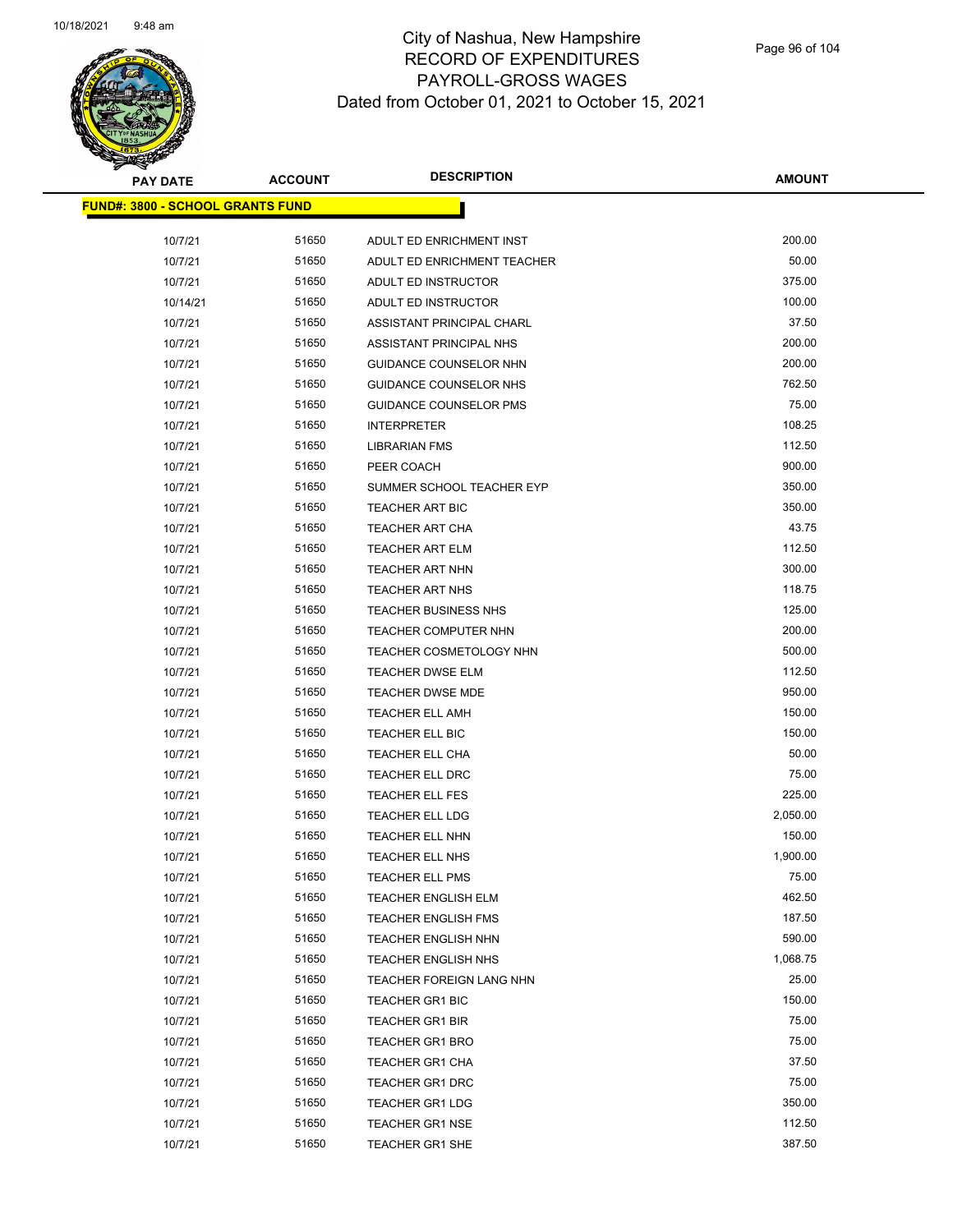

| <b>PAY DATE</b>                          | <b>ACCOUNT</b> | <b>DESCRIPTION</b>           | <b>AMOUNT</b> |
|------------------------------------------|----------------|------------------------------|---------------|
| <u> FUND#: 3800 - SCHOOL GRANTS FUND</u> |                |                              |               |
|                                          |                |                              |               |
| 10/7/21                                  | 51650          | <b>TEACHER GR2 AMH</b>       | 315.00        |
| 10/7/21                                  | 51650          | <b>TEACHER GR2 BIC</b>       | 150.00        |
| 10/7/21                                  | 51650          | <b>TEACHER GR2 BIR</b>       | 75.00         |
| 10/7/21                                  | 51650          | <b>TEACHER GR2 BRO</b>       | 37.50         |
| 10/7/21                                  | 51650          | <b>TEACHER GR2 FES</b>       | 75.00         |
| 10/7/21                                  | 51650          | <b>TEACHER GR2 MTP</b>       | 75.00         |
| 10/7/21                                  | 51650          | <b>TEACHER GR2 SHE</b>       | 75.00         |
| 10/7/21                                  | 51650          | <b>TEACHER GR3 DRC</b>       | 887.50        |
| 10/7/21                                  | 51650          | <b>TEACHER GR3 NSE</b>       | 75.00         |
| 10/7/21                                  | 51650          | <b>TEACHER GR4 BIC</b>       | 37.50         |
| 10/7/21                                  | 51650          | <b>TEACHER GR4 BRO</b>       | 75.00         |
| 10/7/21                                  | 51650          | <b>TEACHER GR4 CHA</b>       | 37.50         |
| 10/7/21                                  | 51650          | <b>TEACHER GR4 LDG</b>       | 150.00        |
| 10/7/21                                  | 51650          | <b>TEACHER GR4 NSE</b>       | 37.50         |
| 10/7/21                                  | 51650          | <b>TEACHER GR5 BIC</b>       | 237.50        |
| 10/7/21                                  | 51650          | <b>TEACHER GR5 LDG</b>       | 187.50        |
| 10/7/21                                  | 51650          | <b>TEACHER GR5 SHE</b>       | 37.50         |
| 10/7/21                                  | 51650          | <b>TEACHER GR6 ELM</b>       | 187.50        |
| 10/7/21                                  | 51650          | <b>TEACHER GR6 FMS</b>       | 187.50        |
| 10/7/21                                  | 51650          | <b>TEACHER GR6 PMS</b>       | 75.00         |
| 10/7/21                                  | 51650          | <b>TEACHER KIND BIC</b>      | 50.00         |
| 10/7/21                                  | 51650          | <b>TEACHER KIND BIR</b>      | 280.00        |
| 10/7/21                                  | 51650          | <b>TEACHER KIND BRO</b>      | 75.00         |
| 10/7/21                                  | 51650          | <b>TEACHER KIND CHA</b>      | 37.50         |
| 10/7/21                                  | 51650          | <b>TEACHER KIND MDE</b>      | 350.00        |
| 10/7/21                                  | 51650          | <b>TEACHER MATH ELM</b>      | 37.50         |
| 10/7/21                                  | 51650          | <b>TEACHER MATH FMS</b>      | 575.00        |
| 10/7/21                                  | 51650          | <b>TEACHER MATH NHN</b>      | 617.50        |
| 10/7/21                                  | 51650          | <b>TEACHER MATH NHS</b>      | 925.00        |
| 10/7/21                                  | 51650          | <b>TEACHER MATH PMS</b>      | 150.00        |
| 10/7/21                                  | 51650          | <b>TEACHER MUSIC MDE</b>     | 75.00         |
| 10/7/21                                  | 51650          | TEACHER PE BIR               | 75.00         |
| 10/7/21                                  | 51650          | <b>TEACHER PRESCHOOL NSE</b> | 315.00        |
| 10/7/21                                  | 51650          | <b>TEACHER READ ELM</b>      | 37.50         |
| 10/7/21                                  | 51650          | <b>TEACHER READ FMS</b>      | 75.00         |
| 10/7/21                                  | 51650          | <b>TEACHER READ MTP</b>      | 75.00         |
| 10/7/21                                  | 51650          | <b>TEACHER SCIENCE ELM</b>   | 618.75        |
| 10/7/21                                  | 51650          | <b>TEACHER SCIENCE FMS</b>   | 462.50        |
| 10/7/21                                  | 51650          | <b>TEACHER SCIENCE NHN</b>   | 512.50        |
| 10/7/21                                  | 51650          | TEACHER SCIENCE NHS          | 75.00         |
| 10/7/21                                  | 51650          | TEACHER SCIENCE PMS          | 262.50        |
| 10/7/21                                  | 51650          | TEACHER SOCIAL STUDIES ELM   | 612.50        |
| 10/7/21                                  | 51650          | TEACHER SOCIAL STUDIES FMS   | 37.50         |
| 10/7/21                                  | 51650          | TEACHER SOCIAL STUDIES NHN   | 475.00        |
| 10/7/21                                  | 51650          | TEACHER SOCIAL STUDIES NHS   | 1,161.25      |
|                                          |                |                              |               |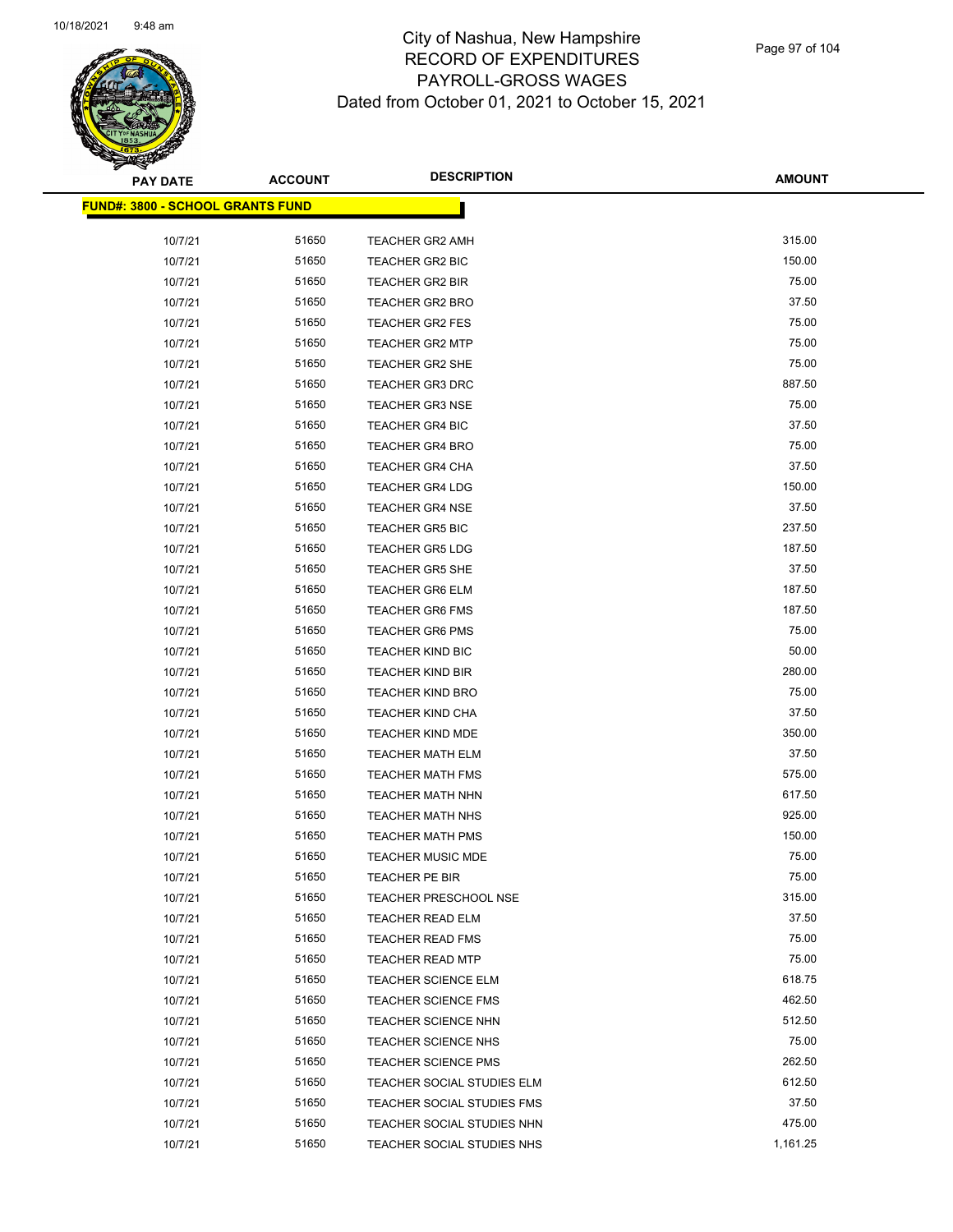| 10/18/2021 | $9:48$ am |
|------------|-----------|
|------------|-----------|



**FUND#: 3810 - FOOD SERVICE GRANTS FUND**

## City of Nashua, New Hampshire RECORD OF EXPENDITURES PAYROLL-GROSS WAGES Dated from October 01, 2021 to October 15, 2021

Page 98 of 104

| s<br>$\tilde{\phantom{a}}$<br><b>PAY DATE</b> | <b>ACCOUNT</b> | <b>DESCRIPTION</b>         | <b>AMOUNT</b> |
|-----------------------------------------------|----------------|----------------------------|---------------|
| <b>FUND#: 3800 - SCHOOL GRANTS FUND</b>       |                |                            |               |
| 10/7/21                                       | 51650          | TEACHER SOCIAL STUDIES PMS | 425.00        |
| 10/7/21                                       | 51650          | TEACHER SPED BIC           | 25.00         |
| 10/7/21                                       | 51650          | <b>TEACHER SPED FMS</b>    | 75.00         |
| 10/7/21                                       | 51650          | <b>TEACHER SPED NHN</b>    | 750.00        |
| 10/7/21                                       | 51650          | <b>TEACHER SPED NHS</b>    | 515.00        |
| 10/7/21                                       | 51650          | <b>TEACHER SPED NSE</b>    | 350.00        |
| 10/7/21                                       | 51650          | <b>TEACHER TECHED NHN</b>  | 275.00        |
| 10/7/21                                       | 51650          | <b>TEACHER TECHED PMS</b>  | 75.00         |
| 10/7/21                                       | 51650          | <b>TEACHER TTI AMH</b>     | 75.00         |
| 10/7/21                                       | 51650          | <b>TEACHER TTI FES</b>     | 75.00         |
| <b>TOTAL FUND 3800 - SCHOOL GRANTS FUND</b>   |                |                            | \$229,565.65  |

| <b>TOTAL FUND 3810 - FOOD SERVICE GRANTS FUND</b> |       |                                 | \$1,254.17 |
|---------------------------------------------------|-------|---------------------------------|------------|
| 10/14/21                                          | 51650 | FOOD SERVICE ASST PT MTP        | 100.80     |
| 10/7/21                                           | 51650 | FOOD SERVICE ASST PT MTP        | 126.00     |
| 10/14/21                                          | 51650 | FOOD SERVICE ASST PT LDG        | 65.65      |
| 10/7/21                                           | 51650 | FOOD SERVICE ASST PT LDG        | 52.52      |
| 10/14/21                                          | 51650 | <b>FOOD SERVICE ASST PT FES</b> | 63.00      |
| 10/7/21                                           | 51650 | <b>FOOD SERVICE ASST PT FES</b> | 63.00      |
| 10/14/21                                          | 51650 | FOOD SERVICE ASST PT ELM        | 63.00      |
| 10/7/21                                           | 51650 | FOOD SERVICE ASST PT ELM        | 63.00      |
| 10/14/21                                          | 51650 | FOOD SERVICE ASST PT DRC        | 63.00      |
| 10/7/21                                           | 51650 | FOOD SERVICE ASST PT DRC        | 63.00      |
| 10/14/21                                          | 51650 | FOOD SERVICE ASST PT BRO        | 66.30      |
| 10/7/21                                           | 51650 | FOOD SERVICE ASST PT BRO        | 66.30      |
| 10/14/21                                          | 51650 | <b>FOOD SERVICE ASST PT BIR</b> | 63.00      |
| 10/7/21                                           | 51650 | <b>FOOD SERVICE ASST PT BIR</b> | 63.00      |
| 10/14/21                                          | 51650 | FOOD SERVICE ASST PT AMH        | 136.30     |
| 10/7/21                                           | 51650 | FOOD SERVICE ASST PT AMH        | 136.30     |
|                                                   |       |                                 |            |

| 10/7/21  | 51100 | MVR CLERK II | 346.25 |
|----------|-------|--------------|--------|
| 10/14/21 | 51100 | MVR CLERK II | 346.25 |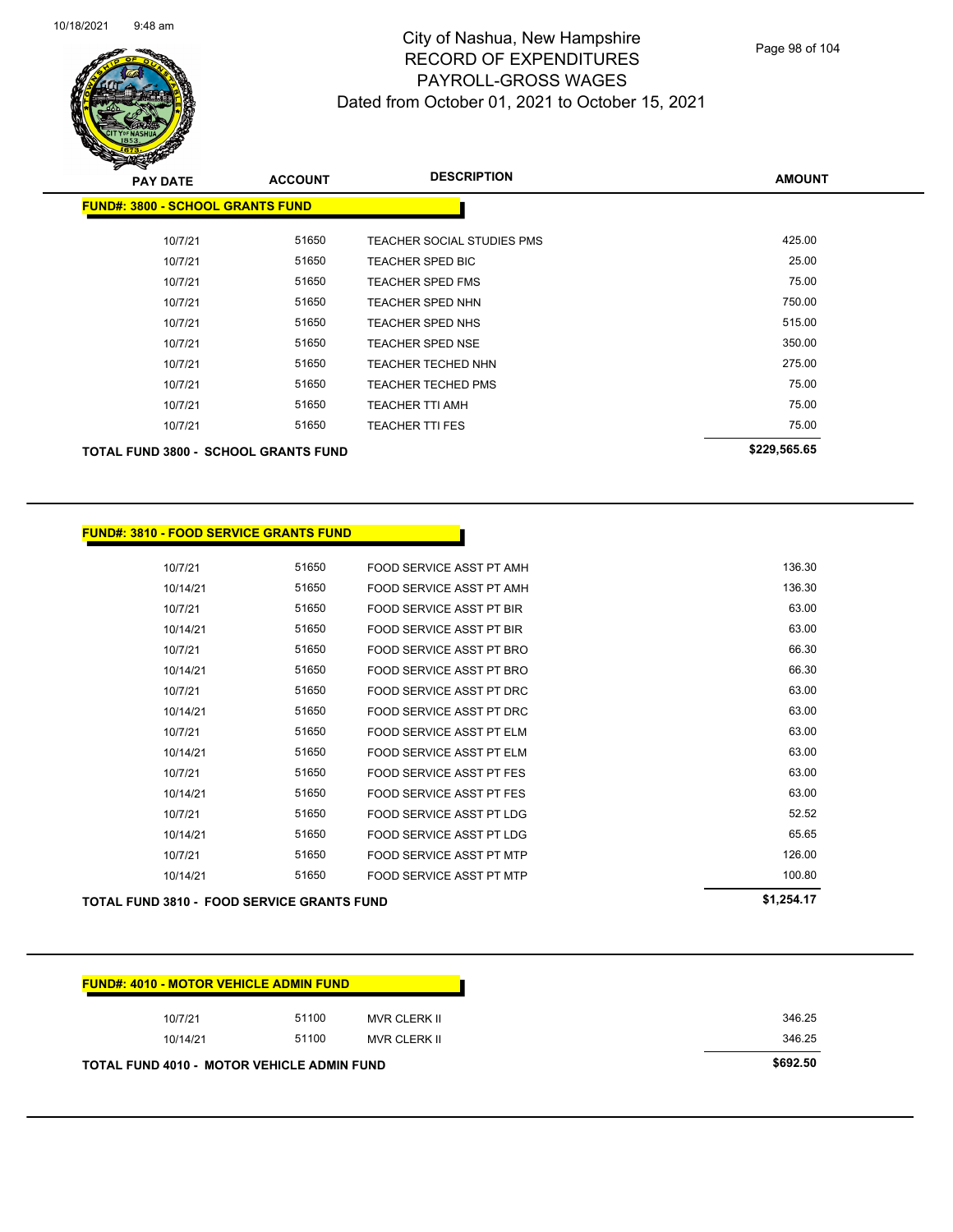L.



## City of Nashua, New Hampshire RECORD OF EXPENDITURES PAYROLL-GROSS WAGES Dated from October 01, 2021 to October 15, 2021

Page 99 of 104

| <b>Contraction</b><br><b>PAY DATE</b>                                                                                                          |                |                                                                    |                  |
|------------------------------------------------------------------------------------------------------------------------------------------------|----------------|--------------------------------------------------------------------|------------------|
|                                                                                                                                                | <b>ACCOUNT</b> | <b>DESCRIPTION</b>                                                 | <b>AMOUNT</b>    |
| <b>FUND#: 4030 - POLICE SPECIAL DETAILS FUND</b>                                                                                               |                |                                                                    |                  |
| 10/7/21                                                                                                                                        | 51710          | 1ST YR OFFICERS CERTIFIED SPEC                                     | 704.45           |
| 10/14/21                                                                                                                                       | 51710          | 1ST YR OFFICERS CERTIFIED SPEC                                     | 268.36           |
| 10/7/21                                                                                                                                        | 51710          | PATROLMAN ALL RANKS                                                | 12,972.46        |
| 10/14/21                                                                                                                                       | 51710          | PATROLMAN ALL RANKS                                                | 6,622.96         |
| 10/7/21                                                                                                                                        | 51712          | PATROLMAN ALL RANKS                                                | 651.43           |
| 10/14/21                                                                                                                                       | 51712          | PATROLMAN ALL RANKS                                                | 1,002.20         |
| 10/7/21                                                                                                                                        | 51712          | <b>SERGEANT</b>                                                    | 876.93           |
| <b>TOTAL FUND 4030 - POLICE SPECIAL DETAILS FUND</b>                                                                                           |                |                                                                    | \$23,098.79      |
|                                                                                                                                                |                |                                                                    |                  |
| <b>FUND#: 4035 - POLICE OVERTIME BILLING FUND</b>                                                                                              |                |                                                                    |                  |
| 10/7/21                                                                                                                                        | 51300          | PATROLMAN ALL RANKS                                                | 3,584.81         |
| 10/14/21                                                                                                                                       | 51300          | PATROLMAN ALL RANKS                                                | 2,439.79         |
| 10/7/21                                                                                                                                        | 51300          | <b>SERGEANT</b>                                                    | 526.69           |
| 10/14/21                                                                                                                                       | 51300          | <b>SERGEANT</b>                                                    | 149.01           |
|                                                                                                                                                |                |                                                                    |                  |
|                                                                                                                                                |                |                                                                    |                  |
| 10/7/21                                                                                                                                        | 51712          | ASST SUPERINTENDENT FIRE ALARM                                     | 251.94           |
| 10/14/21                                                                                                                                       | 51712          | ASST SUPERINTENDENT PREVENTION                                     | 220.30           |
| 10/7/21                                                                                                                                        | 51712          | SUPERINTENDENT FIRE ALARM                                          | 283.83           |
|                                                                                                                                                |                |                                                                    | \$756.07         |
| <b>FUND#: 4065 - FIRE WATCHGUARDS FUND</b><br><b>TOTAL FUND 4065 - FIRE WATCHGUARDS FUND</b><br><b>FUND#: 4068 - ENGINEERING SERVICES FUND</b> |                |                                                                    |                  |
| 10/7/21                                                                                                                                        | 51300          | <b>ENGINEERING INSPECTOR</b>                                       | 122.51           |
| 10/14/21                                                                                                                                       | 51300          | <b>ENGINEERING INSPECTOR</b>                                       | 122.51           |
|                                                                                                                                                |                |                                                                    | \$245.02         |
| <b>TOTAL FUND 4068 - ENGINEERING SERVICES FUND</b><br><b>FUND#: 4601 - EDA CARES ACT RLF</b>                                                   |                |                                                                    |                  |
|                                                                                                                                                |                |                                                                    |                  |
| 10/7/21<br>10/14/21                                                                                                                            | 51200<br>51200 | REVOLVING LOAN FUND COORDINATOR<br>REVOLVING LOAN FUND COORDINATOR | 516.15<br>442.42 |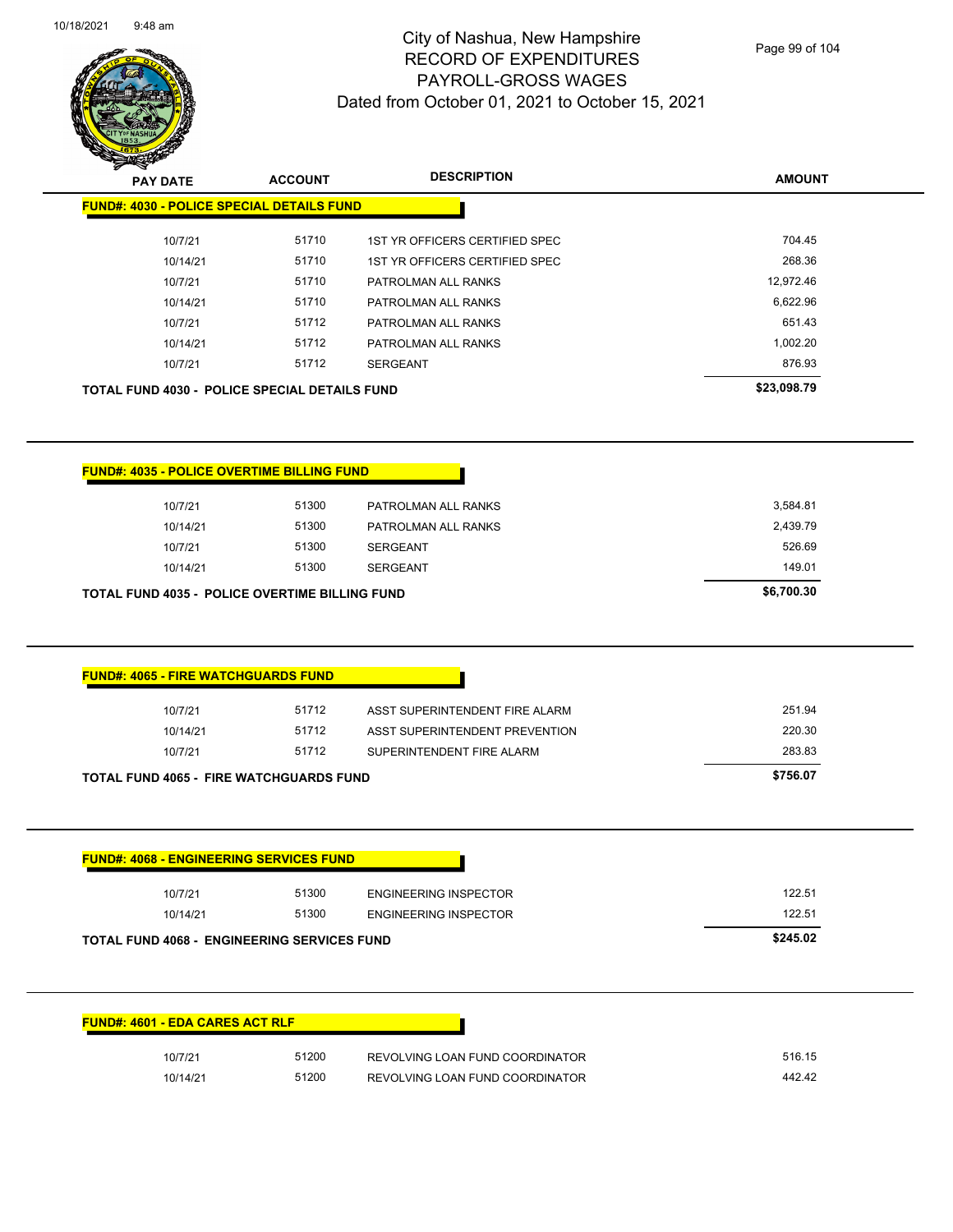

| ____<br><b>PAY DATE</b>                    | <b>ACCOUNT</b> | <b>DESCRIPTION</b> | <b>AMOUNT</b> |
|--------------------------------------------|----------------|--------------------|---------------|
| <b>TOTAL FUND 4601 - EDA CARES ACT RLF</b> |                |                    | \$958.57      |

| <u> FUND#: 6000 - SOLID WASTE FUND</u> |       |                                      |          |
|----------------------------------------|-------|--------------------------------------|----------|
| 10/7/21                                | 51100 | ADMINISTRATIVE ASSISTANT II          | 1,720.75 |
| 10/14/21                               | 51100 | ADMINISTRATIVE ASSISTANT II          | 1,720.75 |
| 10/7/21                                | 51100 | ASSISTANT DIRECTOR OF PUBLIC WORKS   | 229.06   |
| 10/14/21                               | 51100 | ASSISTANT DIRECTOR OF PUBLIC WORKS   | 229.05   |
| 10/7/21                                | 51100 | AUTOMATED TRASH COLLECTION OPR       | 5,302.00 |
| 10/14/21                               | 51100 | AUTOMATED TRASH COLLECTION OPR       | 5,302.00 |
| 10/7/21                                | 51100 | <b>CITY ENGINEER</b>                 | 392.65   |
| 10/14/21                               | 51100 | <b>CITY ENGINEER</b>                 | 392.65   |
| 10/7/21                                | 51100 | <b>COLLECTION EQUIP OPR</b>          | 9,028.80 |
| 10/14/21                               | 51100 | <b>COLLECTION EQUIP OPR</b>          | 9,097.44 |
| 10/7/21                                | 51100 | <b>COLLECTION EQUIP OPR LANDFILL</b> | 2,101.60 |
| 10/14/21                               | 51100 | <b>COLLECTION EQUIP OPR LANDFILL</b> | 2,101.60 |
| 10/7/21                                | 51100 | <b>DEPUTY CITY ENGINEER</b>          | 92.05    |
| 10/14/21                               | 51100 | <b>DEPUTY CITY ENGINEER</b>          | 92.05    |
| 10/7/21                                | 51100 | DIRECTOR PUBLIC WORKS                | 286.30   |
| 10/14/21                               | 51100 | DIRECTOR PUBLIC WORKS                | 286.30   |
| 10/7/21                                | 51100 | DPW BILLING ACCOUNTANT               | 535.70   |
| 10/14/21                               | 51100 | DPW BILLING ACCOUNTANT               | 535.70   |
| 10/7/21                                | 51100 | DPW COLLECTIONS SPEC III             | 435.90   |
| 10/14/21                               | 51100 | DPW COLLECTIONS SPEC III             | 435.90   |
| 10/7/21                                | 51100 | DPW CONTRACT ADMINISTRATOR           | 130.60   |
| 10/14/21                               | 51100 | DPW CONTRACT ADMINISTRATOR           | 130.61   |
| 10/7/21                                | 51100 | <b>ENVIRONMENTAL ENGINEER</b>        | 3,453.85 |
| 10/14/21                               | 51100 | <b>ENVIRONMENTAL ENGINEER</b>        | 3,453.86 |
| 10/7/21                                | 51100 | <b>EQUIPMENT OPR LANDFILL</b>        | 4,266.80 |
| 10/14/21                               | 51100 | <b>EQUIPMENT OPR LANDFILL</b>        | 4,266.80 |
| 10/7/21                                | 51100 | <b>EXECUTIVE ASSISTANT</b>           | 184.05   |
| 10/14/21                               | 51100 | <b>EXECUTIVE ASSISTANT</b>           | 184.05   |
| 10/7/21                                | 51100 | <b>FINANCE AND ADMIN MANAGER</b>     | 460.15   |
| 10/14/21                               | 51100 | FINANCE AND ADMIN MANAGER            | 460.15   |
| 10/7/21                                | 51100 | FLEET MANAGER STREET DEPT            | 365.00   |
| 10/14/21                               | 51100 | FLEET MANAGER STREET DEPT            | 365.00   |
| 10/7/21                                | 51100 | LICENSED SCALE OPERATOR              | 1,864.50 |
| 10/14/21                               | 51100 | LICENSED SCALE OPERATOR              | 1,864.50 |
| 10/7/21                                | 51100 | PUBLIC RELATIONS ADMINISTRATOR       | 184.05   |
| 10/14/21                               | 51100 | PUBLIC RELATIONS ADMINISTRATOR       | 184.05   |
| 10/7/21                                | 51100 | SENIOR STAFF ENGINEER                | 163.60   |
| 10/14/21                               | 51100 | <b>SENIOR STAFF ENGINEER</b>         | 163.60   |
| 10/7/21                                | 51100 | SOLID WASTE FOREMAN                  | 2,783.80 |
| 10/14/21                               | 51100 | SOLID WASTE FOREMAN                  | 2,783.80 |
| 10/7/21                                | 51100 | SOLID WASTE TECHNICIAN               | 1,227.05 |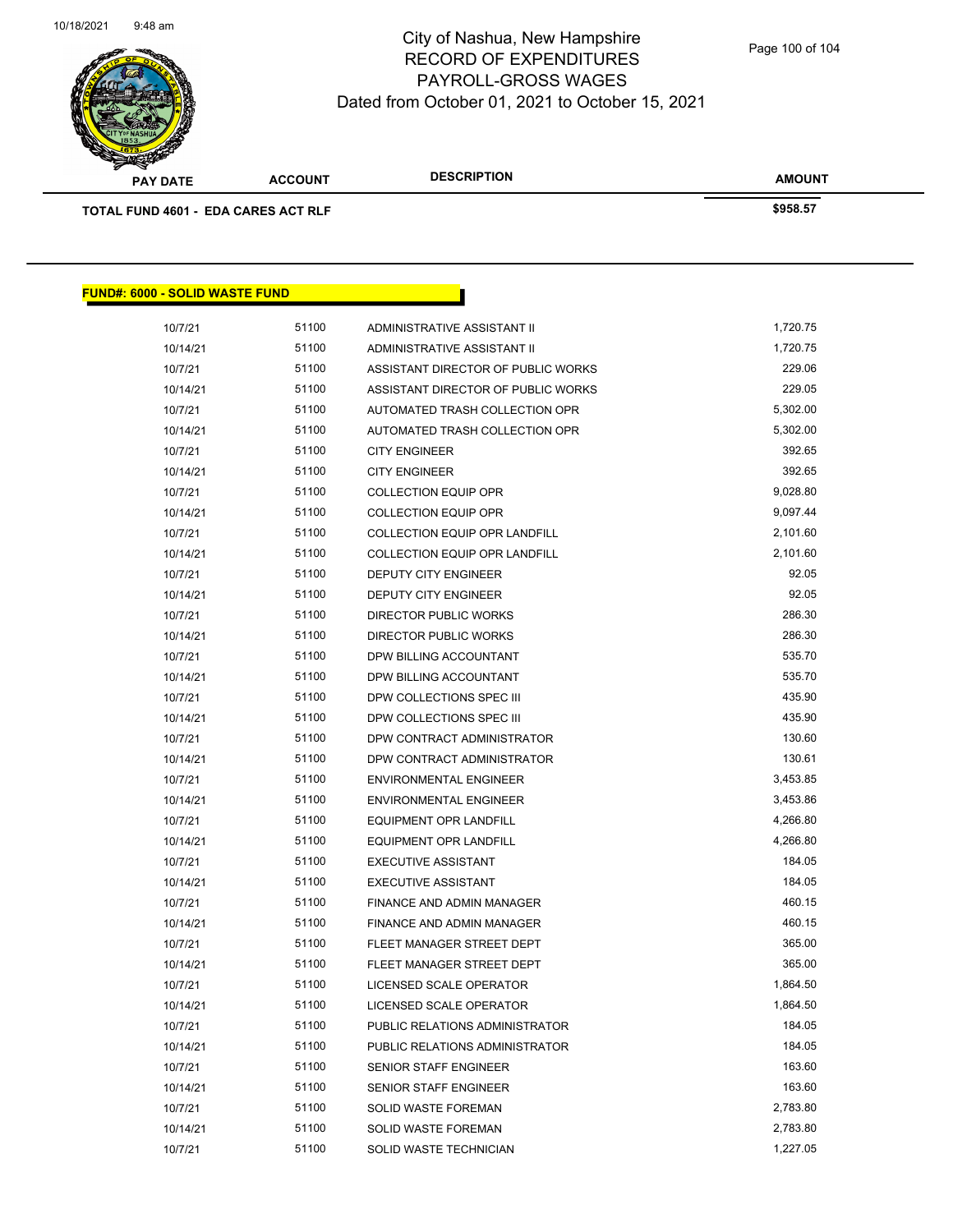

| <b>PAY DATE</b>                       | <b>ACCOUNT</b> | <b>DESCRIPTION</b>                   | <b>AMOUNT</b> |
|---------------------------------------|----------------|--------------------------------------|---------------|
| <b>FUND#: 6000 - SOLID WASTE FUND</b> |                |                                      |               |
| 10/14/21                              | 51100          | SOLID WASTE TECHNICIAN               | 1,227.05      |
| 10/7/21                               | 51100          | SR MGR ACCT FIN REPORTING            | 204.50        |
| 10/14/21                              | 51100          | SR MGR ACCT FIN REPORTING            | 204.50        |
| 10/7/21                               | 51100          | SUPERINTENDENT OF SOLID WASTE        | 2,045.05      |
| 10/14/21                              | 51100          | SUPERINTENDENT OF SOLID WASTE        | 2,045.05      |
| 10/7/21                               | 51300          | ADMINISTRATIVE ASSISTANT II          | 198.79        |
| 10/7/21                               | 51300          | AUTOMATED TRASH COLLECTION OPR       | 648.72        |
| 10/14/21                              | 51300          | AUTOMATED TRASH COLLECTION OPR       | 354.43        |
| 10/7/21                               | 51300          | <b>COLLECTION EQUIP OPR</b>          | 571.50        |
| 10/14/21                              | 51300          | <b>COLLECTION EQUIP OPR</b>          | 695.91        |
| 10/7/21                               | 51300          | <b>COLLECTION EQUIP OPR LANDFILL</b> | 221.52        |
| 10/14/21                              | 51300          | COLLECTION EQUIP OPR LANDFILL        | 201.38        |
| 10/7/21                               | 51300          | DPW COLLECTIONS SPEC III             | 24.52         |
| 10/14/21                              | 51300          | DPW COLLECTIONS SPEC III             | 32.70         |
| 10/7/21                               | 51300          | <b>EQUIPMENT OPR LANDFILL</b>        | 1,334.55      |
| 10/14/21                              | 51300          | <b>EQUIPMENT OPR LANDFILL</b>        | 1,324.54      |
| 10/7/21                               | 51300          | LICENSED SCALE OPERATOR              | 323.21        |
| 10/14/21                              | 51300          | LICENSED SCALE OPERATOR              | 204.99        |
| 10/7/21                               | 51300          | <b>SOLID WASTE FOREMAN</b>           | 978.71        |
| 10/14/21                              | 51300          | <b>SOLID WASTE FOREMAN</b>           | 717.71        |
| 10/7/21                               | 51400          | <b>TEMPORARY RUBBISH COLLECTOR</b>   | 3,349.00      |
| 10/14/21                              | 51400          | <b>TEMPORARY RUBBISH COLLECTOR</b>   | 2,958.00      |
| 10/7/21                               | 51600          | <b>COLLECTION EQUIP OPR</b>          | 800.00        |
|                                       |                |                                      |               |

**TOTAL FUND 6000 - SOLID WASTE FUND \$89,924.45** 

#### **FUND#: 6200 - WASTEWATER FUND**

| 10/7/21  | 51100 | ADMINISTRATIVE ASSISTANT II        | 798.85   |
|----------|-------|------------------------------------|----------|
| 10/14/21 | 51100 | ADMINISTRATIVE ASSISTANT II        | 798.84   |
| 10/7/21  | 51100 | ANALYTICAL CHEMIST                 | 889.30   |
| 10/14/21 | 51100 | <b>ANALYTICAL CHEMIST</b>          | 889.30   |
| 10/7/21  | 51100 | ASSISTANT DIRECTOR OF PUBLIC WORKS | 229.03   |
| 10/14/21 | 51100 | ASSISTANT DIRECTOR OF PUBLIC WORKS | 229.04   |
| 10/7/21  | 51100 | <b>CITY ENGINEER</b>               | 916.15   |
| 10/14/21 | 51100 | <b>CITY ENGINEER</b>               | 916.15   |
| 10/7/21  | 51100 | COLLECTION SYSTEMS OPERATOR        | 5,364.40 |
| 10/14/21 | 51100 | COLLECTION SYSTEMS OPERATOR        | 5.364.40 |
| 10/7/21  | 51100 | COLLECTION SYSTEMS TECHNICIAN      | 2,276.81 |
| 10/14/21 | 51100 | COLLECTION SYSTEMS TECHNICIAN      | 1,358.97 |
| 10/7/21  | 51100 | <b>COLLECTIONS SPEC II</b>         | 864.70   |
| 10/14/21 | 51100 | COLLECTIONS SPEC II                | 864.70   |
| 10/7/21  | 51100 | DEPUTY CITY ENGINEER               | 920.25   |
| 10/14/21 | 51100 | <b>DEPUTY CITY ENGINEER</b>        | 920.25   |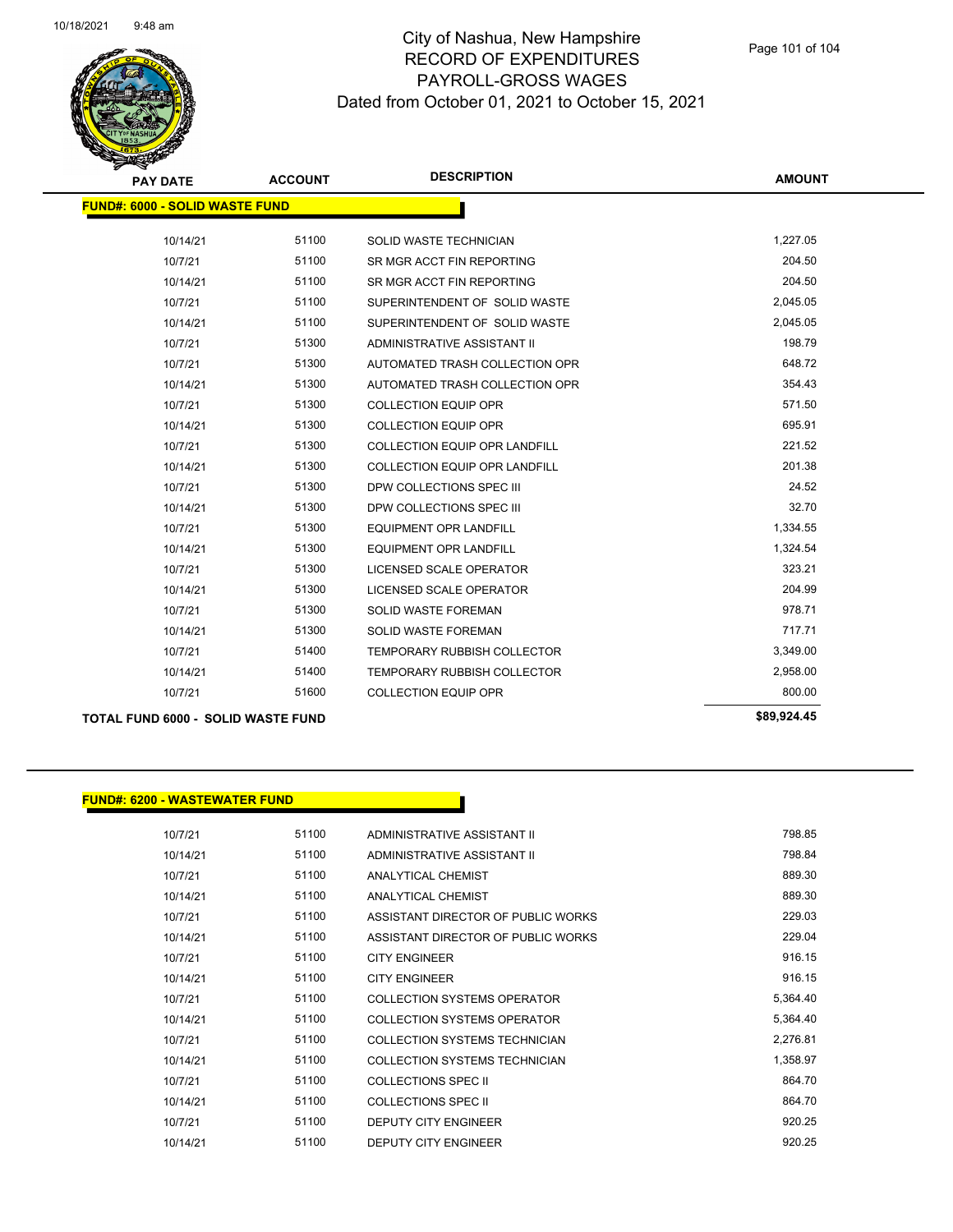

| <b>PAY DATE</b>                      | <b>ACCOUNT</b> | <b>DESCRIPTION</b>                          | <b>AMOUNT</b> |  |
|--------------------------------------|----------------|---------------------------------------------|---------------|--|
| <b>FUND#: 6200 - WASTEWATER FUND</b> |                |                                             |               |  |
|                                      |                |                                             |               |  |
| 10/7/21                              | 51100          | DIRECTOR PUBLIC WORKS                       | 572.60        |  |
| 10/14/21                             | 51100          | DIRECTOR PUBLIC WORKS                       | 572.60        |  |
| 10/7/21                              | 51100          | DPW BILLING ACCOUNTANT                      | 535.70        |  |
| 10/14/21                             | 51100          | DPW BILLING ACCOUNTANT                      | 535.70        |  |
| 10/7/21                              | 51100          | DPW COLLECTIONS SPEC III                    | 435.90        |  |
| 10/14/21                             | 51100          | DPW COLLECTIONS SPEC III                    | 435.91        |  |
| 10/7/21                              | 51100          | DPW CONTRACT ADMINISTRATOR                  | 783.60        |  |
| 10/14/21                             | 51100          | DPW CONTRACT ADMINISTRATOR                  | 783.60        |  |
| 10/7/21                              | 51100          | ELECTRICAL DIAGNOSTIC TECH I                | 2,856.03      |  |
| 10/14/21                             | 51100          | ELECTRICAL DIAGNOSTIC TECH I                | 2,856.00      |  |
| 10/7/21                              | 51100          | ENVIRONMENTAL PERMIT & PROGRAMS COORDINATOR | 1,429.91      |  |
| 10/14/21                             | 51100          | ENVIRONMENTAL PERMIT & PROGRAMS COORDINATOR | 1,429.91      |  |
| 10/7/21                              | 51100          | <b>EXECUTIVE ASSISTANT</b>                  | 184.05        |  |
| 10/14/21                             | 51100          | <b>EXECUTIVE ASSISTANT</b>                  | 184.05        |  |
| 10/7/21                              | 51100          | <b>FINANCE AND ADMIN MANAGER</b>            | 460.15        |  |
| 10/14/21                             | 51100          | FINANCE AND ADMIN MANAGER                   | 460.15        |  |
| 10/7/21                              | 51100          | FLEET MANAGER STREET DEPT                   | 121.70        |  |
| 10/14/21                             | 51100          | FLEET MANAGER STREET DEPT                   | 121.70        |  |
| 10/7/21                              | 51100          | <b>GIS SPECIALIST</b>                       | 806.65        |  |
| 10/14/21                             | 51100          | <b>GIS SPECIALIST</b>                       | 806.65        |  |
| 10/7/21                              | 51100          | <b>MECHANIC WWTP 1ST CLASS</b>              | 4,670.40      |  |
| 10/14/21                             | 51100          | <b>MECHANIC WWTP 1ST CLASS</b>              | 4,670.40      |  |
| 10/7/21                              | 51100          | OPERATOR II WWTP 1st                        | 4,652.80      |  |
| 10/14/21                             | 51100          | OPERATOR II WWTP 1st                        | 4,652.80      |  |
| 10/7/21                              | 51100          | OPERATOR II WWTP 2nd                        | 2,350.40      |  |
| 10/14/21                             | 51100          | OPERATOR II WWTP 2nd                        | 2,350.40      |  |
| 10/7/21                              | 51100          | OPERATOR II WWTP 3rd                        | 2,358.40      |  |
| 10/14/21                             | 51100          | OPERATOR II WWTP 3rd                        | 2,358.40      |  |
| 10/7/21                              | 51100          | OPERATOR III WWTP 1st                       | 2,456.00      |  |
| 10/14/21                             | 51100          | OPERATOR III WWTP 1st                       | 2,456.00      |  |
| 10/7/21                              | 51100          | PLANT OPERATIONS SUPERVISOR                 | 1,601.65      |  |
| 10/14/21                             | 51100          | PLANT OPERATIONS SUPERVISOR                 | 1,601.65      |  |
| 10/7/21                              | 51100          | PROCESS CHEMIST                             | 1,053.45      |  |
| 10/14/21                             | 51100          | PROCESS CHEMIST                             | 1,053.45      |  |
| 10/7/21                              | 51100          | PUBLIC RELATIONS ADMINISTRATOR              | 245.40        |  |
| 10/14/21                             | 51100          | PUBLIC RELATIONS ADMINISTRATOR              | 245.40        |  |
| 10/7/21                              | 51100          | SENIOR STAFF ENGINEER                       | 2,631.55      |  |
| 10/14/21                             | 51100          | <b>SENIOR STAFF ENGINEER</b>                | 2,631.56      |  |
| 10/7/21                              | 51100          | SR MGR ACCT FIN REPORTING                   | 409.00        |  |
| 10/14/21                             | 51100          | SR MGR ACCT FIN REPORTING                   | 409.00        |  |
| 10/7/21                              | 51100          | <b>STAFF ENGINEER</b>                       | 1,258.80      |  |
| 10/14/21                             | 51100          | <b>STAFF ENGINEER</b>                       | 1,258.80      |  |
| 10/7/21                              | 51100          | SUPERINTENDENT OF WASTEWATER                | 2,236.60      |  |
| 10/14/21                             | 51100          | SUPERINTENDENT OF WASTEWATER                | 2,236.59      |  |
| 10/7/21                              | 51100          | <b>SUPV LABORATORY</b>                      | 1,300.50      |  |
|                                      |                |                                             |               |  |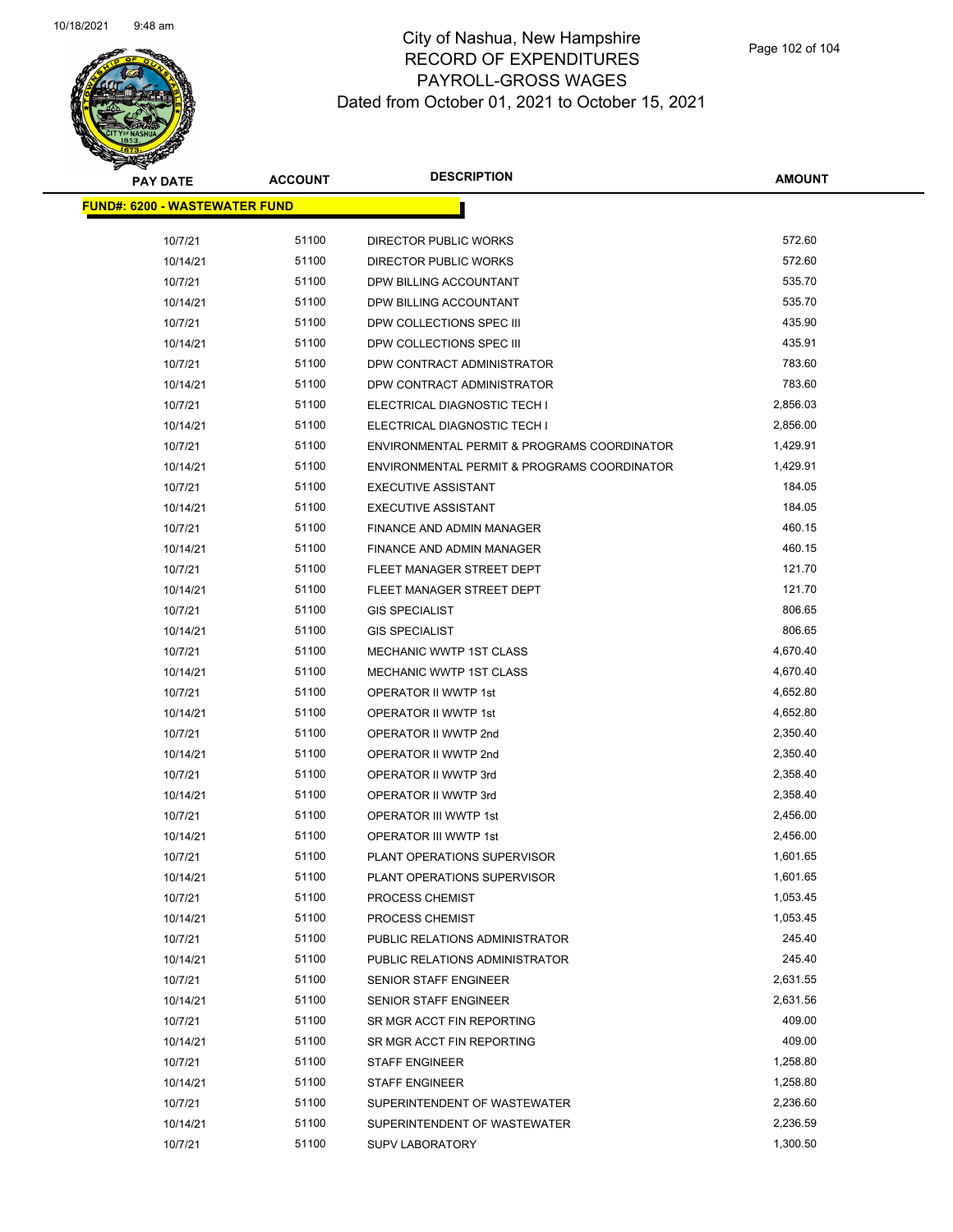

| <b>PAY DATE</b>                          | <b>ACCOUNT</b> | <b>DESCRIPTION</b>                 | <b>AMOUNT</b> |
|------------------------------------------|----------------|------------------------------------|---------------|
| <b>FUND#: 6200 - WASTEWATER FUND</b>     |                |                                    |               |
| 10/14/21                                 | 51100          | <b>SUPV LABORATORY</b>             | 1,300.50      |
| 10/7/21                                  | 51100          | TRUCK DRIVER STREET REPAIR         | 670.55        |
| 10/14/21                                 | 51100          | TRUCK DRIVER STREET REPAIR         | 670.55        |
| 10/7/21                                  | 51100          | <b>WASTEWATER ASSISTANT</b>        | 1,940.81      |
| 10/14/21                                 | 51100          | <b>WASTEWATER ASSISTANT</b>        | 1,940.80      |
| 10/7/21                                  | 51100          | WASTEWATER ASSISTANT 2ND SHIFT     | 651.53        |
| 10/14/21                                 | 51100          | WASTEWATER ASSISTANT 2ND SHIFT     | 576.18        |
| 10/7/21                                  | 51100          | <b>WASTEWATER FOREMAN</b>          | 2,783.80      |
| 10/14/21                                 | 51100          | <b>WASTEWATER FOREMAN</b>          | 2,783.80      |
| 10/7/21                                  | 51100          | <b>WASTEWATER PROJECT ENGINEER</b> | 1,636.05      |
| 10/14/21                                 | 51100          | <b>WASTEWATER PROJECT ENGINEER</b> | 1,636.05      |
| 10/7/21                                  | 51300          | ANALYTICAL CHEMIST                 | 266.79        |
| 10/7/21                                  | 51300          | <b>COLLECTION SYSTEMS OPERATOR</b> | 378.71        |
| 10/7/21                                  | 51300          | DPW COLLECTIONS SPEC III           | 24.53         |
| 10/14/21                                 | 51300          | DPW COLLECTIONS SPEC III           | 32.70         |
| 10/7/21                                  | 51300          | ELECTRICAL DIAGNOSTIC TECH I       | 322.16        |
| 10/7/21                                  | 51300          | <b>MECHANIC WWTP 1ST CLASS</b>     | 132.21        |
| 10/14/21                                 | 51300          | <b>OPERATOR II WWTP 1st</b>        | 351.24        |
| 10/14/21                                 | 51300          | OPERATOR II WWTP 2nd               | 352.56        |
| 10/7/21                                  | 51300          | OPERATOR II WWTP 3rd               | 685.42        |
| 10/7/21                                  | 51300          | <b>OPERATOR III WWTP 1st</b>       | 390.32        |
| 10/7/21                                  | 51300          | SOLID WASTE FOREMAN                | 156.59        |
| 10/7/21                                  | 51300          | <b>WASTEWATER ASSISTANT</b>        | 218.34        |
| 10/7/21                                  | 51300          | <b>WASTEWATER FOREMAN</b>          | 730.76        |
| 10/14/21                                 | 51300          | <b>WASTEWATER FOREMAN</b>          | 561.12        |
| 10/7/21                                  | 51400          | <b>INTERN</b>                      | 382.50        |
| 10/14/21                                 | 51400          | <b>INTERN</b>                      | 357.00        |
| <b>TOTAL FUND 6200 - WASTEWATER FUND</b> |                |                                    | \$115,056.67  |

#### **FUND#: 6500 - PROPERTY & CASUALTY FUND**

| 10/7/21  | 51100 | DEPUTY RISK MANAGER            | 1.607.00 |
|----------|-------|--------------------------------|----------|
| 10/14/21 | 51100 | <b>DEPUTY RISK MANAGER</b>     | 1.607.00 |
| 10/7/21  | 51100 | LOSS & ADA SPECIALIST          | 1,442.35 |
| 10/14/21 | 51100 | LOSS & ADA SPECIALIST          | 1,442.34 |
| 10/7/21  | 51100 | PROPERTY AND CASUALTY ADJUSTER | 1,329.30 |
| 10/14/21 | 51100 | PROPERTY AND CASUALTY ADJUSTER | 1,329.30 |
| 10/7/21  | 51100 | <b>RISK MANAGER</b>            | 2,117.50 |
| 10/14/21 | 51100 | <b>RISK MANAGER</b>            | 2,117.50 |
| 10/7/21  | 51300 | <b>LEGAL ASSISTANT</b>         | 263.62   |
| 10/14/21 | 51300 | <b>LEGAL ASSISTANT</b>         | 231.99   |
| 10/7/21  | 59207 | WORKERS COMPENSATION CLAIMS    | 8,629.19 |
| 10/14/21 | 59207 | WORKERS COMPENSATION CLAIMS    | 9,835.28 |
|          |       |                                |          |